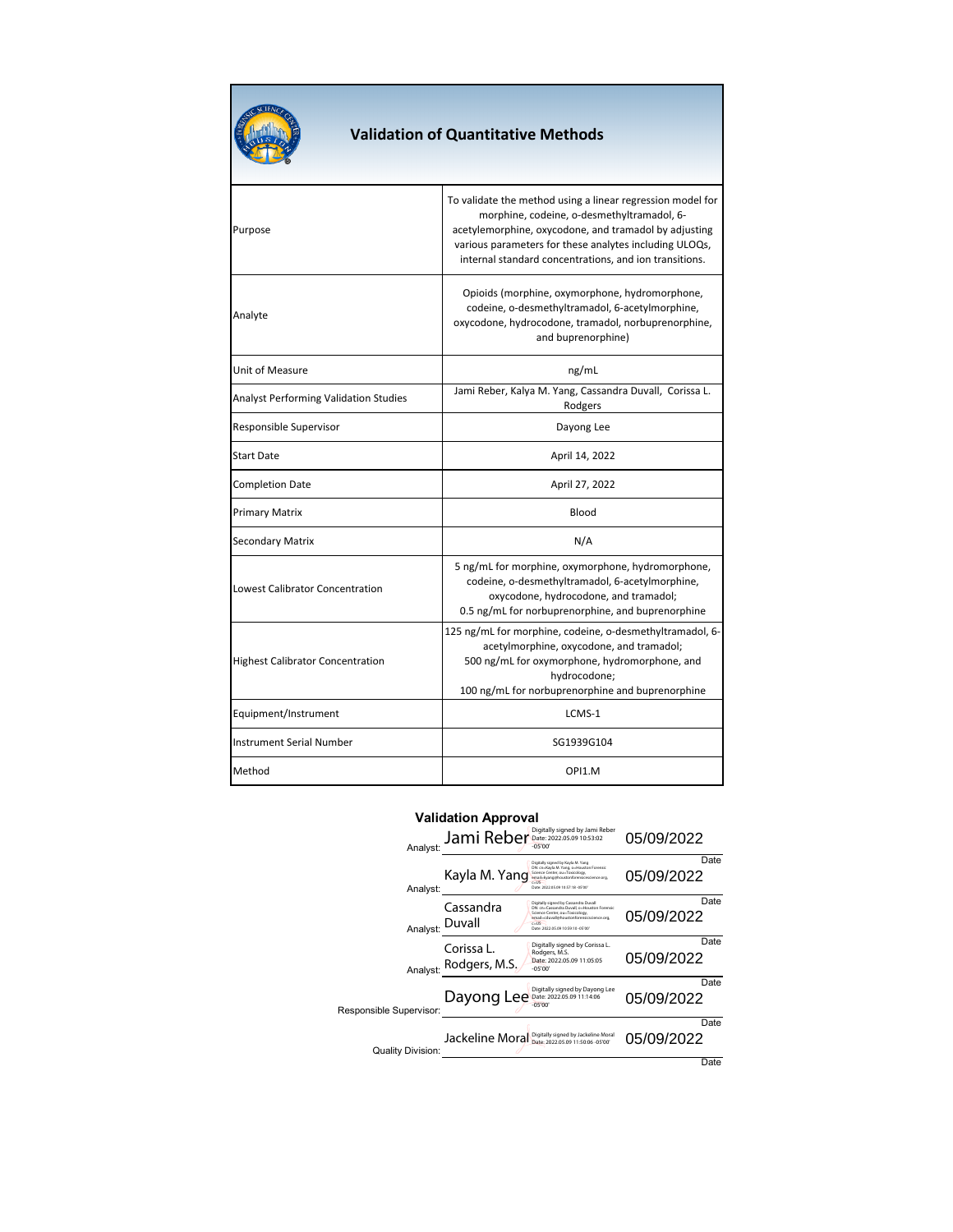Analyte: Morphine Analyst: JR, KMY, CD, CLR Units: ng/mL Study Dates: 4/14/2022 to 4/27/2022 Method: OPI1.MInstrument: LCMS-1SOP Reference: Toxicology Analytical Manual v3.7

|   | <b>VALIDATION EXPERIMENT</b>                                                                   | <b>SOP CRITERIA</b>                                          | <b>RESULTS</b>                                                                                      | <b>COMMENTS</b>                                                                                                                                                |
|---|------------------------------------------------------------------------------------------------|--------------------------------------------------------------|-----------------------------------------------------------------------------------------------------|----------------------------------------------------------------------------------------------------------------------------------------------------------------|
|   | <b>Weight Verification</b>                                                                     | The least complex weighting scheme that<br>minimizes Σ %RE   | Unweighted: $= 339.78$<br>$1/x$ Weighting: = 238.37<br>$1/x2$ Weighting: = 231.71                   | 1/x weighting will be used. While 1/x2 weighting<br>gave a lower %RE, data processed using 1/x2<br>weighting failed to meet the SOP criteria for<br>linearity. |
|   | Linearity                                                                                      | 95% CI of slope includes 1<br>95% CI of intercept includes 0 | $95\%$ CI of slope = 0.9623 - 1.0039<br>95% CI of Intercept = -0.5101 - 2.1468                      | N/A                                                                                                                                                            |
|   | Validation Calibration                                                                         | %RE Calibrators ±20% of target                               | Max %RE of Calibrators = 13.75                                                                      | N/A                                                                                                                                                            |
|   | Case Work Calibration                                                                          | %RE Calibrators ±20% of target                               | N/A                                                                                                 | Not performed. All 6 calibrators used in<br>validation will be used for casework.                                                                              |
|   | Comparison of Validation<br>Calibration to Casework Calibration 95% CI of intercept includes 0 | 95% CI of slope includes 1                                   | N/A                                                                                                 | Not performed. All 6 calibrators used in<br>validation will be used for casework.                                                                              |
| 2 | Bias & Precision                                                                               | %Bias ≤20%<br>Within-Run %CV ≤20%<br>Between-Run %CV ≤20%    | Max Bias = $-9.02\%$<br>Max Within-Run Precision = $6.70\%$<br>Max Between-Run Precision = $5.18\%$ | N/A                                                                                                                                                            |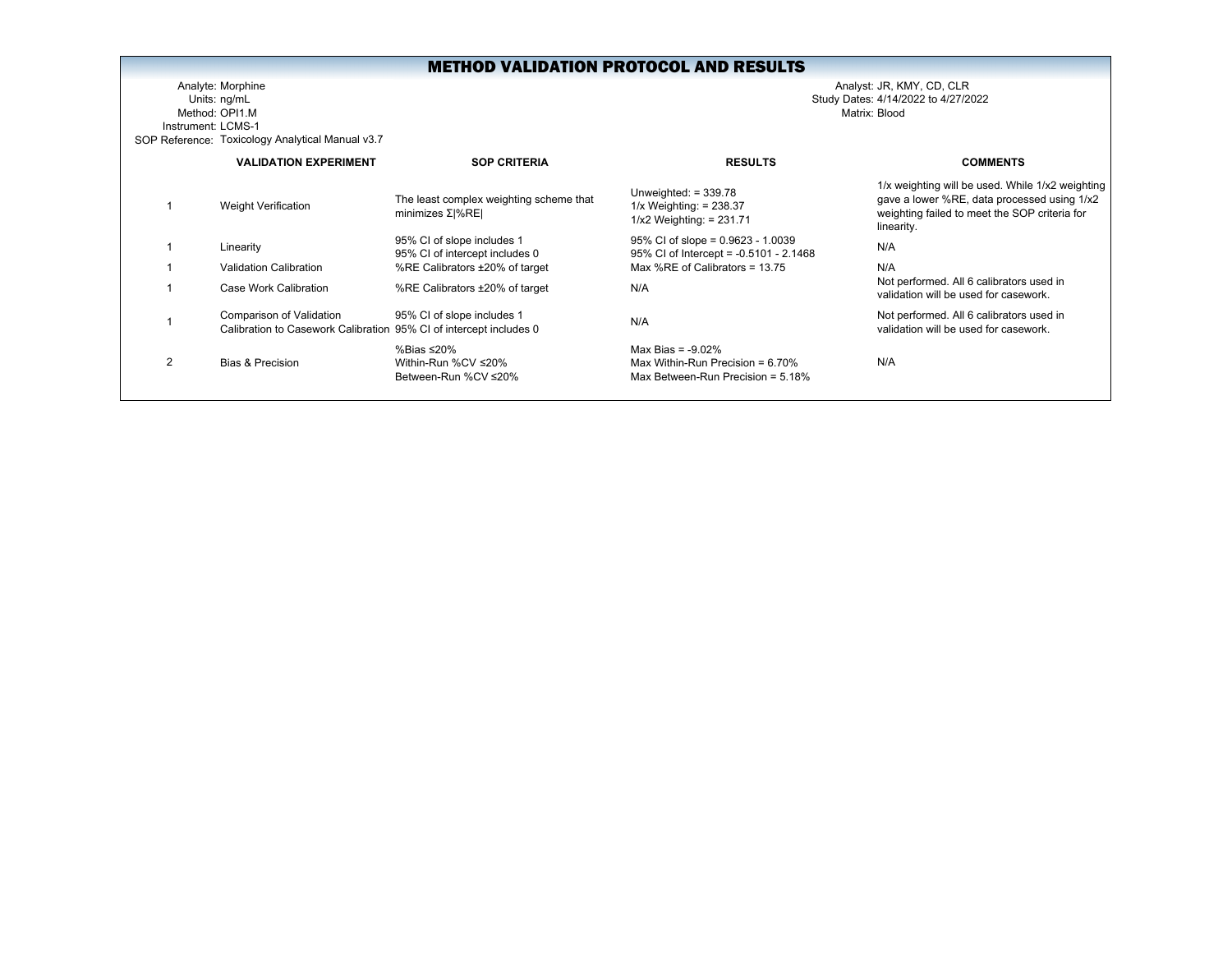| <b>Validation Study 1</b>   |                                                                               |           |            |                |   |                      |                       |                          |             |                   |                                                 |                            | <b>STANDARD CURVE WEIGHT VERIFICATION</b> |
|-----------------------------|-------------------------------------------------------------------------------|-----------|------------|----------------|---|----------------------|-----------------------|--------------------------|-------------|-------------------|-------------------------------------------------|----------------------------|-------------------------------------------|
| Analyte: Morphine           |                                                                               |           |            |                |   |                      |                       |                          |             |                   |                                                 |                            | Analyst: JR, KMY, CD, CLR                 |
| Units: ng/mL                |                                                                               |           |            |                |   |                      |                       |                          |             |                   |                                                 |                            | Study Dates: 4/14/2022 to 4/27/2022       |
| Instrument: LCMS-1          |                                                                               |           |            |                |   |                      |                       |                          |             |                   |                                                 |                            | Matrix: Blood                             |
|                             |                                                                               |           |            |                |   |                      |                       |                          |             |                   |                                                 |                            |                                           |
|                             |                                                                               |           | $C_{nom}$  | v              | W | wxy                  | <b>WX</b>             | wy                       | $wx^2$      | wy <sup>2</sup>   | $C_{\text{found}}$                              | %RE                        | $ \%$ RE                                  |
|                             | $\Sigma$ %RE                                                                  |           | 5.0        | 0.048          |   | 0.237878             | 5                     | 0.04757568               | 25          | 0.002263          | 3.830101                                        | $-23.398$                  | 23.39798                                  |
|                             | 339.78<br>Unweighted:                                                         |           | 10         | 0.095          |   | 0.950582             | 10                    | 0.09505823               | 100         | 0.009036          | 9.342706                                        | -6.57294 6.572938          |                                           |
|                             | 1/x Weighting:<br>238.37                                                      |           | 25         | 0.220          |   | 5.501025             | 25                    | 0.22004102               | 625         | 0.048418          | 23.8529                                         | -4.58842 4.588416          |                                           |
|                             | $1/x^2$ Weighting:<br>231.71                                                  |           | 50         | 0.441          |   | 22.04836             | 50                    | 0.44096728               | 2500        |                   | 0.194452 49.50188 -0.99623 0.996232             |                            |                                           |
|                             |                                                                               |           | 75         | 0.671          |   | 50.31824             | 75                    | 0.67090987               | 5625        |                   | 0.45012 76.19764 1.596859                       |                            | 1.596859                                  |
|                             |                                                                               |           | 125        | 1.051          |   | 131.3185             | 125<br>$\overline{5}$ | 1.05054839               | 15625       |                   | 1.103652 120.2727 -3.78182 3.781817             |                            |                                           |
|                             |                                                                               |           | 5.0        | 0.048          |   | 0.237721             |                       | 0.04754413<br>0.09707644 | 25<br>100   | 0.00226           | 3.826437<br>0.009424 9.577015 -4.22985 4.229853 | -23.4713 23.47125          |                                           |
|                             |                                                                               |           | 10<br>25   | 0.097<br>0.227 |   | 0.970764<br>5.662579 | 10<br>25              | 0.22650315               | 625         |                   | 0.051304 24.60313 -1.58746 1.587465             |                            |                                           |
|                             |                                                                               |           | 50         | 0.435          |   | 21.75764             | 50                    | 0.43515283               | 2500        |                   | 0.189358 48.82684 -2.34632 2.346318             |                            |                                           |
|                             |                                                                               |           | 75         | 0.670          |   | 50.27735             | 75                    | 0.67036469               | 5625        |                   | 0.449389 76.13435 1.512467 1.512467             |                            |                                           |
|                             |                                                                               |           | 125        | 1.052          |   | 131.5072             | 125                   | 1.05205748               | 15625       | 1.106825          | 120.4479 -3.64166 3.641655                      |                            |                                           |
|                             |                                                                               |           | 5.0        | 0.052          |   | 0.259314             | $\overline{5}$        | 0.05186281               | 25          | 0.00269           | 4.327826 -13.4435 13.44349                      |                            |                                           |
|                             |                                                                               |           | 10         | 0.114          |   | 1.139664             | 10                    | 0.11396637               | 100         |                   | 0.012988 11.53789 15.37894 15.37894             |                            |                                           |
|                             |                                                                               |           | 25         | 0.291          |   | 7.27002              | 25                    | 0.29080079               | 625         |                   | 0.084565 32.06793 28.27172 28.27172             |                            |                                           |
|                             |                                                                               |           | 50         | 0.481          |   | 24.05131             | 50                    | 0.48102613               | 2500        |                   | 0.231386 54.15262 8.305232 8.305232             |                            |                                           |
|                             |                                                                               |           | 75         | 0.840          |   | 63.0352              | 75                    | 0.84046934               | 5625        |                   | 0.706389 95.88308                               | 27.8441 27.8441            |                                           |
|                             |                                                                               |           | 125        | 1.222          |   | 152.722              | 125                   | 1.22177583               | 15625       | 1.492736          | 140.1518 12.12145 12.12145                      |                            |                                           |
|                             |                                                                               |           | 5.0        | 0.050          |   | 0.247549             | 5                     | 0.0495099                | 25          |                   | 0.002451  4.054658  -18.9068  18.90684          |                            |                                           |
|                             |                                                                               |           | 10         | 0.088          |   | 0.881925             | 10                    | 0.08819255               | 100         |                   | 0.007778 8.545618 -14.5438                      |                            | 14.54382                                  |
|                             |                                                                               |           | 25         | 0.210          |   | 5.249533             | 25                    | 0.2099813                | 625         |                   | 0.044092 22.68499 -9.26005 9.260047             |                            |                                           |
|                             |                                                                               |           | 50         | 0.416          |   | 20.79225             | 50                    | 0.41584492               | 2500        | 0.172927          | 46.58524 -6.82952                               |                            | 6.82952                                   |
|                             |                                                                               |           | 75         | 0.647          |   | 48.50134             | 75                    | 0.64668458               | 5625        |                   | 0.418201 73.38515 -2.15313 2.153135             |                            |                                           |
|                             |                                                                               |           | 125<br>5.0 | 1.074          |   | 134.3006<br>0.220618 | 125<br>$\overline{5}$ | 1.07440499<br>0.04412367 | 15625<br>25 | 0.001947          | 1.154346  123.0424  -1.56606  1.566063          | 3.42933 -31.4134 31.41339  |                                           |
|                             |                                                                               |           | 10         | 0.044<br>0.090 |   | 0.901866             | 10                    | 0.09018655               | 100         |                   | 0.008134 8.777117 -12.2288 12.22883             |                            |                                           |
|                             |                                                                               |           | 25         | 0.217          |   | 5.420453             | 25                    | 0.21681813               | 625         |                   | 0.04701 23.47873 -6.08509 6.085093              |                            |                                           |
|                             |                                                                               |           | 50         | 0.434          |   | 21.71449             | 50                    | 0.43428973               | 2500        | 0.188608          | 48.72664                                        | -2.54673 2.546727          |                                           |
|                             |                                                                               |           | 75         | 0.690          |   | 51.78022             | 75                    | 0.69040294               | 5625        |                   | 0.476656 78.46074 4.614321 4.614321             |                            |                                           |
|                             |                                                                               |           | 125        | 1.002          |   | 125.2953             | 125                   | 1.00236277               | 15625       |                   | 1.004731 114.6785                               |                            | -8.2572 8.257201                          |
|                             |                                                                               |           | 5.0        | 0.048          |   | 0.239106             | $-5$                  | 0.04782126               | 25          |                   | 0.002287 3.858612 -22.8278 22.82776             |                            |                                           |
|                             |                                                                               |           | 10         | 0.103          |   | 1.03359              | 10                    | 0.10335896               | 100         | 0.010683          |                                                 | 10.3064 3.063996 3.063996  |                                           |
|                             |                                                                               |           | 25         | 0.229          |   | 5.723931             | 25                    | 0.22895726               | 625         | 0.052421 24.88805 |                                                 |                            | -0.4478 0.447805                          |
|                             |                                                                               |           | 50         | 0.450          |   | 22.50275             | 50                    | 0.45005508               | 2500        | 0.20255           | 50.55695 1.113909 1.113909                      |                            |                                           |
|                             |                                                                               |           | 75         | 0.615          |   | 46.10656             | 75                    | 0.6147541                | 5625        | 0.377923          |                                                 | 69.6781 -7.09587 7.095867  |                                           |
|                             |                                                                               |           | 125        | 1.051          |   | 131.378              | 125                   | 1.05102397               | 15625       | 1.104651          |                                                 | 120.3279 -3.73765 3.737645 |                                           |
|                             |                                                                               | Sum       | 1740.0     | 15.5125        |   | 32 1291.556          |                       | 1740 15.5124731          |             | 147000 11.42465   |                                                 |                            | 339.7802                                  |
| Comments:                   | 1/x weighting will be used. While 1/x2 weighting gave a lower %RE, data       |           |            |                |   |                      |                       |                          |             |                   |                                                 |                            |                                           |
|                             | processed using 1/x2 weighting failed to meet the SOP criteria for linearity. | Slope     | 0.00861345 |                |   |                      |                       |                          |             |                   |                                                 |                            |                                           |
|                             |                                                                               | Intercept | 0.01458530 |                |   |                      |                       |                          |             |                   |                                                 |                            |                                           |
| <b>Acceptance Criteria:</b> | The least complex weighting scheme that minimizes $\Sigma$ %RE                | $R^2$     | 0.98446320 |                |   |                      |                       |                          |             |                   |                                                 |                            |                                           |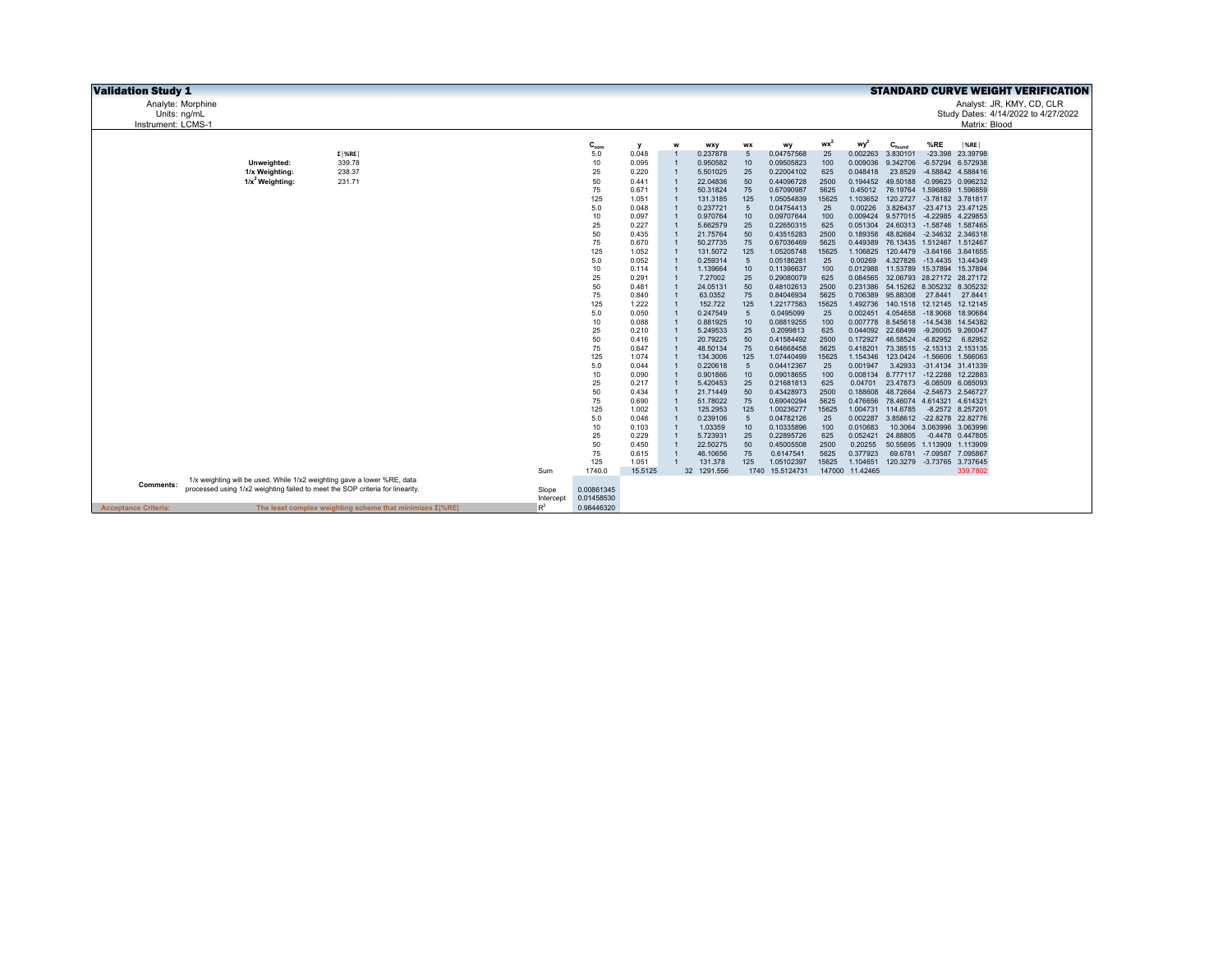|                   | <b>Validation Study 1</b> |                   |                   |                      |           |                          |            |                      |                                     |                                                          |                  |                |            |                   |                      |                          |                   |                      |           |                      |                                        |                  | <b>STANDARD CURVE WEIGHT VERIFICATION</b> |
|-------------------|---------------------------|-------------------|-------------------|----------------------|-----------|--------------------------|------------|----------------------|-------------------------------------|----------------------------------------------------------|------------------|----------------|------------|-------------------|----------------------|--------------------------|-------------------|----------------------|-----------|----------------------|----------------------------------------|------------------|-------------------------------------------|
|                   | Analyte: Morphine         |                   |                   |                      |           |                          |            |                      |                                     |                                                          |                  |                |            |                   |                      |                          |                   |                      |           |                      |                                        |                  | Analyst: JR, KMY, CD, CLR                 |
|                   | Units: ng/mL              |                   |                   |                      |           |                          |            |                      |                                     |                                                          |                  |                |            |                   |                      |                          |                   |                      |           |                      |                                        |                  | Study Dates: 4/14/2022 to 4/27/2022       |
| Instrument: LCMS- |                           |                   |                   |                      |           |                          |            |                      |                                     |                                                          |                  |                |            |                   |                      |                          |                   |                      |           |                      |                                        | Matrix: Blood    |                                           |
|                   |                           |                   |                   |                      |           |                          |            |                      |                                     |                                                          |                  |                |            |                   |                      |                          |                   |                      |           |                      |                                        |                  |                                           |
|                   | $C_{nom}$                 | y                 | w                 | <b>WXV</b>           | <b>WX</b> | wy                       | <b>wx</b>  | wy                   | $C_{found}$                         | %RE                                                      | $ \%RE $         |                | $C_{nom}$  | v                 | w                    | <b>WXV</b>               | <b>WX</b>         | <b>WV</b>            | <b>WX</b> | $wv^2$               | $C_{\text{four}}$                      | %RE              | $ \%RE $                                  |
|                   | 5.0                       | 0.048             | 0.2               | 0.047576             |           | 0.00951514               | -5         | 0.000453             | 4.604775                            |                                                          | -7.9045 7.904499 |                | 5.0        | 0.048             | 0.04                 | 0.00951514               | 0.2               | 0.001903             |           | 9.05E-05             | 4.821881                               | $-3.56239$       | 3.56238663                                |
|                   | 10                        | 0.095             | 0.1               | 0.095058             |           | 0.00950582               | 10         | 0.000904             | 10.02142                            | 0.214217                                                 | 0.214217         |                | 10         | 0.095             | 0.01                 | 0.00950582               | 0.1               | 0.000951             |           | 9.04E-05             | 10.13286                               | 1.328635         | 1.32863527                                |
|                   | 25                        | 0.220             | 0.04              | 0.220041             |           | 0.00880164               | 25         | 0.001937             | 24.27903                            | $-2.88388$                                               | 2.883877         |                | 25         | 0.220             | 0.0016               | 0.00880164               | 0.04              | 0.000352             |           | 7.75E-05             | 24.11235                               | $-3.55062$       | 3.550616607                               |
|                   | 50                        | 0.441             | 0.02              | 0.440967             |           | 0.00881935               | 50         | 0.003889             |                                     | 49.48154 -1.03691                                        | 1.036914         |                | 50         | 0.441             | 0.0004               | 0.00881935               | 0.02              | 0.000176             |           | 7.78E-05             | 48.82323                               | $-2.35355$       | 2.353546655                               |
|                   | 75                        | 0.67 <sup>°</sup> | 0.013333          | 0.67091              |           | 0.00894546               | 75         | 0.006002             | 75.71261                            | 0.950142 0.950142                                        |                  |                | 75         | 0.671             | 0.000178             | 0.00894546               | 0.013333          | 0.000119             |           | 8E-05                | 74.54259                               | $-0.60987$       | 0.609874286                               |
|                   | 125                       | 1.051             | 0.008             | 1.050548             |           | 0.00840439               | 125        | 0.008829             | 119.0205 -4.78362 4.783624          |                                                          |                  |                | 125        | 1.051             | 0.000064             | 0.00840439               | 0.008             | 6.72E-05             |           | 7.06E-05             | 117,0056                               | $-6.39549$       | 6.395487211                               |
|                   | 5.0                       | 0.048             | 0.2               | 0.047544             |           | 0.00950883               | 5          | 0.000452             |                                     | 4.601175 -7.97649 7.976491                               |                  |                | 5.0        | 0.048             | 0.04                 | 0.00950883               | 0.2               | 0.001902             |           | 9.04E-05             | 4.818351                               | $-3.63297$       | 3.632973935                               |
|                   | 10                        | 0.097             | 0.1               | 0.097076             |           | 0.00970764               | 10         | 0.000942             |                                     | 10.25165 2.516516 2.516516                               |                  |                | 10         | 0.097             | 0.01                 | 0.00970764               | 0.1               | 0.000971             |           | 9.42E-05             |                                        | 10.3586 3.586022 | 3.586022232                               |
|                   | 25                        | 0.227             | 0.04              | 0.226503             |           | 0.00906013               | 25         | 0.002052             |                                     | 25.01621 0.064835 0.064835                               |                  |                | 25         | 0.227             | 0.0016               | 0.00906013               | 0.04              | 0.000362             |           | 8.21E-05             | 24.83514 -0.65943                      |                  | 0.659425115                               |
|                   | 50                        | 0.435             | 0.02              | 0.435153             |           | 0.00870306               | 50         | 0.003787             | 48.81825                            |                                                          | -2.3635 2.363499 |                | 50         | 0.435             | 0.0004               | 0.00870306               | 0.02              | 0.000174             |           | 7.57E-05             | 48.17287 -3.65425                      |                  | 3.654253669                               |
|                   | 75                        | 0.670             | 0.013333          | 0.670365             |           | 0.0089382                | 75         | 0.005992             |                                     | 75.65041 0.867218 0.867218                               |                  |                | 75         | 0.670             | 0.000178             | 0.0089382                | 0.013333          | 0.000119             |           | 7.99E-05             | 74.48162 -0.69118                      |                  | 0.691179776                               |
|                   | 125                       | 1.052             | 0.008             | 1.052057             |           | 0.00841646               | 125        | 0.008855             | 119,1926                            |                                                          | -4.6459 4.645903 |                | 125        | 1.052             | 0.000064             | 0.00841646               | 0.008             | 6.73E-05             |           | 7.08E-05             | 117,1744                               | $-6.26045$       | 6.260452251                               |
|                   | 5.0                       | 0.052             | 0.2               | 0.051863             |           | 0.01037256               | -5         | 0.000538             |                                     | 5.093836 1.876717 1.876717                               |                  |                | 5.0        | 0.052             | 0.04                 | 0.01037256               | 0.2               | 0.002075             |           | 0.000108             | 5.301401 6.028026                      |                  | 6.028025584                               |
|                   | 10                        | 0.114             | 0.1               | 0.113966             |           | 0.01139664               | 10         | 0.001299             |                                     | 12.1784 21.78398 21.78398                                |                  |                | 10         | 0.114             | 0.01                 | 0.01139664               | 0.1               | 0.00114              |           | 0.00013              | 12.24776 22.47763                      |                  | 22.47762685                               |
|                   | 25<br>50                  | 0.291             | 0.04<br>0.02      | 0.290801<br>0.481026 |           | 0.01163203<br>0.00962052 | 25<br>50   | 0.003383             |                                     | 32.35106 29.40425 29.40425<br>54.05132 8.102638 8.102638 |                  |                | 25<br>50   | 0.291<br>0.481    | 0.0016               | 0.01163203<br>0.00962052 | 0.04<br>0.02      | 0.000465<br>0.000192 |           | 0.000135             | 32.02692 28.10766<br>53.30386 6.607718 |                  | 28.10766115<br>6.607718312                |
|                   | 75                        | 0.481<br>0.840    | 0.013333          | 0.840469             |           | 0.01120626               | 75         | 0.004628<br>0.009419 |                                     | 95.05537 26.74049 26.74049                               |                  |                | 75         | 0.840             | 0.0004<br>0.000178   | 0.01120626 0.013333      |                   | 0.000149             |           | 9.26E-05<br>0.000126 | 93.50803 24.67738                      |                  | 24.67737989                               |
|                   | 125                       | 1.222             | 0.008             | 1.221776             |           | 0.00977421               | 125        | 0.011942             |                                     | 138.5535 10.84281                                        | 10.84281         |                | 125        | 1.222             | 0.000064             | 0.00977421               | 0.008             | 7.82E-05             |           | $9.55E-05$           | 136.1576 8.926117                      |                  | 8.926116865                               |
|                   | 5.0                       | 0.050             | 0.2               | 0.04951              |           | 0.00990198               | $\sqrt{5}$ | 0.00049              |                                     | 4.825424 -3.49153                                        | 3.49153          |                | 5.0        | 0.050             | 0.04                 | 0.00990198               | 0.2               | 0.00198              |           | 9.8E-05              | 5.038225 0.764498                      |                  | 0.764498248                               |
|                   | 10                        | 0.088             | 0.1               | 0.088193             |           | 0.00881925               | 10         | 0.000778             | 9.238208                            | -7.61792 7.617917                                        |                  |                | 10         | 0.088             | 0.01                 | 0.00881925               | 0.1               | 0.000882             |           | 7.78E-05             | 9.364928                               | $-6.35072$       | 6.350715543                               |
|                   | 25                        | 0.210             | 0.04              | 0.209981             |           | 0.00839925               | 25         | 0.001764             |                                     | 23.13145 -7.47419 7.474189                               |                  |                | 25         | 0.210             | 0.0016               | 0.00839925               | 0.04              | 0.000336             |           | 7.05E-05             | 22.98715 -8.05138                      |                  | 8.051384002                               |
|                   | 50                        | 0.416             | 0.02              | 0.415845             |           | 0.0083169                | 50         | 0.003459             | 46.61567                            | -6.76866 6.768661                                        |                  |                | 50         | 0.416             | 0.0004               | 0.0083169                | 0.02              | 0.000166             |           | 6.92E-05             | 46.01326                               | $-7.97348$       | 7.973483008                               |
|                   | 75                        | 0.647             | 0.013333          | 0.646685             |           | 0.00862246               | 75         |                      | 0.005576 72.94907 -2.73458 2.734576 |                                                          |                  |                | 75         | 0.647             | 0.000178             | 0.00862246 0.013333      |                   | 0.000115             |           | 7.43E-05             | 71.83297 -4.22271                      |                  | 4.222712773                               |
|                   | 125                       | 1.074             | 0.008             | 1.074405             |           | 0.00859524               | 125        | 0.009235             | 121,7419                            | $-2.60644$                                               | 2.60644          |                | 125        | 1.074             | 0.000064             | 0.00859524               | 0.008             | 6.88E-05             |           | 7.39E-05             | 119,674                                | $-4.26077$       | 4.260774393                               |
|                   | 5.0                       | 0.044             | 0.2               | 0.044124             |           | 0.00882473               | 5          | 0.000389             | 4.210981                            | -15.7804 15.78038                                        |                  |                | 5.0        | 0.044             | 0.04                 | 0.00882473               | 0.2               | 0.001765             |           | 7.79E-05             | 4.435768 -11.2846                      |                  | 11.28463376                               |
|                   | 10                        | 0.090             | 0.1               | 0.090187             |           | 0.00901866               | 10         | 0.000813             | 9.465678                            | -5.34322 5.343224                                        |                  |                | 10         | 0.090             | 0.01                 | 0.00901866               | 0.1               | 0.000902             |           | 8.13E-05             | 9.58796                                | $-4.1204$        | 4.12039595                                |
|                   | 25                        | 0.217             | 0.04              | 0.216818             |           | 0.00867273               | 25         | 0.00188              | 23.91137                            |                                                          | -4.3545 4.354502 |                | 25         | 0.217             | 0.0016               | 0.00867273               | 0.04              | 0.000347             |           | 7.52E-05             | 23.75186                               | $-4.99255$       | 4.992552903                               |
|                   | 50                        | 0.434             | 0.02              | 0.43429              |           | 0.00868579               | 50         | 0.003772             | 48.71979                            | $-2.56042$                                               | 2.56042          |                | 50         | 0.434             | 0.0004               | 0.00868579               | 0.02              | 0.000174             |           | 7.54E-05             | 48.07633 -3.84733                      |                  | 3.847332741                               |
|                   | 75                        | 0.690             | 0.013333          | 0.690403             |           | 0.00920537               | 75         | 0.006355             |                                     | 77.93631 3.915078 3.915078                               |                  |                | 75         | 0.690             | 0.000178             | 0.00920537               | 0.013333          | 0.000123             |           | 8.47E-05             | 76.72292 2.297225                      |                  | 2.297224709                               |
|                   | 125                       | 1.002             | 0.008             | 1.002363             |           | 0.0080189                | 125        | 0.008038             | 113.5236                            |                                                          | -9.1811 9.181105 |                | 125        | 1.002             | 0.000064             | 0.0080189                | 0.008             | 6.42E-05             |           | 6.43E-05             |                                        | 111.616 -10.7072 | 10.70718492                               |
|                   | 5.0                       | 0.048             | 0.2               | 0.047821             |           | 0.00956425               | -5         | 0.000457             | 4.63279                             |                                                          | -7.3442 7.344198 |                | 5.0        | 0.048             | 0.04                 | 0.00956425               | 0.2               | 0.001913             |           | $9.15E-05$           | 4.849349                               | $-3.01301$       | 3.013014625                               |
|                   | 10                        | 0.103             | 0.1               | 0.103359             |           | 0.0103359                | 10         | 0.001068             | 10.96834                            | 9.6834                                                   | 9.6834           |                | 10         | 0.103             | 0.01                 | 0.0103359                | 0.1               | 0.001034             |           |                      | 0.000107 11.06131                      | 10.6131          | 10.61310069                               |
|                   | 25                        | 0.229             | 0.04              | 0.228957             |           | 0.00915829               | 25         | 0.002097             |                                     | 25.29616 1.184657                                        | 1.184657         |                | 25         | 0.229             | 0.0016               | 0.00915829               | 0.04              | 0.000366             |           | 8.39E-05             | 25.10964 0.438552                      |                  | 0.438552017                               |
|                   | 50                        | 0.450             | 0.02              | 0.450055             |           | 0.0090011                | 50         | 0.004051             |                                     | 50.51825 1.036495 1.036495                               |                  |                | 50         | 0.450             | 0.0004               | 0.0090011                | 0.02              | 0.00018              |           | 8.1E-05              | 49.83971 -0.32058                      |                  | 0.320584037                               |
|                   | 75<br>125                 | 0.615             | 0.013333<br>0.008 | 0.614754<br>1.051024 |           | 0.00819672<br>0.00840819 | 75<br>125  | 0.005039<br>0.008837 |                                     | 69.30655 -7.59127<br>119.0747 -4.74022 4.740222          | 7.591269         |                | 75<br>125  | 0.615             | 0.000178<br>0.000064 | 0.00819672<br>0.00840819 | 0.013333<br>0.008 | 0.000109<br>6.73E-05 |           | 6.72E-05<br>7.07E-05 |                                        | 68.2615 -8.98467 | 8.984665589<br>6.35293144                 |
| Sum               | 1740.0                    | 1.051<br>15.51247 |                   | 2.288 15.51247       |           | 36 0.33207405            | 1740       | 0.1394               |                                     |                                                          | 238.3669         |                | 1740.0     | 1.051<br>15.51247 |                      | 0.313451 0.33207405      |                   | 2.288 0.021856       | 36        | 0.00309              | 117.0588 -6.35293                      |                  | 231.7051236                               |
|                   |                           |                   |                   |                      |           |                          |            |                      |                                     |                                                          |                  |                |            |                   |                      |                          |                   |                      |           |                      |                                        |                  |                                           |
| Slope             | 0.00876604                |                   |                   |                      |           |                          |            |                      |                                     |                                                          |                  | Slope          | 0.00894044 |                   |                      |                          |                   |                      |           |                      |                                        |                  |                                           |
| Intercept         | 0.00721003                |                   |                   |                      |           |                          |            |                      |                                     |                                                          |                  | Intercept      | 0.00446593 |                   |                      |                          |                   |                      |           |                      |                                        |                  |                                           |
| $R^2$             | 0.99437754                |                   |                   |                      |           |                          |            |                      |                                     |                                                          |                  | $\mathsf{D}^2$ | 0.99239376 |                   |                      |                          |                   |                      |           |                      |                                        |                  |                                           |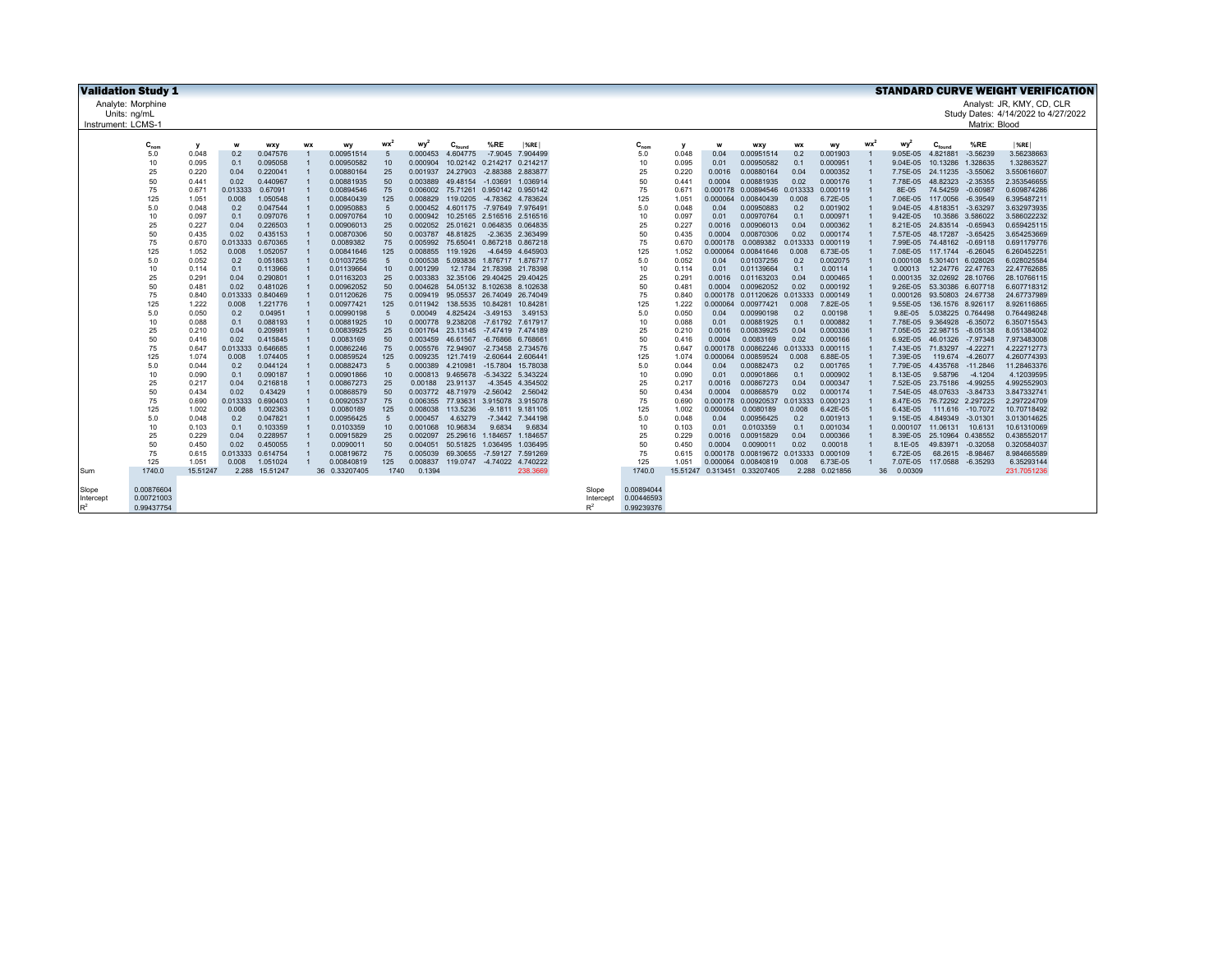## **Validation Study 1** Validation Study 1 Validation Study 1 Validation CURVE CALIBRATION

Analyte: Morphine Analyst: JR, KMY, CD, CLR

Units: ng/mL Study Dates: 4/14/2022 to 4/27/2022 Matrix: Blood

Analyte: Morphine<br>
Units: ng/mL<br>
Instrument: LCMS-1

|               |                                                     |                  | Calculated      |              | y (Response    |                                                                                                                                                                                                                                                                                                                                                                                                                                                                   |                    |            |
|---------------|-----------------------------------------------------|------------------|-----------------|--------------|----------------|-------------------------------------------------------------------------------------------------------------------------------------------------------------------------------------------------------------------------------------------------------------------------------------------------------------------------------------------------------------------------------------------------------------------------------------------------------------------|--------------------|------------|
|               | <b>Batch Name</b>                                   | <b>Target</b>    | Result          | % RE         | Ratio)         |                                                                                                                                                                                                                                                                                                                                                                                                                                                                   |                    |            |
|               |                                                     | 5                | 4.76            | 4.80         | 0.048          | Run One                                                                                                                                                                                                                                                                                                                                                                                                                                                           |                    |            |
|               | OPI1 20220414B JR                                   | 10               | 10.30           | 3.00         | 0.095          |                                                                                                                                                                                                                                                                                                                                                                                                                                                                   | Slope              | 0.00843    |
|               |                                                     | 25               | 24.89           | 0.44         | 0.220          | $y = 0.0084x + 0.0136$                                                                                                                                                                                                                                                                                                                                                                                                                                            | Intercept          | 0.01361    |
|               |                                                     | 50               | 50.68           | 1.36         | 0.441          | Response Ratio<br>P                                                                                                                                                                                                                                                                                                                                                                                                                                               | $R^2$              | 0.99861    |
|               |                                                     | 75               | 77.52           | 3.36         | 0.671          |                                                                                                                                                                                                                                                                                                                                                                                                                                                                   |                    |            |
|               |                                                     | 125              | 121.84          | 2.53         | 1.051          | $\circ$<br>150<br>50 Concentration 100                                                                                                                                                                                                                                                                                                                                                                                                                            |                    |            |
|               |                                                     | 5                | 4.64            | 7.21         | 0.048          | $\overline{2}$<br>Run Two                                                                                                                                                                                                                                                                                                                                                                                                                                         |                    |            |
|               | OPI1 20220418B JR                                   | 10               | 10.43           | 4.28         | 0.097          | Ratio                                                                                                                                                                                                                                                                                                                                                                                                                                                             | Slope              | 0.00841    |
|               |                                                     | 25               | 25.55           | 2.21         | 0.227          | $y = 0.0084x + 0.0148$                                                                                                                                                                                                                                                                                                                                                                                                                                            | Intercept          | 0.01484    |
|               |                                                     | 50               | 49.93           | 0.13         | 0.435          |                                                                                                                                                                                                                                                                                                                                                                                                                                                                   | $R^2$              | 0.99878    |
|               |                                                     | 75               | 77.42           | 3.23         | 0.670          | $\circ$<br>150                                                                                                                                                                                                                                                                                                                                                                                                                                                    |                    |            |
|               |                                                     | 125              | 122.02          | 2.38         | 1.052          | $50$ Concentration $100$                                                                                                                                                                                                                                                                                                                                                                                                                                          |                    |            |
|               |                                                     | 5                | 4.35            | 13.00        | 0.052          | $\overline{2}$<br>Run Three                                                                                                                                                                                                                                                                                                                                                                                                                                       |                    |            |
|               | OPI1 20220418B KMY                                  | 10               | 10.45           | 4.50         | 0.114          |                                                                                                                                                                                                                                                                                                                                                                                                                                                                   | Slope              | 0.00987    |
|               |                                                     | 25               | 27.80           | 11.20        | 0.291          | $y = 0.0099x + 0.0229$                                                                                                                                                                                                                                                                                                                                                                                                                                            | Intercept<br>$R^2$ | 0.02288    |
|               |                                                     | 50               | 46.47           | 7.06         | 0.481          |                                                                                                                                                                                                                                                                                                                                                                                                                                                                   |                    | 0.99091    |
|               |                                                     | 75<br>125        | 81.75<br>119.18 | 9.00<br>4.66 | 0.840<br>1.222 | 150<br>50 Concentration 100                                                                                                                                                                                                                                                                                                                                                                                                                                       |                    |            |
|               |                                                     | 5                | 5.27            | 5.47         | 0.050          | $\overline{2}$                                                                                                                                                                                                                                                                                                                                                                                                                                                    |                    |            |
|               |                                                     | 10               | 9.84            | 1.57         | 0.088          | Run Four<br>Ratio                                                                                                                                                                                                                                                                                                                                                                                                                                                 | Slope              | 0.00857    |
|               | OPI1 20220421B CD                                   | $\overline{25}$  | 24.23           | 3.10         | 0.210          | $y = 0.0086x - 0.0003$                                                                                                                                                                                                                                                                                                                                                                                                                                            | Intercept          | $-0.00030$ |
|               |                                                     | 50               | 48.54           | 2.93         | 0.416          | Response<br>یا - میں<br><sup>پانسیس</sup> ®سسو <mark>سیوم</mark> ان                                                                                                                                                                                                                                                                                                                                                                                               | $R^2$              | 0.99967    |
|               |                                                     | 75               | 75.80           | 1.07         | 0.647          |                                                                                                                                                                                                                                                                                                                                                                                                                                                                   |                    |            |
|               |                                                     | $\overline{125}$ | 126.32          | 1.05         | 1.074          | $\Omega$<br>150<br>50 Concentration 100                                                                                                                                                                                                                                                                                                                                                                                                                           |                    |            |
|               |                                                     | $5\overline{)}$  | 4.69            | 6.22         | 0.044          |                                                                                                                                                                                                                                                                                                                                                                                                                                                                   |                    |            |
|               |                                                     | 10               | 10.14           | 1.40         | 0.090          | Response Ratio<br>Run Five                                                                                                                                                                                                                                                                                                                                                                                                                                        | Slope              | 0.00816    |
|               | OPI1 20220421B CLR                                  | 25               | 25.12           | 0.48         | 0.217          | $y = 0.0082x + 0.0186$                                                                                                                                                                                                                                                                                                                                                                                                                                            | Intercept          | 0.01858    |
|               |                                                     | 50               | 50.85           | 1.70         | 0.434          |                                                                                                                                                                                                                                                                                                                                                                                                                                                                   | $R^2$              | 0.99244    |
|               |                                                     | 75               | 81.15           | 8.20         | 0.690          |                                                                                                                                                                                                                                                                                                                                                                                                                                                                   |                    |            |
|               |                                                     | $\overline{125}$ | 118.05          | 5.56         | 1.002          | $\Omega$<br>50 Concentration 100<br>150                                                                                                                                                                                                                                                                                                                                                                                                                           |                    |            |
|               |                                                     | 5                | 4.31            | 13.75        | 0.048          | Run Six                                                                                                                                                                                                                                                                                                                                                                                                                                                           |                    |            |
|               | OPI1 20220427B CD                                   | 10               | 10.95           | 9.52         | 0.103          | Ratio                                                                                                                                                                                                                                                                                                                                                                                                                                                             | Slope              | 0.00824    |
|               |                                                     | 25               | 25.97           | 3.88         | 0.229          | Response<br>$y = 0.0082x + 0.0179$                                                                                                                                                                                                                                                                                                                                                                                                                                | Intercept          | 0.01790    |
|               |                                                     | 50               | 52.41           | 4.81         | 0.450          | $\begin{array}{c c c c} & & & \text{if} & \text{if} & \text{if} & \text{if} & \text{if} \\ \hline & & & & \text{if} & \text{if} & \text{if} & \text{if} & \text{if} \\ \hline & & & & & \text{if} & \text{if} & \text{if} & \text{if} & \text{if} \\ \hline & & & & & \text{if} & \text{if} & \text{if} & \text{if} & \text{if} & \text{if} \\ \hline & & & & & \text{if} & \text{if} & \text{if} & \text{if} & \text{if} & \text{if} & \text{if} \\ \hline \end$ | $R^2$              | 0.99856    |
|               |                                                     | 75               | 72.10           | 3.87         | 0.615          | $\circ$<br>150                                                                                                                                                                                                                                                                                                                                                                                                                                                    |                    |            |
|               |                                                     | 125              | 124.26          | 0.59         | 1.051          | 50 Concentration 100                                                                                                                                                                                                                                                                                                                                                                                                                                              |                    |            |
|               |                                                     |                  | Max %RE = 13.75 |              |                |                                                                                                                                                                                                                                                                                                                                                                                                                                                                   |                    |            |
|               |                                                     |                  |                 |              |                |                                                                                                                                                                                                                                                                                                                                                                                                                                                                   |                    |            |
| Comments: N/A |                                                     |                  |                 |              |                |                                                                                                                                                                                                                                                                                                                                                                                                                                                                   |                    |            |
|               | Acceptance Criteria: %RE Calibrators ±20% of target |                  |                 |              |                |                                                                                                                                                                                                                                                                                                                                                                                                                                                                   |                    |            |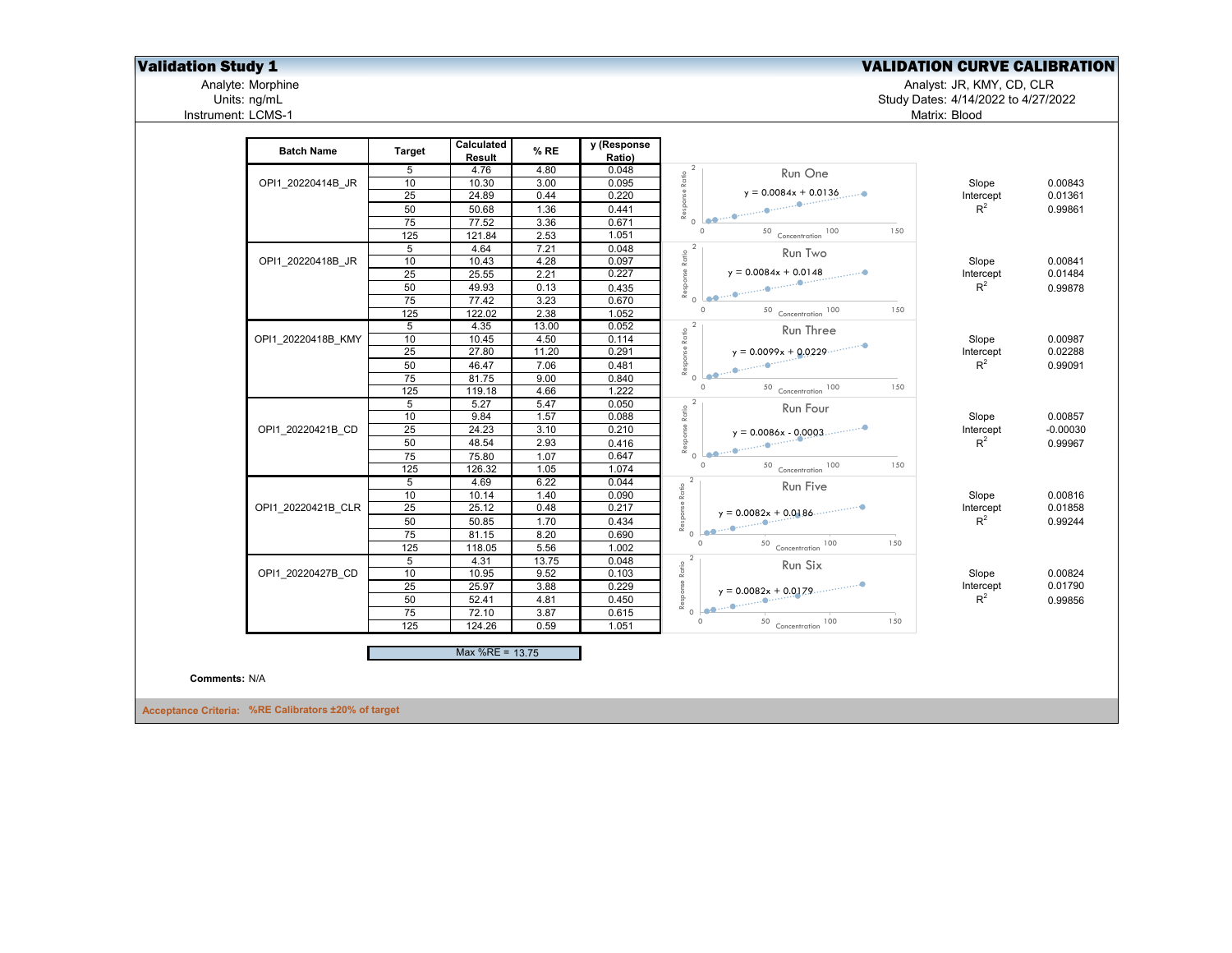| <b>Study Date</b>                                                                                                            | Target (x)     | Calculated (y) | Predicted | <b>Residual</b> | Slope                            | 0.9831                    | Intercept                                                                                                                                                                                               | 0.8183           |  |  |
|------------------------------------------------------------------------------------------------------------------------------|----------------|----------------|-----------|-----------------|----------------------------------|---------------------------|---------------------------------------------------------------------------------------------------------------------------------------------------------------------------------------------------------|------------------|--|--|
|                                                                                                                              | 5              | 4.76           | 2.50      | 2.26            | Std err in slope, S <sub>h</sub> | 0.0102                    | Std err in Intercept                                                                                                                                                                                    | 0.6537           |  |  |
|                                                                                                                              | 10             | 10.30          | 7.72      | 2.58            | <b>Degrees freedom</b>           | 34                        | Degrees freedom                                                                                                                                                                                         | 34               |  |  |
|                                                                                                                              | 25             | 24.89          | 23.38     | 1.51            | <b>Confidence level</b>          | 95%                       | <b>Confidence Level</b>                                                                                                                                                                                 | 95%              |  |  |
|                                                                                                                              | 50             | 50.68          | 49.48     | 1.20            | <b>Student t</b>                 | 2.0322                    | <b>Student t</b>                                                                                                                                                                                        | 2.0322           |  |  |
|                                                                                                                              | 75             | 77.52          | 75.58     | 1.94            | <b>Confidence interval</b>       | 0.021                     | <b>Confidence interval</b><br>Intercept<br>Lower<br>$y = 0.9827x + 0.8351$<br>$R^2 = 0.9959$<br>60<br>80<br>40<br>100<br><b>Residual Plot</b><br>٠<br>$\bullet$<br>۰<br>100<br>60<br>80<br>40<br>۰<br>۰ | 1.328            |  |  |
|                                                                                                                              | 125            | 121.84         | 127.78    | $-5.94$         | Slope                            | $0.983 \pm 0.021$         |                                                                                                                                                                                                         | $0.818 \pm 1.$   |  |  |
|                                                                                                                              | 5              | 4.64           | 2.50      | 2.14            | Range                            | 0.9623 - 1.0039           |                                                                                                                                                                                                         | $-0.5101 - 2.$   |  |  |
|                                                                                                                              | 10             | 10.43          | 7.72      | 2.71            |                                  | <b>YES</b>                |                                                                                                                                                                                                         | <b>YES</b>       |  |  |
|                                                                                                                              | 25             | 25.55          | 23.38     | 2.18            |                                  |                           |                                                                                                                                                                                                         |                  |  |  |
|                                                                                                                              | 50             | 49.93          | 49.48     | 0.46            |                                  | 140                       |                                                                                                                                                                                                         |                  |  |  |
|                                                                                                                              | 75             | 77.42          | 75.58     | 1.84            |                                  | 120                       |                                                                                                                                                                                                         |                  |  |  |
|                                                                                                                              | 125            | 122.02         | 127.78    | $-5.75$         |                                  | 100                       |                                                                                                                                                                                                         |                  |  |  |
|                                                                                                                              | $\overline{5}$ | 4.35           | 2.50      | 1.85            |                                  |                           |                                                                                                                                                                                                         |                  |  |  |
|                                                                                                                              | 10             | 10.45          | 7.72      | 2.73            |                                  | 80                        |                                                                                                                                                                                                         |                  |  |  |
|                                                                                                                              | 25             | 27.80          | 23.38     | 4.42            |                                  | 60                        |                                                                                                                                                                                                         |                  |  |  |
|                                                                                                                              | 50             | 46.47          | 49.48     | $-3.01$         |                                  | 40                        |                                                                                                                                                                                                         |                  |  |  |
| OPI1 20220414B JR<br>OPI1 20220418B JR<br>OPI1 20220418B KMY<br>OPI1 20220421B CD<br>OPI1 20220421B CLR<br>OPI1 20220427B CD | 75             | 81.75          | 75.58     | 6.17            |                                  |                           |                                                                                                                                                                                                         |                  |  |  |
|                                                                                                                              | 125            | 119.18         | 127.78    | $-8.60$         |                                  | 20                        |                                                                                                                                                                                                         |                  |  |  |
|                                                                                                                              | 5              | 5.27           | 2.50      | 2.78            |                                  | Ō<br>$\bullet$<br>$\circ$ |                                                                                                                                                                                                         |                  |  |  |
|                                                                                                                              | 10             | 9.84           | 7.72      | 2.13            |                                  | 20<br>$\mathbb O$         |                                                                                                                                                                                                         | 120              |  |  |
|                                                                                                                              | 25             | 24.23          | 23.38     | 0.85            |                                  |                           |                                                                                                                                                                                                         |                  |  |  |
|                                                                                                                              | 50             | 48.54          | 49.48     | $-0.94$         |                                  |                           |                                                                                                                                                                                                         |                  |  |  |
|                                                                                                                              | 75             | 75.80          | 75.58     | 0.23            |                                  | 8.00                      |                                                                                                                                                                                                         |                  |  |  |
|                                                                                                                              | 125            | 126.32         | 127.78    | $-1.46$         |                                  |                           |                                                                                                                                                                                                         |                  |  |  |
|                                                                                                                              | 5              | 4.69           | 2.50      | 2.19            |                                  | 6.00                      |                                                                                                                                                                                                         |                  |  |  |
|                                                                                                                              | 10             | 10.14          | 7.72      | 2.42            |                                  | ۰<br>4.00                 |                                                                                                                                                                                                         |                  |  |  |
|                                                                                                                              | 25             | 25.12          | 23.38     | 1.74            |                                  | 11                        |                                                                                                                                                                                                         |                  |  |  |
|                                                                                                                              | 50             | 50.85          | 49.48     | 1.37            |                                  | 2.00                      |                                                                                                                                                                                                         |                  |  |  |
|                                                                                                                              | 75             | 81.15          | 75.58     | 5.57            |                                  | ó<br>0.00                 |                                                                                                                                                                                                         |                  |  |  |
|                                                                                                                              | 125            | 118.05         | 127.78    | $-9.72$         |                                  | 20                        |                                                                                                                                                                                                         | 120 <sub>o</sub> |  |  |
|                                                                                                                              | 5              | 4.31           | 2.50      | 1.82            |                                  | $-2.00$                   |                                                                                                                                                                                                         |                  |  |  |
|                                                                                                                              | 10             | 10.95          | 7.72      | 3.24            |                                  | $-4.00$                   |                                                                                                                                                                                                         |                  |  |  |
|                                                                                                                              | 25             | 25.97          | 23.38     | 2.59            |                                  |                           |                                                                                                                                                                                                         |                  |  |  |
|                                                                                                                              | 50             | 52.41          | 49.48     | 2.93            |                                  | $-6.00$                   |                                                                                                                                                                                                         | ۰                |  |  |
|                                                                                                                              | 75             | 72.10          | 75.58     | $-3.48$         |                                  | $-8.00$                   |                                                                                                                                                                                                         |                  |  |  |
|                                                                                                                              | 125            | 124.26         | 127.78    | $-3.52$         |                                  |                           |                                                                                                                                                                                                         | $\bullet$        |  |  |
|                                                                                                                              |                |                |           |                 |                                  | $-10.00$                  |                                                                                                                                                                                                         |                  |  |  |

## **Comments:** N/A

**Acceptance Criteria: 95% CI of slope includes 1 95% CI of intercept includes 0**

**Validation Study 1**<br>Analyst: JR, KMY, CD, CLR<br>Units: ng/mL<br>Units: ng/mL<br>Units: ng/mL Analyte: Morphine Analyst: JR, KMY, CD, CLR Units: ng/mL Study Dates: 4/14/2022 to 4/27/2022 Matrix: Blood

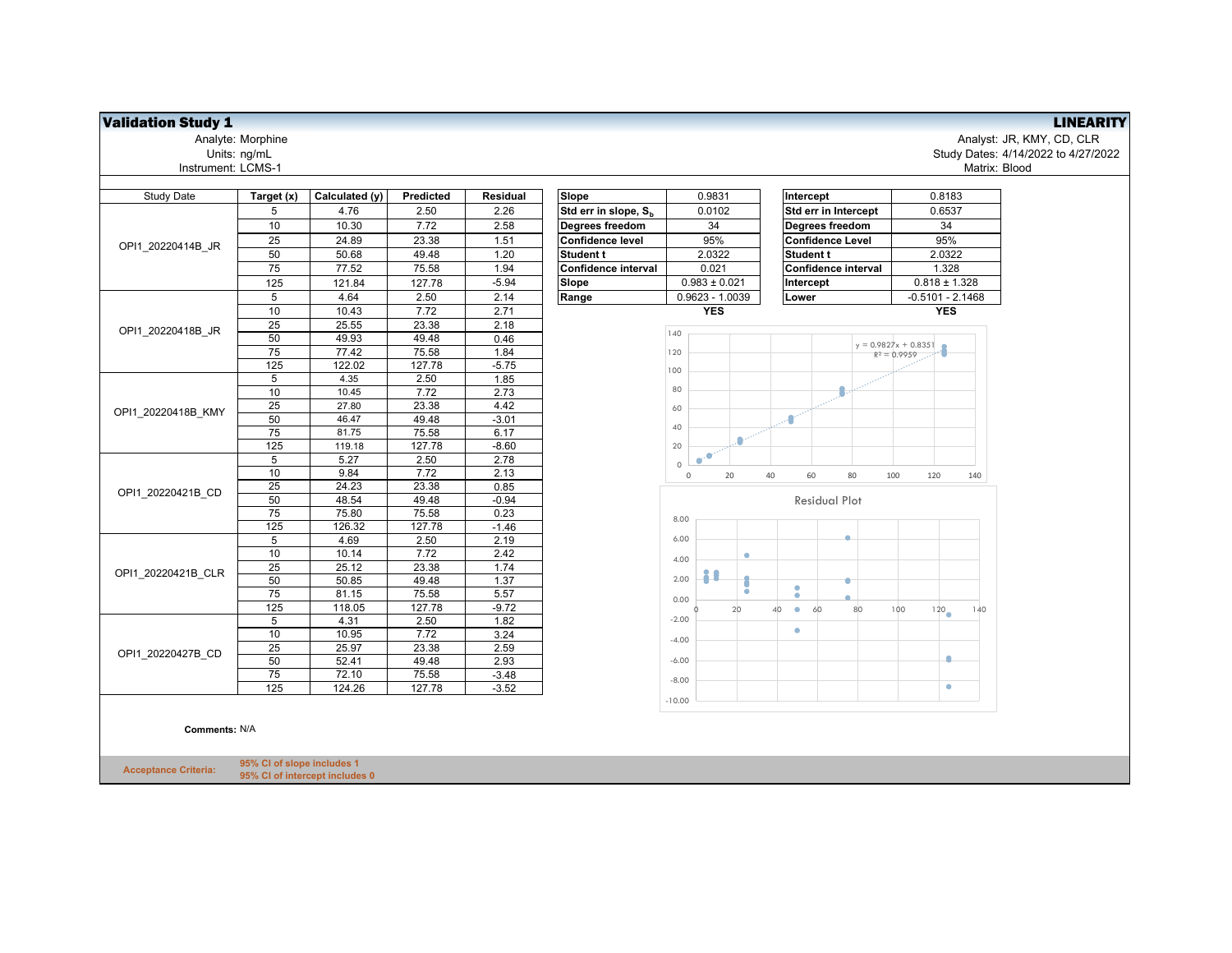## **Validation Study 2**<br>
Analyte: Morphine **Analyte: Morphine** Analyte: Morphine **Analyte: Morphine** Analyte: Morphine **Analyte: Morphine**

Analyst: JR, KMY, CD, CLR Study Dates: 4/14/2022 to 4/27/2022<br>Matrix: Blood

| <b>Run Date</b>    | <b>Run Order</b>              | LQC      | <b>MQC</b> | HQC       |
|--------------------|-------------------------------|----------|------------|-----------|
|                    | Target Concentration (ng/mL): | 15       | 30         | 100       |
| OPI1 20220414B JR  | $1 - 1$                       | 15.29    | 29.58      | 87.17     |
|                    | $1 - 2$                       | 14.11    | 28.87      | 88.60     |
|                    | $1 - 3$                       | 14.31    | 28.67      | 86.75     |
|                    | $1 - 4$                       | 14.35    | 29.91      | 89.12     |
| <b>Within Run</b>  | Mean                          | 14.52    | 29.26      | 87.91     |
|                    | SD                            | 0.53     | 0.58       | 1.13      |
|                    | $\overline{\text{°CV}}$       | 3.63%    | 2.00%      | 1.29%     |
|                    | % Bias                        | $-3.23%$ | $-2.48%$   | $-12.09%$ |
| OPI1_20220418B_JR  | $2 - 1$                       | 14.55    | 28.85      | 92.72     |
|                    | $2 - 2$                       | 14.85    | 28.22      | 91.59     |
|                    | $2 - 3$                       | 14.84    | 29.80      | 92.54     |
| <b>Within Run</b>  | Mean                          | 14.74    | 28.96      | 92.28     |
|                    | SD                            | 0.17     | 0.80       | 0.61      |
|                    | %CV                           | 1.17%    | 2.75%      | 0.66%     |
|                    | % Bias                        | $-1.71%$ | $-3.47%$   | $-7.72%$  |
| OPI1_20220414B_KMY | $3 - 1$                       | 14.95    | 26.14      | 86.15     |
|                    | 3-2                           | 13.79    | 25.65      | 84.82     |
|                    | $3-3$                         | 12.96    | 26.91      | 86.74     |
|                    | $3-4$                         | 14.86    | 27.30      | 82.92     |
| <b>Within Run</b>  | Mean                          | 14.14    | 26.50      | 85.16     |
|                    | SD                            | 0.95     | 0.74       | 1.69      |
|                    | %CV                           | 6.70%    | 2.81%      | 1.99%     |
|                    | % Bias                        | $-5.73%$ | $-11.67%$  | $-14.84%$ |
| OPI1 20220421B CD  | $4 - 1$                       | 14.62    | 30.75      | 95.99     |
|                    | $4 - 2$                       | 15.55    | 29.92      | 103.03    |
|                    | $4 - 3$                       | 15.92    | 30.99      | 93.37     |
| <b>Within Run</b>  | Mean                          | 15.36    | 30.55      | 97.46     |
|                    | SD                            | 0.67     | 0.56       | 4.99      |
|                    | %CV                           | 4.34%    | 1.85%      | 5.12%     |
|                    | % Bias                        | 2.43%    | 1.84%      | $-2.54%$  |
| OPI1_20220421B_CLR | $5-1$                         | 15.24    | 30.18      | 93.58     |
|                    | $5 - 2$                       | 15.55    | 30.21      | 92.36     |
|                    | $5 - 3$                       | 15.08    | 29.35      | 95.83     |
| <b>Within Run</b>  | Mean                          | 15.29    | 29.92      | 93.93     |
|                    | SD                            | 0.24     | 0.49       | 1.76      |
|                    | %CV                           | 1.58%    | 1.64%      | 1.87%     |
|                    | % Bias                        | 1.92%    | $-0.28%$   | $-6.07%$  |
| OPI1 20220427B CD  | $6 - 1$                       | 15.15    | 28.58      | 90.53     |
|                    | $6-2$                         | 14.96    | 29.34      | 86.43     |
|                    | $6-3$                         | 15.16    | 28.89      | 90.42     |
| <b>Within Run</b>  | Mean                          | 15.09    | 28.93      | 89.13     |
|                    | SD                            | 0.11     | 0.38       | 2.34      |
|                    | %CV                           | 0.73%    | 1.33%      | 2.62%     |
|                    | % Bias                        | 0.60%    | $-3.55%$   | $-10.87%$ |

| Mean             |                       | 14.80        | 28.91    | 90.53    |
|------------------|-----------------------|--------------|----------|----------|
| SD               |                       | 0.67         | 1.45     | 4.69     |
| <b>Precision</b> | <b>Max Within-Run</b> | <b>S.70%</b> | 2.81%    | 5.12%    |
| (%CV)            | <b>Between-Run</b>    | 4.55%        | 5.03%    | 5.18%    |
| % Bias           |                       | $-0.95%$     | $-3.27%$ | $-9.02%$ |

**Comments:** N/A

**Acceptance Criteria: Within-Run %CV ≤20% %Bias ≤20% Between-Run %CV ≤20%**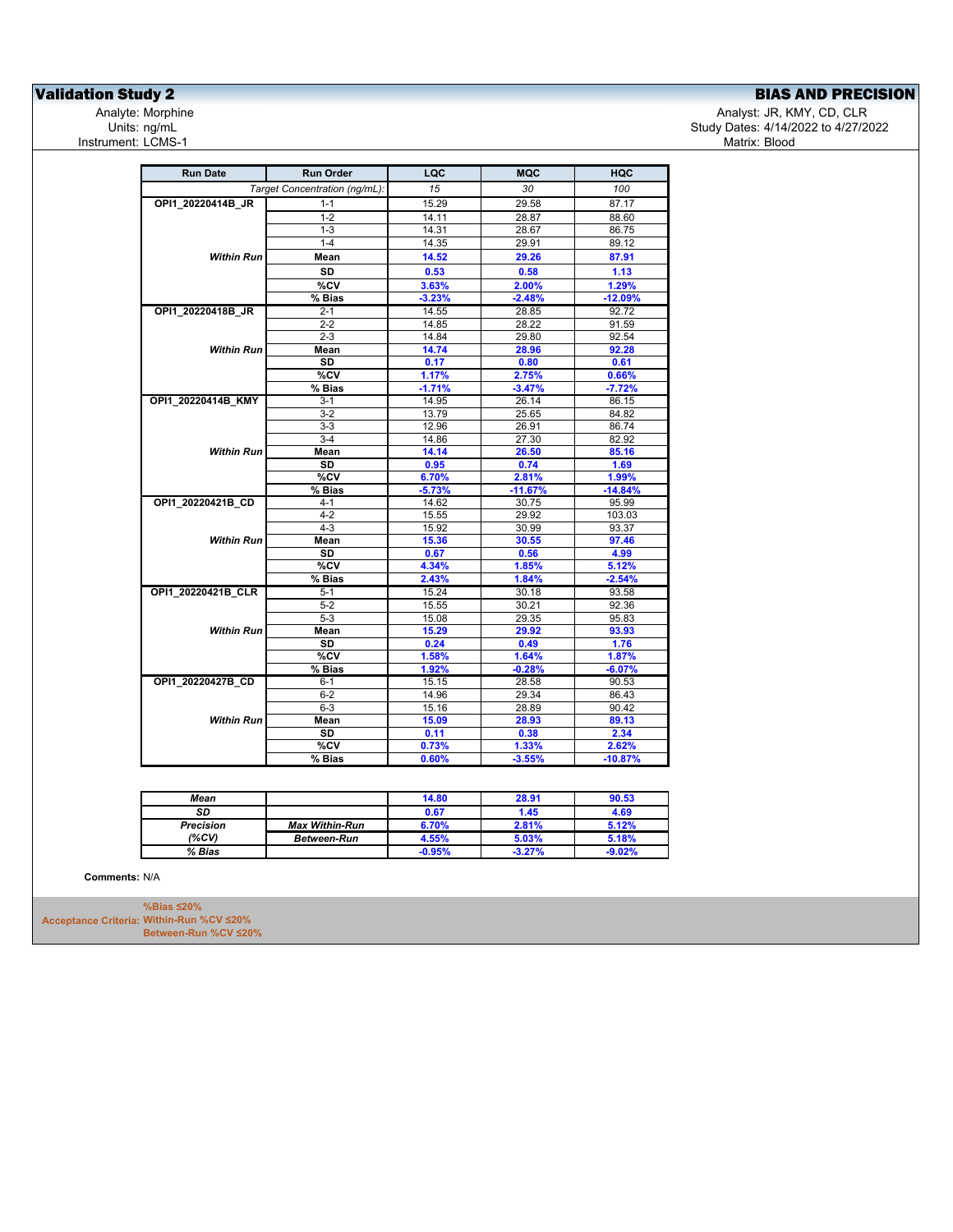Analyte: Oxymorphone Analyst: JR, KMY, CD, CLR Units: ng/mL Study Dates: 4/14/2022 to 4/27/2022 Method: OPI1.MInstrument: LCMS-1SOP Reference: Toxicology Analytical Manual v3.7

|   | <b>VALIDATION EXPERIMENT</b>                                                                   | <b>SOP CRITERIA</b>                                           | <b>RESULTS</b>                                                                                      | <b>COMMENTS</b>                                                                                                                                                                                                                                                                         |
|---|------------------------------------------------------------------------------------------------|---------------------------------------------------------------|-----------------------------------------------------------------------------------------------------|-----------------------------------------------------------------------------------------------------------------------------------------------------------------------------------------------------------------------------------------------------------------------------------------|
|   | Weight Verification                                                                            | The least complex weighting scheme that<br>minimizes $Σ$  %RE | Unweighted: $= 783.98$<br>$1/x$ Weighting: = 295.24<br>$1/x2$ Weighting: = 265.8                    | 1/x2 weighting will be used.                                                                                                                                                                                                                                                            |
|   | Linearity                                                                                      | 95% CI of slope includes 1<br>95% CI of intercept includes 0  | $95\%$ CI of slope = 0.9388 - 0.9563<br>95% CI of Intercept = 1.5835 - 5.1846                       | The linearity of the method is acceptable<br>because the individual calibration curves on all<br>six days met the acceptance criteria. Also, other<br>analytical data including the ion ratios and<br>quantification values of the controls and<br>calibrators met acceptance criteria. |
|   | Validation Calibration                                                                         | %RE Calibrators ±20% of target                                | Max %RE of Calibrators = $11.04$                                                                    | N/A                                                                                                                                                                                                                                                                                     |
|   | Case Work Calibration                                                                          | %RE Calibrators ±20% of target                                | N/A                                                                                                 | Not performed. All 8 calibrators used in<br>validation will be used for casework.                                                                                                                                                                                                       |
|   | Comparison of Validation<br>Calibration to Casework Calibration 95% CI of intercept includes 0 | 95% CI of slope includes 1                                    | N/A                                                                                                 | Not performed. All 8 calibrators used in<br>validation will be used for casework.                                                                                                                                                                                                       |
| 2 | Bias & Precision                                                                               | %Bias ≤20%<br>Within-Run %CV ≤20%<br>Between-Run %CV ≤20%     | Max Bias = $-9.03\%$<br>Max Within-Run Precision = $6.97\%$<br>Max Between-Run Precision = $3.47\%$ | N/A                                                                                                                                                                                                                                                                                     |
|   |                                                                                                |                                                               |                                                                                                     |                                                                                                                                                                                                                                                                                         |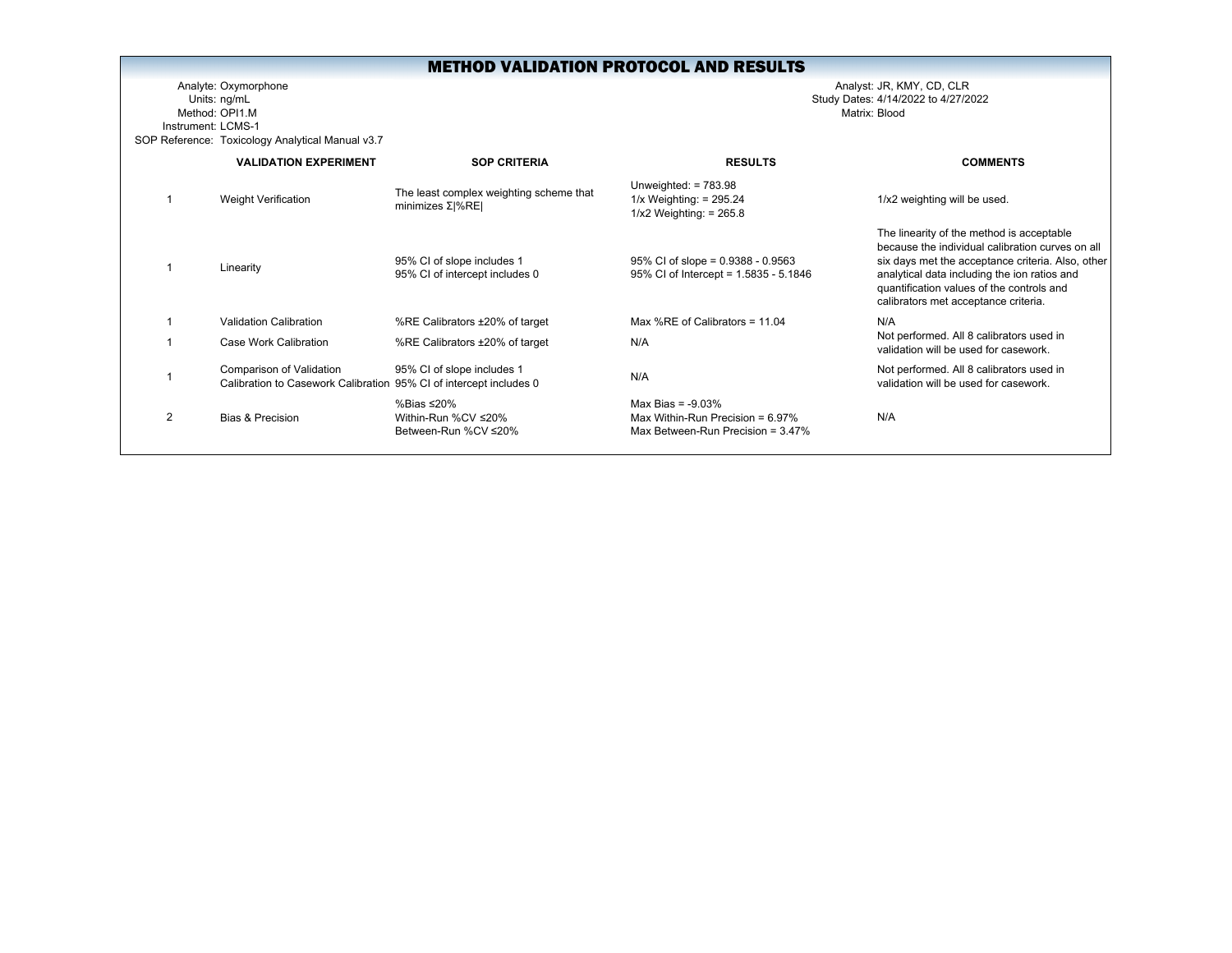| <b>Validation Study 1</b>             |                                      |                                                                |           |            |                    |                                  |                      |            |                                  |                |                                     |                                                                            |            |                            | <b>STANDARD CURVE WEIGHT VERIFICATION</b> |
|---------------------------------------|--------------------------------------|----------------------------------------------------------------|-----------|------------|--------------------|----------------------------------|----------------------|------------|----------------------------------|----------------|-------------------------------------|----------------------------------------------------------------------------|------------|----------------------------|-------------------------------------------|
| Analyte: Oxymorphone                  |                                      |                                                                |           |            |                    |                                  |                      |            |                                  |                |                                     |                                                                            |            |                            | Analyst: JR, KMY, CD, CLR                 |
| Units: ng/mL                          |                                      |                                                                |           |            |                    |                                  |                      |            |                                  |                |                                     |                                                                            |            |                            | Study Dates: 4/14/2022 to 4/27/2022       |
| Instrument: LCMS-1                    |                                      |                                                                |           |            |                    |                                  |                      |            |                                  |                |                                     |                                                                            |            | Matrix: Blood              |                                           |
|                                       |                                      |                                                                |           |            |                    |                                  |                      |            |                                  |                |                                     |                                                                            |            |                            |                                           |
|                                       |                                      |                                                                |           | $C_{nom}$  | v                  |                                  | <b>WXV</b>           | WX         | wy                               | $wx^2$         | wy <sup>2</sup>                     | $C_{\text{found}}$                                                         | %RE        | $ \%$ RE                   |                                           |
|                                       |                                      | $\Sigma$   %RE                                                 |           | 5.0        | 0.010              |                                  | 0.049399             | 5          | 0.00987979                       | 25             | 9.76E-05                            | 1.335583                                                                   |            | -73.2883 73.28835          |                                           |
|                                       | Unweighted:                          | 783.98                                                         |           | 10         | 0.019              | $\mathbf{1}$<br>$\overline{1}$   | 0.194893             | 10         | 0.01948933                       | 100            | 0.00038                             | 6.564245                                                                   |            | -34.3576 34.35755          |                                           |
|                                       | 1/x Weighting:<br>$1/x^2$ Weighting: | 295.24<br>265.80                                               |           | 25<br>50   | 0.045<br>0.094     |                                  | 1.136039<br>4.679229 | 25<br>50   | 0.04544155<br>0.09358458         | 625<br>2500    | 0.008758                            | 0.002065 20.68516 -17.2594 17.25937<br>46.88035                            | $-6.23929$ | 6.239295                   |                                           |
|                                       |                                      |                                                                |           | 75         | 0.143              | $\overline{1}$                   | 10.6894              | 75         | 0.14252537                       | 5625           | 0.020313                            | 73.50962 -1.98717 1.98717                                                  |            |                            |                                           |
|                                       |                                      |                                                                |           | 125        | 0.235              |                                  | 29.32678             | 125        | 0.23461427                       | 15625          | 0.055044                            | 123.6163 -1.10697                                                          |            | 1.10697                    |                                           |
|                                       |                                      |                                                                |           | 250        | 0.460              | $\overline{1}$                   | 115,0016             | 250        | 0.46000627                       | 62500          | 0.211606                            | 246.2548                                                                   | $-1.4981$  | 1.498095                   |                                           |
|                                       |                                      |                                                                |           | 500        | 0.873              | $\overline{1}$                   | 436.3615             | 500        | 0.87272301                       | 250000         |                                     | 0.761645 470.8189                                                          |            | -5.83623 5.836227          |                                           |
|                                       |                                      |                                                                |           | 5.0        | 0.009              | $\overline{1}$                   | 0.044946             | 5          | 0.00898915                       | 25             |                                     | 8.08E-05  0.850974  -82.9805  82.98053                                     |            |                            |                                           |
|                                       |                                      |                                                                |           | 10         | 0.020              | $\overline{1}$<br>$\overline{1}$ | 0.200507             | 10<br>25   | 0.02005074                       | 100            |                                     | 0.000402 6.869718 -31.3028 31.30282                                        |            |                            |                                           |
|                                       |                                      |                                                                |           | 25<br>50   | 0.045<br>0.090     | $\overline{1}$                   | 1.128759<br>4.500714 | 50         | 0.04515037<br>0.09001427         | 625<br>2500    |                                     | 0.002039 20.52673 -17.8931 17.89309<br>0.008103 44.93771 -10.1246 10.12458 |            |                            |                                           |
|                                       |                                      |                                                                |           | 75         | 0.145              | $\overline{1}$                   | 10.86339             | 75         | 0.14484523                       | 5625           | 0.02098                             | 74.77189 -0.30415 0.304152                                                 |            |                            |                                           |
|                                       |                                      |                                                                |           | 125        | 0.232              | $\overline{1}$                   | 29.0413              | 125        | 0.23233044                       | 15625          |                                     | 0.053977 122.3736                                                          |            | -2.1011 2.101095           |                                           |
|                                       |                                      |                                                                |           | 250        | 0.454              | $\overline{1}$                   | 113.4674             | 250        | 0.45386948                       | 62500          | 0.205998                            | 242.9157 -2.83374 2.833735                                                 |            |                            |                                           |
|                                       |                                      |                                                                |           | 500        | 0.887              | $\overline{1}$                   | 443.5399             | 500        | 0.88707989                       | 250000         |                                     | 0.786911 478.6306 -4.27388 4.273878                                        |            |                            |                                           |
|                                       |                                      |                                                                |           | 5.0<br>10  | 0.01116            | $\overline{1}$<br>$\overline{1}$ | 0.0558               | 5          | 0.01116                          | 25<br>100      |                                     | 0.000125 2.032159                                                          |            | -59.3568 59.35682          |                                           |
|                                       |                                      |                                                                |           | 25         | 0.02294<br>0.05881 | $\overline{1}$                   | 0.2294<br>1.47025    | 10<br>25   | 0.02294<br>0.05881               | 625            | 0.000526                            | 8.441797<br>0.003459 27.95909 11.83637 11.83637                            |            | -15.582 15.58203           |                                           |
|                                       |                                      |                                                                |           | 50         | 0.10211            | $\mathbf{1}$                     | 5.1057               | 50         | 0.102114                         | 2500           |                                     | 0.010427 51.52131 3.042628 3.042628                                        |            |                            |                                           |
|                                       |                                      |                                                                |           | 75         | 0.18063            | $\overline{1}$                   | 13.54725             | 75         | 0.18063                          | 5625           |                                     | 0.032627 94.24281 25.65707 25.65707                                        |            |                            |                                           |
|                                       |                                      |                                                                |           | 125        | 0.27529            | $\overline{1}$                   | 34.41125             | 125        | 0.27529                          | 15625          |                                     | 0.075785 145.7484 16.59875 16.59875                                        |            |                            |                                           |
|                                       |                                      |                                                                |           | 250        | 0.50527            |                                  | 126.3175             | 250        | 0.50527                          | 62500          | 0.255298                            | 270.8833 8.353319 8.353319                                                 |            |                            |                                           |
|                                       |                                      |                                                                |           | 500        | 0.99853            | $\blacksquare$<br>$\overline{1}$ | 499.265              | 500        | 0.99853                          | 250000         | 0.997062                            | 539.2719 7.854389 7.854389                                                 |            |                            |                                           |
|                                       |                                      |                                                                |           | 5.0<br>10  | 0.01019<br>0.02065 | $\overline{1}$                   | 0.050942<br>0.206543 | 5<br>10    | 0.0101884<br>0.02065435          | 25<br>100      | 0.000104                            | 1.5035<br>0.000427 7.198147 -28.0185 28.01853                              |            | -69.93 69.93001            |                                           |
|                                       |                                      |                                                                |           | 25         | 0.04850            | $\mathbf{1}$                     | 1.212523             | 25         | 0.04850094                       | 625            |                                     | 0.002352 22.34981 -10.6008 10.60077                                        |            |                            |                                           |
|                                       |                                      |                                                                |           | 50         | 0.10189            | $\overline{1}$                   | 5.094254             | 50         | 0.10188509                       | 2500           | 0.010381                            | 51.39676 2.793522 2.793522                                                 |            |                            |                                           |
|                                       |                                      |                                                                |           | 75         | 0.14817            | $\overline{1}$                   | 11.11282             | 75         | 0.14817091                       | 5625           |                                     | 0.021955 76.58143 2.108572 2.108572                                        |            |                            |                                           |
|                                       |                                      |                                                                |           | 125        | 0.24704            | $\overline{1}$                   | 30.88015             | 125        | 0.24704123                       | 15625          |                                     | 0.061029 130.3779 4.302359 4.302359                                        |            |                            |                                           |
|                                       |                                      |                                                                |           | 250        | 0.47669            | $\overline{1}$                   | 119.1726             | 250        | 0.47669022                       | 62500          | 0.227234                            | 255.3327 2.133079 2.133079                                                 |            |                            |                                           |
|                                       |                                      |                                                                |           | 500<br>5.0 | 0.90904<br>0.011   | $\blacksquare$<br>$\overline{1}$ | 454.518<br>0.053788  | 500<br>5   | 0.90903595<br>0.01075768         | 250000<br>25   | 0.826346<br>0.000116                | 490.5772 -1.88457 1.884567<br>1.81325                                      |            | -63.735 63.73499           |                                           |
|                                       |                                      |                                                                |           | 10         | 0.021              | $\blacksquare$                   | 0.209512             | 10         | 0.02095121                       | 100            | 0.000439                            | 7.359674 -26.4033 26.40326                                                 |            |                            |                                           |
|                                       |                                      |                                                                |           | 25         | 0.049              | $\overline{1}$                   | 1.220977             | 25         | 0.04883908                       | 625            |                                     | 0.002385 22.53379 -9.86482 9.864821                                        |            |                            |                                           |
|                                       |                                      |                                                                |           | 50         | 0.101              | $\blacksquare$                   | 5.043941             | 50         | 0.10087882                       | 2500           | 0.010177                            | 50.84924 1.698471 1.698471                                                 |            |                            |                                           |
|                                       |                                      |                                                                |           | 75         | 0.160              | $\overline{1}$                   | 12.02773             | 75         | 0.16036969                       | 5625           |                                     | 0.025718 83.21893 10.95857 10.95857                                        |            |                            |                                           |
|                                       |                                      |                                                                |           | 125<br>250 | 0.234<br>0.469     | $\overline{1}$<br>$\overline{1}$ | 29.19061<br>117.2738 | 125<br>250 | 0.23352485<br>0.4690952          | 15625<br>62500 | 0.054534<br>0.22005                 | 123.0235 -1.58118 1.581183<br>251.2002 0.480064 0.480064                   |            |                            |                                           |
|                                       |                                      |                                                                |           | 500        | 0.922              | $\overline{1}$                   | 461.1218             | 500        | 0.9222436                        | 250000         |                                     | 0.850533 497.7636 -0.44728 0.447279                                        |            |                            |                                           |
|                                       |                                      |                                                                |           | 5.0        | 0.011              | $\overline{1}$                   | 0.053358             | 5          | 0.01067166                       | 25             |                                     | 0.000114 1.766448                                                          |            | -64.671 64.67104           |                                           |
|                                       |                                      |                                                                |           | 10         | 0.02136            | $\overline{1}$                   | 0.213575             | 10         | 0.0213575                        | 100            | 0.000456                            | 7.580737                                                                   |            | -24.1926 24.19263          |                                           |
|                                       |                                      |                                                                |           | 25         | 0.05043            | $\blacksquare$                   | 1.260634             | 25         | 0.05042535                       | 625            | 0.002543                            |                                                                            |            | 23.3969 -6.41239 6.412389  |                                           |
|                                       |                                      |                                                                |           | 50         | 0.09996            | $\overline{1}$                   | 4.997786             | 50         | 0.09995572                       | 2500           | 0.009991                            | 50.34697 0.693931 0.693931                                                 |            |                            |                                           |
|                                       |                                      |                                                                |           | 75<br>125  | 0.14677            | $\overline{1}$<br>$\overline{1}$ | 11.00774             | 75         | 0.14676991                       | 5625           | 0.021541                            |                                                                            |            | 75.81913 1.092172 1.092172 |                                           |
|                                       |                                      |                                                                |           | 250        | 0.25104<br>0.46230 | $\overline{1}$                   | 31.38047<br>115.5754 | 125<br>250 | 0.25104373<br>0.46230165         | 15625<br>62500 | 0.063023                            | 132.5558 6.044602 6.044602<br>0.213723 247.5037 -0.99852 0.998516          |            |                            |                                           |
|                                       |                                      |                                                                |           | 500        | 0.93795            | $\mathbf{1}$                     | 468.9736             | 500        | 0.93794714 250000                |                | 0.879745 506.3081 1.261618 1.261618 |                                                                            |            |                            |                                           |
|                                       |                                      |                                                                | Sum       | 6240.0     | 11.8246            |                                  | 3762.48<br>48        |            | 6240 11.8246376 2022000 7.018623 |                |                                     |                                                                            |            | 783.9752                   |                                           |
| Comments: 1/x2 weighting will be used |                                      |                                                                | Slope     | 0.00183786 |                    |                                  |                      |            |                                  |                |                                     |                                                                            |            |                            |                                           |
|                                       |                                      |                                                                | Intercept | 0.00742518 |                    |                                  |                      |            |                                  |                |                                     |                                                                            |            |                            |                                           |
| <b>Acceptance Criteria:</b>           |                                      | The least complex weighting scheme that minimizes $\Sigma$ %RE | $R^2$     | 0.99612220 |                    |                                  |                      |            |                                  |                |                                     |                                                                            |            |                            |                                           |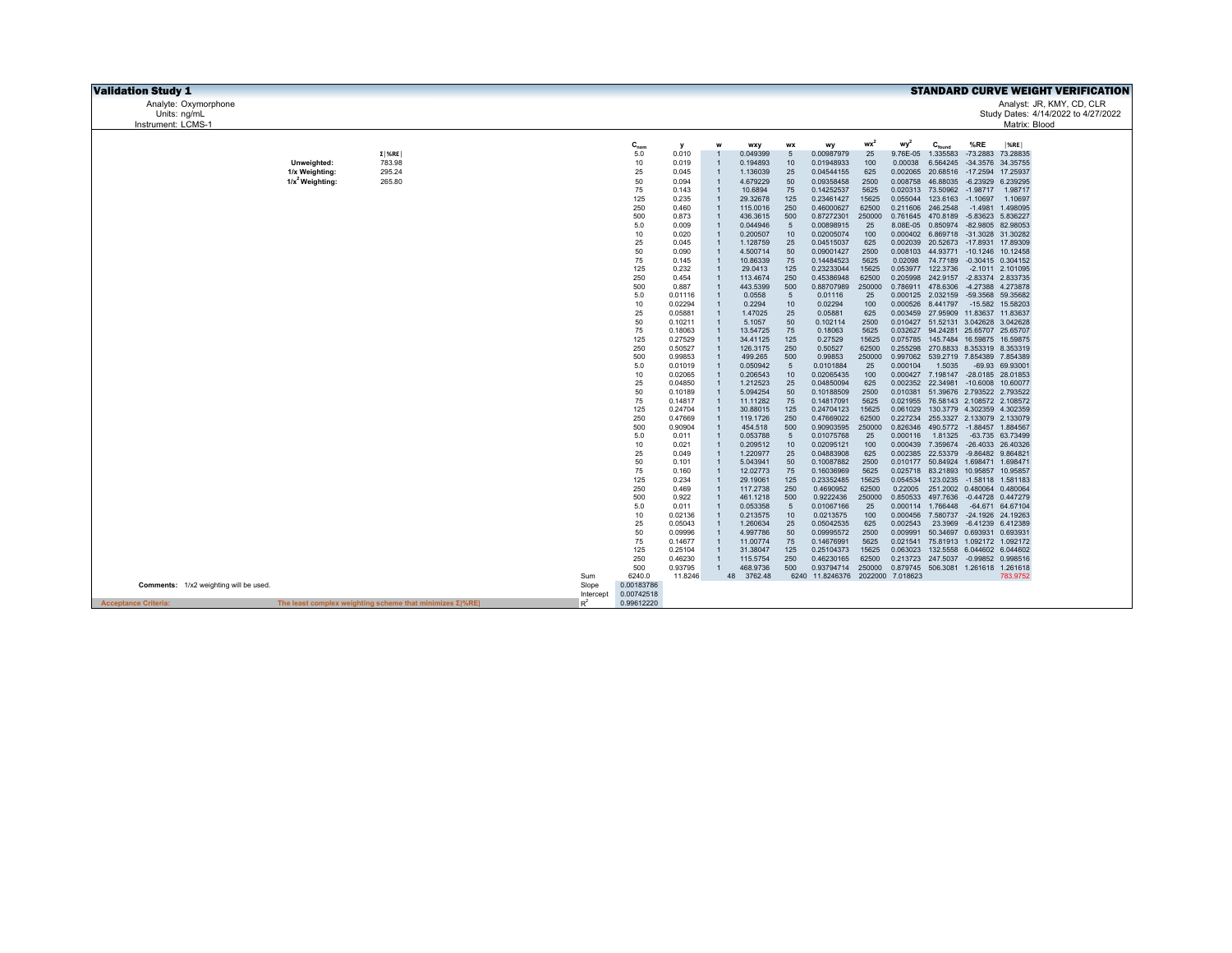| <b>Validation Study 1</b> |                    |            |                      |                |                          |                       |                      |                               |                                                          |                      |           |            |                    |              |                                      |            |                      |                 |                             |                                        |                         | <b>STANDARD CURVE WEIGHT VERIFICATION</b> |
|---------------------------|--------------------|------------|----------------------|----------------|--------------------------|-----------------------|----------------------|-------------------------------|----------------------------------------------------------|----------------------|-----------|------------|--------------------|--------------|--------------------------------------|------------|----------------------|-----------------|-----------------------------|----------------------------------------|-------------------------|-------------------------------------------|
| Analyte: Oxymorphone      |                    |            |                      |                |                          |                       |                      |                               |                                                          |                      |           |            |                    |              |                                      |            |                      |                 |                             |                                        |                         | Analyst: JR, KMY, CD, CLR                 |
| Units: ng/mL              |                    |            |                      |                |                          |                       |                      |                               |                                                          |                      |           |            |                    |              |                                      |            |                      |                 |                             |                                        |                         | Study Dates: 4/14/2022 to 4/27/2022       |
| Instrument: LCMS-         |                    |            |                      |                |                          |                       |                      |                               |                                                          |                      |           |            |                    |              |                                      |            |                      |                 |                             |                                        | Matrix: Blood           |                                           |
|                           |                    |            |                      |                |                          |                       |                      |                               |                                                          |                      |           |            |                    |              |                                      |            |                      |                 |                             |                                        |                         |                                           |
| $C_{\text{non}}$          | y                  | w          | wxy                  | <b>WX</b>      | wv                       | $wx^2$                | wy <sup>2</sup>      | $\mathbf{C}_{\mathsf{found}}$ | %RE                                                      | <sub>%RE</sub>       |           | $C_{nom}$  | v                  | w            | wxy                                  | <b>WX</b>  | wv                   | wx <sup>2</sup> | wy <sup>2</sup>             | $C_{\mathsf{found}}$                   | %RE                     | $ \%$ RE                                  |
| 5.0                       | 0.010              | 0.2        | 0.00988              |                | 0.00197596               | $\sqrt{5}$            | 1.95E-05             |                               | 4.159014 -16.8197 16.81973                               |                      |           | 5.0        | 0.010              | 0.04         | 0.00197596                           | 0.2        | 0.000395             |                 | 3.9044E-06                  | 4.685887                               | $-6.28225$              | 6.282252177                               |
| 10                        | 0.019              | 0.1        | 0.019489             |                | 0.00194893               | 10                    | 3.8E-05              |                               | 9.272937 -7.27063 7.270631                               |                      |           | 10         | 0.019              | 0.01         | 0.00194893                           | 0.1        | 0.000195             |                 | 3.7983E-06                  | 9.636465                               | $-3.63535$              | 3.635349104                               |
| 25                        | 0.045              | 0.04       | 0.045442             |                | 0.00181766               | 25                    | 8.26E-05             | 23.08398                      | -7.66408 7.664083                                        |                      |           | 25         | 0.045              | 0.0016       | 0.00181766                           | 0.04       | 7.27E-05             |                 | 3.3039E-06                  | 23.00636 -7.97454                      |                         | 7.974544965                               |
| 50                        | 0.094              | 0.02       | 0.093585             |                | 0.00187169               | 50                    | 0.000175             | 48.70434                      | -2.59132 2.591315                                        |                      |           | 50         | 0.094              | 0.0004       | 0.00187169                           | 0.02       | 3.74E-05             |                 | 3.5032E-06                  | 47.80838                               | -4.38325                | 4.383245059                               |
| 75                        | 0.143              | 0.013333   | 0.142525             |                | 0.00190034               | 75                    | 0.000271             |                               | 74.74926 -0.33433 0.334326                               |                      |           | 75         | 0.143              |              | 0.000178 0.00190034 0.013333         |            | 2.53E-05             |                 | 3.6113E-06                  | 73.02138 -2.63816                      |                         | 2.638159292                               |
| 125                       | 0.235              | 0.008      | 0.234614             |                | 0.00187691               | 125                   | 0.00044              | 123.7564                      |                                                          | $-0.9949$ $0.994902$ |           | 125        | 0.235              |              | 0.000064 0.00187691                  | 0.008      | 1.5E-05              |                 | 3.5228E-06                  | 120.4631                               | $-3.62949$              | 3.629485255                               |
| 250                       | 0.460              | 0.004      | 0.460006             |                | 0.00184003               | 250                   | 0.000846             |                               | 243.7037 -2.51854 2.51854                                |                      |           | 250        | 0.460              |              | 0.000016 0.00184003                  | 0.004      | 7.36E-06             |                 | 3.3857E-06                  | 236.5791                               | $-5.36834$              | 5.368343866                               |
| 500                       | 0.873              | 0.002      | 0.872723             |                | 0.00174545               | 500<br>$\overline{5}$ | 0.001523             |                               | 463.3399 -7.33202 7.332023                               |                      |           | 500        | 0.873              |              | 0.000004 0.00174545                  | 0.002      | 3.49E-06             | $\overline{1}$  | 3.0466E-06                  | 449.1999                               | $-10.16$                | 10.16002168                               |
| 5.0<br>10                 | 0.009<br>0.020     | 0.2<br>0.1 | 0.008989<br>0.020051 | $\overline{1}$ | 0.00179783<br>0.00200507 | 10                    | 1.62E-05<br>4.02E-05 |                               | 3.685039 -26.2992 26.29922<br>9.571707 -4.28293 4.282934 |                      |           | 5.0<br>10  | 0.009<br>0.020     | 0.04<br>0.01 | 0.00179783<br>0.00200507             | 0.2<br>0.1 | 0.00036<br>0.000201  | $\overline{1}$  | 3.2322E-06<br>4.0203E-06    | 4.227052<br>9.925692                   | $-15.459$<br>$-0.74308$ | 15.45895837<br>0.743083087                |
| 25                        | 0.045              | 0.04       | 0.04515              |                | 0.00180601               | 25                    | 8.15E-05             | 22.92902                      | -8.2839 8.283904                                         |                      |           | 25         | 0.045              | 0.0016       | 0.00180601                           | 0.04       | 7.22E-05             |                 | 3.2617E-06                  | 22.85636                               | $-8.57457$              | 8.574568194                               |
| 50                        | 0.090              | 0.02       | 0.090014             |                | 0.00180029               | 50                    | 0.000162             |                               | 46.80433 -6.39134 6.391344                               |                      |           | 50         | 0.090              | 0.0004       | 0.00180029                           | 0.02       | 3.6E-05              |                 | 3.241E-06                   | 45.96905                               | $-8.0619$               | 8.061895735                               |
| 75                        | 0.145              | 0.013333   | 0.144845             |                | 0.00193127               | 75                    | 0.00028              |                               | 75.98382 1.31176 1.31176                                 |                      |           | 75         | 0.145              |              | 0.000178 0.00193127 0.013333         |            | 2.58E-05             |                 | 3.7298E-06                  | 74.21651 -1.04465                      |                         | 1.044651705                               |
| 125                       | 0.232              | 0.008      | 0.23233              |                | 0.00185864               | 125                   | 0.000432             |                               | 122.541 -1.96721 1.967212                                |                      |           | 125        | 0.232              |              | 0.000064 0.00185864                  | 0.008      | 1.49E-05             |                 | 3.4546E-06                  | 119.2866                               | $-4.57074$              | 4.570738596                               |
| 250                       | 0.454              | 0.004      | 0.453869             | $\overline{1}$ | 0.00181548               | 250                   | 0.000824             |                               | 240.4378 -3.82487 3.824871                               |                      |           | 250        | 0.454              |              | 0.000016 0.00181548                  | 0.004      | 7.26E-06             |                 | 3.296E-06                   | 233.4176 -6.63295                      |                         | 6.6329486                                 |
| 500                       | 0.887              | 0.002      | 0.88708              |                | 0.00177416               | 500                   | 0.001574             |                               | 470.9802 -5.80396 5.803958                               |                      |           | 500        | 0.887              |              | 0.000004 0.00177416                  | 0.002      | 3.55E-06             |                 | 3.1476E-06                  | 456.5962 -8.68076                      |                         | 8.680764748                               |
| 5.0                       | 0.01116            | 0.2        | 0.01116              |                | 0.002232                 | 5                     | 2.49E-05             |                               | 4.840304 -3.19392 3.193921                               |                      |           | 5.0        | 0.01116            | 0.04         | 0.002232                             | 0.2        | 0.000446             | $\overline{1}$  | 4.9818E-06                  | 5.345417 6.90833                       |                         | 6.908330109                               |
| 10                        | 0.02294            | 0.1        | 0.02294              |                | 0.002294                 | 10                    | 5.26E-05             |                               | 11.10929 11.09288 11.09288                               |                      |           | 10         | 0.02294            | 0.01         | 0.002294                             | 0.1        | 0.000229             |                 | 5.2624E-06                  | 11.41416 14.14161                      |                         | 14.141609                                 |
| 25                        | 0.05881            | 0.04       | 0.05881              |                | 0.0023524                | 25                    | 0.000138             |                               | 30.19829 20.79317 20.79317                               |                      |           | 25         | 0.05881            | 0.0016       | 0.0023524                            | 0.04       | 9.41E-05             |                 | 5.5338E-06                  | 29.89344 19.57374                      |                         | 19.57374425                               |
| 50                        | 0.10211            | 0.02       | 0.102114             | $\overline{1}$ | 0.00204228               | 50                    | 0.000209             |                               | 53.24346 6.486924 6.486924                               |                      |           | 50         | 0.10211            | 0.0004       | 0.00204228                           | 0.02       | 4.08E-05             |                 | 4.1709E-06                  | 52.20251 4.405023                      |                         | 4.405022762                               |
| 75                        | 0.18063            | 0.013333   | 0.18063              |                | 0.0024084                | 75                    | 0.000435             |                               | 95.02747 26.70329 26.70329                               |                      |           | 75         | 0.18063            |              | 0.000178 0.0024084                   | 0.013333   | 3.21E-05             |                 | 5.8004E-06                  | 92.65188 23.53584                      |                         | 23.53583689                               |
| 125                       | 0.27529            | 0.008      | 0.27529              | $\overline{1}$ | 0.00220232               | 125                   | 0.000606             |                               | 145.4029 16.32228 16.32228                               |                      |           | 125        | 0.27529            |              | 0.000064 0.00220232                  | 0.008      | 1.76E-05             |                 | 4.8502E-06                  | 141.4182 13.13456                      |                         | 13.13456457                               |
| 250                       | 0.50527            | 0.004      | 0.50527              |                | 0.00202108               | 250                   | 0.001021             |                               | 267.7917 7.116694 7.116694                               |                      |           | 250        | 0.50527            |              | 0.000016 0.00202108                  | 0.004      | 8.08E-06             |                 | 4.0848E-06                  | 259.8978 3.959127                      |                         | 3.959127303                               |
| 500                       | 0.99853            | 0.002      | 0.99853              |                | 0.00199706               | 500                   | 0.001994             |                               | 530.2908 6.058164 6.058164                               |                      |           | 500        | 0.99853            |              | 0.000004 0.00199706                  | 0.002      | 3.99E-06             | $\overline{1}$  | 3.9882E-06                  | 514.0123 2.802464                      |                         | 2.802464498                               |
| 5.0<br>10                 | 0.01019<br>0.02065 | 0.2<br>0.1 | 0.010188<br>0.020654 | $\overline{1}$ | 0.00203768<br>0.00206543 | $\overline{5}$<br>10  | 2.08E-05<br>4.27E-05 |                               | 4.323246 -13.5351 13.53509<br>9.892929 -1.07071 1.070709 |                      |           | 5.0<br>10  | 0.01019<br>0.02065 | 0.04<br>0.01 | 0.00203768<br>0.00206543             | 0.2<br>0.1 | 0.000408<br>0.000207 |                 | 4.1521E-06<br>4.266E-06     | 4.844874 -3.10252<br>10.23665 2.366538 |                         | 3.102524754<br>2.366538298                |
| 25                        | 0.04850            | 0.04       | 0.048501             |                | 0.00194004               | 25                    | 9.41E-05             |                               | 24.7121 -1.1516                                          | 1.1516               |           | 25         | 0.04850            | 0.0016       | 0.00194004                           | 0.04       | 7.76E-05             |                 | 3.7637E-06                  | 24.58248 -1.67008                      |                         | 1.670079571                               |
| 50                        | 0.10189            | 0.02       | 0.101885             |                | 0.0020377                | 50                    | 0.000208             |                               | 53.12164 6.243284 6.243284                               |                      |           | 50         | 0.10189            | 0.0004       | 0.0020377                            | 0.02       | 4.08E-05             |                 | 4.1522E-06                  | 52.08458 4.169165                      |                         | 4.169165384                               |
| 75                        | 0.14817            | 0.013333   | 0.148171             |                | 0.00197561               | 75                    | 0.000293             |                               | 77.75365 3.671538 3.671538                               |                      |           | 75         | 0.14817            |              | 0.000178 0.00197561 0.013333         |            | 2.63E-05             |                 | 3.903E-06                   | 75.92981 1.239752                      |                         | 1.239751941                               |
| 125                       | 0.24704            | 0.008      | 0.247041             |                | 0.00197633               | 125                   | 0.000488             |                               | 130.3697 4.295724 4.295724                               |                      |           | 125        | 0.24704            |              | 0.000064 0.00197633                  | 0.008      | 1.58E-05             |                 | 3.9059E-06                  | 126.8652                               | 1.49215                 | 1.492150452                               |
| 250                       | 0.47669            | 0.004      | 0.47669              |                | 0.00190676               | 250                   | 0.000909             |                               | 252.5824 1.032952 1.032952                               |                      |           | 250        | 0.47669            |              | 0.000016 0.00190676                  | 0.004      | 7.63E-06             |                 | 3.6357E-06                  | 245.1743 -1.93029                      |                         | 1.930291703                               |
| 500                       | 0.90904            | 0.002      | 0.909036             |                | 0.00181807               | 500                   | 0.001653             |                               | 482.6646 -3.46708 3.467079                               |                      |           | 500        | 0.90904            |              | 0.000004 0.00181807                  | 0.002      | 3.64E-06             |                 | 3.3054E-06                  | 467.9074 -6.41853                      |                         | 6.41852869                                |
| 5.0                       | 0.011              | 0.2        | 0.010758             |                | 0.00215154               | 5                     | 2.31E-05             |                               | 4.626199 -7.47602 7.476017                               |                      |           | 5.0        | 0.011              | 0.04         | 0.00215154                           | 0.2        | 0.00043              |                 | 4.6291E-06 5.138151 2.76301 |                                        |                         | 2.763010258                               |
| 10                        | 0.021              | 0.1        | 0.020951             | $\overline{1}$ | 0.00209512               | 10                    | 4.39E-05             |                               | 10.05091 0.509116 0.509116                               |                      |           | 10         | 0.021              | 0.01         | 0.00209512                           | 0.1        | 0.00021              |                 | 4.3895E-06                  | 10.38959 3.895902                      |                         | 3.895901724                               |
| 25                        | 0.049              | 0.04       | 0.048839             | $\overline{1}$ | 0.00195356               | 25                    | 9.54E-05             |                               | 24.89205 -0.4318 0.431804                                |                      |           | 25         | 0.049              |              | 0.0016 0.00195356                    | 0.04       | 7.81E-05             |                 | 3.8164E-06                  | 24.75668 -0.97327                      |                         | 0.973274665                               |
| 50                        | 0.101              | 0.02       | 0.100879             |                | 0.00201758               | 50                    | 0.000204             |                               | 52.58613 5.172263 5.172263                               |                      |           | 50         | 0.101              | 0.0004       | 0.00201758                           | 0.02       | 4.04E-05             |                 | 4.0706E-06                  | 51.56618 3.132354                      |                         | 3.132354216                               |
| 75                        | 0.160              | 0.013333   | 0.16037              |                | 0.00213826               | 75                    | 0.000343             |                               | 84.2455 12.32733 12.32733                                |                      |           | 75         | 0.160              |              | 0.000178 0.00213826 0.013333         |            | 2.85E-05             |                 | 4.5722E-06                  | 82.2143 9.619069                       |                         | 9.619068895                               |
| 125                       | 0.234              | 0.008      | 0.233525             |                | 0.0018682                | 125                   | 0.000436             |                               | 123.1766 -1.45871 1.458708                               |                      |           | 125        | 0.234              |              | 0.000064 0.0018682                   | 0.008      | 1.49E-05             |                 | 3.4902E-06                  | 119.9019 -4.07848                      |                         | 4.078477515                               |
| 250                       | 0.469              | 0.004      | 0.469095             |                | 0.00187638               | 250                   | 0.00088              |                               | 248.5405 -0.58379 0.583789                               |                      |           | 250        | 0.469              |              | 0.000016 0.00187638                  | 0.004      | 7.51E-06             |                 | 3.5208E-06                  | 241.2615 -3.49539                      |                         | 3.495391945                               |
| 500<br>5.0                | 0.922              | 0.002      | 0.922244<br>0.010672 |                | 0.00184449<br>0.00213433 | 500<br>$\overline{5}$ | 0.001701             |                               | 489.6933 -2.06133 2.061331<br>4.580424 -8.39153 8.391526 |                      |           | 500        | 0.922              | 0.04         | 0.000004 0.00184449<br>0.00213433    | 0.002      | 3.69E-06             |                 | 3.4021E-06<br>4.5554E-06    | 474.7116 -5.05768<br>5.093837 1.876743 |                         | 5.057682124                               |
| 10                        | 0.011<br>0.02136   | 0.2<br>0.1 | 0.021357             |                | 0.00213575               | 10                    | 2.28E-05<br>4.56E-05 |                               | 10.26712 2.671237 2.671237                               |                      |           | 5.0<br>10  | 0.011<br>0.02136   | 0.01         | 0.00213575                           | 0.2<br>0.1 | 0.000427<br>0.000214 | $\overline{1}$  | 4.5614E-06                  |                                        | 10.5989 5.988962        | 1.876743405<br>5.988961843                |
| 25                        | 0.05043            | 0.04       | 0.050425             |                | 0.00201701               | 25                    | 0.000102             |                               | 25.73622 2.944867 2.944867                               |                      |           | 25         | 0.05043            | 0.0016       | 0.00201701                           | 0.04       | 8.07E-05             |                 | 4.0683E-06                  | 25.57389 2.295541                      |                         | 2.295540576                               |
| 50                        | 0.09996            | 0.02       | 0.099956             |                | 0.00199911               | 50                    | 0.0002               |                               | 52.09488 4.189767 4.189767                               |                      |           | 50         | 0.09996            | 0.0004       | 0.00199911                           | 0.02       | 4E-05                |                 | 3.9965E-06                  | 51.09062 2.18124                       |                         | 2.18124008                                |
| 75                        | 0.14677            | 0.013333   | 0.14677              |                | 0.00195693               | 75                    | 0.000287             |                               | 77.00808 2.677443 2.677443                               |                      |           | 75         |                    |              | 0.14677 0.000178 0.00195693 0.013333 |            | 2.61E-05             |                 | 3.8296E-06                  | 75.20806 0.277409                      |                         | 0.277409374                               |
| 125                       | 0.25104            | 0.008      | 0.251044             |                | 0.00200835               | 125                   | 0.000504             |                               | 132.4997 5.999735 5.999735                               |                      |           | 125        |                    |              | 0.25104 0.000064 0.00200835          | 0.008      | 1.61E-05             |                 | 4.0335E-06                  | 128.9272 3.141733                      |                         | 3.141732957                               |
| 250                       | 0.46230            | 0.004      | 0.462302             | $\overline{1}$ | 0.00184921               | 250                   | 0.000855             |                               | 244.9252 -2.02992 2.029924                               |                      |           | 250        |                    |              | 0.46230 0.000016 0.00184921          | 0.004      | 7.4E-06              | $\mathbf{1}$    | 3.4196E-06                  | 237.7617 -4.89533                      |                         | 4.8953348                                 |
| 500                       | 0.93795            | 0.002      | 0.937947             | $\overline{1}$ | 0.00187589               | 500                   | 0.001759             |                               | 498.0503 -0.38993 0.389934                               |                      |           | 500        |                    |              | 0.93795 0.000004 0.00187589          | 0.002      | 3.75E-06             | $\mathbf{1}$    | 3.519E-06                   | 482.8016 -3.43967                      |                         | 3.439672578                               |
| 6240.0<br>Sum             | 11.82464           |            | 2.324 11.82464       |                | 48 0.09499461            |                       | 6240 0.022496        |                               |                                                          | 295,2409             |           | 6240.0     |                    |              | 11.82464 0.313571 0.09499461         |            | 2.324 0.004757       |                 | 48 0.00018909               |                                        |                         | 265.8005376                               |
| 0.00187909<br>Slope       |                    |            |                      |                |                          |                       |                      |                               |                                                          |                      | Slope     | 0.00194109 |                    |              |                                      |            |                      |                 |                             |                                        |                         |                                           |
| 0.00206462<br>Intercept   |                    |            |                      |                |                          |                       |                      |                               |                                                          |                      | Intercept | 0.00078405 |                    |              |                                      |            |                      |                 |                             |                                        |                         |                                           |
| $R^2$<br>0.99783023       |                    |            |                      |                |                          |                       |                      |                               |                                                          |                      | $R^2$     | 0.99585535 |                    |              |                                      |            |                      |                 |                             |                                        |                         |                                           |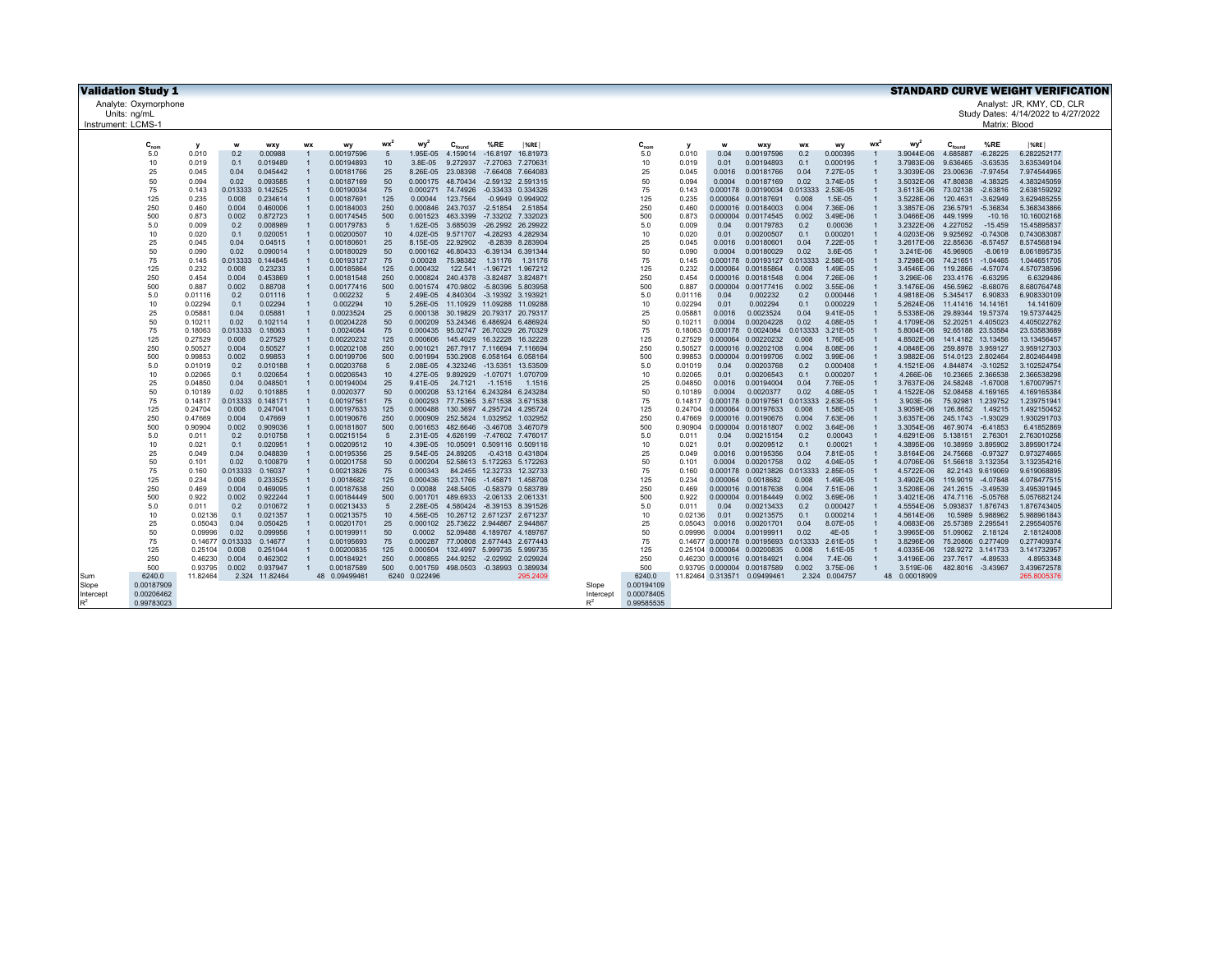## **Validation Study 1** Validation Study 1

Analyte: Oxymorphone Analyst: JR, KMY, CD, CLR

Units: ng/mL Study Dates: 4/14/2022 to 4/27/2022 Matrix: Blood

Analyte: Oxymorphone<br>Units: ng/mL<br>Instrument: LCMS-1

| <b>Batch Name</b>  | <b>Target</b>  | Calculated<br>Result | $%$ RE | y (Response<br>Ratio) |                                   |           |  |
|--------------------|----------------|----------------------|--------|-----------------------|-----------------------------------|-----------|--|
|                    | 5              | 4.96                 | 0.80   | 0.010                 | $\overline{1}$                    |           |  |
| OPI1 20220414B JR  | 10             | 10.20                | 2.00   | 0.019                 | $y = 0.0018x + 0.0072$            | Slope     |  |
|                    | 25             | 24.35                | 2.60   | 0.045                 |                                   | Intercept |  |
|                    | 50             | 50.60                | 1.20   | 0.094                 | Response Ratio<br>--              | $R^2$     |  |
|                    | 75             | 77.28                | 3.04   | 0.143                 |                                   |           |  |
|                    | 125            | 127.49               | 1.99   | 0.235                 | ٠<br>0 <sup>4</sup>               |           |  |
|                    | 250            | 250.38               | 0.15   | 0.460                 | $\circ$<br>400<br>600<br>200      |           |  |
|                    | 500            | 475.40               | 4.92   | 0.873                 | Concentration                     |           |  |
|                    | 5              | 4.82                 | 3.67   | 0.009                 | $\overline{1}$<br>Run Two         |           |  |
| OPI1 20220418B JR  | 10             | 10.82                | 8.18   | 0.020                 | $y = 0.0018x + 0.0046$            | Slope     |  |
|                    | 25             | 24.44                | 2.26   | 0.045                 | Response Ratio                    | Intercept |  |
|                    | 50             | 48.78                | 2.45   | 0.090                 |                                   | $R^2$     |  |
|                    | 75             | 78.52                | 4.70   | 0.145                 |                                   |           |  |
|                    | 125            | 125.99               | 0.79   | 0.232                 | 0 <sup>o</sup>                    |           |  |
|                    | 250            | 246.18               | 1.53   | 0.454                 | $\circ$<br>600<br>200<br>400      |           |  |
|                    | 500            | 481.21               | 3.76   | 0.887                 | Concentration                     |           |  |
|                    | $\overline{5}$ | 4.85                 | 3.00   | 0.011                 | $\overline{2}$<br>Run Three       | Slope     |  |
| OPI1 20220418B KMY | 10             | 10.30                | 3.00   | 0.023                 |                                   | Intercept |  |
|                    | 25             | 26.90                | 7.60   | 0.059                 | $y = 0.002x + 0.0115$             | $R^2$     |  |
|                    | 50             | 46.95                | 6.10   | 0.102                 | Response Ratio<br>--              |           |  |
|                    | 75             | 83.28                | 11.04  | 0.181                 |                                   |           |  |
|                    | 125            | 127.09               | 1.67   | 0.275                 |                                   |           |  |
|                    | 250            | 233.53               | 6.59   | 0.505                 | $\circ$<br>400<br>600<br>200      |           |  |
|                    | 500            | 461.82               | 7.64   | 0.999                 | Concentration                     |           |  |
|                    | 5              | 4.91                 | 1.84   | 0.010                 | $\overline{1}$<br>Run Four<br>    | Slope     |  |
| OPI1 20220421B CD  | 10             | 10.31                | 3.12   | 0.021                 | $y = 0.0018x + 0.0087$ .          | Intercept |  |
|                    | 25             | 24.69                | 1.24   | 0.049                 | Response Ratio                    | $R^2$     |  |
|                    | 50             | 52.26                | 4.52   | 0.102                 |                                   |           |  |
|                    | 75             | 76.16                | 1.54   | 0.148                 | ٠                                 |           |  |
|                    | 125            | 127.21               | 1.77   | 0.247                 | 0 <sup>4</sup>                    |           |  |
|                    | 250            | 245.80               | 1.68   | 0.477                 | $\circ$<br>200<br>400<br>600      |           |  |
|                    | 500            | 469.05               | 6.19   | 0.909                 | Concentration                     |           |  |
|                    | 5              | 4.93                 | 1.39   | 0.011                 | 1<br>Run Five                     | Slope     |  |
| OPI1 20220421B CLR | 10             | 10.20                | 2.01   | 0.021                 | Ratio<br>$y = 0.0018x + 0.0072$ . | Intercept |  |
|                    | 25             | 24.62                | 1.51   | 0.049                 |                                   | $R^2$     |  |
|                    | 50             | 51.53                | 3.06   | 0.101                 | Response F                        |           |  |
|                    | 75             | 82.29                | 9.72   | 0.160                 | ۰<br>$\bullet$<br>۰               |           |  |
|                    | 125            | 120.12               | 3.91   | 0.234                 | $\circ$                           |           |  |
|                    | 250            | 241.92               | 3.23   | 0.469                 | 400<br>$\circ$<br>200<br>600      |           |  |
|                    | 500            | 476.23               | 4.75   | 0.922                 | Concentration<br>-1               |           |  |
|                    | $\overline{5}$ | 4.88                 | 2.46   | 0.011                 | Run Six                           | Slope     |  |
| OPI1 20220427B CD  | 10             | 10.39                | 3.90   | 0.021                 | Ratio<br>$y = 0.0019x + 0.0053$   | Intercept |  |
|                    | 25             | 25.39                | 1.56   | 0.050                 |                                   | $R^2$     |  |
|                    | 50             | 50.95                | 1.89   | 0.100                 | Response I                        |           |  |
|                    | 75             | 75.10                | 0.14   | 0.147                 | $\bullet^\bullet$                 |           |  |
|                    | 125            | 128.91               | 3.13   | 0.251                 | $\circ$                           |           |  |
|                    | 250            | 237.92               | 4.83   | 0.462                 | $\circ$<br>200<br>600<br>400      |           |  |
|                    | 500            | 483.35               | 3.33   | 0.938                 | Concentration                     |           |  |
|                    |                | Max %RE = 11.04      |        |                       |                                   |           |  |
|                    |                |                      |        |                       |                                   |           |  |
|                    |                |                      |        |                       |                                   |           |  |

Accept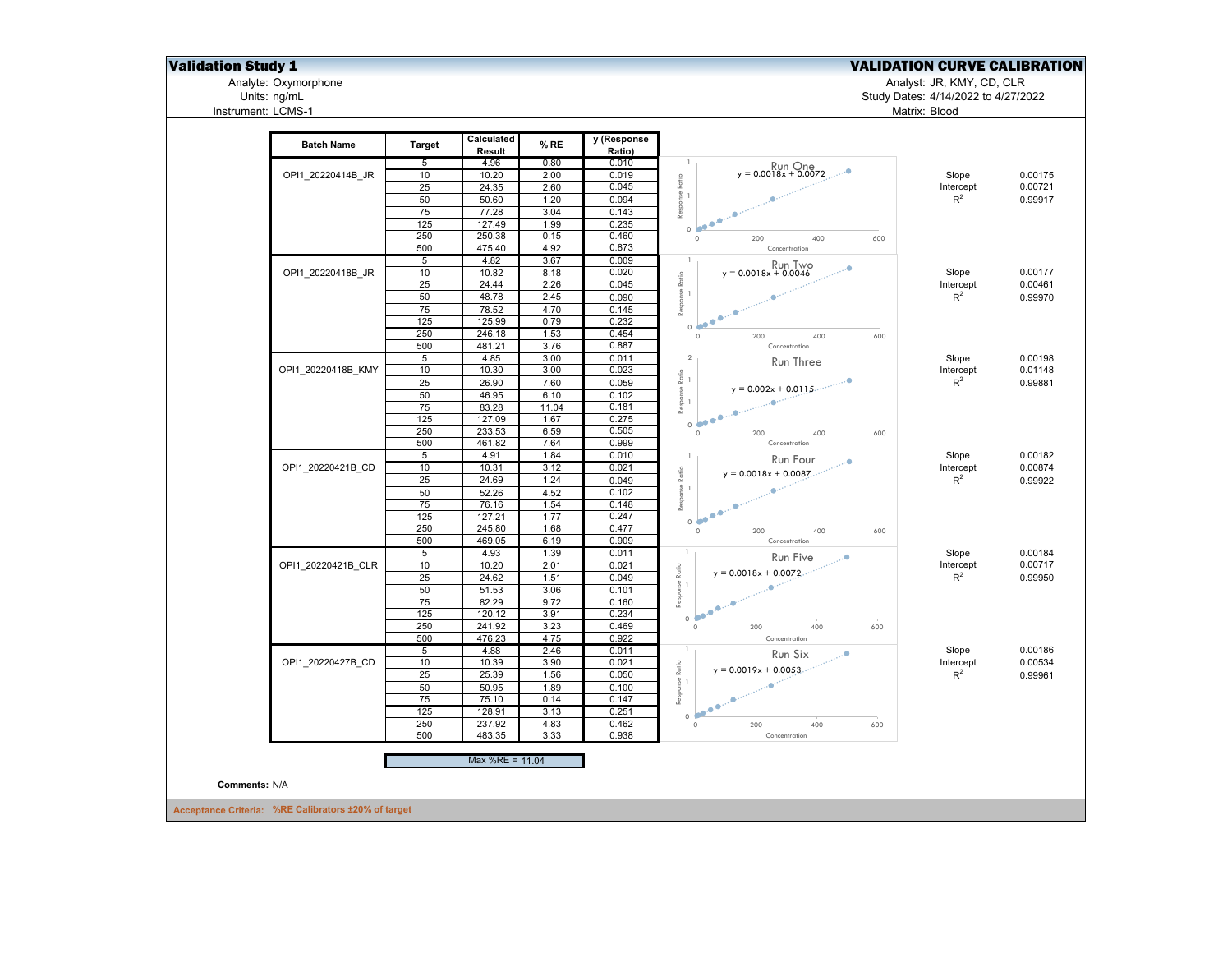| <b>Validation Study 1</b>   |                                                              |                                                                                |                   |                      |                                           |                              |                                                                                                                                                                                           |                   | <b>LINEARITY</b>                    |
|-----------------------------|--------------------------------------------------------------|--------------------------------------------------------------------------------|-------------------|----------------------|-------------------------------------------|------------------------------|-------------------------------------------------------------------------------------------------------------------------------------------------------------------------------------------|-------------------|-------------------------------------|
|                             | Analyte: Oxymorphone                                         |                                                                                |                   |                      |                                           |                              |                                                                                                                                                                                           |                   | Analyst: JR, KMY, CD, CLR           |
|                             | Units: ng/mL                                                 |                                                                                |                   |                      |                                           |                              |                                                                                                                                                                                           |                   | Study Dates: 4/14/2022 to 4/27/2022 |
| Instrument: LCMS-1          |                                                              |                                                                                |                   |                      |                                           |                              |                                                                                                                                                                                           | Matrix: Blood     |                                     |
|                             |                                                              |                                                                                |                   |                      |                                           | 0.9476                       |                                                                                                                                                                                           | 3.3841            |                                     |
| Study Date                  | Target (x)<br>5                                              | Calculated (y)<br>4.96                                                         | Predicted<br>2.50 | Residual<br>2.46     | Slope<br>Std err in slope, S <sub>h</sub> | 0.0044                       | Intercept<br>Std err in Intercept                                                                                                                                                         | 0.8945            |                                     |
|                             | 10                                                           | 10.20                                                                          | 7.72              | 2.48                 | Degrees freedom                           | 46                           | Degrees freedom                                                                                                                                                                           | 46                |                                     |
|                             | 25                                                           | 24.35                                                                          | 23.38             | 0.97                 | Confidence level                          | 95%                          | <b>Confidence Level</b>                                                                                                                                                                   | 95%               |                                     |
|                             | 50                                                           | 50.60                                                                          | 49.48             | 1.12                 | Student t                                 | 2.0129                       | Student t                                                                                                                                                                                 | 2.0129            |                                     |
| OPI1 20220414B JR           | 75                                                           | 77.28                                                                          | 75.58             | 1.70                 | Confidence interval                       | 0.009                        | Confidence interval                                                                                                                                                                       | 1.801             |                                     |
|                             | 125                                                          | 127.49                                                                         | 127.78            | $-0.29$              | Slope                                     | $\overline{0.948} \pm 0.009$ | Intercept                                                                                                                                                                                 | $3.384 \pm 1.801$ |                                     |
|                             | 250                                                          | 250.38                                                                         | 258.28            | $-7.90$              | Range                                     | $0.9388 - 0.9563$            | Lower                                                                                                                                                                                     | 1.5835 - 5.1846   |                                     |
|                             | 500                                                          | 475.40                                                                         | 519.28            | $-43.88$             |                                           | <b>NO</b>                    |                                                                                                                                                                                           | NO                |                                     |
|                             | 5                                                            | 4.82                                                                           | 2.50              | 2.32                 |                                           |                              |                                                                                                                                                                                           |                   |                                     |
|                             | 10                                                           | 10.82                                                                          | 7.72              | 3.10                 |                                           | 600                          |                                                                                                                                                                                           |                   |                                     |
|                             | 25                                                           | 24.44                                                                          | 23.38             | 1.06                 |                                           |                              |                                                                                                                                                                                           |                   |                                     |
| OPI1 20220418B JR           | 50                                                           | 48.78                                                                          | 49.48             | $-0.70$              |                                           | 500                          | $y = 0.9448x + 3.6359$                                                                                                                                                                    |                   |                                     |
|                             | 75                                                           | 78.52                                                                          | 75.58             | 2.95<br>$-1.79$      |                                           |                              | $R^2 = 0.999$                                                                                                                                                                             |                   |                                     |
|                             | 125<br>250                                                   | 125.99<br>246.18                                                               | 127.78<br>258.28  | $-12.10$             |                                           | 400                          |                                                                                                                                                                                           |                   |                                     |
|                             | 500                                                          | 481.21                                                                         | 519.28            | $-38.07$             |                                           |                              |                                                                                                                                                                                           |                   |                                     |
|                             | $\sqrt{5}$                                                   | 4.85                                                                           | 2.50              | 2.35                 |                                           | 300                          |                                                                                                                                                                                           |                   |                                     |
|                             | 10                                                           | 10.30                                                                          | 7.72              | 2.58                 |                                           |                              | ۰                                                                                                                                                                                         |                   |                                     |
|                             | 25                                                           | 26.90                                                                          | 23.38             | 3.52                 |                                           | 200                          |                                                                                                                                                                                           |                   |                                     |
| OPI1 20220418B KMY          | 50                                                           | 46.95                                                                          | 49.48             | $-2.53$              |                                           |                              |                                                                                                                                                                                           |                   |                                     |
|                             | 75                                                           | 83.28                                                                          | 75.58             | 7.70                 |                                           | 100                          |                                                                                                                                                                                           |                   |                                     |
|                             | 125                                                          | 127.09                                                                         | 127.78            | $-0.69$              |                                           |                              |                                                                                                                                                                                           |                   |                                     |
|                             | 250<br>500                                                   | 233.53<br>461.82                                                               | 258.28<br>519.28  | $-24.75$<br>$-57.46$ |                                           | $\circ$                      |                                                                                                                                                                                           |                   |                                     |
|                             | 5                                                            | 4.91                                                                           | 2.50              | 2.41                 |                                           | 100<br>$\mathbb O$           | 200<br>400<br>300                                                                                                                                                                         | 500<br>600        |                                     |
|                             | 10                                                           | 10.31                                                                          | 7.72              | 2.60                 |                                           |                              |                                                                                                                                                                                           |                   |                                     |
|                             | 25                                                           | 24.69                                                                          | 23.38             | 1.31                 |                                           |                              | <b>Residual Plot</b>                                                                                                                                                                      |                   |                                     |
| OPI1 20220421B CD           | 50                                                           | 52.26                                                                          | 49.48             | 2.78                 |                                           | 20.00                        |                                                                                                                                                                                           |                   |                                     |
|                             | 75                                                           | 76.16                                                                          | 75.58             | 0.58                 |                                           | 10.00                        |                                                                                                                                                                                           |                   |                                     |
|                             | 125                                                          | 127.21                                                                         | 127.78            | $-0.57$              |                                           | <b>.</b><br>0.00<br>٠        |                                                                                                                                                                                           |                   |                                     |
|                             | 250                                                          | 245.80                                                                         | 258.28            | $-12.48$             |                                           | 100<br>$-10.00$              | 200<br>300<br>400<br>۰                                                                                                                                                                    | 500<br>600        |                                     |
|                             | 500<br>5                                                     | 469.05<br>4.93                                                                 | 519.28<br>2.50    | $-50.23$<br>2.43     |                                           | $-20.00$                     |                                                                                                                                                                                           |                   |                                     |
|                             | 10                                                           | 10.20                                                                          | 7.72              | 2.48                 |                                           | $-30.00$                     | ۰                                                                                                                                                                                         |                   |                                     |
|                             | 25                                                           | 24.62                                                                          | 23.38             | 1.24                 |                                           | $-40.00$                     |                                                                                                                                                                                           |                   |                                     |
|                             | 50                                                           | 51.53                                                                          | 49.48             | 2.05                 |                                           | $-50.00$                     |                                                                                                                                                                                           |                   |                                     |
| OPI1 20220421B CLR          | 75                                                           | 82.29                                                                          | 75.58             | 6.71                 |                                           | $-60.00$                     |                                                                                                                                                                                           |                   |                                     |
|                             | 125                                                          | 120.12                                                                         | 127.78            | $-7.66$              |                                           | $-70.00$                     |                                                                                                                                                                                           |                   |                                     |
|                             | 250                                                          | 241.92                                                                         | 258.28            | $-16.35$             |                                           |                              |                                                                                                                                                                                           |                   |                                     |
|                             | 500<br>5                                                     | 476.23<br>4.88                                                                 | 519.28<br>2.50    | $-43.04$<br>2.38     |                                           |                              |                                                                                                                                                                                           |                   |                                     |
|                             | 10                                                           | 10.39                                                                          | 7.72              | 2.67                 |                                           |                              |                                                                                                                                                                                           |                   |                                     |
|                             | 25                                                           | 25.39                                                                          | 23.38             | 2.01                 |                                           |                              |                                                                                                                                                                                           |                   |                                     |
|                             | 50                                                           | 50.95                                                                          | 49.48             | 1.47                 |                                           |                              |                                                                                                                                                                                           |                   |                                     |
| OPI1_20220427B_CD           | 75                                                           | 75.10                                                                          | 75.58             | $-0.47$              |                                           |                              |                                                                                                                                                                                           |                   |                                     |
|                             | 125                                                          | 128.91                                                                         | 127.78            | 1.13                 |                                           |                              |                                                                                                                                                                                           |                   |                                     |
|                             | 250                                                          | 237.92                                                                         | 258.28            | $-20.36$             |                                           |                              |                                                                                                                                                                                           |                   |                                     |
|                             | 500                                                          | 483.35                                                                         | 519.28            | $-35.93$             |                                           |                              |                                                                                                                                                                                           |                   |                                     |
| Comments:                   |                                                              | quantification values of the controls and calibrators met acceptance criteria. |                   |                      |                                           |                              | The linearity of the method is acceptable because the individual calibration curves on all six days met the acceptance criteria. Also, other analytical data including the ion ratios and |                   |                                     |
| <b>Acceptance Criteria:</b> | 95% CI of slope includes 1<br>95% CI of intercept includes 0 |                                                                                |                   |                      |                                           |                              |                                                                                                                                                                                           |                   |                                     |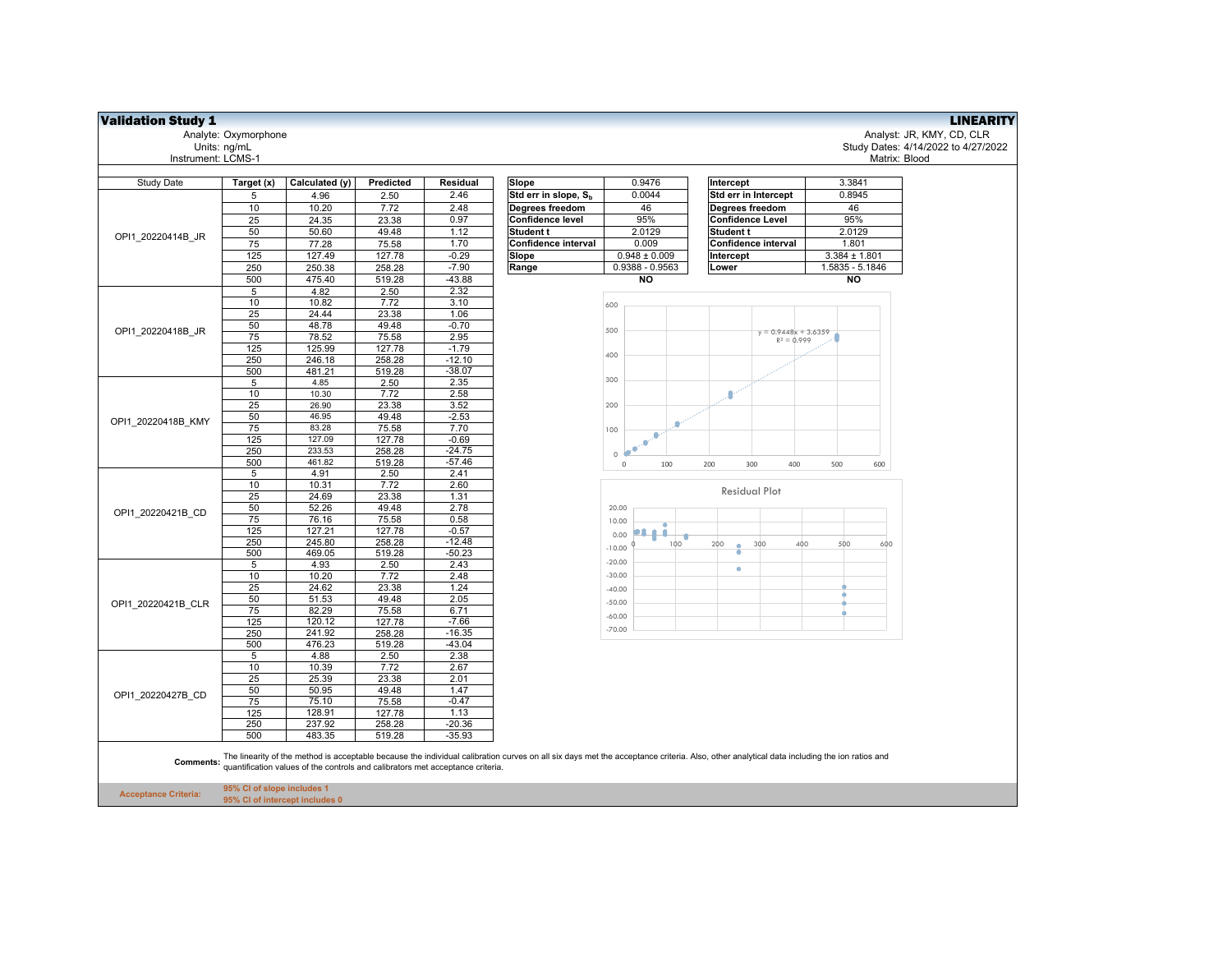**Validation Study 2**<br>
Analyte: Oxymorphone **BIAS AND PRECISION**<br>
Analyte: Oxymorphone **BIAS Analyte: Oxymorphone** Instrument: LCMS-1

Analyte: Oxymorphone و Analyst: JR, KMY, CD, CLR<br>4/2022 to 4/27/20 تاريخ المسابق المستخدم المستخدم المستخدم المستخدم المستخدم المستخدم المستخدم المستخدم المستخدم المستخدم المستخدم المستخدم المستخدم المستخدم المستخدم المست Study Dates: 4/14/2022 to 4/27/2022<br>Matrix: Blood

| <b>Run Date</b>    | <b>Run Order</b>              | LQC            | <b>MQC</b> | HQC       |
|--------------------|-------------------------------|----------------|------------|-----------|
|                    | Target Concentration (ng/mL): | 15             | 100        | 400       |
| OPI1 20220414B JR  | $1 - 1$                       | 15.61          | 100.72     | 376.06    |
|                    | $1 - 2$                       | 15.65          | 100.80     | 367.67    |
|                    | $1 - 3$                       | 16.02          | 100.22     | 373.41    |
|                    | $1 - 4$                       | 15.60          | 101.53     | 374.15    |
| Within Run         | Mean                          | 15.72          | 100.82     | 372.82    |
|                    | <b>SD</b>                     | 0.20           | 0.54       | 3.61      |
|                    | %CV                           | 1.28%          | 0.54%      | 0.97%     |
|                    | % Bias                        | 4.80%          | 0.82%      | $-6.79%$  |
| OPI1_20220418B_JR  | $2 - 1$                       | 15.71          | 98.25      | 373.70    |
|                    | $2 - 2$                       | 16.08          | 98.26      | 376.42    |
|                    | $2 - 3$                       | 16.40          | 98.87      | 375.16    |
| <b>Within Run</b>  | Mean                          | 16.06          | 98.46      | 375.09    |
|                    | <b>SD</b>                     | 0.35           | 0.35       | 1.36      |
|                    | $\overline{\text{°SCV}}$      | 2.16%          | 0.36%      | 0.36%     |
|                    | % Bias                        | 7.08%          | $-1.54%$   | $-6.23%$  |
| OPI1_20220418B_KMY | $3 - 1$                       | 15.31          | 93.14      | 343.52    |
|                    | $3-2$                         | 15.11          | 89.94      | 348.71    |
|                    | $3 - 3$                       | 13.85          | 95.30      | 360.30    |
|                    | $3-4$                         | 16.43          | 97.44      | 337.81    |
| <b>Within Run</b>  | Mean                          | 15.18          | 93.96      | 347.59    |
|                    | <b>SD</b>                     | 1.06           | 3.20       | 9.57      |
|                    | %CV                           | 6.97%          | 3.41%      | 2.75%     |
|                    | % Bias                        | 1.17%          | $-6.05%$   | $-13.10%$ |
| OPI1_20220421B_CD  | $4 - 1$                       | 15.29          | 101.41     | 371.39    |
|                    | $4 - 2$                       | 15.43          | 101.31     | 376.99    |
|                    | $4 - 3$                       | 15.92          | 102.10     | 363.09    |
| <b>Within Run</b>  | Mean                          | 15.55          | 101.61     | 370.49    |
|                    | SD                            | 0.33           | 0.43       | 6.99      |
|                    | %CV                           | 2.11%          | 0.42%      | 1.89%     |
|                    | % Bias                        | 3.65%          | 1.61%      | $-7.38%$  |
| OPI1 20220421B CLR | $5 - 1$                       | 15.90          | 98.52      | 364.97    |
|                    | $5 - 2$                       | 15.52          | 99.22      | 366.59    |
|                    | $5 - 3$                       | 15.62          | 99.39      | 364.97    |
| <b>Within Run</b>  | Mean                          | 15.68          | 99.04      | 365.51    |
|                    | SD                            | 0.20           | 0.46       | 0.93      |
|                    | %CV                           | 1.27%          | 0.47%      | 0.25%     |
|                    | % Bias                        | 4.52%          | $-0.96%$   | $-8.62%$  |
| OPI1 20220427B CD  | $6 - 1$                       | 15.50          | 94.79      | 361.27    |
|                    | $6 - 2$                       | 15.32          | 99.74      | 338.91    |
|                    | $6-3$                         | 15.49          | 97.35      | 355.06    |
| <b>Within Run</b>  | Mean                          | 15.44          | 97.29      | 351.75    |
|                    | <b>SD</b>                     | 0.10           | 2.47       | 11.55     |
|                    | %CV<br>% Bias                 | 0.68%<br>2.90% | 2.54%      | 3.28%     |
|                    |                               |                | $-2.71%$   | $-12.06%$ |

| Mean             |                       | 15.59 | 98.42    | 363.51   |
|------------------|-----------------------|-------|----------|----------|
| SD               |                       | 0.54  | 3.10     | 12.61    |
| <b>Precision</b> | <b>Max Within-Run</b> | 6.97% | 3.41%    | 3.28%    |
| (%CV)            | <b>Between-Run</b>    | 3.47% | 3.15%    | 3.47%    |
| % Bias           |                       | 4.02% | $-1.47%$ | $-9.03%$ |

**Comments:** N/A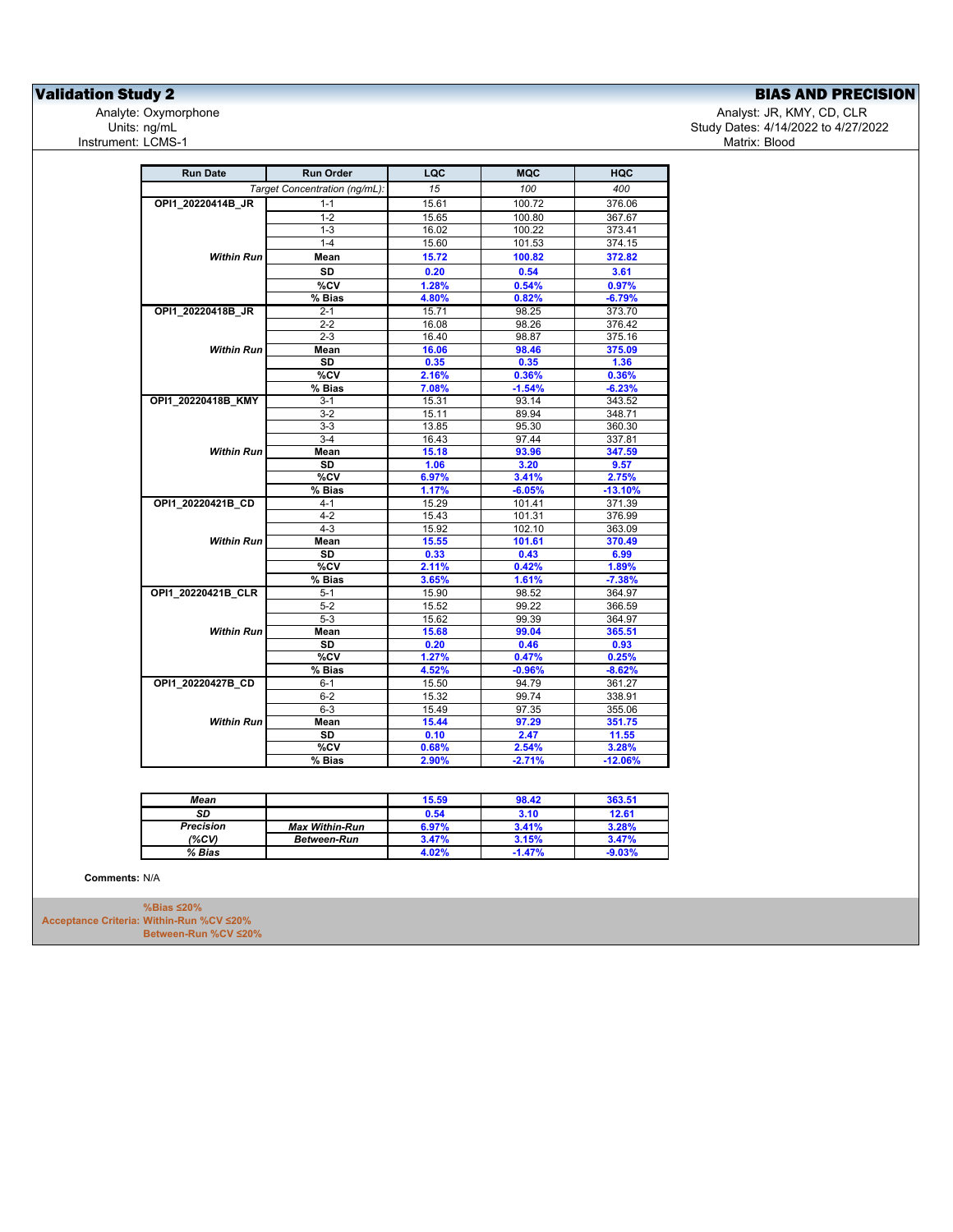Analyte: Hydromorphone Analyst: JR, KMY, CD, CLR Units: ng/mL Study Dates: 4/14/2022 to 4/27/2022 Method: OPI1.M Matrix: Blood Instrument: LCMS-1SOP Reference: Toxicology Analytical Manual v3.7

|                | <b>VALIDATION EXPERIMENT</b>                                                                   | <b>SOP CRITERIA</b>                                             | <b>RESULTS</b>                                                                                     | <b>COMMENTS</b>                                                                                                                                               |
|----------------|------------------------------------------------------------------------------------------------|-----------------------------------------------------------------|----------------------------------------------------------------------------------------------------|---------------------------------------------------------------------------------------------------------------------------------------------------------------|
|                | <b>Weight Verification</b>                                                                     | The least complex weighting scheme that<br>minimizes Σ %RE      | Unweighted: $= 201.47$<br>$1/x$ Weighting: = 190.86<br>$1/x2$ Weighting: = 195.03                  | 1/x2 weighting will be used. While 1/x weighting<br>gave a lower %RE, data processed using 1/x<br>weighting failed to meet the SOP criteria for<br>linearity. |
|                | Linearity                                                                                      | 95% CI of slope includes 1<br>95% CI of intercept includes 0    | $95\%$ CI of slope = 0.9870 - 1.0044<br>95% CI of Intercept = -1.6134 - 1.9544                     | N/A                                                                                                                                                           |
|                | Validation Calibration                                                                         | %RE Calibrators ±20% of target                                  | Max %RE of Calibrators = $12.44$                                                                   | N/A                                                                                                                                                           |
|                | Case Work Calibration                                                                          | %RE Calibrators ±20% of target                                  | N/A                                                                                                | Not performed. All 8 calibrators used in<br>validation will be used for casework.                                                                             |
|                | Comparison of Validation<br>Calibration to Casework Calibration 95% CI of intercept includes 0 | 95% CI of slope includes 1                                      | N/A                                                                                                | Not performed. All 8 calibrators used in<br>validation will be used for casework.                                                                             |
| $\mathfrak{p}$ | Bias & Precision                                                                               | %Bias $\leq$ 20%<br>Within-Run %CV ≤20%<br>Between-Run %CV ≤20% | Max Bias = $-7.22%$<br>Max Within-Run Precision = $5.88\%$<br>Max Between-Run Precision = $3.94\%$ | N/A                                                                                                                                                           |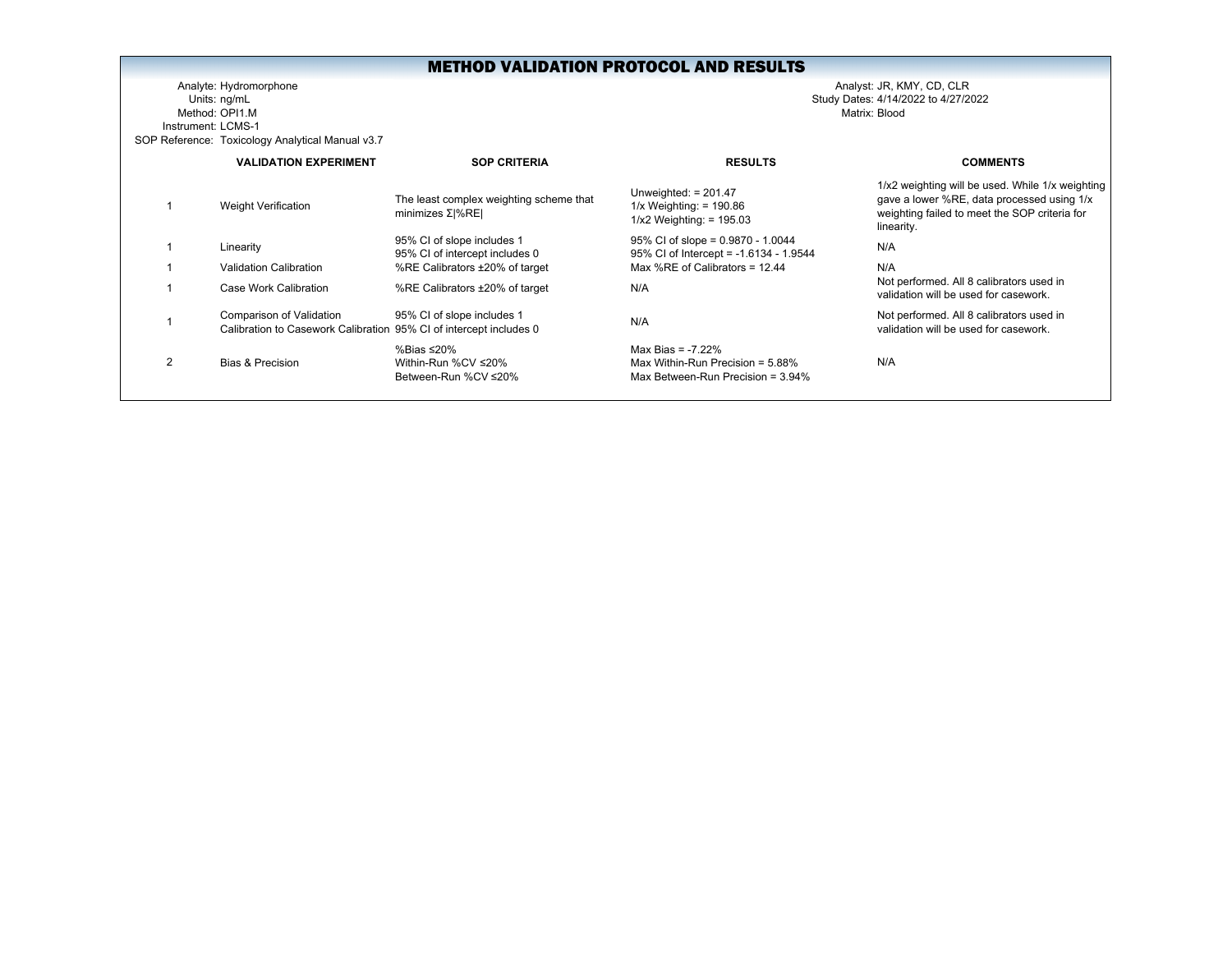| <b>Validation Study 1</b>   |                                                                             |                                                                           |           |                  |                    |                                  |                         |                  |                                  |                       |                      |                                                                               |                  |                                        | <b>STANDARD CURVE WEIGHT VERIFICATION</b> |
|-----------------------------|-----------------------------------------------------------------------------|---------------------------------------------------------------------------|-----------|------------------|--------------------|----------------------------------|-------------------------|------------------|----------------------------------|-----------------------|----------------------|-------------------------------------------------------------------------------|------------------|----------------------------------------|-------------------------------------------|
|                             | Analyte: Hydromorphone                                                      |                                                                           |           |                  |                    |                                  |                         |                  |                                  |                       |                      |                                                                               |                  |                                        | Analyst: JR, KMY, CD, CLR                 |
| Units: ng/mL                |                                                                             |                                                                           |           |                  |                    |                                  |                         |                  |                                  |                       |                      |                                                                               |                  |                                        | Study Dates: 4/14/2022 to 4/27/2022       |
| Instrument: LCMS-1          |                                                                             |                                                                           |           |                  |                    |                                  |                         |                  |                                  |                       |                      |                                                                               |                  | Matrix: Blood                          |                                           |
|                             |                                                                             |                                                                           |           |                  |                    |                                  |                         |                  |                                  |                       |                      |                                                                               |                  |                                        |                                           |
|                             |                                                                             |                                                                           |           | $C_{nom}$<br>5.0 | 0.011              | w                                | wxy<br>0.053818         | <b>WX</b><br>5   | wv<br>0.01076356                 | wx <sup>2</sup><br>25 | wy<br>0.000116       | $C_{\text{found}}$<br>5.033012 0.660238                                       | %RE              | $ \%$ RE<br>0.660238                   |                                           |
|                             | Unweighted:                                                                 | $\Sigma$ %RE<br>201.47                                                    |           | $10$             | 0.020              | $\overline{1}$                   | 0.200795                | 10 <sup>10</sup> | 0.02007953                       | 100                   | 0.000403             | 9.585419                                                                      | $-4.14581$       | 4.145813                               |                                           |
|                             | 1/x Weighting:                                                              | 190.86                                                                    |           | 25               | 0.048              | $\mathbf{1}$                     | 1.20928                 | 25               | 0.0483712                        | 625                   | 0.00234              | 23.41062                                                                      | $-6.35751$       | 6.357509                               |                                           |
|                             | $1/x^2$ Weighting:                                                          | 195.03                                                                    |           | 50               | 0.097              | $\overline{1}$                   | 4.839401                | 50               | 0.09678802                       | 2500                  | 0.009368             | 47.07032                                                                      | $-5.85935$       | 5.859351                               |                                           |
|                             |                                                                             |                                                                           |           | 75               | 0.152              | $\mathbf{1}$                     | 11.42459                | 75               | 0.15232793                       | 5625                  | 0.023204             | 74.21084                                                                      | $-1.05221$       | 1.05221                                |                                           |
|                             |                                                                             |                                                                           |           | 125              | 0.245              | $\overline{1}$                   | 30.67761                | 125              | 0.2454209                        | 15625                 | 0.060231             | 119.7023                                                                      |                  | -4.23816 4.238162                      |                                           |
|                             |                                                                             |                                                                           |           | 250<br>500       | 0.491<br>0.967     | $\overline{1}$<br>$\mathbf{1}$   | 122.7134<br>483.7046    | 250<br>500       | 0.49085375<br>0.9674093          | 62500<br>250000       | 0.240937<br>0.935881 | 239.6372<br>472.5142                                                          |                  | -4.14511 4.145112<br>-5.49717 5.497168 |                                           |
|                             |                                                                             |                                                                           |           | 5.0              | 0.010              | $\overline{1}$                   | 0.049373                | 5                | 0.00987468                       | 25                    | 9.75E-05             | 4.598647                                                                      |                  | -8.02707 8.027069                      |                                           |
|                             |                                                                             |                                                                           |           | 10               | 0.020              | $\overline{1}$                   | 0.201356                | 10               | 0.02013562                       | 100                   |                      | 0.000405 9.612831                                                             |                  | -3.87169 3.871686                      |                                           |
|                             |                                                                             |                                                                           |           | 25               | 0.050              | $\overline{1}$                   | 1.250285                | 25               | 0.05001142                       | 625                   |                      | 0.002501 24.21214 -3.15142 3.151421                                           |                  |                                        |                                           |
|                             |                                                                             |                                                                           |           | 50               | 0.098              | $\overline{1}$                   | 4.918153                | 50               | 0.09836306                       | 2500                  |                      | 0.009675 47.83999                                                             |                  | -4.32002 4.320017                      |                                           |
|                             |                                                                             |                                                                           |           | 75<br>125        | 0.156<br>0.251     | $\overline{1}$<br>$\overline{1}$ | 11.66364<br>31.43574    | 75<br>125        | 0.15551523<br>0.2514859          | 5625<br>15625         | 0.024185             | 75.76837 1.024493<br>0.063245 122.6661                                        | $-1.86715$       | 1.024493<br>1.867149                   |                                           |
|                             |                                                                             |                                                                           |           | 250              | 0.498              | $\overline{1}$                   | 124.4558                | 250              | 0.49782323                       | 62500                 | 0.247828             | 243.043                                                                       |                  | -2.78281 2.782811                      |                                           |
|                             |                                                                             |                                                                           |           | 500              | 1.015              | $\overline{1}$                   | 507.7132                | 500              | 1.01542638                       | 250000                | 1.031091             | 495.9785                                                                      |                  | -0.8043 0.804296                       |                                           |
|                             |                                                                             |                                                                           |           | 5.0              | 0.01067            | $\overline{1}$                   | 0.053325                | 5                | 0.010665                         | 25                    |                      | 0.000114 4.984851                                                             | $-0.30299$       | 0.302987                               |                                           |
|                             |                                                                             |                                                                           |           | 10               | 0.02306            | $\overline{1}$                   | 0.23055                 | 10               | 0.023055                         | 100                   |                      | 0.000532 11.03943 10.39434                                                    |                  | 10.39434                               |                                           |
|                             |                                                                             |                                                                           |           | 25<br>50         | 0.06019<br>0.10180 | $\overline{1}$<br>$\overline{1}$ | 1.504725<br>5.0902      | 25<br>50         | 0.060189<br>0.101804             | 625<br>2500           |                      | 0.003623 29.18559<br>0.010364 49.52147 -0.95707 0.957066                      |                  | 16.74237 16.74237                      |                                           |
|                             |                                                                             |                                                                           |           | 75               | 0.19110            | $\mathbf{1}$                     | 14.3325                 | 75               | 0.1911                           | 5625                  |                      | 0.036519 93.15747 24.20996 24.20996                                           |                  |                                        |                                           |
|                             |                                                                             |                                                                           |           | 125              | 0.28223            | $\mathbf{1}$                     | 35.279                  | 125              | 0.282232                         | 15625                 |                      | 0.079655 137.6907                                                             |                  | 10.15253 10.15253                      |                                           |
|                             |                                                                             |                                                                           |           | 250              | 0.53937            | $\overline{1}$                   | 134.8415                | 250              | 0.539366                         | 62500                 |                      | 0.290916 263.3436 5.337421 5.337421                                           |                  |                                        |                                           |
|                             |                                                                             |                                                                           |           | 500              | 1.08442            | $\mathbf{1}$                     | 542.212                 | 500              | 1.084424                         | 250000                |                      | 1.175975 529.6954 5.939075 5.939075                                           |                  |                                        |                                           |
|                             |                                                                             |                                                                           |           | 5.0<br>10        | 0.01041<br>0.02046 | $\overline{1}$<br>$\mathbf{1}$   | 0.052066<br>0.204561    | 5<br>10          | 0.01041323<br>0.02045614         | 25<br>100             |                      | 0.000108 4.861818 -2.76365 2.763649<br>0.000418  9.769457  -2.30543  2.305428 |                  |                                        |                                           |
|                             |                                                                             |                                                                           |           | 25               | 0.04983            |                                  | 1.245738                | 25               | 0.04982951                       | 625                   |                      | 0.002483 24.12325                                                             |                  | -3.507 3.506998                        |                                           |
|                             |                                                                             |                                                                           |           | 50               | 0.09848            | $\overline{1}$                   | 4.923779                | 50               | 0.09847558                       | 2500                  | 0.009697             | 47.89498                                                                      |                  | -4.21004 4.210039                      |                                           |
|                             |                                                                             |                                                                           |           | 75               | 0.15117            | $\overline{1}$                   | 11.33745                | 75               | 0.15116599                       | 5625                  | 0.022851             | 73.64304                                                                      | $-1.80928$       | 1.809281                               |                                           |
|                             |                                                                             |                                                                           |           | 125              | 0.25451            | $\mathbf{1}$                     | 31.81316                | 125              | 0.25450529                       | 15625                 |                      | 0.064773 124.1415 -0.68677 0.686768                                           |                  |                                        |                                           |
|                             |                                                                             |                                                                           |           | 250<br>500       | 0.50828<br>1.02440 | $\overline{1}$<br>$\mathbf{1}$   | 127.069<br>512.1982     | 250<br>500       | 0.50827585<br>1.02439647         | 62500<br>250000       | 0.258344<br>1.049388 | 248.1508<br>500.3619 0.072381 0.072381                                        |                  | -0.73967 0.739671                      |                                           |
|                             |                                                                             |                                                                           |           | 5.0              | 0.009              | $\overline{1}$                   | 0.046094                | 5                | 0.00921874                       | 25                    | 8.5E-05              |                                                                               | 4.27811 -14.4378 | 14,4378                                |                                           |
|                             |                                                                             |                                                                           |           | $10$             | 0.020              | $\overline{1}$                   | 0.200291                | 10               | 0.02002907                       | 100                   | 0.000401             | 9.560762 -4.39238 4.392383                                                    |                  |                                        |                                           |
|                             |                                                                             |                                                                           |           | 25               | 0.050              | $\mathbf{1}$                     | 1.248704                | 25               | 0.04994817                       | 625                   |                      | 0.002495 24.18124 -3.27504 3.275044                                           |                  |                                        |                                           |
|                             |                                                                             |                                                                           |           | 50<br>75         | 0.098              | $\overline{1}$<br>$\overline{1}$ | 4.919842                | 50               | 0.09839683                       | 2500                  | 0.009682             | 47.8565                                                                       |                  | -4.287 4.287004                        |                                           |
|                             |                                                                             |                                                                           |           | 125              | 0.159<br>0.246     | $\overline{1}$                   | 11.93385<br>30.69187    | 75<br>125        | 0.15911805<br>0.245535           | 5625<br>15625         | 0.060287             | 0.025319 77.52895 3.371931<br>119.7581                                        |                  | 3.371931<br>-4.19356 4.193556          |                                           |
|                             |                                                                             |                                                                           |           | 250              | 0.500              | $\overline{1}$                   | 124.8994                | 250              | 0.49959777                       | 62500                 | 0.249598             | 243.9101 -2.43595 2.435947                                                    |                  |                                        |                                           |
|                             |                                                                             |                                                                           |           | 500              | 1.025              | $\overline{1}$                   | 512.4584                | 500              | 1.02491674                       | 250000                |                      | 1.050454 500.6161                                                             | 0.12323          | 0.12323                                |                                           |
|                             |                                                                             |                                                                           |           | 5.0              | 0.010              | $\overline{1}$                   | 0.052121                | 5                | 0.01042411                       | 25                    |                      | 0.000109 4.867138                                                             |                  | -2.65725 2.657247                      |                                           |
|                             |                                                                             |                                                                           |           | 10<br>25         | 0.022<br>0.051     | $\overline{1}$<br>$\overline{1}$ | 0.216207<br>1.265794    | 10<br>25         | 0.02162072<br>0.05063176         | 100<br>625            | 0.002564             | 0.000467 10.33855 3.385508<br>24.51529                                        | $-1.93886$       | 3.385508<br>1.93886                    |                                           |
|                             |                                                                             |                                                                           |           | 50               | 0.103              | $\overline{1}$                   | 5.138677                | 50               | 0.10277354                       | 2500                  |                      | 0.010562 49.99525                                                             | $-0.0095$        | 0.009499                               |                                           |
|                             |                                                                             |                                                                           |           | 75               | 0.154              | $\overline{1}$                   | 11.5855                 | 75               | 0.15447333                       | 5625                  |                      | 0.023862 75.25923 0.345639 0.345639                                           |                  |                                        |                                           |
|                             |                                                                             |                                                                           |           | 125              | 0.268              | $\overline{1}$                   | 33.4668                 | 125              | 0.26773441                       | 15625                 | 0.071682             | 130.6062 4.484938                                                             |                  | 4.484938                               |                                           |
|                             |                                                                             |                                                                           |           | 250              | 0.498              | $\overline{1}$                   | 124.4832                | 250              | 0.49793293                       | 62500                 | 0.247937             | 243.0966                                                                      |                  | -2.76137 2.761368                      |                                           |
|                             |                                                                             |                                                                           |           | 500              | 1.038<br>12.7917   | $\overline{1}$                   | 519.1778<br>48 4140.683 | 500              | 1.03835554                       | 250000                |                      | 1.078182 507.1832 1.436648 1.436648                                           |                  |                                        |                                           |
|                             | 1/x2 weighting will be used. While 1/x weighting gave a lower %RE, data     |                                                                           | Sum       | 6240.0           |                    |                                  |                         |                  | 6240 12.7917095 2022000 8.490956 |                       |                      |                                                                               |                  | 201.4711                               |                                           |
| <b>Comments:</b>            | processed using 1/x weighting failed to meet the SOP criteria for linearity |                                                                           | Slope     | 0.00204638       |                    |                                  |                         |                  |                                  |                       |                      |                                                                               |                  |                                        |                                           |
|                             |                                                                             |                                                                           | Intercept | 0.00046408       |                    |                                  |                         |                  |                                  |                       |                      |                                                                               |                  |                                        |                                           |
| <b>Acceptance Criteria:</b> |                                                                             | The least complex weighting scheme that minimizes $\Sigma$ <sup>%RE</sup> | $R^2$     | 0.99771886       |                    |                                  |                         |                  |                                  |                       |                      |                                                                               |                  |                                        |                                           |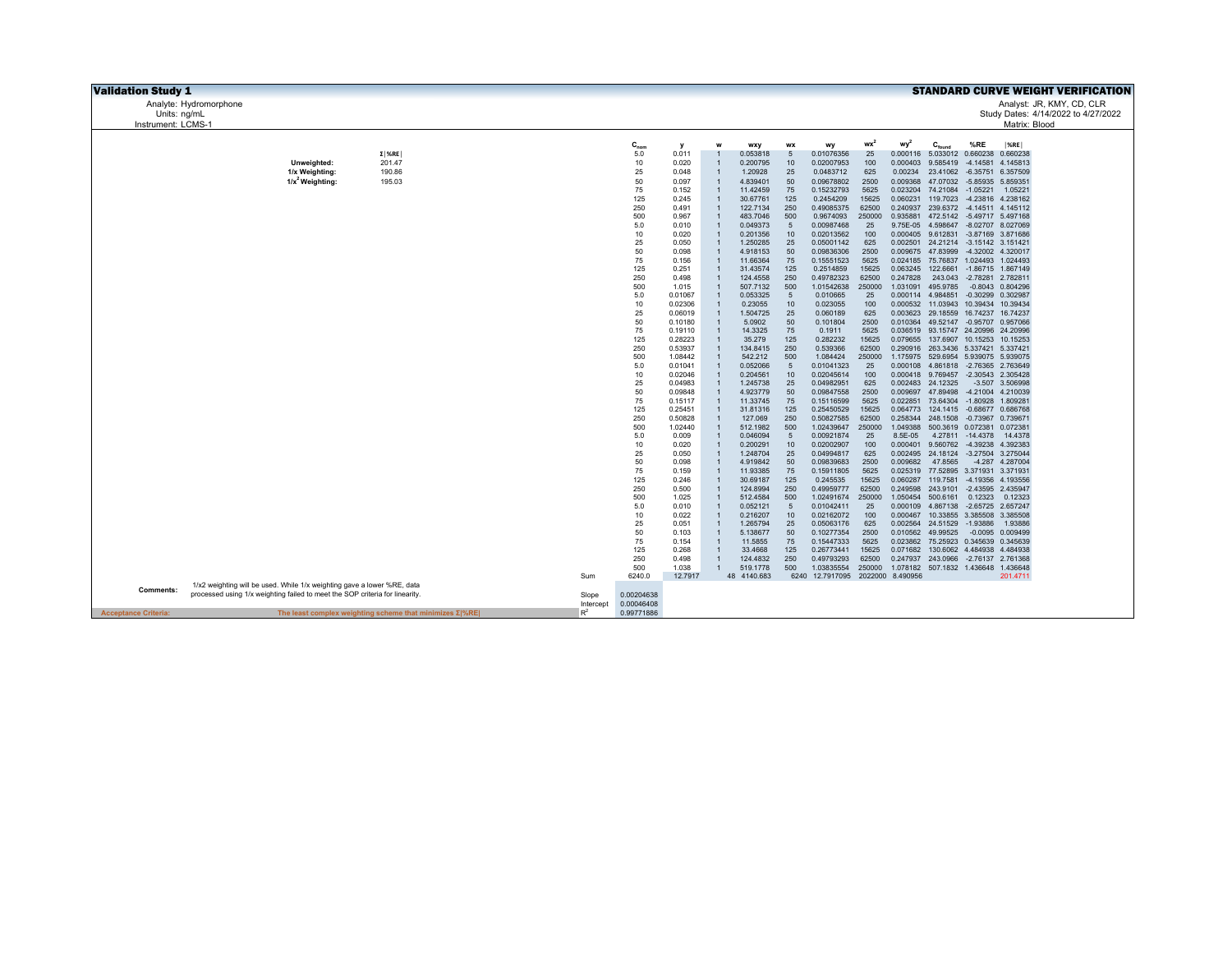|                    | <b>Validation Study 1</b><br><b>STANDARD CURVE WEIGHT VERIFICATION</b> |                    |                   |                               |                                  |                          |                 |                      |                                                          |                           |                  |                    |                          |                    |              |                                            |                   |                      |                |                      |                                        |                         |                                     |
|--------------------|------------------------------------------------------------------------|--------------------|-------------------|-------------------------------|----------------------------------|--------------------------|-----------------|----------------------|----------------------------------------------------------|---------------------------|------------------|--------------------|--------------------------|--------------------|--------------|--------------------------------------------|-------------------|----------------------|----------------|----------------------|----------------------------------------|-------------------------|-------------------------------------|
|                    | Analyte: Hydromorphone                                                 |                    |                   |                               |                                  |                          |                 |                      |                                                          |                           |                  |                    |                          |                    |              |                                            |                   |                      |                |                      |                                        |                         | Analyst: JR, KMY, CD, CLR           |
|                    | Units: na/mL                                                           |                    |                   |                               |                                  |                          |                 |                      |                                                          |                           |                  |                    |                          |                    |              |                                            |                   |                      |                |                      |                                        |                         | Study Dates: 4/14/2022 to 4/27/2022 |
| Instrument: LCMS-1 |                                                                        |                    |                   |                               |                                  |                          |                 |                      |                                                          |                           |                  |                    |                          |                    |              |                                            |                   |                      |                |                      |                                        | Matrix: Blood           |                                     |
|                    |                                                                        |                    |                   |                               |                                  |                          |                 |                      |                                                          |                           |                  |                    |                          |                    |              |                                            |                   |                      |                |                      |                                        |                         |                                     |
|                    | $C_{nom}$                                                              | $\mathbf{v}$       | w                 | wxy                           | <b>WX</b>                        | wy                       | wx <sup>2</sup> | wy <sup>2</sup>      | $C_{\text{found}}$                                       | %RE                       | %RE              |                    | $C_{nom}$                | v                  | w            | <b>WXY</b>                                 | <b>WX</b>         | wy                   | <b>WX</b>      | wy                   | $C_{\text{found}}$                     | %RE                     | %RE                                 |
|                    | 5.0<br>10                                                              | 0.011<br>0.020     | 0.2<br>0.1        | 0.010764<br>0.02008           | $\overline{1}$                   | 0.00215271<br>0.00200795 | 5<br>10         | 2.32E-05<br>4.03E-05 | 5.161278 3.225559 3.225559<br>9.709012 -2.90988 2.909879 |                           |                  |                    | 5.0<br>10                | 0.011<br>0.020     | 0.04<br>0.01 | 0.00215271<br>0.00200795                   | 0.2<br>0.1        | 0.000431<br>0.000201 |                | 4.63E-06<br>4.03E-06 | 5.226323 4.526456<br>9.754964          | $-2.45036$              | 4.526455847<br>2.450362264          |
|                    | 25                                                                     | 0.048              | 0.04              | 0.048371                      |                                  | 0.00193485               | 25              | 9.36E-05             | 23.52003                                                 |                           | -5.9199 5.919896 |                    | 25                       | 0.048              | 0.0016       | 0.00193485                                 | 0.04              | 7.74E-05             |                | 3.74E-06             | 23.50799                               | $-5.96803$              | 5.968025932                         |
|                    | 50                                                                     | 0.097              | 0.02              | 0.096788                      |                                  | 0.00193576               | 50              | 0.000187             | 47.15544                                                 | -5.68911 5.689113         |                  |                    | 50                       | 0.097              | 0.0004       | 0.00193576                                 | 0.02              | 3.87E-05             |                | 3.75E-06             | 47.04418                               | $-5.91164$              | 5.911639855                         |
|                    | 75                                                                     | 0.152              | 0.013333          | 0.152328                      |                                  | 0.00203104               | 75              | 0.000309             | 74.2681                                                  | -0.97586 0.975861         |                  |                    | 75                       | 0.152              |              | 0.000178 0.00203104                        | 0.013333          | 2.71E-05             |                | 4.13E-06             | 74.04301                               | $-1.27599$              | 1.275985264                         |
|                    | 125                                                                    | 0.245              | 0.008             | 0.245421                      |                                  | 0.00196337               | 125             | 0.000482             | 119.7129                                                 | -4.22971 4.229706         |                  |                    | 125                      | 0.245              |              | 0.000064 0.00196337                        | 0.008             | 1.57E-05             |                | 3.85E-06             | 119.297                                | $-4.56242$              | 4.562417306                         |
|                    | 250                                                                    | 0.491              | 0.004             | 0.490854                      |                                  | 0.00196342               | 250             | 0.000964             | 239.5247 -4.19012 4.190125                               |                           |                  |                    | 250                      | 0.491              |              | 0.000016 0.00196342                        | 0.004             | 7.85E-06             |                | 3.85E-06             | 238,6058                               | $-4.55769$              | 4.557687613                         |
|                    | 500<br>5.0                                                             | 0.967<br>0.010     | 0.002<br>0.2      | 0.967409<br>0.009875          |                                  | 0.00193482<br>0.00197494 | 500<br>5        | 1.95E-05             | 0.001872 472.1626<br>4.727358 -5.45283 5.45283           | -5.56748 5.567479         |                  |                    | 500<br>5.0               | 0.967<br>0.010     | 0.04         | 0.000004 0.00193482<br>0.00197494          | 0.002<br>0.2      | 3.87E-06<br>0.000395 |                | 3.74E-06<br>3.9E-06  | 470.267<br>4.794225                    | $-5.9466$<br>$-4.1155$  | 5.946601902<br>4.11549921           |
|                    | 10                                                                     | 0.020              | 0.1               | 0.020136                      | $\overline{1}$                   | 0.00201356               | 10              | 4.05E-05             | 9.736397                                                 | -2.63603 2.636033         |                  |                    | 10                       | 0.020              | 0.01         | 0.00201356                                 | 0.1               | 0.000201             | $\overline{1}$ | 4.05E-06             | 9.782233                               | $-2.17767$              | 2.17766654                          |
|                    | 25                                                                     | 0.050              | 0.04              | 0.050011                      | $\overline{1}$                   | 0.00200046               | 25              | 0.0001               | 24.32073                                                 | -2.7171 2.717099          |                  |                    | 25                       | 0.050              | 0.0016       | 0.00200046                                 | 0.04              | 8E-05                |                | 4E-06                | 24.30533                               | $-2.77868$              | 2.778675442                         |
|                    | 50                                                                     | 0.098              | 0.02              | 0.098363                      | $\overline{1}$                   | 0.00196726               | 50              | 0.000194             | 47.92432 -4.15136 4.151359                               |                           |                  |                    | 50                       | 0.098              | 0.0004       | 0.00196726                                 | 0.02              | 3.93E-05             |                | 3.87E-06             | 47.80983                               | $-4.38034$              | 4.380342054                         |
|                    | 75                                                                     | 0.156              | 0.013333          | 0.155515                      |                                  | 0.00207354               | 75              | 0.000322             | 75.82403                                                 | 1.09871                   | 1.0987           |                    | 75                       | 0.156              |              | 0.000178 0.00207354                        | 0.013333          | 2.76E-05             |                | $4.3E - 06$          | 75.59241 0.789876                      |                         | 0.789876134                         |
|                    | 125                                                                    | 0.251              | 0.008             | 0.251486                      | $\overline{1}$                   | 0.00201189               | 125             | 0.000506             | 122.6736 -1.86113 1.861127                               |                           |                  |                    | 125                      | 0.251              |              | 0.000064 0.00201189                        | 0.008             | 1.61E-05             |                | 4.05E-06             | 122.2453 -2.20378                      |                         | 2.203782098                         |
|                    | 250<br>500                                                             | 0.498              | 0.004<br>0.002    | 0.497823                      | $\overline{1}$<br>$\overline{1}$ | 0.00199129               | 250<br>500      | 0.000991<br>0.002062 | 242,9269<br>495,6029                                     | -2.82922 2.829222         |                  |                    | 250<br>500               | 0.498              |              | 0.000016 0.00199129                        | 0.004<br>0.002    | 7.97E-06<br>4.06E-06 | $\overline{1}$ | 3.97E-06             | 241.9938<br>493.6089                   | $-3.2025$<br>$-1.27823$ | 3.202498621                         |
|                    | 5.0                                                                    | 1.015<br>0.01067   | 0.2               | 1.015426<br>0.010665          | $\overline{1}$                   | 0.00203085<br>0.002133   | 5               | 2.27E-05             | 5.113166 2.263323 2.263323                               | -0.87942 0.879424         |                  |                    | 5.0                      | 1.015<br>0.01067   | 0.04         | 0.000004 0.00203085<br>0.002133            | 0.2               | 0.000427             | $\blacksquare$ | 4.12E-06<br>4.55E-06 | 5.178413                               | 3.56826                 | 1.278228946<br>3.568259579          |
|                    | 10                                                                     | 0.02306            | 0.1               | 0.023055                      |                                  | 0.0023055                | 10              | 5.32E-05             | 11.16154 11.61535 11.61535                               |                           |                  |                    | 10                       | 0.02306            | 0.01         | 0.0023055                                  | 0.1               | 0.000231             | $\overline{1}$ | 5.32E-06             | 11.20139 12.01388                      |                         | 12.0138849                          |
|                    | 25                                                                     | 0.06019            | 0.04              | 0.060189                      | $\overline{1}$                   | 0.00240756               | 25              | 0.000145             | 29.28907 17.15627 17.15627                               |                           |                  |                    | 25                       | 0.06019            | 0.0016       | 0.00240756                                 | 0.04              | 9.63E-05             |                | 5.8E-06              | 29.25281 17.01126                      |                         | 17.01125942                         |
|                    | 50                                                                     | 0.10180            | 0.02              | 0.101804                      |                                  | 0.00203608               | 50              | 0.000207             | 49.60407 -0.79186                                        |                           | 0.79186          |                    | 50                       | 0.10180            | 0.0004       | 0.00203608                                 | 0.02              | 4.07E-05             |                | 4.15E-06             | 49.48253                               | $-1.03495$              | 1.034947219                         |
|                    | 75                                                                     | 0.19110            | 0.013333          | 0.1911                        |                                  | 0.002548                 | 75              | 0.000487             | 93.19529 24.26038 24.26038                               |                           |                  |                    | 75                       | 0.19110            | 0.000178     | 0.002548                                   | 0.013333          | 3.4E-05              |                | 6.49E-06             | 92.89073 23.8543                       |                         | 23.85430436                         |
|                    | 125                                                                    | 0.28223            | 0.008             | 0.282232                      | $\overline{1}$                   | 0.00225786               | 125             | 0.000637             | 137.6828 10.14622 10.14622                               |                           |                  |                    | 125                      | 0.28223            |              | 0.000064 0.00225786                        | 0.008             | 1.81E-05             |                | $5.1E-06$            | 137.1914 9.753151                      |                         | 9.753151097                         |
|                    | 250<br>500                                                             | 0.53937<br>1.08442 | 0.004<br>0.002    | 0.539366<br>1.084424          |                                  | 0.00215746<br>0.00216885 | 250<br>500      | 0.001164<br>0.002352 | 263.2067 5.282675 5.282675<br>529.2851 5.857026 5.857026 |                           |                  |                    | 250<br>500               | 0.53937<br>1.08442 |              | 0.000016 0.00215746<br>0.000004 0.00216885 | 0.004<br>0.002    | 8.63E-06<br>4.34E-06 | $\overline{1}$ | 4.65E-06<br>4.7E-06  | 262.1884 4.875342<br>527.1497 5.429939 |                         | 4.875341819<br>5.42993865           |
|                    | 5.0                                                                    | 0.01041            | 0.2               | 0.010413                      |                                  | 0.00208265               | 5               | 2.17E-05             | 4.990259 -0.19481 0.194814                               |                           |                  |                    | 5.0                      | 0.01041            | 0.04         | 0.00208265                                 | 0.2               | 0.000417             | $\overline{1}$ | 4.34E-06             | 5.056022 1.120443                      |                         | 1.120442988                         |
|                    | 10                                                                     | 0.02046            | 0.1               | 0.020456                      | $\overline{1}$                   | 0.00204561               | 10              | 4.18E-05             | 9.892862                                                 | $-1.07138$                | 1.071382         |                    | 10                       | 0.02046            | 0.01         | 0.00204561                                 | 0.1               | 0.000205             | $\overline{1}$ | 4.18E-06             | 9.938042                               | $-0.61958$              | 0.619584285                         |
|                    | 25                                                                     | 0.04983            | 0.04              | 0.04983                       |                                  | 0.00199318               | 25              | 9.93E-05             | 24.23192 -3.07231                                        |                           | 3.0723           |                    | 25                       | 0.04983            | 0.0016       | 0.00199318                                 | 0.04              | 7.97E-05             |                | 3.97E-06             | 24.2169                                | $-3.1324$               | 3.132395679                         |
|                    | 50                                                                     | 0.09848            | 0.02              | 0.098476                      |                                  | 0.00196951               | 50              | 0.000194             | 47.97925 -4.04149 4.041494                               |                           |                  |                    | 50                       | 0.09848            | 0.0004       | 0.00196951                                 | 0.02              | 3.94E-05             |                | 3.88E-06             | 47.86453                               | $-4.27094$              | 4.270937958                         |
|                    | 75                                                                     | 0.15117            | 0.013333          | 0.151166                      |                                  | 0.00201555               | 75              | 0.000305             | 73.70088 -1.73215 1.732155                               |                           |                  |                    | 75                       | 0.15117            |              | 0.000178 0.00201555 0.013333               |                   | 2.69E-05             |                | 4.06E-06             | 73,47817                               | $-2.0291$               | 2.029104115                         |
|                    | 125<br>250                                                             | 0.25451<br>0.50828 | 0.008<br>0.004    | 0.254505<br>0.508276          | $\overline{1}$                   | 0.00203604<br>0.0020331  | 125<br>250      | 0.000518<br>0.001033 | 124.1476 -0.68196 0.681957<br>248.0296                   | -0.78818 0.788179         |                  |                    | 125<br>250               | 0.25451<br>0.50828 | 0.000016     | 0.000064 0.00203604<br>0.0020331           | 0.008<br>0.004    | 1.63E-05<br>8.13E-06 |                | 4.15E-06<br>4.13E-06 | 123,713<br>247.0749 -1.17002           | $-1.02956$              | 1.029562885<br>1.170024745          |
|                    | 500                                                                    | 1.02440            | 0.002             | 1.024396                      | $\overline{1}$                   | 0.00204879               | 500             | 0.002099             | 499.9818                                                 | $-0.00365$ 0.003647       |                  |                    | 500                      | 1.02440            |              | 0.000004 0.00204879                        | 0.002             | 4.1E-06              | $\overline{1}$ | $4.2E - 06$          | 497.9694                               | $-0.40613$              | 0.406128443                         |
|                    | 5.0                                                                    | 0.009              | 0.2               | 0.009219                      | $\overline{1}$                   | 0.00184375               | $\sqrt{5}$      | 1.7E-05              | 4.407151                                                 | -11.857 11.85698          |                  |                    | 5.0                      | 0.009              | 0.04         | 0.00184375                                 | 0.2               | 0.000369             | $\overline{1}$ | $3.4E - 06$          | 4.475362                               | $-10.4928$              | 10.49276237                         |
|                    | 10                                                                     | 0.020              | 0.1               | 0.020029                      | $\overline{1}$                   | 0.00200291               | 10              | 4.01E-05             | 9.684381                                                 | -3.15619 3.156195         |                  |                    | 10                       | 0.020              | 0.01         | 0.00200291                                 | 0.1               | 0.0002               | $\overline{1}$ | 4.01E-06             | 9.730436                               | $-2.69564$              | 2.69564433                          |
|                    | 25                                                                     | 0.050              | 0.04              | 0.049948                      |                                  | 0.00199793               | 25              | 9.98E-05             | 24.28985                                                 | -2.84059 2.840594         |                  |                    | 25                       | 0.050              | 0.0016       | 0.00199793                                 | 0.04              | 7.99E-05             | $\overline{1}$ | 3.99E-06             | 24.27459                               | $-2.90165$              | 2.901652742                         |
|                    | 50                                                                     | 0.098              | 0.02              | 0.098397                      |                                  | 0.00196794               | 50              | 0.000194             | 47.94081                                                 | $-4.11838$                | 4.11838          |                    | 50                       | 0.098              | 0.0004       | 0.00196794                                 | 0.02              | 3.94E-05             |                | 3.87E-06             | 47.82625                               | $-4.3475$               | 4.347501634                         |
|                    | 75<br>125                                                              | 0.159<br>0.246     | 0.013333<br>0.008 | 0.159118<br>0.245535          |                                  | 0.00212157<br>0.00196428 | 75<br>125       | 0.000338<br>0.000482 | 119.7686 -4.18515 4.185147                               | 77.5828 3.443739 3.443739 |                  |                    | 75<br>125                | 0.159<br>0.246     |              | 0.000178 0.00212157<br>0.000064 0.00196428 | 0.013333<br>0.008 | 2.83E-05<br>1.57E-05 |                | 4.5E-06<br>3.86E-06  | 77.34379 3.125059<br>119,3524          | $-4.51804$              | 3.125059314<br>4.518044513          |
|                    | 250                                                                    | 0.500              | 0.004             | 0.499598                      |                                  | 0.00199839               | 250             | 0.000998             | 243.7932 -2.48271 2.482714                               |                           |                  |                    | 250                      | 0.500              |              | 0.000016 0.00199839                        | 0.004             | 7.99E-06             |                | 3.99E-06             | 242.8564                               | $-2.85744$              | 2.857444836                         |
|                    | 500                                                                    | 1.025              | 0.002             | 1.024917                      |                                  | 0.00204983               | 500             | 0.002101             | 500.2357                                                 | 0.04715                   | 0.04715          |                    | 500                      | 1.025              |              | 0.000004 0.00204983                        | 0.002             | 4.1E-06              |                | $4.2E - 06$          | 498.2223                               | $-0.35555$              | 0.355545659                         |
|                    | 5.0                                                                    | 0.010              | 0.2               | 0.010424                      |                                  | 0.00208482               | $\overline{5}$  | 2.17E-05             | 4.995574 -0.08852 0.08852                                |                           |                  |                    | 5.0                      | 0.010              | 0.04         | 0.00208482                                 | 0.2               | 0.000417             | $\overline{1}$ | 4.35E-06             | 5.061314 1.226289                      |                         | 1.226289476                         |
|                    | 10                                                                     | 0.022              | 0.1               | 0.021621                      | $\overline{1}$                   | 0.00216207               | 10              | 4.67E-05             | 10.46137 4.613713 4.613713                               |                           |                  |                    | 10                       | 0.022              | 0.01         | 0.00216207                                 | 0.1               | 0.000216             | $\overline{1}$ | 4.67E-06             | 10.50416 5.041642                      |                         | 5.041641788                         |
|                    | 25                                                                     | 0.051              | 0.04              | 0.050632                      |                                  | 0.00202527               | 25              | 0.000103             | 24.62355 -1.50578 1.505782                               |                           |                  |                    | 25                       | 0.051              | 0.0016       | 0.00202527                                 | 0.04              | 8.1E-05              |                | $4.1E - 06$          | 24.60689                               | $-1.57244$              | 1.572444367                         |
|                    | 50<br>75                                                               | 0.103<br>0.154     | 0.02              | 0.102774<br>0.013333 0.154473 |                                  | 0.00205547<br>0.00205964 | 50<br>75        | 0.000211<br>0.000318 | 50.07737 0.154735 0.154735<br>75.31542 0.420554          |                           | 0.420554         |                    | 50<br>75                 | 0.103<br>0.154     | 0.0004       | 0.00205547<br>0.000178 0.00205964          | 0.02<br>0.013333  | 4.11E-05<br>2.75E-05 |                | 4.22E-06<br>4.24E-06 | 49.95384<br>75.08593 0.114567          | $-0.09233$              | 0.09232676<br>0.11456668            |
|                    | 125                                                                    | 0.268              | 0.008             | 0.267734                      |                                  | 0.00214188               | 125             | 0.000573             | 130,6055                                                 | 4.48444                   | 4.48444          |                    | 125                      | 0.268              |              | 0.000064 0.00214188                        | 0.008             | 1.71E-05             |                | 4.59E-06             | 130.1439 4.115144                      |                         | 4.115143569                         |
|                    | 250                                                                    | 0.498              | 0.004             | 0.497933                      | $\overline{1}$                   | 0.00199173               | 250             | 0.000992             | 242.9805                                                 | $-2.8078$                 | 2.8078           |                    | 250                      | 0.498              |              | 0.000016 0.00199173                        | 0.004             | 7.97E-06             | $\overline{1}$ | 3.97E-06             | 242.0471 -3.18117                      |                         | 3.181166588                         |
|                    | 500                                                                    | 1.038              | 0.002             | 1.038356                      | $\overline{1}$                   | 0.00207671               | 500             | 0.002156             | 506.7961                                                 | 1.35922                   | 1.35922          |                    | 500                      | 1.038              |              | 0.000004 0.00207671                        | 0.002             | 4.15E-06             | $\mathbf{1}$   | 4.31E-06             |                                        |                         | 504.7551 0.951017 0.951016543       |
| Sum                | 6240.0                                                                 | 12.79171           |                   | 2.324 12.79171                |                                  | 48 0.09877064            |                 | 6240 0.026278        |                                                          |                           | 190.8581         |                    | 6240.0                   |                    |              | 12.79171 0.313571 0.09877064               |                   | 2.324 0.004785       | 48             | 0.000204             |                                        |                         | 195.0332643                         |
|                    | 0.00204849                                                             |                    |                   |                               |                                  |                          |                 |                      |                                                          |                           |                  |                    |                          |                    |              |                                            |                   |                      |                |                      |                                        |                         |                                     |
| Slope<br>Intercept | 0.00019075                                                             |                    |                   |                               |                                  |                          |                 |                      |                                                          |                           |                  | Slope<br>Intercept | 0.00205712<br>0.00001237 |                    |              |                                            |                   |                      |                |                      |                                        |                         |                                     |
| $R^2$              | 0.99873943                                                             |                    |                   |                               |                                  |                          |                 |                      |                                                          |                           |                  | $R^2$              | 0.99727615               |                    |              |                                            |                   |                      |                |                      |                                        |                         |                                     |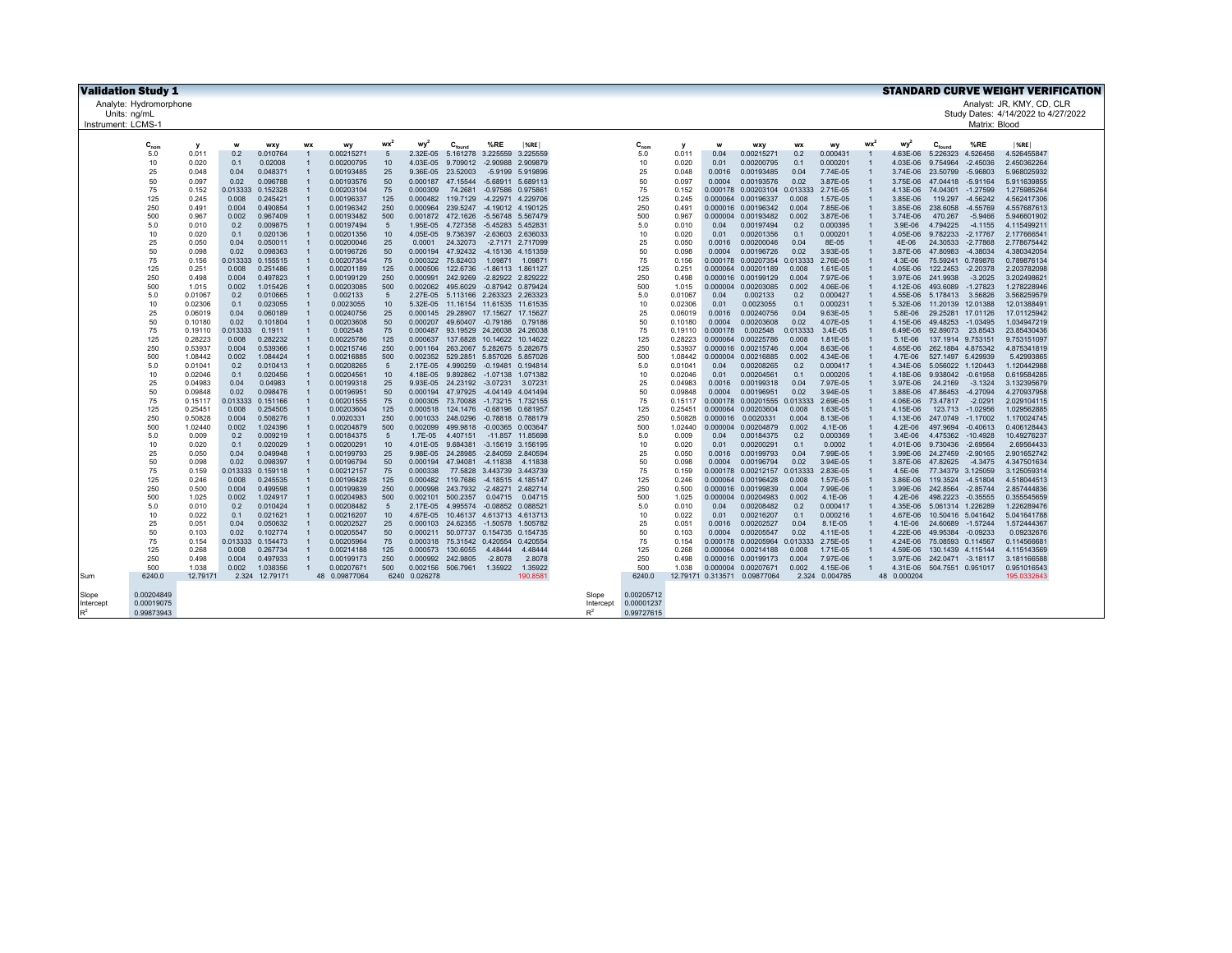# Analyte: Hydromorphone<br>Units: ng/mL<br>Instrument: LCMS-1

## **Validation Study 1** Validation Study 1

Analyte: Hydromorphone Analyst: JR, KMY, CD, CLR

| <b>Batch Name</b>  | <b>Target</b>   | Calculated<br>Result | % RE  | y (Response<br>Ratio) |                                                             |           |            |
|--------------------|-----------------|----------------------|-------|-----------------------|-------------------------------------------------------------|-----------|------------|
|                    | 5               | 5.06                 | 1.20  | 0.011                 | $\overline{2}$<br>Run One                                   |           |            |
| OPI1 20220414B JR  | 10              | 9.84                 | 1.60  | 0.020                 |                                                             | Slope     | 0.00194    |
|                    | 25              | 24.39                | 2.44  | 0.048                 | $\stackrel{\text{co}}{\approx}$ 1<br>$y = 0.0019x + 0.0023$ | Intercept | 0.00234    |
|                    | 50              | 49.27                | 1.46  | 0.097                 | Response F                                                  | $R^2$     | 0.99991    |
|                    | 75              | 77.81                | 3.75  | 0.152                 |                                                             |           |            |
|                    | 125             | 125.66               | 0.53  | 0.245                 | 0.600                                                       |           |            |
|                    | 250             | 251.80               | 0.72  | 0.491                 | 200<br>400<br>600<br>$\circ$                                |           |            |
|                    | 500             | 496.72               | 0.66  | 0.967                 | Concentration                                               |           |            |
|                    | 5               | 4.99                 | 0.23  | 0.010                 | $\overline{2}$<br>Run Two                                   |           |            |
| OPI1_20220418B_JR  | 10              | 10.08                | 0.76  | 0.020                 | $\frac{1}{R}$ $\frac{1}{R}$                                 | Slope     | 0.00203    |
|                    | 25              | 24.89                | 0.45  | 0.050                 | $y = 0.002x - 0.0011$                                       | Intercept | $-0.00106$ |
|                    | 50              | 48.86                | 2.28  | 0.098                 | Response I                                                  | $R^2$     | 0.99988    |
|                    | 75              | 77.19                | 2.92  | 0.156                 |                                                             |           |            |
|                    | 125             | 124.77               | 0.18  | 0.251                 | 0.0000                                                      |           |            |
|                    | 250             | 246.90               | 1.24  | 0.498                 | $\circ$<br>200<br>400<br>600                                |           |            |
|                    | 500             | 503.52               | 0.70  | 1.015                 | Concentration                                               |           |            |
|                    | $5\overline{)}$ | 4.87                 | 2.60  | 0.011                 | $\overline{2}$<br>Run Three                                 | Slope     | 0.00216    |
| OPI1 20220418B KMY | 10              | 10.32                | 3.20  | 0.023                 |                                                             | Intercept | 0.00607    |
|                    | 25              | 26.68                | 6.72  | 0.060                 | $y = 0.0022x + 0.0061$                                      | $R^2$     | 0.99912    |
|                    | 50              | 45.01                | 9.98  | 0.102                 | Response Ratio $\frac{1}{2}$                                |           |            |
|                    | 75              | 84.33                | 12.44 | 0.191                 | <b>Communication</b>                                        |           |            |
|                    | 125             | 124.47               | 0.42  | 0.282                 |                                                             |           |            |
|                    | 250             | 237.72               | 4.91  | 0.539                 | 0 <sup>1</sup><br>$\circ$<br>200<br>400<br>600              |           |            |
|                    | 500             | 477.77               | 4.45  | 1.084                 | Concentration                                               |           |            |
|                    | 5               | 5.02                 | 0.45  | 0.010                 | $\overline{2}$                                              | Slope     | 0.00205    |
| OPI1 20220421B CD  | 10              | 10.01                | 0.10  | 0.020                 | Run Four                                                    | Intercept | $-0.00173$ |
|                    | 25              | 24.60                | 1.61  | 0.050                 | Response Ratio<br>--                                        | $R^2$     | 0.99998    |
|                    | 50              | 48.76                | 2.48  | 0.098                 | $y = 0.002x - 0.0017$                                       |           |            |
|                    | 75              | 74.93                | 0.10  | 0.151                 |                                                             |           |            |
|                    | 125             | 126.25               | 1.00  | 0.255                 | $\mathbf{A}$                                                |           |            |
|                    | 250             | 252.28               | 0.91  | 0.508                 | 0.000                                                       |           |            |
|                    |                 |                      |       |                       | $\circ$<br>200<br>400<br>600                                |           |            |
|                    | 500             | 508.61               | 1.72  | 1.024                 | Concentration<br>$\overline{2}$                             |           |            |
|                    | 5               | 4.94                 | 1.20  | 0.009                 | Run Five                                                    | Slope     | 0.00204    |
| OPI1 20220421B CLR | 10              | 10.26                | 2.56  | 0.020                 |                                                             | Intercept | $-0.00240$ |
|                    | 25              | 24.97                | 0.12  | 0.050                 | sponse Ratio<br>--<br>$y = 0.002x - 0.0024$                 | $R^2$     | 0.99971    |
|                    | 50              | 48.80                | 2.40  | 0.098                 |                                                             |           |            |
|                    | 75              | 78.66                | 4.88  | 0.159                 | ë                                                           |           |            |
|                    | 125             | 121.16               | 3.07  | 0.246                 | 0.000                                                       |           |            |
|                    | 250             | 246.12               | 1.55  | 0.500                 | 400<br>$\circ$<br>200<br>600                                |           |            |
|                    | 500             | 504.48               | 0.90  | 1.025                 | Concentration                                               |           |            |
|                    | 5               | 4.93                 | 1.35  | 0.010                 | $\overline{2}$<br>Run Six                                   | Slope     | 0.00206    |
| OPI1 20220427B CD  | 10              | 10.36                | 3.61  | 0.022                 | $\xi$ esponse Ratio<br>$\xrightarrow{\phantom{a}}$          | Intercept | $-0.00043$ |
|                    | 25              | 24.43                | 2.29  | 0.051                 | $y = 0.0021x - 0.0004$                                      | $R^2$     | 0.99946    |
|                    | 50              | 49.71                | 0.59  | 0.103                 |                                                             |           |            |
|                    | 75              | 74.77                | 0.30  | 0.154                 |                                                             |           |            |
|                    | 125             | 129.69               | 3.75  | 0.268                 | 0.000                                                       |           |            |
|                    | 250             | 241.30               | 3.48  | 0.498                 | $\circ$<br>200<br>400<br>600                                |           |            |
|                    | 500             | 503.31               | 0.66  | 1.038                 | Concentration                                               |           |            |
|                    |                 | Max %RE = 12.44      |       |                       |                                                             |           |            |
| Comments: N/A      |                 |                      |       |                       |                                                             |           |            |
|                    |                 |                      |       |                       |                                                             |           |            |

Units: ng/mL Study Dates: 4/14/2022 to 4/27/2022 Matrix: Blood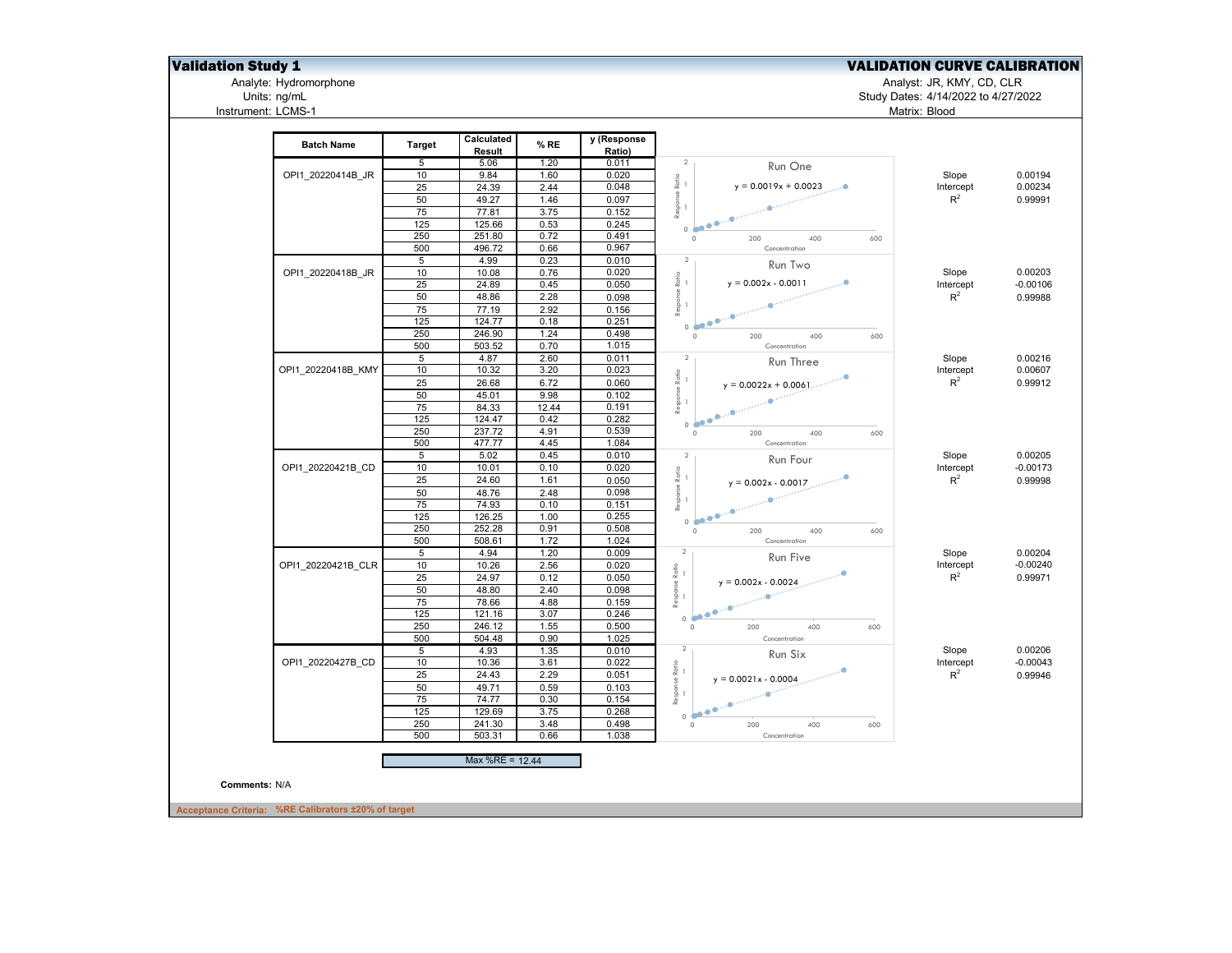| <b>Validation Study 1</b>   |                            |                                |                  |                      |                                  |                      |                         |                                     |
|-----------------------------|----------------------------|--------------------------------|------------------|----------------------|----------------------------------|----------------------|-------------------------|-------------------------------------|
|                             | Analyte: Hydromorphone     |                                |                  |                      |                                  |                      |                         | Analyst: JR, KMY, CD, CLR           |
|                             | Units: ng/mL               |                                |                  |                      |                                  |                      |                         | Study Dates: 4/14/2022 to 4/27/2022 |
| Instrument: LCMS-1          |                            |                                |                  |                      |                                  |                      |                         | Matrix: Blood                       |
| Study Date                  | Target (x)                 | Calculated (y)                 | Predicted        | Residual             | Slope                            | 0.9957               | Intercept               | 0.1705                              |
|                             | 5                          | 5.06                           | 2.50             | 2.56                 | Std err in slope, S <sub>b</sub> | 0.0043               | Std err in Intercept    | 0.8862                              |
|                             | 10                         | 9.84                           | 7.72             | 2.12                 | Degrees freedom                  | 46                   | Degrees freedom         | 46                                  |
|                             | 25                         | 24.39                          | 23.38            | 1.01                 | <b>Confidence level</b>          | 95%                  | <b>Confidence Level</b> | 95%                                 |
|                             | 50                         | 49.27                          | 49.48            | $-0.21$              | <b>Student t</b>                 | 2.0129               | <b>Student t</b>        | 2.0129                              |
| OPI1 20220414B JR           | 75                         | 77.81                          | 75.58            | 2.23                 | Confidence interval              | 0.009                | Confidence interval     | 1.784                               |
|                             | 125                        | 125.66                         | 127.78           | $-2.12$              | Slope                            | $0.996 \pm 0.009$    | Intercept               | $0.171 \pm 1.784$                   |
|                             | 250                        | 251.80                         | 258.28           | $-6.48$              | Range                            | $0.9870 - 1.0044$    | Lower                   | $-1.6134 - 1.9544$                  |
|                             | 500                        | 496.72                         | 519.28           | $-22.56$             |                                  | <b>YES</b>           |                         | <b>YES</b>                          |
|                             | $\sqrt{5}$                 | 4.99                           | 2.50             | 2.49                 |                                  |                      |                         |                                     |
|                             | 10                         | 10.08                          | 7.72             | 2.36                 |                                  | 600                  |                         |                                     |
|                             | 25                         | 24.89                          | 23.38            | 1.51                 |                                  |                      |                         |                                     |
|                             | 50                         | 48.86                          | 49.48            | $-0.62$              |                                  |                      | $y = 0.9946x + 0.2705$  |                                     |
| OPI1 20220418B JR           | 75                         | 77.19                          | 75.58            | 1.62                 |                                  | 500                  | $R^2 = 0.9991$          |                                     |
|                             | 125                        | 124.77                         | 127.78           | $-3.00$              |                                  |                      |                         |                                     |
|                             | 250                        | 246.90                         | 258.28           | $-11.38$             |                                  | 400                  |                         |                                     |
|                             | 500                        | 503.52                         | 519.28           | $-15.76$             |                                  |                      |                         |                                     |
|                             | 5                          | 4.87                           | 2.50             | 2.37                 |                                  | 300                  |                         |                                     |
|                             | 10                         | 10.32                          | 7.72             | 2.60                 |                                  |                      | a.                      |                                     |
|                             | 25                         | 26.68                          | 23.38            | 3.30                 |                                  | 200                  |                         |                                     |
| OPI1 20220418B KMY          | 50                         | 45.01                          | 49.48            | $-4.47$              |                                  |                      |                         |                                     |
|                             | 75                         | 84.33                          | 75.58            | 8.75                 |                                  | 100                  |                         |                                     |
|                             | 125                        | 124.47                         | 127.78           | $-3.31$              |                                  | ۰<br>œ               |                         |                                     |
|                             | 250<br>500                 | 237.72<br>477.77               | 258.28<br>519.28 | $-20.56$<br>$-41.51$ |                                  | $\circ$              |                         |                                     |
|                             | $\overline{5}$             | 5.02                           | 2.50             | 2.53                 |                                  | 100<br>$\mathbb O$   | 200<br>300<br>400       | 500<br>600                          |
|                             | 10                         | 10.01                          | 7.72             | 2.29                 |                                  |                      |                         |                                     |
|                             | 25                         | 24.60                          | 23.38            | 1.22                 |                                  |                      | <b>Residual Plot</b>    |                                     |
|                             | 50                         | 48.76                          | 49.48            | $-0.72$              |                                  | 20.00                |                         |                                     |
| OPI1 20220421B CD           | 75                         | 74.93                          | 75.58            | $-0.65$              |                                  |                      |                         |                                     |
|                             | 125                        | 126.25                         | 127.78           | $-1.53$              |                                  | 10.00                |                         |                                     |
|                             | 250                        | 252.28                         | 258.28           | $-5.99$              |                                  | $-1$<br>0.00         |                         |                                     |
|                             | 500                        | 508.61                         | 519.28           | $-10.66$             |                                  | 100<br>۰<br>$-10.00$ | 200<br>300<br>۰         | 400<br>500<br>600                   |
|                             | 5                          | 4.94                           | 2.50             | 2.44                 |                                  |                      |                         |                                     |
|                             | 10                         | 10.26                          | 7.72             | 2.54                 |                                  | $-20.00$             |                         |                                     |
|                             | 25                         | 24.97                          | 23.38            | 1.59                 |                                  | $-30.00$             |                         |                                     |
| OPI1 20220421B CLR          | 50<br>75                   | 48.80                          | 49.48            | $-0.68$<br>3.09      |                                  |                      |                         |                                     |
|                             | 125                        | 78.66<br>121.16                | 75.58            | $-6.61$              |                                  | $-40.00$             |                         |                                     |
|                             | 250                        | 246.12                         | 127.78<br>258.28 | $-12.16$             |                                  | $-50.00$             |                         |                                     |
|                             | 500                        | 504.48                         | 519.28           | $-14.80$             |                                  |                      |                         |                                     |
|                             | $\overline{5}$             | 4.93                           | 2.50             | 2.44                 |                                  |                      |                         |                                     |
|                             | 10                         | 10.36                          | 7.72             | 2.64                 |                                  |                      |                         |                                     |
|                             | 25                         | 24.43                          | 23.38            | 1.05                 |                                  |                      |                         |                                     |
|                             | 50                         | 49.71                          | 49.48            | 0.23                 |                                  |                      |                         |                                     |
| OPI1 20220427B CD           | 75                         | 74.77                          | 75.58            | $-0.80$              |                                  |                      |                         |                                     |
|                             | 125                        | 129.69                         | 127.78           | 1.91                 |                                  |                      |                         |                                     |
|                             | 250                        | 241.30                         | 258.28           | $-16.98$             |                                  |                      |                         |                                     |
|                             | 500                        | 503.31                         | 519.28           | $-15.96$             |                                  |                      |                         |                                     |
|                             |                            |                                |                  |                      |                                  |                      |                         |                                     |
| Comments: N/A               |                            |                                |                  |                      |                                  |                      |                         |                                     |
|                             |                            |                                |                  |                      |                                  |                      |                         |                                     |
|                             | 95% CI of slope includes 1 |                                |                  |                      |                                  |                      |                         |                                     |
| <b>Acceptance Criteria:</b> |                            | 95% CI of intercept includes 0 |                  |                      |                                  |                      |                         |                                     |
|                             |                            |                                |                  |                      |                                  |                      |                         |                                     |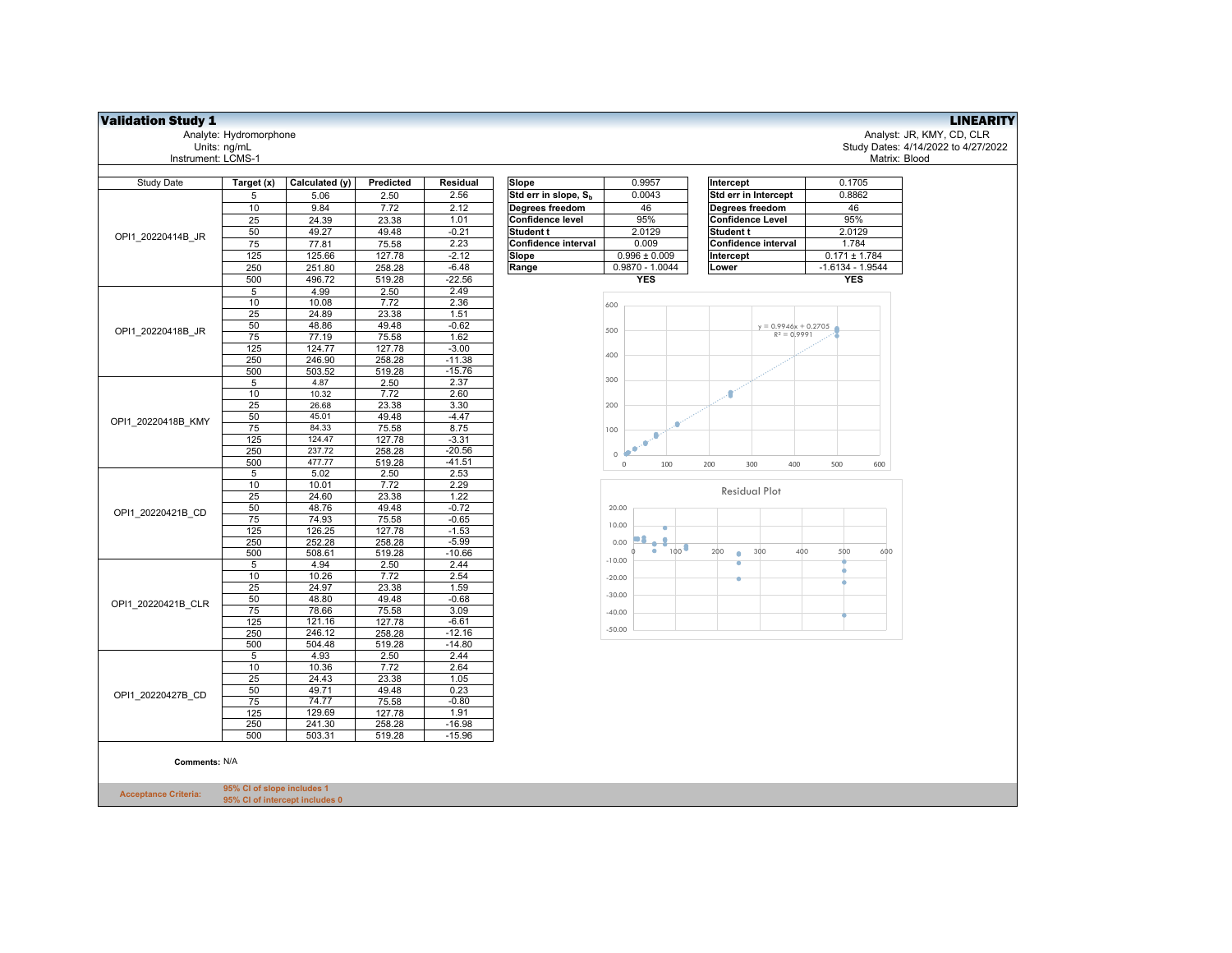**Validation Study 2**<br>
Analyte: Hydromorphone **BIAS AND PRECISION**<br>
Analyte: Hydromorphone **Analyte: Hydromorphone** Units: ng/mL<br>Instrument: LCMS-1

Analyst: JR, KMY, CD, CLR Study Dates: 4/14/2022 to 4/27/2022<br>Matrix: Blood

| <b>Run Date</b>    | <b>Run Order</b>              | LQC      | <b>MQC</b> | HQC       |
|--------------------|-------------------------------|----------|------------|-----------|
|                    | Target Concentration (ng/mL): | 15       | 100        | 400       |
| OPI1 20220414B JR  | $1 - 1$                       | 15.08    | 99.24      | 374.76    |
|                    | $1 - 2$                       | 15.56    | 102.49     | 381.83    |
|                    | $1 - 3$                       | 15.10    | 102.14     | 377.55    |
|                    | $1 - 4$                       | 15.51    | 101.35     | 379.97    |
| Within Run I       | Mean                          | 15.31    | 101.31     | 378.53    |
|                    | <b>SD</b>                     | 0.26     | 1.46       | 3.06      |
|                    | %CV                           | 1.68%    | 1.44%      | 0.81%     |
|                    | % Bias                        | 2.08%    | 1.31%      | $-5.37%$  |
| OPI1_20220418B_JR  | $2 - 1$                       | 16.04    | 98.79      | 374.42    |
|                    | $2 - 2$                       | 15.79    | 98.13      | 378.97    |
|                    | $2 - 3$                       | 15.27    | 98.01      | 375.59    |
| <b>Within Run</b>  | Mean                          | 15.70    | 98.31      | 376.33    |
|                    | <b>SD</b>                     | 0.40     | 0.42       | 2.36      |
|                    | %CV                           | 2.52%    | 0.43%      | 0.63%     |
|                    | % Bias                        | 4.69%    | $-1.69%$   | $-5.92%$  |
| OPI1 20220418B KMY | 3-1                           | 15.54    | 96.45      | 353.49    |
|                    | $3 - 2$                       | 14.16    | 91.17      | 353.85    |
|                    | $3-3$                         | 13.71    | 94.03      | 372.79    |
|                    | $3 - 4$                       | 15.21    | 96.68      | 343.56    |
| Within Run         | Mean                          | 14.66    | 94.58      | 355.92    |
|                    | SD                            | 0.86     | 2.57       | 12.21     |
|                    | %CV                           | 5.88%    | 2.72%      | 3.43%     |
|                    | % Bias                        | $-2.30%$ | $-5.42%$   | $-11.02%$ |
| OPI1 20220421B CD  | $4 - 1$                       | 15.85    | 101.03     | 383.89    |
|                    | $4 - 2$                       | 15.27    | 102.71     | 384.27    |
|                    | $4 - 3$                       | 15.95    | 102.58     | 359.76    |
| <b>Within Run</b>  | Mean                          | 15.69    | 102.11     | 375.97    |
|                    | SD                            | 0.37     | 0.93       | 14.05     |
|                    | %CV                           | 2.36%    | 0.92%      | 3.74%     |
|                    | % Bias                        | 4.60%    | 2.11%      | $-6.01%$  |
| OPI1 20220421B CLR | $5 - 1$                       | 15.77    | 100.24     | 381.71    |
|                    | $5 - 2$                       | 15.99    | 99.45      | 378.74    |
|                    | $5 - 3$                       | 15.78    | 100.09     | 376.61    |
| <b>Within Run</b>  | Mean                          | 15.85    | 99.93      | 379.02    |
|                    | SD                            | 0.13     | 0.42       | 2.56      |
|                    | %CV                           | 0.81%    | 0.42%      | 0.68%     |
|                    | % Bias                        | 5.64%    | $-0.07%$   | $-5.25%$  |
| OPI1 20220427B CD  | $6 - 1$                       | 15.99    | 96.39      | 371.86    |
|                    | $6 - 2$                       | 15.59    | 99.49      | 345.14    |
|                    | $6-3$                         | 15.94    | 96.32      | 365.56    |
| Within Run         | Mean                          | 15.84    | 97.40      | 360.85    |
|                    | <b>SD</b>                     | 0.22     | 1.81       | 13.96     |
|                    | %CV                           | 1.38%    | 1.86%      | 3.87%     |
|                    | % Bias                        | 5.60%    | $-2.60%$   | $-9.79%$  |

| Mean             |                       | 15.46 | 98.84    | 370.72   |
|------------------|-----------------------|-------|----------|----------|
| SD               |                       | 0.61  | 3.03     | 12.73    |
| <b>Precision</b> | <b>Max Within-Run</b> | 5.88% | 2.72%    | 3.87%    |
| (%CV)            | <b>Between-Run</b>    | 3.94% | 3.07%    | 3.43%    |
| % Bias           |                       | 3.38% | $-1.06%$ | $-7.22%$ |

**Comments:** N/A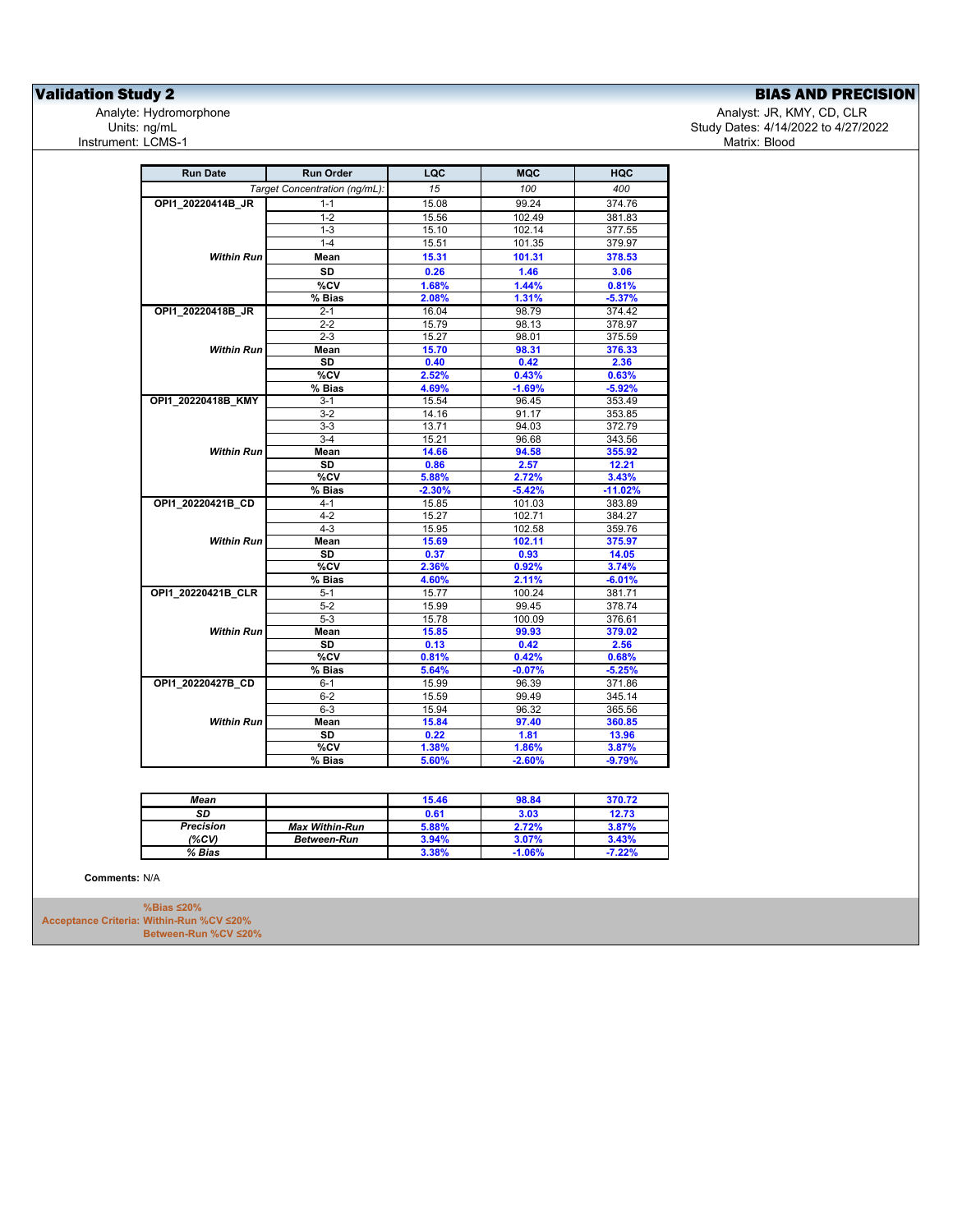Analyte: Codeine Analyst: JR, KMY, CD, CLR Units: ng/mL Study Dates: 4/14/2022 to 4/27/2022 Method: OPI1.MInstrument: LCMS-1SOP Reference: Toxicology Analytical Manual v3.7

|                | <b>VALIDATION EXPERIMENT</b>                                    | <b>SOP CRITERIA</b>                                            | <b>RESULTS</b>                                                                                     | <b>COMMENTS</b>                                                                                                                                                                                                                                                                          |
|----------------|-----------------------------------------------------------------|----------------------------------------------------------------|----------------------------------------------------------------------------------------------------|------------------------------------------------------------------------------------------------------------------------------------------------------------------------------------------------------------------------------------------------------------------------------------------|
|                | Weight Verification                                             | The least complex weighting scheme that<br>minimizes $Σ  %RE $ | Unweighted: $= 423.44$<br>$1/x$ Weighting: = 300.58<br>$1/x2$ Weighting: = 290.59                  | 1/x2 weighting will be used.                                                                                                                                                                                                                                                             |
|                | Linearity                                                       | 95% CI of slope includes 1<br>95% CI of intercept includes 0   | $95\%$ CI of slope = 0.9244 - 0.9693<br>95% CI of Intercept = 0.2593 - 3.1325                      | The linearity of the method is acceptable<br>because the individual calibration curves on all<br>five days met the acceptance criteria. Also,<br>other analytical data including the ion ratios and<br>quantification values of the controls and<br>calibrators met acceptance criteria. |
|                | Validation Calibration                                          | %RE Calibrators ±20% of target                                 | Max %RE of Calibrators = $11.49$                                                                   | N/A                                                                                                                                                                                                                                                                                      |
|                | Case Work Calibration                                           | %RE Calibrators ±20% of target                                 | N/A                                                                                                | Not performed. All 6 calibrators used in<br>validation will be used for casework.                                                                                                                                                                                                        |
|                | Comparison of Validation<br>Calibration to Casework Calibration | 95% CI of slope includes 1<br>95% CI of intercept includes 0   | N/A                                                                                                | Not performed. All 6 calibrators used in<br>validation will be used for casework.                                                                                                                                                                                                        |
| $\mathfrak{p}$ | Bias & Precision                                                | %Bias ≤20%<br>Within-Run %CV ≤20%<br>Between-Run %CV ≤20%      | Max Bias = $-7.48%$<br>Max Within-Run Precision = $8.54\%$<br>Max Between-Run Precision = $7.31\%$ | HQC 5-3 concentration out of acceptable range.                                                                                                                                                                                                                                           |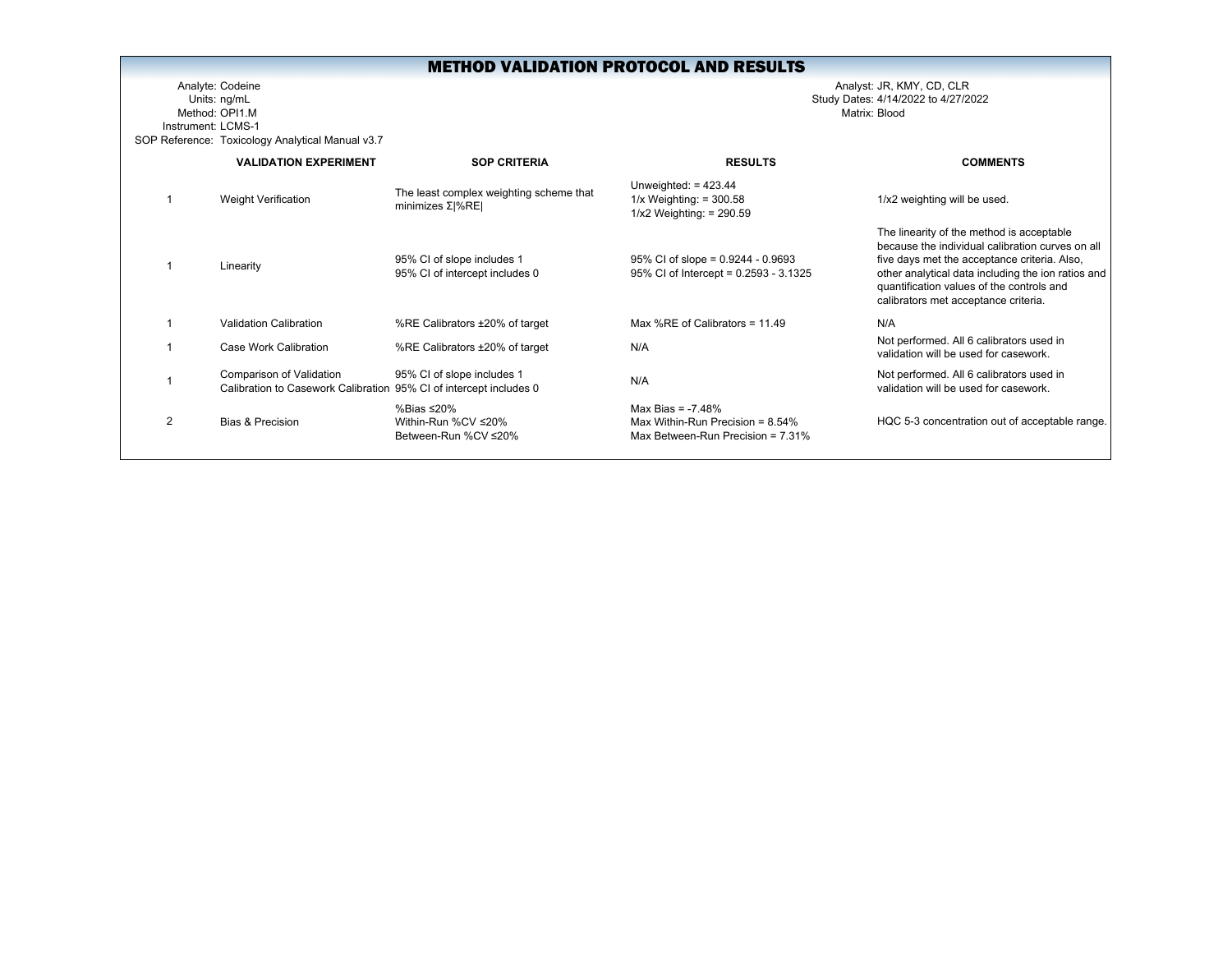| <b>Validation Study 1</b>              |                    |                                                                 |              |               |                    |   |                         |           |                          |             |                             |                                        |                   |                   | <b>STANDARD CURVE WEIGHT VERIFICATION</b> |
|----------------------------------------|--------------------|-----------------------------------------------------------------|--------------|---------------|--------------------|---|-------------------------|-----------|--------------------------|-------------|-----------------------------|----------------------------------------|-------------------|-------------------|-------------------------------------------|
| Analyte: Codeine                       |                    |                                                                 |              |               |                    |   |                         |           |                          |             |                             |                                        |                   |                   | Analyst: JR, KMY, CD, CLR                 |
| Units: ng/mL                           |                    |                                                                 |              |               |                    |   |                         |           |                          |             |                             |                                        |                   |                   | Study Dates: 4/14/2022 to 4/27/2022       |
| Instrument: LCMS-1                     |                    |                                                                 |              |               |                    |   |                         |           |                          |             |                             |                                        |                   | Matrix: Blood     |                                           |
|                                        |                    |                                                                 |              |               |                    |   |                         |           |                          |             |                             |                                        |                   |                   |                                           |
|                                        |                    |                                                                 |              | $C_{nom}$     |                    | W | wxy                     | <b>WX</b> | wy                       | $wx^2$      | wy                          | $\mathbf{C}_{\mathsf{found}}$          | %RE               | $ \%$ RE          |                                           |
|                                        |                    | $\Sigma$   %RE                                                  |              | 5.0           | 0.04965            |   | 0.248234                |           | 0.04964675               | 25          | 0.002465                    | 3.611275                               |                   | -27.7745 27.77449 |                                           |
|                                        | Unweighted:        | 423.44                                                          |              | 10            | 0.08274            |   | 0.827365                | 10        | 0.08273649               | 100         | 0.006845                    | 8.053306                               |                   | -19.4669 19.46694 |                                           |
|                                        | 1/x Weighting:     | 300.58                                                          |              | 25            | 0.18782            |   | 4.695394                | 25        | 0.18781577               | 625         |                             | 0.035275 22.15935                      |                   | -11.3626 11.36259 |                                           |
|                                        | $1/x^2$ Weighting: | 290.59                                                          |              | 50            | 0.40241            |   | 20.12066                | 50        | 0.40241327               | 2500        |                             | 0.161936 50.96733                      | 1.93467           | 1.93467           |                                           |
|                                        |                    |                                                                 |              | 75            | 0.59391            |   | 44.54292                | 75        | 0.59390557               | 5625        | 0.352724                    | 76.67363                               | 2.23151           | 2.23151           |                                           |
|                                        |                    |                                                                 |              | 125           | 0.90202            |   | 112.7527                | 125       | 0.90202175               | 15625       | 0.813643 118.0357           |                                        |                   | -5.5714 5.571405  |                                           |
|                                        |                    |                                                                 |              | 5.0           | 0.04286            |   | 0.214311                |           | 0.04286219               | 25          | 0.001837                    | 2.700504                               |                   | -45.9899 45.98992 |                                           |
|                                        |                    |                                                                 |              | 10            | 0.08189            |   | 0.818897                | 10        | 0.08188968               | 100         |                             | 0.006706 7.939629 -20.6037 20.60371    |                   |                   |                                           |
|                                        |                    |                                                                 |              | 25            | 0.18558            |   | 4.639442<br>17.91357    | 25        | 0.18557767<br>0.35827143 | 625<br>2500 | 0.128358                    | 0.034439 21.85891                      |                   | -12.5644 12.56438 |                                           |
|                                        |                    |                                                                 |              | 50<br>75      | 0.35827            |   | 41.22299                | 50        | 0.54963981               | 5625        |                             | 45.04165<br>70.73131 -5.69159 5.691585 |                   | -9.9167 9.916701  |                                           |
|                                        |                    |                                                                 |              | 125           | 0.54964<br>0.83514 |   | 104.3931                | 75<br>125 | 0.83514499               | 15625       | 0.302104<br>0.697467        | 109.0581                               | -12.7535 12.75354 |                   |                                           |
|                                        |                    |                                                                 |              | 5.0           | 0.05296            |   | 0.264815                | 5         | 0.052963                 | 25          | 0.002805                    | 4.056455 -18.8709 18.87089             |                   |                   |                                           |
|                                        |                    |                                                                 |              | 10            | 0.10240            |   | 1.02403                 | 10        | 0.102403                 | 100         | 0.010486                    | 10.69338 6.933767 6.933767             |                   |                   |                                           |
|                                        |                    |                                                                 |              | 25            | 0.27216            |   | 6.80395                 | 25        | 0.272158                 | 625         | 0.07407                     | 33.48162 33.92646 33.92646             |                   |                   |                                           |
|                                        |                    |                                                                 |              | 50            | 0.46253            |   | 23.1263                 | 50        | 0.462526                 | 2500        | 0.21393                     | 59.03698 18.07397 18.07397             |                   |                   |                                           |
|                                        |                    |                                                                 |              | 75            | 0.76496            |   | 57.372                  | 75        | 0.76496                  | 5625        | 0.585164                    | 99.63631 32.84841 32.84841             |                   |                   |                                           |
|                                        |                    |                                                                 |              | 125           | 1.14830            |   | 143.5373                | 125       | 1.148298                 | 15625       | 1.318588                    | 151.0963 20.87707 20.87707             |                   |                   |                                           |
|                                        |                    |                                                                 |              | 5.0           | 0.04699            |   | 0.234929                | 5         | 0.04698588               | 25          | 0.002208                    | 3.254075 -34.9185 34.91849             |                   |                   |                                           |
|                                        |                    |                                                                 |              | 10            | 0.09107            |   | 0.910713                | 10        | 0.09107133               | 100         | 0.008294                    | 9.172192 -8.27808 8.278083             |                   |                   |                                           |
|                                        |                    |                                                                 |              | 25            | 0.19803            |   | 4.950831                | 25        | 0.19803324               | 625         | 0.039217                    | 23.53096 -5.87614 5.876142             |                   |                   |                                           |
|                                        |                    |                                                                 |              | 50            | 0.39286            |   | 19.64289                | 50        | 0.39285776               | 2500        |                             | 0.154337 49.68459 -0.63083 0.630829    |                   |                   |                                           |
|                                        |                    |                                                                 |              | 75            | 0.52968            |   | 39.72571                | 75        | 0.52967618               | 5625        |                             | 0.280557 68.05135 -9.26486             |                   | 9.26486           |                                           |
|                                        |                    |                                                                 |              | 125           | 0.85175            |   | 106.4687                | 125       | 0.85174976               | 15625       |                             | 0.725478 111.2871 -10.9703 10.97029    |                   |                   |                                           |
|                                        |                    |                                                                 |              | 5.0           | 0.046              |   | 0.232185                |           | 0.04643691               | 25          | 0.002156                    | 3.180381 -36.3924 36.39238             |                   |                   |                                           |
|                                        |                    |                                                                 |              | 10            | 0.098              |   | 0.977771                | 10        | 0.09777712               | 100         | 0.00956                     | 10.07239 0.723895 0.723895             |                   |                   |                                           |
|                                        |                    |                                                                 |              | 25            | 0.217              |   | 5.41476                 | 25        | 0.21659041               | 625         | 0.046911                    | 26.02212 4.088463 4.088463             |                   |                   |                                           |
|                                        |                    |                                                                 |              | 50            | 0.399              |   | 19.95022                | 50        | 0.39900448               | 2500        | 0.159205                    | 50.50973 1.019465 1.019465             |                   |                   |                                           |
|                                        |                    |                                                                 |              | 75            | 0.596              |   | 44.71048                | 75        | 0.59613968               | 5625        | 0.355383                    | 76.97354 2.631391 2.631391             |                   |                   |                                           |
|                                        |                    |                                                                 |              | 125<br>1450.0 | 0.942<br>11.4838   |   | 117,7753<br>25 945.5125 | 125       | 0.94220279               | 15625       | 0.887746<br>122500 7.419896 | 123.4297 -1.25622                      |                   | 1.25622           |                                           |
| Comments: 1/x2 weighting will be used. |                    |                                                                 | Sum<br>Slope | 0.00744924    |                    |   |                         |           | 1450 11.4837589          |             |                             |                                        |                   | 423.4425          |                                           |
|                                        |                    |                                                                 | Intercept    | 0.02274550    |                    |   |                         |           |                          |             |                             |                                        |                   |                   |                                           |
| <b>Acceptance Criteria:</b>            |                    | The least complex weighting scheme that minimizes $\Sigma$  %RE | $R^2$        | 0.96185692    |                    |   |                         |           |                          |             |                             |                                        |                   |                   |                                           |
|                                        |                    |                                                                 |              |               |                    |   |                         |           |                          |             |                             |                                        |                   |                   |                                           |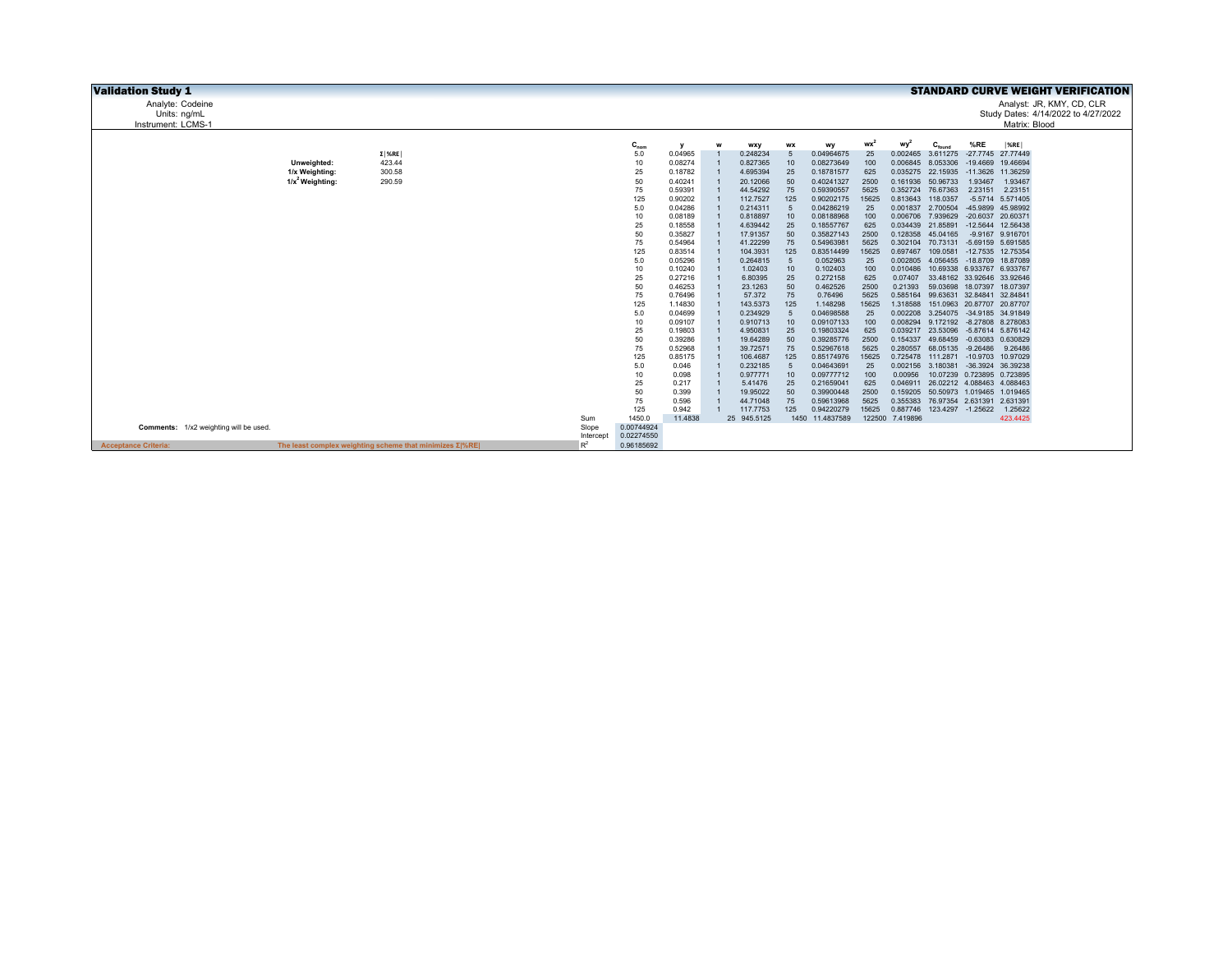| <b>Validation Study 1</b> |            |                |                   |                      |           |                          |                 |                      |                                                          |                            |          |          |                  |                |                      |                                                    |             |                      |                         |                            |               | <b>STANDARD CURVE WEIGHT VERIFICATION</b> |
|---------------------------|------------|----------------|-------------------|----------------------|-----------|--------------------------|-----------------|----------------------|----------------------------------------------------------|----------------------------|----------|----------|------------------|----------------|----------------------|----------------------------------------------------|-------------|----------------------|-------------------------|----------------------------|---------------|-------------------------------------------|
| Analyte: Codeine          |            |                |                   |                      |           |                          |                 |                      |                                                          |                            |          |          |                  |                |                      |                                                    |             |                      |                         |                            |               | Analyst: JR. KMY, CD, CLR                 |
| Units: ng/mL              |            |                |                   |                      |           |                          |                 |                      |                                                          |                            |          |          |                  |                |                      |                                                    |             |                      |                         |                            |               | Study Dates: 4/14/2022 to 4/27/2022       |
| Instrument: LCMS-1        |            |                |                   |                      |           |                          |                 |                      |                                                          |                            |          |          |                  |                |                      |                                                    |             |                      |                         |                            | Matrix: Blood |                                           |
|                           |            |                |                   |                      |           |                          |                 |                      |                                                          |                            |          |          |                  |                |                      |                                                    |             |                      |                         |                            |               |                                           |
|                           | $C_{nom}$  |                | w                 | wxy                  | <b>WX</b> | wy                       | wx <sup>2</sup> | wy                   | $C_{found}$                                              | %RE                        | %RE      |          | $C_{\text{non}}$ |                |                      | <b>WXV</b>                                         | <b>WX</b>   | wy                   | wy                      |                            | %RE           | $ \%RE $                                  |
|                           | 5.0        | 0.050          | 0.2               | 0.049647             |           | 0.00992935               | -5              | 0.000493             | 4.82141                                                  | $-3.57179$                 | 3.571791 |          | 5.0              | 0.050          | 0.04                 | 0.00992935                                         | 0.2         | 0.001986             | 9.86E-05                | 5.116089                   | 2.321784      | 2.321784487                               |
|                           | 10         | 0.083          | 0.1               | 0.082736             |           | 0.00827365               | 10              | 0.000685             | 9.143244                                                 | $-8.56756$                 | 8.56756  |          | 10               | 0.083          | 0.01                 | 0.00827365                                         | 0.1         | 0.000827             | 6.85E-05                | 9.321221                   | $-6.78779$    | 6.787792934                               |
|                           | 25         | 0.188          | 0.04              | 0.187816             |           | 0.00751263               | 25              | 0.001411             | 22.86759                                                 | -8.52963 8.529625          |          |          | 25               | 0.188          | 0.0016               | 0.00751263                                         | 0.04        | 0.000301             | 5.64E-05                | 22.67497 -9.30011          |               | 9.300107482                               |
|                           | 50         | 0.402          | 0.02              | 0.402413             |           | 0.00804827               | 50              | 0.003239             | 50.89606                                                 | 1.792123 1.792123          |          |          | 50               | 0.402          | 0.0004               | 0.00804827                                         | 0.02        | 0.000161             | 6.48E-05                | 49.94659                   | $-0.10682$    | 0.106818426                               |
|                           | 75         | 0.594          | 0.013333          | 0.593906             |           | 0.00791874               | 75              | 0.004703             | 75.90677 1.209029                                        |                            | 1.209029 |          | 75               | 0.594          | 0.000178             | 0.00791874 0.013333                                |             | 0.000106             | 6.27E-05                | 74.28194                   | $-0.95741$    | 0.957413942                               |
|                           | 125        | 0.902          | 0.008             | 0.902022             |           | 0.00721617               | 125             | 0.006509             | 116,1497                                                 | $-7.08027$                 | 7.080268 |          | 125              | 0.902          | 0.000064             | 0.00721617                                         | 0.008       | 5.77E-05             | 5.21E-05                | 113,4382                   | $-9.24947$    | 9.24947369                                |
|                           | 5.0        | 0.043          | 0.2               | 0.042862             |           | 0.00857244               | $-5$            | 0.000367             | 3.935283                                                 | -21.2943 21.29433          |          |          | 5.0              | 0.043          | 0.04                 | 0.00857244                                         | 0.2         | 0.001714             | 7.35E-05                | 4.25389                    | $-14.9222$    | 14.92219682                               |
|                           | 10         | 0.082          | 0.1               | 0.08189              |           | 0.00818897               | 10              | 0.00067              |                                                          | 9.032643 -9.67357 9.673568 |          |          | 10               | 0.082          | 0.01                 | 0.00818897                                         | 0.1         | 0.000819             | 6.71E-05                | 9.213607 -7.86393          |               | 7.863934941                               |
|                           | 25         | 0.186          | 0.04              | 0.185578             |           | 0.00742311               | 25              | 0.001378             | 22.57528 -9.69889 9.698889                               |                            |          |          | 25               | 0.186          | 0.0016               | 0.00742311                                         | 0.04        | 0.000297             | 5.51E-05                | 22.39055 -10.4378          |               | 10.43779761                               |
|                           | 50         | 0.358          | 0.02              | 0.358271             |           | 0.00716543               | 50              | 0.002567             | 45.13072 -9.73856 9.738561                               |                            |          |          | 50               | 0.358          | 0.0004               | 0.00716543                                         | 0.02        | 0.000143             | 5.13E-05                | 44.33693 -11.3261          |               | 11.32614035                               |
|                           | 75         | 0.550          | 0.013333          | 0.54964              |           | 0.00732853               | 75              | 0.004028             | 70.12524 -6.49967                                        |                            | 6.499675 |          | 75               | 0.550          | 0.000178             | 0.00732853                                         | 0.013333    | 9.77E-05             | 5.37E-05                | 68.65653                   | $-8.45796$    | 8.457960725                               |
|                           | 125        | 0.835          | 0.008             | 0.835145             |           | 0.00668116               | 125             | 0.00558              |                                                          | 107.4149 -14.0681          | 14,06806 |          | 125              | 0.835          | 0.000064             | 0.00668116                                         | 0.008       | 5.34E-05             | 4.46E-05                | 104.9393                   | $-16.0486$    | 16.04857463                               |
|                           | 5.0        | 0.05296        | 0.2               | 0.052963             |           | 0.0105926                | $5^{\circ}$     | 0.000561             |                                                          | 5.254544 5.090887 5.090887 |          |          | 5.0              | 0.05296        | 0.04                 | 0.0105926                                          | 0.2         | 0.002119             |                         | 0.000112 5.537527 10.75055 |               | 10.75054514                               |
|                           | 10         | 0.10240        | 0.1               | 0.102403             |           | 0.0102403                | 10              | 0.001049             | 11.71188 17.11877 17.11877                               |                            |          |          | 10               | 0.10240        | 0.01                 | 0.0102403                                          | 0.1         | 0.001024             | 0.000105                | 11.82049 18.20493          |               | 18.20493144                               |
|                           | 25         | 0.27216        | 0.04              | 0.272158             |           | 0.01088632               | 25              | 0.002963             |                                                          | 33.88349 35.53396 35.53396 |          |          | 25               | 0.27216        | 0.0016               | 0.01088632                                         | 0.04        | 0.000435             | 0.000119                | 33.39341                   | 33.57363      | 33.57362905                               |
|                           | 50         | 0.46253        | 0.02              | 0.462526             |           | 0.00925052               | 50              | 0.004279             |                                                          | 58.74735 17.49471 17.4947  |          |          | 50               | 0.46253        | 0.0004               | 0.00925052                                         | 0.02        | 0.000185             | 8.56E-05                | 57,58588 15,17175          |               | 15.17175182                               |
|                           | 75         | 0.76496        | 0.013333          | 0.76496              |           | 0.01019947               | 75              | 0.007802             |                                                          | 98.2481 30.99747 30.99747  |          |          | 75               | 0.76496        | 0.000178             | 0.01019947                                         | 0.013333    | 0.000136             | 0.000104                | 96.01999 28.02665          |               | 28.02665075                               |
|                           | 125        | 1.14830        | 0.008             | 1.148298             |           | 0.00918638               | 125             | 0.010549             | 148.3157 18.65254 18.65254                               |                            |          |          | 125              | 1.14830        | 0.000064             | 0.00918638                                         | 0.008       | 7.35E-05             | 8.44E-05                | 144.7356 15.78848          |               | 15.78847552                               |
|                           | 5.0        | 0.04699        | 0.2               | 0.046986             |           | 0.00939718               | $-5$            | 0.000442             | 4.473876 -10.5225                                        |                            | 10.52248 |          | 5.0              | 0.04699        | 0.04                 | 0.00939718                                         | 0.2         | 0.001879             | 8.83E-05                | 4.777939 -4.44122          |               | 4.441216732                               |
|                           | 10         | 0.09107        | 0.1               | 0.091071             |           | 0.00910713               | 10              | 0.000829             |                                                          | 10.23185 2.318538 2.318538 |          |          | 10               | 0.09107        | 0.01                 | 0.00910713                                         | 0.1         | 0.000911             | 8.29E-05                | 10.38043 3.804348          |               | 3.804348492                               |
|                           | 25         | 0.19803        | 0.04              | 0.198033             |           | 0.00792133               | 25              | 0.001569             | 24.20209                                                 | -3.19163 3.191631          |          |          | 25               | 0.19803        | 0.0016               | 0.00792133                                         | 0.04        | 0.000317             | 6.27E-05                | 23.97344                   | $-4.10625$    | 4.106254793                               |
|                           | 50         | 0.39286        | 0.02              | 0.392858             |           | 0.00785716               | 50              | 0.003087             | 49.64802                                                 | -0.70396 0.703956          |          |          | 50               | 0.39286        | 0.0004               | 0.00785716                                         | 0.02        | 0.000157             | 6.17E-05                | 48.73225                   | $-2.5355$     | 2.535495734                               |
|                           | 75         | 0.52968        | 0.013333          | 0.529676             |           | 0.00706235               | 75              | 0.003741             |                                                          | 67.5178 -9.97626 9.976261  |          |          | 75               | 0.52968        | 0.000178             | 0.00706235                                         | 0.013333    | 9.42E-05             | 4.99E-05                | 66.1195 -11.8407           |               | 11.84066848                               |
|                           | 125        | 0.85175        | 0.008             | 0.85175              |           | 0.00681400               | 125             | 0.005804             | 109.5837                                                 | $-12.3331$                 | 12,33307 |          | 125              | 0.85175        | 0.000064             | 0.006814                                           | 0.008       | 5.45E-05             | 4.64E-05                | 107,0495                   | $-14.3604$    | 14.36043138                               |
|                           | 5.0<br>10  | 0.046          | 0.2               | 0.046437<br>0.097777 |           | 0.00928738<br>0.00977771 | $-5$            | 0.000431             | 4.402175                                                 | -11.9565 11.95649          |          |          | 5.0              | 0.046          | 0.04                 | 0.00928738<br>0.00977771                           | 0.2         | 0.001857<br>0.000978 | 8.63E-05                | 4.708175 -5.83651          |               | 5.836505132<br>12.32623958                |
|                           | 25         | 0.098          | 0.1               |                      |           |                          | 10<br>25        | 0.000956<br>0.001876 | 11.10769 11.07693 11.07693<br>26.62584 6.503341 6.503341 |                            |          |          | 10               | 0.098          | 0.01<br>0.0016       |                                                    | 0.1<br>0.04 | 0.000347             | 9.56E-05<br>7.51E-05    | 11.23262 12.32624          |               | 5.326925185                               |
|                           |            | 0.217          | 0.04              | 0.21659              |           | 0.00866362               |                 |                      |                                                          |                            |          |          | 25               | 0.217          |                      | 0.00866362                                         |             |                      |                         | 26.33173 5.326925          |               |                                           |
|                           | 50<br>75   | 0.399          | 0.02              | 0.399004             |           | 0.00798009               | 50              | 0.003184             | 50.45084 0.901682 0.901682<br>76.19857 1.598089          |                            | 1.598089 |          | 50<br>75         | 0.399<br>0.596 | 0.0004               | 0.00798009<br>0.00794853 0.013333                  | 0.02        | 0.00016<br>0.000106  | 6.37E-05                | 49.51339 -0.97321          | $-0.57886$    | 0.973214538<br>0.578859605                |
|                           | 125        | 0.596<br>0.942 | 0.013333<br>0.008 | 0.59614<br>0.942203  |           | 0.00794853               | 75<br>125       | 0.004738<br>0.007102 |                                                          |                            |          |          | 125              | 0.942          | 0.000178<br>0.000064 | 0.00753762                                         | 0.008       | 6.03E-05             | 6.32E-05                | 74.56586                   |               |                                           |
|                           | 1450.0     | 11.48376       | 1.906667          | 11,48376             |           | 0.00753762               |                 | 1450 0.092591        | 121.3977 -2.88185 2.881848                               |                            | 300.5761 |          | 1450.0           |                |                      | 11.48376  0.261209  0.25396813  1.906667  0.017456 |             |                      | 5.68E-05<br>30 0.002191 | 118.5445 -5.16442          |               | 5.164423533<br>290.5905629                |
| Sum<br>Slope              | 0.00765641 |                |                   |                      |           | 30 0.25396813            |                 |                      |                                                          |                            |          | Slope    | 0.00786890       |                |                      |                                                    |             |                      |                         |                            |               |                                           |
| Intercept                 | 0.01273204 |                |                   |                      |           |                          |                 |                      |                                                          |                            |          | Intercep | 0.00938878       |                |                      |                                                    |             |                      |                         |                            |               |                                           |
|                           |            |                |                   |                      |           |                          |                 |                      |                                                          |                            |          |          |                  |                |                      |                                                    |             |                      |                         |                            |               |                                           |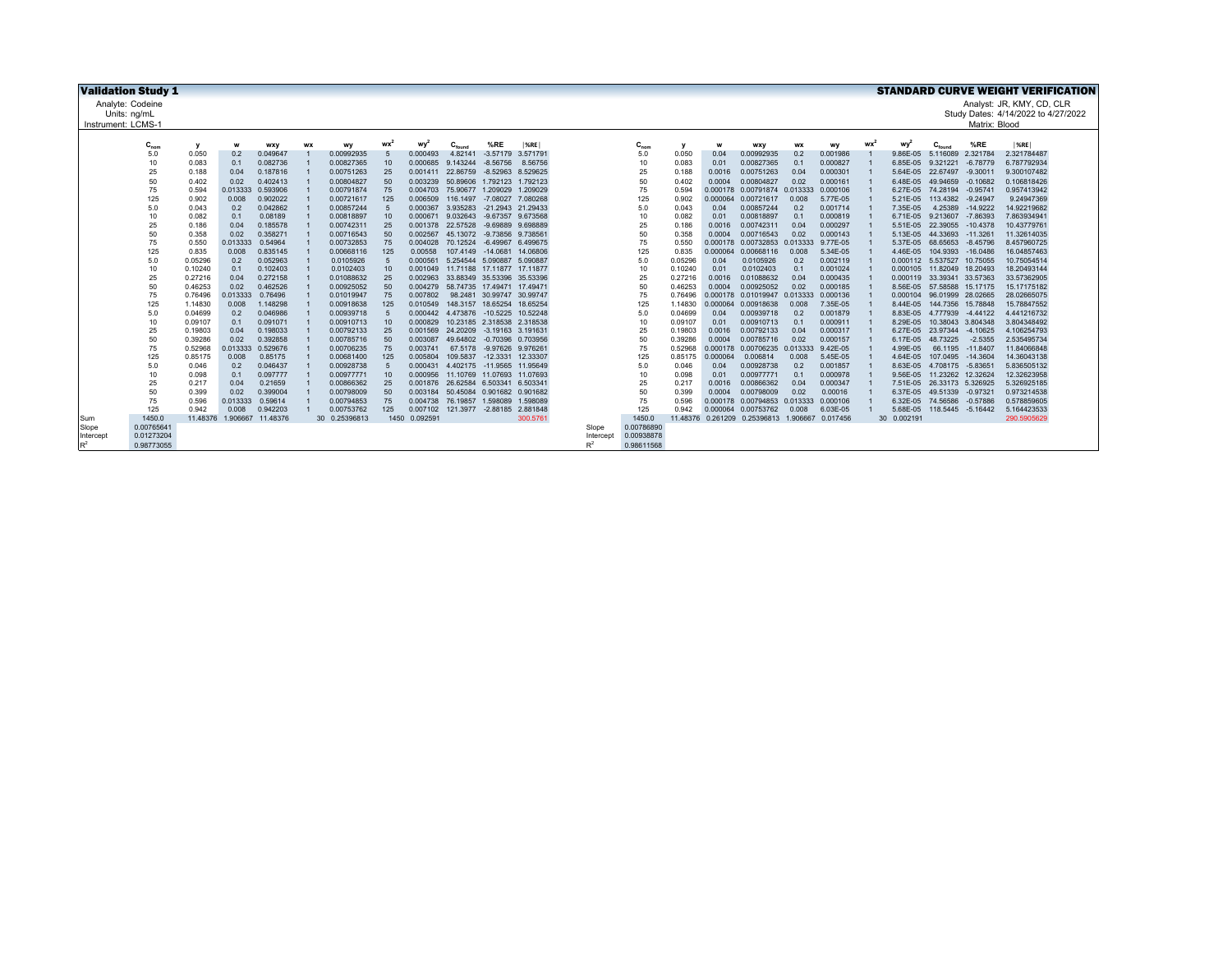## **Validation Study 1** Validation Study 1 Validation Study 1 Validation CURVE CALIBRATION

Analyte: Codeine Analyst: JR, KMY, CD, CLR

Units: ng/mL Study Dates: 4/14/2022 to 4/27/2022

Analyte: Codeine<br>
Units: ng/mL<br>
Instrument: LCMS-1

|               | <b>Batch Name</b>                                   | <b>Target</b>   | Calculated<br>Result | % RE         | y (Response<br>Ratio) | $y = 0.0072x + 0.0196$                           |                    |         |
|---------------|-----------------------------------------------------|-----------------|----------------------|--------------|-----------------------|--------------------------------------------------|--------------------|---------|
|               |                                                     | 5               | 5.12                 | 2.40         | 0.050                 |                                                  |                    |         |
|               | OPI1 20220414B JR                                   | 10              | 9.59                 | 4.10         | 0.083                 |                                                  | Slope              | 0.00725 |
|               |                                                     | 25              | 23.79                | 4.84         | 0.188                 | Response Ratio                                   | Intercept          | 0.01955 |
|               |                                                     | 50              | 52.78                | 5.56         | 0.402                 |                                                  | $R^2$              | 0.99600 |
|               |                                                     | 75              | 78.66                | 4.88         | 0.594                 | -0<br>$\Omega$                                   |                    |         |
|               |                                                     | 125             | 120.30               | 3.76         | 0.902                 | 150<br>$\Omega$<br>$50$ Concentration $100$      |                    |         |
|               |                                                     | 5               | 4.88                 | 2.37         | 0.043                 | $y = 0.0067x + 0.0197$                           |                    |         |
|               | OPI1 20220418B JR                                   | 10              | 10.45                | 4.48         | 0.082                 | Response Ratio                                   | Slope              | 0.00667 |
|               |                                                     | 25              | 25.24                | 0.95         | 0.186                 |                                                  | Intercept          | 0.01970 |
|               |                                                     | 50              | 49.87                | 0.26         | 0.358                 | <b>CONTRACTOR</b>                                | $R^2$              | 0.99708 |
|               |                                                     | 75              | 77.17                | 2.89         | 0.550                 | $\Omega$<br>150                                  |                    |         |
|               |                                                     | 125             | 117.89               | 5.69         | 0.835                 | $50$ Concentration 100                           |                    |         |
|               |                                                     | $\overline{5}$  | 4.93                 | 1.40         | 0.053                 | $\overline{2}$<br>Run Three                      |                    |         |
|               | OPI1 20220418B KMY                                  | 10              | 10.00                | 0.00         | 0.102                 |                                                  | Slope              | 0.00922 |
|               |                                                     | 25              | 27.42                | 9.68         | 0.272                 | Response Ratio<br>$y = 0.0092x + 0.0217$         | Intercept<br>$R^2$ | 0.02168 |
|               |                                                     | 50              | 46.94                | 6.12         | 0.463                 | $\mathbf{r}$ , $\mathbf{r}$                      |                    | 0.99497 |
|               |                                                     | 75<br>125       | 77.96<br>117.28      | 3.95<br>6.18 | 0.765<br>1.148        | $\Omega$<br>150<br>50 Concentration 100          |                    |         |
|               |                                                     | 5               | 4.76                 | 4.77         | 0.047                 |                                                  |                    |         |
|               | OPI1 20220421B CD                                   | 10              | 10.86                | 8.61         | 0.091                 | $x = 0.0067x + 0.0293$<br>Response Ratio         | Slope              | 0.00667 |
|               |                                                     | $\overline{25}$ | 25.66                | 2.64         | 0.198                 |                                                  | Intercept          | 0.02931 |
|               |                                                     | 50              | 52.62                | 5.23         | 0.393                 |                                                  | $R^2$              | 0.99721 |
|               |                                                     | 75              | 71.55                | 4.61         | 0.530                 |                                                  |                    |         |
|               |                                                     | 125             | 116.11               | 7.11         | 0.852                 | $\circ$<br>$50$ Concentration 100<br>150         |                    |         |
|               |                                                     | 5               | 4.70                 | 6.06         | 0.046                 |                                                  |                    |         |
|               | OPI1 20220427B CD                                   | 10              | 11.15                | 11.49        | 0.098                 | $\frac{2}{3}$ Run Five<br>$y = 0.0074x + 0.0235$ | Slope              | 0.00744 |
|               |                                                     | 25              | 26.08                | 4.33         | 0.217                 |                                                  | Intercept          | 0.02348 |
|               |                                                     | 50              | 49.01                | 1.98         | 0.399                 |                                                  | $R^2$              | 0.99895 |
|               |                                                     | 75              | 73.79                | 1.62         | 0.596                 |                                                  |                    |         |
|               |                                                     | 125             | 117.29               | 6.17         | 0.942                 | $\circ$<br>$50$ Concentration 100<br>150         |                    |         |
|               |                                                     |                 | Max %RE = 11.49      |              |                       |                                                  |                    |         |
|               |                                                     |                 |                      |              |                       |                                                  |                    |         |
| Comments: N/A |                                                     |                 |                      |              |                       |                                                  |                    |         |
|               | Acceptance Criteria: %RE Calibrators ±20% of target |                 |                      |              |                       |                                                  |                    |         |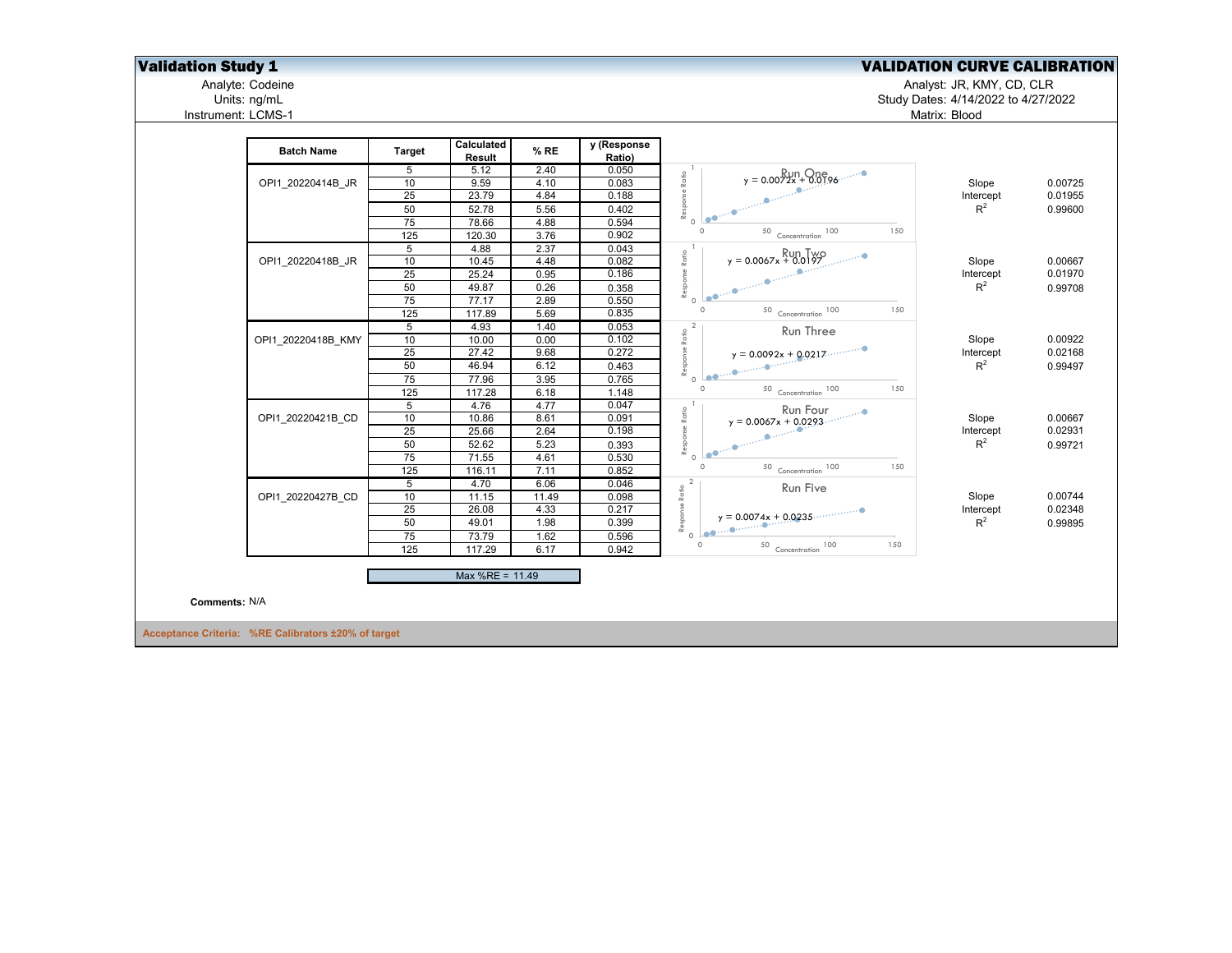## **Validation Study 1** LINEARITY

Analyte: Codeine<br>Units: ng/mL<br>Instrument: LCMS-1

Analyte: Codeine Analyst: JR, KMY, CD, CLR Units: ng/mL Study Dates: 4/14/2022 to 4/27/2022 Matrix: Blood

| Target (x)       | Calculated (y) | Predicted                  | <b>Residual</b> | Slope                            | 0.9469                                                                         | Intercept                   | 1.6959                                                                                                                                                                                     |
|------------------|----------------|----------------------------|-----------------|----------------------------------|--------------------------------------------------------------------------------|-----------------------------|--------------------------------------------------------------------------------------------------------------------------------------------------------------------------------------------|
| 5                | 5.12           | 2.50                       | 2.62            | Std err in slope, S <sub>h</sub> | 0.0110                                                                         | Std err in Intercept        | 0.7013                                                                                                                                                                                     |
| 10               | 9.59           | 7.72                       | 1.87            | Degrees freedom                  | 28                                                                             | Degrees freedom             | 28                                                                                                                                                                                         |
| 25               | 23.79          | 23.38                      | 0.41            | <b>Confidence level</b>          | 95%                                                                            | <b>Confidence Level</b>     | 95%                                                                                                                                                                                        |
| 50               | 52.78          | 49.48                      | 3.30            | Student t                        | 2.0484                                                                         | <b>Student t</b>            | 2.0484                                                                                                                                                                                     |
| 75               | 78.66          | 75.58                      | 3.08            | Confidence interval              | 0.022                                                                          | Confidence interval         | 1.437                                                                                                                                                                                      |
| 125              | 120.30         | 127.78                     | $-7.48$         | Slope                            | $0.947 \pm 0.022$                                                              | Intercept                   | $1.696 \pm 1.437$                                                                                                                                                                          |
| 5                | 4.88           | 2.50                       | 2.38            | Range                            | 0.9244 - 0.9693                                                                | Lower                       | $0.2593 - 3.1325$                                                                                                                                                                          |
| 10               | 10.45          | 7.72                       | 2.73            |                                  | <b>NO</b>                                                                      |                             | <b>NO</b>                                                                                                                                                                                  |
| 25               | 25.24          | 23.38                      | 1.86            |                                  |                                                                                |                             |                                                                                                                                                                                            |
| 50               | 49.87          | 49.48                      | 0.39            |                                  | 140                                                                            |                             |                                                                                                                                                                                            |
| 75               | 77.17          | 75.58                      | 1.59            |                                  | 120                                                                            |                             | $y = 0.9469x + 1.6959$<br>$R^2 = 0.9963$                                                                                                                                                   |
| 125              | 117.89         | 127.78                     | $-9.89$         |                                  | 100                                                                            |                             |                                                                                                                                                                                            |
| 5                | 4.93           | 2.50                       | 2.43            |                                  |                                                                                |                             |                                                                                                                                                                                            |
| 10               | 10.00          | 7.72                       | 2.28            |                                  | 80                                                                             |                             |                                                                                                                                                                                            |
| 25               | 27.42          | 23.38                      | 4.04            |                                  | 60                                                                             |                             |                                                                                                                                                                                            |
| 50               | 46.94          | 49.48                      | $-2.54$         |                                  |                                                                                |                             |                                                                                                                                                                                            |
| 75               | 77.96          | 75.58                      | 2.38            |                                  | 40                                                                             |                             |                                                                                                                                                                                            |
| 125              | 117.28         | 127.78                     | $-10.50$        |                                  | 20                                                                             |                             |                                                                                                                                                                                            |
| 5                | 4.76           | 2.50                       | 2.26            |                                  | œ<br>$\circ$                                                                   |                             |                                                                                                                                                                                            |
| 10               | 10.86          | 7.72                       | 3.14            |                                  | $\mathsf{O}\xspace$<br>20<br>40                                                | 80<br>60                    | 100<br>120<br>140                                                                                                                                                                          |
| 25               | 25.66          | 23.38                      | 2.28            |                                  |                                                                                |                             |                                                                                                                                                                                            |
| 50               | 52.62          | 49.48                      | 3.14            |                                  |                                                                                | <b>Residual Plot</b>        |                                                                                                                                                                                            |
| 75               | 71.55          | 75.58                      | $-4.03$         |                                  | 5.00                                                                           |                             |                                                                                                                                                                                            |
| $\frac{125}{25}$ | 116.11         | 127.78                     | $-11.67$        |                                  | $\bullet$ .                                                                    |                             |                                                                                                                                                                                            |
| 5                | 4.70           | 2.50                       | 2.20            |                                  | 0.00                                                                           |                             |                                                                                                                                                                                            |
| 10               | 11.15          | 7.72                       | 3.43            |                                  | 20                                                                             | 60<br>80<br>40<br>$\bullet$ | 100<br>120<br>140                                                                                                                                                                          |
| 25               | 26.08          | 23.38                      | 2.71            |                                  | $-5.00$                                                                        | ۰                           |                                                                                                                                                                                            |
| 50               | 49.01          | 49.48                      | $-0.47$         |                                  |                                                                                |                             | ۰                                                                                                                                                                                          |
| 75               | 73.79          | 75.58                      | $-1.79$         |                                  | $-10.00$                                                                       |                             |                                                                                                                                                                                            |
| 125              | 117.29         | 127.78                     | $-10.49$        |                                  |                                                                                |                             |                                                                                                                                                                                            |
|                  |                |                            |                 |                                  |                                                                                |                             |                                                                                                                                                                                            |
|                  |                | 95% CI of slope includes 1 |                 |                                  | quantification values of the controls and calibrators met acceptance criteria. | $-15.00$                    | The linearity of the method is acceptable because the individual calibration curves on all five days met the acceptance criteria. Also, other analytical data including the ion ratios and |

**Acceptance Criteria: 95% CI of intercept includes 0**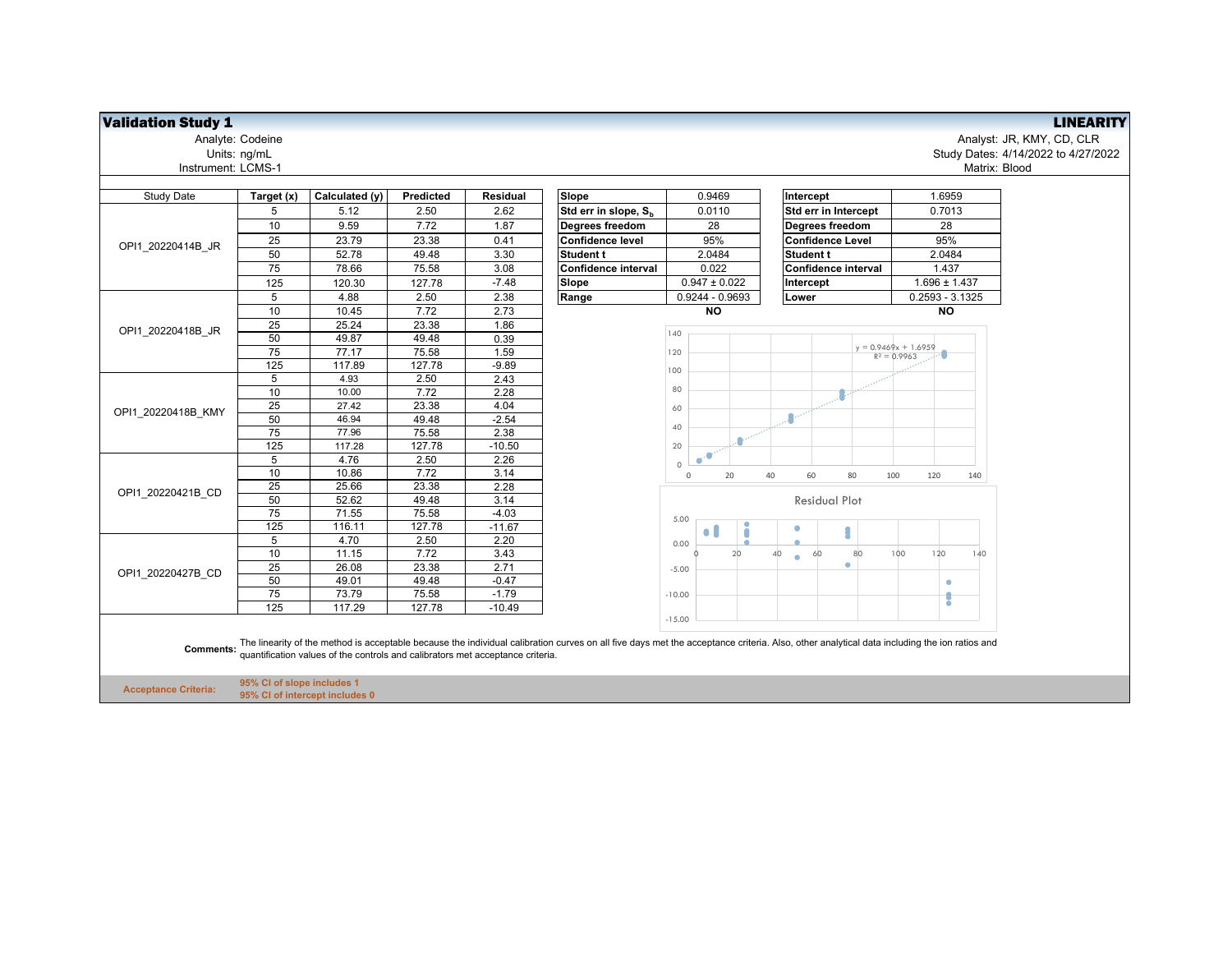## **Validation Study 2**<br>
Analyte: Codeine **Exercision Analyte: Codeine** Analyte: Codeine **Analyte: Codeine**

Analyte: Codeine المستخدم المستخدم المستخدم المستخدم المستخدم المستخدم المستخدم المستخدم المستخدم المستخدم المس<br>Study Dates: 4/14/2022 to 4/27/20 المستخدم المستخدم المستخدم المستخدم المستخدم المستخدم المستخدم المستخدم الم Study Dates: 4/14/2022 to 4/27/2022<br>Matrix: Blood

| <b>Run Date</b>    | <b>Run Order</b>              | LQC      | <b>MQC</b> | HQC       |
|--------------------|-------------------------------|----------|------------|-----------|
|                    | Target Concentration (ng/mL): | 15       | 30         | 100       |
| OPI1_20220414B_JR  | $1 - 1$                       | 16.29    | 31.74      | 90.24     |
|                    | $1 - 2$                       | 16.43    | 31.05      | 92.63     |
|                    | $1 - 3$                       | 16.46    | 30.85      | 89.43     |
|                    | $1 - 4$                       | 15.88    | 31.56      | 91.02     |
| <b>Within Run</b>  | Mean                          | 16.27    | 31.30      | 90.83     |
|                    | <b>SD</b>                     | 0.27     | 0.42       | 1.36      |
|                    | $\overline{\text{°CV}}$       | 1.64%    | 1.34%      | 1.50%     |
|                    | % Bias                        | 8.43%    | 4.33%      | $-9.17%$  |
| OPI1 20220418B JR  | $2 - 1$                       | 16.90    | 33.24      | 97.17     |
|                    | $2 - 2$                       | 17.79    | 34.05      | 97.80     |
|                    | $2 - 3$                       | 17.74    | 33.57      | 100.90    |
| <b>Within Run</b>  | Mean                          | 17.48    | 33.62      | 98.62     |
|                    | <b>SD</b>                     | 0.51     | 0.41       | 2.00      |
|                    | %CV                           | 2.89%    | 1.21%      | 2.03%     |
|                    | % Bias                        | 16.52%   | 12.08%     | $-1.38%$  |
| OPI1 20220418B KMY | $3 - 1$                       | 15.45    | 30.08      | 86.03     |
|                    | $3-2$                         | 14.65    | 27.06      | 90.40     |
|                    | $3-3$                         | 13.56    | 28.22      | 98.77     |
|                    | $3-4$                         | 16.61    | 30.58      | 86.13     |
| <b>Within Run</b>  | Mean                          | 15.07    | 28.99      | 90.33     |
|                    | <b>SD</b>                     | 1.29     | 1.64       | 5.98      |
|                    | %CV                           | 8.54%    | 5.65%      | 6.62%     |
|                    | % Bias                        | 0.45%    | $-3.38%$   | $-9.67%$  |
| OPI1 20220421B CD  | $4 - 1$                       | 15.71    | 33.72      | 92.67     |
|                    | $4 - 2$                       | 15.31    | 34.09      | 102.99    |
|                    | $4 - 3$                       | 16.46    | 30.89      | 101.29    |
| <b>Within Run</b>  | Mean                          | 15.83    | 32.90      | 98.98     |
|                    | SD                            | 0.58     | 1.75       | 5.54      |
|                    | $\overline{\text{°CV}}$       | 3.69%    | 5.33%      | 5.59%     |
|                    | % Bias                        | 5.51%    | 9.67%      | $-1.02%$  |
| OPI1 20220427B CD  | $5 - 1$                       | 15.06    | 28.45      | 89.52     |
|                    | $5 - 2$                       | 14.47    | 29.02      | 82.38     |
|                    | $5-3$                         | 15.27    | 28.76      | 79.56     |
| <b>Within Run</b>  | Mean                          | 14.93    | 28.74      | 83.82     |
|                    | <b>SD</b>                     | 0.41     | 0.28       | 5.13      |
|                    | %CV                           | 2.75%    | 0.99%      | 6.12%     |
|                    | % Bias                        | $-0.44%$ | $-4.18%$   | $-16.18%$ |

| Mean             |                       | 15.89 | 31.00 | 92.29    |
|------------------|-----------------------|-------|-------|----------|
| SD               |                       | 1.13  | 2.22  | 6.75     |
| <b>Precision</b> | <b>Max Within-Run</b> | 8.54% | 5.65% | 6.62%    |
| (%CV)            | <b>Between-Run</b>    | 7.09% | 7.15% | 7.31%    |
| % Bias           |                       | 6.10% | 3.70% | $-7.48%$ |

**Comments:** HQC 5-3 concentration out of acceptable range.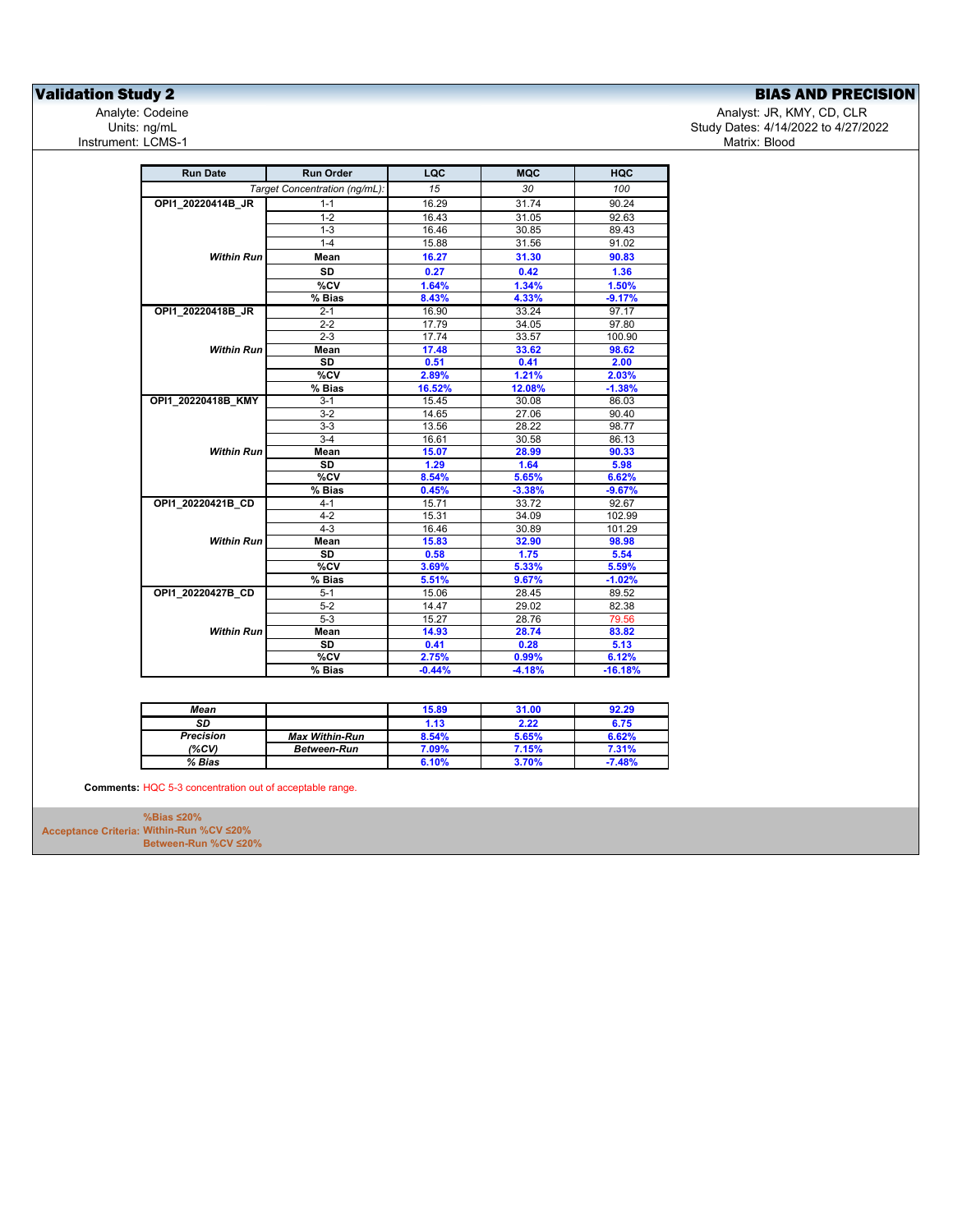Analyte: O-desmethyltramadol Analyst: JR, KMY, CD, CLR Units: ng/mL Study Dates: 4/14/2022 to 4/27/2022 Method: OPI1.MInstrument: LCMS-1SOP Reference: Toxicology Analytical Manual v3.7

|                | <b>VALIDATION EXPERIMENT</b>                                                                   | <b>SOP CRITERIA</b>                                          | <b>RESULTS</b>                                                                                     | <b>COMMENTS</b>                                                                                                                                                |
|----------------|------------------------------------------------------------------------------------------------|--------------------------------------------------------------|----------------------------------------------------------------------------------------------------|----------------------------------------------------------------------------------------------------------------------------------------------------------------|
|                | <b>Weight Verification</b>                                                                     | The least complex weighting scheme that<br>minimizes Σ %RE   | Unweighted: $= 291.92$<br>$1/x$ Weighting: = 194.05<br>$1/x2$ Weighting: = 173.79                  | 1/x weighting will be used. While 1/x2 weighting<br>gave a lower %RE, data processed using 1/x2<br>weighting failed to meet the SOP criteria for<br>linearity. |
|                | Linearity                                                                                      | 95% CI of slope includes 1<br>95% CI of intercept includes 0 | $95\%$ CI of slope = 0.9998 - 1.0341<br>95% CI of Intercept = -1.9129 - 0.2772                     | N/A                                                                                                                                                            |
|                | Validation Calibration                                                                         | %RE Calibrators ±20% of target                               | Max %RE of Calibrators = 12.42                                                                     | N/A                                                                                                                                                            |
|                | Case Work Calibration                                                                          | %RE Calibrators ±20% of target                               | N/A                                                                                                | Not performed. All 6 calibrators used in<br>validation will be used for casework.                                                                              |
|                | Comparison of Validation<br>Calibration to Casework Calibration 95% CI of intercept includes 0 | 95% CI of slope includes 1                                   | N/A                                                                                                | Not performed. All 6 calibrators used in<br>validation will be used for casework.                                                                              |
| $\overline{2}$ | Bias & Precision                                                                               | %Bias ≤20%<br>Within-Run %CV ≤20%<br>Between-Run %CV ≤20%    | Max Bias = $1.59\%$<br>Max Within-Run Precision = $5.20\%$<br>Max Between-Run Precision = $5.50\%$ | N/A                                                                                                                                                            |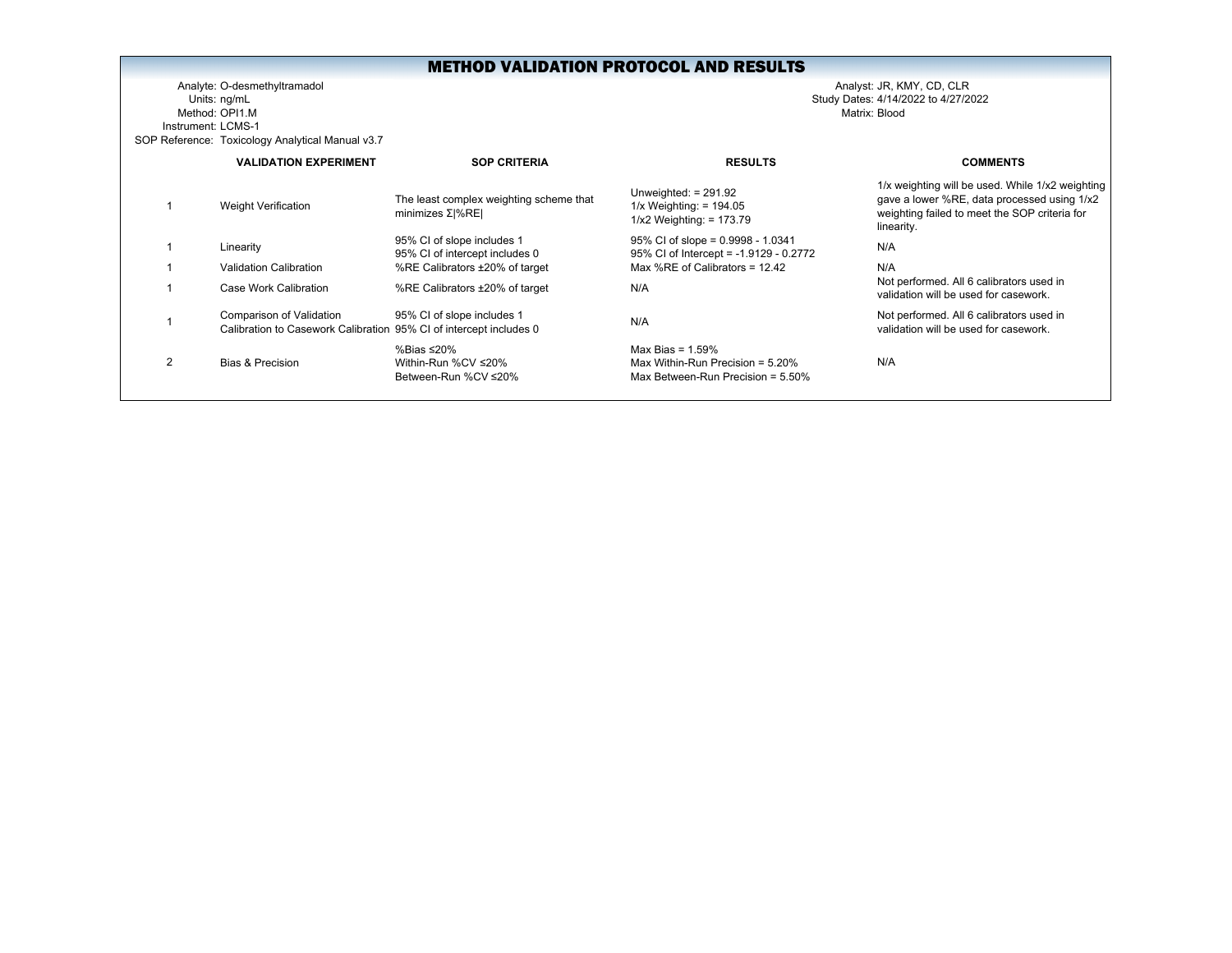| <b>Validation Study 1</b>   |                                                                               |                                                                |           |               |                    |                                  |                         |                       |                              |             |                             |                                                 |                            |                                        | <b>STANDARD CURVE WEIGHT VERIFICATION</b> |
|-----------------------------|-------------------------------------------------------------------------------|----------------------------------------------------------------|-----------|---------------|--------------------|----------------------------------|-------------------------|-----------------------|------------------------------|-------------|-----------------------------|-------------------------------------------------|----------------------------|----------------------------------------|-------------------------------------------|
|                             | Analyte: O-desmethyltramadol                                                  |                                                                |           |               |                    |                                  |                         |                       |                              |             |                             |                                                 |                            |                                        | Analyst: JR, KMY, CD, CLR                 |
| Units: ng/mL                |                                                                               |                                                                |           |               |                    |                                  |                         |                       |                              |             |                             |                                                 |                            |                                        | Study Dates: 4/14/2022 to 4/27/2022       |
| Instrument: LCMS-1          |                                                                               |                                                                |           |               |                    |                                  |                         |                       |                              |             |                             |                                                 |                            | Matrix: Blood                          |                                           |
|                             |                                                                               |                                                                |           |               |                    |                                  |                         |                       |                              |             |                             |                                                 |                            |                                        |                                           |
|                             |                                                                               |                                                                |           | $C_{nom}$     | v                  | W                                | wxy                     | <b>WX</b>             | wy                           | $wx^2$      | wy <sup>2</sup>             | $C_{\text{found}}$                              | %RE                        | $ \%$ RE                               |                                           |
|                             |                                                                               | $\Sigma$ %RE                                                   |           | 5.0           | 0.094              |                                  | 0.468731                | 5                     | 0.09374615                   | 25          | 0.008788                    | 5.972945                                        | 19.4589                    | 19.4589                                |                                           |
|                             | Unweighted:<br>1/x Weighting:                                                 | 291.92<br>194.05                                               |           | 10<br>25      | 0.181              |                                  | 1.805119<br>10.75215    | 10<br>25              | 0.18051187<br>0.4300859      | 100<br>625  | 0.032585                    | 10.28865<br>0.184974 22.70242 -9.19033 9.190333 |                            | 2.886545 2.886545                      |                                           |
|                             | $1/x^2$ Weighting:                                                            | 173.79                                                         |           | 50            | 0.430<br>0.912     |                                  | 45.60241                | 50                    | 0.91204829                   | 2500        |                             | 0.831832 46.67513 -6.64974                      |                            | 6.64974                                |                                           |
|                             |                                                                               |                                                                |           | 75            | 1.431              | $\overline{1}$                   | 107.33                  | 75                    | 1.43106641                   | 5625        | 2.047951                    | 72.49099 -3.34535                               |                            | 3.34535                                |                                           |
|                             |                                                                               |                                                                |           | 125           | 2.391              |                                  | 298.8521                | 125                   | 2.39081714                   | 15625       | 5.716007                    |                                                 | 120.2288 -3.81696 3.816962 |                                        |                                           |
|                             |                                                                               |                                                                |           | 5.0           | 0.089              |                                  | 0.443625                | 5                     | 0.0887249                    | 25          |                             | 0.007872 5.723189 14.46378 14.46378             |                            |                                        |                                           |
|                             |                                                                               |                                                                |           | 10            | 0.181              |                                  | 1.812933                | 10                    | 0.18129332                   | 100         | 0.032867                    |                                                 |                            | 10.32752 3.275236 3.275236             |                                           |
|                             |                                                                               |                                                                |           | 25            | 0.438              |                                  | 10.94469                | 25                    | 0.43778752                   | 625         | 0.191658                    | 23.08549 -7.65802 7.658024                      |                            |                                        |                                           |
|                             |                                                                               |                                                                |           | 50            | 0.890              |                                  | 44.51517                | 50                    | 0.89030331                   | 2500        | 0.79264                     |                                                 |                            | 45.59354 -8.81292 8.812922             |                                           |
|                             |                                                                               |                                                                |           | 75            | 1.463              | $\overline{1}$                   | 109.7293                | 75                    | 1.46305696                   | 5625        | 2.140536                    |                                                 |                            | 74.08219 -1.22375 1.223745             |                                           |
|                             |                                                                               |                                                                |           | 125           | 2.437              | $\overline{1}$                   | 304.605                 | 125                   | 2.43684005                   | 15625       | 5.938189                    |                                                 |                            | 122.518 -1.98563 1.985626              |                                           |
|                             |                                                                               |                                                                |           | 5.0<br>10     | 0.09819            |                                  | 0.490925                | $5\phantom{.0}$<br>10 | 0.098185                     | 25          | 0.00964<br>0.044694         |                                                 | 11.82552 18.25521 18.25521 | 6.193732 23.87465 23.87465             |                                           |
|                             |                                                                               |                                                                |           | 25            | 0.21141<br>0.56277 |                                  | 2.1141<br>14.06918      | 25                    | 0.21141<br>0.562767          | 100<br>625  |                             | 0.316707 29.30195 17.20779 17.20779             |                            |                                        |                                           |
|                             |                                                                               |                                                                |           | 50            | 0.96020            |                                  | 48.0102                 | 50                    | 0.960204                     | 2500        |                             | 0.921992 49.07039 -1.85923 1.859229             |                            |                                        |                                           |
|                             |                                                                               |                                                                |           | 75            | 1.79460            |                                  | 134.5948                | 75                    | 1.794597                     | 5625        |                             | 3.220578 90.57293 20.7639 20.7639               |                            |                                        |                                           |
|                             |                                                                               |                                                                |           | 125           | 2.74034            |                                  | 342.5423                | 125                   | 2.740338                     | 15625       |                             | 7.509452 137.6139 10.09112 10.09112             |                            |                                        |                                           |
|                             |                                                                               |                                                                |           | 5.0           | 0.09359            |                                  | 0.467928                | 5                     | 0.09358561                   | 25          | 0.008758                    |                                                 |                            | 5.96496 19.29919 19.29919              |                                           |
|                             |                                                                               |                                                                |           | 10            | 0.18436            |                                  | 1.843603                | 10                    | 0.18436034                   | 100         | 0.033989                    |                                                 | 10.48008 4.800764 4.800764 |                                        |                                           |
|                             |                                                                               |                                                                |           | 25            | 0.44303            |                                  | 11.07587                | 25                    | 0.44303469                   | 625         | 0.19628                     | 23.34649 -6.61405 6.614051                      |                            |                                        |                                           |
|                             |                                                                               |                                                                |           | 50            | 0.94624            |                                  | 47.31204                | 50                    | 0.94624085                   | 2500        |                             | 0.895372 48.37586 -3.24828 3.248278             |                            |                                        |                                           |
|                             |                                                                               |                                                                |           | 75            | 1.40776            |                                  | 105.5821                | 75                    | 1.40776109                   | 5625        |                             | 1.981791 71.33179 -4.89095 4.890953             |                            |                                        |                                           |
|                             |                                                                               |                                                                |           | 125<br>5.0    | 2.46637<br>0.094   |                                  | 308.2957<br>0.472275    | 125<br>$\sqrt{5}$     | 2.46636561<br>0.09445494     | 15625<br>25 | 6.082959<br>0.008922        | 6.0082                                          | 20.164                     | 123.9866 -0.81075 0.810749<br>20.164   |                                           |
|                             |                                                                               |                                                                |           | 10            | 0.184              | $\overline{1}$                   | 1.84328                 | 10                    | 0.18432796                   | 100         | 0.033977                    |                                                 |                            | 10.47847 4.784659 4.784659             |                                           |
|                             |                                                                               |                                                                |           | 25            | 0.452              |                                  | 11.28836                | 25                    | 0.45153447                   | 625         | 0.203883                    | 23.76926 -4.92294 4.922941                      |                            |                                        |                                           |
|                             |                                                                               |                                                                |           | 50            | 0.933              |                                  | 46.66713                | 50                    | 0.93334253                   | 2500        | 0.871128                    | 47.7343                                         |                            | -4.5314 4.531398                       |                                           |
|                             |                                                                               |                                                                |           | 75            | 1.499              |                                  | 112.4001                | 75                    | 1.49866747                   | 5625        | 2.246004                    | 75.85345 1.137934 1.137934                      |                            |                                        |                                           |
|                             |                                                                               |                                                                |           | 125           | 2.400              |                                  | 300.0136                | 125                   | 2.40010878                   | 15625       | 5.760522                    |                                                 | 120.691 -3.44723 3.447231  |                                        |                                           |
|                             |                                                                               |                                                                |           | 5.0           | 0.093              |                                  | 0.463014                | $\sqrt{5}$            | 0.09260285                   | 25          | 0.008575                    |                                                 | 5.916077 18.32154 18.32154 |                                        |                                           |
|                             |                                                                               |                                                                |           | 10            | 0.187              |                                  | 1.873909                | 10                    | 0.18739088                   | 100         | 0.035115                    | 10.63082 6.308151 6.308151                      |                            |                                        |                                           |
|                             |                                                                               |                                                                |           | 25            | 0.458              |                                  | 11.46134                | 25                    | 0.45845361                   | 625         |                             | 0.21018 24.11342 -3.54632 3.546316              |                            |                                        |                                           |
|                             |                                                                               |                                                                |           | 50            | 0.940              |                                  | 47.00663                | 50                    | 0.94013252                   | 2500        | 0.883849                    |                                                 | 48.07203 -3.85593 3.855933 |                                        |                                           |
|                             |                                                                               |                                                                |           | 75            | 1.413              | $\overline{1}$<br>$\overline{1}$ | 105.9977                | 75                    | 1.41330304                   | 5625        | 1.997425                    | 71.60744 -4.52341 4.523412                      |                            |                                        |                                           |
|                             |                                                                               |                                                                | Sum       | 125<br>1740.0 | 2.534<br>34.0339   |                                  | 316.8051<br>30 2909.552 | 125                   | 2.5344404<br>1740 34.0338904 | 15625       | 6.423388<br>147000 57.83108 |                                                 |                            | 127.3726 1.898072 1.898072<br>291.9246 |                                           |
|                             | 1/x weighting will be used. While 1/x2 weighting gave a lower %RE, data       |                                                                |           |               |                    |                                  |                         |                       |                              |             |                             |                                                 |                            |                                        |                                           |
| <b>Comments:</b>            | processed using 1/x2 weighting failed to meet the SOP criteria for linearity. |                                                                | Slope     | 0.02010462    |                    |                                  |                         |                       |                              |             |                             |                                                 |                            |                                        |                                           |
|                             |                                                                               |                                                                | Intercept | $-0.02633766$ |                    |                                  |                         |                       |                              |             |                             |                                                 |                            |                                        |                                           |
| <b>Acceptance Criteria:</b> |                                                                               | The least complex weighting scheme that minimizes $\Sigma$ %RE | $R^2$     | 0.99095727    |                    |                                  |                         |                       |                              |             |                             |                                                 |                            |                                        |                                           |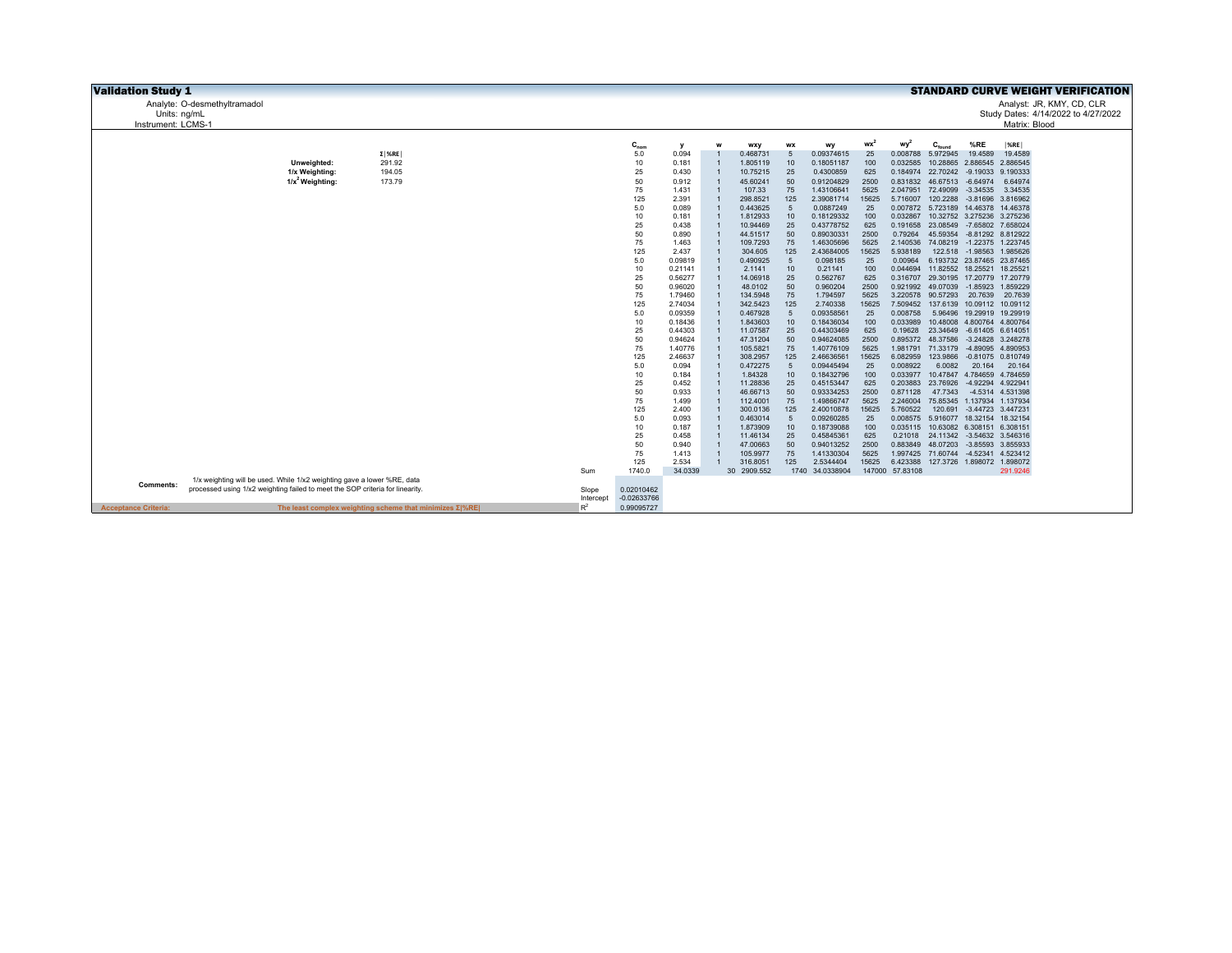|                    | <b>Validation Study 1</b><br><b>STANDARD CURVE WEIGHT VERIFICATION</b> |                    |              |                      |           |                           |           |                     |                      |                                     |                             |                |               |                    |                    |                          |              |                      |    |                      |                               |                  |                                     |
|--------------------|------------------------------------------------------------------------|--------------------|--------------|----------------------|-----------|---------------------------|-----------|---------------------|----------------------|-------------------------------------|-----------------------------|----------------|---------------|--------------------|--------------------|--------------------------|--------------|----------------------|----|----------------------|-------------------------------|------------------|-------------------------------------|
|                    | Analyte: O-desmethyltramadol                                           |                    |              |                      |           |                           |           |                     |                      |                                     |                             |                |               |                    |                    |                          |              |                      |    |                      |                               |                  | Analyst: JR, KMY, CD, CLR           |
|                    | Units: ng/mL                                                           |                    |              |                      |           |                           |           |                     |                      |                                     |                             |                |               |                    |                    |                          |              |                      |    |                      |                               |                  | Study Dates: 4/14/2022 to 4/27/2022 |
| Instrument: LCMS-1 |                                                                        |                    |              |                      |           |                           |           |                     |                      |                                     |                             |                |               |                    |                    |                          |              |                      |    |                      |                               | Matrix: Blood    |                                     |
|                    |                                                                        |                    |              |                      |           |                           |           |                     |                      |                                     |                             |                |               |                    |                    |                          |              |                      |    |                      |                               |                  |                                     |
|                    | $C_{nom}$                                                              | y                  | W            | wxy                  | <b>WX</b> | wy                        | <b>WX</b> | wy <sup>2</sup>     | $C_{\text{found}}$   | %RE                                 | %RE                         |                | $C_{nom}$     |                    | w                  | wxy                      | <b>WX</b>    | wy                   | wx | wy <sup>2</sup>      | $C_{\text{fourr}}$            | %RE              | %RE                                 |
|                    | 5.0                                                                    | 0.094              | 0.2          | 0.093746             |           | 0.01874923                | 5         | 0.001758            | 5.2682               | 5.364004                            | 5.364004                    |                | 5.0           | 0.094              | 0.04               | 0.01874923               | 0.2          | 0.00375              |    | 0.000352             | 5.060859                      | 1.217184         | 1.217184438                         |
|                    | 10                                                                     | 0.181              | 0.1          | 0.180512             |           | 0.018051187               | 10        | 0.003258            | 9.65571              |                                     | $-3.4429$ 3.44290           |                | 10            | 0.181              | 0.01               | 0.01805119               | 0.1          | 0.001805             |    | 0.000326             | 9.535289                      | $-4.64711$       | 4.647110829                         |
|                    | 25                                                                     | 0.430              | 0.04         | 0.430086             |           | 0.017203436               | 25        | 0.007399            | 22,276               | $-10.896$                           | 10.8960                     |                | 25            | 0.430              | 0.0016             | 0.01720344               | 0.04         | 0.000688             |    | 0.000296             | 22.4056                       | $-10.3776$       | 10.37761909                         |
|                    | 50                                                                     | 0.912              | 0.02         | 0.912048             |           | 0.018240966               | 50        | 0.016637            | 46.64754             | -6.70491 6.704915                   |                             |                | 50            | 0.912              | 0.0004             | 0.01824097               | 0.02         | 0.000365             |    | 0.000333             | 47.25996                      | $-5.48008$       | 5.480082354                         |
|                    | 75                                                                     | 1.431              | 0.013333     | 1.431066             |           | 0.019080885               | 75        | 0.027306            | 72.8929              | $-2.80947$                          | 2.809473                    |                | 75            | 1.431              | 0.000178           | 0.01908089               | 0.013333     | 0.000254             |    | 0.000364             | 74.02525                      | $-1.29966$       | 1.299662993                         |
|                    | 125                                                                    | 2.391              | 0.008        | 2.390817             |           | 0.019126537               | 125       | 0.045728            |                      | 121.4249 -2.86007 2.860069          |                             |                | 125           | 2.391              | 0.000064           | 0.01912654               | 0.008        | 0.000153             |    | 0.000366             | 123.5187 -1.18502             |                  | 1.185017382                         |
|                    | 5.0                                                                    | 0.089              | 0.2          | 0.088725             |           | 0.017744981               | .5        | 0.001574            |                      | 5.014289 0.285787 0.285787          |                             |                | 5.0           | 0.089              | 0.04               | 0.01774498               | 0.2          | 0.003549             |    | 0.000315             | 4.801918                      | $-3.96164$       | 3.961635972                         |
|                    | 10                                                                     | 0.181              | 0.1          | 0.181293             |           | 0.018129332               | 10        | 0.003287            | 9.695226             | -3.04774 3.047744                   |                             |                | 10            | 0.181              | 0.01               | 0.01812933               | 0.1          | 0.001813             |    | 0.000329             | 9.575588                      | $-4.24412$       | 4.244124855                         |
|                    | 25                                                                     | 0.438              | 0.04         | 0.437788             |           | 0.017511501               | 25        | 0.007666            | 22.66545             |                                     | -9.3382 9.338205            |                | 25            | 0.438              | 0.0016             | 0.0175115                | 0.04         | 0.0007               |    | 0.000307             | 22,80276                      | $-8.78896$       | 8.788955812                         |
|                    | 50                                                                     | 0.890              | 0.02         | 0.890303             |           | 0.017806066               | 50        | 0.015853            | 45.54796             | -8.90409 8.904085                   |                             |                | 50            | 0.890              | 0.0004             | 0.01780607               | 0.02         | 0.000356             |    | 0.000317             | 46.13859                      | $-7.72282$       | 7.722820172                         |
|                    | 75                                                                     | 1.463              | 0.013333     | 1.463057             |           | 0.019507426               | 75        | 0.02854             | 74.51057             | $-0.65257$ $0.65257$                |                             |                | 75            | 1.463              | 0.000178           | 0.01950743               | 0.013333     | 0.00026              |    | 0.000381             | 75.67498 0.899969             |                  | 0.899968689                         |
|                    | 125                                                                    | 2.437              | 0.008        | 2.43684              |           | 0.01949472                | 125       | 0.047506            |                      | 123.7522 -0.99827 0.998265          |                             |                | 125           | 2.437              | 0.000064           | 0.01949472               | 0.008        | 0.000156             |    | 0.00038              | 125.8921                      | 0.71367          | 0.713670063                         |
|                    | 5.0                                                                    | 0.09819            | 0.2          | 0.098185             |           | 0.019637                  | 5         | 0.001928            |                      | 5.492661 9.853221                   | 9.85322                     |                | 5.0           | 0.09819            | 0.04               | 0.019637                 | 0.2          | 0.003927             |    | 0.000386             | 5.289767 5.795336             |                  | 5.795336309                         |
|                    | 10                                                                     | 0.21141            | 0.1          | 0.21141<br>0.562767  |           | 0.021141<br>0.02251068    | 10        | 0.004469            |                      | 11.21815 12.18145<br>15,9413        | 12.18145                    |                | 10            | 0.21141            | 0.01               | 0.021141<br>0.02251068   | 0.1<br>0.04  | 0.002114<br>0.0009   |    | 0.000447             | 11.12868                      | 11,28677         | 11.28677428<br>16.99135766          |
|                    | 25<br>50                                                               | 0.56277<br>0.96020 | 0.04<br>0.02 | 0.960204             |           | 0.01920408                | 25<br>50  | 0.012668<br>0.01844 | 28.98533<br>49.08265 |                                     | 15.9413<br>-1.8347 1.834705 |                | 25<br>50      | 0.56277<br>0.96020 | 0.0016<br>0.0004   | 0.01920408               | 0.02         | 0.000384             |    | 0.000507<br>0.000369 | 29.24784 16.99136<br>49.74331 | $-0.51339$       | 0.513389536                         |
|                    | 75                                                                     | 1.79460            | 0.013333     | 1.794597             |           | 0.02392796                | 75        | 0.042941            |                      | 91.27566 21.70088 21.70088          |                             |                | 75            | 1.79460            | 0.000178           | 0.02392796 0.013333      |              | 0.000319             |    | 0.000573             |                               | 92.7722 23.69626 | 23.69626116                         |
|                    | 125                                                                    | 2.74034            | 0.008        | 2.740338             |           | 0.021922704               | 125       | 0.060076            | 139.0992             | 11.2794                             | 11.2794                     |                | 125           | 2.74034            | 0.000064           | 0.0219227                | 0.008        | 0.000175             |    | 0.000481             | 141.5432 13.23456             |                  | 13.23456155                         |
|                    | 5.0                                                                    | 0.09359            | 0.2          | 0.093586             |           | 0.018717121               |           | 0.001752            |                      | 5.260082 5.201642 5.201642          |                             |                | 5.0           | 0.09359            | 0.04               | 0.01871712               | 0.2          | 0.003743             |    | 0.00035              |                               | 5.05258 1.051606 | 1.051606268                         |
|                    | 10                                                                     | 0.18436            | 0.1          | 0.18436              |           | 0.018436034               | 10        | 0.003399            | 9.850316 -1.49684    |                                     | 1.496836                    |                | 10            | 0.18436            | 0.01               | 0.01843603               | 0.1          | 0.001844             |    | 0.00034              | 9.733751                      | $-2.66249$       | 2.662492477                         |
|                    | 25                                                                     | 0.44303            | 0.04         | 0.443035             |           | 0.017721388               | 25        | 0.007851            |                      | 22.93078 -8.27686 8.276863          |                             |                | 25            | 0.44303            | 0.0016             | 0.01772139               | 0.04         | 0.000709             |    | 0.000314             | 23.07335 -7.70659             |                  | 7.706588429                         |
|                    | 50                                                                     | 0.94624            | 0.02         | 0.946241             |           | 0.018924817               | 50        | 0.017907            | 48.37657             | -3.24686 3.246863                   |                             |                | 50            | 0.94624            | 0.0004             | 0.01892482               | 0.02         | 0.000378             |    | 0.000358             | 49.02324                      | $-1.95352$       | 1.95352324                          |
|                    | 75                                                                     | 1.40776            | 0.013333     | 1.407761             |           | 0.018770148               | 75        |                     |                      | 0.026424 71.71441 -4.38079 4.380789 |                             |                | 75            | 1.40776            | 0.000178           | 0.01877015 0.013333      |              | 0.00025              |    | 0.000352             | 72.82342 -2.90211             |                  | 2.902108673                         |
|                    | 125                                                                    | 2.46637            | 0.008        | 2.466366             |           | 0.019730925               | 125       | 0.048664            |                      | 125.2452 0.196158 0.196158          |                             |                | 125           | 2.46637            | 0.000064           | 0.01973092               | 0.008        | 0.000158             |    | 0.000389             | 127.4147 1.931756             |                  | 1.931755502                         |
|                    | 5.0                                                                    | 0.094              | 0.2          | 0.094455             |           | 0.018890988               | $-5$      | 0.001784            |                      | 5.304042 6.080838 6.080838          |                             |                | 5.0           | 0.094              | 0.04               | 0.01889099               | 0.2          | 0.003778             |    | 0.000357             | 5.097411                      | 1.94822          | 1.948219962                         |
|                    | 10                                                                     | 0.184              | 0.1          | 0.184328             |           | 0.01843280                | 10        | 0.003398            |                      | 9.848679 -1.51321                   | 1.513208                    |                | 10            | 0.184              | 0.01               | 0.0184328                | 0.1          | 0.001843             |    | 0.00034              | 9.732081                      | $-2.67919$       | 2.679189197                         |
|                    | 25                                                                     | 0.452              | 0.04         | 0.451534             |           | 0.018061379               | 25        | 0.008155            |                      | 23.3606 -6.55762 6.557619           |                             |                | 25            | 0.452              | 0.0016             | 0.01806138               | 0.04         | 0.000722             |    | 0.000326             | 23.51168                      | $-5.95328$       | 5.953284507                         |
|                    | 50                                                                     | 0.933              | 0.02         | 0.933343             |           | 0.018666851               | 50        | 0.017423            |                      | 47.72433 -4.55133                   | 4.55133                     |                | 50            | 0.933              | 0.0004             | 0.01866685               | 0.02         | 0.000373             |    | 0.000348             | 48.35808                      | $-3.28383$       | 3.283833313                         |
|                    | 75                                                                     | 1.499              | 0.013333     | 1.498667             |           | 0.019982233               | 75        | 0.029947            |                      | 76.3113 1.748399                    | 1.748399                    |                | 75            | 1.499              | 0.000178           | 0.01998223               | 0.013333     | 0.000266             |    | 0.000399             | 77.51138 3.348504             |                  | 3.348504181                         |
|                    | 125                                                                    | 2.400              | 0.008        | 2.400109             |           | 0.01920087                | 125       | 0.046084            |                      | 121.8948 -2.48419 2.484187          |                             |                | 125           | 2.400              | 0.000064           | 0.01920087               | 0.008        | 0.000154             |    | 0.000369             | 123.9979 -0.80169             |                  | 0.801688567                         |
|                    | 5.0                                                                    | 0.093              | 0.2          | 0.092603             |           | 0.018520569               | $-5$      | 0.001715            |                      | 5.210386 4.207729                   | 4.207729                    |                | 5.0           | 0.093              | 0.04               | 0.01852057               | 0.2          | 0.003704             |    | 0.000343             |                               | 5.0019 0.038003  | 0.038002846                         |
|                    | 10<br>25                                                               | 0.187              | 0.1          | 0.187391<br>0.458454 |           | 0.018739088               | 10<br>25  |                     |                      | 0.003512 10.00356 0.035629          | 0.035629                    |                | 10<br>25      | 0.187              | 0.01               | 0.01873909               | 0.1          | 0.001874             |    | 0.000351             | 9.890033                      | $-1.09967$       | 1.099668174                         |
|                    | 50                                                                     | 0.458<br>0.940     | 0.04<br>0.02 | 0.940133             |           | 0.018338144               | 50        | 0.008407            | 23.71048 -5.15809    | 0.017677 48.06769 -3.86463 3.864627 | 5.15809                     |                | 50            | 0.458<br>0.940     | 0.0016             | 0.01833814<br>0.01880265 | 0.04<br>0.02 | 0.000734<br>0.000376 |    | 0.000336<br>0.000354 | 23.86849<br>48.70824 -2.58353 | $-4.52603$       | 4.526030396<br>2.583526109          |
|                    | 75                                                                     | 1.413              | 0.013333     | 1.413303             |           | 0.01880265<br>0.018844041 | 75        |                     |                      | 0.026632 71.99465 -4.00713 4.007134 |                             |                | 75            | 1.413              | 0.0004<br>0.000178 | 0.01884404               | 0.013333     | 0.000251             |    | 0.000355             | 73.10921                      | $-2.52105$       | 2.521050399                         |
|                    | 125                                                                    | 2.534              | 0.008        | 2.53444              |           | 0.020275523               | 125       | 0.051387            |                      | 128.6876 2.950045 2.950045          |                             |                | 125           | 2.534              | 0.000064           | 0.02027552               | 0.008        | 0.000162             |    | 0.000411             | 130,9252                      | 4.7402           | 4.74019956                          |
| Sum                | 1740.0                                                                 | 34.03389           | 2.288        | 34.03389             |           | 36 0.688045255            | 1740      | 0.669152            |                      |                                     | 194.053                     |                | 1740.0        |                    | 34.03389 0.313451  | 0.68804526               | 2.288        | 0.042991             |    | 36 0.013219          |                               |                  | 173.7868049                         |
|                    |                                                                        |                    |              |                      |           |                           |           |                     |                      |                                     |                             |                |               |                    |                    |                          |              |                      |    |                      |                               |                  |                                     |
| Slope              | 0.01977562                                                             |                    |              |                      |           |                           |           |                     |                      |                                     |                             | Slope          | 0.01939146    |                    |                    |                          |              |                      |    |                      |                               |                  |                                     |
| Intercept          | $-0.01043578$                                                          |                    |              |                      |           |                           |           |                     |                      |                                     |                             | Intercept      | $-0.00439130$ |                    |                    |                          |              |                      |    |                      |                               |                  |                                     |
| $R^2$              | 0.99643379                                                             |                    |              |                      |           |                           |           |                     |                      |                                     |                             | $\mathsf{P}^2$ | 0.99554211    |                    |                    |                          |              |                      |    |                      |                               |                  |                                     |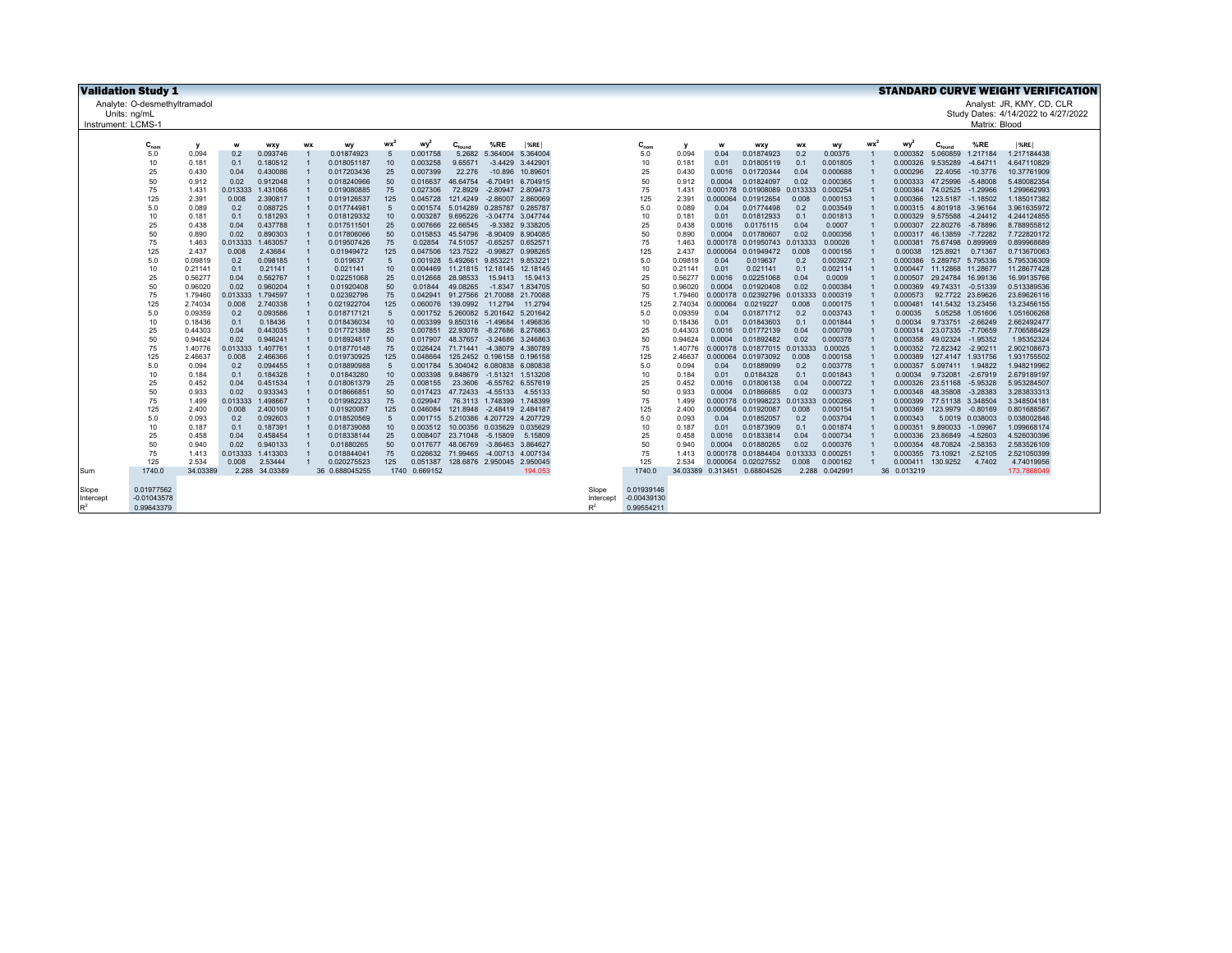**Validation Study 1**<br>Analyte: O-desmethyltramadol Analyte: O-desmethyltramadol<br>Units: ng/mL<br>Units: ng/mL<br>Dunits: ng/mL<br>Dunits: ng/mL Analyte: O-desmethyltramadol Analyst: JR, KMY, CD, CLR

Instrument: LCMS-1

Units: ng/mL Study Dates: 4/14/2022 to 4/27/2022 Matrix: Blood

| 5.38<br>5<br>10<br>9.97<br>25<br>23.16<br>50<br>48.63<br>75<br>76.07<br>125<br>126.80<br>5<br>5.33<br>10<br>10.14<br>25<br>23.47<br>50<br>46.98 | 7.60<br>0.30<br>7.36<br>2.74<br>1.43<br>1.44<br>6.58                                                                                                            | 0.094<br>0.181<br>0.430<br>0.912<br>1.431<br>2.391 | Response Ratio<br>J<br>Run One<br>$y = 0.0193x - 0.0248$<br>0 <sup>2</sup> - <del>محبب</del><br>سیستوسیستان محبب اللہ کا ا | Slope<br>Intercept<br>$R^2$                                                                                                                                                                                                                                                                                                                                                      | 0.01926<br>$-0.02476$       |
|-------------------------------------------------------------------------------------------------------------------------------------------------|-----------------------------------------------------------------------------------------------------------------------------------------------------------------|----------------------------------------------------|----------------------------------------------------------------------------------------------------------------------------|----------------------------------------------------------------------------------------------------------------------------------------------------------------------------------------------------------------------------------------------------------------------------------------------------------------------------------------------------------------------------------|-----------------------------|
|                                                                                                                                                 |                                                                                                                                                                 |                                                    |                                                                                                                            |                                                                                                                                                                                                                                                                                                                                                                                  |                             |
|                                                                                                                                                 |                                                                                                                                                                 |                                                    |                                                                                                                            |                                                                                                                                                                                                                                                                                                                                                                                  |                             |
|                                                                                                                                                 |                                                                                                                                                                 |                                                    |                                                                                                                            |                                                                                                                                                                                                                                                                                                                                                                                  |                             |
|                                                                                                                                                 |                                                                                                                                                                 |                                                    |                                                                                                                            |                                                                                                                                                                                                                                                                                                                                                                                  | 0.99942                     |
|                                                                                                                                                 |                                                                                                                                                                 |                                                    |                                                                                                                            |                                                                                                                                                                                                                                                                                                                                                                                  |                             |
|                                                                                                                                                 |                                                                                                                                                                 |                                                    | $\circ$<br>50 Concentration 100<br>150                                                                                     |                                                                                                                                                                                                                                                                                                                                                                                  |                             |
|                                                                                                                                                 |                                                                                                                                                                 | 0.089                                              | Response Ratio<br>Un<br>Run Two                                                                                            |                                                                                                                                                                                                                                                                                                                                                                                  |                             |
|                                                                                                                                                 | 1.39                                                                                                                                                            | 0.181                                              | $y = 0.0197x - 0.0349$                                                                                                     | Slope                                                                                                                                                                                                                                                                                                                                                                            | 0.01968                     |
|                                                                                                                                                 | 6.13                                                                                                                                                            | 0.438                                              |                                                                                                                            | Intercept                                                                                                                                                                                                                                                                                                                                                                        | $-0.03487$                  |
|                                                                                                                                                 | 6.04                                                                                                                                                            | 0.890                                              |                                                                                                                            | $R^2$                                                                                                                                                                                                                                                                                                                                                                            | 0.99866                     |
| 75<br>76.74                                                                                                                                     | 2.32                                                                                                                                                            | 1.463                                              | $\circ$                                                                                                                    |                                                                                                                                                                                                                                                                                                                                                                                  |                             |
| 125<br>127.34                                                                                                                                   | 1.87                                                                                                                                                            | 2.437                                              | $\circ$<br>50 Concentration 100<br>150                                                                                     |                                                                                                                                                                                                                                                                                                                                                                                  |                             |
| 5<br>5.01                                                                                                                                       | 0.20                                                                                                                                                            | 0.098                                              |                                                                                                                            |                                                                                                                                                                                                                                                                                                                                                                                  |                             |
| 10.10                                                                                                                                           | 1.00                                                                                                                                                            | 0.211                                              |                                                                                                                            | Slope                                                                                                                                                                                                                                                                                                                                                                            | 0.02233                     |
|                                                                                                                                                 |                                                                                                                                                                 |                                                    |                                                                                                                            |                                                                                                                                                                                                                                                                                                                                                                                  | $-0.01788$                  |
| 43.79                                                                                                                                           | 12.42                                                                                                                                                           | 0.960                                              |                                                                                                                            |                                                                                                                                                                                                                                                                                                                                                                                  | 0.99245                     |
| 81.32                                                                                                                                           | 8.43                                                                                                                                                            | 1.795                                              |                                                                                                                            |                                                                                                                                                                                                                                                                                                                                                                                  |                             |
|                                                                                                                                                 | 0.91                                                                                                                                                            | 2.740                                              |                                                                                                                            |                                                                                                                                                                                                                                                                                                                                                                                  |                             |
| 5.32<br>5                                                                                                                                       | 6.46                                                                                                                                                            | 0.094                                              |                                                                                                                            |                                                                                                                                                                                                                                                                                                                                                                                  |                             |
| 10.03                                                                                                                                           | 0.27                                                                                                                                                            | 0.184                                              |                                                                                                                            | Slope                                                                                                                                                                                                                                                                                                                                                                            | 0.01972                     |
| 23.43                                                                                                                                           | 6.27                                                                                                                                                            | 0.443                                              |                                                                                                                            | Intercept                                                                                                                                                                                                                                                                                                                                                                        | $-0.02964$                  |
| 49.51                                                                                                                                           | 0.98                                                                                                                                                            | 0.946                                              |                                                                                                                            | $R^2$                                                                                                                                                                                                                                                                                                                                                                            | 0.99900                     |
| 73.43                                                                                                                                           | 2.10                                                                                                                                                            | 1.408                                              | $\Omega$                                                                                                                   |                                                                                                                                                                                                                                                                                                                                                                                  |                             |
|                                                                                                                                                 | 2.63                                                                                                                                                            | 2.466                                              |                                                                                                                            |                                                                                                                                                                                                                                                                                                                                                                                  |                             |
| 5<br>5.26                                                                                                                                       | 5.17                                                                                                                                                            | 0.094                                              |                                                                                                                            |                                                                                                                                                                                                                                                                                                                                                                                  |                             |
| 9.91                                                                                                                                            | 0.92                                                                                                                                                            | 0.184                                              |                                                                                                                            | Slope                                                                                                                                                                                                                                                                                                                                                                            | 0.01944                     |
| 23.73                                                                                                                                           | 5.07                                                                                                                                                            | 0.452                                              |                                                                                                                            | Intercept                                                                                                                                                                                                                                                                                                                                                                        | $-0.01270$                  |
| 48.66                                                                                                                                           | 2.68                                                                                                                                                            | 0.933                                              |                                                                                                                            |                                                                                                                                                                                                                                                                                                                                                                                  | 0.99889                     |
| 77.90                                                                                                                                           | 3.87                                                                                                                                                            | 1.499                                              |                                                                                                                            |                                                                                                                                                                                                                                                                                                                                                                                  |                             |
| 124.54                                                                                                                                          | 0.37                                                                                                                                                            | 2.400                                              |                                                                                                                            |                                                                                                                                                                                                                                                                                                                                                                                  |                             |
| 5.29<br>5                                                                                                                                       | 5.77                                                                                                                                                            | 0.093                                              | 5                                                                                                                          |                                                                                                                                                                                                                                                                                                                                                                                  |                             |
| 10.12                                                                                                                                           | 1.16                                                                                                                                                            | 0.187                                              |                                                                                                                            | Slope                                                                                                                                                                                                                                                                                                                                                                            | 0.02019                     |
| 23.92                                                                                                                                           | 4.31                                                                                                                                                            | 0.458                                              |                                                                                                                            | Intercept                                                                                                                                                                                                                                                                                                                                                                        | $-0.03818$                  |
| 48.46                                                                                                                                           | 3.09                                                                                                                                                            | 0.940                                              |                                                                                                                            | $R^2$                                                                                                                                                                                                                                                                                                                                                                            | 0.99794                     |
| 72.56                                                                                                                                           | 3.26                                                                                                                                                            | 1.413                                              |                                                                                                                            |                                                                                                                                                                                                                                                                                                                                                                                  |                             |
|                                                                                                                                                 |                                                                                                                                                                 | 2.534                                              |                                                                                                                            |                                                                                                                                                                                                                                                                                                                                                                                  |                             |
|                                                                                                                                                 | 10<br>25<br>25.91<br>50<br>75<br>125<br>123.86<br>10<br>25<br>50<br>75<br>128.28<br>125<br>10<br>25<br>50<br>75<br>125<br>10<br>25<br>50<br>75<br>125<br>129.66 | 3.64<br>3.73                                       | 0.563                                                                                                                      | Response Ratio<br>Jo<br>Run Three<br>$y = 0.0223x - 0.0179$<br>$\circ$<br>50 Concentration 100<br>150<br>Ratio<br>Run Four<br>Response<br>$y = 0.0197x - 0.0296$<br>$\circ$<br>150<br>50 Concentration 100<br>Run Five<br>$y = 0.0194x - 0.0127$<br>50 Concentration 100<br>150<br>Response Ratio<br>Run Six<br>$y = 0.0202x - 0.0382$<br>$\circ$<br>50 Concentration 100<br>150 | Intercept<br>$R^2$<br>$R^2$ |

**Acceptance Criteria: %RE Calibrators ±20% of target**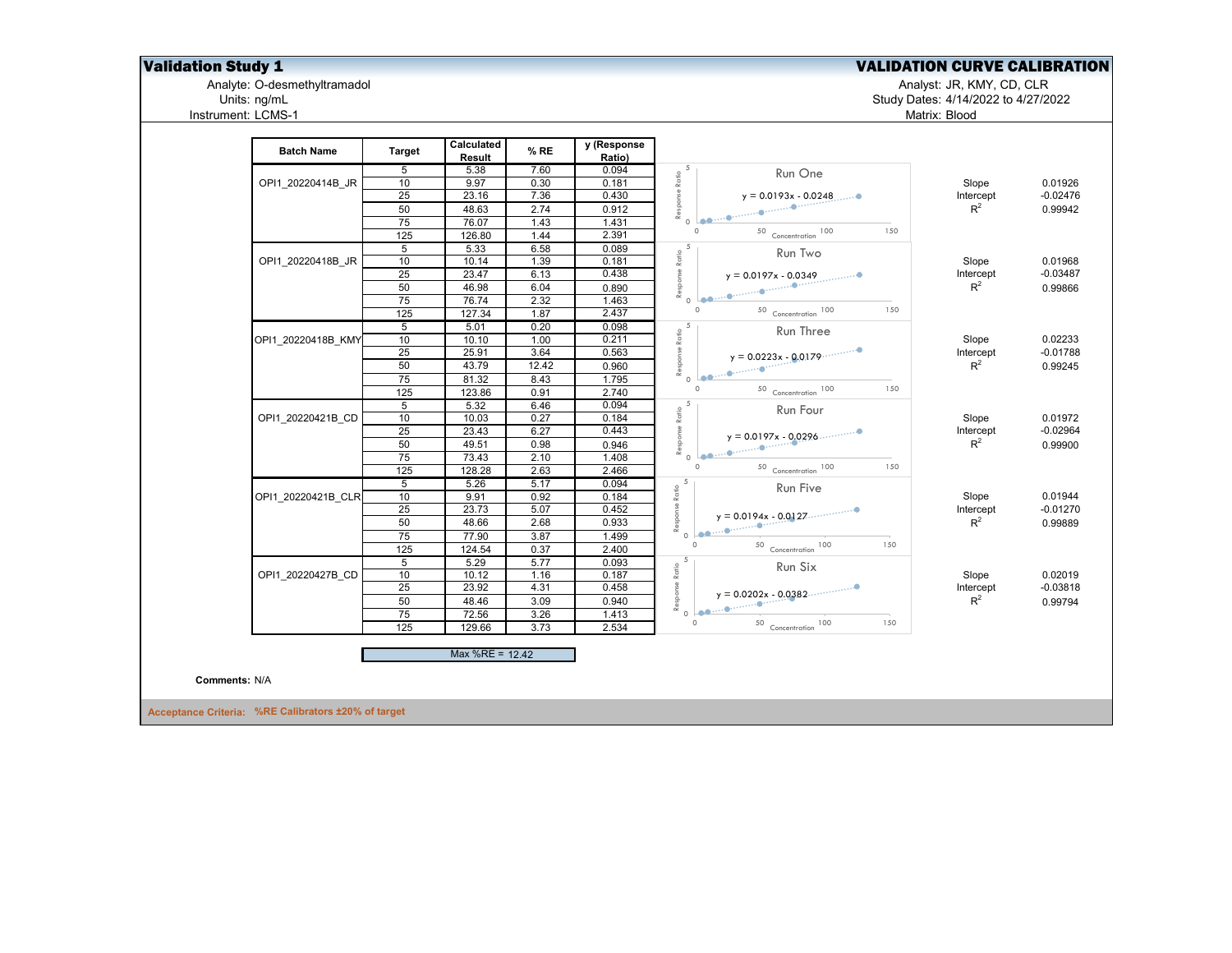## Validation Study 1 LINEARITY

Analyte: O-desmethyltramadol Analyst: JR, KMY, CD, CLR Instrument: LCMS-1

| Units: ng/mL   |                |           |                 |                                      |                  |                             |               | Study Dates: 4/14/2022 to 4/27/2022 |
|----------------|----------------|-----------|-----------------|--------------------------------------|------------------|-----------------------------|---------------|-------------------------------------|
| ment: LCMS-1   |                |           |                 |                                      |                  |                             | Matrix: Blood |                                     |
|                |                |           |                 |                                      |                  |                             |               |                                     |
| Target (x)     | Calculated (y) | Predicted | <b>Residual</b> | Slope                                | 1.0169           | Intercept                   | $-0.8179$     |                                     |
|                | 5.38           | 2.50      | 2.88            | <b>Std err in slope. S.</b>          | 0.0084           | <b>Std err in Intercept</b> | 0.5388        |                                     |
| $\overline{A}$ | 0.07           | 770       | 0.05            | <b>B</b> consequently a consequently | $\sim$ $\lambda$ | <b>N</b>                    | $\sim$        |                                     |

| Study Date         | Target (x)      | Calculated (y) | Predicted | Residual |
|--------------------|-----------------|----------------|-----------|----------|
|                    | 5               | 5.38           | 2.50      | 2.88     |
|                    | 10              | 9.97           | 7.72      | 2.25     |
|                    | 25              | 23.16          | 23.38     | $-0.22$  |
| OPI1 20220414B JR  | 50              | 48.63          | 49.48     | $-0.85$  |
|                    | $\overline{75}$ | 76.07          | 75.58     | 0.49     |
|                    | 125             | 126.80         | 127.78    | $-0.98$  |
|                    | 5               | 5.33           | 2.50      | 2.83     |
|                    | 10              | 10.14          | 7.72      | 2.42     |
|                    | 25              | 23.47          | 23.38     | 0.09     |
| OPI1_20220418B_JR  | 50              | 46.98          | 49.48     | $-2.50$  |
|                    | 75              | 76.74          | 75.58     | 1.17     |
|                    | 125             | 127.34         | 127.78    | $-0.44$  |
|                    | 5               | 5.01           | 2.50      | 2.51     |
|                    | 10              | 10.10          | 7.72      | 2.38     |
|                    | 25              | 25.91          | 23.38     | 2.53     |
| OPI1 20220418B KMY | 50              | 43.79          | 49.48     | $-5.69$  |
|                    | $\overline{75}$ | 81.32          | 75.58     | 5.74     |
|                    | 125             | 123.86         | 127.78    | $-3.92$  |
|                    | 5               | 5.32           | 2.50      | 2.83     |
|                    | 10              | 10.03          | 7.72      | 2.31     |
|                    | $\overline{25}$ | 23.43          | 23.38     | 0.05     |
| OPI1 20220421B CD  | 50              | 49.51          | 49.48     | 0.03     |
|                    | 75              | 73.43          | 75.58     | $-2.15$  |
|                    | 125             | 128.28         | 127.78    | 0.51     |
|                    | 5               | 5.26           | 2.50      | 2.76     |
|                    | 10              | 9.91           | 7.72      | 2.19     |
| OPI1 20220421B CLR | 25              | 23.73          | 23.38     | 0.35     |
|                    | 50              | 48.66          | 49.48     | $-0.82$  |
|                    | $\overline{75}$ | 77.90          | 75.58     | 2.33     |
|                    | 125             | 124.54         | 127.78    | $-3.24$  |
|                    | 5               | 5.29           | 2.50      | 2.79     |
|                    | 10              | 10.12          | 7.72      | 2.40     |
| OPI1 20220427B CD  | 25              | 23.92          | 23.38     | 0.55     |
|                    | 50              | 48.46          | 49.48     | $-1.02$  |
|                    | 75              | 72.56          | 75.58     | $-3.02$  |
|                    | 125             | 129.66         | 127.78    | 1.88     |

**Comments:** N/A

**Acceptance Criteria:**



**95% CI of slope includes 1 95% CI of intercept includes 0**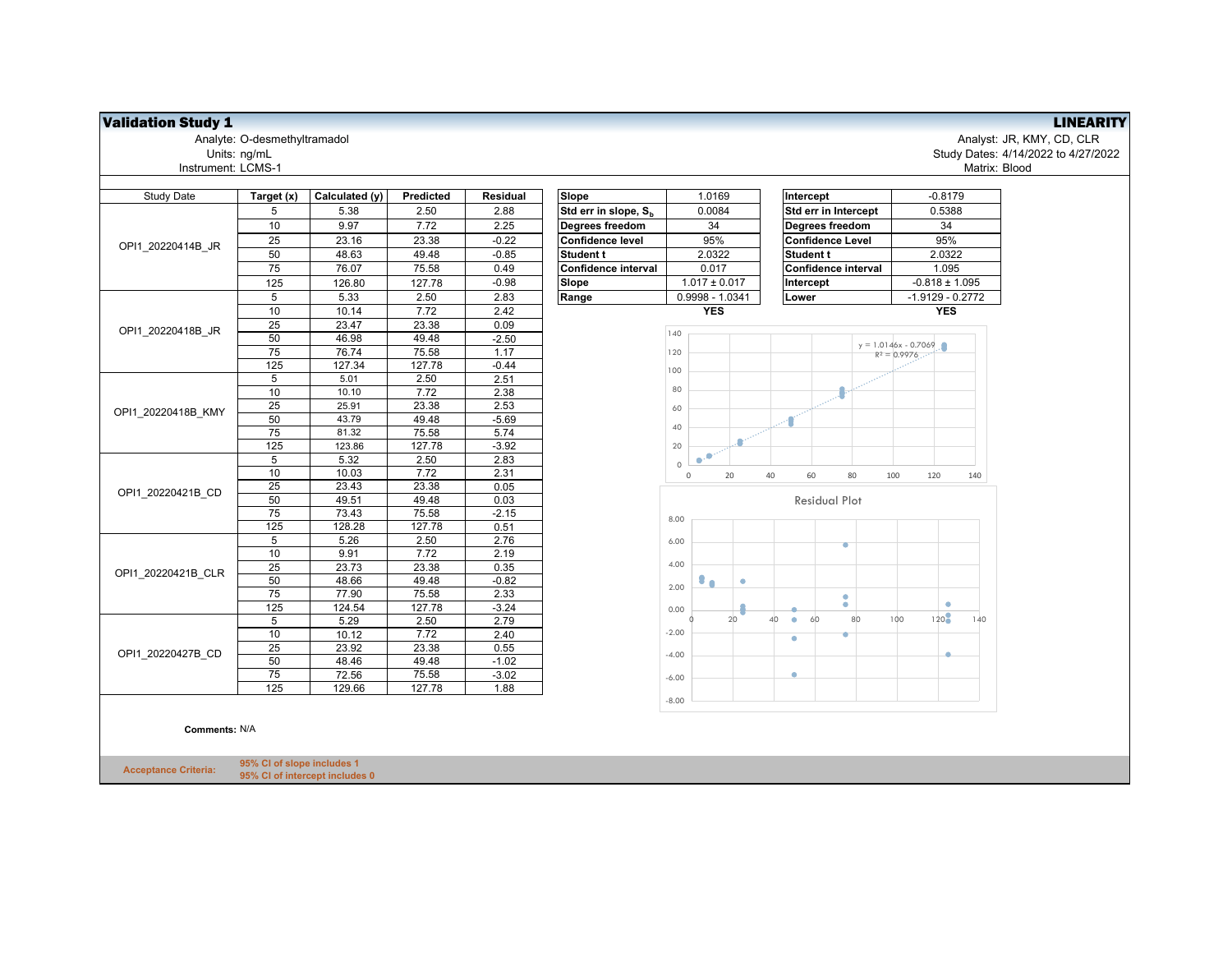**Validation Study 2**<br>
Analyte: O-desmethyltramadol<br>
Analyte: O-desmethyltramadol<br> **EXECUTE: Analyte: O-desmethyltramadol** Analyte: O-desmethyltramadol<br>Units: ng/mL Instrument: LCMS-1

Study Dates: 4/14/2022 to 4/27/2022<br>Matrix: Blood

| <b>Run Date</b>    | <b>Run Order</b>              | LQC   | <b>MQC</b> | <b>HQC</b> |
|--------------------|-------------------------------|-------|------------|------------|
|                    | Target Concentration (ng/mL): | 15    | 30         | 100        |
| OPI1 20220414B JR  | $1 - 1$                       | 15.14 | 30.13      | 101.14     |
|                    | $1 - 2$                       | 15.13 | 29.78      | 101.09     |
|                    | $1 - 3$                       | 14.93 | 29.89      | 101.40     |
|                    | $1 - 4$                       | 15.24 | 29.92      | 100.47     |
| <b>Within Run</b>  | Mean                          | 15.11 | 29.93      | 101.03     |
|                    | <b>SD</b>                     | 0.13  | 0.15       | 0.39       |
|                    | %CV                           | 0.86% | 0.49%      | 0.39%      |
|                    | % Bias                        | 0.73% | $-0.23%$   | 1.03%      |
| OPI1_20220418B_JR  | $2 - 1$                       | 15.53 | 29.32      | 100.29     |
|                    | $2 - 2$                       | 15.36 | 29.86      | 100.88     |
|                    | $2 - 3$                       | 15.27 | 29.62      | 101.30     |
| <b>Within Run</b>  | Mean                          | 15.39 | 29.60      | 100.82     |
|                    | <b>SD</b>                     | 0.13  | 0.27       | 0.51       |
|                    | %CV                           | 0.85% | 0.92%      | 0.50%      |
|                    | % Bias                        | 2.58% | $-1.34%$   | 0.82%      |
| OPI1_20220418B_KMY | 3-1                           | 14.94 | 28.20      | 93.91      |
|                    | $3-2$                         | 15.21 | 28.07      | 90.38      |
|                    | $3-3$                         | 14.12 | 29.11      | 84.85      |
|                    | $3-4$                         | 16.02 | 29.28      | 92.88      |
| Within Run         | Mean                          | 15.07 | 28.67      | 90.51      |
|                    | <b>SD</b>                     | 0.78  | 0.62       | 4.05       |
|                    | $\%$ CV                       | 5.20% | 2.16%      | 4.48%      |
|                    | % Bias                        | 0.48% | $-4.45%$   | $-9.50%$   |
| OPI1_20220421B_CD  | $4 - 1$                       | 15.16 | 30.55      | 104.92     |
|                    | $4 - 2$                       | 14.95 | 30.57      | 107.04     |
|                    | $4 - 3$                       | 15.42 | 30.04      | 103.90     |
| <b>Within Run</b>  | Mean                          | 15.17 | 30.39      | 105.29     |
|                    | <b>SD</b>                     | 0.23  | 0.30       | 1.60       |
|                    | %CV                           | 1.53% | 1.00%      | 1.52%      |
|                    | % Bias                        | 1.17% | 1.29%      | 5.29%      |
| OPI1 20220421B CLR | $5 - 1$                       | 15.43 | 29.77      | 102.98     |
|                    | $5 - 2$                       | 15.51 | 29.72      | 102.97     |
|                    | $5-3$                         | 15.40 | 29.87      | 102.12     |
| Within Run         | Mean                          | 15.45 | 29.79      | 102.69     |
|                    | <b>SD</b>                     | 0.05  | 0.08       | 0.49       |
|                    | %CV                           | 0.35% | 0.26%      | 0.48%      |
|                    | % Bias                        | 2.98% | $-0.71%$   | 2.69%      |
| OPI1 20220427B CD  | $6 - 1$                       | 15.13 | 29.03      | 99.48      |
|                    | $6 - 2$                       | 15.03 | 30.24      | 92.96      |
|                    | $6 - 3$                       | 15.58 | 29.02      | 99.09      |
| <b>Within Run</b>  | Mean                          | 15.24 | 29.43      | 97.17      |
|                    | <b>SD</b>                     | 0.29  | 0.70       | 3.66       |
|                    | %CV                           | 1.93% | 2.38%      | 3.76%      |
|                    | % Bias                        | 1.62% | $-1.91%$   | $-2.83%$   |

| Mean             |                       | 15.22 | 29.60    | 99.20 |
|------------------|-----------------------|-------|----------|-------|
| SD               |                       | 0.37  | 0.67     | 5.46  |
| <b>Precision</b> | <b>Max Within-Run</b> | 5.20% | 2.38%    | 1.48% |
| (%CV)            | <b>Between-Run</b>    | 2.43% | 2.26%    | 5.50% |
| % Bias           |                       | 1.59% | $-1.22%$ | 0.42% |

**Comments:** N/A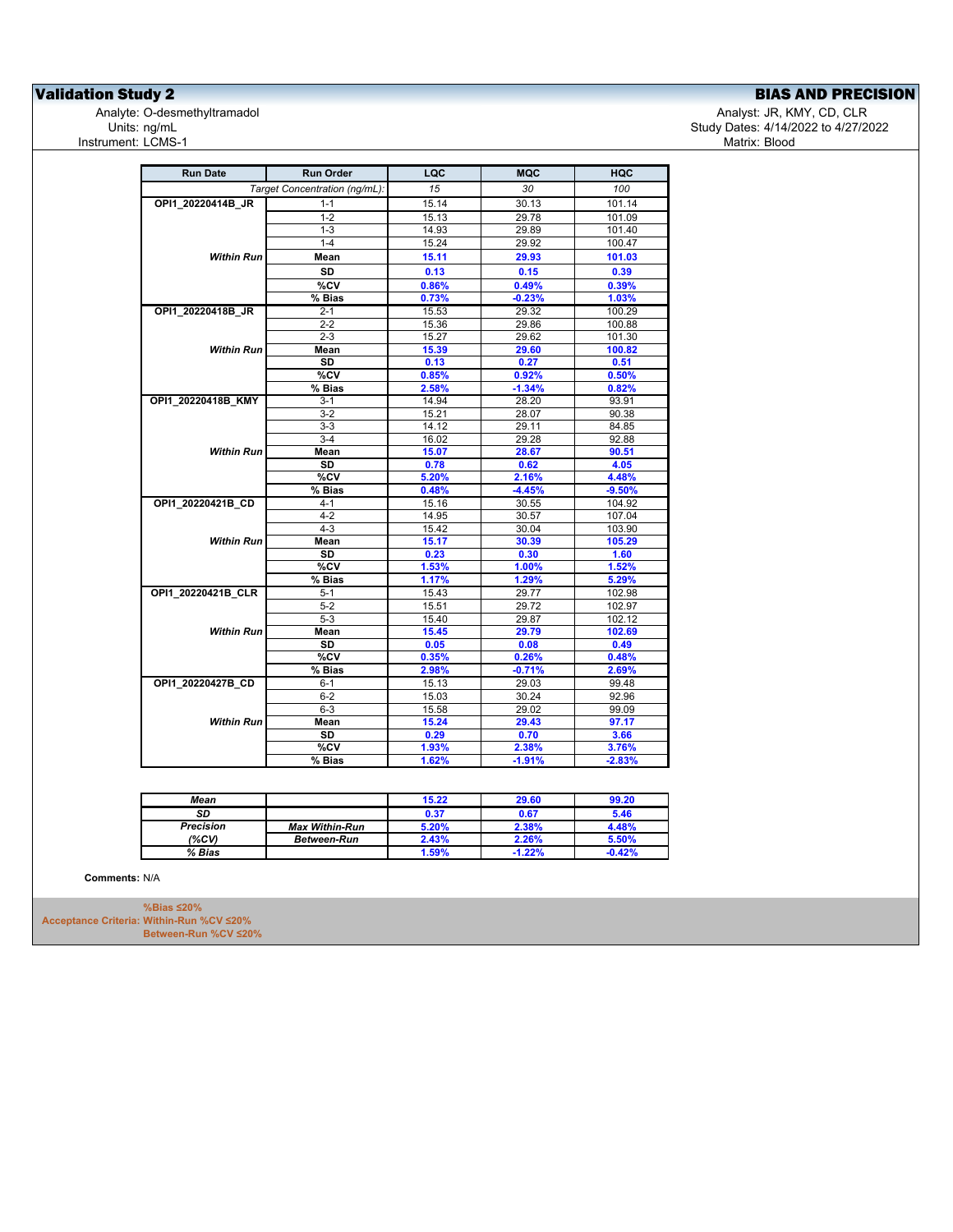Analyte: 6-Acetylmorphine Analyst: JR, KMY, CD, CLR Units: ng/mL Study Dates: 4/14/2022 to 4/27/2022 Method: OPI1.MInstrument: LCMS-1SOP Reference: Toxicology Analytical Manual v3.7

|                | <b>VALIDATION EXPERIMENT</b>                                                                   | <b>SOP CRITERIA</b>                                            | <b>RESULTS</b>                                                                                      | <b>COMMENTS</b>                                                                   |
|----------------|------------------------------------------------------------------------------------------------|----------------------------------------------------------------|-----------------------------------------------------------------------------------------------------|-----------------------------------------------------------------------------------|
|                | <b>Weight Verification</b>                                                                     | The least complex weighting scheme that<br>minimizes $Σ  %RE $ | Unweighted: $= 490.82$<br>$1/x$ Weighting: = 238.91<br>$1/x2$ Weighting: = 209.9                    | 1/x2 weighting will be used.                                                      |
|                | Linearity                                                                                      | 95% CI of slope includes 1<br>95% CI of intercept includes 0   | 95% CI of slope = 0.9937 - 1.0916<br>95% CI of Intercept = -4.3604 - 1.8913                         | N/A                                                                               |
|                | <b>Validation Calibration</b>                                                                  | %RE Calibrators ±20% of target                                 | Max %RE of Calibrators = $19.17$                                                                    | N/A                                                                               |
|                | Case Work Calibration                                                                          | %RE Calibrators ±20% of target                                 | N/A                                                                                                 | Not performed. All 6 calibrators used in<br>validation will be used for casework. |
|                | Comparison of Validation<br>Calibration to Casework Calibration 95% CI of intercept includes 0 | 95% CI of slope includes 1                                     | N/A                                                                                                 | Not performed. All 6 calibrators used in<br>validation will be used for casework. |
| $\mathfrak{p}$ | <b>Bias &amp; Precision</b>                                                                    | %Bias ≤20%<br>Within-Run %CV ≤20%<br>Between-Run %CV ≤20%      | Max Bias = $-5.02\%$<br>Max Within-Run Precision = $8.03\%$<br>Max Between-Run Precision = $5.94\%$ | N/A                                                                               |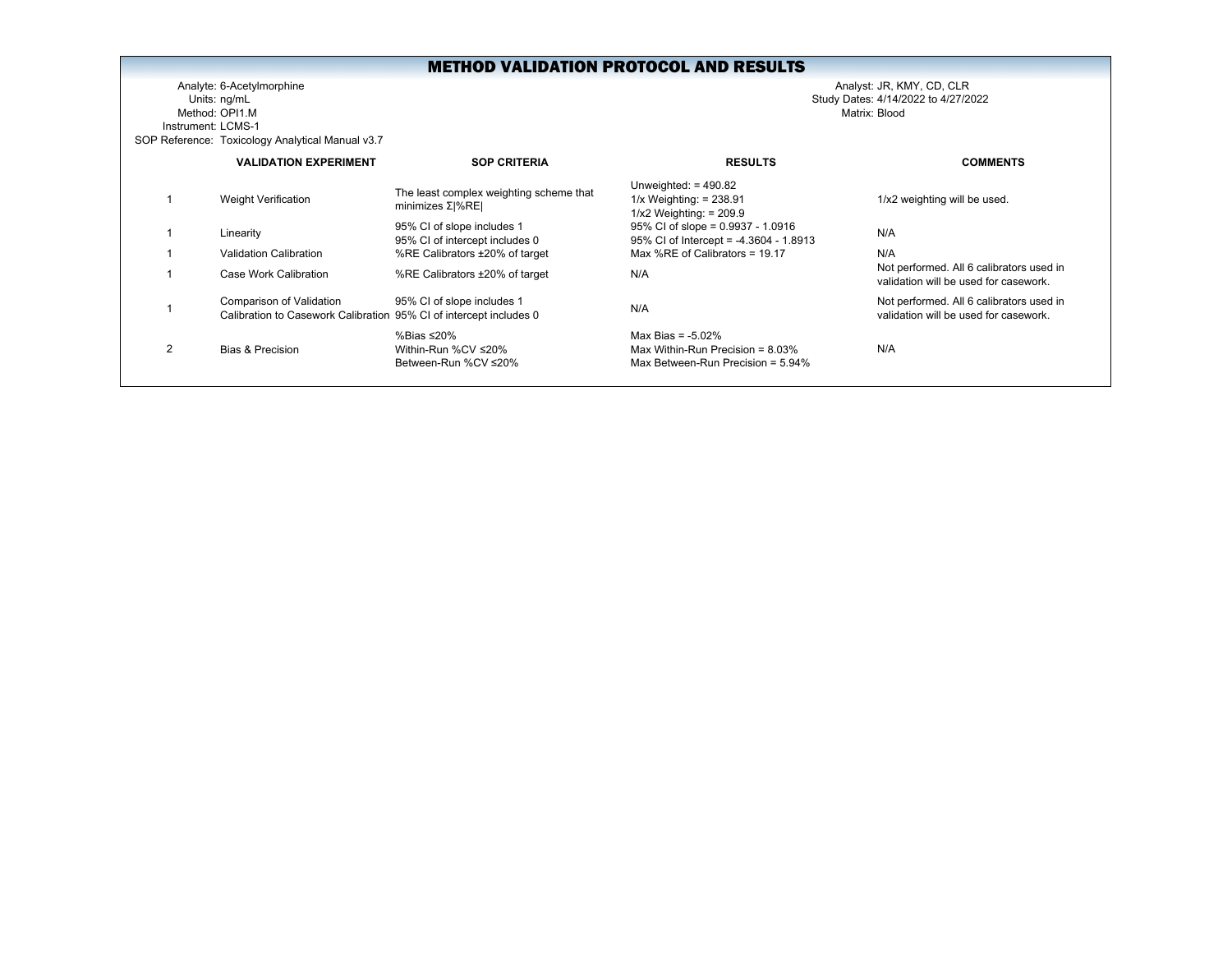| <b>Validation Study 1</b>             |                               |                                                                  |              |                             |                    |                |                      |                  |                          |               |                      |                                                                   |                   |                                       | <b>STANDARD CURVE WEIGHT VERIFICATION</b> |
|---------------------------------------|-------------------------------|------------------------------------------------------------------|--------------|-----------------------------|--------------------|----------------|----------------------|------------------|--------------------------|---------------|----------------------|-------------------------------------------------------------------|-------------------|---------------------------------------|-------------------------------------------|
| Analyte: 6-Acetylmorphine             |                               |                                                                  |              |                             |                    |                |                      |                  |                          |               |                      |                                                                   |                   |                                       | Analyst: JR, KMY, CD, CLR                 |
| Units: ng/mL                          |                               |                                                                  |              |                             |                    |                |                      |                  |                          |               |                      |                                                                   |                   |                                       | Study Dates: 4/14/2022 to 4/27/2022       |
| Instrument: LCMS-1                    |                               |                                                                  |              |                             |                    |                |                      |                  |                          |               |                      |                                                                   |                   | Matrix: Blood                         |                                           |
|                                       |                               |                                                                  |              |                             |                    |                |                      |                  |                          |               |                      |                                                                   |                   |                                       |                                           |
|                                       |                               |                                                                  |              | $\mathbf{C}_{\mathsf{nom}}$ | y                  |                | wxy                  | WX               | wy                       | $wx^2$        | $wv^2$               |                                                                   | %RE               | $ \%RE $                              |                                           |
|                                       |                               | $\Sigma$   %RE  <br>490.82                                       |              | 5.0                         | 0.13336            | $\overline{1}$ | 0.66682              | 5<br>10          | 0.1333641<br>0.2682711   | 25            | 0.017786             | 7.387003                                                          |                   | 47.74006 47.74006                     |                                           |
|                                       | Unweighted:<br>1/x Weighting: | 238.91                                                           |              | 10<br>25                    | 0.26827<br>0.65533 |                | 2.682711<br>16.38337 | 25               | 0.65533495               | 100<br>625    | 0.071969<br>0.429464 | 11.65804<br>23.91216                                              |                   | 16.58044 16.58044<br>-4.35137 4.35137 |                                           |
|                                       | $1/x^2$ Weighting:            | 209.90                                                           |              | 50                          | 1.31980            |                | 65.98988             | 50               | 1.31979767               | 2500          | 1.741866             | 44.94848                                                          |                   | $-10.103$ 10.10303                    |                                           |
|                                       |                               |                                                                  |              | 75                          | 2.12953            |                | 159,7148             | 75               | 2.12953052               | 5625          | 4.5349               | 70.58394                                                          | -5.88808 5.888081 |                                       |                                           |
|                                       |                               |                                                                  |              | 125                         | 3.75995            |                | 469.9936             | 125              | 3.75994903               | 15625         | 14.13722             | 122.2016 -2.23871 2.238715                                        |                   |                                       |                                           |
|                                       |                               |                                                                  |              | 5.0                         | 0.13296            |                | 0.664801             | $\overline{5}$   | 0.13296011               | 25            | 0.017678             | 7.374213 47.48426 47.48426                                        |                   |                                       |                                           |
|                                       |                               |                                                                  |              | 10                          | 0.26920            |                | 2.691974             | 10               | 0.26919744               | 100           | 0.072467             |                                                                   |                   | 11.68737 16.87371 16.87371            |                                           |
|                                       |                               |                                                                  |              | 25                          | 0.68154            |                | 17.03839             | 25               | 0.68153572               | 625           | 0.464491             |                                                                   |                   | 24.74165 -1.03339 1.033394            |                                           |
|                                       |                               |                                                                  |              | 50                          | 1.41655            |                | 70.82753             | 50               | 1.41655057               | 2500          | 2.006616             |                                                                   |                   | 48.0116 -3.9768 3.976804              |                                           |
|                                       |                               |                                                                  |              | 75<br>125                   | 2.40574<br>4.11960 | $\overline{1}$ | 180.4304<br>514.9497 | 75<br>125        | 2.40573846<br>4.11959738 | 5625<br>15625 | 5.787578             | 79.32845 5.771264 5.771264<br>16.97108 133.5878 6.870214 6.870214 |                   |                                       |                                           |
|                                       |                               |                                                                  |              | 5.0                         | 0.12260            | $\overline{1}$ | 0.61302              | $5\phantom{.0}$  | 0.122604                 | 25            | 0.015032             | 7.046347 40.92695 40.92695                                        |                   |                                       |                                           |
|                                       |                               |                                                                  |              | 10                          | 0.27659            |                | 2.76589              | 10               | 0.276589                 | 100           |                      | 0.076501 11.92138 19.21382 19.21382                               |                   |                                       |                                           |
|                                       |                               |                                                                  |              | 25                          | 0.73636            |                | 18,40903             | 25               | 0.736361                 | 625           | 0.542228             | 26.47737 5.909494 5.909494                                        |                   |                                       |                                           |
|                                       |                               |                                                                  |              | 50                          | 1.27437            |                | 63,7187              | 50               | 1.274374                 | 2500          | 1.624029             | 43.51041 -12.9792 12.97918                                        |                   |                                       |                                           |
|                                       |                               |                                                                  |              | 75                          | 2.45668            |                | 184.2507             | 75               | 2.456676                 | 5625          | 6.035257             | 80.94109                                                          |                   | 7.92145 7.92145                       |                                           |
|                                       |                               |                                                                  |              | 125                         | 3.83343            |                | 479.179              | 125              | 3.833432                 | 15625         | 14.6952              | 124.528                                                           |                   | -0.37759 0.377588                     |                                           |
|                                       |                               |                                                                  |              | 5.0                         | 0.13655            |                | 0.682725             | 5                | 0.13654504               | 25            |                      | 0.018645 7.487709 49.75417 49.75417                               |                   |                                       |                                           |
|                                       |                               |                                                                  |              | 10<br>25                    | 0.27034<br>0.66431 |                | 2.703376<br>16.60781 | 10<br>25         | 0.27033762<br>0.66431258 | 100<br>625    | 0.073082             | 11.72347 17.23468 17.23468<br>0.441311 24.19638 -3.21447 3.214474 |                   |                                       |                                           |
|                                       |                               |                                                                  |              | 50                          | 1.39288            |                | 69.64401             | 50               | 1.39288023               | 2500          |                      | 1.940115 47.26222                                                 |                   | -5.47557 5.475569                     |                                           |
|                                       |                               |                                                                  |              | 75                          | 2.23044            |                | 167.2829             | 75               | 2.2304382                | 5625          |                      | 4.974855 73.77859                                                 |                   | -1.62855 1.628546                     |                                           |
|                                       |                               |                                                                  |              | 125                         | 3.97881            |                | 497.3507             | 125              | 3.9788057                | 15625         | 15.83089             |                                                                   |                   | 129.1304 3.304338 3.304338            |                                           |
|                                       |                               |                                                                  |              | 5.0                         | 0.11767            |                | 0.588367             | 5                | 0.11767335               | 25            |                      | 0.013847 6.890247 37.80494 37.80494                               |                   |                                       |                                           |
|                                       |                               |                                                                  |              | 10                          | 0.24197            | $\mathbf{1}$   | 2.41971              | 10 <sup>10</sup> | 0.24197102               | 100           | 0.05855              | 10.82541                                                          |                   | 8.25406 8.25406                       |                                           |
|                                       |                               |                                                                  |              | 25                          | 0.65944            |                | 16.48608             | 25               | 0.65944333               | 625           | 0.434866             | 24.04223                                                          |                   | -3.8311 3.831099                      |                                           |
|                                       |                               |                                                                  |              | 50<br>75                    | 1.19027<br>2.06640 | $\overline{1}$ | 59.51356<br>154.98   | 50<br>75         | 1.19027129<br>2.0663996  | 2500<br>5625  | 4.270007             | 1.416746  40.84779  -18.3044  18.30442<br>68.58527                |                   | -8.55298 8.552977                     |                                           |
|                                       |                               |                                                                  |              | 125                         | 3.75966            |                | 469.9571             | 125              | 3.75965673               | 15625         | 14.13502             |                                                                   |                   | 122.1924 -2.24612 2.246118            |                                           |
|                                       |                               |                                                                  |              | 5.0                         | 0.123              |                | 0.616709             | 5                | 0.1233419                | 25            | 0.015213             | 7.069708                                                          |                   | 41.39417 41.39417                     |                                           |
|                                       |                               |                                                                  |              | 10                          | 0.258              |                | 2.583684             | 10 <sup>10</sup> | 0.25836839               | 100           | 0.066754             | 11.34453 13.44533 13.44533                                        |                   |                                       |                                           |
|                                       |                               |                                                                  |              | 25                          | 0.636              | $\overline{1}$ | 15.90378             | 25               | 0.6361513                | 625           | 0.404688             |                                                                   |                   | 23.30482 -6.78072 6.780723            |                                           |
|                                       |                               |                                                                  |              | 50                          | 1.377              | $\overline{1}$ | 68.83983             | 50               | 1.37679652               | 2500          | 1.895569             |                                                                   |                   | 46.75302 -6.49396 6.493962            |                                           |
|                                       |                               |                                                                  |              | 75                          | 2.223              | $\overline{1}$ | 166.7465             | 75               | 2.22328627               | 5625          |                      | 4.943002 73.55217 -1.93044 1.930445                               |                   |                                       |                                           |
|                                       |                               |                                                                  |              | 125                         | 4.043              | $\overline{1}$ | 505.3909             | 125              | 4.04312715               | 15625         | 16.34688             |                                                                   |                   | 131.1668 4.933428 4.933428            |                                           |
| Comments: 1/x2 weighting will be used |                               |                                                                  | Sum<br>Slope | 1740.0<br>0.03158644        | 51.3617            |                | 30 4469.268          |                  | 1740 51.3616693          |               | 147000 136.5214      |                                                                   |                   | 490.8233                              |                                           |
|                                       |                               |                                                                  | Intercept    | $-0.09996505$               |                    |                |                      |                  |                          |               |                      |                                                                   |                   |                                       |                                           |
| <b>Acceptance Criteria:</b>           |                               | The least complex weighting scheme that minimizes $\Sigma$ / REI | $R^2$        | 0.99229170                  |                    |                |                      |                  |                          |               |                      |                                                                   |                   |                                       |                                           |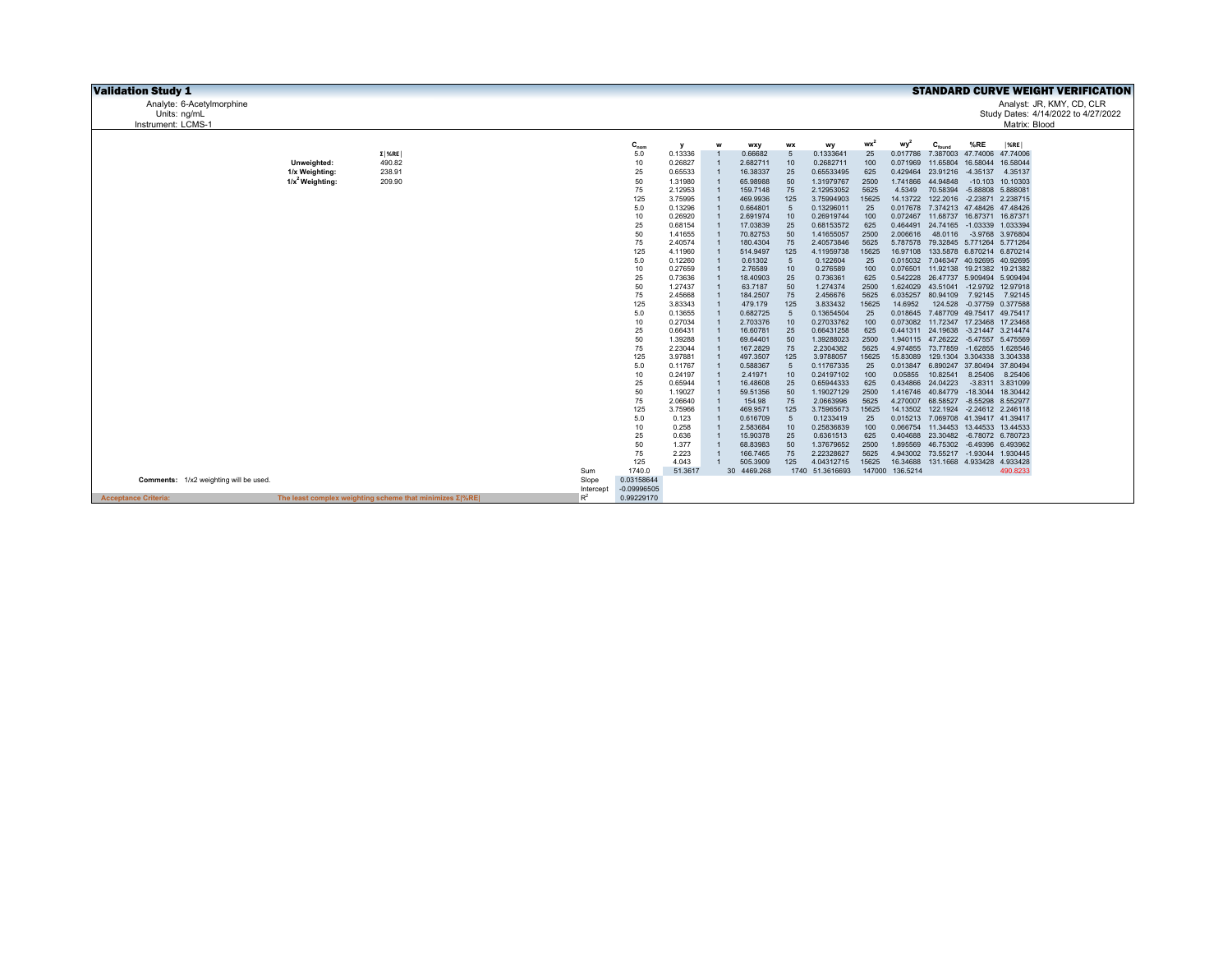|                    | <b>Validation Study 1</b> |                    |                   |                      |           |                          |                 |                      |                    |                                          |                      |                |               |                    |                      |                              |                   |                      |    |                      |                                        |                        | <b>STANDARD CURVE WEIGHT VERIFICATION</b> |
|--------------------|---------------------------|--------------------|-------------------|----------------------|-----------|--------------------------|-----------------|----------------------|--------------------|------------------------------------------|----------------------|----------------|---------------|--------------------|----------------------|------------------------------|-------------------|----------------------|----|----------------------|----------------------------------------|------------------------|-------------------------------------------|
|                    | Analyte: 6-Acetylmorphine |                    |                   |                      |           |                          |                 |                      |                    |                                          |                      |                |               |                    |                      |                              |                   |                      |    |                      |                                        |                        | Analyst: JR, KMY, CD, CLR                 |
|                    | Units: ng/mL              |                    |                   |                      |           |                          |                 |                      |                    |                                          |                      |                |               |                    |                      |                              |                   |                      |    |                      |                                        |                        | Study Dates: 4/14/2022 to 4/27/2022       |
| Instrument: LCMS-1 |                           |                    |                   |                      |           |                          |                 |                      |                    |                                          |                      |                |               |                    |                      |                              |                   |                      |    |                      |                                        | Matrix: Blood          |                                           |
|                    |                           |                    |                   |                      |           |                          |                 |                      |                    |                                          |                      |                |               |                    |                      |                              |                   |                      |    |                      |                                        |                        |                                           |
|                    | $C_{nom}$                 | у                  | w                 | <b>WXV</b>           | <b>WX</b> | wy                       | wx <sup>2</sup> | wy                   | $C_{\text{found}}$ | %RE                                      | <sub>%RE</sub>       |                | $C_{nom}$     |                    | w                    | <b>WXV</b>                   | <b>WX</b>         | wy                   | wx | $wv^2$               |                                        | %RE                    | %RE                                       |
|                    | 5.0<br>10                 | 0.133<br>0.268     | 0.2<br>0.1        | 0.133364<br>0.268271 |           | 0.02667282<br>0.02682711 | -5<br>10        | 0.003557<br>0.007197 | 10.16368           | 5.718617 14.37234<br>1.636845            | 14.37234<br>1.636845 |                | 5.0<br>10     | 0.133<br>0.268     | 0.04<br>0.01         | 0.02667282<br>0.02682711     | 0.2<br>0.1        | 0.005335<br>0.002683 |    | 0.000711<br>0.00072  | 5.300891<br>9.93135                    | 6.017816<br>$-0.6865$  | 6.017816127<br>0.686495586                |
|                    | 25                        | 0.655              | 0.04              | 0.655335             |           | 0.0262134                | 25              | 0.017179             | 22,9171            | $-8.3316$                                | 8.3316               |                | 25            | 0.655              | 0.0016               | 0.0262134                    | 0.04              | 0.001049             |    | 0.000687             | 23.21668                               | $-7.13329$             | 7.133292418                               |
|                    | 50                        | 1.320              | 0.02              | 1.319798             |           | 0.02639595               | 50              | 0.034837             | 44.81057           | $-10.3789$                               | 10.37887             |                | 50            | 1.320              | 0.0004               | 0.02639595                   | 0.02              | 0.000528             |    | 0.000697             | 46.02326                               | -7.95348               | 7.953478827                               |
|                    | 75                        | 2.130              | 0.013333          | 2.129531             |           | 0.02839374               | 75              | 0.060465             |                    | 71.49055 -4.67926                        | 4.67926              |                | 75            | 2.130              | 0.000178             | 0.02839374 0.013333          |                   | 0.000379             |    | 0.000806             |                                        | 73.816 -1.57867        | 1.578665061                               |
|                    | 125                       | 3.760              | 0.008             | 3.759949             |           | 0.03007959               | 125             | 0.113098             |                    | 125.2114 0.169135                        | 0.169135             |                | 125           | 3.760              | 0.000064             | 0.03007959                   | 0.008             | 0.000241             |    | 0.000905             |                                        | 129.7774 3.821936      | 3.821935659                               |
|                    | 5.0                       | 0.133              | 0.2               | 0.13296              |           | 0.02659202               | $\sqrt{5}$      | 0.003536             |                    | 5.705306 14.10612 14.10612               |                      |                | 5.0           | 0.133              | 0.04                 | 0.02659202                   | 0.2               | 0.005318             |    | 0.000707             | 5.287025 5.740492                      |                        | 5.740492458                               |
|                    | 10                        | 0.269              | 0.1               | 0.269197             |           | 0.02691974               | 10              | 0.007247             |                    | 10.19421 1.942068                        | 1.942068             |                | 10            | 0.269              | 0.01                 | 0.02691974                   | 0.1               | 0.002692             |    | 0.000725             | 9.963146                               | $-0.36854$             | 0.368542908                               |
|                    | 25<br>50                  | 0.682<br>1.417     | 0.04<br>0.02      | 0.681536<br>1.416551 |           | 0.02726143<br>0.02833101 | 25<br>50        | 0.01858<br>0.040132  | 23,78039           | $-4.87843$<br>47.99849 -4.00302 4.003022 | 4.87843              |                | 25<br>50      | 0.682<br>1.417     | 0.0016<br>0.0004     | 0.02726143<br>0.02833101     | 0.04<br>0.02      | 0.00109<br>0.000567  |    | 0.000743<br>0.000803 | 24,11598<br>49.34414 -1.31171          | $-3.5361$              | 3.536099727<br>1.311712596                |
|                    | 75                        | 2.406              | 0.013333          | 2.405738             |           | 0.03207651               | 75              | 0.077168             |                    | 80.59136 7.455153 7.455153               |                      |                | 75            | 2.406              | 0.000178             | 0.03207651                   | 0.013333          | 0.000428             |    | 0.001029             |                                        | 83.29638 11.06184      | 11.06184226                               |
|                    | 125                       | 4.120              | 0.008             | 4.119597             |           | 0.03295678               | 125             | 0.135769             |                    | 137.0615 9.649214 9.649214               |                      |                | 125           | 4.120              | 0.000064             | 0.03295678                   | 0.008             | 0.000264             |    | 0.001086             | 142.1218                               | 13.6974                | 13.69740323                               |
|                    | 5.0                       | 0.12260            | 0.2               | 0.122604             |           | 0.0245208                | $-5$            | 0.003006             |                    | 5.364081 7.281621                        | 7.281621             |                | 5.0           | 0.12260            | 0.04                 | 0.0245208                    | 0.2               | 0.004904             |    | 0.000601             | 4.931568                               | $-1.36863$             | 1.368634476                               |
|                    | 10                        | 0.27659            | 0.1               | 0.276589             |           | 0.0276589                | 10              | 0.00765              |                    | 10.43775 4.377521 4.377521               |                      |                | 10            | 0.27659            | 0.01                 | 0.0276589                    | 0.1               | 0.002766             |    | 0.000765             | 10.21685 2.168487                      |                        | 2.168486745                               |
|                    | 25                        | 0.73636            | 0.04              | 0.736361             |           | 0.02945444               | 25              | 0.021689             | 25.58684           | 2.34735                                  | 2.34735              |                | 25            | 0.73636            | 0.0016               | 0.02945444                   | 0.04              | 0.001178             |    | 0.000868             | 25.99776 3.991048                      |                        | 3.991048023                               |
|                    | 50                        | 1.27437            | 0.02              | 1.274374             |           | 0.02548748               | 50              | 0.032481             | 43.3139            | -13.3722 13.37221                        |                      |                | 50            | 1.27437            | 0.0004               | 0.02548748                   | 0.02              | 0.00051              |    | 0.00065              |                                        | 44.46417 -11.0717      | 11.07166353                               |
|                    | 75<br>125                 | 2.45668<br>3.83343 | 0.013333<br>0.008 | 2.456676<br>3.833432 |           | 0.03275568<br>0.03066746 | 75<br>125       | 0.08047<br>0.117562  | 82.26971           | 9.69295<br>127.6326 2.106095 2.106095    | 9.69295              |                | 75<br>125     | 2.45668<br>3.83343 | 0.000178<br>0.000064 | 0.03275568<br>0.03066746     | 0.013333<br>0.008 | 0.000437<br>0.000245 |    | 0.001073<br>0.00094  | 85.04473 13.39297                      | 132.2996 5.839681      | 13.39297144<br>5.839680649                |
|                    | 5.0                       | 0.13655            | 0.2               | 0.136545             |           | 0.02730901               | $\sqrt{5}$      | 0.003729             |                    | 5.823426 16.46852 16.46852               |                      |                | 5.0           | 0.13655            | 0.04                 | 0.02730901                   | 0.2               | 0.005462             |    |                      | 0.000746 5.410071 8.201427             |                        | 8.201427071                               |
|                    | 10                        | 0.27034            | 0.1               | 0.270338             |           | 0.02703376               | 10              | 0.007308             |                    | 10.23177 2.317747 2.317747               |                      |                | 10            | 0.27034            | 0.01                 | 0.02703376                   | 0.1               | 0.002703             |    | 0.000731             |                                        | 10.00228 0.022804      | 0.022804457                               |
|                    | 25                        | 0.66431            | 0.04              | 0.664313             |           | 0.0265725                | 25              | 0.017652             |                    | 23.21291 -7.14838 7.148379               |                      |                | 25            | 0.66431            | 0.0016               | 0.0265725                    | 0.04              | 0.001063             |    | 0.000706             | 23.52482 -5.90072                      |                        | 5.900722943                               |
|                    | 50                        | 1.39288            | 0.02              | 1.39288              |           | 0.0278576                | 50              | 0.038802             | 47.21857           | $-5.56286$                               | 5.562856             |                | 50            | 1.39288            | 0.0004               | 0.0278576                    | 0.02              | 0.000557             |    | 0.000776             | 48.5317                                | $-2.9366$              | 2.936602767                               |
|                    | 75                        | 2.23044            | 0.013333          | 2.230438             |           | 0.02973918               | 75              | 0.066331             |                    | 74.81537 -0.24617 0.246167               |                      |                | 75            | 2.23044            | 0.000178             | 0.02973918 0.013333          |                   | 0.000397             |    | 0.000884             | 77.27949                               | 3.03932                | 3.039320266                               |
|                    | 125                       | 3.97881            | 0.008             | 3.978806             |           | 0.03183045               | 125             | 0.126647             | 132,4226           | 5.938044 5.938044                        |                      |                | 125           | 3.97881            | 0.000064             | 0.03183045                   | 0.008             | 0.000255             |    | 0.001013             | 137,2893                               | 9.83145                | 9.831450141                               |
|                    | 5.0<br>10                 | 0.118<br>0.242     | 0.2<br>0.1        | 0.117673<br>0.241971 |           | 0.02353467<br>0.0241971  | -5<br>10        | 0.002769<br>0.005855 | 9.29712            | 5.20162 4.032407<br>$-7.0288$            | 4.032407<br>7.028799 |                | 5.0<br>10     | 0.118<br>0.242     | 0.04<br>0.01         | 0.02353467<br>0.0241971      | 0.2<br>0.1        | 0.004707<br>0.00242  |    | 0.000554<br>0.000585 | 4.762332<br>9.028644                   | -4.75336<br>$-9.71356$ | 4.753364331<br>9.71356139                 |
|                    | 25                        | 0.659              | 0.04              | 0.659443             |           | 0.02637773               | 25              | 0.017395             |                    | 23.05247 -7.79013                        | 7.79013              |                | 25            | 0.659              | 0.0016               | 0.02637773                   | 0.04              | 0.001055             |    | 0.000696             | 23.35769                               | $-6.56924$             | 6.569239184                               |
|                    | 50                        | 1.190              | 0.02              | 1.190271             |           | 0.02380543               | 50              | 0.028335             |                    | 40.54278 -18.9144 18.91443               |                      |                | 50            | 1.190              | 0.0004               | 0.02380543                   | 0.02              | 0.000476             |    | 0.000567             | 41.57748                               | $-16.845$              | 16.84503614                               |
|                    | 75                        | 2.066              | 0.013333          | 2.0664               |           | 0.02755199               | 75              | 0.056933             | 69.41045           | -7.45274 7.452739                        |                      |                | 75            | 2.066              | 0.000178             | 0.02755199 0.013333          |                   | 0.000367             |    | 0.000759             | 71.64914                               | $-4.46782$             | 4.467817852                               |
|                    | 125                       | 3.760              | 0.008             | 3.759657             |           | 0.03007725               | 125             | 0.11308              |                    | 125.2018  0.16143  0.16143               |                      |                | 125           | 3.760              | 0.000064             | 0.03007725                   | 0.008             | 0.000241             |    | 0.000905             |                                        | 129.7674 3.813909      | 3.813909341                               |
|                    | 5.0                       | 0.123              | 0.2               | 0.123342             |           | 0.02466838               | -5              | 0.003043             |                    | 5.388394 7.767882 7.767882               |                      |                | 5.0           | 0.123              | 0.04                 | 0.02466838                   | 0.2               | 0.004934             |    | 0.000609             | 4.956895                               | $-0.86209$             | 0.862092598                               |
|                    | 10                        | 0.258              | 0.1               | 0.258368             |           | 0.02583684               | 10              | 0.006675             | 9.837399           | $-1.62601$                               | 1.62601              |                | 10            | 0.258              | 0.01                 | 0.02583684                   | 0.1               | 0.002584             |    | 0.000668             | 9.591456                               | $-4.08544$             | 4.085436913                               |
|                    | 25<br>50                  | 0.636<br>1.377     | 0.04<br>0.02      | 0.636151<br>1.376797 |           | 0.02544605<br>0.02753593 | 25<br>50        | 0.016188             |                    | 22.28502 -10.8599                        | 10.85994<br>6.622744 |                | 25<br>50      | 0.636<br>1.377     | 0.0016               | 0.02544605<br>0.02753593     | 0.04<br>0.02      | 0.001018<br>0.000551 |    |                      | 0.000648 22.55823 -9.76708<br>47.97965 | $-4.0407$              | 9.76708057<br>4.040696397                 |
|                    | 75                        | 2.223              | 0.013333          | 2.223286             |           | 0.02964382               | 75              | 0.037911<br>0.065907 | 46.68863           | $-6.62274$<br>74.57972 -0.56037          | 0.560367             |                | 75            | 2.223              | 0.0004<br>0.000178   | 0.02964382 0.013333          |                   | 0.000395             |    | 0.000758<br>0.000879 |                                        | 77.03401 2.712016      | 2.712016379                               |
|                    | 125                       | 4.043              | 0.008             | 4.043127             |           | 0.03234502               | 125             | 0.130775             |                    | 134.5419 7.633512 7.633512               |                      |                | 125           | 4.043              | 0.000064             | 0.03234502                   | 0.008             | 0.000259             |    | 0.001046             |                                        | 139.497 11.59763       | 11.59763196                               |
| Sum                | 1740.0                    | 51.36167           |                   | 2.288 51.36167       |           | 36 1.00062758            |                 | 1740 1.526958        |                    |                                          | 238.9119             |                | 1740.0        |                    |                      | 51.36167 0.313451 1.00062758 |                   | 2.288 0.060054       |    | 36 0.028044          |                                        |                        | 209.9004724                               |
| Slope              | 0.03034982                |                    |                   |                      |           |                          |                 |                      |                    |                                          |                      | Slope          | 0.02913469    |                    |                      |                              |                   |                      |    |                      |                                        |                        |                                           |
| Intercept          | $-0.04019489$             |                    |                   |                      |           |                          |                 |                      |                    |                                          |                      | Intercept      | $-0.02107571$ |                    |                      |                              |                   |                      |    |                      |                                        |                        |                                           |
| $R^2$              | 0.99615495                |                    |                   |                      |           |                          |                 |                      |                    |                                          |                      | D <sup>2</sup> | 0.99524179    |                    |                      |                              |                   |                      |    |                      |                                        |                        |                                           |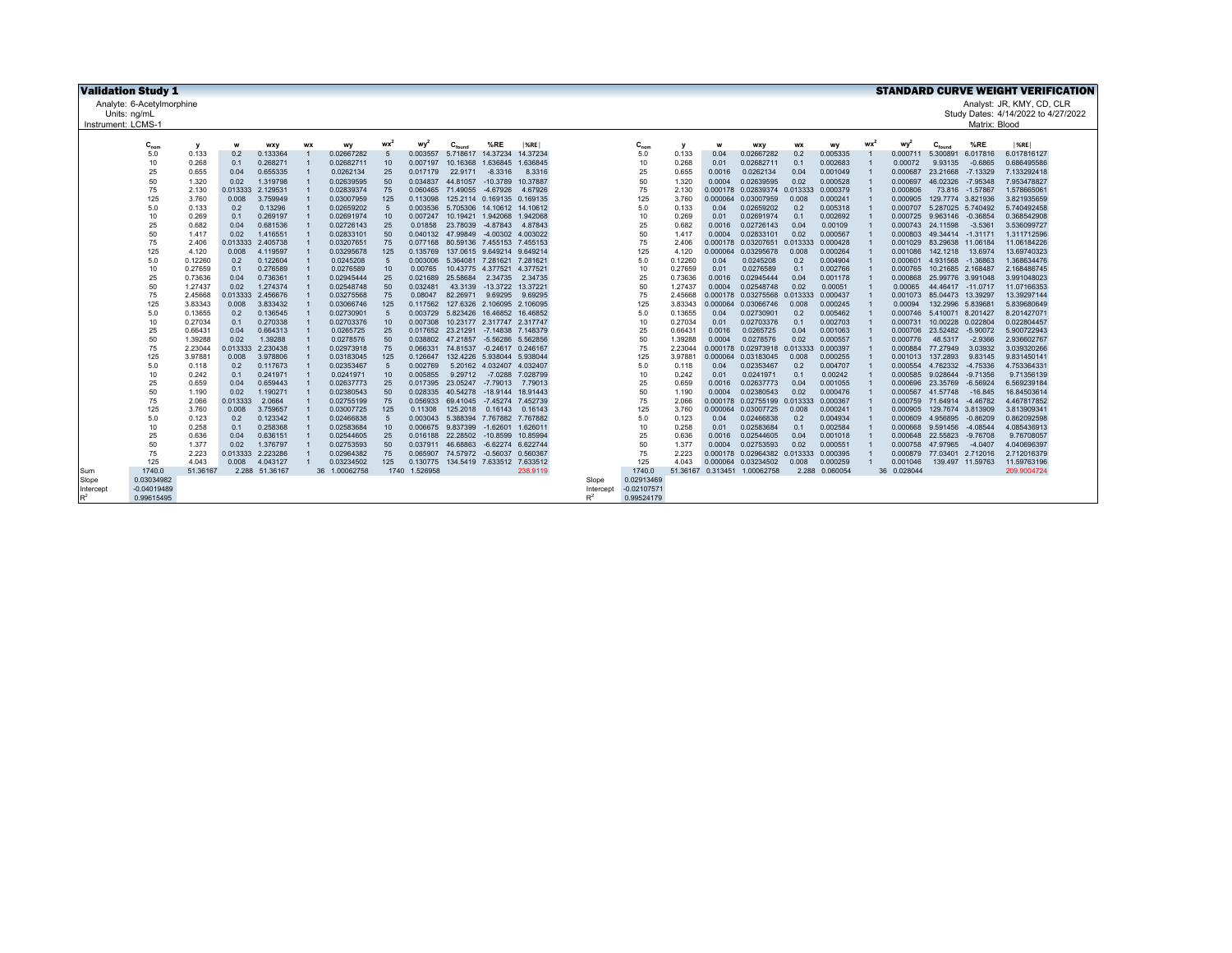# **Validation Study 1**<br>Analyte: 6-Acetylmorphine<br>Units: ng/mL<br>Units: ng/mL<br>Units: ng/mL<br>Charles: 4/14/2022 to 4/27/2022

Analyte: 6-Acetylmorphine Analyst: JR, KMY, CD, CLR

Units: ng/mL Study Dates: 4/14/2022 to 4/27/2022 Matrix: Blood

| <b>Batch Name</b>    | <b>Target</b>    | Calculated<br>Result | % RE  | y (Response<br>Ratio) |                                                                                                                                                                                                                                                                                                                                                                                                                                                              |           |            |
|----------------------|------------------|----------------------|-------|-----------------------|--------------------------------------------------------------------------------------------------------------------------------------------------------------------------------------------------------------------------------------------------------------------------------------------------------------------------------------------------------------------------------------------------------------------------------------------------------------|-----------|------------|
|                      | 5                | 5.08                 | 1.60  | 0.133                 | $Ratio$                                                                                                                                                                                                                                                                                                                                                                                                                                                      |           |            |
| OPI1 20220414B JR    | 10               | 9.90                 | 1.00  | 0.268                 | $y = 0.0301x - 0.0787$                                                                                                                                                                                                                                                                                                                                                                                                                                       | Slope     | 0.03013    |
|                      | 25               | 23.73                | 5.08  | 0.655                 | Response<br><b>Lee me</b> numering                                                                                                                                                                                                                                                                                                                                                                                                                           | Intercept | $-0.07873$ |
|                      | 50               | 47.47                | 5.06  | 1.320                 |                                                                                                                                                                                                                                                                                                                                                                                                                                                              | $R^2$     | 0.99730    |
|                      | 75               | 76.39                | 1.85  | 2.130                 | $\circ$<br>$\circ$<br>150                                                                                                                                                                                                                                                                                                                                                                                                                                    |           |            |
|                      | 125              | 134.64               | 7.71  | 3.760                 | $50$ Concentration $100$                                                                                                                                                                                                                                                                                                                                                                                                                                     |           |            |
|                      | 5                | 5.17                 | 3.33  | 0.133                 | $R$ ari $\frac{5}{6}$<br>$y = 0.0334x - 0.1$                                                                                                                                                                                                                                                                                                                                                                                                                 |           |            |
| OPI1 20220418B JR    | 10               | 9.61                 | 3.86  | 0.269                 |                                                                                                                                                                                                                                                                                                                                                                                                                                                              | Slope     | 0.03342    |
|                      | 25               | 23.08                | 7.70  | 0.682                 | Response                                                                                                                                                                                                                                                                                                                                                                                                                                                     | Intercept | $-0.11110$ |
|                      | 50               | 47.07                | 5.86  | 1.417                 |                                                                                                                                                                                                                                                                                                                                                                                                                                                              | $R^2$     | 0.99716    |
|                      | 75               | 79.37                | 5.82  | 2.406                 | <u>ao:</u><br>$\Omega$<br>$\circ$<br>150                                                                                                                                                                                                                                                                                                                                                                                                                     |           |            |
|                      | 125              | 135.32               | 8.25  | 4.120                 | 50 Concentration 100                                                                                                                                                                                                                                                                                                                                                                                                                                         |           |            |
|                      | $5\overline{)}$  | 5.00                 | 0.00  | 0.123                 | Response Ratio<br>Un<br>Run Three                                                                                                                                                                                                                                                                                                                                                                                                                            |           |            |
| OPI1 20220418B KMY   | 10               | 10.09                | 0.90  | 0.277                 | $y = 0.0313x - 0.0642$                                                                                                                                                                                                                                                                                                                                                                                                                                       | Slope     | 0.03133    |
|                      | 25               | 25.30                | 1.20  | 0.736                 |                                                                                                                                                                                                                                                                                                                                                                                                                                                              | Intercept | $-0.06424$ |
|                      | 50               | 43.09                | 13.82 | 1.274                 |                                                                                                                                                                                                                                                                                                                                                                                                                                                              | $R^2$     | 0.99195    |
|                      | 75               | 82.19                | 9.59  | 2.457                 | $\begin{array}{c}\n\mathbf{a} = \mathbf{0} \mathbf{a} \\ \mathbf{a} = \mathbf{0} \mathbf{a} + \mathbf{0} \mathbf{a} + \mathbf{0} \mathbf{a} + \mathbf{0} \mathbf{a} + \mathbf{0} \mathbf{a} + \mathbf{0} \mathbf{a} + \mathbf{0} \mathbf{a} + \mathbf{0} \mathbf{a} + \mathbf{0} \mathbf{a} + \mathbf{0} \mathbf{a} + \mathbf{0} \mathbf{a} + \mathbf{0} \mathbf{a} + \mathbf{0} \mathbf{a} + \mathbf{0} \mathbf{a} + \mathbf$<br>$\circ$<br>$\Omega$<br>150 |           |            |
|                      | 125              | 127.72               | 2.18  | 3.833                 | $50$ Concentration $100$                                                                                                                                                                                                                                                                                                                                                                                                                                     |           |            |
|                      | $5\overline{)}$  | 5.14                 | 2.79  | 0.137                 | 5                                                                                                                                                                                                                                                                                                                                                                                                                                                            |           |            |
| OPI1 20220421B CD    | 10               | 9.71                 | 2.90  | 0.270                 | <b>Run Four</b><br>$y = 0.032x - 0.0992$<br>Ratio                                                                                                                                                                                                                                                                                                                                                                                                            | Slope     | 0.03196    |
|                      | 25               | 23.17                | 7.33  | 0.664                 | Response<br><b>Leonie</b> nnie Ginner                                                                                                                                                                                                                                                                                                                                                                                                                        | Intercept | $-0.09924$ |
|                      | 50               | 48.05                | 3.89  | 1.393                 |                                                                                                                                                                                                                                                                                                                                                                                                                                                              | $R^2$     | 0.99701    |
|                      | 75               | 76.66                | 2.22  | 2.230                 | $\Omega$<br>$\circ$<br>150                                                                                                                                                                                                                                                                                                                                                                                                                                   |           |            |
|                      | 125              | 136.39               | 9.11  | 3.979                 | 50 Concentration 100                                                                                                                                                                                                                                                                                                                                                                                                                                         |           |            |
|                      | 5                | 4.95                 | 1.06  | 0.118                 | 5<br>Run Five<br>Ratio                                                                                                                                                                                                                                                                                                                                                                                                                                       |           |            |
| OPI1 20220421B CLR   | 10               | 10.18                | 1.78  | 0.242                 | $y = 0.0301x - 0.1157$                                                                                                                                                                                                                                                                                                                                                                                                                                       | Slope     | 0.03010    |
|                      | 25               | 23.70                | 5.19  | 0.659                 |                                                                                                                                                                                                                                                                                                                                                                                                                                                              | Intercept | $-0.11568$ |
|                      | 50               | 55.97                | 11.93 | 1.190                 | Response<br><b>Lee me</b> the state of the state of the state of the state of the state of the state of the state of the state of the state of the state of the state of the state of the state of the state of the state of the state of the s                                                                                                                                                                                                              | $R^2$     | 0.99283    |
|                      | 75               | 83.78                | 11.71 | 2.066                 | $\circ$<br>$\circ$<br>150                                                                                                                                                                                                                                                                                                                                                                                                                                    |           |            |
|                      | $\overline{125}$ | 101.03               | 19.17 | 3.760                 | $50$ Concentration $100$                                                                                                                                                                                                                                                                                                                                                                                                                                     |           |            |
|                      | $5\overline{)}$  | 5.15                 | 2.98  | 0.123                 | 5<br>Run Six                                                                                                                                                                                                                                                                                                                                                                                                                                                 |           |            |
| OPI1 20220427B CD    | 10               | 9.75                 | 2.49  | 0.258                 | Response Ratio<br>$y = 0.0326x - 0.1308$                                                                                                                                                                                                                                                                                                                                                                                                                     | Slope     | 0.03257    |
|                      | 25               | 22.63                | 9.50  | 0.636                 |                                                                                                                                                                                                                                                                                                                                                                                                                                                              | Intercept | $-0.13080$ |
|                      | 50               | 47.87                | 4.27  | 1.377                 |                                                                                                                                                                                                                                                                                                                                                                                                                                                              | $R^2$     | 0.99574    |
|                      | 75               | 76.72                | 2.29  | 2.223                 | $\circ$<br>$\circ$<br>150                                                                                                                                                                                                                                                                                                                                                                                                                                    |           |            |
|                      | 125              | 138.74               | 10.99 | 4.043                 | $50$ Concentration 100                                                                                                                                                                                                                                                                                                                                                                                                                                       |           |            |
|                      |                  | Max %RE = 19.17      |       |                       |                                                                                                                                                                                                                                                                                                                                                                                                                                                              |           |            |
| <b>Comments: N/A</b> |                  |                      |       |                       |                                                                                                                                                                                                                                                                                                                                                                                                                                                              |           |            |
|                      |                  |                      |       |                       |                                                                                                                                                                                                                                                                                                                                                                                                                                                              |           |            |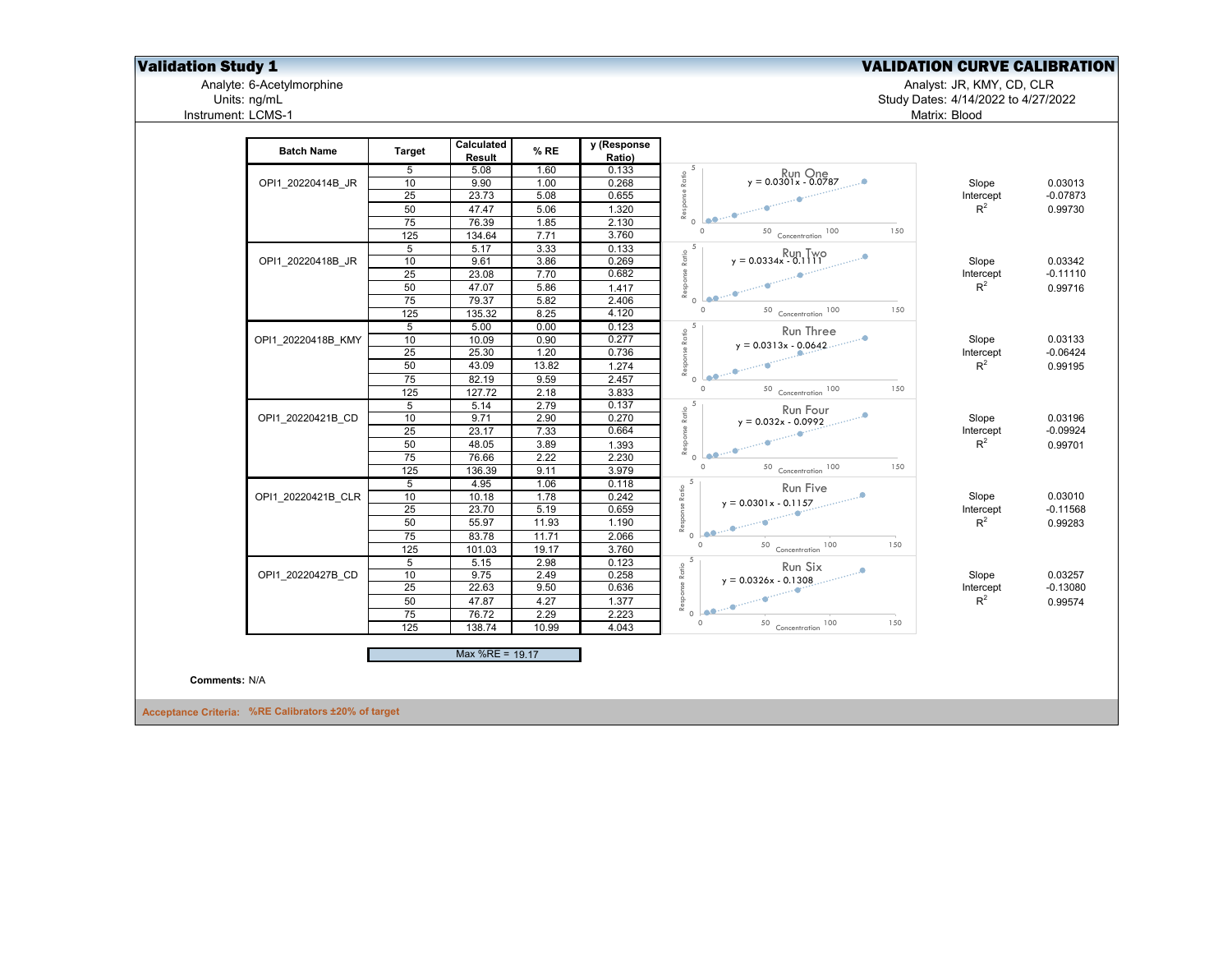| <b>Study Date</b>                                                                                                            | Target (x)     | Calculated (y) | Predicted | Residual | Slope                            | 1.0427                                                                                                                                                                                                                                                                                                      | Intercept               | $-1.2345$             |
|------------------------------------------------------------------------------------------------------------------------------|----------------|----------------|-----------|----------|----------------------------------|-------------------------------------------------------------------------------------------------------------------------------------------------------------------------------------------------------------------------------------------------------------------------------------------------------------|-------------------------|-----------------------|
|                                                                                                                              | 5              | 5.08           | 2.50      | 2.58     | Std err in slope, S <sub>b</sub> | 0.0241                                                                                                                                                                                                                                                                                                      | Std err in Intercept    | 1.5381                |
|                                                                                                                              | 10             | 9.90           | 7.72      | 2.18     | Degrees freedom                  | 34                                                                                                                                                                                                                                                                                                          | Degrees freedom         | 34                    |
|                                                                                                                              | 25             | 23.73          | 23.38     | 0.35     | <b>Confidence level</b>          | 95%                                                                                                                                                                                                                                                                                                         | <b>Confidence Level</b> | 95%                   |
|                                                                                                                              | 50             | 47.47          | 49.48     | $-2.01$  | Student t                        | 2.0322                                                                                                                                                                                                                                                                                                      | Student t               | 2.0322                |
|                                                                                                                              | 75             | 76.39          | 75.58     | 0.81     | Confidence interval              | 0.049                                                                                                                                                                                                                                                                                                       | Confidence interval     | 3.126                 |
|                                                                                                                              | 125            | 134.64         | 127.78    | 6.86     | Slope                            | $1.043 \pm 0.049$                                                                                                                                                                                                                                                                                           | Intercept               | $-1.235 \pm 3.$       |
| OPI1 20220414B JR<br>OPI1 20220418B JR<br>OPI1 20220418B KMY<br>OPI1 20220421B CD<br>OPI1 20220421B CLR<br>OPI1 20220427B CD | 5              | 5.17           | 2.50      | 2.67     | Range                            | $0.9937 - 1.0916$                                                                                                                                                                                                                                                                                           | Lower                   | $-4.3604 - 1.5$       |
|                                                                                                                              | 10             | 9.61           | 7.72      | 1.90     |                                  | <b>YES</b>                                                                                                                                                                                                                                                                                                  |                         | <b>YES</b>            |
|                                                                                                                              | 25             | 23.08          | 23.38     | $-0.30$  |                                  |                                                                                                                                                                                                                                                                                                             |                         |                       |
|                                                                                                                              | 50             | 47.07          | 49.48     | $-2.41$  |                                  |                                                                                                                                                                                                                                                                                                             |                         |                       |
|                                                                                                                              | 75             | 79.37          | 75.58     | 3.79     |                                  |                                                                                                                                                                                                                                                                                                             |                         | $y = 1.0292x - 0.779$ |
|                                                                                                                              | 125            | 135.32         | 127.78    | 7.54     |                                  | 120                                                                                                                                                                                                                                                                                                         |                         | $R^2 = 0.9802$        |
|                                                                                                                              | 5              | 5.00           | 2.50      | 2.50     |                                  | 100                                                                                                                                                                                                                                                                                                         |                         |                       |
|                                                                                                                              | 10             | 10.09          | 7.72      | 2.37     |                                  |                                                                                                                                                                                                                                                                                                             |                         |                       |
|                                                                                                                              | 25             | 25.30          | 23.38     | 1.92     |                                  |                                                                                                                                                                                                                                                                                                             |                         |                       |
|                                                                                                                              | 50             | 43.09          | 49.48     | $-6.39$  |                                  | 160<br>140<br>80<br>60<br>40<br>20<br>.o<br>$\bullet$<br>$\Omega$<br>60<br>20<br>40<br>80<br>$\mathsf{O}\xspace$<br><b>Residual Plot</b><br>10.00<br>8.00<br>۰<br>6.00<br>4.00<br>۰<br>$\bullet$<br>2.00<br>۵<br>0.00<br>80<br>20<br>40<br>60<br>ł<br>$-2.00$<br>$-4.00$<br>$-6.00$<br>$\bullet$<br>$-8.00$ |                         |                       |
|                                                                                                                              | 75             | 82.19          | 75.58     | 6.61     |                                  |                                                                                                                                                                                                                                                                                                             |                         |                       |
|                                                                                                                              | 125            | 127.72         | 127.78    | $-0.06$  |                                  |                                                                                                                                                                                                                                                                                                             |                         |                       |
|                                                                                                                              | 5              | 5.14           | 2.50      | 2.64     |                                  |                                                                                                                                                                                                                                                                                                             |                         |                       |
|                                                                                                                              | 10             | 9.71           | 7.72      | 1.99     |                                  |                                                                                                                                                                                                                                                                                                             |                         | 100<br>120            |
|                                                                                                                              | 25             | 23.17          | 23.38     | $-0.21$  |                                  |                                                                                                                                                                                                                                                                                                             |                         |                       |
|                                                                                                                              | 50             | 48.05          | 49.48     | $-1.42$  |                                  |                                                                                                                                                                                                                                                                                                             |                         |                       |
|                                                                                                                              | 75             | 76.66          | 75.58     | 1.09     |                                  |                                                                                                                                                                                                                                                                                                             |                         |                       |
|                                                                                                                              | 125            | 136.39         | 127.78    | 8.61     |                                  |                                                                                                                                                                                                                                                                                                             |                         | ۰                     |
|                                                                                                                              | 5              | 4.95           | 2.50      | 2.45     |                                  |                                                                                                                                                                                                                                                                                                             |                         | $\bullet$             |
|                                                                                                                              | 10             | 10.18          | 7.72      | 2.46     |                                  |                                                                                                                                                                                                                                                                                                             |                         |                       |
|                                                                                                                              | 25             | 23.70          | 23.38     | 0.32     |                                  |                                                                                                                                                                                                                                                                                                             |                         |                       |
|                                                                                                                              | 50             | 55.97          | 49.48     | 6.49     |                                  |                                                                                                                                                                                                                                                                                                             |                         |                       |
|                                                                                                                              | 75             | 83.78          | 75.58     | 8.21     |                                  |                                                                                                                                                                                                                                                                                                             |                         |                       |
|                                                                                                                              | 125            | 101.03         | 127.78    | $-26.74$ |                                  |                                                                                                                                                                                                                                                                                                             |                         |                       |
|                                                                                                                              | 5              | 5.15           | 2.50      | 2.65     |                                  |                                                                                                                                                                                                                                                                                                             |                         | 100<br>120            |
|                                                                                                                              | 10             | 9.75           | 7.72      | 2.03     |                                  |                                                                                                                                                                                                                                                                                                             |                         |                       |
|                                                                                                                              | 25             | 22.63          | 23.38     | $-0.75$  |                                  |                                                                                                                                                                                                                                                                                                             |                         |                       |
|                                                                                                                              | 50             | 47.87          | 49.48     | $-1.61$  |                                  |                                                                                                                                                                                                                                                                                                             |                         |                       |
|                                                                                                                              | 75             | 76.72          | 75.58     | 1.14     |                                  |                                                                                                                                                                                                                                                                                                             |                         |                       |
|                                                                                                                              | $\frac{1}{25}$ | 138.74         | 127.78    | 10.96    |                                  |                                                                                                                                                                                                                                                                                                             |                         |                       |
|                                                                                                                              |                |                |           |          |                                  |                                                                                                                                                                                                                                                                                                             |                         |                       |

**Comments:** N/A

**Acceptance Criteria: 95% CI of slope includes 1 95% CI of intercept includes 0**

**Validation Study 1**<br>Analyst: JR, KMY, CD, CLR<br>Units: ng/mL<br>Units: ng/mL<br>Units: ng/mL Analyte: 6-Acetylmorphine Analyst: JR, KMY, CD, CLR Units: ng/mL Study Dates: 4/14/2022 to 4/27/2022 Matrix: Blood

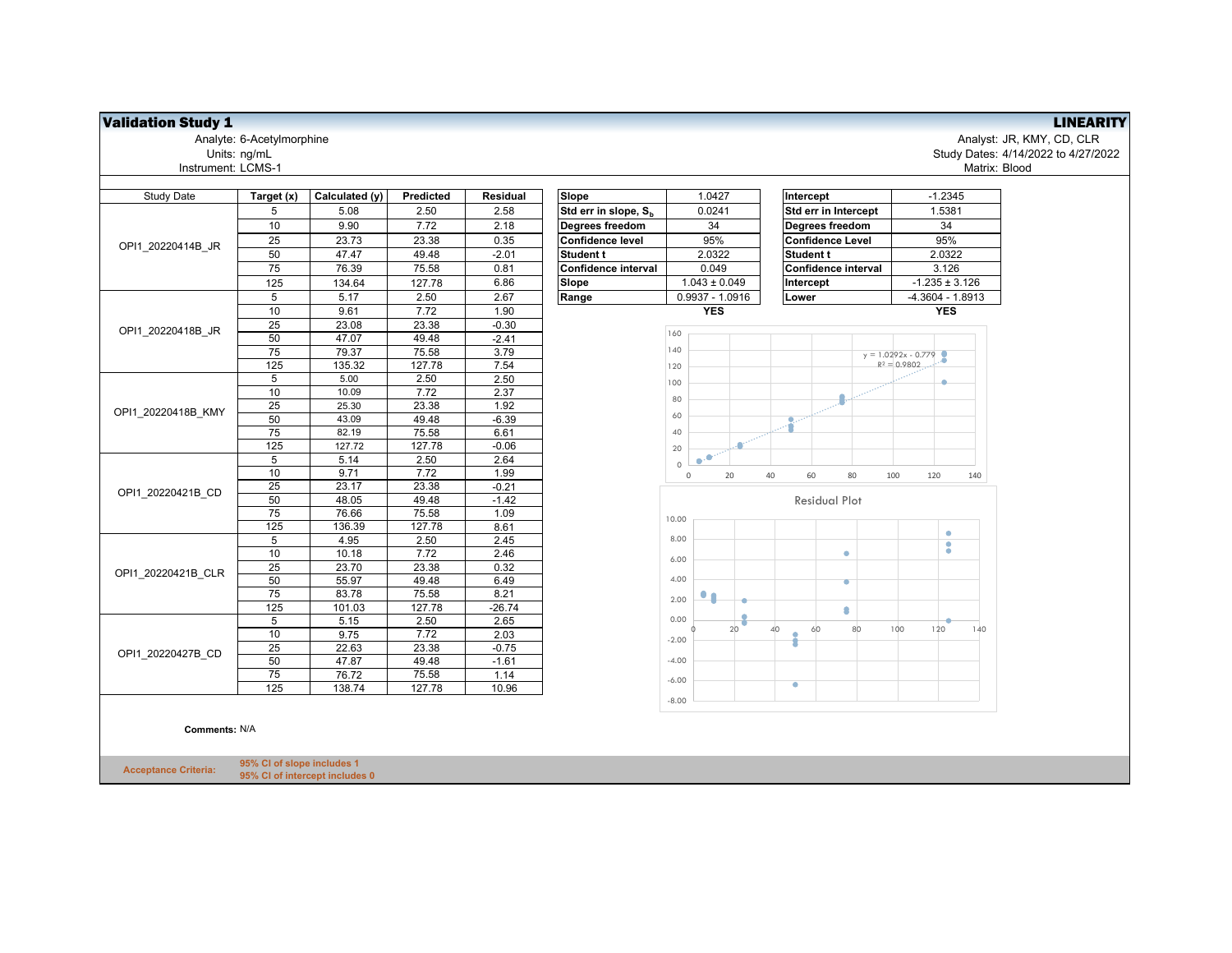**Validation Study 2**<br>
Analyte: 6-Acetylmorphine<br>
Units: ng/mL<br>
Units: ng/mL<br>
BIAS AND PRECISION<br>
BIAS AND PRECISION<br>
Study Dates: 4/14/2022 to 4/27/2022 Instrument: LCMS-1

Analyst: JR, KMY, CD, CLR Study Dates: 4/14/2022 to 4/27/2022<br>Matrix: Blood

| <b>Run Date</b>    | <b>Run Order</b>              | LQC      | <b>MQC</b> | HQC      |
|--------------------|-------------------------------|----------|------------|----------|
|                    | Target Concentration (ng/mL): | 15       | 30         | 100      |
| OPI1 20220414B JR  | $1 - 1$                       | 13.72    | 29.77      | 110.49   |
|                    | $1 - 2$                       | 14.18    | 30.18      | 113.24   |
|                    | $1 - 3$                       | 14.04    | 29.43      | 111.10   |
|                    | $1 - 4$                       | 13.80    | 29.17      | 111.58   |
| <b>Within Run</b>  | Mean                          | 13.94    | 29.64      | 111.60   |
|                    | <b>SD</b>                     | 0.21     | 0.44       | 1.18     |
|                    | %CV                           | 1.53%    | 1.48%      | 1.06%    |
|                    | % Bias                        | $-7.10%$ | $-1.21%$   | 11.60%   |
| OPI1 20220418B JR  | $2 - 1$                       | 13.56    | 27.06      | 97.63    |
|                    | $2 - 2$                       | 13.57    | 26.60      | 98.13    |
|                    | $2 - 3$                       | 13.55    | 26.42      | 96.57    |
| Within Run         | Mean                          | 13.56    | 26.69      | 97.45    |
|                    | <b>SD</b>                     | 0.01     | 0.33       | 0.80     |
|                    | %CV                           | 0.08%    | 1.24%      | 0.82%    |
|                    | % Bias                        | $-9.59%$ | $-11.02%$  | $-2.55%$ |
| OPI1_20220418B_KMY | $3 - 1$                       | 14.57    | 27.34      | 96.23    |
|                    | $3-2$                         | 14.19    | 25.64      | 95.30    |
|                    | $3 - 3$                       | 12.66    | 27.59      | 104.25   |
|                    | $3-4$                         | 15.38    | 28.48      | 93.70    |
| <b>Within Run</b>  | Mean                          | 14.20    | 27.26      | 97.37    |
|                    | <b>SD</b>                     | 1.14     | 1.19       | 4.70     |
|                    | %CV                           | 8.03%    | 4.35%      | 4.83%    |
|                    | % Bias                        | $-5.33%$ | $-9.12%$   | $-2.63%$ |
| OPI1_20220421B_CD  | $4 - 1$                       | 14.84    | 28.07      | 103.79   |
|                    | $4 - 2$                       | 14.16    | 29.30      | 104.40   |
|                    | $4 - 3$                       | 14.63    | 28.96      | 102.53   |
| Within Run         | Mean                          | 14.55    | 28.78      | 103.57   |
|                    | <b>SD</b>                     | 0.35     | 0.63       | 0.95     |
|                    | %CV                           | 2.40%    | 2.21%      | 0.92%    |
|                    | % Bias                        | $-3.02%$ | $-4.08%$   | 3.57%    |
| OPI1_20220421B_CLR | $5 - 1$                       | 14.41    | 28.59      | 105.93   |
|                    | $5-2$                         | 14.36    | 28.82      | 105.22   |
|                    | $5-3$                         | 14.51    | 28.79      | 106.11   |
| <b>Within Run</b>  | Mean                          | 14.43    | 28.73      | 105.76   |
|                    | <b>SD</b>                     | 0.08     | 0.13       | 0.47     |
|                    | %CV                           | 0.52%    | 0.44%      | 0.45%    |
|                    | % Bias                        | $-3.83%$ | $-4.23%$   | 5.76%    |
| OPI1 20220427B CD  | $6 - 1$                       | 15.06    | 29.01      | 108.62   |
|                    | $6-2$                         | 14.70    | 31.34      | 101.84   |
|                    | $6 - 3$                       | 14.67    | 29.41      | 112.87   |
| Within Run         | Mean                          | 14.81    | 29.92      | 107.78   |
|                    | <b>SD</b>                     | 0.22     | 1.25       | 5.56     |
|                    | %CV                           | 1.47%    | 4.17%      | 5.16%    |
|                    | % Bias                        | $-1.26%$ | $-0.27%$   | 7.78%    |

| Mean             |                       | 14.23    | 28.50 | 103.98 |
|------------------|-----------------------|----------|-------|--------|
| SD               |                       | 0.63     | 1.39  | 6.17   |
| <b>Precision</b> | <b>Max Within-Run</b> | 8.03%    | 4.35% | 5.16%  |
| (%CV)            | <b>Between-Run</b>    | 4.42%    | 4.86% | 5.94%  |
| % Bias           |                       | $-5.02%$ | 4.99% | 3.92%  |

**Comments:** N/A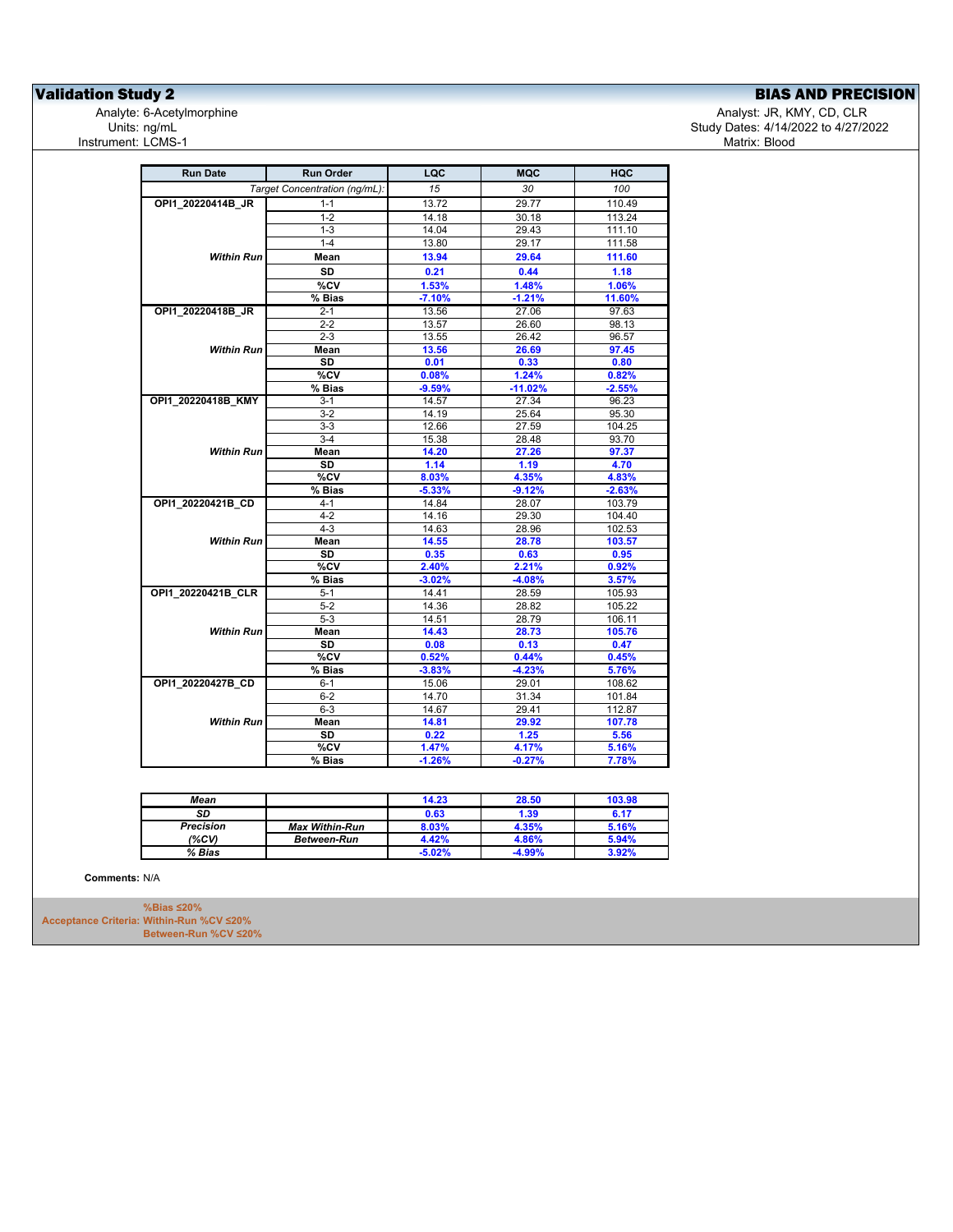Analyte: Oxycodone Analyst: JR, KMY, CD, CLR Units: ng/mL Study Dates: 4/14/2022 to 4/27/2022 Method: OPI1.MInstrument: LCMS-1SOP Reference: Toxicology Analytical Manual v3.7

|                | <b>VALIDATION EXPERIMENT</b>                                                                   | <b>SOP CRITERIA</b>                                           | <b>RESULTS</b>                                                                                      | <b>COMMENTS</b>                                                                                                                                                                                                                          |
|----------------|------------------------------------------------------------------------------------------------|---------------------------------------------------------------|-----------------------------------------------------------------------------------------------------|------------------------------------------------------------------------------------------------------------------------------------------------------------------------------------------------------------------------------------------|
|                | Weight Verification                                                                            | The least complex weighting scheme that<br>minimizes $Σ$  %RE | Unweighted: $= 254.64$<br>$1/x$ Weighting: = 183.03<br>$1/x2$ Weighting: = 177.02                   | 1/x weighting will be used. While 1/x2 weighting<br>gave a lower %RE, data processed using 1/x2<br>weighting failed to meet the SOP criteria for<br>linearity.                                                                           |
|                | Linearity                                                                                      | 95% CI of slope includes 1<br>95% CI of intercept includes 0  | $95\%$ CI of slope = 0.9689 - 1.0088<br>95% CI of Intercept = -0.7350 - 1.8108                      | N/A                                                                                                                                                                                                                                      |
|                | Validation Calibration                                                                         | %RE Calibrators ±20% of target                                | Max %RE of Calibrators = $10.96$                                                                    | The calculated R2 value for run three was below<br>0.99; however, this calculation does not account<br>for the weighting scheme used. When 1/x<br>weighting is applied, the R2 value for this run is<br>above 0.99 and therefore passes. |
|                | Case Work Calibration                                                                          | %RE Calibrators ±20% of target                                | N/A                                                                                                 | Not performed. All 6 calibrators used in<br>validation will be used for casework.                                                                                                                                                        |
|                | Comparison of Validation<br>Calibration to Casework Calibration 95% CI of intercept includes 0 | 95% CI of slope includes 1                                    | N/A                                                                                                 | Not performed. All 6 calibrators used in<br>validation will be used for casework.                                                                                                                                                        |
| $\mathfrak{p}$ | Bias & Precision                                                                               | %Bias ≤20%<br>Within-Run %CV ≤20%<br>Between-Run %CV ≤20%     | Max Bias = $-5.27\%$<br>Max Within-Run Precision = $8.25\%$<br>Max Between-Run Precision = $4.27\%$ | N/A                                                                                                                                                                                                                                      |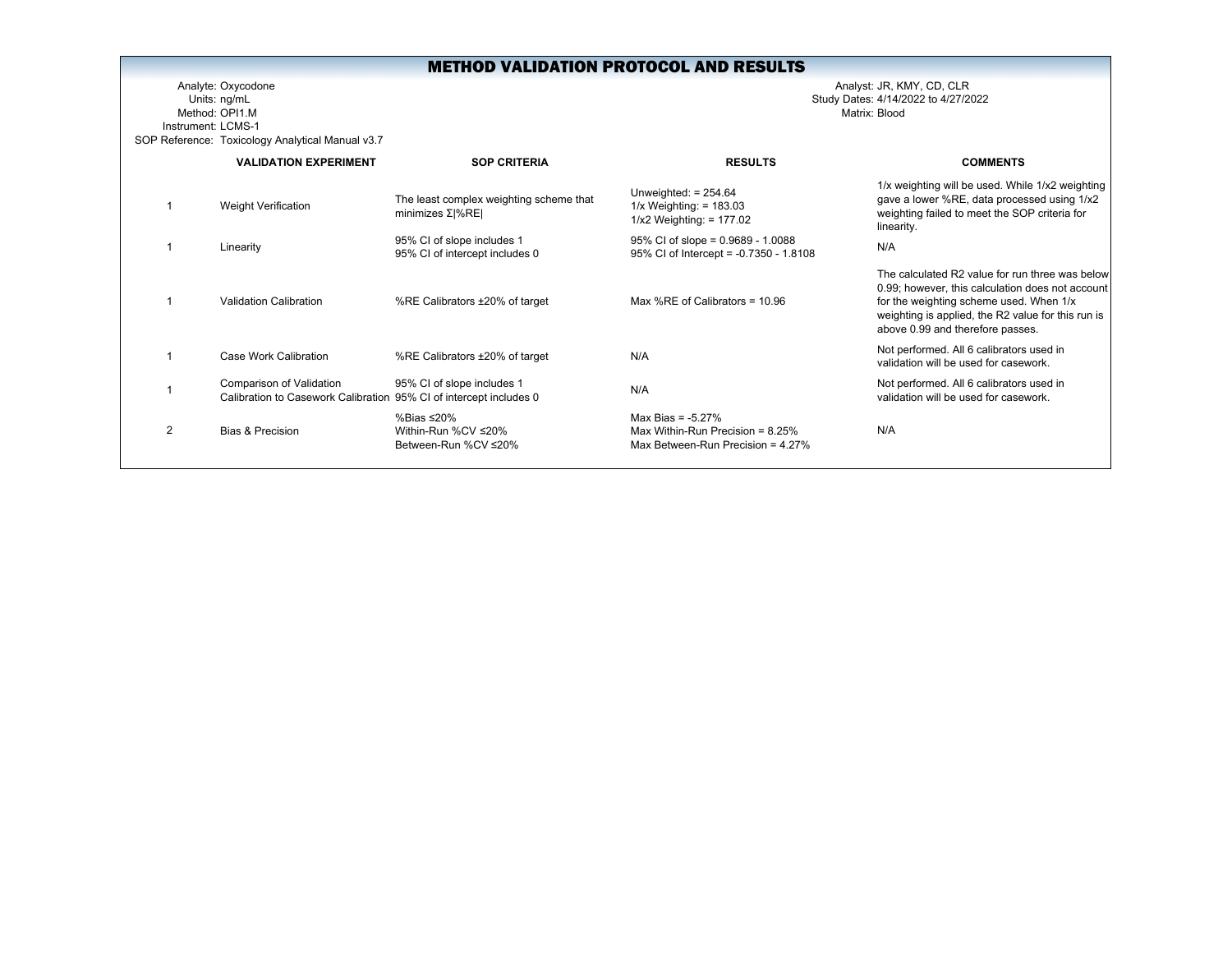| <b>Validation Study 1</b>   |                                                                                                                                                         |                                                                |                    |                          |                    |              |                      |                |                          |              |                             |                                                                      |         |                               | <b>STANDARD CURVE WEIGHT VERIFICATION</b> |
|-----------------------------|---------------------------------------------------------------------------------------------------------------------------------------------------------|----------------------------------------------------------------|--------------------|--------------------------|--------------------|--------------|----------------------|----------------|--------------------------|--------------|-----------------------------|----------------------------------------------------------------------|---------|-------------------------------|-------------------------------------------|
|                             | Analyte: Oxycodone                                                                                                                                      |                                                                |                    |                          |                    |              |                      |                |                          |              |                             |                                                                      |         |                               | Analyst: JR, KMY, CD, CLR                 |
| Units: ng/mL                |                                                                                                                                                         |                                                                |                    |                          |                    |              |                      |                |                          |              |                             |                                                                      |         |                               | Study Dates: 4/14/2022 to 4/27/2022       |
| Instrument: LCMS-1          |                                                                                                                                                         |                                                                |                    |                          |                    |              |                      |                |                          |              |                             |                                                                      |         | Matrix: Blood                 |                                           |
|                             |                                                                                                                                                         |                                                                |                    |                          |                    |              |                      |                |                          |              |                             |                                                                      |         |                               |                                           |
|                             |                                                                                                                                                         | $\Sigma$   %RE                                                 |                    | $C_{nom}$<br>5.0         | <b>V</b><br>0.033  | W            | wxy<br>0.162966      | <b>WX</b><br>5 | wy<br>0.03259322         | $wx^2$<br>25 | wy <sup>2</sup><br>0.001062 | $C_{\text{found}}$<br>4.316332                                       | %RE     | $ \%RE $<br>-13.6734 13.67336 |                                           |
|                             | Unweighted:                                                                                                                                             | 254.64                                                         |                    | 10                       | 0.062              |              | 0.623933             | 10             | 0.06239327               | 100          | 0.003893                    | 9.21891                                                              |         | -7.8109 7.810896              |                                           |
|                             | 1/x Weighting:                                                                                                                                          | 183.03                                                         |                    | 25                       | 0.146              |              | 3.638135             | 25             | 0.14552541               | 625          |                             | 0.021178 22.89546                                                    |         | -8.41816 8.418155             |                                           |
|                             | $1/x^2$ Weighting:                                                                                                                                      | 177.02                                                         |                    | 50                       | 0.299              |              | 14.92805             | 50             | 0.29856103               | 2500         | 0.089139                    | 48.07224 -3.85553 3.855525                                           |         |                               |                                           |
|                             |                                                                                                                                                         |                                                                |                    | 75                       | 0.454              |              | 34.03096             | 75             | 0.4537461                | 5625         | 0.205886                    | 73.60263                                                             |         | -1.86316 1.863158             |                                           |
|                             |                                                                                                                                                         |                                                                |                    | 125                      | 0.737              |              | 92.17963             | 125            | 0.73743705               | 15625        |                             | 0.543813 120.2743 -3.78058 3.780581                                  |         |                               |                                           |
|                             |                                                                                                                                                         |                                                                |                    | 5.0                      | 0.032              |              | 0.158542             | 5              | 0.03170843               | 25           | 0.001005                    | 4.170769 -16.5846 16.58462                                           |         |                               |                                           |
|                             |                                                                                                                                                         |                                                                |                    | 10                       | 0.063              |              | 0.630439             | 10             | 0.06304388               | 100          |                             | 0.003975 9.325945 -6.74055 6.740546                                  |         |                               |                                           |
|                             |                                                                                                                                                         |                                                                |                    | 25                       | 0.150              |              | 3.749229             | 25             | 0.14996915               | 625          | 0.022491                    | 23.62653                                                             |         | -5.4939 5.493897              |                                           |
|                             |                                                                                                                                                         |                                                                |                    | 50                       | 0.294              |              | 14.69499             | 50             | 0.29389971               | 2500         |                             | 0.086377 47.30538 -5.38925 5.389248                                  |         |                               |                                           |
|                             |                                                                                                                                                         |                                                                |                    | 75                       | 0.454              |              | 34.05261             | 75             | 0.45403477               | 5625         | 0.206148                    | 73.65012 -1.79984 1.799837                                           |         |                               |                                           |
|                             |                                                                                                                                                         |                                                                |                    | 125                      | 0.718              |              | 89.7746              | 125            | 0.71819682               | 15625        | 0.515807                    |                                                                      |         | 117.109 -6.31284 6.312839     |                                           |
|                             |                                                                                                                                                         |                                                                |                    | 5.0<br>10                | 0.03273<br>0.07559 |              | 0.163655<br>0.75593  | 5<br>10        | 0.032731<br>0.075593     | 25<br>100    | 0.001071                    | 4.338999<br>0.005714 11.39047 13.90474 13.90474                      |         | -13.22 13.22003               |                                           |
|                             |                                                                                                                                                         |                                                                |                    | 25                       | 0.19106            |              | 4.776375             | 25             | 0.191055                 | 625          | 0.036502                    |                                                                      |         | 30.3858 21.54319 21.54319     |                                           |
|                             |                                                                                                                                                         |                                                                |                    | 50                       | 0.31880            |              | 15.9399              | 50             | 0.318798                 | 2500         |                             | 0.101632 51.40154 2.803076 2.803076                                  |         |                               |                                           |
|                             |                                                                                                                                                         |                                                                |                    | 75                       | 0.59371            |              | 44.5284              | 75             | 0.593712                 | 5625         | 0.352494                    | 96.62923 28.83898 28.83898                                           |         |                               |                                           |
|                             |                                                                                                                                                         |                                                                |                    | 125                      | 0.86454            |              | 108.068              | 125            | 0.864544                 | 15625        |                             | 0.747436 141.1854                                                    | 12.9483 | 12.9483                       |                                           |
|                             |                                                                                                                                                         |                                                                |                    | 5.0                      | 0.03292            |              | 0.164586             | 5              | 0.03291726               | 25           | 0.001084                    | 4.369641 -12.6072 12.60718                                           |         |                               |                                           |
|                             |                                                                                                                                                         |                                                                |                    | 10                       | 0.06479            |              | 0.647924             | 10             | 0.0647924                | 100          |                             | 0.004198 9.613605 -3.86395 3.86395                                   |         |                               |                                           |
|                             |                                                                                                                                                         |                                                                |                    | 25                       | 0.15625            |              | 3.906167             | 25             | 0.15624669               | 625          |                             | 0.024413 24.65928                                                    |         | -1.36288 1.362876             |                                           |
|                             |                                                                                                                                                         |                                                                |                    | 50                       | 0.30210            |              | 15.10504             | 50             | 0.30210085               | 2500         | 0.091265                    | 48.65459 -2.69081 2.690814                                           |         |                               |                                           |
|                             |                                                                                                                                                         |                                                                |                    | 75                       | 0.45323            |              | 33.99192             | 75             | 0.45322563               | 5625         |                             | 0.205413 73.51701 -1.97732 1.977324                                  |         |                               |                                           |
|                             |                                                                                                                                                         |                                                                |                    | 125                      | 0.74947            |              | 93.68428             | 125            | 0.7494742                | 15625        |                             | 0.561712 122.2546 -2.19634 2.196339                                  |         |                               |                                           |
|                             |                                                                                                                                                         |                                                                |                    | 5.0                      | 0.033              |              | 0.163624<br>0.645024 | 5              | 0.03272485               | 25<br>100    |                             | 0.001071 4.337987 -13.2403 13.24026                                  |         |                               |                                           |
|                             |                                                                                                                                                         |                                                                |                    | 10<br>25                 | 0.065<br>0.153     |              | 3.815717             | 10<br>25       | 0.06450244<br>0.15262869 | 625          | 0.023296                    | 0.004161  9.565902  -4.34098  4.340979<br>24.06406 -3.74375 3.743753 |         |                               |                                           |
|                             |                                                                                                                                                         |                                                                |                    | 50                       | 0.310              |              | 15.50348             | 50             | 0.31006967               | 2500         |                             | 0.096143 49.96559                                                    |         | $-0.06882$ $0.068819$         |                                           |
|                             |                                                                                                                                                         |                                                                |                    | 75                       | 0.480              |              | 35.98887             | 75             | 0.47985166               | 5625         |                             | 0.230258 77.89741 3.863211 3.863211                                  |         |                               |                                           |
|                             |                                                                                                                                                         |                                                                |                    | 125                      | 0.701              |              | 87.5892              | 125            | 0.7007136                | 15625        | 0.491                       | 114.2327 -8.61385 8.613851                                           |         |                               |                                           |
|                             |                                                                                                                                                         |                                                                |                    | 5.0                      | 0.033              |              | 0.163455             | 5              | 0.03269101               | 25           |                             | 0.001069 4.332419 -13.3516 13.35163                                  |         |                               |                                           |
|                             |                                                                                                                                                         |                                                                |                    | 10                       | 0.067              |              | 0.66598              | 10             | 0.06659796               | 100          | 0.004435                    | 9.910649 -0.89351 0.893515                                           |         |                               |                                           |
|                             |                                                                                                                                                         |                                                                |                    | 25                       | 0.151              |              | 3.785043             | 25             | 0.15140171               | 625          | 0.022922                    | 23.8622 -4.55118 4.551183                                            |         |                               |                                           |
|                             |                                                                                                                                                         |                                                                |                    | 50                       | 0.313              |              | 15.64782             | 50             | 0.31295633               | 2500         |                             | 0.097942 50.44049 0.880983 0.880983                                  |         |                               |                                           |
|                             |                                                                                                                                                         |                                                                |                    | 75                       | 0.457              |              | 34.26674             | 75             | 0.45688984               | 5625         |                             | 0.208748 74.11983 -1.17356 1.173564                                  |         |                               |                                           |
|                             |                                                                                                                                                         |                                                                |                    | 125                      | 0.768              | $\mathbf{1}$ | 96,00057             | 125            | 0.76800459               | 15625        | 0.589831                    | 125.3031 0.242494 0.242494                                           |         |                               |                                           |
|                             |                                                                                                                                                         |                                                                | Sum                | 1740.0                   | 10.8053            |              | 30 904.5918          |                | 1740 10.8053312          |              | 147000 5.604582             |                                                                      |         | 254.6437                      |                                           |
| Comments:                   | 1/x weighting will be used. While 1/x2 weighting gave a lower %RE, data processed<br>using 1/x2 weighting failed to meet the SOP criteria for linearity |                                                                |                    |                          |                    |              |                      |                |                          |              |                             |                                                                      |         |                               |                                           |
|                             |                                                                                                                                                         |                                                                | Slope              | 0.00607844               |                    |              |                      |                |                          |              |                             |                                                                      |         |                               |                                           |
|                             |                                                                                                                                                         |                                                                | Intercept<br>$R^2$ | 0.00635664<br>0.98416770 |                    |              |                      |                |                          |              |                             |                                                                      |         |                               |                                           |
| <b>Acceptance Criteria:</b> |                                                                                                                                                         | The least complex weighting scheme that minimizes $\Sigma$ %RE |                    |                          |                    |              |                      |                |                          |              |                             |                                                                      |         |                               |                                           |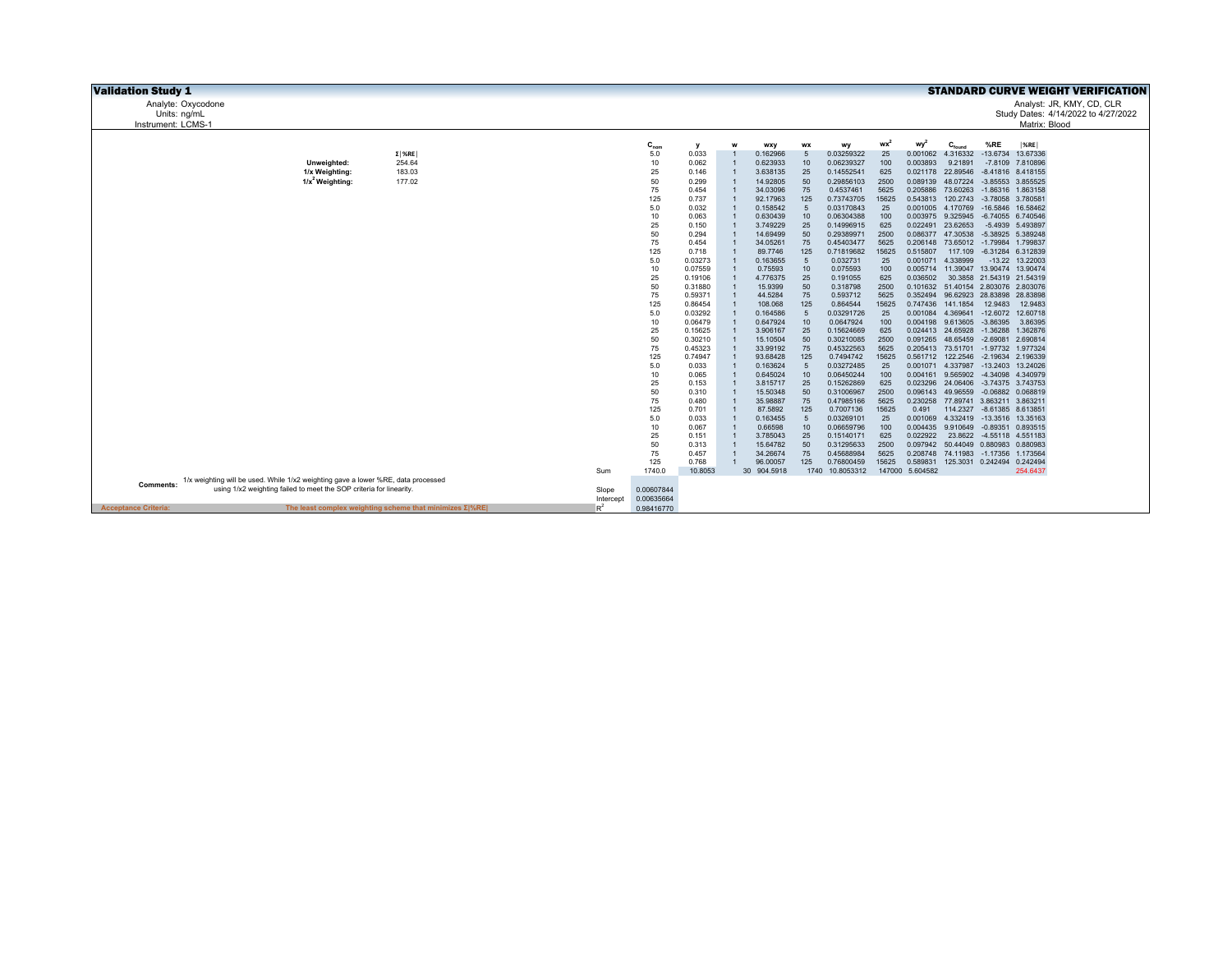| <b>Validation Study 1</b> |                          |                   |                |            |           |                             |             |          |                    |                            |          |                    |                          |                   |          |                              |                |                      |                 |             |                    |                  | <b>STANDARD CURVE WEIGHT VERIFICATION</b> |
|---------------------------|--------------------------|-------------------|----------------|------------|-----------|-----------------------------|-------------|----------|--------------------|----------------------------|----------|--------------------|--------------------------|-------------------|----------|------------------------------|----------------|----------------------|-----------------|-------------|--------------------|------------------|-------------------------------------------|
| Analyte: Oxycodone        |                          |                   |                |            |           |                             |             |          |                    |                            |          |                    |                          |                   |          |                              |                |                      |                 |             |                    |                  | Analyst: JR, KMY, CD, CLR                 |
| Units: ng/mL              |                          |                   |                |            |           |                             |             |          |                    |                            |          |                    |                          |                   |          |                              |                |                      |                 |             |                    |                  | Study Dates: 4/14/2022 to 4/27/2022       |
| Instrument: LCMS-1        |                          |                   |                |            |           |                             |             |          |                    |                            |          |                    |                          |                   |          |                              |                |                      |                 |             |                    | Matrix: Blood    |                                           |
|                           |                          |                   |                |            |           |                             |             |          |                    |                            |          |                    |                          |                   |          |                              |                |                      |                 |             |                    |                  |                                           |
|                           | $C_{nom}$                | у                 | W              | <b>WXV</b> | <b>WX</b> | wy                          | wx'         | wy       | $C_{\text{found}}$ | %RE                        | %RE      |                    | $C_{nom}$                | y                 |          | wxy                          | <b>WX</b>      | wv                   | wx <sup>2</sup> | wv          | $C_{\text{found}}$ | %RE              | %RE                                       |
|                           | 5.0                      | 0.033             | 0.2            | 0.032593   |           | 0.00651864                  | -5          | 0.000212 | 4.80996            | $-3.8008$                  | 3.800805 |                    | 5.0                      | 0.033             | 0.04     | 0.00651864                   | 0.2            | 0.001304             |                 | 4.25E-05    | 4.926615           | $-1.46771$       | 1.467706829                               |
|                           | 10                       | 0.062             | 0.1            | 0.062393   |           | 0.00623933                  | 10          | 0.000389 | 9.657558           | $-3.42442$ 3.424417        |          |                    | 10                       | 0.062             | 0.01     | 0.00623933                   | 0.1            | 0.000624             |                 | 3.89E-05    | 9.722448           | $-2.77552$       | 2.775517203                               |
|                           | 25                       | 0.146             | 0.04           | 0.145525   |           | 0.00582102                  | 25          | 0.000847 | 23.18073           | -7.27707 7.277065          |          |                    | 25                       | 0.146             | 0.0016   | 0.00582102                   | 0.04           | 0.000233             |                 | 3.39E-05    | 23.10122           | $-7.59513$       | 7.595132629                               |
|                           | 50                       | 0.299             | 0.02           | 0.298561   |           | 0.00597122                  | 50          | 0.001783 |                    | 48.07517 -3.84967 3.849669 |          |                    | 50                       | 0.299             | 0.0004   | 0.00597122                   | 0.02           | 0.000119             |                 | 3.57E-05    | 47.72981           | $-4.54037$       | 4.540372114                               |
|                           | 75                       | 0.454             | 0.013333       | 0.453746   |           | 0.00604995                  | 75          | 0.002745 | 73.31925           | $-2.241$                   | 2.241001 |                    | 75                       | 0.454             | 0.000178 | 0.00604995                   | 0.013333       | 8.07E-05             |                 | 3.66E-05    | 72.70433           | $-3.06089$       | 3.060893629                               |
|                           | 125                      | 0.737             | 0.008          | 0.737437   |           | 0.0058995                   | 125         | 0.004351 | 119,4675           | $-4.42601$                 | 4.426005 |                    | 125                      | 0.737             | 0.000064 | 0.0058995                    | 0.008          | 4.72E-05             |                 | 3.48E-05    | 118,3598           | $-5.31218$       | 5.312175019                               |
|                           | 5.0                      | 0.032             | 0.2            | 0.031708   |           | 0.00634169                  | 5           | 0.000201 | 4.666029           | $-6.67942$                 | 6.679417 |                    | 5.0                      | 0.032             | 0.04     | 0.00634169                   | 0.2            | 0.001268             |                 | 4.02E-05    | 4.784221           | $-4.31558$       | 4.315579866                               |
|                           | 10                       | 0.063             | 0.1            | 0.063044   |           | 0.00630439                  | 10          | 0.000397 | 9.763393           | $-2.36607$                 | 2.36607  |                    | 10                       | 0.063             | 0.01     | 0.00630439                   | 0.1            | 0.00063              |                 | 3.97E-05    | 9.827153 -1.72847  |                  | 1.728471995                               |
|                           | 25                       | 0.150             | 0.04           | 0.149969   |           | 0.00599877                  | 25          | 0.0009   | 23.9036            | $-4.3856$                  | 4.385601 |                    | 25                       | 0.150             | 0.0016   | 0.00599877                   | 0.04           | 0.00024              |                 | 3.6E-05     | 23.81636           | $-4.73454$       | 4.734544876                               |
|                           | 50                       | 0.294             | 0.02           | 0.2939     |           | 0.00587799                  | 50          | 0.001728 | 47,3169            | -5.36619 5.366192          |          |                    | 50                       | 0.294             | 0.0004   | 0.00587799                   | 0.02           | 0.000118             |                 | 3.46E-05    | 46.97965           | $-6.0407$        | 6.040700314                               |
|                           | 75                       | 0.454             | 0.013333       | 0.454035   |           | 0.0060538                   | 75          | 0.002749 | 73.36621           | $-2.17839$                 | 2.17839  |                    | 75                       | 0.454             | 0.000178 | 0.0060538                    | 0.013333       | 8.07E-05             |                 | 3.66E-05    | 72,75079           | $-2.99895$       | 2.998951094                               |
|                           | 125                      | 0.718             | 0.008          | 0.718197   |           | 0.00574557                  | 125         | 0.004126 | 116,3377           | -6.92986 6.929865          |          |                    | 125                      | 0.718             | 0.000064 | 0.00574557                   | 0.008          | 4.6E-05              |                 | 3.3E-05     | 115,2634           | $-7.7893$        | 7.789297392                               |
|                           | 5.0                      | 0.03273           | 0.2            | 0.032731   |           | 0.0065462                   | 5           | 0.000214 |                    | 4.832372 -3.35256 3.352557 |          |                    | 5.0                      | 0.03273           | 0.04     | 0.0065462                    | 0.2            | 0.001309             |                 | 4.29E-05    | 4.948788           | $-1.02425$       | 1.024246109                               |
|                           | 10                       | 0.07559           | 0.1            | 0.075593   |           | 0.0075593                   | 10          | 0.000571 |                    | 11.80477 18.04769 18.04769 |          |                    | 10                       | 0.07559           | 0.01     | 0.0075593                    | 0.1            | 0.000756             |                 | 5.71F-05    | 11.84673           | 18,4673          | 18.46730475                               |
|                           | 25                       | 0.19106           | 0.04           | 0.191055   |           | 0.0076422                   | 25          | 0.00146  |                    | 30.58707 22.34828 22.34828 |          |                    | 25                       | 0.19106           | 0.0016   | 0.0076422                    | 0.04           | 0.000306             |                 | 5.84E-05    | 30.42846 21.71386  |                  | 21.71385665                               |
|                           | 50                       | 0.31880           | 0.02           | 0.318798   |           | 0.00637596                  | 50          | 0.002033 |                    | 51.36713 2.73426           | 2.73426  |                    | 50                       | 0.31880           | 0.0004   | 0.00637596                   | 0.02           | 0.000128             |                 | 4.07E-05    | 50.98663 1.973251  |                  | 1.973250688                               |
|                           | 75                       | 0.59371           | 0.013333       | 0.593712   |           | 0.00791616                  | 75          | 0.0047   |                    | 96.08762 28.11683 28.11683 |          |                    | 75                       | 0.59371           |          | 0.000178 0.00791616 0.013333 |                | 0.000106             |                 | 6.27E-05    | 95.22957 26.97276  |                  | 26.97275837                               |
|                           | 125                      | 0.86454           | 0.008          | 0.864544   |           | 0.00691635                  | 125         | 0.005979 |                    | 140.1441 12.11527          | 12.11527 |                    | 125                      | 0.86454           | 0.000064 | 0.00691635                   | 0.008          | 5.53E-05             |                 | 4.78E-05    | 138.8156 11.05246  |                  | 11.05246449                               |
|                           | 5.0                      | 0.03292           | 0.2            | 0.032917   |           | 0.00658345                  | -5          | 0.000217 |                    | 4.862671 -2.74658          | 2.74658  |                    | 5.0                      | 0.03292           | 0.04     | 0.00658345                   | 0.2            | 0.001317             |                 | 4.33E-05    | 4.978763 -0.42474  |                  | 0.424739514                               |
|                           | 10                       | 0.06479           | 0.1            | 0.064792   |           | 0.00647924                  | 10          | 0.00042  |                    | 10.04783 0.478267          | 0.478267 |                    | 10                       | 0.06479           | 0.01     | 0.00647924                   | 0.1            | 0.000648             |                 | $4.2E-05$   | 10.10855 1.085491  |                  | 1.085491315                               |
|                           | 25                       | 0.15625           | 0.04           | 0.156247   |           | 0.00624987                  | 25          | 0.000977 |                    | 24.92477 -0.30091          | 0.300907 |                    | 25                       | 0.15625           | 0.0016   | 0.00624987                   | 0.04           | 0.00025              |                 | 3.91E-05    | 24.82663 -0.69347  |                  | 0.693469653                               |
|                           | 50                       | 0.30210           | 0.02           | 0.302101   |           | 0.00604202                  | 50          | 0.001825 | 48.65099           | $-2.69802$                 | 2.69802  |                    | 50                       | 0.30210           | 0.0004   | 0.00604202                   | 0.02           | 0.000121             |                 | 3.65E-05    | 48.29949           | $-3.40102$       | 3.401020652                               |
|                           | 75                       | 0.45323           | 0.013333       | 0.453226   |           | 0.00604301                  | 75          | 0.002739 | 73.23459           | $-2.35389$                 | 2.353887 |                    | 75                       | 0.45323           | 0.000178 | 0.00604301                   | 0.013333       | 8.06E-05             |                 | 3.65E-05    | 72.62057 -3.17257  |                  | 3.172574051                               |
|                           | 125                      | 0.74947           | 0.008          | 0.749474   |           | 0.00599579                  | 125         | 0.004494 | 121.4256           | $-2.85953$                 | 2.85953  |                    | 125                      | 0.74947           | 0.000064 | 0.00599579                   | 0.008          | 4.8E-05              |                 | 3.59E-05    | 120.297            | $-3.76243$       | 3.76242746                                |
|                           | 5.0                      | 0.033             | 0.2            | 0.032725   |           | 0.00654497                  | $\sqrt{5}$  | 0.000214 |                    | 4.831372 -3.37256 3.372557 |          |                    | 5.0                      | 0.033             | 0.04     | 0.00654497                   | 0.2            | 0.001309             |                 | 4.28E-05    | 4.947798 -1.04403  |                  | 1.044031723                               |
|                           | 10                       | 0.065             | 0.1            | 0.064502   |           | 0.00645024                  | 10          | 0.000416 |                    | 10.00066 0.006586 0.006586 |          |                    | 10                       | 0.065             | 0.01     | 0.00645024                   | 0.1            | 0.000645             |                 | 4.16E-05    | 10.06188 0.618848  |                  | 0.618848098                               |
|                           | 25                       | 0.153             | 0.04           | 0.152629   |           | 0.00610515                  | 25          | 0.000932 | 24.33623           | -2.65508 2.655084          |          |                    | 25                       | 0.153             | 0.0016   | 0.00610515                   | 0.04           | 0.000244             |                 | 3.73E-05    | 24.24437 -3.02251  |                  | 3.022507495                               |
|                           | 50                       | 0.310             | 0.02           | 0.31007    |           | 0.00620139                  | 50          | 0.001923 | 49.94729           | $-0.10543$ $0.105429$      |          |                    | 50                       | 0.310             | 0.0004   | 0.00620139                   | 0.02           | 0.000124             |                 | 3.85E-05    | 49.58194           | $-0.83611$       | 0.836114635                               |
|                           | 75                       | 0.480             | 0.013333       | 0.479852   |           | 0.00639802                  | 75          | 0.00307  | 77,56586           | 3.42115                    | 3.42115  |                    | 75                       | 0.480             | 0.000178 | 0.00639802                   | 0.013333       | 8.53E-05             |                 | 4.09E-05    |                    | 76.9056 2.540794 | 2.540794406                               |
|                           | 125                      | 0.701             | 0.008          | 0.700714   |           | 0.00560571                  | 125         | 0.003928 | 113,4937           | $-9.20507$                 | 9.205072 |                    | 125                      | 0.701             | 0.000064 | 0.00560571                   | 0.008          | 4.48E-05             |                 | 3.14E-05    | 112.4497 -10.0402  |                  | 10.04020897                               |
|                           | 5.0                      | 0.033             | 0.2            | 0.032691   |           | 0.0065382                   | 5           | 0.000214 | 4.825866           | $-3.48268$                 | 3.482678 |                    | 5.0                      | 0.033             | 0.04     | 0.0065382                    | 0.2            | 0.001308             |                 | 4.27E-05    | 4.942351           | $-1.15298$       | 1.152977023                               |
|                           | 10                       | 0.067             | 0.1            | 0.066598   |           | 0.0066598                   | 10          | 0.000444 | 10.34154           | 3.41539                    | 3.41539  |                    | 10                       | 0.067             | 0.01     | 0.0066598                    | 0.1            | 0.000666             |                 | 4.44E-05    | 10.39913           | 3.99125          | 3.991250358                               |
|                           | 25                       | 0.151             | 0.04           | 0.151402   |           | 0.00605607                  | 25          | 0.000917 | 24.13664           | -3.45346 3.453459          |          |                    | 25                       | 0.151             | 0.0016   | 0.00605607                   | 0.04           | 0.000242             |                 | 3.67E-05    | 24.04691           | $-3.81236$       | 3.812357357                               |
|                           | 50                       | 0.313             | 0.02           | 0.312956   |           | 0.00625913                  | 50          | 0.001959 |                    | 50.41686 0.833722 0.833722 |          |                    | 50                       | 0.313             | 0.0004   | 0.00625913                   | 0.02           | 0.000125<br>8.12E-05 |                 | 3.92E-05    |                    | 50.0465 0.093008 | 0.093007507                               |
|                           | 75                       | 0.457             | 0.013333       | 0.45689    |           | 0.00609186                  | 75          | 0.002783 |                    | 73.83065 -1.55914          | 1.55914  |                    | 75<br>125                | 0.457             | 0.000178 | 0.00609186                   | 0.013333       |                      |                 | 3.71E-05    | 73.21026           | $-2.38631$       | 2.386313906                               |
|                           | 125<br>1740.0            | 0.768<br>10.80533 | 0.008<br>2.288 | 0.768005   |           | 0.00614404<br>36 0.22822599 | 125<br>1740 | 0.004719 |                    | 124.4399 -0.44805 0.448047 | 183.0349 |                    | 1740.0                   | 0.768<br>10.80533 | 0.000064 | 0.00614404                   | 0.008<br>2.288 | 4.92E-05<br>0.014838 |                 | 3.77E-05    | 123.2791 -1.3767   |                  | 1.376695116<br>177.0180532                |
| Sum                       |                          |                   |                | 10.80533   |           |                             |             | 0.067575 |                    |                            |          |                    |                          |                   |          | 0.313451 0.22822599          |                |                      |                 | 36 0.001456 |                    |                  |                                           |
|                           |                          |                   |                |            |           |                             |             |          |                    |                            |          |                    |                          |                   |          |                              |                |                      |                 |             |                    |                  |                                           |
| Slope<br>Intercept        | 0.00614738<br>0.00302456 |                   |                |            |           |                             |             |          |                    |                            |          | Slope<br>Intercept | 0.00621374<br>0.00198054 |                   |          |                              |                |                      |                 |             |                    |                  |                                           |
| p <sup>2</sup>            | 0.99485429               |                   |                |            |           |                             |             |          |                    |                            |          | n <sup>2</sup>     | 0.99450471               |                   |          |                              |                |                      |                 |             |                    |                  |                                           |
|                           |                          |                   |                |            |           |                             |             |          |                    |                            |          |                    |                          |                   |          |                              |                |                      |                 |             |                    |                  |                                           |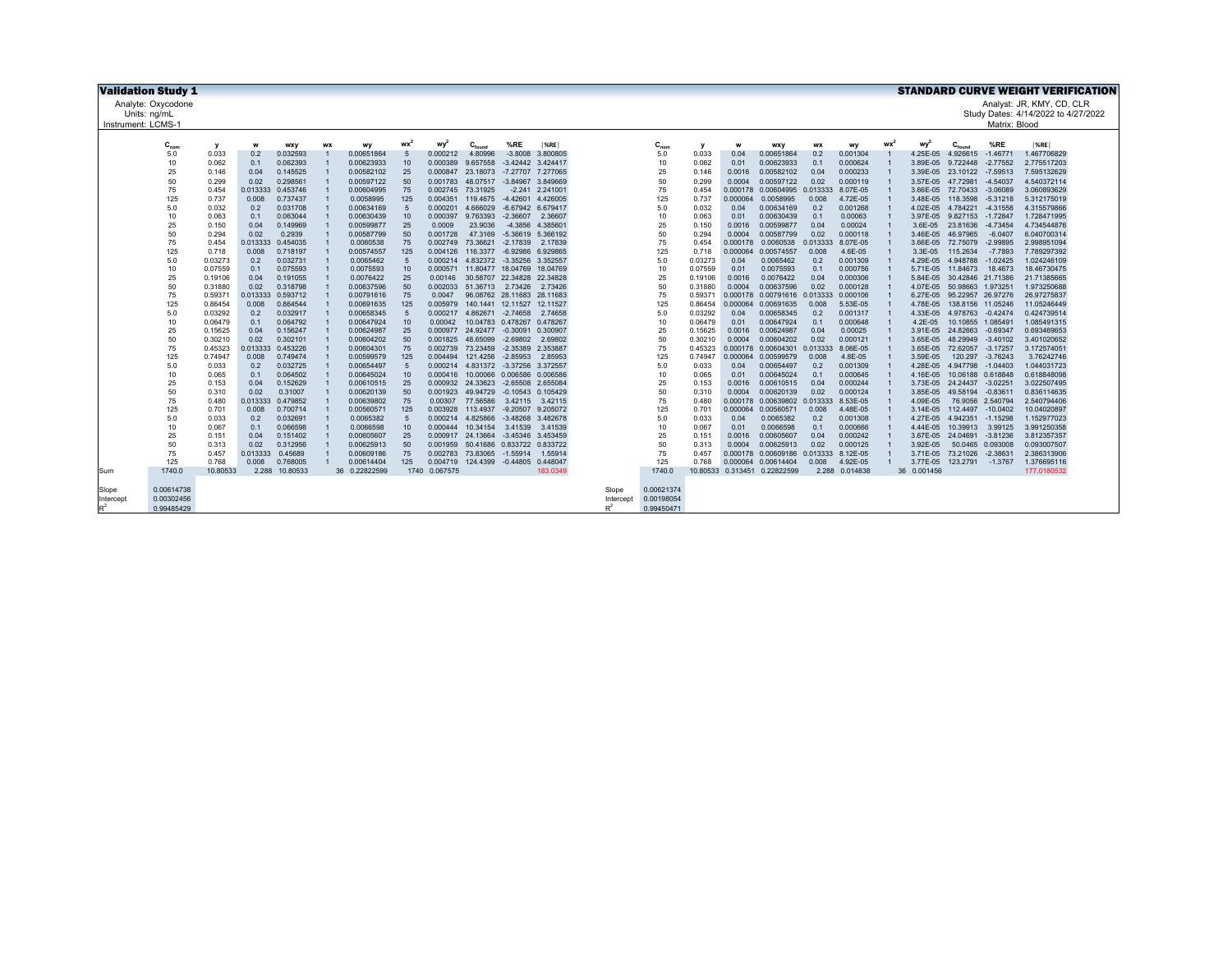## **Validation Study 1**<br>Analyte: Oxycodone **National Study 1** Analyte: Oxycodone **National Study 1** Analyte: Oxycodone

Analyte: Oxycodone Analyst: JR, KMY, CD, CLR

Units: ng/mL Study Dates: 4/14/2022 to 4/27/2022 Matrix: Blood

| <b>Batch Name</b>  | <b>Target</b>  | Calculated<br>Result | % RE  | y (Response<br>Ratio) |                                                                                                                                                       |           |         |
|--------------------|----------------|----------------------|-------|-----------------------|-------------------------------------------------------------------------------------------------------------------------------------------------------|-----------|---------|
|                    | 5              | 5.05                 | 1.00  | 0.033                 | $y = 0.0059x + 0.0028$                                                                                                                                |           |         |
| OPI1 20220414B JR  | 10             | 10.10                | 1.00  | 0.062                 |                                                                                                                                                       | Slope     | 0.00591 |
|                    | 25             | 24.16                | 3.36  | 0.146                 |                                                                                                                                                       | Intercept | 0.00283 |
|                    | 50             | 50.06                | 0.12  | 0.299                 | Response Ratio<br>Leb <sup>110</sup>                                                                                                                  | $R^2$     | 0.99972 |
|                    | 75             | 76.31                | 1.75  | 0.454                 | $\circ$<br>150<br>$\circ$                                                                                                                             |           |         |
|                    | 125            | 124.32               | 0.54  | 0.737                 | $\begin{array}{c c} \textbf{Concentration} & \textbf{100} \\ \hline \end{array}$                                                                      |           |         |
|                    | $\overline{5}$ | 4.83                 | 3.48  | 0.032                 | $y = 0.0058x + 0.0068$                                                                                                                                |           |         |
| OPI1 20220418B JR  | 10             | 10.21                | 2.05  | 0.063                 | Ratio                                                                                                                                                 | Slope     | 0.00576 |
|                    | 25             | 25.13                | 0.51  | 0.150                 | Response                                                                                                                                              | Intercept | 0.00681 |
|                    | 50             | 49.84                | 0.33  | 0.294                 | $L_{\odot}$ entre                                                                                                                                     | $R^2$     | 0.99907 |
|                    | 75             | 77.33                | 3.10  | 0.454                 | $\Omega$<br>$\circ$                                                                                                                                   |           |         |
|                    | 125            | 122.68               | 1.86  | 0.718                 | 150<br>Concentration 100<br>50                                                                                                                        |           |         |
|                    | $\overline{5}$ | 4.57                 | 8.60  | 0.033                 | Run Three                                                                                                                                             | Slope     | 0.00705 |
| OPI1 20220418B KMY | 10             | 10.56                | 5.60  | 0.076                 | $y = 0.007x + 0.0055$                                                                                                                                 | Intercept | 0.00549 |
|                    | 25             | 26.68                | 6.72  | 0.191                 | Response Ratio                                                                                                                                        | $R^2$     | 0.98914 |
|                    | 50             | 44.52                | 10.96 | 0.319                 |                                                                                                                                                       |           |         |
|                    | 75             | 82.92                | 10.56 | 0.594                 | $\circ$                                                                                                                                               |           |         |
|                    | 125            | 120.74               | 3.41  | 0.865                 | $\circ$<br>150<br>50 Concentration 100                                                                                                                |           |         |
|                    | 5              | 4.85                 | 3.04  | 0.033                 | Run Four                                                                                                                                              | Slope     | 0.00596 |
| OPI1 20220421B CD  | 10             | 10.17                | 1.75  | 0.065                 | $y = 0.006x + 0.005$                                                                                                                                  | Intercept | 0.00500 |
|                    | 25             | 25.46                | 1.83  | 0.156                 | Response Ratio                                                                                                                                        | $R^2$     | 0.99997 |
|                    | 50             | 49.83                | 0.33  | 0.302                 |                                                                                                                                                       |           |         |
|                    | 75             | 75.09                | 0.12  | 0.453                 | $\circ$                                                                                                                                               |           |         |
|                    | 125            | 124.60               | 0.32  | 0.749                 | 150<br>$\circ$<br>50 Concentration 100                                                                                                                |           |         |
|                    | 5              | 4.70                 | 6.10  | 0.033                 | Run Five                                                                                                                                              | Slope     | 0.00568 |
| OPI1 20220421B CLR | 10             | 10.08                | 0.83  | 0.065                 | Response Ratio<br>$y = 0.0057x + 0.0154$                                                                                                              | Intercept | 0.01538 |
|                    | 25             | 25.03                | 0.11  | 0.153                 |                                                                                                                                                       | $R^2$     | 0.99294 |
|                    | 50             | 51.72                | 3.45  | 0.310                 | $\begin{array}{l} \begin{array}{c} \vspace{2mm} \\ \vspace{2mm} \end{array} & \begin{array}{c} \Phi^{(1)}, \dots, \Phi^{(1)} \end{array} \end{array}$ |           |         |
|                    | 75             | 80.51                | 7.35  | 0.480                 | $\circ$                                                                                                                                               |           |         |
|                    | 125            | 117.96               | 5.63  | 0.701                 | $\circ$<br>$50$ Concentration 100<br>150                                                                                                              |           |         |
|                    | 5              | 4.88                 | 2.43  | 0.033                 | Run Six                                                                                                                                               | Slope     | 0.00611 |
| OPI1 20220427B CD  | 10             | 10.43                | 4.30  | 0.067                 | $y = 0.0061x + 0.0026$                                                                                                                                | Intercept | 0.00263 |
|                    | 25             | 24.32                | 2.74  | 0.151                 | $\mathcal{L}$                                                                                                                                         | $R^2$     | 0.99983 |
|                    | 50             | 50.77                | 1.53  | 0.313                 | Response Ratio                                                                                                                                        |           |         |
|                    | 75             | 74.33                | 0.89  | 0.457                 | $Le^{m+1}$<br>$\circ$                                                                                                                                 |           |         |
|                    | 125            | 125.27               | 0.22  | 0.768                 | $\Omega$<br>100<br>150<br>50 Concentration                                                                                                            |           |         |
|                    |                | Max $%RE = 10.96$    |       |                       |                                                                                                                                                       |           |         |

**Acceptance Criteria: %RE Calibrators ±20% of target**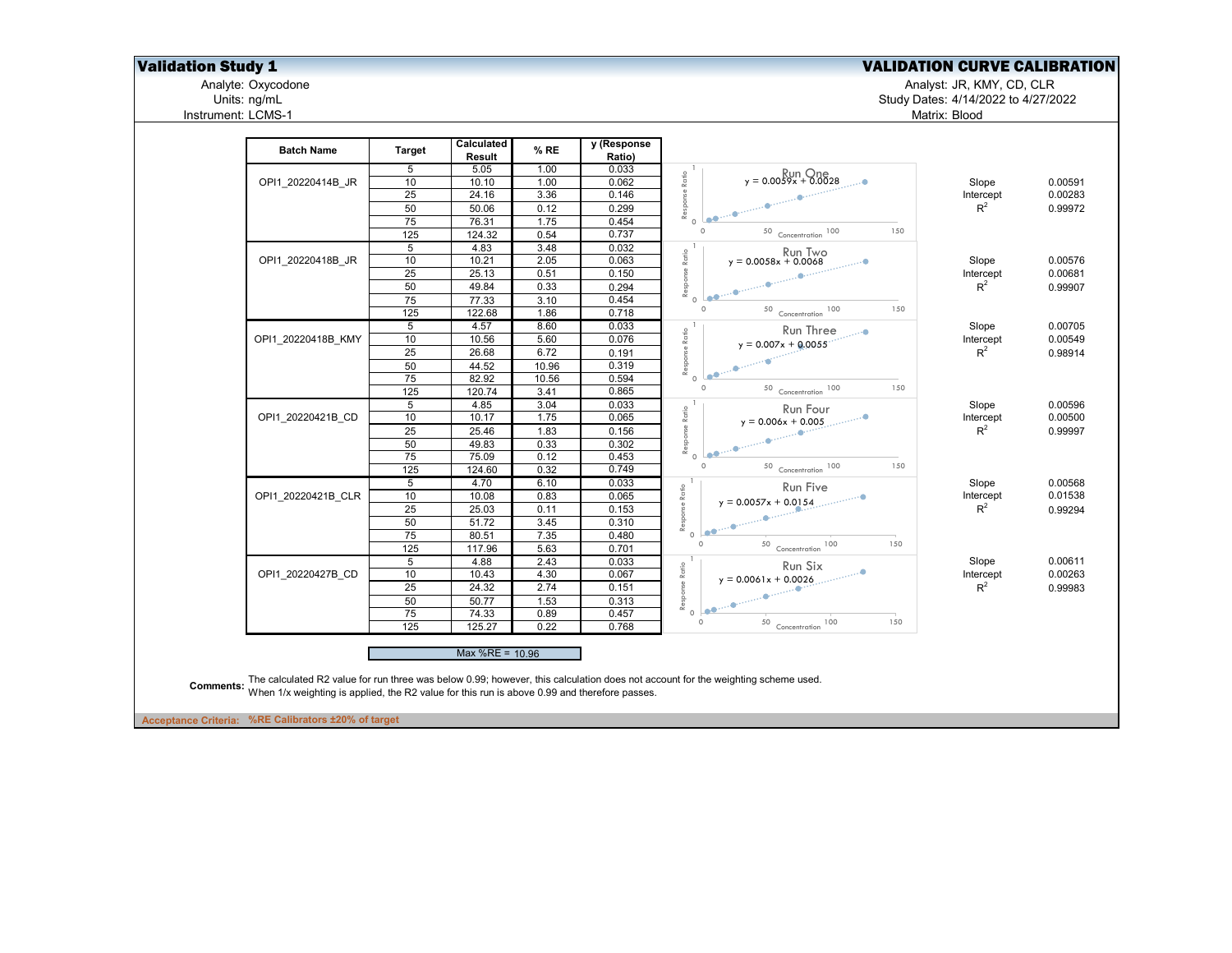| <b>Study Date</b>  | Target (x)      | Calculated (y) | Predicted | Residual | Slope                            |              | 0.9889                          |    |               | Intercept               |              |     |                                          | 0.5379         |
|--------------------|-----------------|----------------|-----------|----------|----------------------------------|--------------|---------------------------------|----|---------------|-------------------------|--------------|-----|------------------------------------------|----------------|
|                    | 5               | 5.05           | 2.50      | 2.55     | Std err in slope, S <sub>h</sub> |              | 0.0098                          |    |               | Std err in Intercept    |              |     |                                          | 0.6264         |
|                    | 10              | 10.10          | 7.72      | 2.38     | Degrees freedom                  |              | 34                              |    |               | Degrees freedom         |              |     |                                          | 34             |
| OPI1 20220414B JR  | 25              | 24.16          | 23.38     | 0.78     | Confidence level                 |              | 95%                             |    |               | <b>Confidence Level</b> |              |     |                                          | 95%            |
|                    | 50              | 50.06          | 49.48     | 0.58     | <b>Student t</b>                 |              | 2.0322                          |    |               | <b>Student t</b>        |              |     |                                          | 2.0322         |
|                    | 75              | 76.31          | 75.58     | 0.73     | Confidence interval              |              | 0.020                           |    |               | Confidence interval     |              |     |                                          | 1.273          |
|                    | 125             | 124.32         | 127.78    | $-3.46$  | Slope                            |              | $0.989 \pm 0.02$                |    |               | Intercept               |              |     |                                          | $0.538 \pm 1.$ |
|                    | 5               | 4.83           | 2.50      | 2.33     | Range                            |              | 0.9689 - 1.0088                 |    | Lower         |                         |              |     |                                          | $-0.7350 - 1.$ |
|                    | 10              | 10.21          | 7.72      | 2.49     |                                  |              | <b>YES</b>                      |    |               |                         |              |     |                                          | <b>YES</b>     |
| OPI1 20220418B JR  | 25              | 25.13          | 23.38     | 1.75     |                                  |              |                                 |    |               |                         |              |     |                                          |                |
|                    | 50              | 49.84          | 49.48     | 0.36     |                                  | 140          |                                 |    |               |                         |              |     |                                          |                |
|                    | $\overline{75}$ | 77.33          | 75.58     | 1.75     |                                  | 120          |                                 |    |               |                         |              |     | $y = 0.9865x + 0.6541$<br>$R^2 = 0.9961$ |                |
|                    | 125             | 122.68         | 127.78    | $-5.10$  |                                  | 100          |                                 |    |               |                         |              |     |                                          |                |
|                    | 5               | 4.57           | 2.50      | 2.07     |                                  |              |                                 |    |               |                         |              |     |                                          |                |
|                    | 10              | 10.56          | 7.72      | 2.84     |                                  | 80           |                                 |    |               |                         |              |     |                                          |                |
| OPI1 20220418B KMY | 25              | 26.68          | 23.38     | 3.30     |                                  | 60           |                                 |    |               |                         |              |     |                                          |                |
|                    | 50              | 44.52          | 49.48     | $-4.96$  |                                  |              |                                 |    | $\mathcal{L}$ |                         |              |     |                                          |                |
|                    | $\overline{75}$ | 82.92          | 75.58     | 7.34     |                                  | 40           |                                 |    |               |                         |              |     |                                          |                |
|                    | 125             | 120.74         | 127.78    | $-7.04$  |                                  | 20           |                                 |    |               |                         |              |     |                                          |                |
|                    | 5               | 4.85           | 2.50      | 2.35     |                                  | $\Omega$     | $\mathbf{e}^{\mu}$<br>$\bullet$ |    |               |                         |              |     |                                          |                |
|                    | 10              | 10.17          | 7.72      | 2.46     |                                  | $\mathbf{0}$ |                                 | 20 | 40            | 60                      | 80           | 100 |                                          | 120            |
| OPI1 20220421B CD  | 25              | 25.46          | 23.38     | 2.08     |                                  |              |                                 |    |               |                         |              |     |                                          |                |
|                    | 50              | 49.83          | 49.48     | 0.36     |                                  |              |                                 |    |               | <b>Residual Plot</b>    |              |     |                                          |                |
|                    | 75              | 75.09          | 75.58     | $-0.49$  |                                  | 10.00        |                                 |    |               |                         |              |     |                                          |                |
|                    | $\frac{1}{25}$  | 124.60         | 127.78    | $-3.18$  |                                  |              |                                 |    |               |                         |              |     |                                          |                |
|                    | 5               | 4.70           | 2.50      | 2.20     |                                  | 8.00         |                                 |    |               |                         | ٠            |     |                                          |                |
|                    | 10              | 10.08          | 7.72      | 2.37     |                                  | 6.00         |                                 |    |               |                         |              |     |                                          |                |
| OPI1 20220421B CLR | 25              | 25.03          | 23.38     | 1.65     |                                  |              |                                 |    |               |                         |              |     |                                          |                |
|                    | 50              | 51.72          | 49.48     | 2.25     |                                  | 4.00         |                                 | ۰  |               |                         |              |     |                                          |                |
|                    | $\overline{75}$ | 80.51          | 75.58     | 4.93     |                                  | 2.00         | 08                              |    |               |                         | ۰            |     |                                          |                |
|                    | 125             | 117.96         | 127.78    | $-9.82$  |                                  |              |                                 | ۰  | ٠             |                         | $\bullet$    |     |                                          |                |
|                    | 5               | 4.88           | 2.50      | 2.38     |                                  | 0.00         |                                 | 20 | 40            | 60                      | $\bullet$ 80 |     | 100                                      | 120            |
|                    | 10              | 10.43          | 7.72      | 2.71     |                                  | $-2.00$      |                                 |    |               |                         |              |     |                                          |                |
| OPI1 20220427B CD  | 25              | 24.32          | 23.38     | 0.94     |                                  |              |                                 |    |               |                         |              |     |                                          | ۰              |
|                    | 50              | 50.77          | 49.48     | 1.29     |                                  | $-4.00$      |                                 |    | ۰             |                         |              |     |                                          |                |
|                    | 75              | 74.33          | 75.58     | $-1.24$  |                                  | $-6.00$      |                                 |    |               |                         |              |     |                                          | ۰              |
|                    | 125             | 125.27         | 127.78    | $-2.50$  |                                  |              |                                 |    |               |                         |              |     |                                          | $\bullet$      |
|                    |                 |                |           |          |                                  | $-8.00$      |                                 |    |               |                         |              |     |                                          |                |

**Comments:** N/A

**Acceptance Criteria: 95% CI of slope includes 1 95% CI of intercept includes 0**

**Validation Study 1**<br>Analyst: JR, KMY, CD, CLR<br>Analyst: JR, KMY, CD, CLR Analyte: Oxycodone Analyst: JR, KMY, CD, CLR Units: ng/mL Study Dates: 4/14/2022 to 4/27/2022 Matrix: Blood

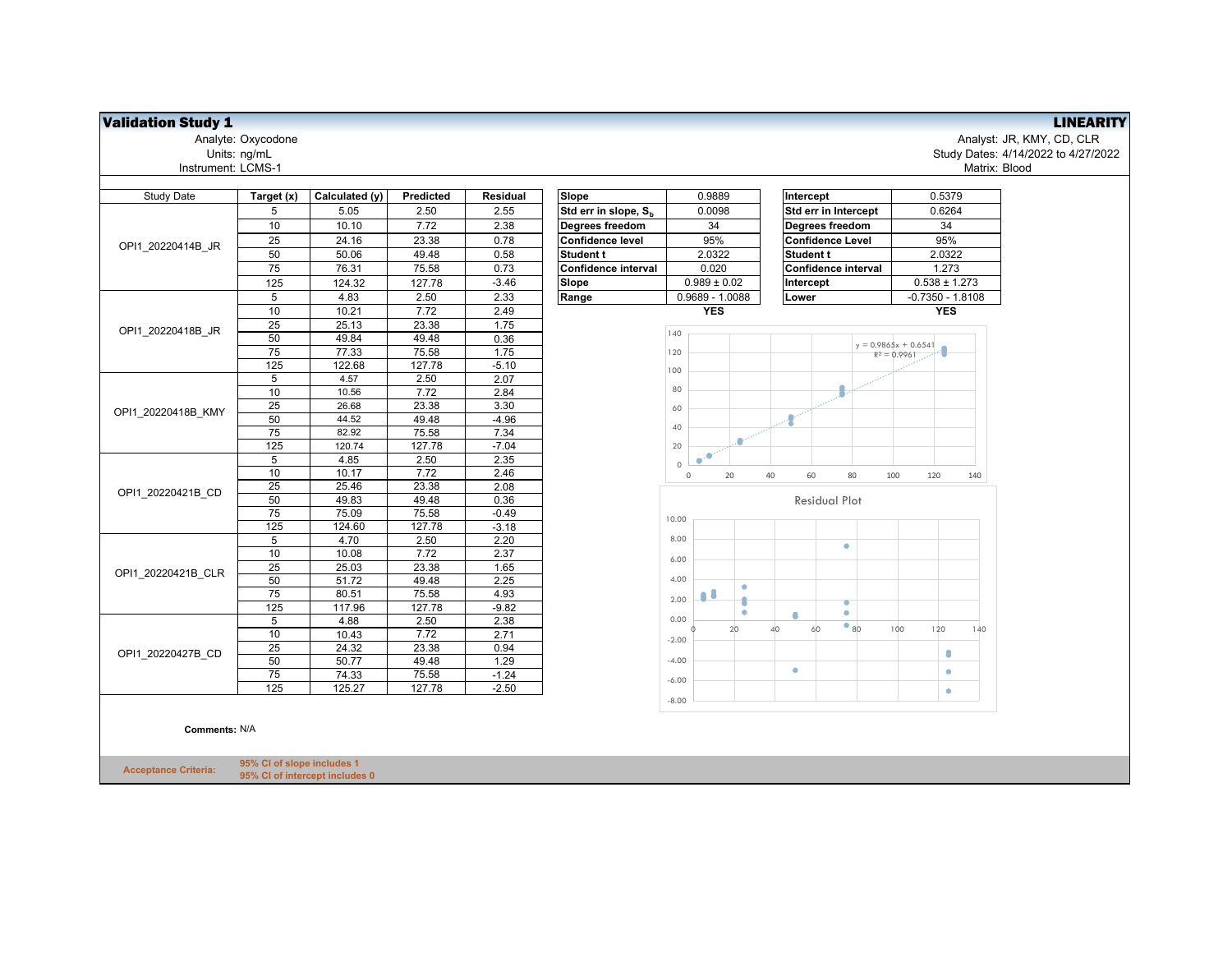## **Validation Study 2**<br>
Analyte: Oxycodone **BIAS AND PRECISION**<br>
Analyte: Oxycodone **BIAS Analyte: Oxycodone**

Analyte: Oxycodone و Analyst: JR, KMY, CD, CLR<br>4/2022 to 4/27/20 تاريخ المسابق المستخدم المستخدم المستخدم المستخدم المستخدم المستخدم المستخدم المستخدم المستخدم<br>3/2/12 Study Dates: 4/14/2022 to 4/27/20 تاريخ المستخدم المست Study Dates: 4/14/2022 to 4/27/2022<br>Matrix: Blood

| <b>Run Date</b>    | <b>Run Order</b>              | LQC      | <b>MQC</b> | <b>HQC</b> |
|--------------------|-------------------------------|----------|------------|------------|
|                    | Target Concentration (ng/mL): | 15       | 30         | 100        |
| OPI1 20220414B JR  | $1 - 1$                       | 15.62    | 30.76      | 94.62      |
|                    | $1 - 2$                       | 15.20    | 30.96      | 93.24      |
|                    | $1 - 3$                       | 15.42    | 31.08      | 94.92      |
|                    | $1 - 4$                       | 15.90    | 30.96      | 95.82      |
| <b>Within Run</b>  | Mean                          | 15.54    | 30.94      | 94.65      |
|                    | <b>SD</b>                     | 0.30     | 0.13       | 1.07       |
|                    | %CV                           | 1.92%    | 0.43%      | 1.13%      |
|                    | % Bias                        | 3.57%    | 3.13%      | $-5.35%$   |
| OPI1 20220418B JR  | $2 - 1$                       | 16.16    | 30.63      | 96.94      |
|                    | $2 - 2$                       | 15.86    | 31.06      | 98.30      |
|                    | $2 - 3$                       | 16.17    | 31.33      | 99.61      |
| <b>Within Run</b>  | Mean                          | 16.07    | 31.01      | 98.28      |
|                    | <b>SD</b>                     | 0.18     | 0.36       | 1.33       |
|                    | %CV                           | 1.09%    | 1.15%      | 1.36%      |
|                    | % Bias                        | 7.10%    | 3.36%      | $-1.72%$   |
| OPI1 20220418B KMY | 3-1                           | 15.17    | 28.16      | 89.12      |
|                    | $3-2$                         | 14.42    | 27.33      | 91.07      |
|                    | $3 - 3$                       | 13.56    | 28.73      | 95.19      |
|                    | $3-4$                         | 16.46    | 29.66      | 88.82      |
| <b>Within Run</b>  | Mean                          | 14.90    | 28.47      | 91.05      |
|                    | <b>SD</b>                     | 1.23     | 0.98       | 2.93       |
|                    | %CV                           | 8.25%    | 3.44%      | 3.22%      |
|                    | % Bias                        | $-0.65%$ | $-5.10%$   | $-8.95%$   |
| OPI1 20220421B CD  | 4-1                           | 15.53    | 31.03      | 96.06      |
|                    | $4 - 2$                       | 15.12    | 30.78      | 95.20      |
|                    | $4 - 3$                       | 15.73    | 30.87      | 93.56      |
| <b>Within Run</b>  | Mean                          | 15.46    | 30.90      | 94.94      |
|                    | <b>SD</b>                     | 0.31     | 0.13       | 1.27       |
|                    | %CV                           | 2.01%    | 0.42%      | 1.34%      |
|                    | % Bias                        | 3.06%    | 2.98%      | $-5.06%$   |
| OPI1_20220421B_CLR | $5 - 1$                       | 15.76    | 31.01      | 97.93      |
|                    | $5 - 2$                       | 16.25    | 30.42      | 98.47      |
|                    | $5-3$                         | 15.64    | 30.26      | 97.66      |
| <b>Within Run</b>  | Mean                          | 15.88    | 30.56      | 98.02      |
|                    | <b>SD</b>                     | 0.32     | 0.39       | 0.41       |
|                    | %CV                           | 2.02%    | 1.29%      | 0.42%      |
|                    | $%$ Bias                      | 5.88%    | 1.88%      | $-1.98%$   |
| OPI1_20220427B_CD  | $6 - 1$                       | 15.89    | 29.61      | 95.36      |
|                    | $6 - 2$                       | 15.26    | 31.13      | 87.46      |
|                    | $6 - 3$                       | 15.81    | 30.21      | 91.54      |
| <b>Within Run</b>  | Mean                          | 15.65    | 30.32      | 91.45      |
|                    | <b>SD</b>                     | 0.34     | 0.76       | 3.95       |
|                    | %CV                           | 2.20%    | 2.52%      | 4.32%      |
|                    | % Bias                        | 4.34%    | 1.06%      | $-8.55%$   |

| Mean      |                       | 15.55 | 30.30 | 94.54 |
|-----------|-----------------------|-------|-------|-------|
| SD        |                       | 0.66  | 1.09  | 3.43  |
| Precision | <b>Max Within-Run</b> | 8.25% | 3.44% | 4.32% |
| (%CV)     | <b>Between-Run</b>    | 1.27% | 3.59% | 3.63% |
| % Bias    |                       | 3.88% | 1.22% | 5.27% |

**Comments:** N/A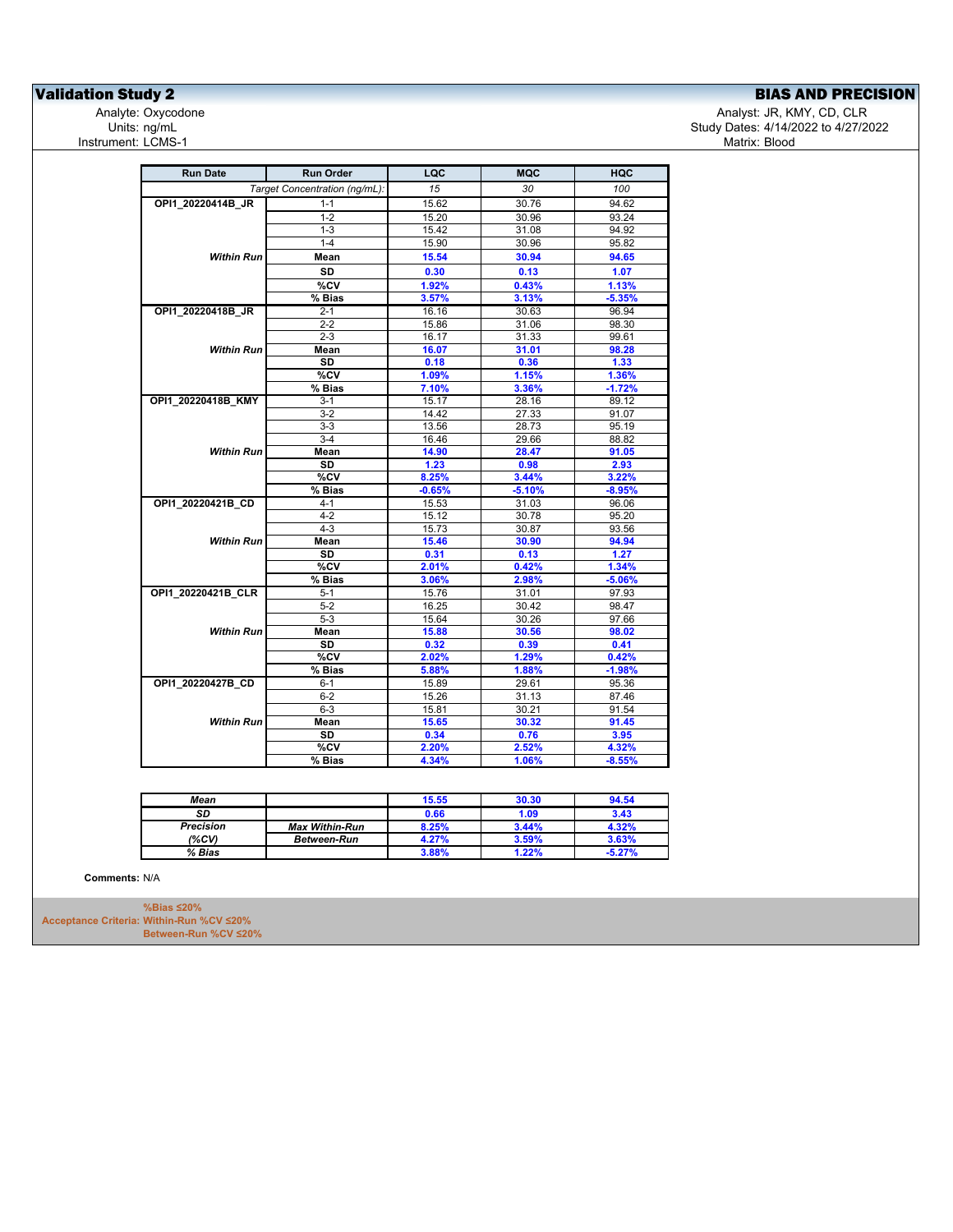Analyte: Hydrocodone Analyst: JR, KMY, CD, CLR Units: ng/mL Study Dates: 4/14/2022 to 4/27/2022 Method: OPI1.MInstrument: LCMS-1SOP Reference: Toxicology Analytical Manual v3.7

|   | <b>VALIDATION EXPERIMENT</b>                                                                   | <b>SOP CRITERIA</b>                                                | <b>RESULTS</b>                                                                                     | <b>COMMENTS</b>                                                                                                                                                                                                                                                                         |
|---|------------------------------------------------------------------------------------------------|--------------------------------------------------------------------|----------------------------------------------------------------------------------------------------|-----------------------------------------------------------------------------------------------------------------------------------------------------------------------------------------------------------------------------------------------------------------------------------------|
|   | <b>Weight Verification</b>                                                                     | The least complex weighting scheme that<br>minimizes $\Sigma$  %RE | Unweighted: $= 632.83$<br>$1/x$ Weighting: = 268.85<br>$1/x2$ Weighting: = 224.25                  | 1/x2 weighting will be used.                                                                                                                                                                                                                                                            |
|   | Linearity                                                                                      | 95% CI of slope includes 1<br>95% CI of intercept includes 0       | $95\%$ CI of slope = 1.0302 - 1.0566<br>95% CI of Intercept = -5.7433 - -0.3184                    | The linearity of the method is acceptable<br>because the individual calibration curves on all<br>six days met the acceptance criteria. Also, other<br>analytical data including the ion ratios and<br>quantification values of the controls and<br>calibrators met acceptance criteria. |
|   | <b>Validation Calibration</b>                                                                  | %RE Calibrators ±20% of target                                     | Max %RE of Calibrators = $10.48$                                                                   | N/A                                                                                                                                                                                                                                                                                     |
|   | Case Work Calibration                                                                          | %RE Calibrators ±20% of target                                     | N/A                                                                                                | Not performed. All 8 calibrators used in<br>validation will be used for casework.                                                                                                                                                                                                       |
|   | Comparison of Validation<br>Calibration to Casework Calibration 95% CI of intercept includes 0 | 95% CI of slope includes 1                                         | N/A                                                                                                | Not performed. All 8 calibrators used in<br>validation will be used for casework.                                                                                                                                                                                                       |
| 2 | Bias & Precision                                                                               | %Bias ≤20%<br>Within-Run %CV ≤20%<br>Between-Run %CV ≤20%          | Max Bias = $5.65\%$<br>Max Within-Run Precision = $7.24\%$<br>Max Between-Run Precision = $3.96\%$ | N/A                                                                                                                                                                                                                                                                                     |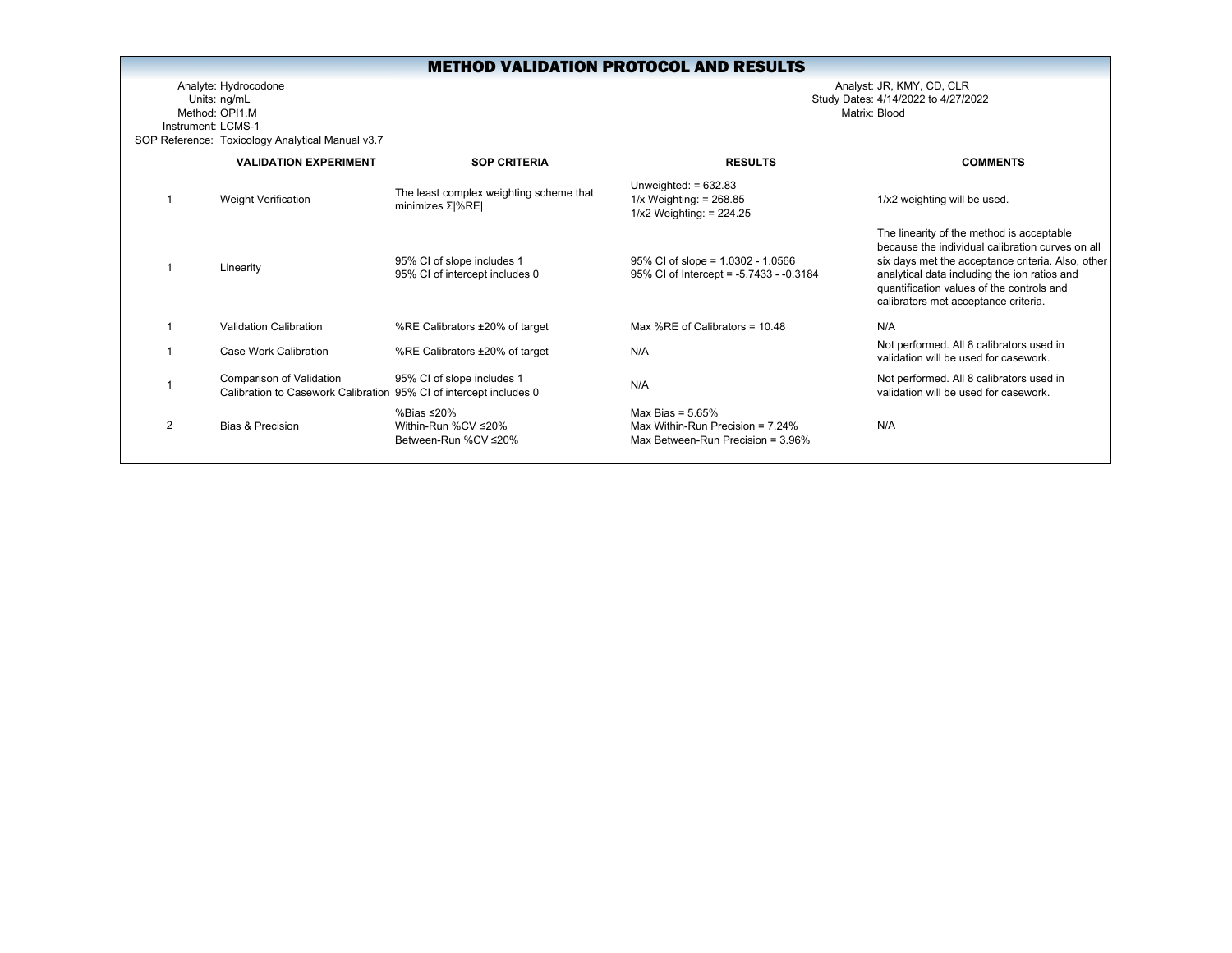| <b>Validation Study 1</b>              |                               |                                                                |           |               |                    |                                  |                      |                   |                                  |                 |                     |                                                                            |                            |                                                                            | <b>STANDARD CURVE WEIGHT VERIFICATION</b> |  |
|----------------------------------------|-------------------------------|----------------------------------------------------------------|-----------|---------------|--------------------|----------------------------------|----------------------|-------------------|----------------------------------|-----------------|---------------------|----------------------------------------------------------------------------|----------------------------|----------------------------------------------------------------------------|-------------------------------------------|--|
| Analyte: Hydrocodone                   |                               |                                                                |           |               |                    |                                  |                      |                   |                                  |                 |                     |                                                                            |                            |                                                                            | Analyst: JR, KMY, CD, CLR                 |  |
| Units: ng/mL                           |                               |                                                                |           |               |                    |                                  |                      |                   |                                  |                 |                     |                                                                            |                            |                                                                            | Study Dates: 4/14/2022 to 4/27/2022       |  |
| Instrument: LCMS-1                     |                               |                                                                |           |               |                    |                                  |                      |                   |                                  |                 |                     |                                                                            |                            | Matrix: Blood                                                              |                                           |  |
|                                        |                               |                                                                |           |               |                    |                                  |                      |                   |                                  |                 |                     |                                                                            |                            |                                                                            |                                           |  |
|                                        |                               |                                                                |           | $C_{nom}$     | у                  |                                  | wxy                  | <b>WX</b>         | wy                               | wx <sup>2</sup> | wy <sup>2</sup>     | $C_{\text{found}}$                                                         | %RE                        | $ \%RE $                                                                   |                                           |  |
|                                        |                               | $\Sigma$  %RE                                                  |           | 5.0           | 0.010              | $\overline{1}$                   | 0.05141              | 5                 | 0.01028202                       | 25              | 0.000106            |                                                                            |                            | 7.737742 54.75483 54.75483                                                 |                                           |  |
|                                        | Unweighted:<br>1/x Weighting: | 632.83<br>268.85                                               |           | 10<br>25      | 0.020<br>0.047     | $\overline{1}$<br>$\overline{1}$ | 0.20137<br>1.172895  | 10<br>25          | 0.02013701<br>0.04691579         | 100<br>625      | 0.000405            | 0.002201 24.65041                                                          |                            | 12.28748 22.87483 22.87483<br>-1.39834 1.398342                            |                                           |  |
|                                        | $1/x^2$ Weighting:            | 224.25                                                         |           | 50            | 0.098              | $\overline{1}$                   | 4.916882             | 50                | 0.09833764                       | 2500            | 0.00967             | 48.39029                                                                   |                            | -3.21943 3.219429                                                          |                                           |  |
|                                        |                               |                                                                |           | 75            | 0.151              | $\overline{1}$                   | 11.33019             | 75                | 0.1510692                        | 5625            |                     | 0.022822 72.73481                                                          |                            | -3.02025 3.020249                                                          |                                           |  |
|                                        |                               |                                                                |           | 125           | 0.248              | $\overline{1}$                   | 30.96237             | 125               | 0.24769892                       | 15625           |                     | 0.061355 117.3458                                                          |                            | -6.1234 6.123397                                                           |                                           |  |
|                                        |                               |                                                                |           | 250           | 0.507              | $\overline{1}$                   | 126.7863             | 250               | 0.50714511                       | 62500           | 0.257196            | 237.124                                                                    |                            | -5.1504 5.150398                                                           |                                           |  |
|                                        |                               |                                                                |           | 500           | 1.021              | $\overline{1}$                   | 510.3209             | 500               | 1.02064179                       | 250000          |                     | 1.04171 474.1895                                                           |                            | -5.1621 5.162104                                                           |                                           |  |
|                                        |                               |                                                                |           | 5.0           | 0.010              | $\overline{1}$                   | 0.048294             | 5                 | 0.00965882                       | 25              |                     | 9.33E-05 7.450029 49.00057 49.00057                                        |                            |                                                                            |                                           |  |
|                                        |                               |                                                                |           | 10<br>25      | 0.019<br>0.048     | $\overline{1}$<br>$\overline{1}$ | 0.193176<br>1.202164 | 10<br>25          | 0.01931756<br>0.04808656         | 100<br>625      |                     |                                                                            |                            | 0.000373 11.90917 19.09168 19.09168<br>0.002312 25.19092 0.763692 0.763692 |                                           |  |
|                                        |                               |                                                                |           | 50            | 0.097              | $\overline{1}$                   | 4.87455              | 50                | 0.09749101                       | 2500            |                     | 0.009504 47.99942 -4.00115 4.001151                                        |                            |                                                                            |                                           |  |
|                                        |                               |                                                                |           | 75            | 0.154              | $\overline{1}$                   | 11.5524              | 75                | 0.15403203                       | 5625            |                     |                                                                            |                            | 0.023726 74.10266 -1.19645 1.196454                                        |                                           |  |
|                                        |                               |                                                                |           | 125           | 0.255              | $\overline{1}$                   | 31.84893             | 125               | 0.25479146                       | 15625           | 0.064919            | 120.6202 -3.50387 3.503874                                                 |                            |                                                                            |                                           |  |
|                                        |                               |                                                                |           | 250           | 0.507              | $\overline{1}$                   | 126.8254             | 250               | 0.50730173                       | 62500           |                     |                                                                            |                            | 0.257355 237.1963 -5.12148 5.121475                                        |                                           |  |
|                                        |                               |                                                                |           | 500<br>5.0    | 1.079<br>0.01028   | $\overline{1}$<br>$\overline{1}$ | 539.7301<br>0.05141  | 500<br>5          | 1.07946014<br>0.010282           | 250000<br>25    | 1.165234            | 0.000106 7.737732 54.75464 54.75464                                        |                            | 501.3441 0.268818 0.268818                                                 |                                           |  |
|                                        |                               |                                                                |           | 10            | 0.02291            | $\overline{1}$                   | 0.2291               | 10                | 0.02291                          | 100             | 0.000525            | 13.56769 35.67688 35.67688                                                 |                            |                                                                            |                                           |  |
|                                        |                               |                                                                |           | 25            | 0.06026            | $\overline{1}$                   | 1.506375             | 25                | 0.060255                         | 625             | 0.003631            |                                                                            |                            | 30.80871 23.23486 23.23486                                                 |                                           |  |
|                                        |                               |                                                                |           | 50            | 0.10320            | $\overline{1}$                   | 5.1601               | 50                | 0.103202                         | 2500            | 0.010651            |                                                                            |                            | 50.63601 1.272023 1.272023                                                 |                                           |  |
|                                        |                               |                                                                |           | 75            | 0.19158            | $\overline{1}$                   | 14.3682              | 75                | 0.191576                         | 5625            |                     |                                                                            |                            | 0.036701 91.43554 21.91406 21.91406                                        |                                           |  |
|                                        |                               |                                                                |           | 125<br>250    | 0.28642<br>0.55635 | $\overline{1}$<br>$\overline{1}$ | 35.802<br>139.0863   | 125<br>250        | 0.286416<br>0.556345             | 15625<br>62500  | 0.082034<br>0.30952 |                                                                            | 259.8381 3.935227 3.935227 | 135.2202 8.176182 8.176182                                                 |                                           |  |
|                                        |                               |                                                                |           | 500           | 1.15896            | $\overline{1}$                   | 579.4805             | 500               | 1.158961                         | 250000          | 1.343191            |                                                                            |                            | 538.0472 7.609433 7.609433                                                 |                                           |  |
|                                        |                               |                                                                |           | 5.0           | 0.01028            | $\overline{1}$                   | 0.051408             | $5\phantom{.0}$   | 0.01028158                       | 25              |                     |                                                                            |                            | 0.000106 7.737538 54.75075 54.75075                                        |                                           |  |
|                                        |                               |                                                                |           | 10            | 0.02024            | $\overline{1}$                   | 0.202423             | 10                | 0.02024234                       | 100             | 0.00041             |                                                                            |                            | 12.33611 23.36112 23.36112                                                 |                                           |  |
|                                        |                               |                                                                |           | 25            | 0.04774            | $\overline{1}$                   | 1.193616             | 25                | 0.04774463                       | 625             | 0.00228             |                                                                            |                            | 25.03307 0.132262 0.132262                                                 |                                           |  |
|                                        |                               |                                                                |           | 50            | 0.09732            | $\overline{1}$<br>$\overline{1}$ | 4.865805             | 50<br>75          | 0.0973161                        | 2500            | 0.00947             | 47.91867                                                                   |                            | -4.16266 4.162655                                                          |                                           |  |
|                                        |                               |                                                                |           | 75<br>125     | 0.14285<br>0.25638 | $\overline{1}$                   | 10.71388<br>32.04781 | 125               | 0.14285177<br>0.25638251         | 5625<br>15625   | 0.020407            | 68.94108                                                                   |                            | -8.07856 8.078563<br>0.065732 121.3547 -2.91624 2.916243                   |                                           |  |
|                                        |                               |                                                                |           | 250           | 0.51777            | $\overline{1}$                   | 129,4425             | 250               | 0.51777004                       | 62500           |                     |                                                                            |                            | 0.268086 242.0292 -3.18832 3.188318                                        |                                           |  |
|                                        |                               |                                                                |           | 500           | 1.06247            | $\overline{1}$                   | 531.2357             | 500               | 1.06247144                       | 250000          | 1.128846            |                                                                            |                            | 493.5009 -1.29981 1.299813                                                 |                                           |  |
|                                        |                               |                                                                |           | 5.0           | 0.010              | $\overline{1}$                   | 0.051598             | $5\phantom{.0}$   | 0.01031957                       | 25              |                     | 0.000106 7.755077 55.10154 55.10154                                        |                            |                                                                            |                                           |  |
|                                        |                               |                                                                |           | 10<br>25      | 0.020              | $\overline{1}$<br>$\overline{1}$ | 0.198844             | 10                | 0.01988442                       | 100             |                     | 0.000395 12.17087 21.7087 21.7087                                          |                            |                                                                            |                                           |  |
|                                        |                               |                                                                |           | 50            | 0.050<br>0.098     | $\overline{1}$                   | 1.24636<br>4.918291  | 25<br>50          | 0.04985441<br>0.09836582         | 625<br>2500     | 0.009676            | 48,4033                                                                    |                            | 0.002485 26.00708 4.028332 4.028332<br>-3.19341 3.193406                   |                                           |  |
|                                        |                               |                                                                |           | 75            | 0.161              | $\overline{1}$                   | 12.04432             | 75                | 0.16059095                       | 5625            |                     |                                                                            |                            | 0.025789 77.13071 2.840943 2.840943                                        |                                           |  |
|                                        |                               |                                                                |           | 125           | 0.248              | $\overline{1}$                   | 30.97165             | 125               | 0.24777321                       | 15625           | 0.061392            | 117.38                                                                     | -6.09596 6.095961          |                                                                            |                                           |  |
|                                        |                               |                                                                |           | 250           | 0.502              | $\overline{1}$                   | 125.4458             | 250               | 0.50178337                       | 62500           |                     | 0.251787 234.6487 -6.14054 6.140537                                        |                            |                                                                            |                                           |  |
|                                        |                               |                                                                |           | 500           | 1.087              | $\overline{1}$<br>$\overline{1}$ | 543.3651             | 500<br>$\sqrt{5}$ | 1.08673025                       | 250000          | 1.180983            |                                                                            |                            | 504.7005 0.940094 0.940094                                                 |                                           |  |
|                                        |                               |                                                                |           | 5.0<br>10     | 0.010<br>0.020     | $\overline{1}$                   | 0.050412<br>0.204169 | 10                | 0.01008239<br>0.02041692         | 25<br>100       |                     | 0.000102 7.645579 52.91157 52.91157<br>0.000417 12.41671 24.16711 24.16711 |                            |                                                                            |                                           |  |
|                                        |                               |                                                                |           | 25            | 0.049              | $\overline{1}$                   | 1.231389             | 25                | 0.04925557                       | 625             |                     |                                                                            |                            | 0.002426 25.73062 2.922483 2.922483                                        |                                           |  |
|                                        |                               |                                                                |           | 50            | 0.101              | $\overline{1}$                   | 5.065272             | 50                | 0.10130545                       | 2500            | 0.010263            |                                                                            |                            | 49.76043 -0.47914 0.479138                                                 |                                           |  |
|                                        |                               |                                                                |           | 75            | 0.151              | $\overline{1}$                   | 11.30445             | 75                | 0.15072596                       | 5625            | 0.022718            | 72.57635                                                                   |                            | -3.23154 3.231536                                                          |                                           |  |
|                                        |                               |                                                                |           | 125           | 0.265              | $\overline{1}$                   | 33.0953              | 125               | 0.26476238                       | 15625           | 0.070099            |                                                                            |                            | 125.2234 0.178739 0.178739                                                 |                                           |  |
|                                        |                               |                                                                |           | 250<br>500    | 0.501<br>1.115     | $\overline{1}$<br>$\overline{1}$ | 125.3071<br>557.3822 | 250<br>500        | 0.50122852<br>1.11476445         | 62500<br>250000 | 0.25123<br>1.2427   | 234.3925                                                                   |                            | $-6.243$ 6.243001<br>517.643 3.528598 3.528598                             |                                           |  |
|                                        |                               |                                                                | Sum       | 6240.0        | 13.2052            |                                  | 48 4339.337          |                   | 6240 13.2052178 2022000 9.333243 |                 |                     |                                                                            |                            | 632.826                                                                    |                                           |  |
| Comments: 1/x2 weighting will be used. |                               |                                                                | Slope     | 0.00216605    |                    |                                  |                      |                   |                                  |                 |                     |                                                                            |                            |                                                                            |                                           |  |
|                                        |                               |                                                                | Intercept | $-0.00647835$ |                    |                                  |                      |                   |                                  |                 |                     |                                                                            |                            |                                                                            |                                           |  |
| <b>Acceptance Criteria:</b>            |                               | The least complex weighting scheme that minimizes $\Sigma$ %RE | $R^2$     | 0.99656997    |                    |                                  |                      |                   |                                  |                 |                     |                                                                            |                            |                                                                            |                                           |  |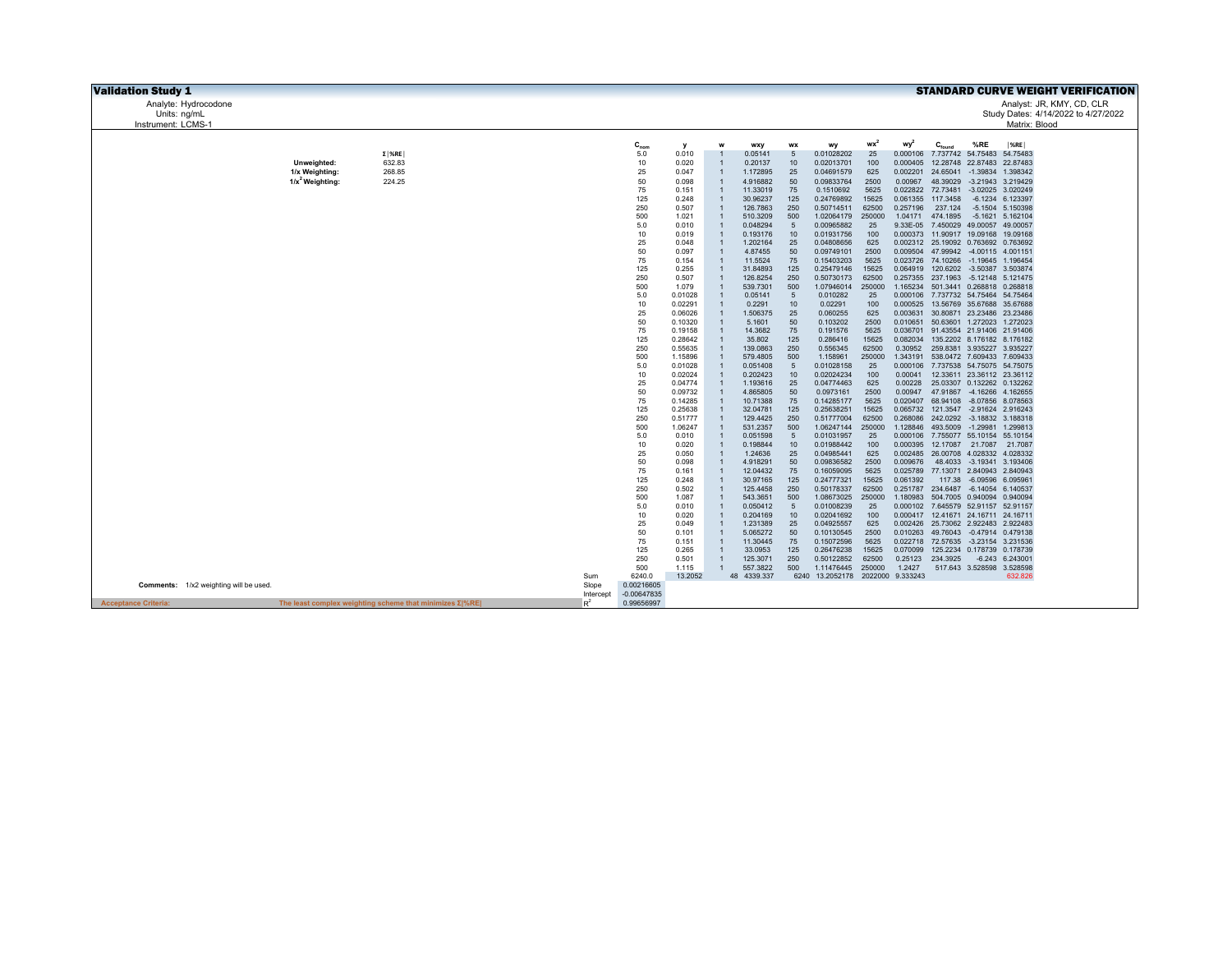| <b>Validation Study 1</b> |                      |                |                |                     |           |                          |                   |                      |                                     |                                                 |                   |                    |                      |                |              |                                            |                |                      |                |                      |                                        |                  | <b>STANDARD CURVE WEIGHT VERIFICATION</b> |
|---------------------------|----------------------|----------------|----------------|---------------------|-----------|--------------------------|-------------------|----------------------|-------------------------------------|-------------------------------------------------|-------------------|--------------------|----------------------|----------------|--------------|--------------------------------------------|----------------|----------------------|----------------|----------------------|----------------------------------------|------------------|-------------------------------------------|
| Analyte: Hydrocodone      |                      |                |                |                     |           |                          |                   |                      |                                     |                                                 |                   |                    |                      |                |              |                                            |                |                      |                |                      |                                        |                  | Analyst: JR, KMY, CD, CLR                 |
| Units: na/mL              |                      |                |                |                     |           |                          |                   |                      |                                     |                                                 |                   |                    |                      |                |              |                                            |                |                      |                |                      |                                        |                  | Study Dates: 4/14/2022 to 4/27/2022       |
| Instrument: LCMS-1        |                      |                |                |                     |           |                          |                   |                      |                                     |                                                 |                   |                    |                      |                |              |                                            |                |                      |                |                      |                                        | Matrix: Blood    |                                           |
|                           |                      |                |                |                     |           |                          |                   |                      |                                     |                                                 |                   |                    |                      |                |              |                                            |                |                      |                |                      |                                        |                  |                                           |
|                           | $C_{nom}$            | $\mathbf{v}$   | w              | wxy                 | <b>WX</b> | wy                       | <b>WX</b>         | wy                   | $C_{\text{found}}$                  | %RE                                             | %RE               |                    | $C_{nom}$            | <b>v</b>       | w            | wxy                                        | <b>WX</b>      | wy                   | <b>WX</b>      | wv <sup>2</sup>      | $C_{\text{found}}$                     | %RE              | $ \%$ RE                                  |
|                           | 5.0                  | 0.010          | 0.2            | 0.010282            |           | 0.0020564                | 5                 | 2.11E-05             | 5.448977                            | 8.979545                                        | 8.979545          |                    | 5.0                  | 0.010          | 0.04         | 0.0020564                                  | 0.2            | 0.000411             |                | 4.23E-06             | 5.098606                               | 1.972127         | 1.972126809                               |
|                           | 10                   | 0.020          | 0.1            | 0.020137            |           | 0.0020137                | 10                | 4.05E-05             |                                     | 10.08389  0.838899  0.838899                    |                   |                    | 10                   | 0.020          | 0.01         | 0.0020137                                  | 0.1            | 0.000201             |                | 4.05E-06             | 9.840321                               | $-1.59679$       | 1.596785202                               |
|                           | 25                   | 0.047          | 0.04           | 0.046916            |           | 0.00187663               | 25                | 8.8E-05              | 22.67826                            | $-9.28697$                                      | 9.28697           |                    | 25                   | 0.047          | 0.0016       | 0.00187663                                 | 0.04           | 7.51E-05             |                | 3.52E-06             |                                        | 22.7249 -9.10039 | 9.100394095                               |
|                           | 50                   | 0.098          | 0.02           | 0.098338            |           | 0.00196675               | 50                | 0.000193             | 46.86254                            | $-6.27492$                                      | 6.274916          |                    | 50                   | 0.098          | 0.0004       | 0.00196675                                 | 0.02           | 3.93E-05             |                | 3.87E-06             | 47.46647 -5.06707                      |                  | 5.067069565                               |
|                           | 75                   | 0.151          | 0.013333       | 0.151069            |           | 0.00201426               | 75                | 0.000304             | 71.6628                             | $-4.4496$                                       | 4.449597          |                    | 75                   | 0.151          |              | 0.000178 0.00201426 0.013333               |                | 2.69E-05             |                | 4.06E-06             | 72.8382                                | $-2.8824$        | 2.882401653                               |
|                           | 125                  | 0.248          | 0.008          | 0.247699            |           | 0.00198159               | 125               | 0.000491             | 117,1089                            | $-6.31291$                                      | 6.312908          |                    | 125                  | 0.248          |              | 0.000064 0.00198159                        | 0.008          | 1.59E-05             |                | $3.93F - 06$         | 119.3315 -4.53482                      |                  | 4.534818241                               |
|                           | 250                  | 0.507          | 0.004          | 0.507145            |           | 0.00202858               | 250               | 0.001029             | 239.1294                            | $-4.34825$                                      | 4.348248          |                    | 250                  | 0.507          |              | 0.000016 0.00202858                        | 0.004          | 8.11E-06             |                | 4.12E-06             | 244.1637 -2.33451                      |                  | 2.334513803                               |
|                           | 500                  | 1.021          | 0.002          | 1.020642            |           | 0.00204128               | 500               | 0.002083             |                                     | 480.6327 -3.87345                               | 3.87345           |                    | 500                  | 1.021          |              | 0.000004 0.00204128                        | 0.002          | 4.08E-06             |                | 4.17E-06             | 491.2321 -1.75359                      |                  | 1.753588968                               |
|                           | 5.0                  | 0.010          | 0.2            | 0.009659            |           | 0.00193176               | 5                 | 1.87E-05             |                                     | 5.155878 3.117565 3.117565                      |                   |                    | 5.0                  | 0.010          | 0.04         | 0.00193176                                 | 0.2            | 0.000386             |                | 3.73E-06             | 4.798753                               | $-4.02493$       | 4.02493141                                |
|                           | 10                   | 0.019          | 0.1            | 0.019318            |           | 0.00193176               | 10                | 3.73E-05             |                                     | 9.698493 -3.01507 3.015067                      |                   |                    | 10                   | 0.019          | 0.01         | 0.00193176                                 | 0.1            | 0.000193             |                | 3.73E-06             | 9.446044 -5.53956                      |                  | 5.539558582                               |
|                           | 25                   | 0.048          | 0.04           | 0.048087            |           | 0.00192346               | 25                | 9.25E-05             | 23.22888                            | -7.08446 7.084463                               |                   |                    | 25                   | 0.048          | 0.0016       | 0.00192346                                 | 0.04           | 7.69E-05             |                | $3.7E-06$            | 23.28822 -6.84713                      |                  | 6.847134701                               |
|                           | 50                   | 0.097          | 0.02           | 0.097491            |           | 0.00194982               | 50                | 0.00019              | 46.46436                            | -7.07127 7.071273                               |                   |                    | 50                   | 0.097          | 0.0004       | 0.00194982                                 | 0.02           | 3.9E-05              |                | 3.8E-06              | 47.05911 -5.88178                      |                  | 5.881776425                               |
|                           | 75                   | 0.154          | 0.013333       | 0.154032            |           | 0.00205376               | 75                | 0.000316             | 73.05625                            | $-2.59166$ 2.59166                              |                   |                    | 75                   | 0.154          |              | 0.000178 0.00205376 0.013333               |                | 2.74E-05             |                | 4.22E-06             | 74.26376 -0.98165                      |                  | 0.981652464                               |
|                           | 125                  | 0.255          | 0.008          | 0.254791            |           | 0.00203833               | 125               | 0.000519             | 120,4446                            | $-3.64435$ 3.644347                             |                   |                    | 125                  | 0.255          |              | 0.000064 0.00203833                        | 0.008          | 1.63E-05             |                | 4.15E-06             |                                        | 122.744 -1.80477 | 1.804765865                               |
|                           | 250<br>500           | 0.507<br>1.079 | 0.004<br>0.002 | 0.507302<br>1.07946 |           | 0.00202921<br>0.00215892 | 250<br>500        | 0.001029<br>0.00233  | 239.203                             | -4.31878 4.318784<br>508.2957 1.659139 1.659139 |                   |                    | 250<br>500           | 0.507<br>1.079 |              | 0.000016 0.00202921<br>0.000004 0.00215892 | 0.004<br>0.002 | 8.12E-06<br>4.32E-06 |                | 4.12E-06<br>4.66E-06 | 244.2391 -2.30437<br>519.5324 3.906488 |                  | 2.304371193<br>3.906487949                |
|                           | 5.0                  | 0.01028        | 0.2            | 0.010282            |           | 0.0020564                | 5                 | 2.11E-05             |                                     | 5.448967 8.979349 8.979349                      |                   |                    | 5.0                  | 0.01028        | 0.04         | 0.0020564                                  | 0.2            | 0.000411             |                | 4.23E-06             | 5.098596 1.971926                      |                  | 1.971926435                               |
|                           | 10                   | 0.02291        | 0.1            | 0.02291             |           | 0.002291                 | 10                | 5.25E-05             | 11.38806 13.88061                   |                                                 | 13.88061          |                    | 10                   | 0.02291        | 0.01         | 0.002291                                   | 0.1            | 0.000229             |                | 5.25E-06             | 11.17454 11.74544                      |                  | 11.74544106                               |
|                           | 25                   | 0.06026        | 0.04           | 0.060255            |           | 0.0024102                | 25                |                      | 0.000145 28.95184 15.80737          |                                                 | 15.80737          |                    | 25                   | 0.06026        | 0.0016       | 0.0024102                                  | 0.04           | 9.64E-05             |                | 5.81E-06             | 29.14305                               | 16.57219         | 16.5721929                                |
|                           | 50                   | 0.10320        | 0.02           | 0.103202            |           | 0.00206404               | 50                | 0.000213             |                                     | 49.15031 -1.69938                               | 1.699384          |                    | 50                   | 0.10320        | 0.0004       | 0.00206404                                 | 0.02           | 4.13E-05             |                | 4.26E-06             | 49.80695                               | $-0.3861$        | 0.3861035                                 |
|                           | 75                   | 0.19158        | 0.013333       | 0.191576            |           | 0.00255435               | 75                | 0.000489             |                                     | 90.71361 20.95148 20.95148                      |                   |                    | 75                   | 0.19158        |              | 0.000178 0.00255435 0.013333               |                | 3.41E-05             |                | 6.52E-06             | 92.328                                 | 23.104           | 23.10399662                               |
|                           | 125                  | 0.28642        | 0.008          | 0.286416            |           | 0.00229133               | 125               | 0.000656             |                                     | 135.318 8.254361                                | 8.25436           |                    | 125                  | 0.28642        |              | 0.000064 0.00229133                        | 0.008          | 1.83E-05             |                | 5.25E-06             | 137.9602 10.36812                      |                  | 10.36812416                               |
|                           | 250                  | 0.55635        | 0.004          | 0.556345            |           | 0.00222538               | 250               | 0.001238             | 262,2687                            | 4.90746                                         | 4.90746           |                    | 250                  | 0.55635        |              | 0.000016 0.00222538                        | 0.004          | 8.9E-06              |                | 4.95E-06             | 267.8362 7.134474                      |                  | 7.134474168                               |
|                           | 500                  | 1.15896        | 0.002          | 1.158961            |           | 0.00231792               | 500               | 0.002686             |                                     | 545.6859 9.137172 9.137172                      |                   |                    | 500                  | 1.15896        |              | 0.000004 0.00231792                        | 0.002          | 4.64E-06             |                | 5.37E-06             | 557.7842 11.55684                      |                  | 11.55683718                               |
|                           | 5.0                  | 0.01028        | 0.2            | 0.010282            |           | 0.00205632               | 5                 | 2.11E-05             |                                     | 5.448769 8.975387 8.975387                      |                   |                    | 5.0                  | 0.01028        | 0.04         | 0.00205632                                 | 0.2            | 0.000411             | $\overline{1}$ | 4.23E-06             | 5.098394 1.967873                      |                  | 1.967873006                               |
|                           | 10                   | 0.02024        | 0.1            | 0.020242            |           | 0.00202423               | 10                | 4.1E-05              |                                     | 10.13343 1.334301 1.33430                       |                   |                    | 10                   | 0.02024        | 0.01         | 0.00202423                                 | 0.1            | 0.000202             |                | $4.1E-06$            | 9.891003                               | $-1.08997$       | 1.089967905                               |
|                           | 25                   | 0.04774        | 0.04           | 0.047745            |           | 0.00190979               | 25                |                      | 9.12E-05 23.06807                   | -7.72771 7.727713                               |                   |                    | 25                   | 0.04774        | 0.0016       | 0.00190979                                 | 0.04           | 7.64E-05             |                | 3.65E-06             |                                        | 23.1237 -7.50521 | 7.505206641                               |
|                           | 50                   | 0.09732        | 0.02           | 0.097316            |           | 0.00194632               | 50                | 0.000189             | 46.3821                             | $-7.2358$                                       | 7.2358            |                    | 50                   | 0.09732        | 0.0004       | 0.00194632                                 | 0.02           | 3.89E-05             |                | 3.79E-06             | 46.97495                               | $-6.0501$        | 6.050095274                               |
|                           | 75                   | 0.14285        | 0.013333       | 0.142852            |           | 0.00190469               | 75                |                      | 0.000272 67.79805                   |                                                 | -9.6026 9.602604  |                    | 75                   | 0.14285        |              | 0.000178 0.00190469 0.013333               |                | 2.54E-05             |                | 3.63E-06             | 68.88439                               | $-8.15415$       | 8.154149136                               |
|                           | 125                  | 0.25638        | 0.008          | 0.256383            |           | 0.00205106               | 125               | 0.000526             | 121.1929                            |                                                 | -3.04572 3.045716 |                    | 125                  | 0.25638        |              | 0.000064 0.00205106                        | 0.008          | 1.64E-05             |                | 4.21E-06             | 123.5096                               | $-1.19234$       | 1.19234033                                |
|                           | 250                  | 0.51777        | 0.004          | 0.51777             |           | 0.00207108               | 250               | 0.001072             | 244.1264                            | -2.34944 2.349438                               |                   |                    | 250                  | 0.51777        |              | 0.000016 0.00207108                        | 0.004          | 8.28E-06             |                | 4.29E-06             | 249.2759                               | $-0.28965$       | 0.289645354                               |
|                           | 500                  | 1.06247        | 0.002          | 1.062471            |           | 0.00212494               | 500<br>$\sqrt{5}$ | 0.002258             | 500.3057                            | 0.061143 0.061143                               |                   |                    | 500                  | 1.06247        |              | 0.000004 0.00212494                        | 0.002          | 4.25E-06             |                | 4.52E-06             | 511.3583 2.271669                      |                  | 2.271669149                               |
|                           | 5.0<br>10            | 0.010<br>0.020 | 0.2<br>0.1     | 0.01032<br>0.019884 |           | 0.00206391<br>0.00198844 | 10                | 2.13E-05<br>3.95E-05 | 5.466637<br>9.965094                | -0.34906 0.349059                               | 9.33274 9.33274   |                    | 5.0<br>10            | 0.010<br>0.020 | 0.04<br>0.01 | 0.00206391<br>0.00198844                   | 0.2<br>0.1     | 0.000413<br>0.000199 |                | 4.26E-06<br>3.95E-06 | 5.116673 2.333461<br>9.718788 -2.81212 |                  | 2.333460538<br>2.812117665                |
|                           | 25                   | 0.050          | 0.04           | 0.049854            |           | 0.00199418               | 25                | 9.94E-05             | 24.06032                            | -3.75871 3.758708                               |                   |                    | 25                   | 0.050          | 0.0016       | 0.00199418                                 | 0.04           | 7.98E-05             |                | 3.98E-06             | 24.13881                               | $-3.44474$       | 3.444744024                               |
|                           | 50                   | 0.098          | 0.02           | 0.098366            |           | 0.00196732               | 50                | 0.000194             | 46,8758                             | -6.24841 6.248406                               |                   |                    | 50                   | 0.098          | 0.0004       | 0.00196732                                 | 0.02           | 3.93E-05             |                | 3.87E-06             | 47.48003                               | $-5.03995$       | 5.039948756                               |
|                           | 75                   | 0.161          | 0.013333       | 0.160591            |           | 0.00214121               | 75                |                      | 0.000344 76.14099 1.521317 1.521317 |                                                 |                   |                    | 75                   | 0.161          |              | 0.000178 0.00214121 0.013333               |                | 2.85E-05             |                | 4.58E-06             | 77,41958                               | 3.2261           | 3.226100069                               |
|                           | 125                  | 0.248          | 0.008          | 0.247773            |           | 0.00198219               | 125               | 0.000491             | 117.1438 -6.28496                   |                                                 | 6.284959          |                    | 125                  | 0.248          |              | 0.000064 0.00198219                        | 0.008          | 1.59E-05             |                | 3.93E-06             | 119.3672 -4.50623                      |                  | 4.506225149                               |
|                           | 250                  | 0.502          | 0.004          | 0.501783            |           | 0.00200713               | 250               |                      | 0.001007 236.6077 -5.35692          |                                                 | 5.356923          |                    | 250                  | 0.502          |              | 0.000016 0.00200713                        | 0.004          | 8.03E-06             |                | 4.03E-06             | 241.5839                               | $-3.36643$       | 3.36643168                                |
|                           | 500                  | 1.087          | 0.002          | 1.08673             |           | 0.00217346               | 500               | 0.002362             |                                     | 511.7149 2.342982 2.342982                      |                   |                    | 500                  | 1.087          |              | 0.000004 0.00217346                        | 0.002          | 4.35E-06             |                | 4.72E-06             | 523.0304 4.606088                      |                  | 4.606088343                               |
|                           | 5.0                  | 0.010          | 0.2            | 0.010082            |           | 0.00201648               | 5                 | 2.03E-05             |                                     | 5.355089 7.101781 7.101781                      |                   |                    | 5.0                  | 0.010          | 0.04         | 0.00201648                                 | 0.2            | 0.000403             |                | 4.07E-06             | 5.002555 0.051094                      |                  | 0.051093585                               |
|                           | 10                   | 0.020          | 0.1            | 0.020417            |           | 0.00204169               | 10                | 4.17E-05             |                                     | 10.21554 2.155378 2.155378                      |                   |                    | 10                   | 0.020          | 0.01         | 0.00204169                                 | 0.1            | 0.000204             |                | 4.17E-06             | 9.975003 -0.24997                      |                  | 0.249970462                               |
|                           | 25                   | 0.049          | 0.04           | 0.049256            |           | 0.00197022               | 25                | 9.7E-05              | 23,77869                            | -4.88526                                        | 4.885259          |                    | 25                   | 0.049          | 0.0016       | 0.00197022                                 | 0.04           | 7.88E-05             |                | 3.88E-06             | 23.85069                               | $-4.59725$       | 4.597254077                               |
|                           | 50                   | 0.101          | 0.02           | 0.101305            |           | 0.00202611               | 50                | 0.000205             | 48.25834                            | $-3.48333$                                      | 3.483326          |                    | 50                   | 0.101          | 0.0004       | 0.00202611                                 | 0.02           | 4.05E-05             |                | 4.11E-06             | 48.89442 -2.21115                      |                  | 2.211153084                               |
|                           | 75                   | 0.151          | 0.013333       | 0.150726            |           | 0.00200968               | 75                |                      | 0.000303 71.50137 -4.66484          |                                                 | 4.66484           |                    | 75                   | 0.151          |              | 0.000178 0.00200968 0.013333               |                | 2.68E-05             |                | 4.04E-06             | 72.67305                               | $-3.1026$        | 3.10260417                                |
|                           | 125                  | 0.265          | 0.008          | 0.264762            |           | 0.0021181                | 125               | 0.000561             |                                     | 125.134 0.107205 0.107205                       |                   |                    | 125                  | 0.265          | 0.000064     | 0.0021181                                  | 0.008          | 1.69E-05             |                | 4.49E-06             | 127.5415 2.033233                      |                  | 2.033233297                               |
|                           | 250                  | 0.501          | 0.004          | 0.501229            |           | 0.00200491               | 250               |                      | 0.001005 236.3467                   | -5.4613                                         | 5.461305          |                    | 250                  | 0.501          |              | 0.000016 0.00200491                        | 0.004          | 8.02E-06             |                | 4.02E-06             |                                        | 241.317 -3.47322 | 3.473218791                               |
|                           | 500                  | 1.115          | 0.002          | 1.114764            |           | 0.00222953               | 500               | 0.002485             |                                     | 524.8997 4.979943 4.979943                      |                   |                    | 500                  | 1.115          |              | 0.000004 0.00222953                        | 0.002          | 4.46E-06             |                | 4.97E-06             | 536.5191 7.303813                      |                  | 7.303812881                               |
| Sum                       | 6240.0<br>0.00212625 | 13.20522       |                | 2.324 13.20522      |           | 48 0.09902983            |                   | 6240 0.028033        |                                     |                                                 | 268,8502          |                    | 6240.0<br>0.00207836 |                |              | 13.20522 0.313571 0.09902983               |                | 2.324 0.004731       |                | 48 0.000205          |                                        |                  | 224.2498763                               |
| Slope<br>Intercept        | $-0.00130387$        |                |                |                     |           |                          |                   |                      |                                     |                                                 |                   | Slope<br>Intercept | $-0.00031471$        |                |              |                                            |                |                      |                |                      |                                        |                  |                                           |
| $R^2$                     | 0.99821379           |                |                |                     |           |                          |                   |                      |                                     |                                                 |                   | $R^2$              | 0.99686597           |                |              |                                            |                |                      |                |                      |                                        |                  |                                           |
|                           |                      |                |                |                     |           |                          |                   |                      |                                     |                                                 |                   |                    |                      |                |              |                                            |                |                      |                |                      |                                        |                  |                                           |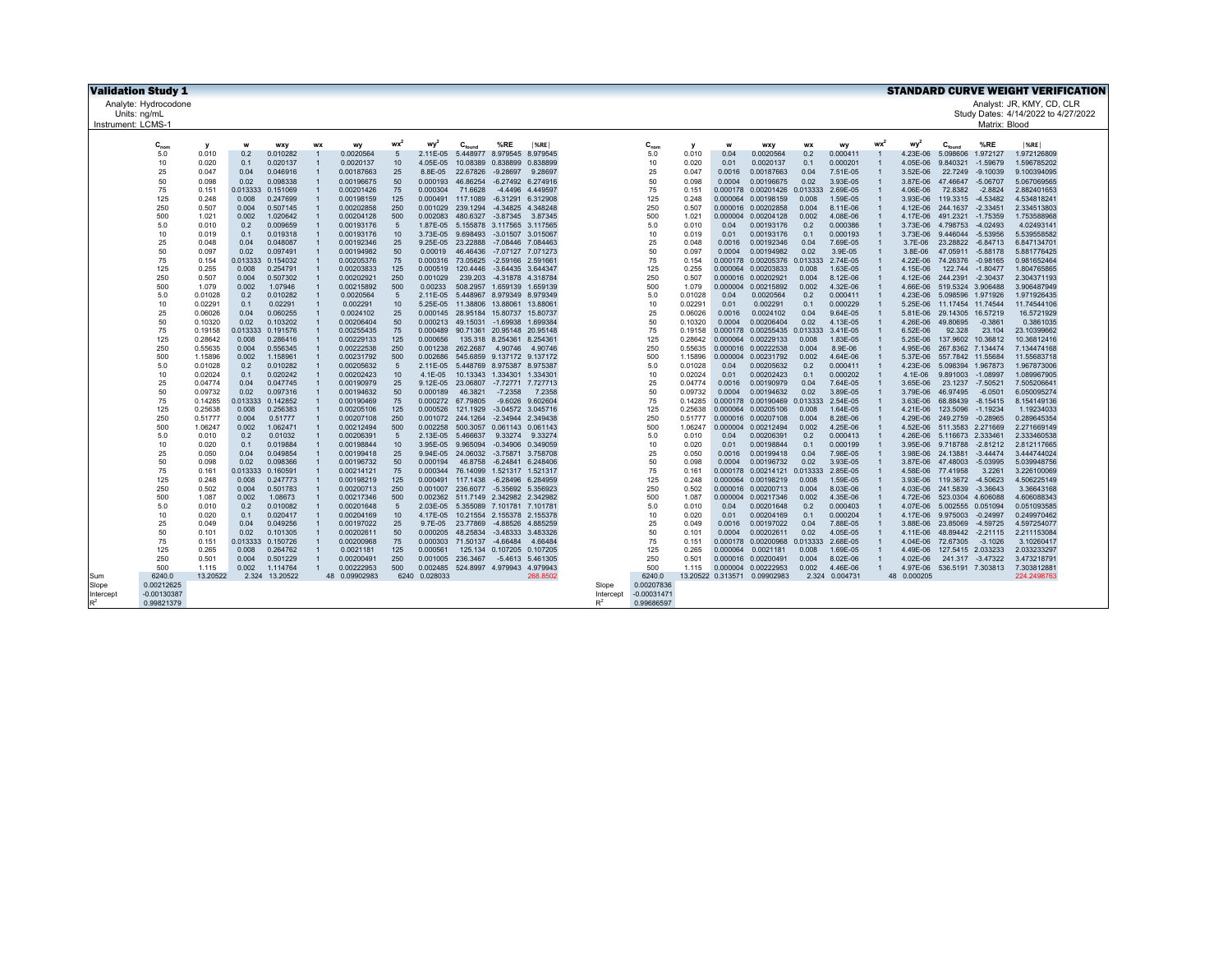## **Validation Study 1** Validation Study 1 Validation Study 1 Validation CURVE CALIBRATION

Analyte: Hydrocodone Analyst: JR, KMY, CD, CLR

Units: ng/mL Study Dates: 4/14/2022 to 4/27/2022 Analyte: Hydrocodone<br>Units: ng/mL<br>Instrument: LCMS-1

| <b>Batch Name</b>  | <b>Target</b>   | Calculated<br>Result | % RE         | y (Response<br>Ratio) |                                                                                                      |                             |            |
|--------------------|-----------------|----------------------|--------------|-----------------------|------------------------------------------------------------------------------------------------------|-----------------------------|------------|
|                    | 5               | 5.05                 | 1.00         | 0.010                 | $\overline{2}$<br>Run One                                                                            |                             |            |
| OPI1_20220414B_JR  | 10              | 10.02                | 0.20         | 0.020                 | $\frac{6}{8}$ $_1$                                                                                   | Slope                       | 0.00204    |
|                    | 25              | 23.51                | 5.96         | 0.047                 | $y = 0.002x - 0.0029$<br>                                                                            | Intercept                   | $-0.00292$ |
|                    | 50              | 49.41                | 1.18         | 0.098                 | Response<br>--                                                                                       | $\mathsf{R}^2$              | 0.99995    |
|                    | 75              | 75.96                | 1.28         | 0.151                 |                                                                                                      |                             |            |
|                    | 125             | 124.63               | 0.30         | 0.248                 | 0.500                                                                                                |                             |            |
|                    | 250             | 255.31               | 2.12         | 0.507                 | 200<br>400<br>600<br>$\circ$                                                                         |                             |            |
|                    | 500             | 513.95               | 2.79         | 1.021                 | Concentration                                                                                        |                             |            |
|                    | $\overline{5}$  | 5.09                 | 1.85         | 0.010                 | $\overline{2}$<br>Run Two                                                                            |                             |            |
| OPI1_20220418B_JR  | 10              | 9.84                 | 1.65         | 0.019                 | $\frac{1}{R}$ -                                                                                      | Slope                       | 0.00215    |
|                    | 25              | 23.96                | 4.16         | 0.048                 | $y = 0.0022x - 0.0084$                                                                               | Intercept                   | $-0.00842$ |
|                    | 50              | 48.22                | 3.56         | 0.097                 | Response I                                                                                           | $R^2$                       | 0.99917    |
|                    | 75              | 75.98                | 1.31         | 0.154                 |                                                                                                      |                             |            |
|                    | 125             | 125.45               | 0.36         | 0.255                 | $0 \frac{1}{2}$                                                                                      |                             |            |
|                    | 250             | 249.43               | 0.23         | 0.507                 | 400<br>600<br>$\circ$<br>200                                                                         |                             |            |
|                    | 500             | 530.36               | 6.07         | 1.079                 | Concentration                                                                                        |                             |            |
|                    | $\overline{5}$  | 4.89                 | 2.20         | 0.010                 | $\overline{2}$<br>Run Three                                                                          | Slope                       | 0.00230    |
| OPI1_20220418B_KMY | 10              | 10.31                | 3.10         | 0.023                 |                                                                                                      | Intercept                   | $-0.00080$ |
|                    | 25              | 26.33                | 5.32         | 0.060                 | $\stackrel{\circ}{\phantom{\text{0.75} \cdot \overline{\phantom{0}}}}$ 1<br>$y = 0.0023x - 0.0008$ . | $R^2$                       | 0.99913    |
|                    | 50              | 44.76                | 10.48        | 0.103                 |                                                                                                      |                             |            |
|                    | 75              | 82.68                | 10.24        | 0.192                 | Response<br>--                                                                                       |                             |            |
|                    | 125             | 123.37               | 1.30         | 0.286                 | $\begin{array}{c} \bullet & \bullet \bullet \\ \bullet & \bullet \end{array}$                        |                             |            |
|                    | 250             | 239.17               | 4.33         | 0.556                 | 200<br>400<br>$\circ$<br>600                                                                         |                             |            |
|                    | 500             | 497.72               | 0.46         | 1.159                 | Concentration                                                                                        |                             |            |
|                    | $5\overline{)}$ | 5.06                 | 1.27         | 0.010                 | $\overline{2}$                                                                                       | Slope                       | 0.00213    |
| OPI1 20220421B CD  | 10              | 10.03                | 0.32         | 0.020                 | Run Four                                                                                             | Intercept                   | $-0.00736$ |
|                    | 25              | 23.75                | 5.00         | 0.048                 | $\frac{6}{8}$ $_1$<br>$y = 0.0021x - 0.0074$                                                         | $R^2$                       | 0.99971    |
|                    | 50              | 48.48                | 3.04         | 0.097                 | Response F<br>—                                                                                      |                             |            |
|                    | 75              | 71.19                | 5.08         | 0.143                 |                                                                                                      |                             |            |
|                    | 125             | 127.82               | 2.26         | 0.256                 |                                                                                                      |                             |            |
|                    | 250             | 258.21               | 3.28         | 0.518                 | 0.50<br>400                                                                                          |                             |            |
|                    | 500             | 529.92               | 5.98         | 1.062                 | $\circ$<br>200<br>600<br>Concentration                                                               |                             |            |
|                    | $\overline{5}$  | 5.09                 | 1.74         | 0.010                 | $\overline{2}$                                                                                       | Slope                       | 0.00216    |
| OPI1 20220421B CLR | 10              | 9.77                 | 2.32         | 0.020                 | Run Five                                                                                             | Intercept                   | $-0.00861$ |
|                    | 25              | 24.44                | 2.26         | 0.050                 | $\stackrel{\circ}{\pi}$ 1                                                                            | $\mathsf{R}^2$              | 0.99843    |
|                    |                 | 48.18                |              |                       | $y = 0.0022x - 0.0086$                                                                               |                             |            |
|                    | 50              |                      | 3.65         | 0.098                 | Response l<br>--                                                                                     |                             |            |
|                    | 75              | 78.63                | 4.84         | 0.161                 |                                                                                                      |                             |            |
|                    | 125<br>250      | 121.29<br>245.60     | 2.97<br>1.76 | 0.248<br>0.502        | 0.500<br>400                                                                                         |                             |            |
|                    | 500             | 531.86               | 6.37         | 1.087                 | $\circ$<br>200<br>600<br>Concentration                                                               |                             |            |
|                    | $5\overline{)}$ | 5.04                 | 0.86         | 0.010                 | $\overline{2}$                                                                                       |                             | 0.00221    |
| OPI1 20220427B CD  | 10              | 10.04                | 0.38         | 0.020                 | Run Slx                                                                                              | Slope                       | $-0.01075$ |
|                    |                 |                      |              |                       | $\begin{array}{c}\n\text{Response Ratio} \\ - \\ - \\ \end{array}$                                   | Intercept<br>$\mathsf{R}^2$ |            |
|                    | 25              | 23.98                | 4.10         | 0.049                 | $y = 0.0022x - 0.0108$                                                                               |                             | 0.99769    |
|                    | 50              | 49.13                | 1.74         | 0.101                 |                                                                                                      |                             |            |
|                    | 75              | 73.01                | 2.65         | 0.151                 |                                                                                                      |                             |            |
|                    | 125             | 128.13               | 2.50         | 0.265                 | 0.000                                                                                                |                             |            |
|                    | 250             | 242.41               | 3.04         | 0.501                 | $\circ$<br>200<br>400<br>600                                                                         |                             |            |
|                    | 500             | 538.92               | 7.78         | 1.115                 | Concentration                                                                                        |                             |            |
|                    |                 | Max %RE = 10.48      |              |                       |                                                                                                      |                             |            |
| Comments: N/A      |                 |                      |              |                       |                                                                                                      |                             |            |
|                    |                 |                      |              |                       |                                                                                                      |                             |            |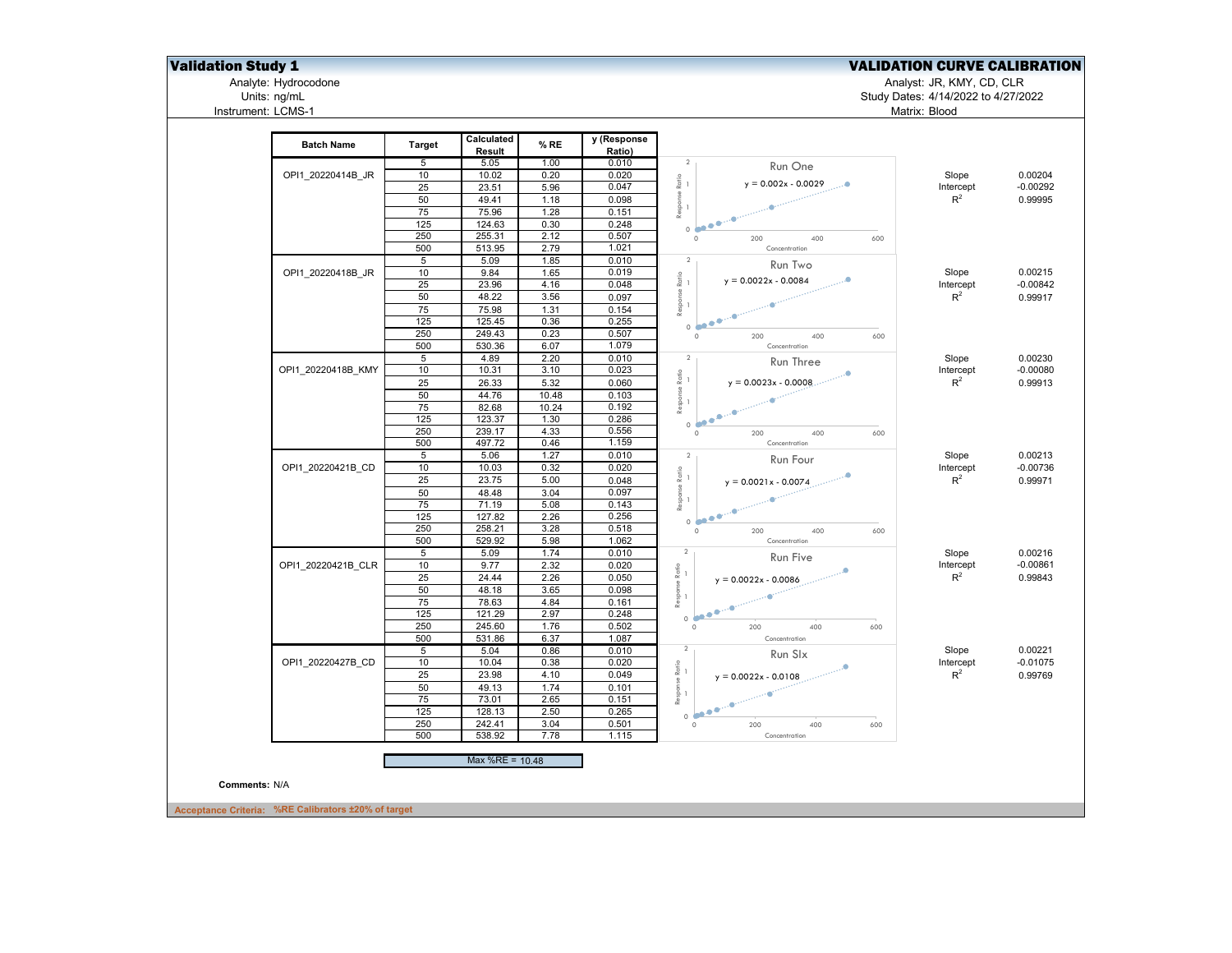| <b>Validation Study 1</b>   |                                                              |                                                                                |                 |                 |                                                                                                                                                                                                     |                   |                                |                                     | <b>LINEARITY</b>          |
|-----------------------------|--------------------------------------------------------------|--------------------------------------------------------------------------------|-----------------|-----------------|-----------------------------------------------------------------------------------------------------------------------------------------------------------------------------------------------------|-------------------|--------------------------------|-------------------------------------|---------------------------|
|                             | Analyte: Hydrocodone                                         |                                                                                |                 |                 |                                                                                                                                                                                                     |                   |                                |                                     | Analyst: JR, KMY, CD, CLR |
|                             | Units: ng/mL                                                 |                                                                                |                 |                 |                                                                                                                                                                                                     |                   |                                | Study Dates: 4/14/2022 to 4/27/2022 |                           |
| Instrument: LCMS-1          |                                                              |                                                                                |                 |                 |                                                                                                                                                                                                     |                   |                                | Matrix: Blood                       |                           |
|                             |                                                              |                                                                                |                 |                 |                                                                                                                                                                                                     |                   |                                |                                     |                           |
| Study Date                  | Target (x)                                                   | Calculated (y)                                                                 | Predicted       | Residual        | Slope                                                                                                                                                                                               | 1.0434            | Intercept                      | $-3.0309$                           |                           |
|                             | 5                                                            | 5.05                                                                           | 2.50            | 2.55            | Std err in slope, S <sub>h</sub>                                                                                                                                                                    | 0.0066            | Std err in Intercept           | 1.3476                              |                           |
|                             | 10                                                           | 10.02                                                                          | 7.72            | 2.30            | Degrees freedom                                                                                                                                                                                     | 46                | Degrees freedom                | 46                                  |                           |
|                             | 25                                                           | 23.51                                                                          | 23.38           | 0.13            | Confidence level                                                                                                                                                                                    | 95%               | <b>Confidence Level</b>        | 95%                                 |                           |
|                             | 50                                                           | 49.41                                                                          | 49.48           | $-0.07$         | Student t                                                                                                                                                                                           | 2.0129            | Student t                      | 2.0129                              |                           |
| OPI1 20220414B JR           | 75                                                           | 75.96                                                                          | 75.58           | 0.38            | Confidence interval                                                                                                                                                                                 | 0.013             | Confidence interval            | 2.712                               |                           |
|                             | 125                                                          | 124.63                                                                         | 127.78          | $-3.15$         | Slope                                                                                                                                                                                               | $1.043 \pm 0.013$ | Intercept                      | $-3.031 \pm 2.712$                  |                           |
|                             | 250                                                          | 255.31                                                                         | 258.28          | $-2.97$         | Range                                                                                                                                                                                               | 1.0302 - 1.0566   | Lower                          | $-5.7433 - 0.3184$                  |                           |
|                             | 500                                                          | 513.95                                                                         | 519.28          | $-5.33$         |                                                                                                                                                                                                     | <b>NO</b>         |                                | NO                                  |                           |
|                             | 5                                                            | 5.09                                                                           | 2.50            | 2.60            |                                                                                                                                                                                                     |                   |                                |                                     |                           |
|                             | 10                                                           | 9.84                                                                           | 7.72            | 2.12            |                                                                                                                                                                                                     | 600               |                                |                                     |                           |
|                             | 25                                                           | 23.96                                                                          | 23.38           | 0.58            |                                                                                                                                                                                                     |                   |                                |                                     |                           |
|                             | 50                                                           | 48.22                                                                          | 49.48           | $-1.26$         |                                                                                                                                                                                                     | 500               | $y = 1.0385x - 2.6318$         |                                     |                           |
| OPI1 20220418B JR           | 75                                                           | 75.98                                                                          | 75.58           | 0.40            |                                                                                                                                                                                                     |                   | $R^2 = 0.9984$                 |                                     |                           |
|                             | 125                                                          | 125.45                                                                         | 127.78          | $-2.32$         |                                                                                                                                                                                                     |                   |                                |                                     |                           |
|                             | 250                                                          | 249.43                                                                         | 258.28          | $-8.84$         |                                                                                                                                                                                                     | 400               |                                |                                     |                           |
|                             | 500                                                          | 530.36                                                                         | 519.28          | 11.09           |                                                                                                                                                                                                     |                   |                                |                                     |                           |
|                             | $\sqrt{5}$                                                   | 4.89                                                                           | 2.50            | 2.39            |                                                                                                                                                                                                     | 300               |                                |                                     |                           |
|                             | 10                                                           | 10.31                                                                          | 7.72            | 2.59            |                                                                                                                                                                                                     |                   | ۰O                             |                                     |                           |
|                             | 25                                                           | 26.33                                                                          | 23.38           | 2.95            |                                                                                                                                                                                                     | 200               |                                |                                     |                           |
| OPI1 20220418B KMY          | 50                                                           | 44.76                                                                          | 49.48           | $-4.72$         |                                                                                                                                                                                                     |                   |                                |                                     |                           |
|                             | 75                                                           | 82.68                                                                          | 75.58           | 7.10            |                                                                                                                                                                                                     | 100               |                                |                                     |                           |
|                             | 125                                                          | 123.37                                                                         | 127.78          | $-4.41$         |                                                                                                                                                                                                     |                   |                                |                                     |                           |
|                             | 250                                                          | 239.17                                                                         | 258.28          | $-19.11$        |                                                                                                                                                                                                     | $\circ$<br>×      |                                |                                     |                           |
|                             | 500                                                          | 497.72                                                                         | 519.28          | $-21.56$        |                                                                                                                                                                                                     | 100<br>$\,0\,$    | 300<br>400<br>200              | 500<br>600                          |                           |
|                             | 5                                                            | 5.06                                                                           | 2.50            | 2.57            |                                                                                                                                                                                                     |                   |                                |                                     |                           |
|                             | 10                                                           | 10.03                                                                          | 7.72            | 2.32            |                                                                                                                                                                                                     |                   | <b>Residual Plot</b>           |                                     |                           |
|                             | 25                                                           | 23.75                                                                          | 23.38           | 0.37            |                                                                                                                                                                                                     |                   |                                |                                     |                           |
| OPI1 20220421B CD           | 50                                                           | 48.48                                                                          | 49.48           | $-1.00$         |                                                                                                                                                                                                     | 15.00             |                                |                                     |                           |
|                             | 75<br>125                                                    | 71.19<br>127.82                                                                | 75.58<br>127.78 | $-4.38$<br>0.04 |                                                                                                                                                                                                     | 10.00             |                                |                                     |                           |
|                             | 250                                                          | 258.21                                                                         | 258.28          | $-0.07$         |                                                                                                                                                                                                     | ٠<br>5.00         |                                |                                     |                           |
|                             | 500                                                          | 529.92                                                                         | 519.28          | 10.65           |                                                                                                                                                                                                     | 0.00              |                                |                                     |                           |
|                             | 5                                                            | 5.09                                                                           | 2.50            | 2.59            |                                                                                                                                                                                                     | 100               | 400<br>200<br>300<br>$\bullet$ | 500<br>600                          |                           |
|                             | 10                                                           | 9.77                                                                           | 7.72            | 2.05            |                                                                                                                                                                                                     | $-5.00$           |                                |                                     |                           |
|                             | 25                                                           | 24.44                                                                          | 23.38           | 1.06            |                                                                                                                                                                                                     | $-10.00$          | ۰                              |                                     |                           |
|                             | 50                                                           | 48.18                                                                          | 49.48           | $-1.30$         |                                                                                                                                                                                                     | $-15.00$          |                                |                                     |                           |
| OPI1 20220421B CLR          | 75                                                           | 78.63                                                                          | 75.58           | 3.05            |                                                                                                                                                                                                     | $-20.00$          | ٠                              |                                     |                           |
|                             | 125                                                          | 121.29                                                                         | 127.78          | $-6.48$         |                                                                                                                                                                                                     |                   |                                |                                     |                           |
|                             | 250                                                          | 245.60                                                                         | 258.28          | $-12.68$        |                                                                                                                                                                                                     | $-25.00$          |                                |                                     |                           |
|                             | 500                                                          | 531.86                                                                         | 519.28          | 12.59           |                                                                                                                                                                                                     |                   |                                |                                     |                           |
|                             | $\overline{5}$                                               | 5.04                                                                           | 2.50            | 2.55            |                                                                                                                                                                                                     |                   |                                |                                     |                           |
|                             | 10                                                           | 10.04                                                                          | 7.72            | 2.32            |                                                                                                                                                                                                     |                   |                                |                                     |                           |
|                             | 25                                                           | 23.98                                                                          | 23.38           | 0.60            |                                                                                                                                                                                                     |                   |                                |                                     |                           |
| OPI1 20220427B CD           | 50                                                           | 49.13                                                                          | 49.48           | $-0.35$         |                                                                                                                                                                                                     |                   |                                |                                     |                           |
|                             | 75                                                           | 73.01                                                                          | 75.58           | $-2.56$         |                                                                                                                                                                                                     |                   |                                |                                     |                           |
|                             | 125                                                          | 128.13                                                                         | 127.78          | 0.35            |                                                                                                                                                                                                     |                   |                                |                                     |                           |
|                             | 250                                                          | 242.41                                                                         | 258.28          | $-15.87$        |                                                                                                                                                                                                     |                   |                                |                                     |                           |
|                             | 500                                                          | 538.92                                                                         | 519.28          | 19.64           |                                                                                                                                                                                                     |                   |                                |                                     |                           |
|                             |                                                              | quantification values of the controls and calibrators met acceptance criteria. |                 |                 | Comments: The linearity of the method is acceptable because the individual calibration curves on all six days met the acceptance criteria. Also, other analytical data including the ion ratios and |                   |                                |                                     |                           |
| <b>Acceptance Criteria:</b> | 95% CI of slope includes 1<br>95% CI of intercept includes 0 |                                                                                |                 |                 |                                                                                                                                                                                                     |                   |                                |                                     |                           |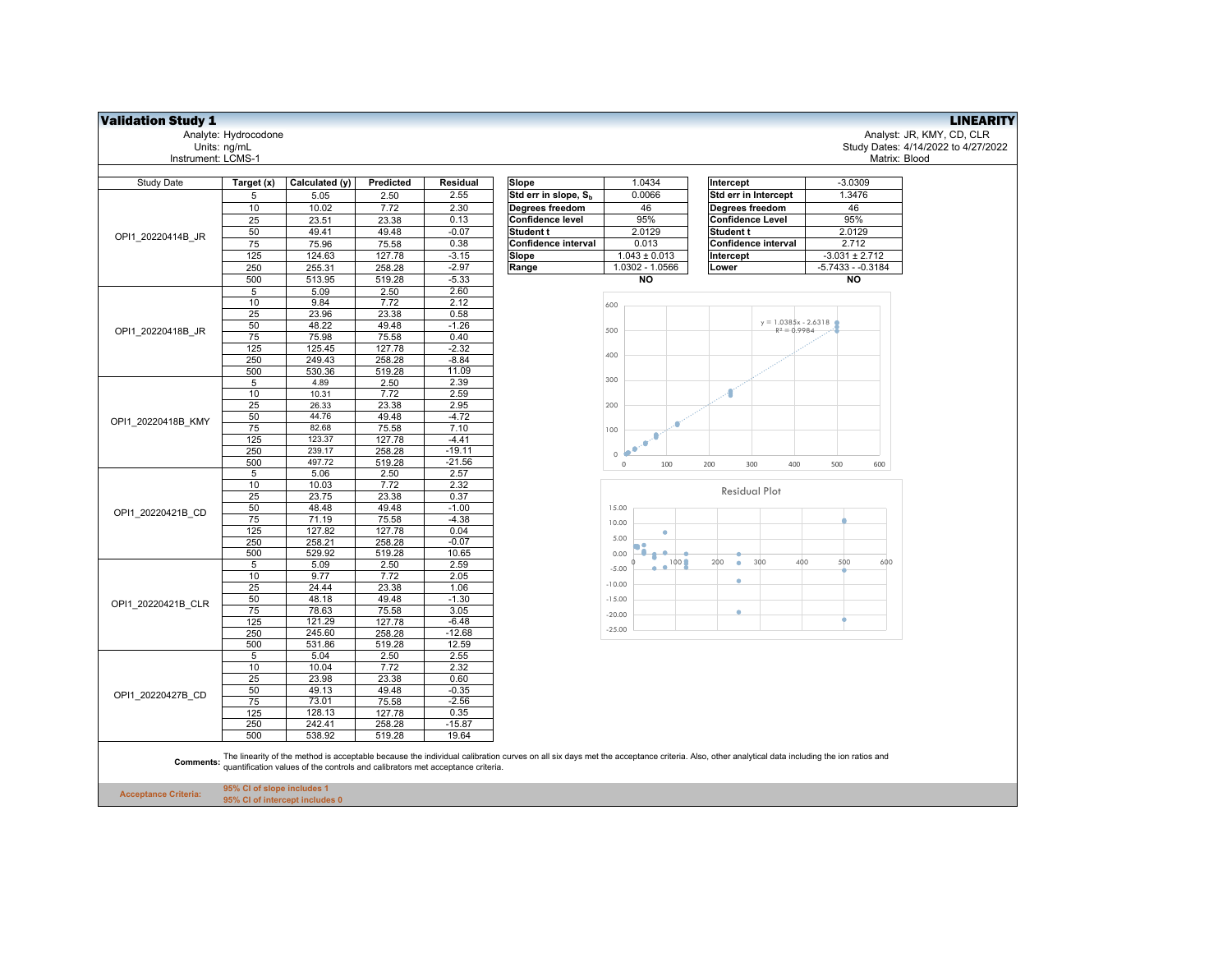**Validation Study 2**<br>
Analyte: Hydrocodone **BIAS AND PRECISION**<br>
Analyte: Hydrocodone **BIAS AND PRECISION** Instrument: LCMS-1

Analyte: Hydrocodone بما المستخدم المستخدم المستخدم المستخدم المستخدم المستخدم المستخدم المستخدم المستخدم المس<br>27/2/12 Study Dates: 4/14/2022 to 4/27/20 المستخدم المستخدم المستخدم المستخدم المستخدم المستخدم المستخدم المست Study Dates: 4/14/2022 to 4/27/2022<br>Matrix: Blood

| <b>Run Date</b>    | <b>Run Order</b>              | LQC            | <b>MQC</b>       | <b>HQC</b>        |
|--------------------|-------------------------------|----------------|------------------|-------------------|
|                    | Target Concentration (ng/mL): | 15             | 100              | 400               |
| OPI1 20220414B JR  | $1 - 1$                       | 16.10          | 106.32           | 409.35            |
|                    | $1 - 2$                       | 16.16          | 104.06           | 409.65            |
|                    | $1 - 3$                       | 16.13          | 106.88           | 411.80            |
|                    | $1 - 4$                       | 16.28          | 103.99           | 414.82            |
| <b>Within Run</b>  | Mean                          | 16.17          | 105.31           | 411.41            |
|                    | <b>SD</b>                     | 0.08           | 1.50             | 2.52              |
|                    | $\overline{\text{°SCV}}$      | 0.49%          | 1.43%            | 0.61%             |
|                    | % Bias                        | 7.78%          | 5.31%            | 2.85%             |
| OPI1_20220418B_JR  | $2 - 1$                       | 16.26          | 101.41           | 412.01            |
|                    | $2 - 2$                       | 16.02          | 101.23           | 405.07            |
|                    | $2 - 3$                       | 15.99          | 102.91           | 411.77            |
| <b>Within Run</b>  | Mean                          | 16.09          | 101.85           | 409.62            |
|                    | <b>SD</b>                     | 0.15           | 0.92             | 3.94              |
|                    | %CV                           | 0.91%          | 0.90%            | 0.96%             |
|                    | % Bias                        | 7.25%          | 1.85%            | 2.40%             |
| OPI1_2022048B_KMY  | $3-1$                         | 15.39          | 95.28            | 383.43            |
|                    | $3 - 2$                       | 15.31          | 93.30            | 387.88            |
|                    | $3-3$                         | 13.45          | 98.64            | 408.27            |
|                    | $3-4$                         | 15.95          | 99.19            | 372.60            |
| <b>Within Run</b>  | Mean                          | 15.03          | 96.60            | 388.05            |
|                    | <b>SD</b>                     | 1.09           | 2.80             | 14.93             |
|                    | %CV                           | 7.24%          | 2.90%            | 3.85%             |
|                    | % Bias                        | 0.17%          | $-3.40%$         | $-2.99%$          |
| OPI1_20220421B_CD  | $4 - 1$                       | 16.11          | 106.84           | 421.81            |
|                    | $4 - 2$                       | 15.68          | 106.18           | 428.35            |
|                    | $4 - 3$                       | 16.32          | 106.37           | 423.54            |
| <b>Within Run</b>  | Mean                          | 16.04          | 106.47           | 424.56            |
|                    | <b>SD</b>                     | 0.32           | 0.34             | 3.39              |
|                    | %CV                           | 2.02%          | 0.32%            | 0.80%             |
|                    | % Bias                        | 6.93%          | 6.47%            | 6.14%             |
| OPI1_20220421B_CLR | $5 - 1$                       | 15.97          | 99.79<br>102.72  | 411.27            |
|                    | $5-2$                         | 15.90          |                  | 418.30            |
| <b>Within Run</b>  | $5-3$                         | 16.24          | 101.11           | 420.80            |
|                    | Mean<br><b>SD</b>             | 16.04          | 101.21           | 416.79            |
|                    | %CV                           | 0.18<br>1.11%  | 1.47<br>1.45%    | 4.94<br>1.19%     |
|                    | % Bias                        | 6.91%          | 1.21%            | 4.20%             |
|                    |                               |                |                  |                   |
| OPI1_20220427B_CD  | $6 - 1$                       | 15.77<br>15.57 | 102.08<br>104.45 | 411.43<br>376.99  |
|                    | $6 - 2$                       |                |                  |                   |
|                    | $6-3$                         | 15.84          | 101.00           | 404.43            |
| <b>Within Run</b>  | Mean                          | 15.72          | 102.51           | 397.62            |
|                    | SD                            | 0.14           | 1.76             | 18.20             |
|                    | %CV<br>% Bias                 | 0.88%<br>4.83% | 1.72%<br>2.51%   | 4.58%<br>$-0.60%$ |
|                    |                               |                |                  |                   |

| Mean      |                       | 15.82 | 102.19 | 407.18 |
|-----------|-----------------------|-------|--------|--------|
| SD        |                       | 0.63  | 3.73   | 15.33  |
| Precision | <b>Max Within-Run</b> | 7.24% | 2.90%  | 4.58%  |
| (%CV)     | <b>Between-Run</b>    | 3.96% | 3.65%  | 3.76%  |
| % Bias    |                       | 5.65% | 2.32%  | 2.00%  |

**Comments:** N/A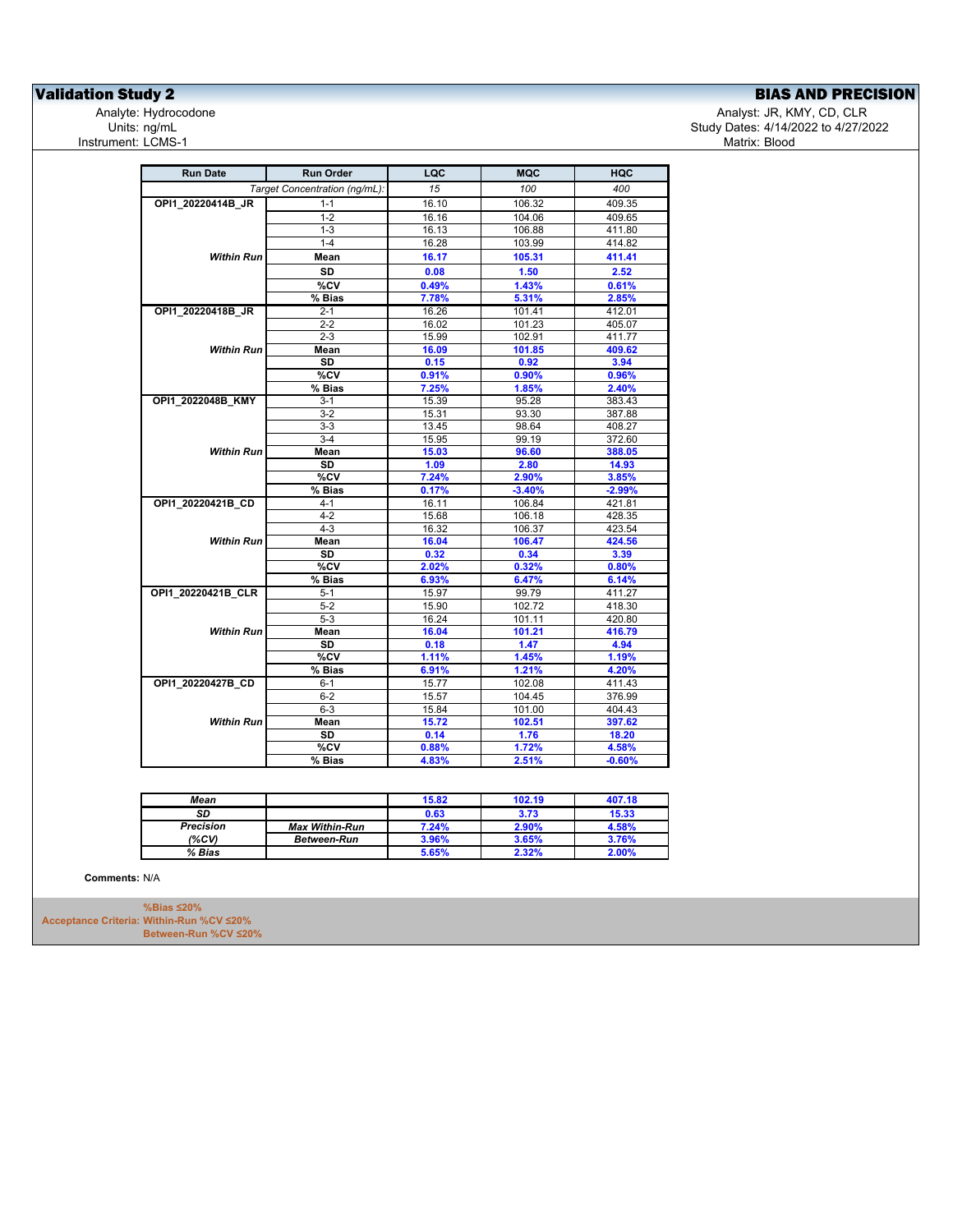Analyte: Tramadol Analyst: JR, KMY, CD, CLR Units: ng/mL Study Dates: 4/14/2022 to 4/27/2022 Method: OPI1.MInstrument: LCMS-1SOP Reference: Toxicology Analytical Manual v3.7

|   | <b>VALIDATION EXPERIMENT</b>                                                                   | <b>SOP CRITERIA</b>                                            | <b>RESULTS</b>                                                                                     | <b>COMMENTS</b>                                                                                                                                                                                                                                                                         |
|---|------------------------------------------------------------------------------------------------|----------------------------------------------------------------|----------------------------------------------------------------------------------------------------|-----------------------------------------------------------------------------------------------------------------------------------------------------------------------------------------------------------------------------------------------------------------------------------------|
|   | <b>Weight Verification</b>                                                                     | The least complex weighting scheme that<br>minimizes $Σ  %RE $ | Unweighted: $= 296.34$<br>$1/x$ Weighting: = 196.41<br>$1/x2$ Weighting: = 191.28                  | 1/x2 weighting will be used.                                                                                                                                                                                                                                                            |
|   | Linearity                                                                                      | 95% CI of slope includes 1<br>95% CI of intercept includes 0   | 95% CI of slope = $0.9488 - 0.9844$<br>95% CI of Intercept = -0.0720 - 2.2066                      | The linearity of the method is acceptable<br>because the individual calibration curves on all<br>six days met the acceptance criteria. Also, other<br>analytical data including the ion ratios and<br>quantification values of the controls and<br>calibrators met acceptance criteria. |
|   | Validation Calibration                                                                         | %RE Calibrators ±20% of target                                 | Max %RE of Calibrators = 10.20                                                                     | N/A                                                                                                                                                                                                                                                                                     |
|   | Case Work Calibration                                                                          | %RE Calibrators ±20% of target                                 | N/A                                                                                                | Not performed. All 6 calibrators used in<br>validation will be used for casework.                                                                                                                                                                                                       |
|   | Comparison of Validation<br>Calibration to Casework Calibration 95% CI of intercept includes 0 | 95% CI of slope includes 1                                     | N/A                                                                                                | Not performed. All 6 calibrators used in<br>validation will be used for casework.                                                                                                                                                                                                       |
| 2 | <b>Bias &amp; Precision</b>                                                                    | %Bias ≤20%<br>Within-Run %CV ≤20%<br>Between-Run %CV ≤20%      | Max Bias = $5.55\%$<br>Max Within-Run Precision = $6.89\%$<br>Max Between-Run Precision = $4.12\%$ | N/A                                                                                                                                                                                                                                                                                     |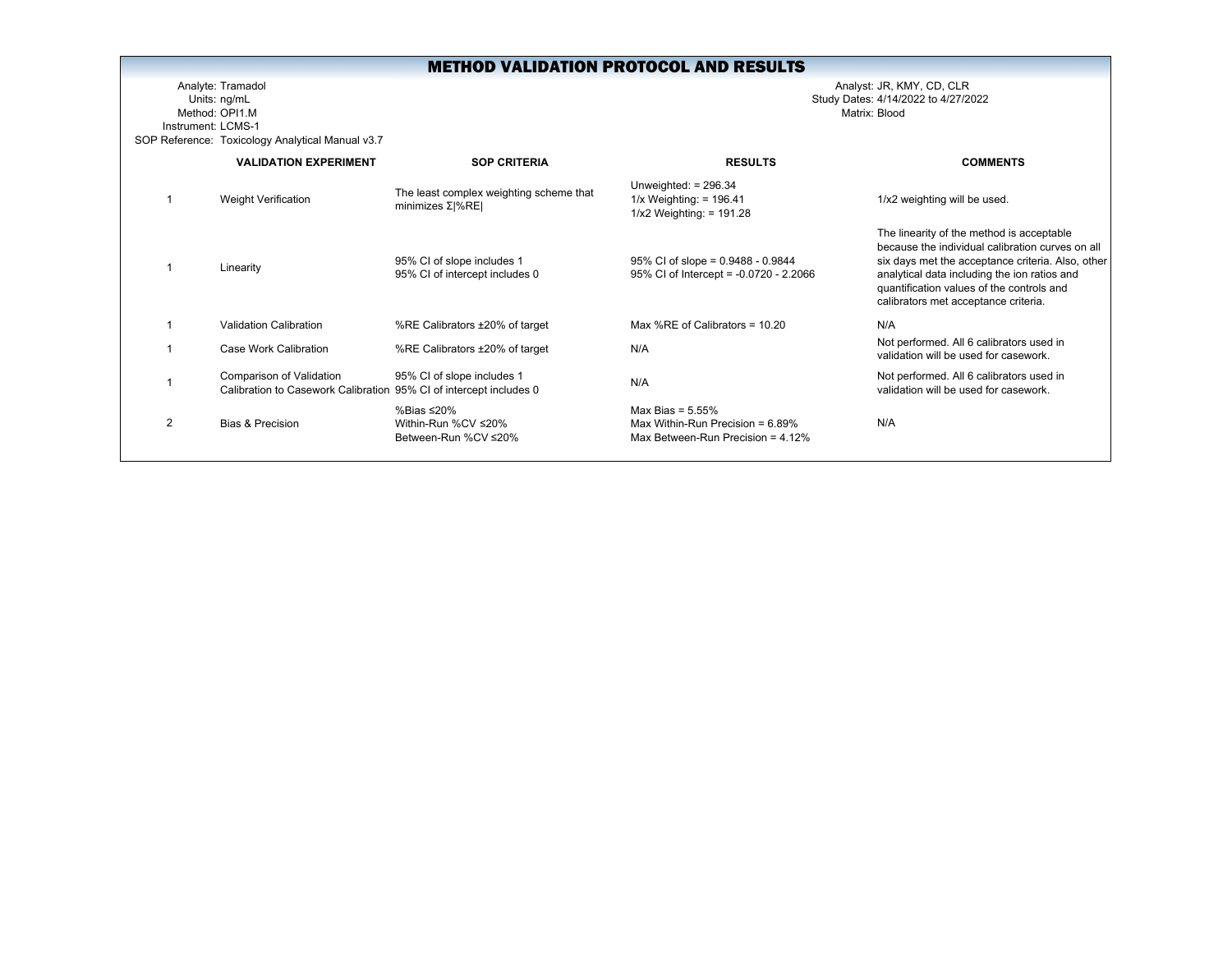| <b>Validation Study 1</b>                                                                      |           |            |                    |   |                      |                  |                          |               |                      |                                     |                            |                      | <b>STANDARD CURVE WEIGHT VERIFICATION</b> |  |
|------------------------------------------------------------------------------------------------|-----------|------------|--------------------|---|----------------------|------------------|--------------------------|---------------|----------------------|-------------------------------------|----------------------------|----------------------|-------------------------------------------|--|
| Analyte: Tramadol                                                                              |           |            |                    |   |                      |                  |                          |               |                      |                                     |                            |                      | Analyst: JR, KMY, CD, CLR                 |  |
| Units: ng/mL                                                                                   |           |            |                    |   |                      |                  |                          |               |                      |                                     |                            |                      | Study Dates: 4/14/2022 to 4/27/2022       |  |
| Instrument: LCMS-1                                                                             |           |            |                    |   |                      |                  |                          |               |                      |                                     |                            | Matrix: Blood        |                                           |  |
|                                                                                                |           |            |                    |   |                      |                  |                          |               |                      |                                     |                            |                      |                                           |  |
|                                                                                                |           | $C_{nom}$  | y                  | w | wxy                  | <b>WX</b>        | wy                       | <b>WX</b>     | wy                   | $C_{\text{found}}$                  | %RE                        | %RE                  |                                           |  |
| $\Sigma$ %RE                                                                                   |           | 5.0        | 0.889              |   | 4.444255             | 5                | 0.88885093               | 25            | 0.790056             | 3.933521                            |                            | -21.3296 21.32958    |                                           |  |
| 296.34<br>Unweighted:                                                                          |           | 10         | 1.687              |   | 16,8709              | 10               | 1.68708955               | 100           | 2.846271             | 9.038964                            |                            | -9.61036 9.610358    |                                           |  |
| 1/x Weighting:<br>196.41                                                                       |           | 25         | 3.894              |   | 97.35183             | 25               | 3.89407316               | 625           | 15.16381             | 23.15458 -7.38168 7.381682          |                            |                      |                                           |  |
| $1/x^2$ Weighting:<br>191.28                                                                   |           | 50         | 7.855              |   | 392.7417             | 50               | 7.85483445               | 2500          | 61.69842             | 48.48716                            |                            | -3.02569 3.025686    |                                           |  |
|                                                                                                |           | 75         | 11.910             |   | 893.2706             | 75               | 11.910275                | 5625          | 141.8547             | 74.42529                            |                            | -0.76628 0.766278    |                                           |  |
|                                                                                                |           | 125        | 19.115             |   | 2389.408             | 125              | 19.1152632               | 15625         | 365.3933             | 120.5076                            | -3.59394 3.593941          |                      |                                           |  |
|                                                                                                |           | 5.0        | 0.852              |   | 4.260368             | 5                | 0.85207368               | 25            | 0.72603              | 3.698298                            |                            | -26.034 26.03404     |                                           |  |
|                                                                                                |           | 10         | 1.668              |   | 16.68182             | 10               | 1.66818177               | 100           | 2.78283              | 8.918032                            | -10.8197 10.81968          |                      |                                           |  |
|                                                                                                |           | 25         | 3.963              |   | 99.0665              | 25               | 3.96265988               | 625           | 15,70267             | 23.59325                            | $-5.62699$                 | 5.62699              |                                           |  |
|                                                                                                |           | 50         | 7.695              |   | 384.7705             | 50               | 7.69540957               | 2500          | 59.21933             | 47.46749 -5.06501 5.065013          |                            |                      |                                           |  |
|                                                                                                |           | 75         | 12.042             |   | 903.1407             | 75               | 12.0418762               | 5625          | 145.0068             | 75.267                              | 0.355997 0.355997          |                      |                                           |  |
|                                                                                                |           | 125        | 18.783             |   | 2347.848             | 125              | 18.7827835               | 15625         | 352.793              |                                     | 118.3811 -5.29514 5.295142 |                      |                                           |  |
|                                                                                                |           | 5.0        | 0.93485            |   | 4.67424              | 5                | 0.934848                 | 25            | 0.873941             | 4.227713                            | -15.4457 15.44574          |                      |                                           |  |
|                                                                                                |           | 10         | 1.95516            |   | 19.55158             | 10               | 1.955158<br>4.989751     | 100           | 3.822643             | 24.89762 30.16241 20.64964 20.64964 | 10.7535 7.534994 7.534994  |                      |                                           |  |
|                                                                                                |           | 25<br>50   | 4.98975<br>8.46085 |   | 124.7438<br>423.0427 | 25<br>50         | 8.460853                 | 625<br>2500   | 71.58603             |                                     | 52.36318 4.726365 4.726365 |                      |                                           |  |
|                                                                                                |           | 75         | 15.04520           |   | 1128.39              | 75               | 15.0452                  | 5625          |                      | 226.358 94.47591 25.96789 25.96789  |                            |                      |                                           |  |
|                                                                                                |           | 125        | 22.76608           |   | 2845.76              | 125              | 22,76608                 | 15625         | 518.2944             |                                     | 143.8578 15.08623 15.08623 |                      |                                           |  |
|                                                                                                |           | 5.0        | 0.91812            |   | 4.590625             | $\sqrt{5}$       | 0.91812497               | 25            |                      | 0.842953 4.120754                   | -17.5849 17.58491          |                      |                                           |  |
|                                                                                                |           | 10         | 1.78039            |   | 17.80388             | 10               | 1.780388                 | 100           | 3.169781             | 9.63569                             |                            | -3.6431 3.643095     |                                           |  |
|                                                                                                |           | 25         | 4.12195            |   | 103.0487             | 25               | 4.12194687               | 625           |                      | 16.99045 24.61203                   | -1.55186 1.551865          |                      |                                           |  |
|                                                                                                |           | 50         | 8.02737            |   | 401.3687             | 50               | 8.02737413               | 2500          | 64.43874             | 49.5907                             |                            | $-0.8186$ $0.818598$ |                                           |  |
|                                                                                                |           | 75         | 11.66249           |   | 874.6868             | 75               | 11.6624904               | 5625          |                      | 136.0137 72.84049                   | -2.87935 2.879347          |                      |                                           |  |
|                                                                                                |           | 125        | 18.53500           |   | 2316.875             | 125              | 18.5350039               | 15625         | 343.5464             | 116,7963                            | -6.56296 6.562958          |                      |                                           |  |
|                                                                                                |           | 5.0        | 0.891              |   | 4.45441              | $\sqrt{5}$       | 0.89088201               | 25            | 0.793671             |                                     | 3.946512 -21.0698 21.06977 |                      |                                           |  |
|                                                                                                |           | 10         | 1.755              |   | 17.55489             | 10               | 1.75548852               | 100           |                      | 3.08174 9.476436 -5.23564 5.235638  |                            |                      |                                           |  |
|                                                                                                |           | 25         | 4.225              |   | 105.6175             | 25               | 4.22469834               | 625           | 17.84808             |                                     | 25.26922 1.076882 1.076882 |                      |                                           |  |
|                                                                                                |           | 50         | 8.180              |   | 409.0141             | 50               | 8.18028261               | 2500          | 66.91702             |                                     | 50.56869 1.137372 1.137372 |                      |                                           |  |
|                                                                                                |           | 75<br>125  | 12.844<br>19.165   |   | 963.2968<br>2395.592 | 75<br>125        | 12.8439575<br>19.1647373 | 5625<br>15625 | 164.9672<br>367,2872 | 120.824                             | 80.39702 7.196025 7.196025 | -3.3408 3.340796     |                                           |  |
|                                                                                                |           | 5.0        | 0.893              |   | 4.466626             | 5                | 0.89332529               | 25            | 0.79803              | 3.962139                            |                            | -20.7572 20.75723    |                                           |  |
|                                                                                                |           | 10         | 1.798              |   | 17.98148             | 10 <sup>10</sup> | 1.79814796               | 100           | 3.233336             | 9.749281                            |                            | -2.50719 2.507189    |                                           |  |
|                                                                                                |           | 25         | 4.082              |   | 102.04               | 25               | 4.08159881               | 625           | 16.65945             | 24.35397                            | -2.58411 2.584111          |                      |                                           |  |
|                                                                                                |           | 50         | 8.171              |   | 408.5695             | 50               | 8.17139006               | 2500          | 66.77162             |                                     | 50.51181 1.023621 1.023621 |                      |                                           |  |
|                                                                                                |           | 75         | 11.542             |   | 865.6633             | 75               | 11.542177                | 5625          |                      | 133.2218 72.07098 -3.90536 3.905362 |                            |                      |                                           |  |
|                                                                                                |           | 125        | 18.811             |   | 2351.369             | 125              | 18.8109521               | 15625         |                      | 353.8519 118.5612 -5.15101 5.151012 |                            |                      |                                           |  |
|                                                                                                | Sum       | 1740.0     | 281.9082           |   | 30 23460.01          |                  | 1740 281.908227          |               | 147000 3770.243      |                                     |                            | 296.341              |                                           |  |
| Comments: 1/x2 weighting will be used.                                                         | Slope     | 0.15635051 |                    |   |                      |                  |                          |               |                      |                                     |                            |                      |                                           |  |
|                                                                                                | Intercept | 0.27384292 |                    |   |                      |                  |                          |               |                      |                                     |                            |                      |                                           |  |
| The least complex weighting scheme that minimizes $\Sigma$ %REI<br><b>Acceptance Criteria:</b> | $R^2$     | 0.98396368 |                    |   |                      |                  |                          |               |                      |                                     |                            |                      |                                           |  |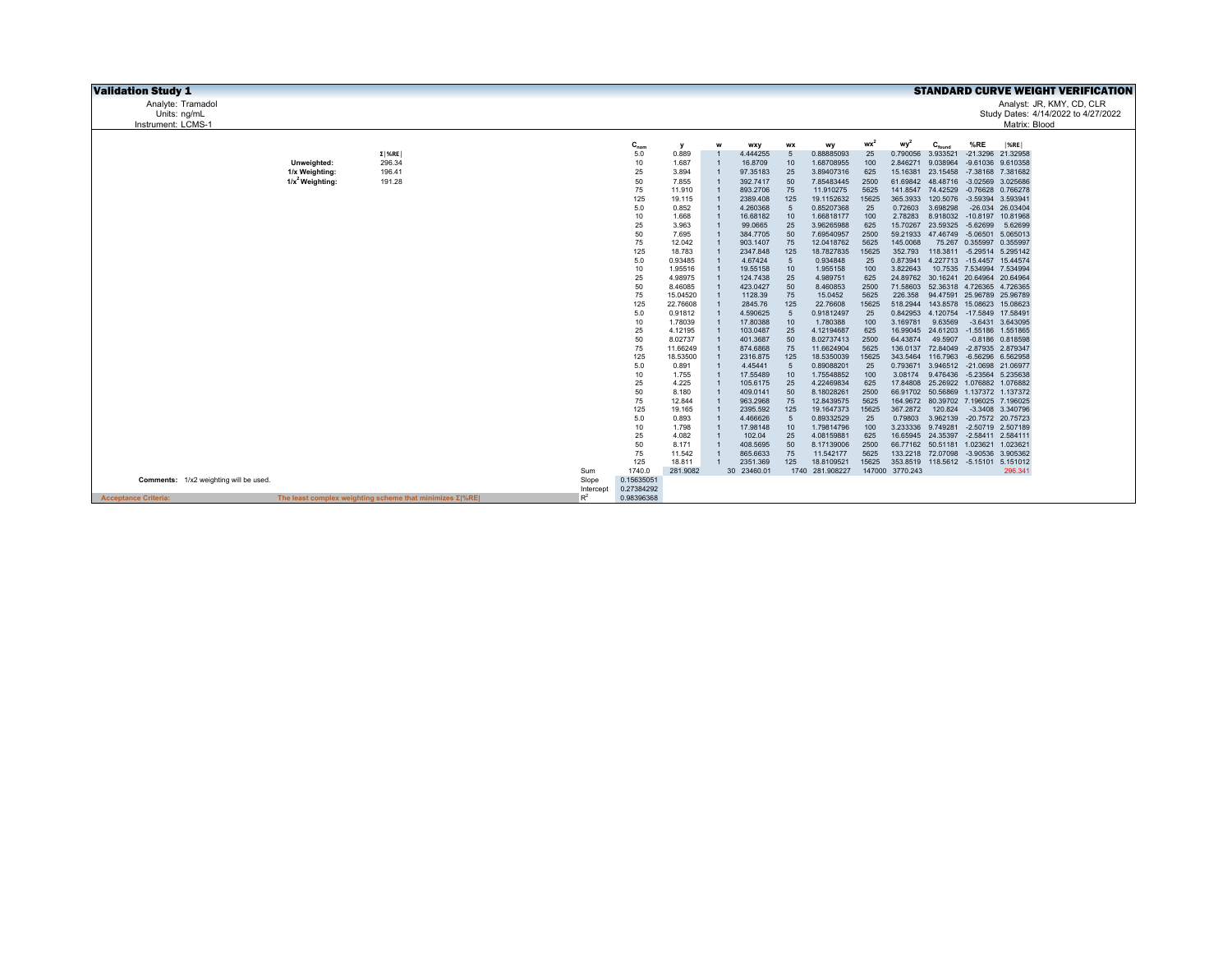| <b>Validation Study 1</b> |                   |                    |                   |                      |           |                          |                 |                      |                                        |                            |                                          |           |            |                    |                      |                               |                   |                      |    |                      |                            |                                | <b>STANDARD CURVE WEIGHT VERIFICATION</b> |
|---------------------------|-------------------|--------------------|-------------------|----------------------|-----------|--------------------------|-----------------|----------------------|----------------------------------------|----------------------------|------------------------------------------|-----------|------------|--------------------|----------------------|-------------------------------|-------------------|----------------------|----|----------------------|----------------------------|--------------------------------|-------------------------------------------|
|                           | Analyte: Tramadol |                    |                   |                      |           |                          |                 |                      |                                        |                            |                                          |           |            |                    |                      |                               |                   |                      |    |                      |                            |                                | Analyst: JR, KMY, CD, CLR                 |
| Units: ng/mL              |                   |                    |                   |                      |           |                          |                 |                      |                                        |                            |                                          |           |            |                    |                      |                               |                   |                      |    |                      |                            |                                | Study Dates: 4/14/2022 to 4/27/2022       |
| Instrument: LCMS-1        |                   |                    |                   |                      |           |                          |                 |                      |                                        |                            |                                          |           |            |                    |                      |                               |                   |                      |    |                      |                            | Matrix: Blood                  |                                           |
|                           |                   |                    |                   |                      |           |                          |                 |                      |                                        |                            |                                          |           |            |                    |                      |                               |                   |                      |    |                      |                            |                                |                                           |
|                           | $C_{nom}$         | v                  | w                 | wxy                  | <b>WX</b> | wv                       | wx              | wy <sup>2</sup>      | $C_{\text{founc}}$                     | %RE                        | %RE                                      |           | $C_{nom}$  | v                  | w                    | wxy                           | <b>WX</b>         | wv                   | wx | wy <sup>2</sup>      | $C_{found}$                | %RE                            | %RE                                       |
|                           | 5.0<br>10         | 0.889<br>1.687     | 0.2               | 0.888851<br>1.68709  |           | 0.17777019<br>0.16870896 | 5               | 0.158011             | 4.675895<br>9.695974                   | $-6.48211$                 | 6.482108<br>-3.04026 3.040263            |           | 5.0<br>10  | 0.889<br>1.687     | 0.04                 | 0.17777019<br>0.16870896      | 0.2<br>0.1        | 0.035554<br>0.016871 |    | 0.031602             | 4.861207<br>9.797161       | $-2.77586$<br>$-2.02839$       | 2.775859852<br>2.028386539                |
|                           | 25                | 3.894              | 0.1<br>0.04       | 3.894073             |           | 0.15576293               | 10<br>25        | 0.284627<br>0.606552 | 23.57557                               | -5.69771 5.697707          |                                          |           | 25         | 3.894              | 0.01<br>0.0016       | 0.15576293                    | 0.04              | 0.006231             |    | 0.028463<br>0.024262 | 23.44417 -6.22332          |                                | 6.223315168                               |
|                           | 50                | 7.855              | 0.02              | 7.854834             |           | 0.15709669               | 50              | 1.233968             | 48.48458                               | $-3.03083$                 | 3.03083                                  |           | 50         | 7.855              | 0.0004               | 0.15709669                    | 0.02              | 0.003142             |    | 0.024679             | 47.93577                   | $-4.12847$                     | 4.128467717                               |
|                           | 75                | 11.910             | 0.013333          | 11.91028             |           | 0.15880367               | 75              | 1.891395             | 73.98903                               | -1.34796 1.347961          |                                          |           | 75         | 11.910             | 0.000178             | 0.15880367                    | 0.013333          | 0.002117             |    |                      | 0.025219 73.01282 -2.64958 |                                | 2.64957911                                |
|                           | 125               | 19.115             | 0.008             | 19.11526             |           | 0.15292211               | 125             | 2.923146             | 119,3008                               |                            | -4.55935 4.559354                        |           | 125        | 19.115             | 0.000064             | 0.15292211                    | 0.008             | 0.001223             |    | 0.023385             | 117,5653                   | $-5.94778$                     | 5.947780756                               |
|                           | 5.0               | 0.852              | 0.2               | 0.852074             |           | 0.17041474               | $5\overline{5}$ | 0.145206             | 4.444604                               | -11.1079 11.10791          |                                          |           | 5.0        | 0.852              | 0.04                 | 0.17041474                    | 0.2               | 0.034083             |    | 0.029041             |                            | 4.633793 -7.32414              | 7.324144646                               |
|                           | 10                | 1.668              | 0.1               | 1.668182             |           | 0.16681818               | 10              | 0.278283             | 9.577064                               | -4.22936 4.229363          |                                          |           | 10         | 1.668              | 0.01                 | 0.16681818                    | 0.1               | 0.016682             |    | 0.027828             | 9.680244                   | $-3.19756$                     | 3.197560109                               |
|                           | 25                | 3.963              | 0.04              | 3.96266              |           | 0.1585064                | 25              | 0.628107             | 24.00691                               |                            | -3.97235 3.972355                        |           | 25         | 3.963              | 0.0016               | 0.1585064                     | 0.04              | 0.00634              |    | 0.025124             | 23.86828                   | $-4.52688$                     | 4.526875289                               |
|                           | 50                | 7.695              | 0.02              | 7.69541              |           | 0.15390819               | 50              | 1.184387             | 47.48197                               |                            | -5.03606 5.036059                        |           | 50         | 7.695              | 0.0004               | 0.15390819                    | 0.02              | 0.003078             |    | 0.023688             | 46.94995                   | $-6.10009$                     | 6.100093557                               |
|                           | 75<br>125         | 12.042<br>18.783   | 0.013333<br>0.008 | 12.04188<br>18.78278 |           | 0.16055835<br>0.15026227 | 75<br>125       | 1.933424<br>2.822344 | 74.81666<br>117,2099                   |                            | $-0.24445$ 0.244451<br>-6.23211 6.232112 |           | 75<br>125  | 12.042<br>18.783   | 0.000178<br>0.000064 | 0.16055835<br>0.15026227      | 0.013333<br>0.008 | 0.002141<br>0.001202 |    | 0.025779<br>0.022579 | 73.82658<br>115,5094       | $-1.56456$<br>$-7.59251$       | 1.564561116<br>7.592506477                |
|                           | 5.0               | 0.93485            | 0.2               | 0.934848             |           | 0.1869696                | 5               | 0.174788             | 4.965168                               |                            | $-0.69665$ 0.696647                      |           | 5.0        | 0.93485            | 0.04                 | 0.1869696                     | 0.2               | 0.037394             |    | 0.034958             | 5.145633                   | 2.91265                        | 2.912650304                               |
|                           | 10                | 1.95516            | 0.1               | 1.955158             |           | 0.1955158                | 10              | 0.382264             | 11.38184 13.81842 13.81842             |                            |                                          |           | 10         | 1.95516            | 0.01                 | 0.1955158                     | 0.1               | 0.019552             |    | 0.038226             | 11.45478 14.54778          |                                | 14.54777995                               |
|                           | 25                | 4.98975            | 0.04              | 4.989751             |           | 0.19959004               | 25              | 0.995905             | 30.46623 21.86493 21.86493             |                            |                                          |           | 25         | 4.98975            | 0.0016               | 0.19959004                    | 0.04              | 0.007984             |    | 0.039836             |                            | 30.21936 20.87743              | 20.87743232                               |
|                           | 50                | 8.46085            | 0.02              | 8.460853             |           | 0.16921706               | 50              | 1.431721             |                                        | 52.2958 4.591605 4.591605  |                                          |           | 50         | 8.46085            | 0.0004               | 0.16921706                    | 0.02              | 0.003384             |    | 0.028634             |                            | 51.68312 3.366233              | 3.366233273                               |
|                           | 75                | 15.04520           | 0.013333          | 15.0452              |           | 0.20060267               | 75              | 3.018107             | 93.7044                                | 24.9392                    | 24.9392                                  |           | 75         | 15.04520           | 0.000178             | 0.20060267                    | 0.013333          | 0.002675             |    | 0.040241             |                            | 92.3978 23.19707               | 23.19707258                               |
|                           | 125               | 22.76608           | 0.008             | 22,76608             |           | 0.18212864               | 125             | 4.146355             | 142,2606                               | 13.80848 13.80848          |                                          |           | 125        | 22.76608           | 0.000064             | 0.18212864                    | 0.008             | 0.001457             |    | 0.033171             | 140.1403 12.11225          |                                | 12.11224745                               |
|                           | 5.0               | 0.91812            | 0.2               | 0.918125             |           | 0.18362499               | 5               | 0.168591             | 4.859997                               |                            | -2.80005 2.800052                        |           | 5.0        | 0.91812            | 0.04                 | 0.18362499                    | 0.2               | 0.036725             |    | 0.033718             | 5.042225 0.844494          |                                | 0.84449356                                |
|                           | 10                | 1.78039            | 0.1               | 1.780388             |           | 0.1780388                | 10              | 0.316978             |                                        | 10.28272 2.827226 2.827226 |                                          |           | 10         | 1.78039            | 0.01                 | 0.1780388                     | 0.1               | 0.017804             |    | 0.031698             | 10.37408 3.740777          | $-0.58703$                     | 3.740776896                               |
|                           | 25<br>50          | 4.12195<br>8.02737 | 0.04<br>0.02      | 4.121947<br>8.027374 |           | 0.16487787<br>0.16054748 | 25<br>50        | 0.679618<br>1.288775 | 25.00866 0.034634 0.034634<br>49.56968 |                            | $-0.86065$ $0.860645$                    |           | 25<br>50   | 4.12195<br>8.02737 | 0.0016<br>0.0004     | 0.16487787<br>0.16054748      | 0.04<br>0.02      | 0.006595<br>0.003211 |    | 0.027185<br>0.025775 | 24.85324<br>49.00268       | $-1.99465$                     | 0.587034386<br>1.994649656                |
|                           | 75                | 11.66249           | 0.013333          | 11,66249             |           | 0.15549987               | 75              | 1.813516             | 72.43073                               | -3.4257 3.425699           |                                          |           | 75         | 11.66249           | 0.000178             | 0.15549987                    | 0.013333          | 0.002073             |    | 0.02418              | 71.48063                   | $-4.6925$                      | 4.692499421                               |
|                           | 125               | 18.53500           | 0.008             | 18.535               |           | 0.14828003               | 125             | 2.748371             | 115,6516                               | $-7.47873$                 | 7.47873                                  |           | 125        | 18.53500           | 0.000064             | 0.14828003                    | 0.008             | 0.001186             |    | 0.021987             | 113,9772                   | $-8.81823$                     | 8.818234024                               |
|                           | 5.0               | 0.891              | 0.2               | 0.890882             |           | 0.1781764                | $\sqrt{5}$      | 0.158734             | 4.688668                               | -6.22664 6.226641          |                                          |           | 5.0        | 0.891              | 0.04                 | 0.1781764                     | 0.2               | 0.035635             |    | 0.031747             | 4.873766 -2.52467          |                                | 2.524673989                               |
|                           | 10                | 1.755              | 0.1               | 1.755489             |           | 0.17554885               | 10              | 0.308174             |                                        | 10.12613 1.261311 1.261311 |                                          |           | 10         | 1.755              | 0.01                 | 0.17554885                    | 0.1               | 0.017555             |    | 0.030817             |                            | 10.22011 2.201103              | 2.201102704                               |
|                           | 25                | 4.225              | 0.04              | 4.224698             |           | 0.16898793               | 25              | 0.713923             |                                        | 25.65486 2.619428 2.619428 |                                          |           | 25         | 4.225              | 0.0016               | 0.16898793                    | 0.04              | 0.00676              |    | 0.028557             | 25.48861 1.954444          |                                | 1.954444093                               |
|                           | 50                | 8.180              | 0.02              | 8.180283             |           | 0.16360565               | 50              | 1.33834              | 50.53131 1.062621 1.062621             |                            |                                          |           | 50         | 8.180              | 0.0004               | 0.16360565                    | 0.02              | 0.003272             |    | 0.026767             | 49.94819 -0.10361          |                                | 0.103612951                               |
|                           | 75                | 12.844             | 0.013333          | 12.84396             |           | 0.17125277               | 75              | 2.199563             | 79,86091                               | 6.48121                    | 6.48121                                  |           | 75         | 12.844             | 0.000178             | 0.17125277                    | 0.013333          | 0.002283             |    | 0.029328             |                            | 78.7863 5.048394               | 5.048393776                               |
|                           | 125               | 19.165             | 0.008             | 19.16474             |           | 0.1533179                | 125             | 2.938297             | 119.6119                               | -4.31044 4.310443          |                                          |           | 125        | 19.165             | 0.000064             | 0.1533179                     | 0.008             | 0.001227             |    | 0.023506             | 117.8712 -5.70304          |                                | 5.703040288                               |
|                           | 5.0<br>10         | 0.893<br>1.798     | 0.2<br>0.1        | 0.893325<br>1.798148 |           | 0.17866506<br>0.1798148  | 5<br>10         | 0.159606<br>0.323334 | 4.704034<br>10.39441                   |                            | -5.91933 5.919329<br>3.94414 3.94414     |           | 5.0<br>10  | 0.893<br>1.798     | 0.04<br>0.01         | 0.17866506<br>0.1798148       | 0.2<br>0.1        | 0.035733<br>0.017981 |    | 0.031921<br>0.032333 | 4.888874                   | $-2.22251$<br>10.4839 4.838974 | 2.222511427<br>4.838974141                |
|                           | 25                | 4.082              | 0.04              | 4.081599             |           | 0.16326395               | 25              | 0.666378             | 24.75491                               |                            | -0.98035 0.980353                        |           | 25         | 4.082              | 0.0016               | 0.16326395                    | 0.04              | 0.006531             |    | 0.026655             | 24.60375 -1.58501          |                                | 1.585012459                               |
|                           | 50                | 8.171              | 0.02              | 8.17139              |           | 0.1634278                | 50              | 1.335432             | 50.47539 0.950772 0.950772             |                            |                                          |           | 50         | 8.171              | 0.0004               | 0.1634278                     | 0.02              | 0.003269             |    | 0.026709             | 49.89321                   | $-0.21359$                     | 0.21358819                                |
|                           | 75                | 11.542             | 0.013333          | 11.54218             |           | 0.15389569               | 75              | 1.776291             | 71.67408                               | -4.43456                   | 4.434559                                 |           | 75         | 11.542             | 0.000178             | 0.15389569                    | 0.013333          | 0.002052             |    | 0.023684             | 70.73666                   | $-5.68445$                     | 5.684452772                               |
|                           | 125               | 18.811             | 0.008             | 18.81095             |           | 0.15048762               | 125             | 2.830815             |                                        | 117.387 -6.09039 6.090391  |                                          |           | 125        | 18.811             |                      | 0.000064 0.15048762           | 0.008             | 0.001204             |    | 0.022647             |                            | 115.6835 -7.45316              | 7.453161152                               |
| <b>Sum</b>                | 1740.0            | 281.90823          |                   | 2.288 281.9082       |           | 36 6.05686993            |                 | 1740 46.00333        |                                        |                            | 196.4079                                 |           | 1740.0     |                    |                      | 281.90823 0.313451 6.05686993 |                   | 2.288 0.402205       |    | 36 1.02593           |                            |                                | 191.2832021                               |
| Slope                     | 0.15900917        |                    |                   |                      |           |                          |                 |                      |                                        |                            |                                          | Slope     | 0.16171921 |                    |                      |                               |                   |                      |    |                      |                            |                                |                                           |
| Intercep                  | 0.14534081        |                    |                   |                      |           |                          |                 |                      |                                        |                            |                                          | Intercept | 0.10270039 |                    |                      |                               |                   |                      |    |                      |                            |                                |                                           |
|                           | 0.99503221        |                    |                   |                      |           |                          |                 |                      |                                        |                            |                                          | R         | 0.99497457 |                    |                      |                               |                   |                      |    |                      |                            |                                |                                           |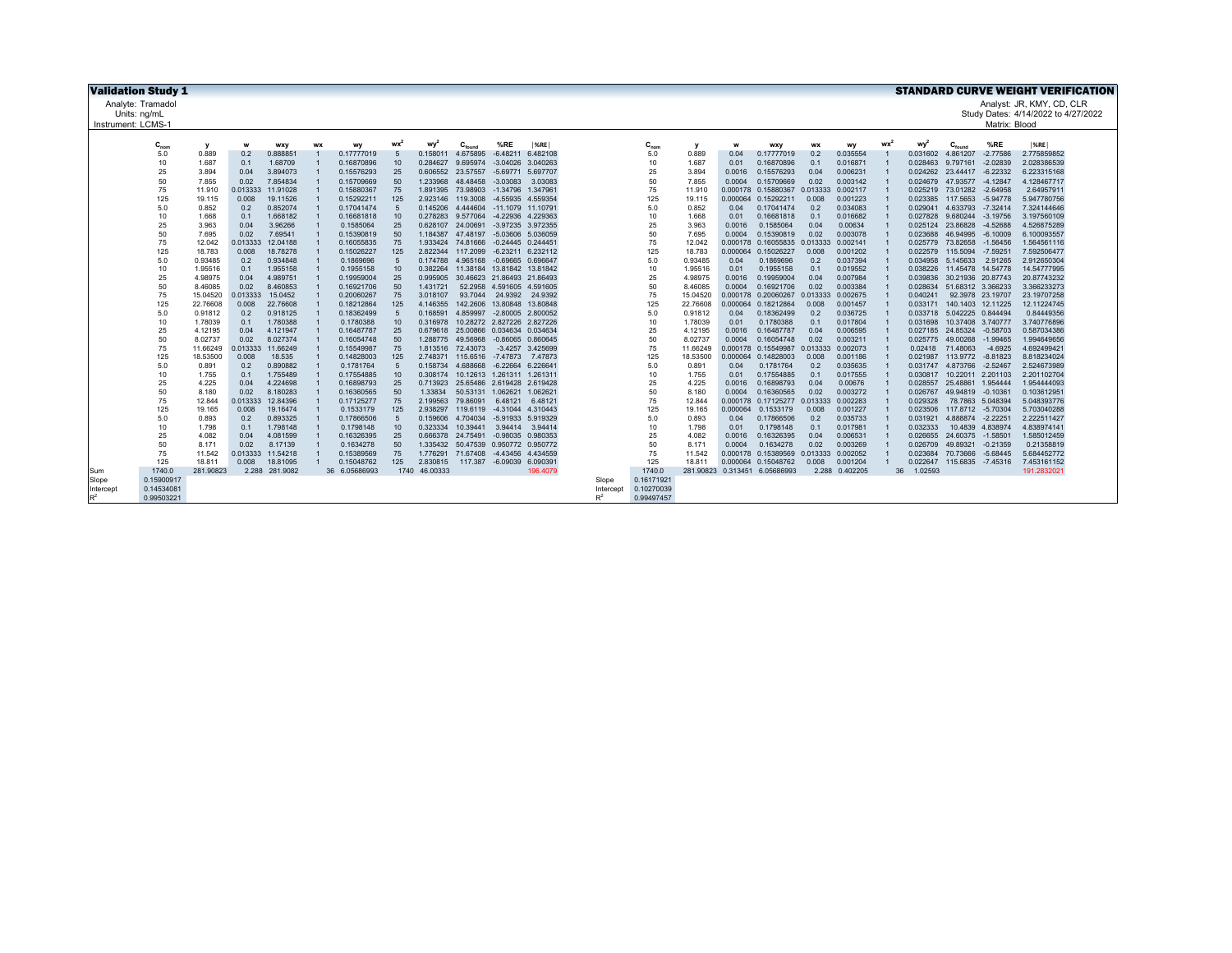## **Validation Study 1** Validation Study 1 Validation Study 1 Validation CURVE CALIBRATION

Analyte: Tramadol Analyst: JR, KMY, CD, CLR

Units: ng/mL Study Dates: 4/14/2022 to 4/27/2022

Matrix: Blood

Analyte: Tramadol<br>Units: ng/mL<br>Instrument: LCMS-1

|                      |                                                     |                  | Calculated         |       | y (Response |                                                    |                                           |           |         |
|----------------------|-----------------------------------------------------|------------------|--------------------|-------|-------------|----------------------------------------------------|-------------------------------------------|-----------|---------|
|                      | <b>Batch Name</b>                                   | <b>Target</b>    | Result             | % RE  | Ratio)      |                                                    |                                           |           |         |
|                      |                                                     | 5                | 4.98               | 0.40  | 0.889       | Response Ratio<br>O                                | Run One                                   |           |         |
|                      | OPI1_20220414B_JR                                   | 10               | 10.16              | 1.60  | 1.687       |                                                    |                                           | Slope     | 0.15283 |
|                      |                                                     | 25               | $\overline{24.48}$ | 2.08  | 3.894       |                                                    | $y = 0.1528x + 0.1717$                    | Intercept | 0.17169 |
|                      |                                                     | 50               | 50.19              | 0.38  | 7.855       |                                                    |                                           | $R^2$     | 0.99953 |
|                      |                                                     | 75               | 76.51              | 2.01  | 11.910      |                                                    |                                           |           |         |
|                      |                                                     | 125              | 123.27             | 1.38  | 19.115      | $\Omega$                                           | 50 Concentration 100                      | 150       |         |
|                      |                                                     | 5                | 4.94               | 1.14  | 0.852       | 50                                                 | Run Two                                   |           |         |
|                      | OPI1 20220418B JR                                   | 10               | 10.23              | 2.27  | 1.668       | Response Ratio                                     |                                           | Slope     | 0.15077 |
|                      |                                                     | 25               | 25.08              | 0.33  | 3.963       |                                                    | $y = 0.1508x + 0.213$                     | Intercept | 0.21304 |
|                      |                                                     | 50               | 49.25              | 1.49  | 7.695       |                                                    |                                           | $R^2$     | 0.99846 |
|                      |                                                     | 75               | 77.40              | 3.19  | 12.042      |                                                    |                                           |           |         |
|                      |                                                     | 125              | 121.04             | 3.17  | 18.783      | $\Omega$                                           | 50 Concentration 100                      | 150       |         |
|                      |                                                     | 5                | 4.90               | 2.00  | 0.935       | 50                                                 | Run Three                                 |           |         |
|                      | OPI1 20220418B KMY                                  | 10               | 10.32              | 3.20  | 1.955       |                                                    |                                           | Slope     | 0.18399 |
|                      |                                                     | 25               | 26.45              | 5.80  | 4.990       |                                                    | $y = 0.184x + 0.1325$                     | Intercept | 0.13250 |
|                      |                                                     | 50               | 44.90              | 10.20 | 8.461       | Response Ratio                                     |                                           | $R^2$     | 0.99380 |
|                      |                                                     | 75               | 79.89              | 6.52  | 15.045      | $\bullet$ Learnesses                               |                                           |           |         |
|                      |                                                     | 125              | 120.92             | 3.26  | 22.766      | $\circ$                                            | 50 Concentration 100                      | 150       |         |
|                      |                                                     | $5\overline{)}$  | 4.87               | 2.60  | 0.918       | 20                                                 |                                           |           |         |
|                      | OPI1 20220421B CD                                   | 10               | 10.45              | 4.45  | 1.780       | Ratio                                              |                                           | Slope     | 0.14701 |
|                      |                                                     | 25               | 25.58              | 2.34  | 4.122       | Response                                           |                                           | Intercept | 0.40194 |
|                      |                                                     | 50               | 50.84              | 1.67  | 8.027       |                                                    |                                           | $R^2$     | 0.99891 |
|                      |                                                     | 75               | 74.34              | 0.88  | 11.662      | 0 <sup>10<sup>o</sup><br/><math>\circ</math></sup> |                                           |           |         |
|                      |                                                     | $\overline{125}$ | 118.78             | 4.98  | 18.535      |                                                    | 50 Concentration 100                      | 150       |         |
|                      |                                                     | $5\overline{)}$  | 4.93               | 1.48  | 0.891       | 50                                                 | Run Five                                  |           |         |
|                      | OPI1 20220421B CLR                                  | 10               | 10.24              | 2.36  | 1.755       | Ratio                                              |                                           | Slope     | 0.15462 |
|                      |                                                     | 25               | 25.40              | 1.59  | 4.225       | Response                                           |                                           | Intercept | 0.36991 |
|                      |                                                     | 50               | 49.69              | 0.62  | 8.180       |                                                    | $y = 0.1546x + 0.3699 \dots$              | $R^2$     | 0.99543 |
|                      |                                                     | 75               | 78.33              | 4.44  | 12.844      | $\circ$                                            |                                           | 150       |         |
|                      |                                                     | 125              | 117.14             | 6.29  | 19.165      |                                                    | 50 Concentration 100                      |           |         |
|                      |                                                     | 5                | 4.83               | 3.40  | 0.893       | 20                                                 | Run Six <sub>politi</sub> ne <sup>o</sup> |           |         |
|                      | OPI1 20220427B CD                                   | 10               | 10.63              | 6.30  | 1.798       | $y = 0.1489x + 0.354$                              |                                           | Slope     | 0.14888 |
|                      |                                                     | 25               | 25.26              | 1.02  | 4.082       | Response Ratio<br>o <b>Leonis Charles Contains</b> |                                           | Intercept | 0.35397 |
|                      |                                                     | 50               | 51.45              | 2.90  | 8.171       |                                                    |                                           | $R^2$     | 0.99911 |
|                      |                                                     | $\overline{75}$  | 73.04              | 2.61  | 11.542      | $\circ$                                            |                                           | 150       |         |
|                      |                                                     | 125              | 119.60             | 4.32  | 18.811      |                                                    | 50 Concentration 100                      |           |         |
|                      |                                                     |                  | Max %RE = $10.20$  |       |             |                                                    |                                           |           |         |
| <b>Comments: N/A</b> |                                                     |                  |                    |       |             |                                                    |                                           |           |         |
|                      | Acceptance Criteria: %RE Calibrators ±20% of target |                  |                    |       |             |                                                    |                                           |           |         |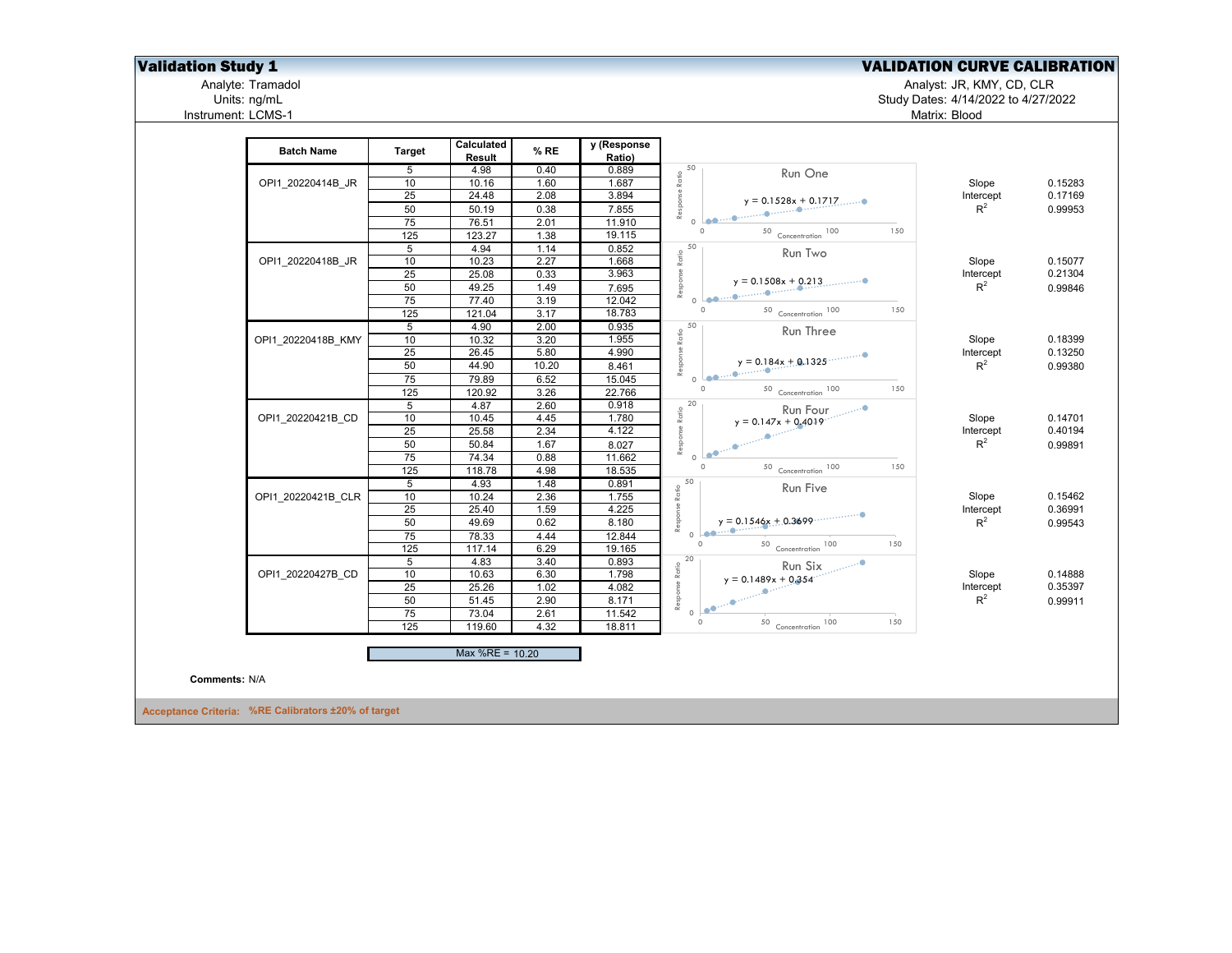## **Validation Study 1** LINEARITY

Instrument: LCMS-1

| Analyte: Tramadol | Analyst: JR, KMY, CD, CLR           |
|-------------------|-------------------------------------|
| Units: ng/mL      | Study Dates: 4/14/2022 to 4/27/2022 |
| trument: LCMS-1   | Matrix: Blood                       |

| <b>Study Date</b>           | Target (x)                 | Calculated (y)                                                                 | Predicted | <b>Residual</b> | Slope                                                                                                                                                                                     | 0.9666                  | Intercept               | 1.0673                |
|-----------------------------|----------------------------|--------------------------------------------------------------------------------|-----------|-----------------|-------------------------------------------------------------------------------------------------------------------------------------------------------------------------------------------|-------------------------|-------------------------|-----------------------|
|                             | 5                          | 4.98                                                                           | 2.50      | 2.48            | Std err in slope, S <sub>b</sub>                                                                                                                                                          | 0.0088                  | Std err in Intercept    | 0.5606                |
|                             | 10                         | 10.16                                                                          | 7.72      | 2.44            | Degrees freedom                                                                                                                                                                           | 34                      | Degrees freedom         | 34                    |
|                             | 25                         | 24.48                                                                          | 23.38     | 1.10            | <b>Confidence level</b>                                                                                                                                                                   | 95%                     | <b>Confidence Level</b> | 95%                   |
| OPI1 20220414B JR           | 50                         | 50.19                                                                          | 49.48     | 0.71            | Student t                                                                                                                                                                                 | 2.0322                  | Student t               | 2.0322                |
|                             | 75                         | 76.51                                                                          | 75.58     | 0.93            | Confidence interval                                                                                                                                                                       | 0.018                   | Confidence interval     | 1.139                 |
|                             | 125                        | 123.27                                                                         | 127.78    | $-4.51$         | Slope                                                                                                                                                                                     | $0.967 \pm 0.018$       | Intercept               | $1.067 \pm 1.139$     |
|                             | 5                          | 4.94                                                                           | 2.50      | 2.45            | Range                                                                                                                                                                                     | 0.9488 - 0.9844         | Lower                   | $-0.0720 - 2.2066$    |
|                             | 10                         | 10.23                                                                          | 7.72      | 2.51            |                                                                                                                                                                                           | <b>NO</b>               |                         | <b>YES</b>            |
|                             | 25                         | 25.08                                                                          | 23.38     | 1.71            |                                                                                                                                                                                           |                         |                         |                       |
| OPI1_20220418B_JR           | 50                         | 49.25                                                                          | 49.48     | $-0.22$         |                                                                                                                                                                                           | 140                     |                         |                       |
|                             | 75                         | 77.40                                                                          | 75.58     | 1.82            |                                                                                                                                                                                           | 120                     |                         | $y = 0.9692x + 1.005$ |
|                             | 125                        | 121.04                                                                         | 127.78    | $-6.73$         |                                                                                                                                                                                           |                         |                         | $R^2 = 0.9969$        |
|                             | 5                          | 4.90                                                                           | 2.50      | 2.40            |                                                                                                                                                                                           | 100                     |                         |                       |
|                             | 10                         | 10.32                                                                          | 7.72      | 2.60            |                                                                                                                                                                                           | 80                      |                         |                       |
|                             | 25                         | 26.45                                                                          | 23.38     | 3.07            |                                                                                                                                                                                           | 60                      |                         |                       |
| OPI1 20220418B KMY          | 50                         | 44.90                                                                          | 49.48     | $-4.58$         |                                                                                                                                                                                           |                         | ÷                       |                       |
|                             | 75                         | 79.89                                                                          | 75.58     | 4.31            |                                                                                                                                                                                           | 40                      |                         |                       |
|                             | 125                        | 120.92                                                                         | 127.78    | $-6.86$         |                                                                                                                                                                                           | $\mathbf{e}^{2}$<br>20  |                         |                       |
|                             | 5                          | 4.87                                                                           | 2.50      | 2.37            |                                                                                                                                                                                           | ۵<br>c<br>$\circ$       |                         |                       |
|                             | 10                         | 10.45                                                                          | 7.72      | 2.73            |                                                                                                                                                                                           | $\mathbb O$<br>20<br>40 | 60<br>80                | 100<br>120<br>140     |
|                             | 25                         | 25.58                                                                          | 23.38     | 2.21            |                                                                                                                                                                                           |                         |                         |                       |
| OPI1 20220421B CD           | 50                         | 50.84                                                                          | 49.48     | 1.36            |                                                                                                                                                                                           |                         | <b>Residual Plot</b>    |                       |
|                             | 75                         | 74.34                                                                          | 75.58     | $-1.24$         |                                                                                                                                                                                           | 6.00                    |                         |                       |
|                             | 125                        | 118.78                                                                         | 127.78    | $-9.00$         |                                                                                                                                                                                           |                         |                         |                       |
|                             | 5                          | 4.93                                                                           | 2.50      | 2.43            |                                                                                                                                                                                           | 4.00                    | ٠                       |                       |
|                             | 10                         | 10.24                                                                          | 7.72      | 2.52            |                                                                                                                                                                                           | $\bullet$ $\bullet$     |                         |                       |
| OPI1 20220421B CLR          | 25                         | 25.40                                                                          | 23.38     | 2.02            |                                                                                                                                                                                           | 2.00                    | ۰<br>۰                  |                       |
|                             | 50                         | 49.69                                                                          | 49.48     | 0.21            |                                                                                                                                                                                           | ٠<br>0.00               | ۰<br>۰                  |                       |
|                             | 75                         | 78.33                                                                          | 75.58     | 2.75            |                                                                                                                                                                                           | 20                      | e<br>80<br>40<br>60     | 100<br>120<br>140     |
|                             | 125                        | 117.14                                                                         | 127.78    | $-10.63$        |                                                                                                                                                                                           | $-2.00$                 |                         |                       |
|                             | 5                          | 4.83                                                                           | 2.50      | 2.33            |                                                                                                                                                                                           |                         |                         |                       |
|                             | 10                         | 10.63                                                                          | 7.72      | 2.91            |                                                                                                                                                                                           | $-4.00$                 | $\bullet$               | $\bullet$             |
| OPI1 20220427B CD           | $\overline{25}$            | 25.26                                                                          | 23.38     | 1.88            |                                                                                                                                                                                           | $-6.00$                 |                         |                       |
|                             | 50                         | 51.45                                                                          | 49.48     | 1.97            |                                                                                                                                                                                           |                         |                         | $\bullet$             |
|                             | 75                         | 73.04                                                                          | 75.58     | $-2.54$         |                                                                                                                                                                                           | $-8.00$                 |                         |                       |
|                             | 125                        | 119.60                                                                         | 127.78    | $-8.18$         |                                                                                                                                                                                           |                         |                         | $\bullet$             |
| <b>Comments:</b>            |                            | quantification values of the controls and calibrators met acceptance criteria. |           |                 | The linearity of the method is acceptable because the individual calibration curves on all six days met the acceptance criteria. Also, other analytical data including the ion ratios and | $-10.00$                |                         |                       |
| <b>Acceptance Criteria:</b> | 95% CI of slope includes 1 | 95% CI of intercept includes 0                                                 |           |                 |                                                                                                                                                                                           |                         |                         |                       |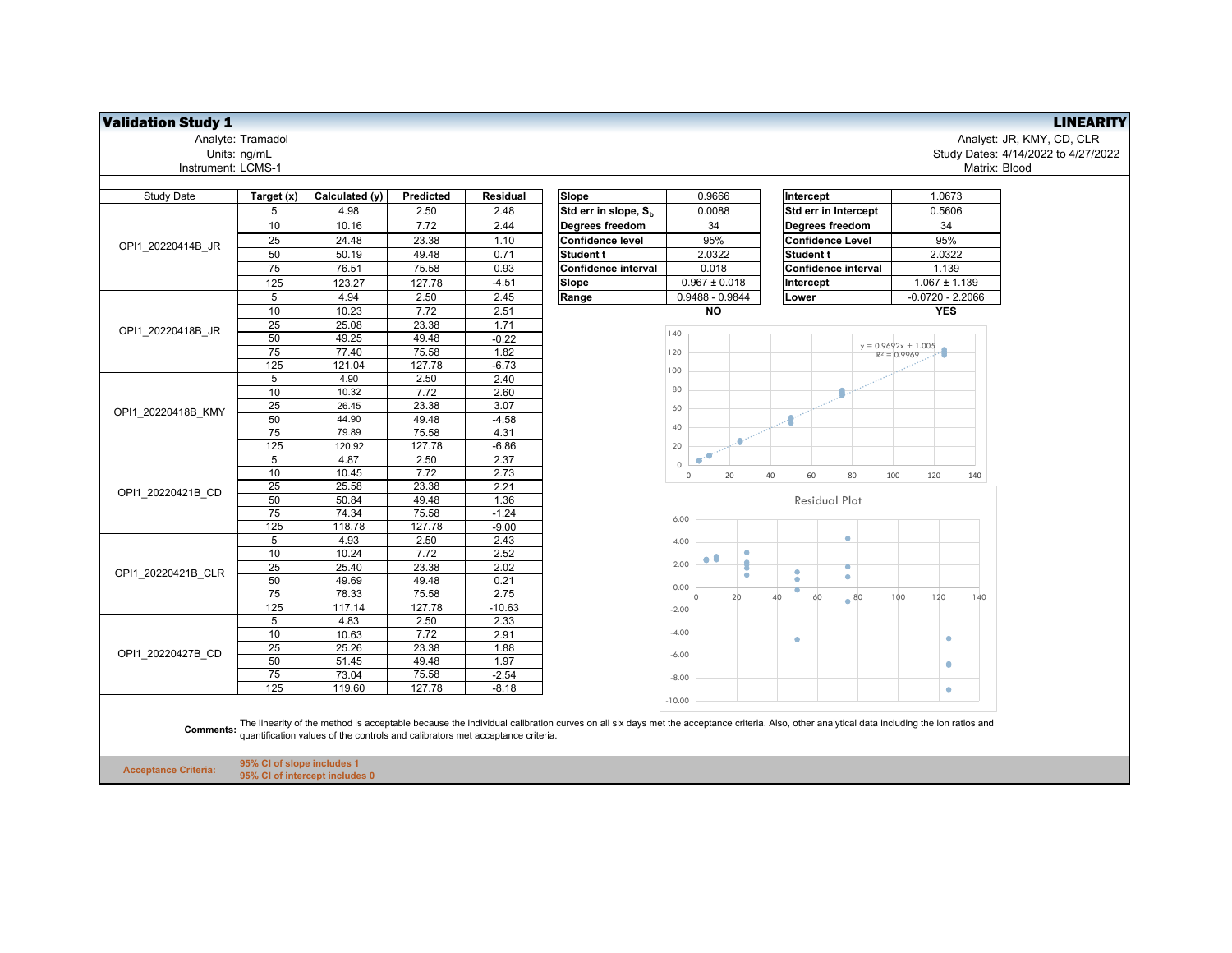## **Validation Study 2**<br>
Analyte: Tramadol **Analyte: Tramadol**<br>
Analyte: Tramadol **Analyte: Tramadol** Analyte: Tramadol **Analyte: Tramadol**

Analyst: JR, KMY, CD, CLR Study Dates: 4/14/2022 to 4/27/2022<br>Matrix: Blood

| Target Concentration (ng/mL):<br>OPI1 20220414B JR<br>$1 - 1$<br>$1 - 2$<br>$1 - 3$<br>$1 - 4$<br><b>Within Run</b><br>Mean<br>SD<br>%CV<br>% Bias<br>OPI1_20220418B_JR<br>$2 - 1$<br>$2 - 2$<br>$2 - 3$<br><b>Within Run</b><br>Mean<br><b>SD</b><br>%CV<br>% Bias<br>$3 - 1$<br>$3-2$<br>$3-3$<br>$3-4$<br>Mean<br><b>Within Run</b><br>SD<br>%CV<br>% Bias<br>OPI1 20220421B CD<br>$4 - 1$<br>$4 - 2$<br>$4 - 3$ | 15<br>15.72<br>15.75<br>15.65<br>16.08<br>15.80<br>0.19<br>1.21%<br>5.33%<br>16.11<br>15.91<br>16.22<br>16.08<br>0.16<br>0.97%<br>7.20% | 30<br>31.01<br>31.02<br>31.14<br>31.02<br>31.05<br>0.06<br>0.20%<br>3.49%<br>31.38<br>30.99<br>31.50<br>31.29<br>0.26<br>0.84% | 100<br>92.12<br>92.89<br>91.38<br>94.03<br>92.61<br>1.13<br>1.22%<br>$-7.40%$<br>99.41<br>100.58<br>100.63<br>100.21 |
|---------------------------------------------------------------------------------------------------------------------------------------------------------------------------------------------------------------------------------------------------------------------------------------------------------------------------------------------------------------------------------------------------------------------|-----------------------------------------------------------------------------------------------------------------------------------------|--------------------------------------------------------------------------------------------------------------------------------|----------------------------------------------------------------------------------------------------------------------|
|                                                                                                                                                                                                                                                                                                                                                                                                                     |                                                                                                                                         |                                                                                                                                |                                                                                                                      |
|                                                                                                                                                                                                                                                                                                                                                                                                                     |                                                                                                                                         |                                                                                                                                |                                                                                                                      |
|                                                                                                                                                                                                                                                                                                                                                                                                                     |                                                                                                                                         |                                                                                                                                |                                                                                                                      |
|                                                                                                                                                                                                                                                                                                                                                                                                                     |                                                                                                                                         |                                                                                                                                |                                                                                                                      |
|                                                                                                                                                                                                                                                                                                                                                                                                                     |                                                                                                                                         |                                                                                                                                |                                                                                                                      |
|                                                                                                                                                                                                                                                                                                                                                                                                                     |                                                                                                                                         |                                                                                                                                |                                                                                                                      |
|                                                                                                                                                                                                                                                                                                                                                                                                                     |                                                                                                                                         |                                                                                                                                |                                                                                                                      |
|                                                                                                                                                                                                                                                                                                                                                                                                                     |                                                                                                                                         |                                                                                                                                |                                                                                                                      |
|                                                                                                                                                                                                                                                                                                                                                                                                                     |                                                                                                                                         |                                                                                                                                |                                                                                                                      |
|                                                                                                                                                                                                                                                                                                                                                                                                                     |                                                                                                                                         |                                                                                                                                |                                                                                                                      |
|                                                                                                                                                                                                                                                                                                                                                                                                                     |                                                                                                                                         |                                                                                                                                |                                                                                                                      |
| OPI1 20220418B KMY                                                                                                                                                                                                                                                                                                                                                                                                  |                                                                                                                                         |                                                                                                                                |                                                                                                                      |
|                                                                                                                                                                                                                                                                                                                                                                                                                     |                                                                                                                                         |                                                                                                                                |                                                                                                                      |
|                                                                                                                                                                                                                                                                                                                                                                                                                     |                                                                                                                                         |                                                                                                                                | 0.69                                                                                                                 |
|                                                                                                                                                                                                                                                                                                                                                                                                                     |                                                                                                                                         |                                                                                                                                | 0.69%                                                                                                                |
|                                                                                                                                                                                                                                                                                                                                                                                                                     |                                                                                                                                         | 4.30%                                                                                                                          | 0.21%                                                                                                                |
|                                                                                                                                                                                                                                                                                                                                                                                                                     | 15.26                                                                                                                                   | 28.39                                                                                                                          | 90.75                                                                                                                |
|                                                                                                                                                                                                                                                                                                                                                                                                                     | 14.77                                                                                                                                   | 27.28                                                                                                                          | 92.69                                                                                                                |
|                                                                                                                                                                                                                                                                                                                                                                                                                     | 13.84                                                                                                                                   | 28.56                                                                                                                          | 94.39                                                                                                                |
|                                                                                                                                                                                                                                                                                                                                                                                                                     | 16.33                                                                                                                                   | 29.77                                                                                                                          | 88.76                                                                                                                |
|                                                                                                                                                                                                                                                                                                                                                                                                                     | 15.05                                                                                                                                   | 28.50                                                                                                                          | 91.65                                                                                                                |
|                                                                                                                                                                                                                                                                                                                                                                                                                     | 1.04                                                                                                                                    | 1.02                                                                                                                           | 2.43                                                                                                                 |
|                                                                                                                                                                                                                                                                                                                                                                                                                     | 6.89%                                                                                                                                   | 3.58%                                                                                                                          | 2.65%                                                                                                                |
|                                                                                                                                                                                                                                                                                                                                                                                                                     | 0.33%                                                                                                                                   | $-5.00%$                                                                                                                       | $-8.35%$                                                                                                             |
|                                                                                                                                                                                                                                                                                                                                                                                                                     | 16.30                                                                                                                                   | 31.83                                                                                                                          | 98.86                                                                                                                |
|                                                                                                                                                                                                                                                                                                                                                                                                                     | 15.77                                                                                                                                   | 31.71                                                                                                                          | 98.45                                                                                                                |
|                                                                                                                                                                                                                                                                                                                                                                                                                     | 16.47                                                                                                                                   | 32.04                                                                                                                          | 97.27                                                                                                                |
| Mean<br><b>Within Run</b>                                                                                                                                                                                                                                                                                                                                                                                           | 16.18                                                                                                                                   | 31.86                                                                                                                          | 98.19                                                                                                                |
| <b>SD</b>                                                                                                                                                                                                                                                                                                                                                                                                           | 0.36                                                                                                                                    | 0.17                                                                                                                           | 0.83                                                                                                                 |
| %CV                                                                                                                                                                                                                                                                                                                                                                                                                 | 2.25%                                                                                                                                   | 0.52%                                                                                                                          | 0.84%                                                                                                                |
| % Bias                                                                                                                                                                                                                                                                                                                                                                                                              | 7.87%                                                                                                                                   | 6.20%                                                                                                                          | $-1.81%$                                                                                                             |
| OPI1_20220421B_CLR<br>$5-1$                                                                                                                                                                                                                                                                                                                                                                                         | 15.78                                                                                                                                   | 30.55                                                                                                                          | 97.71                                                                                                                |
| $5-2$                                                                                                                                                                                                                                                                                                                                                                                                               | 15.69                                                                                                                                   | 30.17                                                                                                                          | 98.82                                                                                                                |
| $5 - 3$                                                                                                                                                                                                                                                                                                                                                                                                             | 15.76                                                                                                                                   | 30.22                                                                                                                          | 99.51                                                                                                                |
| Mean<br><b>Within Run</b>                                                                                                                                                                                                                                                                                                                                                                                           | 15.74                                                                                                                                   | 30.31                                                                                                                          | 98.68                                                                                                                |
| SD                                                                                                                                                                                                                                                                                                                                                                                                                  | 0.05                                                                                                                                    | 0.21                                                                                                                           | 0.91                                                                                                                 |
| %CV                                                                                                                                                                                                                                                                                                                                                                                                                 | 0.29%                                                                                                                                   | 0.68%                                                                                                                          | 0.92%                                                                                                                |
| % Bias                                                                                                                                                                                                                                                                                                                                                                                                              | 4.96%                                                                                                                                   | 1.04%                                                                                                                          | $-1.32%$                                                                                                             |
| OPI1_20220427B_CD<br>$6 - 1$                                                                                                                                                                                                                                                                                                                                                                                        | 16.09                                                                                                                                   | 31.29                                                                                                                          | 96.74                                                                                                                |
| $6 - 2$                                                                                                                                                                                                                                                                                                                                                                                                             | 15.83                                                                                                                                   | 31.78                                                                                                                          | 90.14                                                                                                                |
| $6-3$                                                                                                                                                                                                                                                                                                                                                                                                               | 16.49                                                                                                                                   | 30.50                                                                                                                          | 92.20                                                                                                                |
| <b>Within Run</b><br>Mean                                                                                                                                                                                                                                                                                                                                                                                           | 16.14                                                                                                                                   | 31.19                                                                                                                          | 93.03                                                                                                                |
| <b>SD</b>                                                                                                                                                                                                                                                                                                                                                                                                           | 0.33                                                                                                                                    | 0.64                                                                                                                           | 3.38                                                                                                                 |
| %CV                                                                                                                                                                                                                                                                                                                                                                                                                 | 2.06%                                                                                                                                   | 2.06%                                                                                                                          | 3.63%                                                                                                                |
| % Bias                                                                                                                                                                                                                                                                                                                                                                                                              | 7.60%                                                                                                                                   | 3.97%                                                                                                                          | $-6.97%$                                                                                                             |

| Mean             |                       | 15.79 | 30.61 | 95.37 |
|------------------|-----------------------|-------|-------|-------|
| SD               |                       | 0.61  | 1.26  | 3.82  |
| <b>Precision</b> | <b>Max Within-Run</b> | 6.89% | 3.58% | 3.63% |
| (%CV)            | <b>Between-Run</b>    | 3.88% | 4.12% | 4.01% |
| % Bias           |                       | 5.55% | 2.33% | 4.27% |

**Comments:** N/A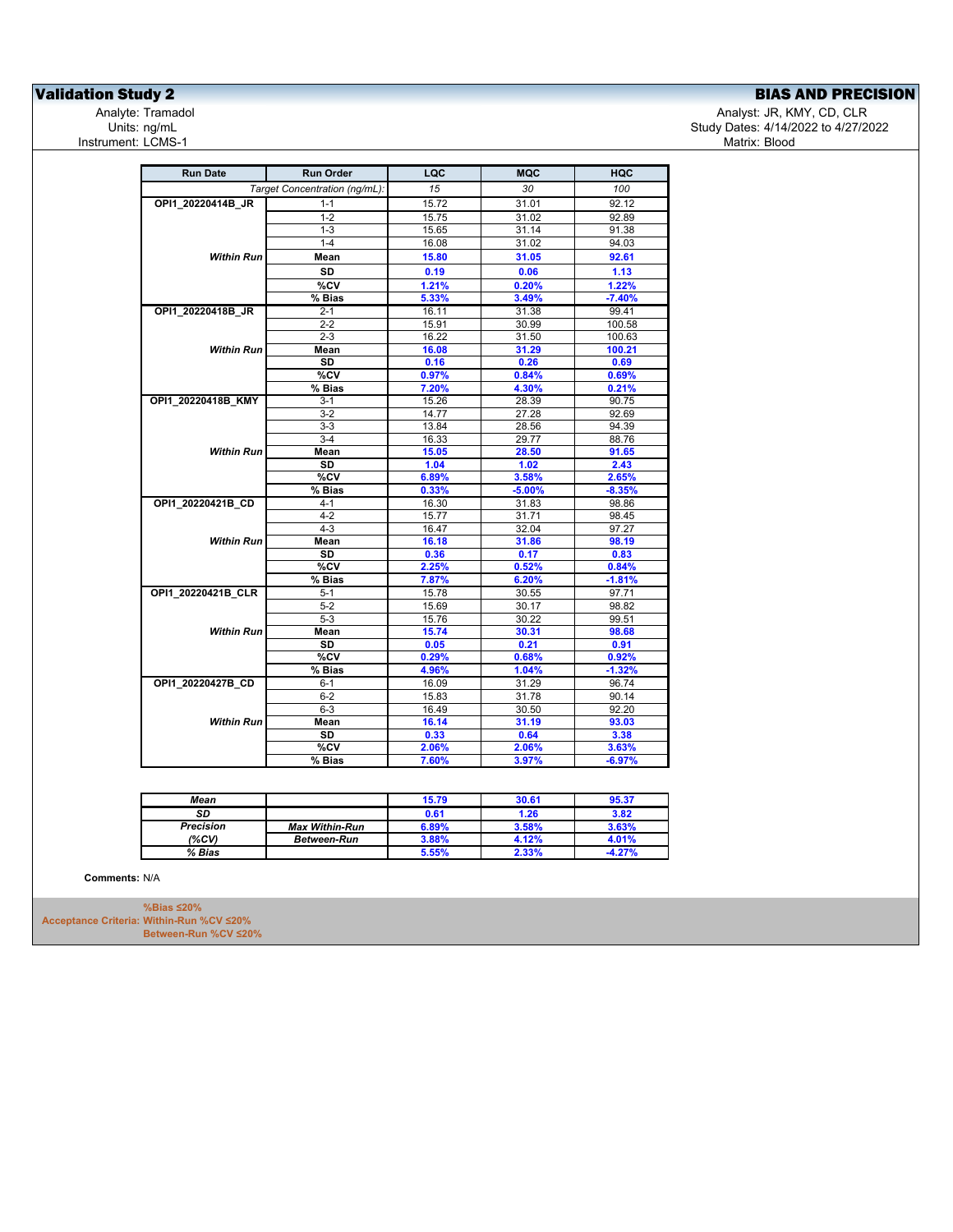Analyte: Norbuprenorphine Analyst: JR, KMY, CD, CLR Units: ng/mL Study Dates: 4/14/2022 to 4/27/2022 Method: OPI1.MInstrument: LCMS-1SOP Reference: Toxicology Analytical Manual v3.7

|   | <b>VALIDATION EXPERIMENT</b>                                                                   | <b>SOP CRITERIA</b>                                              | <b>RESULTS</b>                                                                                      | <b>COMMENTS</b>                                                                                                                                                                                                                                                                         |
|---|------------------------------------------------------------------------------------------------|------------------------------------------------------------------|-----------------------------------------------------------------------------------------------------|-----------------------------------------------------------------------------------------------------------------------------------------------------------------------------------------------------------------------------------------------------------------------------------------|
|   | Weight Verification                                                                            | The least complex weighting scheme that<br>minimizes $Σ$  % $RE$ | Unweighted: $= 529.75$<br>$1/x$ Weighting: = 204.09<br>$1/x2$ Weighting: = 198.71                   | 1/x2 weighting will be used.                                                                                                                                                                                                                                                            |
|   | Linearity                                                                                      | 95% CI of slope includes 1<br>95% CI of intercept includes 0     | $95\%$ CI of slope = 0.9746 - 0.9928<br>95% CI of Intercept = -0.1667 - 0.5780                      | The linearity of the method is acceptable<br>because the individual calibration curves on all<br>six days met the acceptance criteria. Also, other<br>analytical data including the ion ratios and<br>quantification values of the controls and<br>calibrators met acceptance criteria. |
|   | <b>Validation Calibration</b>                                                                  | %RE Calibrators ±20% of target                                   | Max %RE of Calibrators = $9.07$                                                                     | N/A                                                                                                                                                                                                                                                                                     |
|   | Case Work Calibration                                                                          | %RE Calibrators ±20% of target                                   | N/A                                                                                                 | Not performed. All 8 calibrators used in<br>validation will be used for casework.                                                                                                                                                                                                       |
|   | Comparison of Validation<br>Calibration to Casework Calibration 95% CI of intercept includes 0 | 95% CI of slope includes 1                                       | N/A                                                                                                 | Not performed. All 8 calibrators used in<br>validation will be used for casework.                                                                                                                                                                                                       |
| 2 | <b>Bias &amp; Precision</b>                                                                    | %Bias ≤20%<br>Within-Run %CV ≤20%<br>Between-Run %CV ≤20%        | Max Bias = $-6.46\%$<br>Max Within-Run Precision = $6.83\%$<br>Max Between-Run Precision = $5.13\%$ | N/A                                                                                                                                                                                                                                                                                     |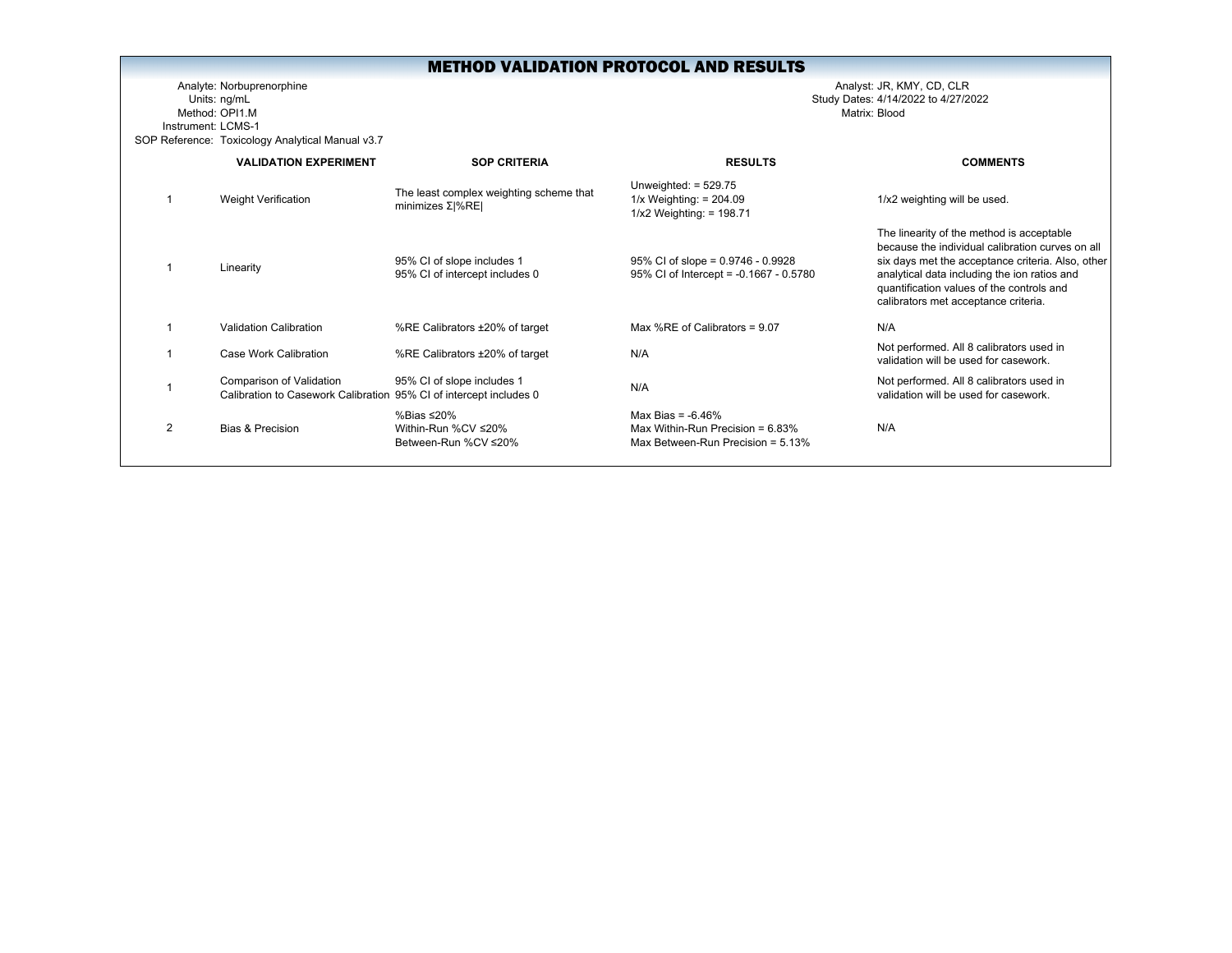| <b>Validation Study 1</b>              |                                                                |              |                      |                       |                                  |                      |                       |                          |                |                      |                                                                   |                             |                                       | <b>STANDARD CURVE WEIGHT VERIFICATION</b> |  |
|----------------------------------------|----------------------------------------------------------------|--------------|----------------------|-----------------------|----------------------------------|----------------------|-----------------------|--------------------------|----------------|----------------------|-------------------------------------------------------------------|-----------------------------|---------------------------------------|-------------------------------------------|--|
| Analyte: Norbuprenorphine              |                                                                |              |                      |                       |                                  |                      |                       |                          |                |                      |                                                                   |                             |                                       | Analyst: JR, KMY, CD, CLR                 |  |
| Units: ng/mL                           |                                                                |              |                      |                       |                                  |                      |                       |                          |                |                      |                                                                   |                             |                                       | Study Dates: 4/14/2022 to 4/27/2022       |  |
| Instrument: LCMS-1                     |                                                                |              |                      |                       |                                  |                      |                       |                          |                |                      |                                                                   |                             | Matrix: Blood                         |                                           |  |
|                                        |                                                                |              |                      |                       |                                  |                      |                       |                          | wx             | wy                   |                                                                   |                             |                                       |                                           |  |
|                                        | $\Sigma$   %RE                                                 |              | $C_{nom}$<br>0.5     | $\mathbf{v}$<br>0.061 |                                  | wxy<br>0.030715      | <b>WX</b><br>0.5      | wy<br>0.06143094         | 0.25           | 0.003774             | $C_{\text{found}}$<br>0.260384                                    | %RE<br>$-47.9231$           | $ \%RE $<br>47.92313                  |                                           |  |
| Unweighted:                            | 529.75                                                         |              | 1.0                  | 0.119                 | $\overline{1}$                   | 0.118769             |                       | 0.11876936               | $\mathbf{1}$   | 0.014106             | 0.735486                                                          |                             | -26.4514 26.45136                     |                                           |  |
| 1/x Weighting:                         | 204.09                                                         |              | 5.0                  | 0.573                 | $\overline{1}$                   | 2.864363             | 5                     | 0.57287253               | 25             |                      | 0.328183 4.498153                                                 | $-10.0369$                  | 10.03695                              |                                           |  |
| $1/x^2$ Weighting:                     | 198.71                                                         |              | 10                   | 1.213                 | $\mathbf{1}$                     | 12.12921             | 10                    | 1.21292067               | 100            | 1.471177             | 9.801546 -1.98454                                                 |                             | 1.984544                              |                                           |  |
|                                        |                                                                |              | 15                   | 1.745                 | $\overline{1}$                   | 26.17391             | 15                    | 1.74492739               | 225            |                      | 3.044772 14.20972 -5.26857                                        |                             | 5.268566                              |                                           |  |
|                                        |                                                                |              | 25<br>50             | 2.975<br>5.846        |                                  | 74.37648<br>292.2887 | 25<br>50              | 2.97505922<br>5.84577459 | 625<br>2500    | 8.850977<br>34.17308 | 24.4025<br>48.18904                                               |                             | $-2.39$ 2.390003<br>-3.62192 3.621919 |                                           |  |
|                                        |                                                                |              | 100                  | 11.324                | $\mathbf{1}$                     | 1132.391             | 100                   | 11.3239071               | 10000          | 128,2309             | 93.58045 -6.41955 6.419546                                        |                             |                                       |                                           |  |
|                                        |                                                                |              | 0.5                  | 0.062                 | $\overline{1}$                   | 0.03085              | 0.5                   | 0.06170084               | 0.25           | 0.003807             | 0.262621                                                          |                             | -47.4759 47.47585                     |                                           |  |
|                                        |                                                                |              | 1.0                  | 0.119                 | $\overline{1}$                   | 0.119397             | $\overline{1}$        | 0.11939719               | $\mathbf{1}$   | 0.014256             | 0.740689                                                          |                             | -25.9311 25.93114                     |                                           |  |
|                                        |                                                                |              | 5.0<br>10            | 0.590<br>1.190        | $\overline{1}$<br>$\overline{1}$ | 2.947587<br>11.90358 | 5<br>10               | 0.58951738<br>1.1903579  | 25<br>100      | 0.347531             | 4.636071 -7.27859 7.278586<br>1.416952 9.614592 -3.85408 3.854079 |                             |                                       |                                           |  |
|                                        |                                                                |              | 15                   | 1.821                 | $\overline{1}$                   | 27.31583             | 15                    | 1.82105559               | 225            | 3.316243             | 14.84051 -1.06328 1.063281                                        |                             |                                       |                                           |  |
|                                        |                                                                |              | 25                   | 2.861                 | $\overline{1}$                   | 71.52124             | 25                    | 2.86084948               | 625            | 8.18446              | 23.45617 -6.17534 6.175338                                        |                             |                                       |                                           |  |
|                                        |                                                                |              | 50                   | 5.627                 | $\overline{1}$                   | 281.3437             | 50                    | 5.62687397               | 2500           |                      | 31.66171 46.37525 -7.24951 7.249508                               |                             |                                       |                                           |  |
|                                        |                                                                |              | 100<br>0.5           | 11.802<br>0.06733     | $\overline{1}$<br>$\mathbf{1}$   | 1180.244<br>0.033666 | 100<br>0.5            | 11.80244<br>0.067332     | 10000<br>0.25  | 139.2976<br>0.004534 | 97.54554<br>0.30928                                               |                             | -2.45446 2.454457<br>-38.144 38.14398 |                                           |  |
|                                        |                                                                |              | 1.0                  | 0.12792               | $\overline{1}$                   | 0.127922             | $\overline{1}$        | 0.127922                 | $\overline{1}$ | 0.016364             | 0.811324 -18.8676 18.86755                                        |                             |                                       |                                           |  |
|                                        |                                                                |              | 5.0                  | 0.71553               | $\mathbf{1}$                     | 3.577635             | 5                     | 0.715527                 | 25             | 0.511979             | 5.680177 13.60355                                                 |                             | 13.60355                              |                                           |  |
|                                        |                                                                |              | 10                   | 1.25573               | $\overline{1}$                   | 12.55725             | 10                    | 1.255725                 | 100            |                      | 1.576845 10.15622 1.562192                                        |                             | 1.562192                              |                                           |  |
|                                        |                                                                |              | 15                   | 2.18375               | $\mathbf{1}$                     | 32.7563              | 15                    | 2.183753                 | 225            |                      | 4.768777 17.84579 18.97195 18.97195                               |                             |                                       |                                           |  |
|                                        |                                                                |              | 25<br>50             | 3.43983<br>6.21714    | $\overline{1}$<br>$\mathbf{1}$   | 85.9957<br>310.8568  | 25<br>50              | 3.439828<br>6.217136     | 625<br>2500    | 38.65278             | 11.83242 28.25354 13.01416 13.01416<br>51.26611 2.532229 2.532229 |                             |                                       |                                           |  |
|                                        |                                                                |              | 100                  | 12.81743              | $\overline{1}$                   | 1281.743             | 100                   | 12.81743                 | 10000          | 164.2865             | 105.9557 5.955677 5.955677                                        |                             |                                       |                                           |  |
|                                        |                                                                |              | 0.5                  | 0.06601               | $\mathbf{1}$                     | 0.033005             | 0.5                   | 0.06601075               | 0.25           | 0.004357             | 0.298332 -40.3335                                                 |                             | 40.33353                              |                                           |  |
|                                        |                                                                |              | 1.0                  | 0.12837               | $\overline{1}$                   | 0.12837              | $\overline{1}$        | 0.12837001               | $\mathbf{1}$   | 0.016479             | 0.815037                                                          | $-18.4963$                  | 18.49633                              |                                           |  |
|                                        |                                                                |              | 5.0<br>10            | 0.61704<br>1.30989    | $\mathbf{1}$<br>$\overline{1}$   | 3.085205<br>13.09889 | 5<br>10 <sup>10</sup> | 0.61704102<br>1.30988885 | 25<br>100      | 0.38074<br>1.715809  |                                                                   | 4.86413 -2.71741 2.717408   | 10.60502 6.050169 6.050169            |                                           |  |
|                                        |                                                                |              | 15                   | 1.82457               | $\mathbf{1}$                     | 27.36851             | 15                    | 1.82456705               | 225            | 3.329045             | 14.8696                                                           | $-0.86931$                  | 0.869309                              |                                           |  |
|                                        |                                                                |              | 25                   | 3.12476               | $\overline{1}$                   | 78.11908             | 25                    | 3.12476322               | 625            | 9.764145             | 25.64294 2.571743 2.571743                                        |                             |                                       |                                           |  |
|                                        |                                                                |              | 50                   | 6.16397               | $\overline{1}$                   | 308.1986             | 50                    | 6.16397266               | 2500           | 37.99456             | 50.82561 1.651214 1.651214                                        |                             |                                       |                                           |  |
|                                        |                                                                |              | 100<br>0.5           | 12.03361<br>0.072     | $\overline{1}$<br>$\overline{1}$ | 1203.361<br>0.036021 | 100<br>0.5            | 12.0336075<br>0.07204105 | 10000<br>0.25  | 144.8077<br>0.00519  | 99.46098<br>0.348299                                              | $-0.53902$                  | 0.53902<br>-30.3402 30.34022          |                                           |  |
|                                        |                                                                |              | 1.0                  | 0.126                 | $\overline{1}$                   | 0.125913             | $\overline{1}$        | 0.12591269               | $\mathbf{1}$   | 0.015854             | 0.794676 -20.5324 20.53245                                        |                             |                                       |                                           |  |
|                                        |                                                                |              | 5.0                  | 0.605                 | $\overline{1}$                   | 3.024319             | 5                     | 0.60486384               | 25             | 0.36586              | 4.76323                                                           |                             | -4.73539 4.735393                     |                                           |  |
|                                        |                                                                |              | 10                   | 1.278                 | $\overline{1}$                   | 12.78015             | 10                    | 1.27801473               | 100            | 1.633322             |                                                                   |                             | 10.34091 3.409103 3.409103            |                                           |  |
|                                        |                                                                |              | 15<br>25             | 1.804                 | $\overline{1}$<br>$\overline{1}$ | 27.05389             | 15                    | 1.80359253               | 225            | 3.252946             | 14.69581                                                          |                             | -2.02793 2.027932                     |                                           |  |
|                                        |                                                                |              | 50                   | 2.998<br>6.345        | $\overline{1}$                   | 74.93998<br>317.2506 | 25<br>50              | 2.99759926<br>6.34501237 | 625<br>2500    | 8.985601<br>40.25918 | 24.58926<br>52.32569 4.651378 4.651378                            |                             | -1.64294 1.642943                     |                                           |  |
|                                        |                                                                |              | 100                  | 12.316                | $\overline{1}$                   | 1231.566             | 100                   | 12.3156593               | 10000          | 151.6755             |                                                                   | 101.798  1.798041  1.798041 |                                       |                                           |  |
|                                        |                                                                |              | 0.5                  | 0.066                 | $\overline{1}$                   | 0.032859             | 0.5                   | 0.0657187                | 0.25           | 0.004319             | 0.295912                                                          |                             | -40.8175 40.81751                     |                                           |  |
|                                        |                                                                |              | 1.0                  | 0.131                 | $\overline{1}$                   | 0.131139             | $\overline{1}$        | 0.1311394                | $\overline{1}$ | 0.017198             | 0.837984 -16.2016                                                 |                             | 16.20164                              |                                           |  |
|                                        |                                                                |              | 5.0<br>10            | 0.635<br>1.250        | $\overline{1}$<br>$\overline{1}$ | 3.173967<br>12.50387 | 5<br>10 <sup>10</sup> | 0.6347933<br>1.25038656  | 25<br>100      | 0.402963<br>1.563467 | 10.11199 1.119853 1.119853                                        |                             | 5.011224 0.224475 0.224475            |                                           |  |
|                                        |                                                                |              | 15                   | 1.774                 | $\overline{1}$                   | 26.60657             | 15                    | 1.77377115               | 225            | 3.146264             | 14.44871 -3.67525                                                 |                             | 3.67525                               |                                           |  |
|                                        |                                                                |              | 25                   | 3.207                 | $\overline{1}$                   | 80.163               | 25                    | 3.20651986               | 625            | 10.28177             | 26.32037 5.281462 5.281462                                        |                             |                                       |                                           |  |
|                                        |                                                                |              | 50                   | 6.103                 | $\overline{1}$                   | 305.1546             | 50                    | 6.10309213               | 2500           | 37.24773             | 50.32116 0.642311 0.642311                                        |                             |                                       |                                           |  |
|                                        |                                                                |              | 100                  | 12.242                | $\overline{1}$                   | 1224.207             | 100                   | 12.2420674               | 10000          |                      | 149.8682 101.1883 1.188263 1.188263                               |                             |                                       |                                           |  |
| Comments: 1/x2 weighting will be used. |                                                                | Sum<br>Slope | 1239.0<br>0.12068654 | 150.9709              |                                  | 9795.589<br>48       |                       | 1239 150.970913          |                | 80857.5 1188.748     |                                                                   |                             | 529.7465                              |                                           |  |
|                                        |                                                                | Intercept    | 0.03000606           |                       |                                  |                      |                       |                          |                |                      |                                                                   |                             |                                       |                                           |  |
| <b>Acceptance Criteria:</b>            | The least complex weighting scheme that minimizes $\Sigma$ %RE | $R^2$        | 0.99716761           |                       |                                  |                      |                       |                          |                |                      |                                                                   |                             |                                       |                                           |  |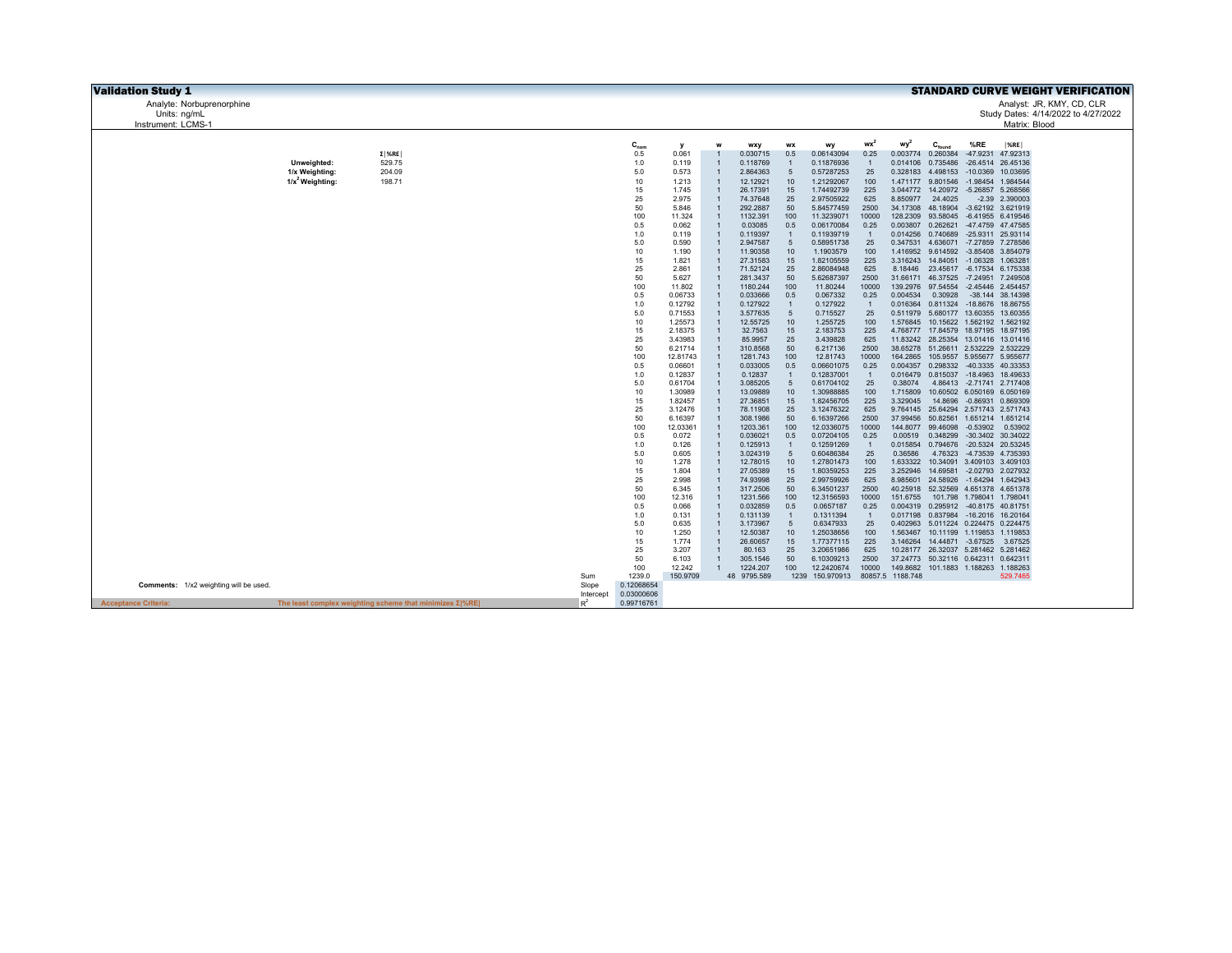| <b>Validation Study 1</b> |                           |                    |                       |                      |                |                          |                     |                      |             |                                                          |                   |           |            |                    |                  |                                   |                  |                      |           |                      |                               |                          | <b>STANDARD CURVE WEIGHT VERIFICATION</b> |
|---------------------------|---------------------------|--------------------|-----------------------|----------------------|----------------|--------------------------|---------------------|----------------------|-------------|----------------------------------------------------------|-------------------|-----------|------------|--------------------|------------------|-----------------------------------|------------------|----------------------|-----------|----------------------|-------------------------------|--------------------------|-------------------------------------------|
|                           | Analyte: Norbuprenorphine |                    |                       |                      |                |                          |                     |                      |             |                                                          |                   |           |            |                    |                  |                                   |                  |                      |           |                      |                               |                          | Analyst: JR, KMY, CD, CLR                 |
| Units: ng/mL              |                           |                    |                       |                      |                |                          |                     |                      |             |                                                          |                   |           |            |                    |                  |                                   |                  |                      |           |                      |                               |                          | Study Dates: 4/14/2022 to 4/27/2022       |
| Instrument: LCMS-         |                           |                    |                       |                      |                |                          |                     |                      |             |                                                          |                   |           |            |                    |                  |                                   |                  |                      |           |                      |                               | Matrix: Blood            |                                           |
|                           |                           |                    |                       |                      |                |                          |                     |                      |             |                                                          |                   |           |            |                    |                  |                                   |                  |                      |           |                      |                               |                          |                                           |
|                           | $C_{nom}$                 | $\mathbf{v}$       |                       | wxy                  | WX             | wy                       | $wx^2$              | wy <sup>2</sup>      | $C_{found}$ | %RE                                                      | $ \%$ RE          |           | $C_{nom}$  |                    |                  | wxy                               | <b>WX</b>        | wy                   | <b>WX</b> | wy <sup>2</sup>      | $C_{\text{found}}$            | %RE                      | $ \%RE $                                  |
|                           | 0.5                       | 0.061              | $\overline{2}$        | 0.061431             |                | 0.12286189               | 0.5                 | 0.007548             | 0.449611    | $-10.0778$                                               | 10.07775          |           | 0.5        | 0.061              | $\overline{4}$   | 0.12286189                        | $\overline{2}$   | 0.245724             |           | 0.015095             | 0.46749                       | $-6.50204$               | 6.50203527                                |
|                           | 1.0                       | 0.119              | $\overline{1}$        | 0.118769             |                | 0.11876936               | $\overline{1}$      | 0.014106             |             | 0.921195 -7.88051 7.880512                               |                   |           | 1.0        | 0.119              | $\overline{1}$   | 0.11876936                        | $\overline{1}$   | 0.118769             |           | 0.014106             | 0.934585                      | $-6.54155$               | 6.54154837                                |
|                           | 5.0                       | 0.573              | 0.2                   | 0.572873             | $\overline{1}$ | 0.11457451               | 5                   | 0.065637             | 4.655997    |                                                          | -6.88007 6.880068 |           | 5.0        | 0.573              | 0.04             | 0.11457451                        | 0.2              | 0.022915             |           | 0.013127             | 4.633835                      | $-7.3233$                | 7.32329656                                |
|                           | 10                        | 1.213              | 0.1                   | 1.212921             | $\overline{1}$ | 0.12129207               | 10                  | 0.147118             |             | 9.920115 -0.79885 0.798848                               |                   |           | 10         | 1.213              | 0.01             | 0.12129207                        | 0.1              | 0.012129             |           |                      | 0.014712 9.847845             | $-1.52155$               | 1.521546915                               |
|                           | 15                        | 1.745              | 0.066667              | 1.744927             |                | 0.11632849               | 15                  | 0.202985             |             | 14.29564 -4.69573 4.695735                               |                   |           | 15         | 1.745              | 0.004444         | 0.11632849                        | 0.066667         | 0.007755             |           |                      | 0.013532 14.18172             | $-5.4552$                | 5.455200614                               |
|                           | 25                        | 2.975              | 0.04                  | 2.975059             |                | 0.11900237               | 25                  | 0.354039             | 24.41294    | -2.34824 2.348236                                        |                   |           | 25         | 2.975              | 0.0016           | 0.11900237                        | 0.04             | 0.00476              |           |                      | 0.014162 24.20272 -3.18914    |                          | 3.189136603                               |
|                           | 50                        | 5.846              | 0.02                  | 5.845775             |                | 0.11691549               | 50                  | 0.683462             |             | 48.02333 -3.95334 3.953339                               |                   |           | 50         | 5.846              | 0.0004           | 0.11691549                        | 0.02             | 0.002338             |           | 0.013669             | 47.58836                      | $-4.82328$               | 4.823277327                               |
|                           | 100                       | 11.324             | 0.01                  | 11.32391             | $\overline{1}$ | 0.11323907               | 100                 | 1.282309             | 93.0786     |                                                          | -6.9214 6.921404  |           | 100        | 11.324             | 0.0001           | 0.11323907                        | 0.01             | 0.001132             |           | 0.012823             | 92.21475                      | $-7.78525$               | 7.785247791                               |
|                           | 0.5                       | 0.062              | $\overline{2}$        | 0.061701             | $\overline{1}$ | 0.12340169               | 0.5                 | 0.007614             |             | 0.451831 -9.63379 9.63379                                |                   |           | 0.5        | 0.062              | $\overline{4}$   | 0.12340169                        | $\overline{2}$   | 0.246803             |           | 0.015228             | 0.469688                      | $-6.0623$                | 6.062300527                               |
|                           | 1.0<br>5.0                | 0.119              | $\overline{1}$<br>0.2 | 0.119397             | $\overline{1}$ | 0.11939719               | $\overline{1}$<br>5 | 0.014256<br>0.069506 |             | 0.926359 -7.36415 7.364147<br>4.792893 -4.14213 4.142133 |                   |           | 1.0<br>5.0 | 0.119              | $\overline{1}$   | 0.11939719                        | $\overline{1}$   | 0.119397             |           | 0.014256             | 0.939699                      | $-6.0301$                | 6.030098674                               |
|                           | 10                        | 0.590<br>1.190     | 0.1                   | 0.589517<br>1.190358 | $\overline{1}$ | 0.11790348<br>0.11903579 | 10                  | 0.141695             |             | 9.734546 -2.65454 2.654539                               |                   |           | 10         | 0.590<br>1.190     | 0.04<br>0.01     | 0.11790348<br>0.11903579          | 0.2<br>0.1       | 0.023581<br>0.011904 |           | 0.013901<br>0.01417  | 4.769429<br>9.664043          | $-4.61142$<br>$-3.35957$ | 4.611424253<br>3.359573542                |
|                           | 15                        | 1.821              | 0.066667              | 1.821056             |                | 0.12140371               | 15                  | 0.221083             |             | 14.92176 -0.52159 0.521592                               |                   |           | 15         | 1.821              |                  | 0.004444 0.12140371               | 0.066667         | 0.008094             |           | 0.014739             | 14.80188                      | $-1.32079$               | 1.320790615                               |
|                           | 25                        | 2.861              | 0.04                  | 2.860849             |                | 0.11443398               | 25                  | 0.327378             |             | 23.47362 -6.10554 6.105539                               |                   |           | 25         | 2.861              | 0.0016           | 0.11443398                        | 0.04             | 0.004577             |           | 0.013095             | 23.27233                      | $-6.91067$               | 6.910674064                               |
|                           | 50                        | 5.627              | 0.02                  | 5.626874             |                | 0.11253748               | 50                  | 0.633234             |             | 46.22297 -7.55406 7.554064                               |                   |           | 50         | 5.627              | 0.0004           | 0.11253748                        | 0.02             | 0.002251             |           | 0.012665             | 45.80514                      | $-8.38973$               | 8.389727888                               |
|                           | 100                       | 11.802             | 0.01                  | 11.80244             | $\overline{1}$ | 0.1180244                | 100                 | 1.392976             |             | 97.01432 -2.98568 2.985678                               |                   |           | 100        | 11.802             | 0.0001           | 0.1180244                         | 0.01             | 0.00118              |           | 0.01393              | 96.11301                      | $-3.88699$               | 3.886986008                               |
|                           | 0.5                       | 0.06733            | $\overline{2}$        | 0.067332             |                | 0.134664                 | 0.5                 | 0.009067             |             | 0.498145 -0.37103 0.371025                               |                   |           | 0.5        | 0.06733            | $\overline{4}$   | 0.134664                          | $\overline{2}$   | 0.269328             |           |                      | 0.018134  0.515561  3.112293  |                          | 3.112293107                               |
|                           | 1.0                       | 0.12792            | $\overline{1}$        | 0.127922             | $\overline{1}$ | 0.127922                 | $\overline{1}$      | 0.016364             |             | 0.996471 -0.35286 0.352864                               |                   |           | 1.0        | 0.12792            | $\overline{1}$   | 0.127922                          | $\overline{1}$   | 0.127922             |           | 0.016364             | 1.009144 0.914445             |                          | 0.914445093                               |
|                           | 5.0                       | 0.71553            | 0.2                   | 0.715527             |                | 0.1431054                | 5                   | 0.102396             |             | 5.829268 16.58536 16.58536                               |                   |           | 5.0        | 0.71553            | 0.04             | 0.1431054                         | 0.2              | 0.028621             |           |                      | 0.020479 5.795938 15.91876    |                          | 15.91876297                               |
|                           | 10                        | 1.25573            | 0.1                   | 1.255725             | $\overline{1}$ | 0.1255725                | 10                  | 0.157685             |             | 10.27216 2.721622 2.721622                               |                   |           | 10         | 1.25573            | 0.01             | 0.1255725                         | 0.1              | 0.012557             |           | 0.015768             | 10.19654 1.965412             |                          | 1.965412437                               |
|                           | 15                        | 2.18375            | 0.066667              | 2.183753             |                | 0.14558353               | 15                  | 0.317918             |             | 17.90479 19.36527 19.36527                               |                   |           | 15         | 2.18375            |                  | 0.004444 0.14558353               | 0.066667         | 0.009706             |           |                      | 0.021195 17.75652 18.37677    |                          | 18.37676896                               |
|                           | 25                        | 3.43983            | 0.04                  | 3.439828             | $\overline{1}$ | 0.13759312               | 25                  | 0.473297             |             | 28.23546 12.94185 12.94185                               |                   |           | 25         | 3.43983            | 0.0016           | 0.13759312                        | 0.04             | 0.005504             |           |                      | 0.018932 27.98885 11.95541    |                          | 11.95540605                               |
|                           | 50                        | 6.21714            | 0.02                  | 6.217136             |                | 0.12434272               | 50                  | 0.773056             |             | 51.07762 2.155234 2.155234                               |                   |           | 50         | 6.21714            | 0.0004           | 0.12434272                        | 0.02             | 0.002487             |           | 0.015461             | 50.61357 1.227149             |                          | 1.227149269                               |
|                           | 100                       | 12.81743           | 0.01                  | 12.81743             | $\overline{1}$ | 0.1281743                | 100                 | 1.642865             |             | 105.3622 5.362175 5.362175                               |                   |           | 100        | 12.81743           | 0.0001           | 0.1281743                         | 0.01             | 0.001282             |           | 0.016429             | 104.3814 4.381405             |                          | 4.38140459                                |
|                           | 0.5                       | 0.06601            | $\overline{2}$        | 0.066011             | $\overline{1}$ | 0.13202151               | 0.5                 | 0.008715             |             | 0.487278 -2.54436 2.544361                               |                   |           | 0.5        | 0.06601            | $\overline{4}$   | 0.13202151                        | $\overline{2}$   | 0.264043             |           | 0.01743              | 0.504798 0.959646             |                          | 0.959645523                               |
|                           | 1.0                       | 0.12837            | $\overline{1}$        | 0.12837              |                | 0.12837001               | $\overline{1}$      | 0.016479             |             | 1.000156 0.015607 0.015607                               |                   |           | 1.0        | 0.12837            | $\overline{1}$   | 0.12837001                        | $\overline{1}$   | 0.12837              |           | 0.016479             | 1.012794 1.279408             |                          | 1.279408435                               |
|                           | 5.0                       | 0.61704            | 0.2                   | 0.617041             |                | 0.1234082                | 5                   | 0.076148             |             | 5.019263 0.385267 0.385267                               |                   |           | 5.0        | 0.61704            | 0.04             | 0.1234082                         | 0.2              | 0.024682             |           | 0.01523              | 4.993644                      | $-0.12712$               | 0.127119756                               |
|                           | 10<br>15                  | 1.30989<br>1.82457 | 0.1<br>0.066667       | 1.309889<br>1.824567 | $\overline{1}$ | 0.13098888<br>0.1216378  | 10<br>15            | 0.171581<br>0.221936 |             | 10.71764 7.176364 7.176364<br>14.95064 -0.32906 0.329056 |                   |           | 10<br>15   | 1.30989<br>1.82457 | 0.01<br>0.004444 | 0.13098888<br>0.1216378           | 0.1<br>0.066667  | 0.013099<br>0.008109 |           | 0.017158<br>0.014796 | 10.63777<br>14.83049 -1.13009 | 6.37775                  | 6.377749945<br>1.130088272                |
|                           | 25                        | 3.12476            | 0.04                  | 3.124763             | $\overline{1}$ | 0.12499053               | 25                  | 0.390566             |             | 25.64419 2.576766 2.576766                               |                   |           | 25         | 3.12476            | 0.0016           | 0.12499053                        | 0.04             | 0.005                |           | 0.015623             | 25.42225 1.688985             |                          | 1.688984915                               |
|                           | 50                        | 6.16397            | 0.02                  | 6.163973             |                | 0.12327945               | 50                  | 0.759891             |             | 50.64037 1.280744 1.280744                               |                   |           | 50         | 6.16397            | 0.0004           | 0.12327945                        | 0.02             | 0.002466             |           | 0.015198             | 50.18049 0.360983             |                          | 0.360982537                               |
|                           | 100                       | 12.03361           | 0.01                  | 12.03361             | $\overline{1}$ | 0.12033607               | 100                 | 1.448077             |             | 98.91557 -1.08443 1.084426                               |                   |           | 100        | 12.03361           | 0.0001           | 0.12033607                        | 0.01             | 0.001203             |           | 0.014481             | 97.99617 -2.00383             |                          | 2.003831773                               |
|                           | 0.5                       | 0.072              | $\overline{2}$        | 0.072041             | $\overline{1}$ | 0.14408209               | 0.5                 | 0.01038              |             | 0.536875 7.374947 7.374947                               |                   |           | 0.5        | 0.072              | $\overline{4}$   | 0.14408209                        | $\overline{2}$   | 0.288164             |           | 0.02076              | 0.553923 10.78453             |                          | 10.78453241                               |
|                           | 1.0                       | 0.126              | $\overline{1}$        | 0.125913             | $\overline{1}$ | 0.12591269               | $\overline{1}$      | 0.015854             |             | 0.979946 -2.00543 2.005432                               |                   |           | 1.0        | 0.126              | $\overline{1}$   | 0.12591269                        | $\overline{1}$   | 0.125913             |           | 0.015854             | 0.992776 -0.72239             |                          | 0.722392865                               |
|                           | 5.0                       | 0.605              | 0.2                   | 0.604864             | $\overline{1}$ | 0.12097277               | 5                   | 0.073172             |             | 4.919111 -1.61777 1.617775                               |                   |           | 5.0        | 0.605              | 0.04             | 0.12097277                        | 0.2              | 0.024195             |           | 0.014634             | 4.894445                      | $-2.11109$               | 2.111094463                               |
|                           | 10                        | 1.278              | 0.1                   | 1.278015             | $\overline{1}$ | 0.12780147               | 10                  | 0.163332             |             | 10.45549 4.554856 4.554856                               |                   |           | 10         | 1.278              | 0.01             | 0.12780147                        | 0.1              | 0.01278              |           | 0.016333             | 10.37812 3.781196             |                          | 3.781196171                               |
|                           | 15                        | 1.804              | 0.06666               | 1.803593             |                | 0.1202395                | 15                  | 0.216863             |             | 14.77814 -1.4791 1.479099                                |                   |           | 15         | 1.804              | 0.004444         | 0.1202395                         | 0.066667         | 0.008016             |           | 0.014458             | 14.65962 -2.26918             |                          | 2.26918351                                |
|                           | 25                        | 2.998              | 0.04                  | 2.997599             | $\overline{1}$ | 0.11990397               | 25                  | 0.359424             |             | 24.59832 -1.60671 1.606708                               |                   |           | 25         | 2.998              | 0.0016           | 0.11990397                        | 0.04             | 0.004796             |           | 0.014377             | 24.38633 -2.45467             |                          | 2.454666973                               |
|                           | 50                        | 6.345              | 0.02                  | 6.345012             | $\overline{1}$ | 0.12690025               | 50                  | 0.805184             |             | 52.12934 4.25869                                         | 4.25869           |           | 50         | 6.345              | 0.0004           | 0.12690025                        | 0.02             | 0.002538             |           |                      | 0.016104 51.65529 3.310582    |                          | 3.310582129                               |
|                           | 100                       | 12.316             | 0.01                  | 12.31566             | $\overline{1}$ | 0.12315659               | 100                 | 1.516755             |             | 101.2353 1.235328 1.235328                               |                   |           | 100        | 12.316             | 0.0001           | 0.12315659                        | 0.01             | 0.001232             |           | 0.015168             | 100.2938 0.293841             |                          | 0.293841107                               |
|                           | 0.5                       | 0.066              | $\overline{2}$        | 0.065719             | $\overline{1}$ | 0.13143741               | 0.5                 | 0.008638             |             | 0.484876 -3.02476 3.024758                               |                   |           | 0.5        | 0.066              | $\overline{4}$   | 0.13143741                        | $\overline{2}$   | 0.262875             |           |                      | 0.017276 0.502419 0.483822    |                          | 0.483821557                               |
|                           | 1.0                       | 0.131              | $\overline{1}$        | 0.131139             | $\overline{1}$ | 0.1311394                | $\overline{1}$      | 0.017198             |             | 1.022933 2.293307 2.293307                               |                   |           | 1.0        | 0.131              | $\overline{1}$   | 0.1311394                         | $\mathbf{1}$     | 0.131139             |           | 0.017198             | 1.035354 3.535428             |                          | 3.535427769                               |
|                           | 5.0                       | 0.635              | 0.2                   | 0.634793             |                | 0.12695866               | $5\overline{5}$     | 0.080593             |             | 5.165268 3.305363 3.305363                               |                   |           | 5.0        | 0.635              | 0.04             | 0.12695866                        | 0.2              | 0.025392             |           |                      | 0.016119 5.138259             | 2.76518                  | 2.765180137                               |
|                           | 10                        | 1.250              | 0.1                   | 1.250387             | $\overline{1}$ | 0.12503866               | 10<br>15            | 0.156347<br>0.209751 |             | 10.22826 2.282558 2.282558                               |                   |           | 10<br>15   | 1.250<br>1.774     | 0.01             | 0.12503866                        | 0.1              | 0.012504             |           |                      | 0.015635 10.15305 1.530528    |                          | 1.53052811                                |
|                           | 15<br>25                  | 1.774<br>3.207     | 0.066667<br>0.04      | 1.773771<br>3.20652  | $\overline{1}$ | 0.11825141<br>0.12826079 | 25                  | 0.411271             |             | 14.53287 -3.11422 3.114218<br>26.3166 5.266418 5.266418  |                   |           | 25         | 3.207              | 0.0016           | 0.004444 0.11825141<br>0.12826079 | 0.066667<br>0.04 | 0.007883<br>0.00513  |           | 0.013983<br>0.016451 | 14.41669<br>26.08826          | $-3.88874$<br>4.353034   | 3.88873849<br>4.353034284                 |
|                           | 50                        | 6.103              | 0.02                  | 6.103092             | $\overline{1}$ | 0.12206184               | 50                  | 0.744955             |             | 50.13966 0.279312 0.279312                               |                   |           | 50         | 6.103              | 0.0004           | 0.12206184                        | 0.02             | 0.002441             |           | 0.014899             | 49.68454                      | $-0.63092$               | 0.63091694                                |
|                           | 100                       | 12.242             | 0.01                  | 12.24207             | $\overline{1}$ | 0.12242067               | 100                 | 1.498682             |             | 100.6301  0.630066  0.630066                             |                   |           | 100        | 12.242             | 0.0001           | 0.12242067                        | 0.01             | 0.001224             |           | 0.014987             | 99.69434 -0.30566             |                          | 0.30565944                                |
| Sum                       | 1239.0                    | 150.97091          |                       | 20.62 150.9709       |                | 48 5.97564919            |                     | 1239 18,43938        |             |                                                          | 204.0942          |           | 1239.0     |                    |                  | 150.97091 30.33927 5.97564919     |                  | 20.62 2.65391        |           | 48 0.746598          |                               |                          | 198.713115                                |
| Slope                     | 0.12158695                |                    |                       |                      |                |                          |                     |                      |             |                                                          |                   | Slope     | 0.12275545 |                    |                  |                                   |                  |                      |           |                      |                               |                          |                                           |
| Intercept                 | 0.00676408                |                    |                       |                      |                |                          |                     |                      |             |                                                          |                   | Intercept | 0.00404402 |                    |                  |                                   |                  |                      |           |                      |                               |                          |                                           |
| $R^2$                     | 0.99871628                |                    |                       |                      |                |                          |                     |                      |             |                                                          |                   | $R^2$     | 0.99774022 |                    |                  |                                   |                  |                      |           |                      |                               |                          |                                           |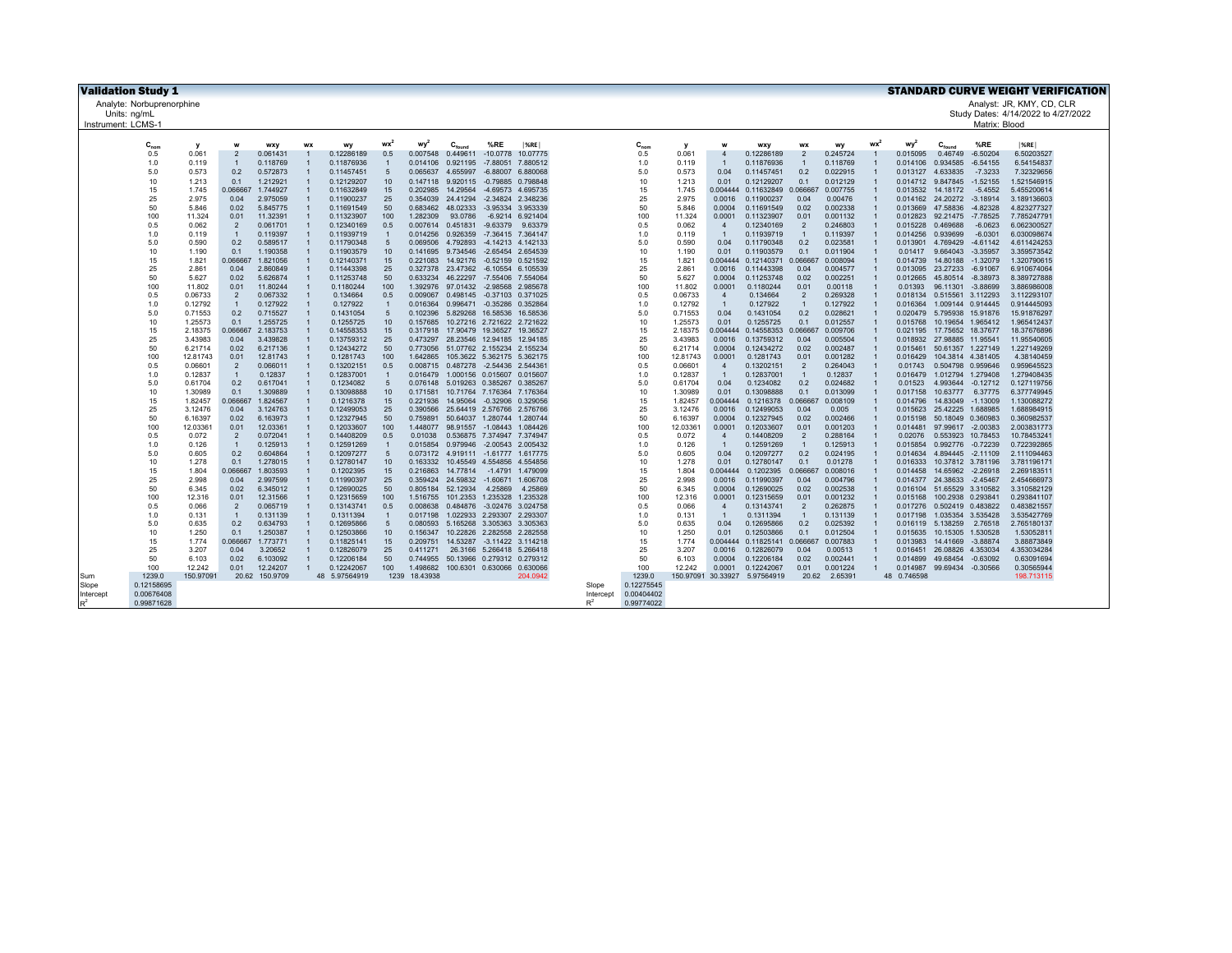Units: ng/mL<br>Instrument: LCMS-1

## **Validation Study 1** Validation Study 1 Validation Study 1 Validation CURVE CALIBRATION

Analyte: Norbuprenorphine Analyst: JR, KMY, CD, CLR

## Units: ng/mL Study Dates: 4/14/2022 to 4/27/2022 Matrix: Blood

| <b>Batch Name</b>  | Target  | Calculated<br>Result | % RE | y (Response<br>Ratio) |                                               |           |            |
|--------------------|---------|----------------------|------|-----------------------|-----------------------------------------------|-----------|------------|
|                    | 0.5     | 0.50                 | 0.00 | 0.061                 | 15<br>Run One                                 |           |            |
| OPI1 20220414B JR  | 1.0     | 0.99                 | 1.00 | 0.119                 | $y = 0.1135x + 0.0521$                        | Slope     | 0.11350    |
|                    | 5.0     | 4.89                 | 2.20 | 0.573                 | $\frac{6}{6}$ 10                              | Intercept | 0.05214    |
|                    | 10      | 10.38                | 3.80 | 1.213                 | Response                                      | $R^2$     | 0.99967    |
|                    | 15      | 14.94                | 0.40 | 1.745                 | $\overline{5}$                                |           |            |
|                    | 25      | 25.49                | 1.96 | 2.975                 |                                               |           |            |
|                    | 50      | 50.10                | 0.20 | 5.846                 | 0 <sup>4</sup><br>$\circ$<br>50<br>100<br>150 |           |            |
|                    | 100     | 97.07                | 2.93 | 11.324                | Concentration                                 |           |            |
|                    | 0.5     | 0.50                 | 0.14 | 0.062                 | 15<br>Run Two                                 |           |            |
| OPI1 20220418B JR  | $1.0$   | 0.99                 | 0.58 | 0.119                 | $y = 0.1171x - 0.0142$                        | Slope     | 0.11712    |
|                    | 5.0     | 5.02                 | 0.31 | 0.590                 | $\frac{6}{6}$ 10                              | Intercept | $-0.01416$ |
|                    | 10      | 10.16                | 1.55 | 1.190                 | Response                                      | $R^2$     | 0.99939    |
|                    | 15      | 15.55                | 3.67 | 1.821                 | $\overline{5}$                                |           |            |
|                    | 25      | 24.44                | 2.22 | 2.861                 | $\bullet^\bullet$                             |           |            |
|                    | 50      | 48.10                | 3.79 | 5.627                 | 0 <sup>4</sup><br>$\circ$<br>50<br>100<br>150 |           |            |
|                    | 100     | 100.93               | 0.93 | 11.802                | Concentration                                 |           |            |
|                    | 0.5     | 0.51                 | 2.00 | 0.067                 | 15                                            | Slope     | 0.12709    |
| OPI1 20220418B KMY | 1.0     | 0.96                 | 4.00 | 0.128                 | Run Three                                     | Intercept | 0.07268    |
|                    | 5.0     | 5.36                 | 7.20 | 0.716                 | $10 \ y = 0.1271x + 0.0727$                   | $R^2$     | 0.99893    |
|                    | 10      | 9.41                 | 5.90 | 1.256                 |                                               |           |            |
|                    | 15      |                      | 9.07 | 2.184                 | Response<br>$\overline{5}$                    |           |            |
|                    | 25      | 16.36<br>25.77       | 3.08 | 3.440                 | ۰                                             |           |            |
|                    | 50      | 46.58                | 6.84 | 6.217                 | 0 <sup>o</sup>                                |           |            |
|                    | 100     | 96.03                | 3.97 | 12.817                | $\circ$<br>50<br>100<br>150<br>Concentration  |           |            |
|                    | 0.5     | 0.50                 | 0.00 | 0.066                 | 15                                            |           | 0.12045    |
| OPI1 20220421B CD  |         |                      |      | 0.128                 | Run Four                                      | Slope     |            |
|                    | 1.0     | 1.00                 | 0.00 |                       | esponse Ratio<br>$ 109 $ = 0.1204x + 0.0495   | Intercept | 0.04949    |
|                    | 5.0     | 4.95                 | 1.00 | 0.617                 |                                               | $R^2$     | 0.99979    |
|                    | 10      | 10.55                | 5.50 | 1.310                 | $\overline{5}$                                |           |            |
|                    | 15      | 14.70                | 2.00 | 1.825                 | $\tilde{\alpha}$                              |           |            |
|                    | 25      | 25.21                | 0.84 | 3.125                 | $\bullet^\bullet$<br>0e                       |           |            |
|                    | 50      | 49.76                | 0.48 | 6.164                 | $\circ$<br>100<br>150<br>50                   |           |            |
|                    | 100     | 97.16                | 2.84 | 12.034                | Concentration                                 |           |            |
|                    | 0.5     | 0.51                 | 2.42 | 0.072                 | 15<br>Run Five                                | Slope     | 0.12368    |
| OPI1 20220421B CLR | 1.0     | 0.95                 | 4.62 | 0.126                 | $\frac{e}{2}$ $w = 0.1237x + 0.0005$          | Intercept | 0.00047    |
|                    | 5.0     | 4.88                 | 2.43 | 0.605                 |                                               | $R^2$     | 0.99966    |
|                    | 10      | 10.40                | 3.96 | 1.278                 | Response<br>5                                 |           |            |
|                    | 15      | 14.70                | 1.98 | 1.804                 |                                               |           |            |
|                    | 25      | 24.49                | 2.05 | 2.998                 | 0e                                            |           |            |
|                    | 50      | 51.92                | 3.85 | 6.345                 | 50<br>150<br>$\circ$<br>100                   |           |            |
|                    | 100     | 100.85               | 0.85 | 12.316                | Concentration                                 |           |            |
|                    | 0.5     | 0.49                 | 1.26 | 0.066                 | 15<br>Run Five                                | Slope     | 0.12229    |
| OPI1 20220427B CD  | 1.0     | 1.02                 | 2.27 | 0.131                 | $up = 0.1223x + 0.0194$                       | Intercept | 0.01942    |
|                    | $5.0\,$ | 5.09                 | 1.88 | 0.635                 |                                               | $R^2$     | 0.99980    |
|                    | 10      | 10.07                | 0.70 | 1.250                 | Response                                      |           |            |
|                    | 15      | 14.30                | 4.66 | 1.774                 | $5\overline{5}$                               |           |            |
|                    | 25      | 25.88                | 3.53 | 3.207                 | 0.600                                         |           |            |
|                    | 50      | 49.30                | 1.40 | 6.103                 | $\circ$<br>50<br>100<br>150                   |           |            |
|                    | 100     | 98.93                | 1.08 | 12.242                | Concentration                                 |           |            |
|                    |         | Max %RE = 9.07       |      |                       |                                               |           |            |
|                    |         |                      |      |                       |                                               |           |            |
|                    |         |                      |      |                       |                                               |           |            |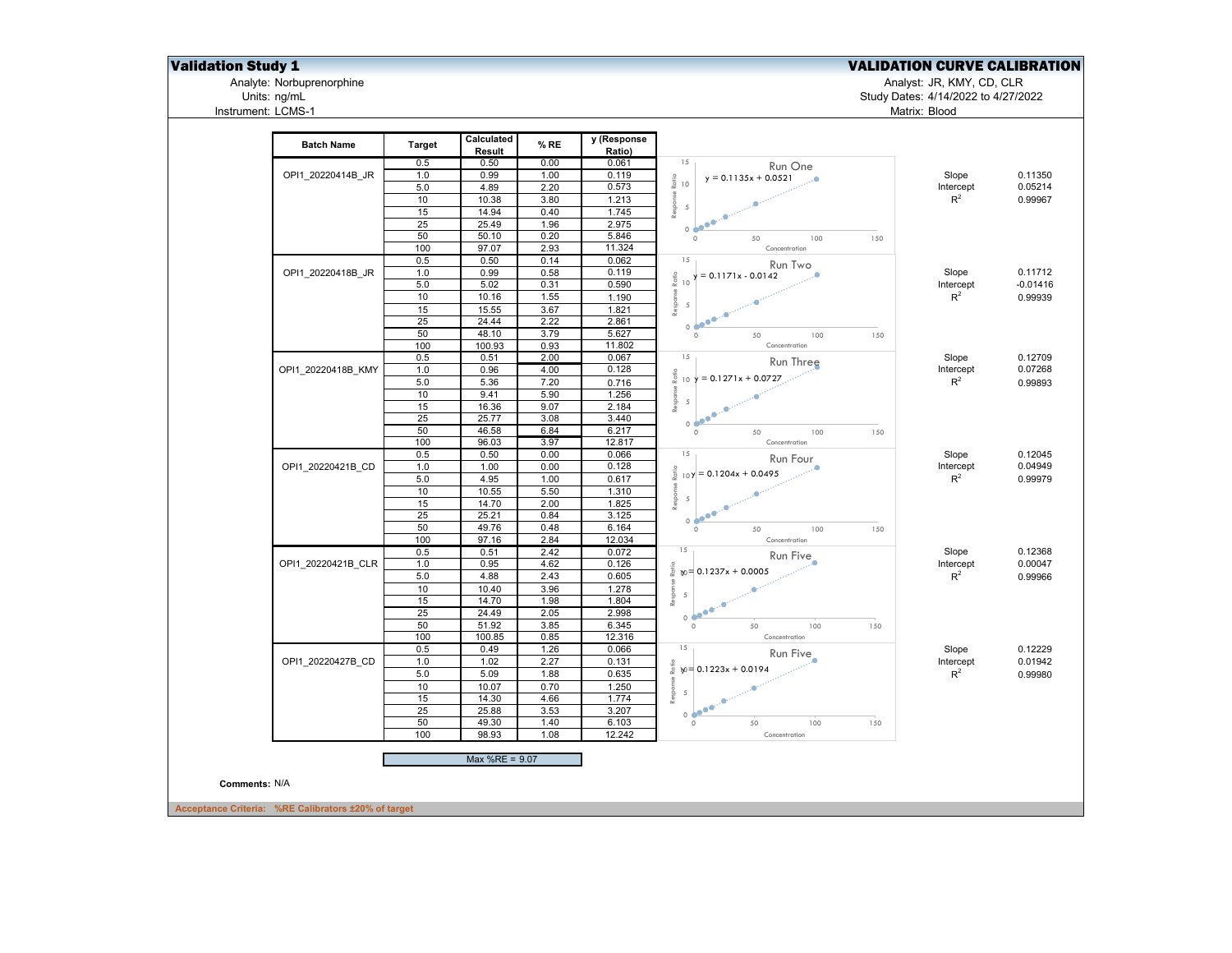| <b>Validation Study 1</b>   |                                                              |                                                                                |                 |                 |                                                                                                                                                                                           |                                        |                         |                                         | <b>LINEARITY</b>                    |
|-----------------------------|--------------------------------------------------------------|--------------------------------------------------------------------------------|-----------------|-----------------|-------------------------------------------------------------------------------------------------------------------------------------------------------------------------------------------|----------------------------------------|-------------------------|-----------------------------------------|-------------------------------------|
|                             | Analyte: Norbuprenorphine                                    |                                                                                |                 |                 |                                                                                                                                                                                           |                                        |                         |                                         | Analyst: JR, KMY, CD, CLR           |
|                             | Units: ng/mL                                                 |                                                                                |                 |                 |                                                                                                                                                                                           |                                        |                         |                                         | Study Dates: 4/14/2022 to 4/27/2022 |
| Instrument: LCMS-1          |                                                              |                                                                                |                 |                 |                                                                                                                                                                                           |                                        |                         |                                         | Matrix: Blood                       |
|                             |                                                              |                                                                                |                 |                 |                                                                                                                                                                                           |                                        |                         |                                         |                                     |
| <b>Study Date</b>           | Target (x)                                                   | Calculated (y)                                                                 | Predicted       | Residual        | Slope                                                                                                                                                                                     | 0.9837                                 | Intercept               | 0.2056                                  |                                     |
|                             | 0.5                                                          | 0.50                                                                           | $-2.20$         | 2.70            | Std err in slope, S <sub>b</sub>                                                                                                                                                          | 0.0045                                 | Std err in Intercept    | 0.1850                                  |                                     |
|                             | 1.0                                                          | 0.99                                                                           | $-1.68$         | 2.67            | Degrees freedom                                                                                                                                                                           | 46                                     | Degrees freedom         | 46                                      |                                     |
|                             | $5.0\,$                                                      | 4.89                                                                           | 2.50            | 2.39            | <b>Confidence level</b>                                                                                                                                                                   | 95%                                    | <b>Confidence Level</b> | 95%                                     |                                     |
| OPI1 20220414B JR           | 10                                                           | 10.38                                                                          | 7.72            | 2.66            | Student t                                                                                                                                                                                 | 2.0129                                 | Student t               | 2.0129                                  |                                     |
|                             | 15                                                           | 14.94                                                                          | 12.94           | 2.00            | Confidence interval                                                                                                                                                                       | 0.009                                  | Confidence interval     | 0.372                                   |                                     |
|                             | 25                                                           | 25.49                                                                          | 23.38           | 2.11<br>0.62    | Slope                                                                                                                                                                                     | $0.984 \pm 0.009$<br>$0.9746 - 0.9928$ | Intercept<br>Lower      | $0.206 \pm 0.372$<br>$-0.1667 - 0.5780$ |                                     |
|                             | 50<br>100                                                    | 50.10<br>97.07                                                                 | 49.48<br>101.68 | $-4.61$         | Range                                                                                                                                                                                     | NO                                     |                         | <b>YES</b>                              |                                     |
|                             | 0.5                                                          | 0.50                                                                           | $-2.20$         | 2.70            |                                                                                                                                                                                           |                                        |                         |                                         |                                     |
|                             | 1.0                                                          | 0.99                                                                           | $-1.68$         | 2.67            |                                                                                                                                                                                           |                                        |                         |                                         |                                     |
|                             | 5.0                                                          | 5.02                                                                           | 2.50            | 2.52            |                                                                                                                                                                                           | 120                                    |                         |                                         |                                     |
|                             | 10                                                           | 10.16                                                                          | 7.72            | 2.44            |                                                                                                                                                                                           |                                        | $y = 0.9837x + 0.2056$  |                                         |                                     |
| OPI1 20220418B JR           | 15                                                           | 15.55                                                                          | 12.94           | 2.61            |                                                                                                                                                                                           | 100                                    | $R^2 = 0.999$           |                                         |                                     |
|                             | 25                                                           | 24.44                                                                          | 23.38           | 1.07            |                                                                                                                                                                                           |                                        |                         |                                         |                                     |
|                             | 50                                                           | 48.10                                                                          | 49.48           | $-1.37$         |                                                                                                                                                                                           | 80                                     |                         |                                         |                                     |
|                             | 100                                                          | 100.93                                                                         | 101.68          | $-0.75$         |                                                                                                                                                                                           |                                        |                         |                                         |                                     |
|                             | 0.5                                                          | 0.51                                                                           | $-2.20$         | 2.71            |                                                                                                                                                                                           | 60                                     |                         |                                         |                                     |
|                             | 1.0                                                          | 0.96                                                                           | $-1.68$         | 2.64            |                                                                                                                                                                                           |                                        |                         |                                         |                                     |
|                             | 5.0                                                          | 5.36                                                                           | 2.50            | 2.86            |                                                                                                                                                                                           | 40                                     |                         |                                         |                                     |
| OPI1 20220418B KMY          | 10                                                           | 9.41                                                                           | 7.72            | 1.69            |                                                                                                                                                                                           |                                        |                         |                                         |                                     |
|                             | 15<br>25                                                     | 16.36<br>25.77                                                                 | 12.94<br>23.38  | 3.42<br>2.39    |                                                                                                                                                                                           | 20                                     |                         |                                         |                                     |
|                             | 50                                                           | 46.58                                                                          | 49.48           | $-2.90$         |                                                                                                                                                                                           | ۵                                      |                         |                                         |                                     |
|                             | 100                                                          | 96.03                                                                          | 101.68          | $-5.65$         |                                                                                                                                                                                           | $\circ$                                |                         |                                         |                                     |
|                             | 0.5                                                          | 0.50                                                                           | $-2.20$         | 2.70            |                                                                                                                                                                                           | 20<br>$\mathbb O$                      | 40<br>60<br>80          | 100<br>120                              |                                     |
|                             | 1.0                                                          | 1.00                                                                           | $-1.68$         | 2.68            |                                                                                                                                                                                           |                                        |                         |                                         |                                     |
|                             | 5.0                                                          | 4.95                                                                           | 2.50            | 2.45            |                                                                                                                                                                                           |                                        | <b>Residual Plot</b>    |                                         |                                     |
| OPI1 20220421B CD           | 10                                                           | 10.55                                                                          | 7.72            | 2.83            |                                                                                                                                                                                           | 4.00                                   |                         |                                         |                                     |
|                             | 15                                                           | 14.70                                                                          | 12.94           | 1.76            |                                                                                                                                                                                           |                                        |                         |                                         |                                     |
|                             | 25                                                           | 25.21                                                                          | 23.38           | 1.83            |                                                                                                                                                                                           | 3.00<br>٠                              | $\bullet$               |                                         |                                     |
|                             | 50                                                           | 49.76                                                                          | 49.48           | 0.28            |                                                                                                                                                                                           | 2.00                                   |                         |                                         |                                     |
|                             | 100                                                          | 97.16                                                                          | 101.68          | $-4.52$         |                                                                                                                                                                                           | ö                                      |                         |                                         |                                     |
|                             | 0.5                                                          | 0.51                                                                           | $-2.20$         | 2.71            |                                                                                                                                                                                           | 1.00                                   | ۰                       |                                         |                                     |
|                             | 1.0<br>5.0                                                   | 0.95<br>4.88                                                                   | $-1.68$<br>2.50 | 2.63<br>2.38    |                                                                                                                                                                                           | 0.00                                   |                         |                                         |                                     |
|                             | 10                                                           | 10.40                                                                          | 7.72            | 2.68            |                                                                                                                                                                                           | 20.0<br>0,0                            | 40.0<br>60.0<br>80.0    | 100.0<br>120.0                          |                                     |
| OPI1 20220421B CLR          | 15                                                           | 14.70                                                                          | 12.94           | 1.77            |                                                                                                                                                                                           | $-1.00$                                | ۰                       |                                         |                                     |
|                             | 25                                                           | 24.49                                                                          | 23.38           | 1.11            |                                                                                                                                                                                           | $-2.00$                                |                         |                                         |                                     |
|                             | 50                                                           | 51.92                                                                          | 49.48           | 2.45            |                                                                                                                                                                                           |                                        |                         |                                         |                                     |
|                             | 100                                                          | 100.85                                                                         | 101.68          | $-0.83$         |                                                                                                                                                                                           | $-3.00$                                |                         |                                         |                                     |
|                             | 0.5                                                          | 0.49                                                                           | $-2.20$         | 2.69            |                                                                                                                                                                                           | $-4.00$                                |                         |                                         |                                     |
|                             | 1.0                                                          | 1.02                                                                           | $-1.68$         | 2.70            |                                                                                                                                                                                           |                                        |                         |                                         |                                     |
|                             | 5.0                                                          | 5.09                                                                           | 2.50            | 2.60            |                                                                                                                                                                                           | $-5.00$                                |                         |                                         |                                     |
| OPI1 20220427B CD           | 10                                                           | 10.07                                                                          | 7.72            | 2.35            |                                                                                                                                                                                           |                                        |                         |                                         |                                     |
|                             | 15                                                           | 14.30                                                                          | 12.94           | 1.36            |                                                                                                                                                                                           | $-6.00$                                |                         |                                         |                                     |
|                             | 25<br>50                                                     | 25.88<br>49.30                                                                 | 23.38<br>49.48  | 2.51<br>$-0.18$ |                                                                                                                                                                                           | $-7.00$                                |                         |                                         |                                     |
|                             | 100                                                          | 98.93                                                                          | 101.68          | $-2.75$         |                                                                                                                                                                                           |                                        |                         |                                         |                                     |
|                             |                                                              |                                                                                |                 |                 |                                                                                                                                                                                           |                                        |                         |                                         |                                     |
| Comments:                   |                                                              | quantification values of the controls and calibrators met acceptance criteria. |                 |                 | The linearity of the method is acceptable because the individual calibration curves on all six days met the acceptance criteria. Also, other analytical data including the ion ratios and |                                        |                         |                                         |                                     |
| <b>Acceptance Criteria:</b> | 95% CI of slope includes 1<br>95% CI of intercept includes 0 |                                                                                |                 |                 |                                                                                                                                                                                           |                                        |                         |                                         |                                     |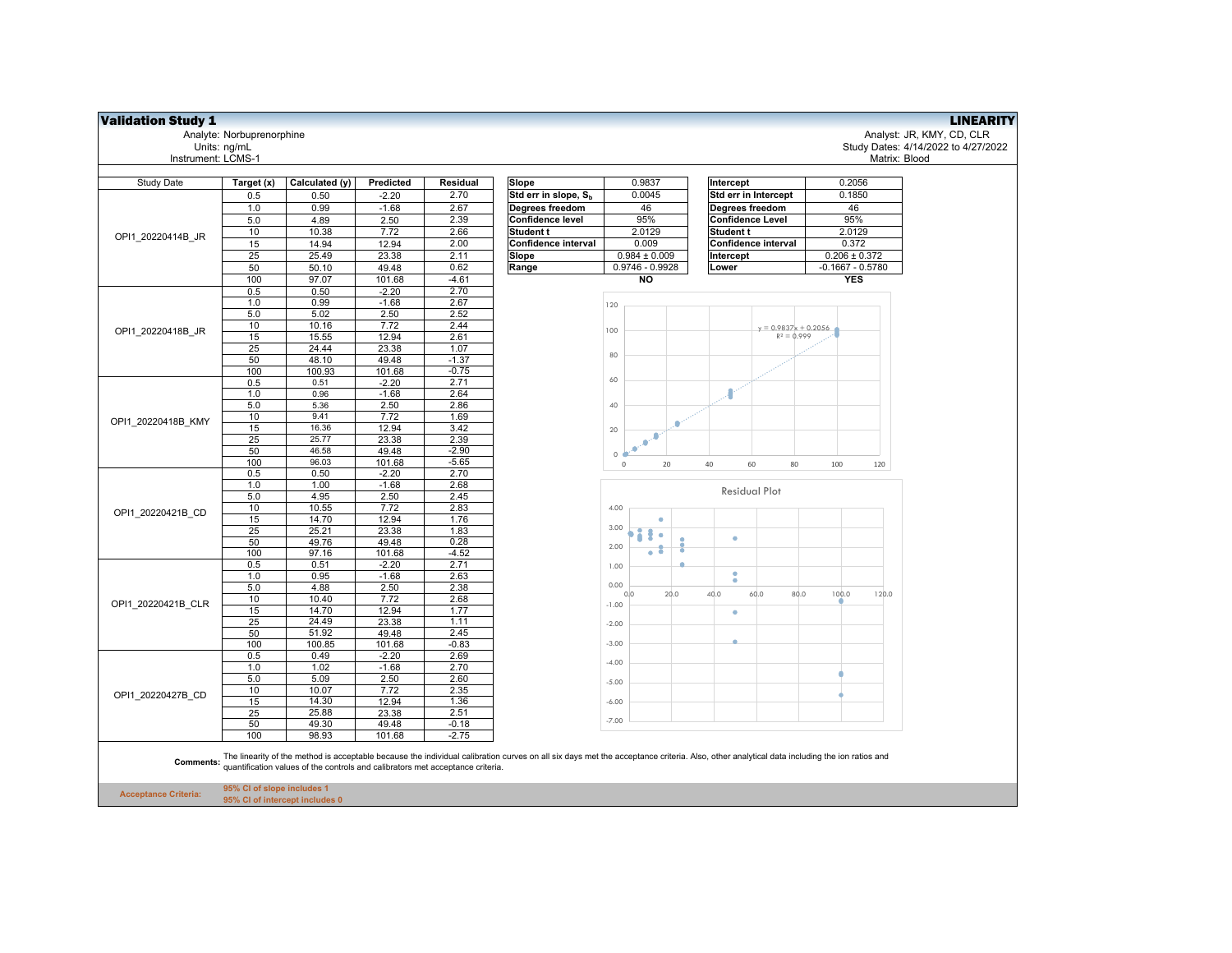**Validation Study 2**<br>
Analyte: Norbuprenorphine<br>
Analyte: Norbuprenorphine<br>
Analyte: Norbuprenorphine<br>
BIAS AND PRECISION Instrument: LCMS-1

Analyte: Norbuprenorphine هال Analyst: JR, KMY, CD, CLR<br>Units: ng/mL مالك Study Dates: 4/14/2022 to 4/27/20 Study Dates: 4/14/2022 to 4/27/2022<br>Matrix: Blood

| <b>Run Date</b>    | <b>Run Order</b>              | LQC      | <b>MQC</b> | <b>HQC</b> |
|--------------------|-------------------------------|----------|------------|------------|
|                    | Target Concentration (ng/mL): | 1.5      | 10         | 80         |
| OPI1 20220414B JR  | $1 - 1$                       | 1.45     | 9.99       | 74.50      |
|                    | $1 - 2$                       | 1.43     | 9.73       | 75.65      |
|                    | $1 - 3$                       | 1.48     | 10.01      | 75.74      |
|                    | $1 - 4$                       | 1.49     | 9.77       | 73.18      |
| Within Run         | Mean                          | 1.46     | 9.88       | 74.77      |
|                    | <b>SD</b>                     | 0.03     | 0.15       | 1.20       |
|                    | %CV                           | 1.88%    | 1.47%      | 1.60%      |
|                    | % Bias                        | $-2.50%$ | $-1.25%$   | $-6.54%$   |
| OPI1_20220418B_JR  | $2 - 1$                       | 1.43     | 10.16      | 78.24      |
|                    | $2 - 2$                       | 1.41     | 10.02      | 75.48      |
|                    | $2 - 3$                       | 1.44     | 9.96       | 74.25      |
| <b>Within Run</b>  | Mean                          | 1.43     | 10.05      | 75.99      |
|                    | <b>SD</b>                     | 0.01     | 0.11       | 2.05       |
|                    | %CV                           | 0.86%    | 1.05%      | 2.69%      |
|                    | $%$ Bias                      | $-4.90%$ | 0.47%      | $-5.01%$   |
| OPI1_20220418B_KMY | $3-1$                         | 1.37     | 9.91       | 70.78      |
|                    | $3-2$                         | 1.42     | 9.18       | 70.75      |
|                    | $3-3$                         | 1.30     | 9.36       | 79.65      |
|                    | $3-4$                         | 1.52     | 9.84       | 68.46      |
| <b>Within Run</b>  | Mean                          | 1.40     | 9.57       | 72.41      |
|                    | <b>SD</b>                     | 0.09     | 0.36       | 4.95       |
|                    | $\overline{\text{°CV}}$       | 6.60%    | 3.74%      | 6.83%      |
|                    | $%$ Bias                      | $-6.50%$ | $-4.28%$   | $-9.49%$   |
| OPI1_20220421B_CD  | $4 - 1$                       | 1.48     | 9.40       | 71.57      |
|                    | $4 - 2$                       | 1.59     | 10.10      | 80.29      |
|                    | $4 - 3$                       | 1.53     | 10.62      | 75.31      |
| <b>Within Run</b>  | Mean                          | 1.53     | 10.04      | 75.72      |
|                    | <b>SD</b>                     | 0.06     | 0.61       | 4.37       |
|                    | %CV                           | 3.59%    | 6.10%      | 5.78%      |
|                    | % Bias                        | 2.22%    | 0.40%      | $-5.35%$   |
| OPI1_20220421B_CLR | $5 - 1$                       | 1.62     | 9.95       | 76.74      |
|                    | $5-2$                         | 1.58     | 9.69       | 76.90      |
|                    | $5-3$                         | 1.49     | 9.84       | 77.65      |
| <b>Within Run</b>  | Mean                          | 1.56     | 9.83       | 77.10      |
|                    | <b>SD</b>                     | 0.07     | 0.13       | 0.48       |
|                    | %CV                           | 4.19%    | 1.29%      | 0.63%      |
|                    | % Bias                        | 4.23%    | $-1.74%$   | $-3.63%$   |
| OPI1_20220427B_CD  | $6 - 1$                       | 1.45     | 9.66       | 72.18      |
|                    | $6 - 2$                       | 1.45     | 10.30      | 70.57      |
|                    | $6 - 3$                       | 1.42     | 9.82       | 76.20      |
| <b>Within Run</b>  | Mean                          | 1.44     | 9.92       | 72.98      |
|                    | SD                            | 0.02     | 0.33       | 2.90       |
|                    | $\overline{\text{°SCV}}$      | 1.19%    | 3.35%      | 3.97%      |
|                    |                               |          | $-0.75%$   | $-8.77%$   |
|                    | % Bias                        | $-3.77%$ |            |            |

| Mean             |                       | 1.47     | 9.87     | 74.70    |
|------------------|-----------------------|----------|----------|----------|
| SD               |                       | 0.08     | 0.33     | 3.22     |
| <b>Precision</b> | <b>Max Within-Run</b> | 6.60%    | 6.10%    | 6.83%    |
| (%CV)            | Between-Run           | 5.13%    | 3.31%    | 4.31%    |
| % Bias           |                       | $-1.87%$ | $-1.19%$ | $-6.46%$ |

**Comments:** N/A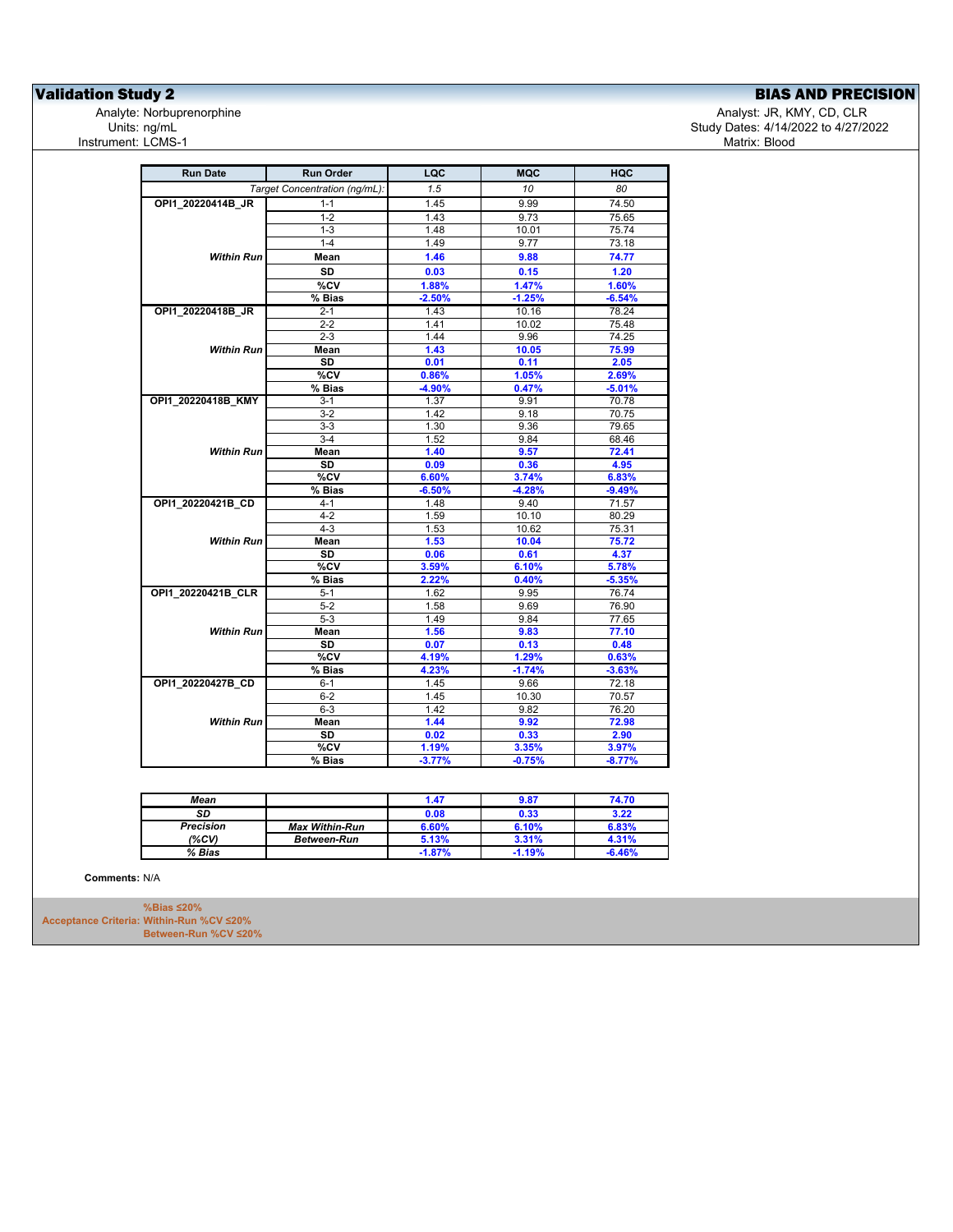Analyte: Buprenorphine Analyst: JR, KMY, CD, CLR Units: ng/mL Study Dates: 4/14/2022 to 4/27/2022 Method: OPI1.MInstrument: LCMS-1SOP Reference: Toxicology Analytical Manual v3.7

|                | <b>VALIDATION EXPERIMENT</b>                                                                   | <b>SOP CRITERIA</b>                                            | <b>RESULTS</b>                                                                                     | <b>COMMENTS</b>                                                                                                                                                                                                           |
|----------------|------------------------------------------------------------------------------------------------|----------------------------------------------------------------|----------------------------------------------------------------------------------------------------|---------------------------------------------------------------------------------------------------------------------------------------------------------------------------------------------------------------------------|
|                | <b>Weight Verification</b>                                                                     | The least complex weighting scheme that<br>minimizes $Σ  %RE $ | Unweighted: $= 337.06$<br>$1/x$ Weighting: = 279.48<br>$1/x2$ Weighting: = 279.71                  | 1/x2 weighting will be used. While 1/x weighting<br>gave a lower %RE, the 1/x2 weighting had lower<br>overall bias and within-run precision. Using this<br>weighting, the curve has an acceptable slope<br>and intercept. |
|                | Linearity                                                                                      | 95% CI of slope includes 1<br>95% CI of intercept includes 0   | $95\%$ CI of slope = 0.9867 - 1.0112<br>95% CI of Intercept = -0.4102 - 0.5982                     | N/A                                                                                                                                                                                                                       |
|                | Validation Calibration                                                                         | %RE Calibrators ±20% of target                                 | Max %RE of Calibrators = $14.00$                                                                   | N/A                                                                                                                                                                                                                       |
|                | Case Work Calibration                                                                          | %RE Calibrators ±20% of target                                 | N/A                                                                                                | Not performed. All 8 calibrators used in<br>validation will be used for casework.                                                                                                                                         |
|                | Comparison of Validation<br>Calibration to Casework Calibration 95% CI of intercept includes 0 | 95% CI of slope includes 1                                     | N/A                                                                                                | Not performed. All 8 calibrators used in<br>validation will be used for casework.                                                                                                                                         |
| $\mathfrak{p}$ | Bias & Precision                                                                               | %Bias ≤20%<br>Within-Run %CV ≤20%<br>Between-Run %CV ≤20%      | Max Bias = $2.84\%$<br>Max Within-Run Precision = $7.31\%$<br>Max Between-Run Precision = $4.82\%$ | N/A                                                                                                                                                                                                                       |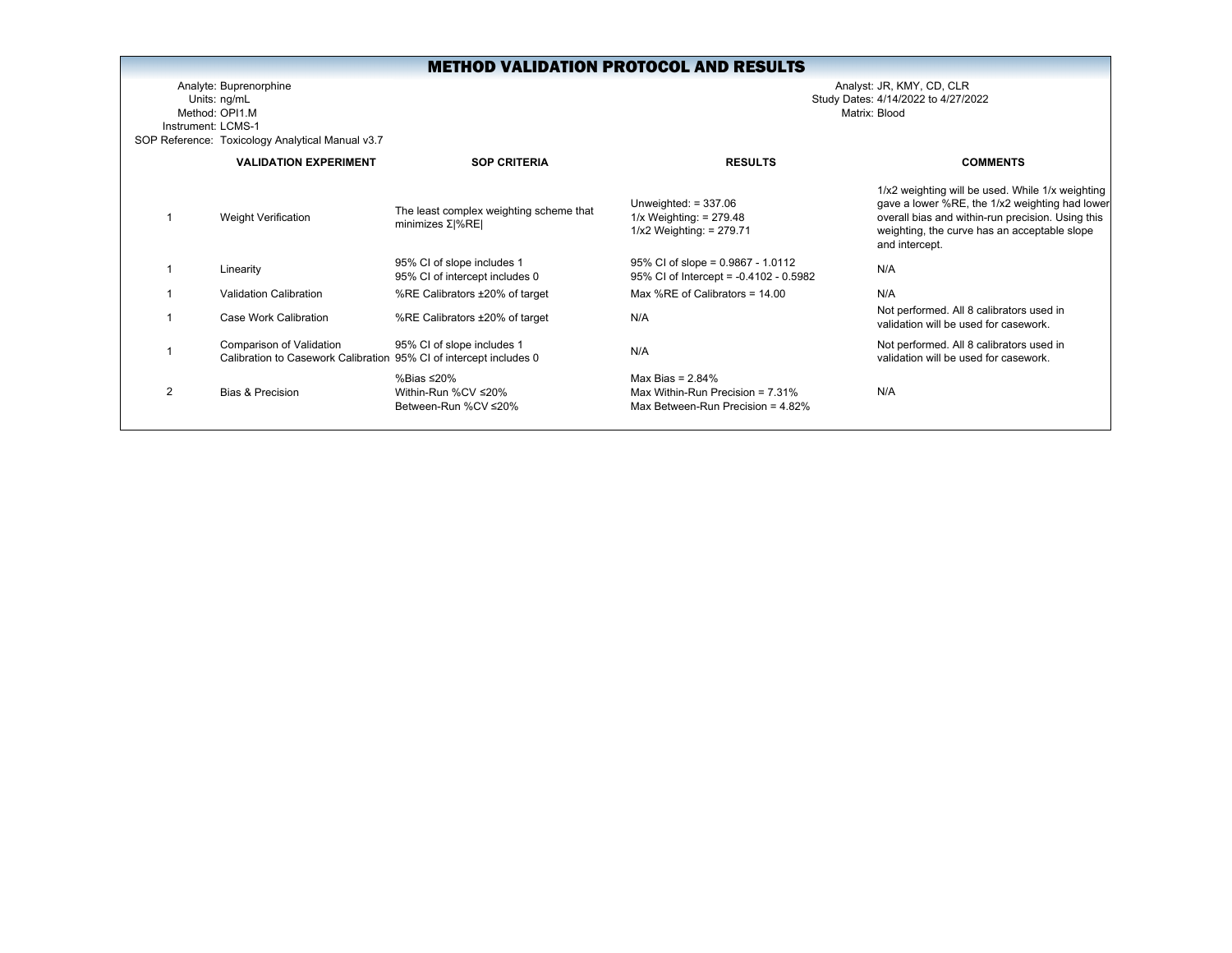| <b>Validation Study 1</b>                                                                                |                    |            |                    |   |                      |                |                                     |                |                      |                    |                                                                   | <b>STANDARD CURVE WEIGHT VERIFICATION</b> |
|----------------------------------------------------------------------------------------------------------|--------------------|------------|--------------------|---|----------------------|----------------|-------------------------------------|----------------|----------------------|--------------------|-------------------------------------------------------------------|-------------------------------------------|
| Analyte: Buprenorphine                                                                                   |                    |            |                    |   |                      |                |                                     |                |                      |                    |                                                                   | Analyst: JR, KMY, CD, CLR                 |
| Units: na/mL                                                                                             |                    |            |                    |   |                      |                |                                     |                |                      |                    |                                                                   | Study Dates: 4/14/2022 to 4/27/2022       |
| Instrument: LCMS-1                                                                                       |                    |            |                    |   |                      |                |                                     |                |                      |                    |                                                                   | Matrix: Blood                             |
|                                                                                                          |                    |            |                    |   |                      |                |                                     |                |                      |                    |                                                                   |                                           |
|                                                                                                          |                    | $C_{nom}$  | У                  | w | <b>WXV</b>           | wx             | wy                                  | $wx^2$         | wy <sup>2</sup>      | $C_{\text{found}}$ | %RE                                                               | $ \%$ RE                                  |
| $\Sigma$   %RE                                                                                           |                    | 0.5        | 0.015              |   | 0.007417             | 0.5            | 0.01483336                          | 0.25           | 0.00022              | 0.352965           | $-29.4071$                                                        | 29.40708                                  |
| 337.06<br>Unweighted:                                                                                    |                    | 1.0        | 0.024              |   | 0.023783             |                | 0.02378333                          | $\overline{1}$ | 0.000566             | 0.655456           |                                                                   | -34.4544 34.45439                         |
| 1/x Weighting:<br>279.48                                                                                 |                    | 5.0        | 0.128              |   | 0.640597             | 5              | 0.12811944                          | 25             |                      |                    | 0.016415  4.181812  -16.3638  16.36377                            |                                           |
| $1/x^2$ Weighting:<br>279.71                                                                             |                    | 10         | 0.282              |   | 2.817313             | 10             | 0.2817313                           | 100            |                      | 0.079373 9.373591  | $-6.26409$                                                        | 6.264094                                  |
|                                                                                                          |                    | 15         | 0.425              |   | 6.371597             | 15             | 0.4247731                           | 225            |                      |                    | 0.180432 14.20812 -5.27918 5.279182                               |                                           |
|                                                                                                          |                    | 25         | 0.750              |   | 18.74661             | 25             | 0.74986442                          | 625            |                      |                    | 0.562297 25.19557 0.782283 0.782283                               |                                           |
|                                                                                                          |                    | 50         | 1.399              |   | 69.96495             | 50             | 1.39929894                          | 2500           |                      |                    | 1.958038 47.14518 -5.70964 5.709637                               |                                           |
|                                                                                                          |                    | 100        | 2.751              |   | 275.1353             | 100            | 2.75135334                          | 10000          |                      |                    | 7.569945 92.84196 -7.15804 7.158036                               |                                           |
|                                                                                                          |                    | 0.5<br>1.0 | 0.014<br>0.029     |   | 0.007232<br>0.02879  | 0.5            | 0.01446396<br>0.02879029            | 0.25           | 0.000209<br>0.000829 |                    | 0.34048 -31.9041 31.90406<br>0.824681 -17.5319 17.53186           |                                           |
|                                                                                                          |                    | 5.0        | 0.145              |   | 0.725975             | $\overline{5}$ | 0.14519491                          | 25             |                      | 0.021082 4.758929  | -4.82142 4.821417                                                 |                                           |
|                                                                                                          |                    | 10         | 0.284              |   | 2.842203             | 10             | 0.28422031                          | 100            | 0.080781             |                    | 9.457714 -5.42286 5.422856                                        |                                           |
|                                                                                                          |                    | 15         | 0.455              |   | 6.818325             | 15             | 0.45455503                          | 225            | 0.20662              |                    | 15.21469 1.431289 1.431289                                        |                                           |
|                                                                                                          |                    | 25         | 0.727              |   | 18.17398             | 25             | 0.72695918                          | 625            |                      |                    | 0.52847 24.42142 -2.31433 2.314326                                |                                           |
|                                                                                                          |                    | 50         | 1.405              |   | 70.26592             | 50             | 1.40531841                          | 2500           |                      |                    | 1.97492 47.34863 -5.30274 5.302745                                |                                           |
|                                                                                                          |                    | 100        | 2.882              |   | 288.1575             | 100            | 2.88157484                          | 10000          |                      |                    | 8.303474 97.24319 -2.75681 2.756805                               |                                           |
|                                                                                                          |                    | 0.5        | 0.017              |   | 0.008464             | 0.5            | 0.016928                            | 0.25           |                      |                    | 0.000287  0.423759  -15.2481                                      | 15.24811                                  |
|                                                                                                          |                    | 1.0        | 0.029              |   | 0.029232             |                | 0.029232                            |                | 0.000855             | 0.83961            | $-16.039$                                                         | 16.03895                                  |
|                                                                                                          |                    | 5.0        | 0.180              |   | 0.902355             | 5              | 0.180471                            | 25             | 0.03257              |                    | 5.951192 19.02383                                                 | 19.02383                                  |
|                                                                                                          |                    | 10         | 0.299              |   | 2.99497              | 10             | 0.299497                            | 100            | 0.089698             |                    | 9.974037 -0.25963                                                 | 0.259635                                  |
|                                                                                                          |                    | 15         | 0.524              |   | 7.867443             | 15<br>25       | 0.5244962                           | 225<br>625     |                      |                    | 0.275096 17.57857 17.19045 17.19045                               |                                           |
|                                                                                                          |                    | 25<br>50   | 0.821<br>1.572     |   | 20.52555<br>78.60515 | 50             | 0.821022<br>1.572103                | 2500           |                      |                    | 0.674077 27.60056 10.40223<br>2.471508 52.98562 5.971238 5.971238 | 10.40223                                  |
|                                                                                                          |                    | 100        | 3.111              |   | 311.0965             | 100            | 3.110965                            | 10000          |                      |                    | 9.678103 104.9961 4.996132 4.996132                               |                                           |
|                                                                                                          |                    | 0.5        | 0.01758            |   | 0.00879              | 0.5            | 0.01757903                          | 0.25           |                      |                    | 0.000309  0.445763  -10.8474  10.84741                            |                                           |
|                                                                                                          |                    | 1.0        | 0.03295            |   | 0.03295              |                | 0.03295048                          |                | 0.001086             | 0.965288           | -3.47121 3.471208                                                 |                                           |
|                                                                                                          |                    | 5.0        | 0.13821            |   | 0.691054             | 5              | 0.1382108                           | 25             | 0.019102             | 4.52288            |                                                                   | -9.54241 9.542405                         |
|                                                                                                          |                    | 10         | 0.27626            |   | 2.762639             | 10             | 0.27626391                          | 100            |                      | 0.076322 9.188804  | -8.11196 8.111963                                                 |                                           |
|                                                                                                          |                    | 15         | 0.42424            |   | 6.363618             | 15             | 0.42424122                          | 225            | 0.179981             |                    | 14.19015 -5.39903 5.399026                                        |                                           |
|                                                                                                          |                    | 25         | 0.75864            |   | 18.96611             | 25             | 0.7586445                           | 625            |                      | 0.575541 25.49232  | 1.96928                                                           | 1.96928                                   |
|                                                                                                          |                    | 50         | 1.50559            |   | 75.27938             | 50             | 1.50558763                          | 2500           |                      |                    | 2.266794 50.73753 1.475061 1.475061                               |                                           |
|                                                                                                          |                    | 100        | 2.98000            |   | 298.0003             | 100            | 2.98000303                          | 10000          |                      |                    | 8.880418 100.5699 0.569874 0.569874                               |                                           |
|                                                                                                          |                    | 0.5        | 0.01896            |   | 0.009479             | 0.5            | 0.01895815                          | 0.25           |                      | 0.000359 0.492374  |                                                                   | -1.5251 1.525103                          |
|                                                                                                          |                    | 1.0        | 0.03537            |   | 0.035372             | $\overline{5}$ | 0.03537203                          | $\overline{1}$ |                      |                    | 0.001251  1.047131  4.713145  4.713145                            |                                           |
|                                                                                                          |                    | 5.0<br>10  | 0.15122<br>0.31529 |   | 0.756106<br>3.152903 | 10             | 0.15122119<br>0.31529027            | 25<br>100      | 0.022868<br>0.099408 |                    | 4.962606 -0.74789 0.747889<br>10.50782 5.078181 5.078181          |                                           |
|                                                                                                          |                    | 15         | 0.43895            |   | 6.584196             | 15             | 0.43894642                          | 225            |                      |                    | 0.192674 14.68715 -2.08565 2.085647                               |                                           |
|                                                                                                          |                    | 25         | 0.80975            |   | 20.24374             | 25             | 0.80974943                          | 625            | 0.655694             |                    | 27.21957 8.878265 8.878265                                        |                                           |
|                                                                                                          |                    | 50         | 1.45364            |   | 72.68182             | 50             | 1.4536365                           | 2500           | 2.113059             |                    | 48.98168 -2.03663 2.036632                                        |                                           |
|                                                                                                          |                    | 100        | 3.09851            |   | 309.851              | 100            | 3.09851032                          | 10000          |                      |                    | 9.600766 104.5752 4.575188 4.575188                               |                                           |
|                                                                                                          | Sum                | 1032.5     | 30.7247            |   | 40 1998.177          |                | 1032.5 30.7247133 67381.25 59.39149 |                |                      |                    |                                                                   | 337.0607                                  |
| 1/x2 weighting will be used. While 1/x weighting gave a lower %RE, the 1/x2 weighting                    |                    |            |                    |   |                      |                |                                     |                |                      |                    |                                                                   |                                           |
| <b>Comments:</b> had lower overall bias and within-run precision. Using this weighting, the curve has an |                    |            |                    |   |                      |                |                                     |                |                      |                    |                                                                   |                                           |
| acceptable slope and intercept                                                                           | Slope              | 0.02958752 |                    |   |                      |                |                                     |                |                      |                    |                                                                   |                                           |
|                                                                                                          | Intercept<br>$R^2$ | 0.00439001 |                    |   |                      |                |                                     |                |                      |                    |                                                                   |                                           |
| <b>Acceptance Criteria</b><br>The least complex weighting scheme that minimizes $\Sigma$  %RE            |                    | 0.99621349 |                    |   |                      |                |                                     |                |                      |                    |                                                                   |                                           |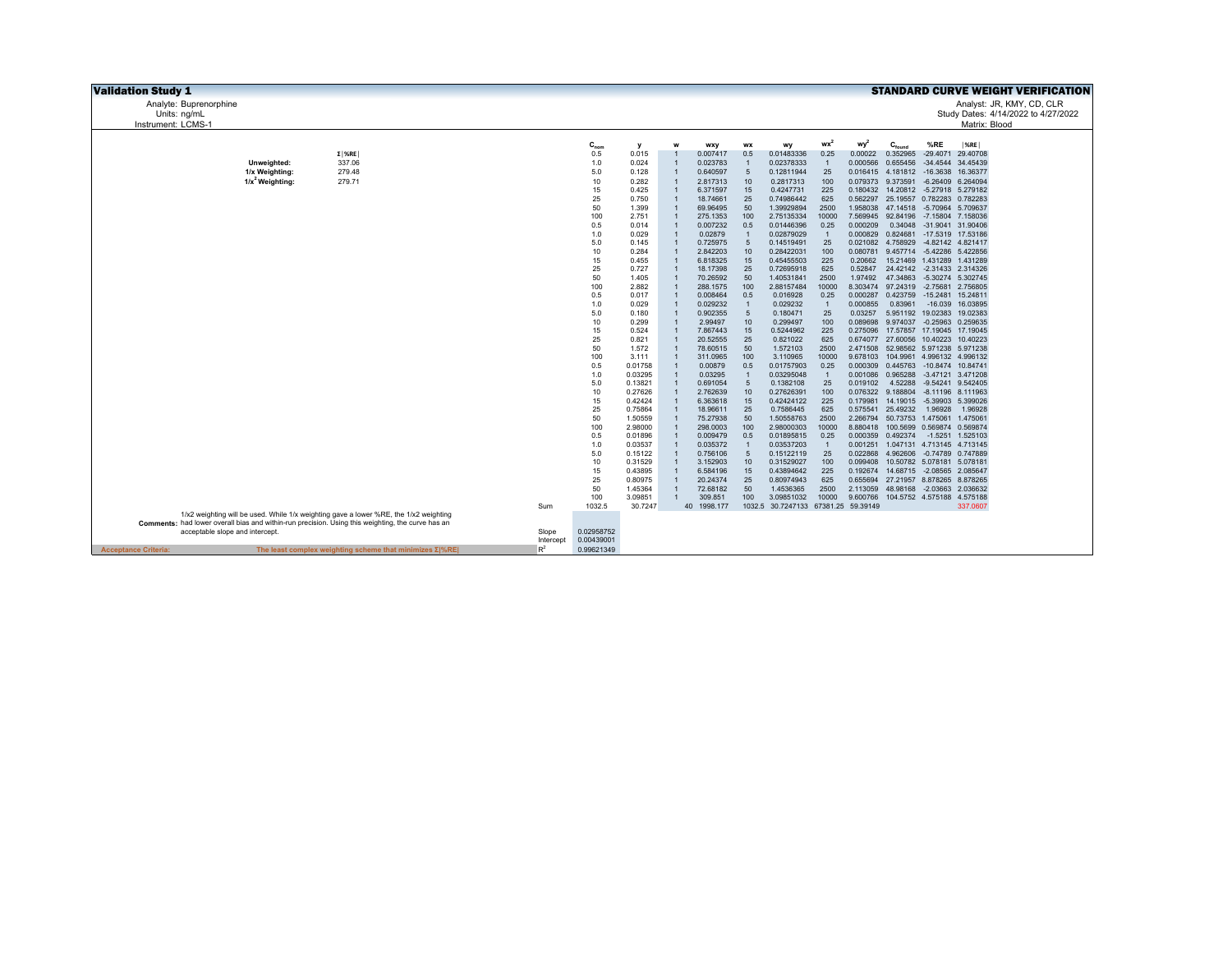| <b>Validation Study 1</b><br><b>STANDARD CURVE WEIGHT VERIFICATION</b> |                        |                            |                                  |                      |           |                          |                       |                      |             |                                                          |                     |                    |            |                    |                         |                                                |                                |                      |    |                      |                                        |               |                                     |
|------------------------------------------------------------------------|------------------------|----------------------------|----------------------------------|----------------------|-----------|--------------------------|-----------------------|----------------------|-------------|----------------------------------------------------------|---------------------|--------------------|------------|--------------------|-------------------------|------------------------------------------------|--------------------------------|----------------------|----|----------------------|----------------------------------------|---------------|-------------------------------------|
|                                                                        | Analyte: Buprenorphine |                            |                                  |                      |           |                          |                       |                      |             |                                                          |                     |                    |            |                    |                         |                                                |                                |                      |    |                      |                                        |               | Analyst: JR, KMY, CD, CLR           |
| Units: na/mL                                                           |                        |                            |                                  |                      |           |                          |                       |                      |             |                                                          |                     |                    |            |                    |                         |                                                |                                |                      |    |                      |                                        |               | Study Dates: 4/14/2022 to 4/27/2022 |
| Instrument: LCMS-                                                      |                        |                            |                                  |                      |           |                          |                       |                      |             |                                                          |                     |                    |            |                    |                         |                                                |                                |                      |    |                      |                                        | Matrix: Blood |                                     |
|                                                                        |                        |                            |                                  |                      |           |                          |                       |                      |             |                                                          |                     |                    |            |                    |                         |                                                |                                |                      |    |                      |                                        |               |                                     |
|                                                                        | $C_{nom}$              | v                          | W                                | wxy                  | <b>WX</b> | wy                       | $wx^2$                | wv                   | $C_{found}$ | %RE                                                      | $ \%RE $            |                    | $C_{nom}$  | <b>V</b>           | w                       | wxy                                            | <b>WX</b>                      | wy                   | wx | wy <sup>2</sup>      | $C_{\text{found}}$                     | %RE           | $ \%$ RE                            |
|                                                                        | 0.5                    | 0.015                      | $\overline{2}$                   | 0.014833             |           | 0.02966671               | 0.5                   | 0.00044              | 0.455354    | $-8.9291$                                                | 8.9291              |                    | 0.5        | 0.015              | $\overline{\mathbf{r}}$ | 0.02966671                                     | $\overline{2}$                 | 0.059333             |    | 0.00088              | 0.451312                               | $-9.73768$    | 9.737678248                         |
|                                                                        | 1.0                    | 0.024                      | $\overline{1}$                   | 0.023783             |           | 0.02378333               | $\overline{1}$        | 0.000566             | 0.756629    | -24.3371 24.33706                                        |                     |                    | 1.0        | 0.024              | $\blacksquare$          | 0.02378333                                     | $\mathbf{1}$                   | 0.023783             |    | 0.000566             | 0.753237                               | $-24.6763$    | 24.6762957                          |
|                                                                        | 5.0                    | 0.128                      | 0.2                              | 0.128119             |           | 0.02562389               | 5                     | 0.003283             | 4.268803    | $-14.6239$                                               | 14.62394            |                    | 5.0        | 0.128              | 0.04                    | 0.02562389                                     | 0.2                            | 0.005125             |    | 0.000657             | 4.272994                               | $-14.5401$    | 14.54012199                         |
|                                                                        | 10                     | 0.282                      | 0.1                              | 0.281731             |           | 0.02817313               | 10                    | 0.007937             | 9.439703    | $-5.60297$                                               | 5.602975            |                    | 10         | 0.282              | 0.01                    | 0.02817313                                     | 0.1                            | 0.002817             |    | 0.000794             | 9.455058                               | $-5.44942$    | 5.449422194                         |
|                                                                        | 15                     | 0.425                      | 0.06666                          | 0.424773             |           | 0.02831821               | 15                    | 0.012029             |             | 14.25479 -4.96806                                        | 4.968055            |                    | 15         | 0.425              | 0.004444                | 0.02831821                                     | 0.066667                       | 0.001888             |    | 0.000802             | 14.28054                               | $-4.79638$    | 4.796378215                         |
|                                                                        | 25<br>50               | 0.750                      | 0.04<br>0.02                     | 0.749864             |           | 0.02999458               | 25                    | 0.039161             |             | 0.022492 25.19805 0.792207 0.792207                      |                     |                    | 25<br>50   | 0.750              | 0.0016<br>0.0004        | 0.02999458                                     | 0.04                           | 0.0012               |    | 0.0009<br>0.000783   | 25.24743 0.989724                      | $-5.68806$    | 0.98972406                          |
|                                                                        | 100                    | 1.399<br>2.751             | 0.01                             | 1.399299<br>2.751353 |           | 0.02798598<br>0.02751353 | 50<br>100             | 0.075699             | 47.05939    | -5.88122 5.881223<br>92.57239 -7.42761 7.427607          |                     |                    | 100        | 1.399<br>2.751     | 0.0001                  | 0.02798598<br>0.02751353                       | 0.02<br>0.01                   | 0.00056<br>0.000275  |    | 0.000757             | 47.15597<br>92.76724 -7.23276          |               | 5.688063067<br>7.232758889          |
|                                                                        | 0.5                    | 0.014                      | $\overline{2}$                   | 0.014464             |           | 0.02892792               | 0.5                   | 0.000418             | 0.44292     |                                                          | -11.416 11.41604    |                    | 0.5        | 0.014              | $\overline{4}$          | 0.02892792                                     | $\overline{2}$                 | 0.057856             |    | 0.000837             | 0.43885                                | $-12.23$      | 12.22998624                         |
|                                                                        | 1.0                    | 0.029                      | $\overline{1}$                   | 0.02879              |           | 0.02879029               | $\overline{1}$        | 0.000829             |             | 0.925174 -7.48258 7.482576                               |                     |                    | 1.0        | 0.029              | $\blacksquare$          | 0.02879029                                     | $\overline{1}$                 | 0.02879              |    | 0.000829             | 0.922146                               | $-7.78543$    | 7.785426262                         |
|                                                                        | 5.0                    | 0.145                      | 0.2                              | 0.145195             |           | 0.02903898               | $5\overline{5}$       | 0.004216             |             | 4.8436 -3.12801 3.128006                                 |                     |                    | 5.0        | 0.145              | 0.04                    | 0.02903898                                     | 0.2                            | 0.005808             |    | 0.000843             | 4.849031                               | $-3.01937$    | 3.019370081                         |
|                                                                        | 10                     | 0.284                      | 0.1                              | 0.28422              |           | 0.02842203               | 10                    | 0.008078             |             | 9.523488 -4.76512 4.765121                               |                     |                    | 10         | 0.284              | 0.01                    | 0.02842203                                     | 0.1                            | 0.002842             |    | 0.000808             | 9.539024                               | $-4.60976$    | 4.609758832                         |
|                                                                        | 15                     | 0.455                      | 0.06666                          | 0.454555             |           | 0.03030367               | 15                    | 0.013775             |             | 15.25731 1.715428 1.715428                               |                     |                    | 15         | 0.455              | 0.004444                | 0.03030367                                     | 0.06666                        | 0.00202              |    | 0.000918             | 15.28523 1.901536                      |               | 1.90153559                          |
|                                                                        | 25                     | 0.727                      | 0.04                             | 0.726959             |           | 0.02907837               | 25                    | 0.021139             |             | 24.42701 -2.29195 2.291948                               |                     |                    | 25         | 0.727              | 0.0016                  | 0.02907837                                     | 0.04                           | 0.001163             |    | 0.000846             | 24.47473 -2.10109                      |               | 2.101090228                         |
|                                                                        | 50                     | 1.405                      | 0.02                             | 1.405318             |           | 0.02810637               | 50                    | 0.039498             |             | 47.26202 -5.47597 5.475967                               |                     |                    | 50         | 1.405              | 0.0004                  | 0.02810637                                     | 0.02                           | 0.000562             |    | 0.00079              | 47.35903                               | $-5.28193$    | 5.281931895                         |
|                                                                        | 100                    | 2.882                      | 0.01                             | 2.881575             |           | 0.02881575               | 100                   | 0.083035             |             | 96.95592 -3.04408 3.044076                               |                     |                    | 100        | 2.882              | 0.0001                  | 0.02881575                                     | 0.01                           | 0.000288             |    | 0.00083              | 97.16024 -2.83976                      |               | 2.839763695                         |
|                                                                        | 0.5                    | 0.017                      | $\overline{2}$                   | 0.016928             |           | 0.033856                 | 0.5                   | 0.000573             |             | 0.525865 5.172927 5.172927                               |                     |                    | 0.5        | 0.017              | $\overline{4}$          | 0.033856                                       | $\overline{2}$                 | 0.067712             |    | 0.001146             | 0.521974 4.394797                      |               | 4.394797235                         |
|                                                                        | 1.0                    | 0.029                      | $\overline{1}$                   | 0.029232             |           | 0.029232                 | $\overline{1}$        | 0.000855             |             | 0.940043 -5.99568 5.995675                               |                     |                    | 1.0        | 0.029              | $\overline{1}$          | 0.029232                                       | $\overline{1}$                 | 0.029232             |    | 0.000855             | 0.937047 -6.29531                      |               | 6.295314622                         |
|                                                                        | 5.0                    | 0.180                      | 0.2<br>0.1                       | 0.180471             |           | 0.0360942                | $5\overline{5}$       | 0.006514<br>0.00897  |             | 6.031067 20.62134 20.62134                               |                     |                    | 5.0<br>10  | 0.180              | 0.04                    | 0.0360942                                      | 0.2                            | 0.007219             |    | 0.001303<br>0.000897 | 6.039063 20.78126                      |               | 20.78125799                         |
|                                                                        | 10<br>15               | 0.299<br>0.524             | 0.066667                         | 0.299497<br>0.524496 |           | 0.0299497<br>0.03496641  | 10<br>15              | 0.01834              |             | 10.03773 0.377336 0.377336<br>17.61168 17.41121 17.41121 |                     |                    | 15         | 0.299<br>0.524     | 0.01<br>0.004444        | 0.0299497<br>0.03496641                        | 0.1<br>0.066667                | 0.002995<br>0.002331 |    | 0.001223             | 10.05438 0.543801<br>17.64468 17.63121 |               | 0.543801245<br>17.63120731          |
|                                                                        | 25                     | 0.821                      | 0.04                             | 0.821022             |           | 0.03284088               | 25                    | 0.026963             |             | 27.59337 10.37346 10.37346                               |                     |                    | 25         | 0.821              | 0.0016                  | 0.03284088                                     | 0.04                           | 0.001314             |    | 0.001079             | 27.64792 10.59167                      |               | 10.59166786                         |
|                                                                        | 50                     | 1.572                      | 0.02                             | 1.572103             |           | 0.03144206               | 50                    | 0.04943              |             | 52.87634 5.752676 5.752676                               |                     |                    | 50         | 1.572              | 0.0004                  | 0.03144206                                     | 0.02                           | 0.000629             |    | 0.000989             | 52.98548 5.970955                      |               | 5.970954942                         |
|                                                                        | 100                    | 3.111                      | 0.01                             | 3.110965             |           | 0.03110965               | 100                   | 0.096781             |             | 104.6777 4.677681 4.67768                                |                     |                    | 100        | 3.111              | 0.0001                  | 0.03110965                                     | 0.01                           | 0.000311             |    | 0.000968             | 104.8987 4.898665                      |               | 4.898665311                         |
|                                                                        | 0.5                    | 0.01758                    | 2                                | 0.017579             |           | 0.03515806               | 0.5                   | 0.000618             |             | 0.54778 9.555929 9.555929                                |                     |                    | 0.5        | 0.01758            | $\overline{4}$          | 0.03515806                                     | $\overline{2}$                 | 0.070316             |    | 0.001236             | 0.543936 8.787263                      |               | 8.787262676                         |
|                                                                        | 1.0                    | 0.03295                    | $\overline{1}$                   | 0.03295              |           | 0.03295048               | $\overline{1}$        | 0.001086             |             | 1.065215 6.521524 6.521524                               |                     |                    | 1.0        | 0.03295            | $\overline{1}$          | 0.03295048                                     | $\overline{1}$                 | 0.03295              |    | 0.001086             | 1.062489                               | 6.24891       | 6.248910036                         |
|                                                                        | 5.0                    | 0.13821                    | 0.2                              | 0.138211             |           | 0.02764216               | $5\overline{5}$       | 0.00382              | 4.6085      | -7.83001 7.830008                                        |                     |                    | 5.0        | 0.13821            | 0.04                    | 0.02764216                                     | 0.2                            | 0.005528             |    | 0.000764             | 4.613424 -7.73152                      |               | 7.731524272                         |
|                                                                        | 10                     | 0.27626                    | 0.1                              | 0.276264             |           | 0.02762639               | 10                    | 0.007632             | 9.255659    | -7.44341 7.443412                                        |                     |                    | 10         | 0.27626            | 0.01                    | 0.02762639                                     | 0.1                            | 0.002763             |    | 0.000763             | 9.270617                               | $-7.29383$    | 7.293833093                         |
|                                                                        | 15                     |                            | 0.42424 0.066667                 | 0.424241             |           | 0.02828275               | 15                    | 0.011999             | 14.23689    | -5.08742 5.087417                                        |                     |                    | 15         |                    | 0.42424 0.004444        | 0.02828275                                     | 0.066667                       | 0.001886             |    | 0.0008               | 14.2626                                | $-4.916$      | 4.91599796                          |
|                                                                        | 25                     | 0.75864                    | 0.04                             | 0.758644             |           | 0.03034578               | 25                    | 0.023022             | 25.49361    | 1.97443                                                  | 1.97443             |                    | 25         | 0.75864            | 0.0016                  | 0.03034578                                     | 0.04                           | 0.001214             |    | 0.000921             | 25.54362                               | 2.1745        | 2.174499633                         |
|                                                                        | 50                     | 1.50559                    | 0.02                             | 1.505588             |           | 0.03011175               | 50                    | 0.045336             | 50.63729    | 1.27458                                                  | 1.27458             |                    | 50         | 1.50559            | 0.0004                  | 0.03011175                                     | 0.02                           | 0.000602             |    | 0.000907             | 50,7416                                | 1.483191      | 1.483190808                         |
|                                                                        | 100                    | 2.98000                    | 0.01                             | 2.980003             |           | 0.02980003               | 100                   | 0.088804             |             | 100.2692 0.269225                                        | 0.269225            |                    | 100        | 2.98000            | 0.0001                  | 0.02980003                                     | 0.01                           | 0.000298             |    | 0.000888             | 100.4807                               | 0.48069       | 0.480690499                         |
|                                                                        | 0.5<br>1.0             | 0.01896<br>0.03537         | $\overline{2}$<br>$\overline{1}$ | 0.018958<br>0.035372 |           | 0.0379163<br>0.03537203  | 0.5<br>$\overline{1}$ | 0.000719             |             | 0.594204 18.84074<br>1.14673 14.67296                    | 18,84074            |                    | 0.5<br>1.0 | 0.01896            | $\overline{4}$          | 0.0379163<br>0.03537203                        | $\overline{2}$<br>$\mathbf{1}$ | 0.075833<br>0.035372 |    | 0.001438             | 0.590461<br>1.144179 14.41795          | 18.09212      | 18.0921209<br>14.41794821           |
|                                                                        | 5.0                    | 0.15122                    | 0.2                              | 0.151221             |           | 0.03024424               | $5\overline{5}$       | 0.001251<br>0.004574 | 5.046457    | 0.92914                                                  | 14.67296<br>0.92914 |                    | 5.0        | 0.03537<br>0.15122 | 0.04                    | 0.03024424                                     | 0.2                            | 0.006049             |    | 0.001251<br>0.000915 | 5.052327 1.046536                      |               | 1.046535507                         |
|                                                                        | 10                     | 0.31529                    | 0.1                              | 0.31529              |           | 0.03152903               | 10                    | 0.009941             | 10.56937    | 5.693685                                                 | 5.693685            |                    | 10         | 0.31529            | 0.01                    | 0.03152903                                     | 0.1                            | 0.003153             |    | 0.000994             | 10.58716 5.871629                      |               | 5.871628535                         |
|                                                                        | 15                     | 0.43895                    | 0.066667                         | 0.438946             |           | 0.02926309               | 15                    | 0.012845             |             | 14.7319 -1.78736 1.787363                                |                     |                    | 15         |                    | 0.43895 0.004444        | 0.02926309                                     | 0.066667 0.001951              |                      |    | 0.000856             | 14.75868 -1.60882                      |               | 1.608818751                         |
|                                                                        | 25                     | 0.80975                    | 0.04                             | 0.809749             |           | 0.03238998               | 25                    | 0.026228             | 27.21391    | 8.85563                                                  | 8.85563             |                    | 25         | 0.80975            | 0.0016                  | 0.03238998                                     | 0.04                           | 0.001296             |    | 0.001049             | 27.26764 9.070557                      |               | 9.070556959                         |
|                                                                        | 50                     | 1.45364                    | 0.02                             | 1.453636             |           | 0.02907273               | 50                    | 0.042261             | 48.88851    | $-2.22299$                                               | 2.222989            |                    | 50         | 1.45364            | 0.0004                  | 0.02907273                                     | 0.02                           | 0.000581             |    | 0.000845             | 48.98903 -2.02193                      |               | 2.021930345                         |
|                                                                        | 100                    | 3.09851                    | 0.01                             | 3.09851              |           | 0.0309851                | 100                   | 0.096008             | 104.2584    | 4.25843                                                  | 4.25843             |                    | 100        | 3.09851            | 0.0001                  | 0.0309851                                      | 0.01                           | 0.00031              |    | 0.00096              | 104.4785 4.478509                      |               | 4.478509285                         |
| Sum                                                                    | 1032.5                 | 30.72471 17.18333 30.72471 |                                  |                      |           | 40 1.21072353            |                       | 1032.5 0.917163      |             |                                                          | 279.481             |                    | 1032.5     |                    |                         | 30.72471 25.28272 1.21072353 17.18333 0.546155 |                                |                      |    | 0.03697<br>40        |                                        |               | 279.7109292                         |
|                                                                        |                        |                            |                                  |                      |           |                          |                       |                      |             |                                                          |                     |                    |            |                    |                         |                                                |                                |                      |    |                      |                                        |               |                                     |
|                                                                        | 0.02970699             |                            |                                  |                      |           |                          |                       |                      |             |                                                          |                     |                    | 0.02964299 |                    |                         |                                                |                                |                      |    |                      |                                        |               |                                     |
| Slope<br>Intercept                                                     | 0.00130614             |                            |                                  |                      |           |                          |                       |                      |             |                                                          |                     | Slope<br>Intercept | 0.00145513 |                    |                         |                                                |                                |                      |    |                      |                                        |               |                                     |
| $R^2$                                                                  | 0.99828963             |                            |                                  |                      |           |                          |                       |                      |             |                                                          |                     | $R^2$              | 0.99430740 |                    |                         |                                                |                                |                      |    |                      |                                        |               |                                     |
|                                                                        |                        |                            |                                  |                      |           |                          |                       |                      |             |                                                          |                     |                    |            |                    |                         |                                                |                                |                      |    |                      |                                        |               |                                     |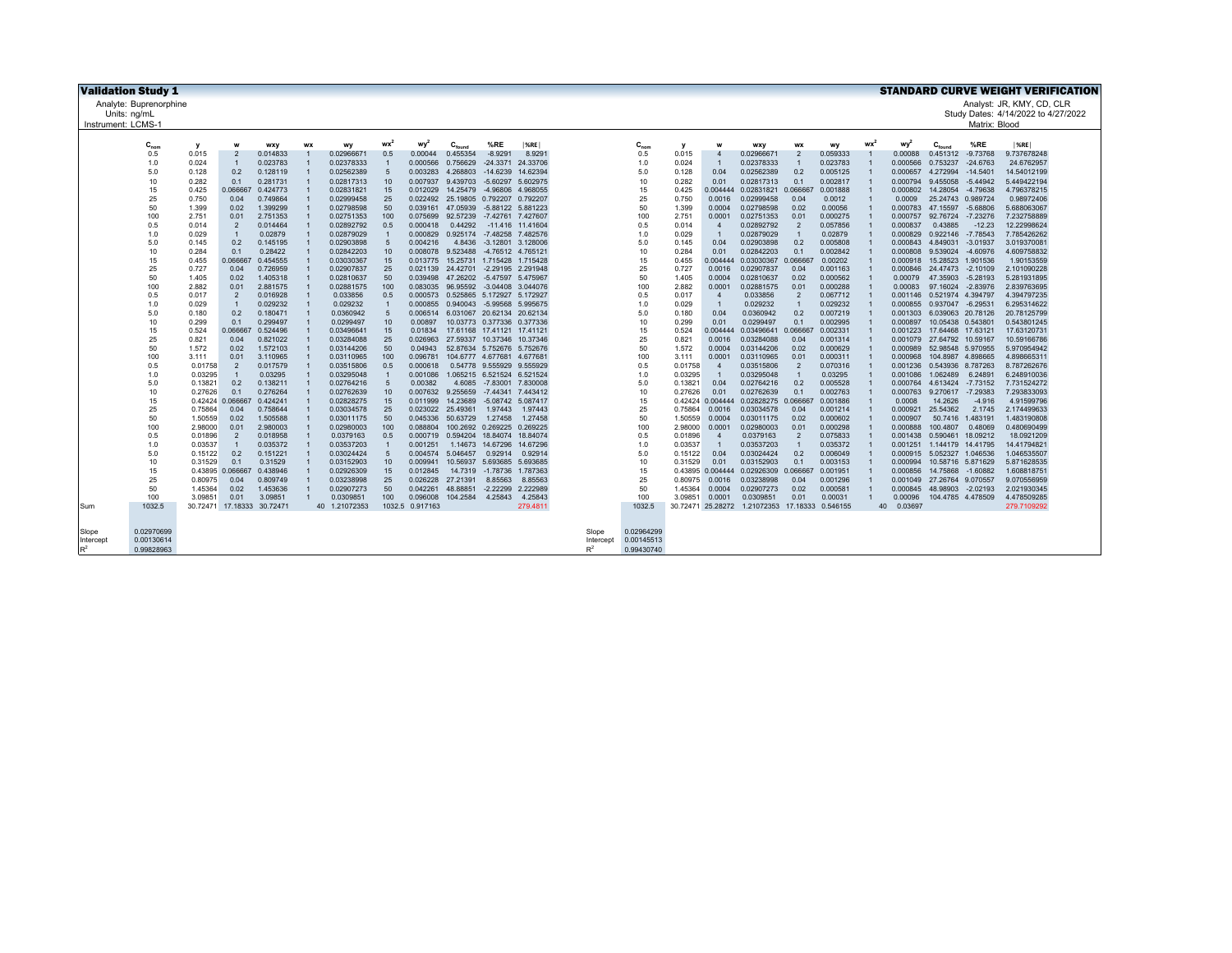Analyte: Buprenorphine<br>Units: ng/mL<br>Instrument: LCMS-1

**Validation Study 1** Validation Study 1 Validation Study 1 Validation CURVE CALIBRATION

Analyte: Buprenorphine Analyst: JR, KMY, CD, CLR

Units: ng/mL Study Dates: 4/14/2022 to 4/27/2022 Matrix: Blood

| 0.5                       | <b>Target</b><br>Result | % RE  | y (Response<br>Ratio) |                                                                                                                                    |           |            |
|---------------------------|-------------------------|-------|-----------------------|------------------------------------------------------------------------------------------------------------------------------------|-----------|------------|
|                           | 0.54                    | 8.00  | 0.015                 | $\overline{3}$                                                                                                                     |           |            |
| 1.0<br>OPI1_20220414B_JR  | 0.86                    | 14.00 | 0.024                 | $y = 0.0276x + 0.0098$                                                                                                             | Slope     | 0.02758    |
| 5.0                       | 4.64                    | 7.20  | 0.128                 |                                                                                                                                    | Intercept | 0.00979    |
| 10                        | 10.20                   | 2.00  | 0.282                 |                                                                                                                                    | $R^2$     | 0.99942    |
| 15                        | 15.37                   | 2.47  | 0.425                 |                                                                                                                                    |           |            |
| 25                        | 27.14                   | 8.56  | 0.750                 | 0 <sup>o</sup>                                                                                                                     |           |            |
| 50                        | 50.64                   | 1.28  | 1.399                 | $\circ$<br>50<br>150<br>100                                                                                                        |           |            |
| 100                       | 99.58                   | 0.42  | 2.751                 | Concentration                                                                                                                      |           |            |
| 0.5                       | 0.50                    | 0.14  | 0.014                 | $\overline{4}$<br>Run Two                                                                                                          |           |            |
| 1.0<br>OPI1 20220418B JR  | 1.00                    | 0.43  | 0.029                 | Ratio<br>$3_y = 0.0287x + 0.0022$                                                                                                  | Slope     | 0.02868    |
| 5.0                       | 5.02                    | 0.33  | 0.145                 |                                                                                                                                    | Intercept | 0.00221    |
| 10                        | 9.82                    | 1.81  | 0.284                 |                                                                                                                                    | $R^2$     | 0.99975    |
| 15                        | 15.70                   | 4.69  | 0.455                 | $\begin{array}{ccc}\n\text{Response} & \text{I} \\ \text{P}} & \text{O} \\ \text{I} & \text{O}\n\end{array}$<br>$\triangle$        |           |            |
| 25                        | 25.11                   | 0.45  | 0.727                 | $\bullet^\bullet$<br>0 <sup>4</sup>                                                                                                |           |            |
| 50                        | 48.55                   | 2.91  | 1.405                 | 150<br>$\circ$<br>50<br>100                                                                                                        |           |            |
| 100                       | 99.54                   | 0.46  | 2.882                 | Concentration                                                                                                                      |           |            |
| 0.5                       | 0.52                    | 4.00  | 0.017                 | 4 <sub>1</sub><br>Run Three                                                                                                        | Slope     | 0.03104    |
| 1.0<br>OPI1 20220418B KMY | 0.90                    | 10.00 | 0.029                 |                                                                                                                                    | Intercept | 0.01817    |
| 5.0                       | 5.57                    | 11.40 | 0.180                 | $y = 0.031x + 0.0182$                                                                                                              | $R^2$     | 0.99948    |
| 10                        | 9.24                    | 7.60  | 0.299                 |                                                                                                                                    |           |            |
| 15                        | 16.20                   | 8.00  | 0.524                 | $\begin{array}{ccc}\n\text{Response Ratio} & \text{~~} & \text{~~}\\ \hline\n 1 & \text{~~} & \text{~~} & \text{~~}\\ \end{array}$ |           |            |
| 25                        | 25.33                   | 1.32  | 0.821                 | 0.600                                                                                                                              |           |            |
| 50                        | 48.50                   | 3.00  | 1.572                 | $\circ$<br>50<br>100<br>150                                                                                                        |           |            |
| 100                       | 95.99                   | 4.01  | 3.111                 | Concentration                                                                                                                      |           |            |
| 0.5                       | 0.50                    | 0.62  | 0.018                 | 4 <sub>1</sub><br>Run Four                                                                                                         | Slope     | 0.02993    |
| OPI1 20220421B CD<br>1.0  | 1.03                    | 2.95  | 0.033                 |                                                                                                                                    | Intercept | $-0.00581$ |
| $5.0\,$                   | 4.68                    | 6.42  | 0.138                 | $y = 0.0299x - 0.0058$                                                                                                             | $R^2$     | 0.99981    |
| 10                        | 9.47                    | 5.33  | 0.276                 |                                                                                                                                    |           |            |
| 15                        | 14.60                   | 2.70  | 0.424                 |                                                                                                                                    |           |            |
| $\overline{25}$           | 26.19                   | 4.76  | 0.759                 | 0 <sup>o</sup>                                                                                                                     |           |            |
| 50                        | 52.09                   | 4.17  | 1.506                 | $\circ$<br>50<br>100<br>150                                                                                                        |           |            |
| 100                       | 103.20                  | 3.20  | 2.980                 | Concentration                                                                                                                      |           |            |
| 0.5                       | 0.49                    | 1.40  | 0.019                 | 4 <sub>1</sub><br>Run Five                                                                                                         | Slope     | 0.03071    |
| OPI1 20220427B CD<br>1.0  | 1.03                    | 3.32  | 0.035                 | $\frac{2}{15}$ 3<br>$\frac{3}{2}$ + 0.0307x - 0.0024                                                                               | Intercept | $-0.00241$ |
| 5.0                       | 4.85                    | 3.09  | 0.151                 |                                                                                                                                    | $R^2$     | 0.99873    |
| 10                        | 10.24                   | 2.45  | 0.315                 | $Rasponse21$                                                                                                                       |           |            |
| 15                        | 14.31                   | 4.57  | 0.439                 | .O                                                                                                                                 |           |            |
| $\overline{25}$           | 26.52                   | 6.06  | 0.810                 | $\bullet$<br>0 <sup>4</sup>                                                                                                        |           |            |
| 50                        | 47.70                   | 4.59  | 1.454                 | 50<br>100<br>$\circ$<br>150                                                                                                        |           |            |
| 100                       | 101.83                  | 1.83  | 3.099                 | Concentration                                                                                                                      |           |            |
|                           | Max %RE = 14.00         |       |                       |                                                                                                                                    |           |            |
|                           |                         |       |                       |                                                                                                                                    |           |            |
| Comments: N/A             |                         |       |                       |                                                                                                                                    |           |            |
|                           |                         |       |                       |                                                                                                                                    |           |            |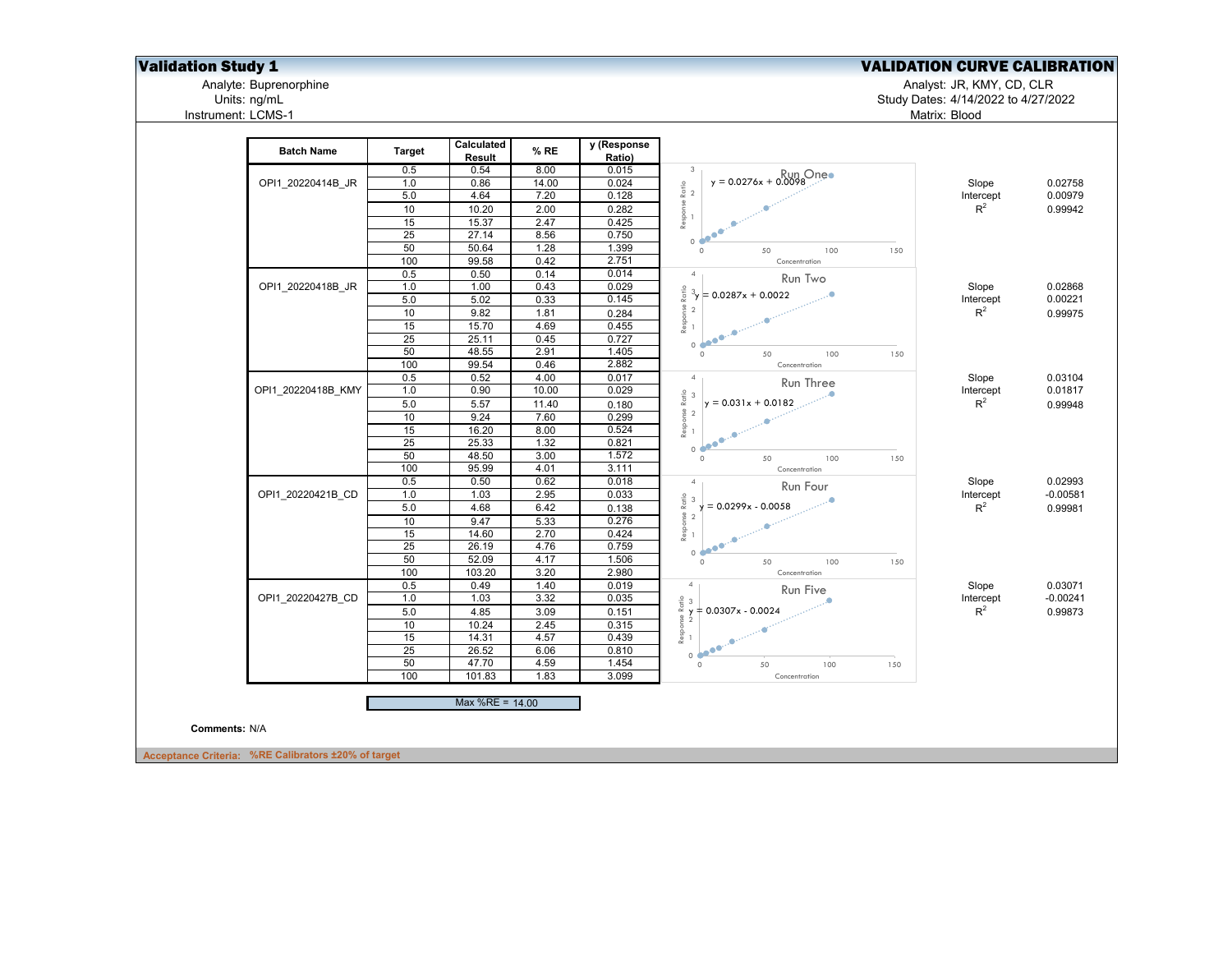| <b>Study Date</b>  | Target (x) | Calculated (y) | Predicted      | Residual     | Slope                            | 0.9990            | Intercept                         | 0.0940         |
|--------------------|------------|----------------|----------------|--------------|----------------------------------|-------------------|-----------------------------------|----------------|
|                    | 0.5        | 0.54           | $-2.20$        | 2.74         | Std err in slope, S <sub>h</sub> | 0.0061            | Std err in Intercept              | 0.2491         |
|                    | 1.0        | 0.86           | $-1.68$        | 2.54         | Degrees freedom                  | 38                | Degrees freedom                   | 38             |
|                    | 5.0        | 4.64           | 2.50           | 2.14         | <b>Confidence level</b>          | 95%               | <b>Confidence Level</b>           | 95%            |
|                    | 10         | 10.20          | 7.72           | 2.48         | <b>Student t</b>                 | 2.0244            | <b>Student t</b>                  | 2.0244         |
| OPI1 20220414B JR  | 15         | 15.37          | 12.94          | 2.43         | Confidence interval              | 0.012             | Confidence interval               | 0.504          |
|                    | 25         | 27.14          | 23.38          | 3.76         | Slope                            | $0.999 \pm 0.012$ | Intercept                         | $0.094 \pm 0.$ |
|                    | 50         | 50.64          | 49.48          | 1.16         | Range                            | $0.9867 - 1.0112$ | Lower                             | $-0.4102 - 0.$ |
|                    | 100        | 99.58          | 101.68         | $-2.10$      |                                  | <b>YES</b>        |                                   | <b>YES</b>     |
|                    | 0.5        | 0.50           | $-2.20$        | 2.70         |                                  |                   |                                   |                |
|                    | 1.0        | 1.00           | $-1.68$        | 2.67         |                                  | 120               |                                   |                |
|                    | 5.0        | 5.02           | 2.50           | 2.52         |                                  |                   |                                   |                |
| OPI1 20220418B JR  | 10         | 9.82           | 7.72           | 2.10         |                                  | 100               | $y = 0.999x + 0.094$              |                |
|                    | 15         | 15.70          | 12.94          | 2.77         |                                  |                   | $R^2 = 0.9986$                    |                |
|                    | 25         | 25.11          | 23.38          | 1.74         |                                  | 80                |                                   |                |
|                    | 50         | 48.55          | 49.48          | $-0.93$      |                                  |                   |                                   |                |
|                    | 100        | 99.54          | 101.68         | $-2.14$      |                                  |                   |                                   |                |
|                    | 0.5        | 0.52           | $-2.20$        | 2.72         |                                  | 60                |                                   |                |
|                    | 1.0        | 0.90           | $-1.68$        | 2.58         |                                  |                   |                                   |                |
|                    | 5.0        | 5.57           | 2.50           | 3.07         |                                  | 40                |                                   |                |
| OPI1_20220418B_KMY | 10         | 9.24           | 7.72           | 1.52         |                                  | Ω                 |                                   |                |
|                    | 15         | 16.20          | 12.94          | 3.26         |                                  | 20                |                                   |                |
|                    | 25         | 25.33          | 23.38          | 1.95         |                                  |                   |                                   |                |
|                    | 50         | 48.50          | 49.48          | $-0.98$      |                                  | 0                 |                                   |                |
|                    | 100        | 95.99          | 101.68         | $-5.69$      |                                  | $\mathsf 0$<br>20 | 40<br>60<br>80                    | 100            |
|                    | 0.5        | 0.50           | $-2.20$        | 2.70         |                                  |                   |                                   |                |
|                    | 1.0        | 1.03           | $-1.68$        | 2.71         |                                  |                   | <b>Residual Plot</b>              |                |
|                    | 5.0        | 4.68           | 2.50           | 2.18         |                                  |                   |                                   |                |
| OPI1 20220421B CD  | 10         | 9.47           | 7.72           | 1.75         |                                  | 6.00              |                                   |                |
|                    | 15         | 14.60          | 12.94          | 1.66         |                                  | 4.00              |                                   |                |
|                    | 25<br>50   | 26.19<br>52.09 | 23.38<br>49.48 | 2.81<br>2.61 |                                  | 2.00              | $\bullet$                         |                |
|                    | 100        | 103.20         | 101.68         | 1.53         |                                  |                   | $\bullet$                         |                |
|                    | 0.5        | 0.49           | $-2.20$        | 2.69         |                                  | 0.00              |                                   |                |
|                    | 1.0        | 1.03           | $-1.68$        | 2.71         |                                  | 20.0<br>0.0       | 60.0<br>80.0<br>40.0<br>$\bullet$ | 100.0          |
|                    | 5.0        | 4.85           | 2.50           | 2.35         |                                  | $-2.00$           |                                   |                |
|                    | 10         | 10.24          | 7.72           | 2.53         |                                  | $-4.00$           |                                   |                |
| OPI1 20220427B CD  | 15         | 14.31          | 12.94          | 1.38         |                                  |                   |                                   |                |
|                    | 25         | 26.52          | 23.38          | 3.14         |                                  | $-6.00$           |                                   |                |
|                    | 50         | 47.70          | 49.48          | $-1.77$      |                                  | $-8.00$           |                                   |                |
|                    | 100        | 101.83         | 101.68         | 0.16         |                                  |                   |                                   |                |

**Comments:** N/A

**Acceptance Criteria: 95% CI of slope includes 1 95% CI of intercept includes 0**



**Validation Study 1**<br>
Analyst: JR, KMY, CD, CLR<br>
Analyst: JR, KMY, CD, CLR Analyte: Buprenorphine Analyst: JR, KMY, CD, CLR Study Dates: 4/14/2022 to 4/27/2022<br>Matrix: Blood Matrix: Blood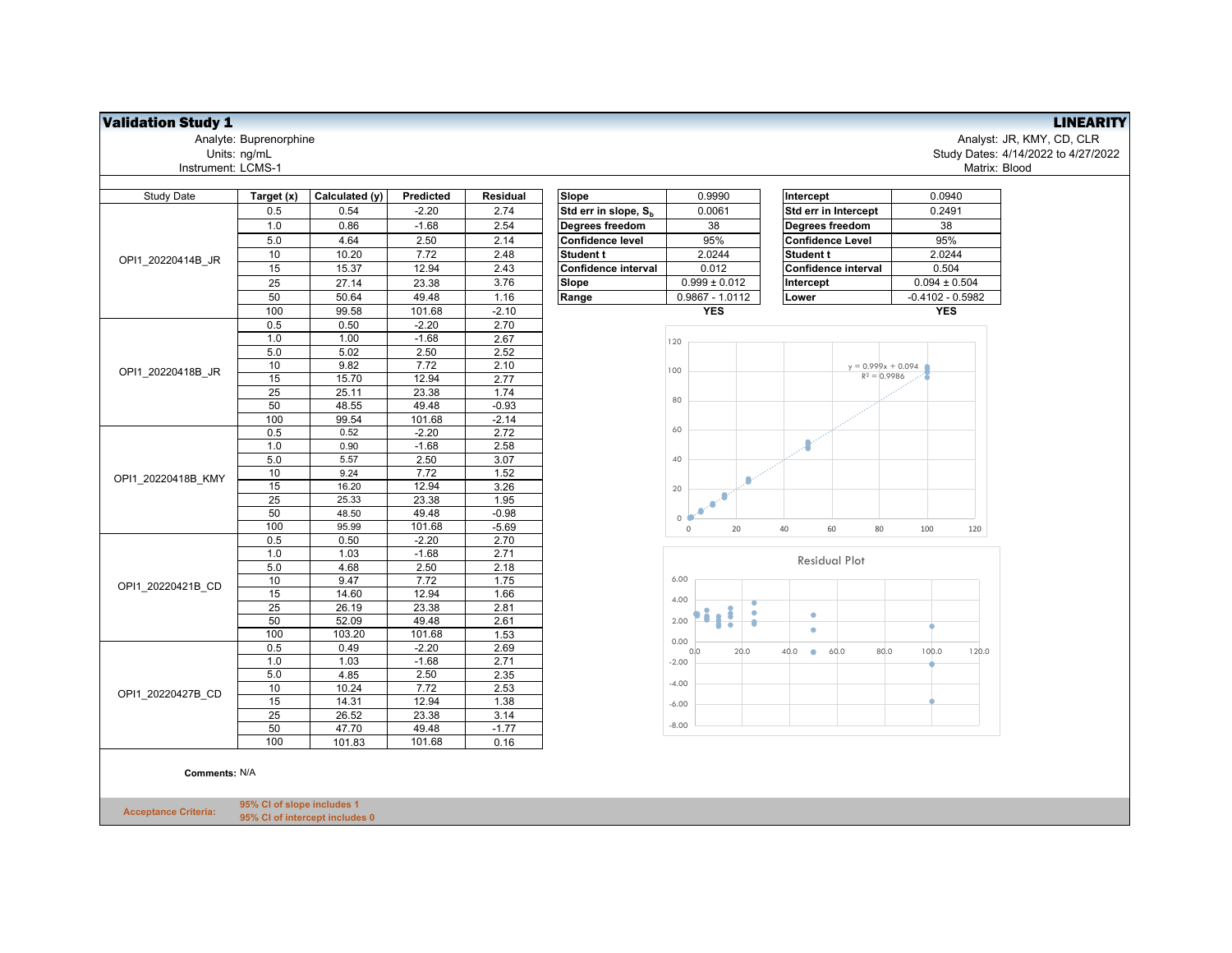**Validation Study 2**<br>Analyte: Buprenorphine **BIAS AND PRECISION**<br>Analyte: Uppenorphine **Biase analyte: Buprenorphine** Units: ng/mL<br>Instrument: LCMS-1

Analyst: JR, KMY, CD, CLR Study Dates: 4/14/2022 to 4/27/2022<br>Matrix: Blood

| <b>Run Date</b>    | <b>Run Order</b>              | LQC      | <b>MQC</b> | HQC      |
|--------------------|-------------------------------|----------|------------|----------|
|                    | Target Concentration (ng/mL): | 1.5      | 10         | 80       |
| OPI1_20220414B_JR  | $1 - 1$                       | 1.50     | 10.83      | 78.65    |
|                    | $1 - 2$                       | 1.56     | 10.57      | 79.01    |
|                    | $1 - 3$                       | 1.49     | 10.78      | 78.53    |
|                    | $1 - 4$                       | 1.56     | 10.33      | 79.09    |
| <b>Within Run</b>  | Mean                          | 1.53     | 10.63      | 78.82    |
|                    | <b>SD</b>                     | 0.04     | 0.23       | 0.27     |
|                    | %CV                           | 2.47%    | 2.15%      | 0.35%    |
|                    | % Bias                        | 1.83%    | 6.27%      | $-1.47%$ |
| OPI1 20220418B JR  | $2 - 1$                       | 1.56     | 9.91       | 76.76    |
|                    | $2 - 2$                       | 1.56     | 10.22      | 77.82    |
|                    | $2 - 3$                       | 1.53     | 10.08      | 77.45    |
| <b>Within Run</b>  | Mean                          | 1.55     | 10.07      | 77.34    |
|                    | <b>SD</b>                     | 0.02     | 0.15       | 0.54     |
|                    | %CV                           | 1.21%    | 1.53%      | 0.70%    |
|                    | % Bias                        | 3.29%    | 0.67%      | $-3.32%$ |
| OPI1 20220418B KMY | $3 - 1$                       | 1.50     | 9.96       | 75.20    |
|                    | $3 - 2$                       | 1.52     | 9.25       | 75.48    |
|                    | $3-3$                         | 1.39     | 9.75       | 80.96    |
|                    | $3-4$                         | 1.66     | 10.40      | 72.41    |
| <b>Within Run</b>  | Mean                          | 1.52     | 9.84       | 76.01    |
|                    | <b>SD</b>                     | 0.11     | 0.48       | 3.58     |
|                    | %CV                           | 7.31%    | 4.85%      | 4.71%    |
|                    | % Bias                        | 1.17%    | $-1.60%$   | $-4.98%$ |
| OPI1 20220421B CD  | $4 - 1$                       | 1.41     | 10.47      | 81.55    |
|                    | $4 - 2$                       | 1.42     | 10.52      | 82.12    |
|                    | $4 - 3$                       | 1.51     | 11.25      | 81.22    |
| <b>Within Run</b>  | Mean                          | 1.45     | 10.75      | 81.63    |
|                    | SD                            | 0.06     | 0.44       | 0.45     |
|                    | %CV                           | 3.91%    | 4.09%      | 0.55%    |
|                    | % Bias                        | $-3.40%$ | 7.46%      | 2.04%    |
| OPI1 20220427B CD  | $5 - 1$                       | 1.47     | 9.69       | 75.84    |
|                    | $5 - 2$                       | 1.39     | 10.53      | 74.55    |
|                    | $5-3$                         | 1.57     | 10.20      | 76.80    |
| <b>Within Run</b>  | Mean                          | 1.48     | 10.14      | 75.73    |
|                    | SD                            | 0.09     | 0.43       | 1.13     |
|                    | %CV                           | 6.05%    | 4.20%      | 1.49%    |
|                    | $\overline{\%}$ Bias          | $-1.52%$ | 1.39%      | $-5.33%$ |

| Mean             |                       | 1.51  | 10.28 | 77.85    |
|------------------|-----------------------|-------|-------|----------|
| SD               |                       | 0.07  | 0.48  | 2.70     |
| <b>Precision</b> | <b>Max Within-Run</b> | 7.31% | 4.85% | 4.71%    |
| (%CV)            | <b>Between-Run</b>    | 4.82% | 4.70% | 3.47%    |
| % Bias           |                       | 0.28% | 2.84% | $-2.62%$ |

**Comments:** N/A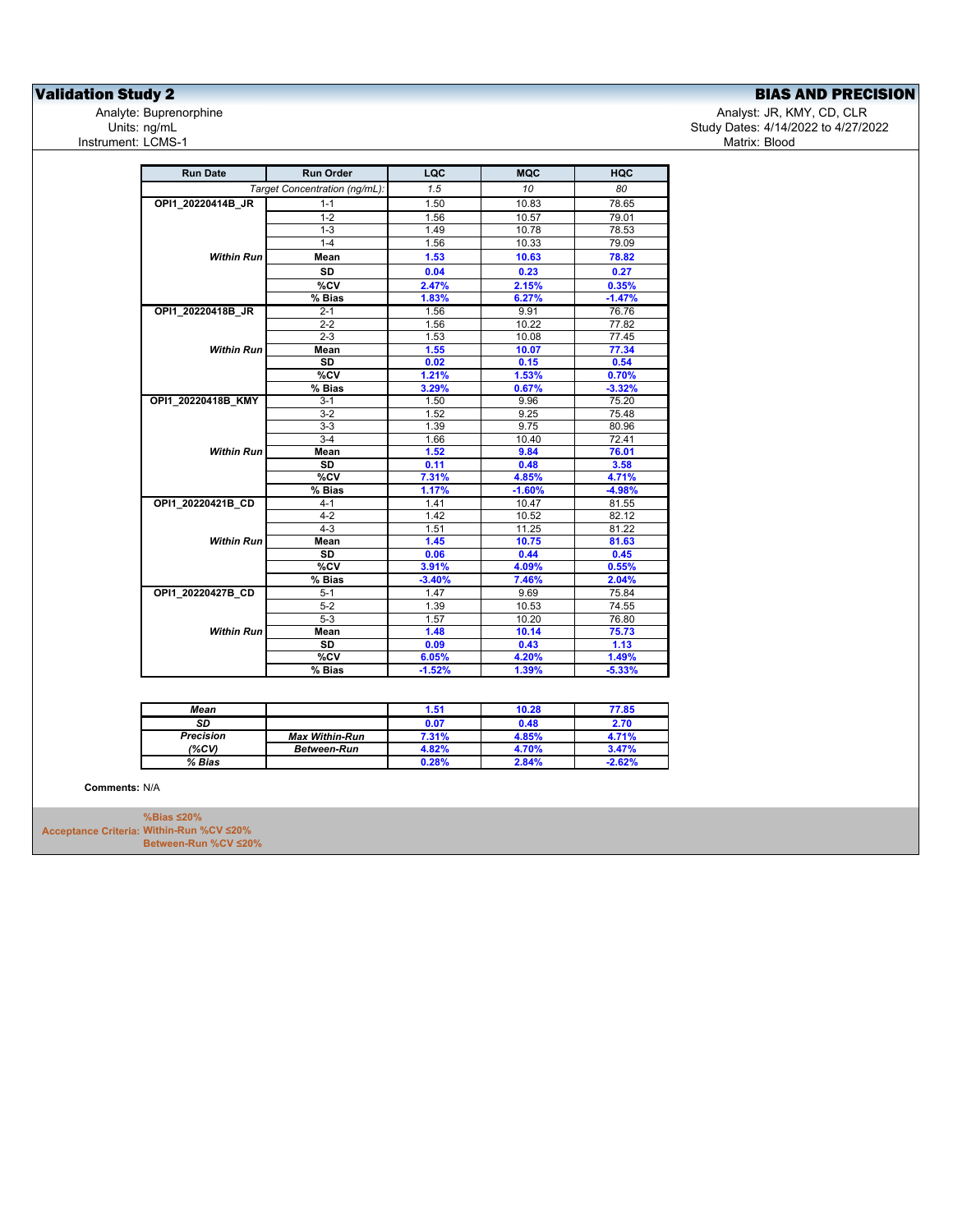## **Morphine**

**1/x Weighting: 1/x2 Weighting:**

|                      |                       | LQC                         | MQC      | HQC                |                      |                       | LQC                         | MQC      | HQC                |
|----------------------|-----------------------|-----------------------------|----------|--------------------|----------------------|-----------------------|-----------------------------|----------|--------------------|
| Mean                 |                       | 14.75                       | 28.90    | 90.78              | Mean                 |                       | 14.77                       | 28.71    | 89.60              |
| SD.                  |                       | 0.71                        | 1.58     | 4.99               | SD                   |                       | 0.69                        | 1.74     | 6.06               |
| Precision (%CV)      | <b>Max Within-Run</b> | 6.70%                       | 2.82%    | 5.12%              | Precision (%CV)      | <b>Max Within-Run</b> | 6.45%                       | 2.75%    | 5.14%              |
|                      | Between-Run           | 4.82%                       | 5.47%    | 5.50%              |                      | <b>Between-Run</b>    | 4.67%                       | 6.08%    | 6.76%              |
| $%$ Bias             |                       | $-1.32%$                    | $-3.21%$ | $-8.65%$           | % Bias               |                       | $-1.19%$                    | $-3.81%$ | $-9.74%$           |
| Slope                |                       | 0.9827 Intercept            |          | 0.8351             | Slope                |                       | 0.9680 Intercept            |          | 1.0497             |
| Std err in slope, Sb |                       | 0.0119 Std err in Intercept |          | 0.7627             | Std err in slope, Sb |                       | 0.0132 Std err in Intercept |          | 0.8439             |
| Degrees freedom      |                       | 28 Degrees freedom          |          | 28                 | Degrees freedom      |                       | 28 Degrees freedom          |          | 28                 |
| Confidence level     |                       | 95% Confidence Level        |          | 95%                | Confidence level     |                       | 95% Confidence Level        |          | 95%                |
| Student t            |                       | 2.0484 Student t            |          | 2.0484             | Student t            |                       | 2.0484 Student t            |          | 2.0484             |
| Confidence interval  |                       | 0.024 Confidence interval   |          | 1.562              | Confidence interval  |                       | 0.027 Confidence interval   |          | 1.729              |
| Slope                | $0.983 \pm 0.024$     | Intercept                   |          | $0.835 \pm 1.562$  | Slope                | $0.968 \pm 0.027$     | Intercept                   |          | $1.05 \pm 1.729$   |
| Range                | 0.9583 - 1.0072       | Lower                       |          | $-0.7273 - 2.3975$ | Range                | $0.9409 - 0.9951$     | Lower                       |          | $-0.6790 - 2.7784$ |
|                      | <b>YES</b>            |                             |          | <b>YES</b>         |                      | <b>NO</b>             |                             |          | <b>YES</b>         |

## **Hydromorphone**

|                      |                       | <b>LQC</b>                  | <b>MQC</b> | <b>HQC</b>         |                      |                       | <b>LQC</b>                  | <b>MQC</b> | <b>HQC</b>         |
|----------------------|-----------------------|-----------------------------|------------|--------------------|----------------------|-----------------------|-----------------------------|------------|--------------------|
| Mean                 |                       | 15.35                       | 99.49      | 374.31             | Mean                 |                       | 15.39                       | 99.03      | 372.46             |
| <b>SD</b>            |                       | 0.71                        | 2.23       | 8.92               | SD                   |                       | 0.63                        | 3.23       | 12.11              |
| Precision (%CV)      | <b>Max Within-Run</b> | 6.21%                       | 2.74%      | 3.73%              | Precision (%CV)      | <b>Max Within-Run</b> | 5.90%                       | 2.52%      | 3.74%              |
|                      | Between-Run           | 4.62%                       | 2.24%      | 2.38%              |                      | Between-Run           | 4.12%                       | 3.27%      | 3.25%              |
| $%$ Bias             |                       | 2.75%                       | $-0.46%$   | $-6.37%$           | % Bias               |                       | 2.93%                       | $-0.80\%$  | $-6.71%$           |
| Slope                |                       | 0.9786 Intercept            |            | 1.4294             | Slope                |                       | 0.9946 Intercept            |            | 0.2704             |
| Std err in slope, Sb |                       | 0.0095 Std err in Intercept |            | 1.9494             | Std err in slope, Sb |                       | 0.0049 Std err in Intercept |            | 1.0066             |
| Degrees freedom      |                       | 38 Degrees freedom          |            | 38                 | Degrees freedom      |                       | 38 Degrees freedom          |            | 38                 |
| Confidence level     |                       | 95% Confidence Level        |            | 95%                | Confidence level     |                       | 95% Confidence Level        |            | 95%                |
| Student t            |                       | 2.0244 Student t            |            | 2.0244             | Student t            |                       | 2.0244 Student t            |            | 2.0244             |
| Confidence interval  |                       | 0.019 Confidence interval   |            | 3.946              | Confidence interval  |                       | 0.010 Confidence interval   |            | 2.038              |
| Slope                | $0.979 \pm 0.019$     | Intercept                   |            | $1.429 \pm 3.946$  | Slope                | $0.995 \pm 0.01$      | Intercept                   |            | $0.27 \pm 2.038$   |
| Range                | $0.9594 - 0.9978$     | Lower                       |            | $-2.5170 - 5.3758$ | Range                | 0.9847 - 1.0045       | Lower                       |            | $-1.7673 - 2.3081$ |
|                      | <b>NO</b>             |                             |            | <b>YES</b>         |                      | <b>YES</b>            |                             |            | <b>YES</b>         |

|                  |                       | LQC                         | MQC      | <b>HQC</b>         |                      |                       | LQC                         | <b>MQC</b> | HQC                |          |
|------------------|-----------------------|-----------------------------|----------|--------------------|----------------------|-----------------------|-----------------------------|------------|--------------------|----------|
|                  |                       | 14.75                       | 28.90    | 90.78              | Mean                 |                       | 14.77                       | 28.71      |                    | 89.60    |
|                  |                       | 0.71                        | 1.58     | 4.99               | SD                   |                       | 0.69                        | 1.74       |                    | 6.06     |
| ision (%CV):     | <b>Max Within-Run</b> | 6.70%                       | 2.82%    | 5.12%              | Precision (%CV)      | <b>Max Within-Run</b> | 6.45%                       | 2.75%      |                    | 5.14%    |
|                  | Between-Run           | 4.82%                       | 5.47%    | 5.50%              |                      | Between-Run           | 4.67%                       | 6.08%      |                    | 6.76%    |
| ias              |                       | $-1.32%$                    | $-3.21%$ | $-8.65%$           | % Bias               |                       | $-1.19%$                    | $-3.81%$   |                    | $-9.74%$ |
| ۱e               |                       | 0.9827 Intercept            |          | 0.8351             | Slope                |                       | 0.9680 Intercept            |            |                    | 1.0497   |
| err in slope, Sb |                       | 0.0119 Std err in Intercept |          | 0.7627             | Std err in slope, Sb |                       | 0.0132 Std err in Intercept |            |                    | 0.8439   |
| rees freedom     |                       | 28 Degrees freedom          |          | 28                 | Degrees freedom      |                       | 28 Degrees freedom          |            |                    | 28       |
| fidence level    |                       | 95% Confidence Level        |          | 95%                | Confidence level     |                       | 95% Confidence Level        |            |                    | 95%      |
| lent t           |                       | 2.0484 Student t            |          | 2.0484             | Student t            |                       | 2.0484 Student t            |            |                    | 2.0484   |
| fidence interval |                       | 0.024 Confidence interval   |          | 1.562              | Confidence interval  |                       | 0.027 Confidence interval   |            |                    | 1.729    |
| e                | $0.983 \pm 0.024$     | Intercept                   |          | $0.835 \pm 1.562$  | Slope                | $0.968 \pm 0.027$     | Intercept                   |            | $1.05 \pm 1.729$   |          |
| qe               | $0.9583 - 1.0072$     | Lower                       |          | $-0.7273 - 2.3975$ | Range                | $0.9409 - 0.9951$     | Lower                       |            | $-0.6790 - 2.7784$ |          |
|                  | <b>YES</b>            |                             |          | <b>YES</b>         |                      | <b>NO</b>             |                             |            | <b>YES</b>         |          |
|                  |                       |                             |          |                    |                      |                       |                             |            |                    |          |

| 1/x Weighting:       |                       |                             |          |                    | 1/x2 Weighting:      |                       |                             |          |                    |          |
|----------------------|-----------------------|-----------------------------|----------|--------------------|----------------------|-----------------------|-----------------------------|----------|--------------------|----------|
|                      |                       | LQC                         | MQC      | <b>HQC</b>         |                      |                       | <b>LQC</b>                  | MQC      | <b>HQC</b>         |          |
| Mean                 |                       | 15.35                       | 99.49    | 374.31             | Mean                 |                       | 15.39                       | 99.03    |                    | 372.46   |
| SD                   |                       | 0.71                        | 2.23     | 8.92               | SD                   |                       | 0.63                        | 3.23     |                    | 12.11    |
| Precision (%CV)      | <b>Max Within-Run</b> | 6.21%                       | 2.74%    | 3.73%              | Precision (%CV)      | <b>Max Within-Run</b> | 5.90%                       | 2.52%    |                    | 3.74%    |
|                      | Between-Run           | 4.62%                       | 2.24%    | 2.38%              |                      | Between-Run           | 4.12%                       | 3.27%    |                    | 3.25%    |
| % Bias               |                       | 2.75%                       | $-0.46%$ | $-6.37%$           | $%$ Bias             |                       | 2.93%                       | $-0.80%$ |                    | $-6.71%$ |
| Slope                |                       | 0.9786 Intercept            |          | 1.4294             | Slope                |                       | 0.9946 Intercept            |          |                    | 0.2704   |
| Std err in slope, Sb |                       | 0.0095 Std err in Intercept |          | 1.9494             | Std err in slope, Sb |                       | 0.0049 Std err in Intercept |          |                    | 1.0066   |
| Degrees freedom      |                       | 38 Degrees freedom          |          | 38                 | Degrees freedom      | 38 Degrees freedom    |                             |          |                    | 38       |
| Confidence level     |                       | 95% Confidence Level        |          | 95%                | Confidence level     |                       | 95% Confidence Level        |          |                    | 95%      |
| Student t            |                       | 2.0244 Student t            |          | 2.0244             | Student t            |                       | 2.0244 Student t            |          |                    | 2.0244   |
| Confidence interval  |                       | 0.019 Confidence interval   |          | 3.946              | Confidence interval  |                       | 0.010 Confidence interval   |          |                    | 2.038    |
| Slope                | $0.979 \pm 0.019$     | Intercept                   |          | $1.429 \pm 3.946$  | Slope                | $0.995 \pm 0.01$      | Intercept                   |          | $0.27 \pm 2.038$   |          |
| Range                | $0.9594 - 0.9978$     | Lower                       |          | $-2.5170 - 5.3758$ | Range                | $0.9847 - 1.0045$     | Lower                       |          | $-1.7673 - 2.3081$ |          |
|                      | <b>NO</b>             |                             |          | <b>YES</b>         |                      | <b>YES</b>            |                             |          | <b>YES</b>         |          |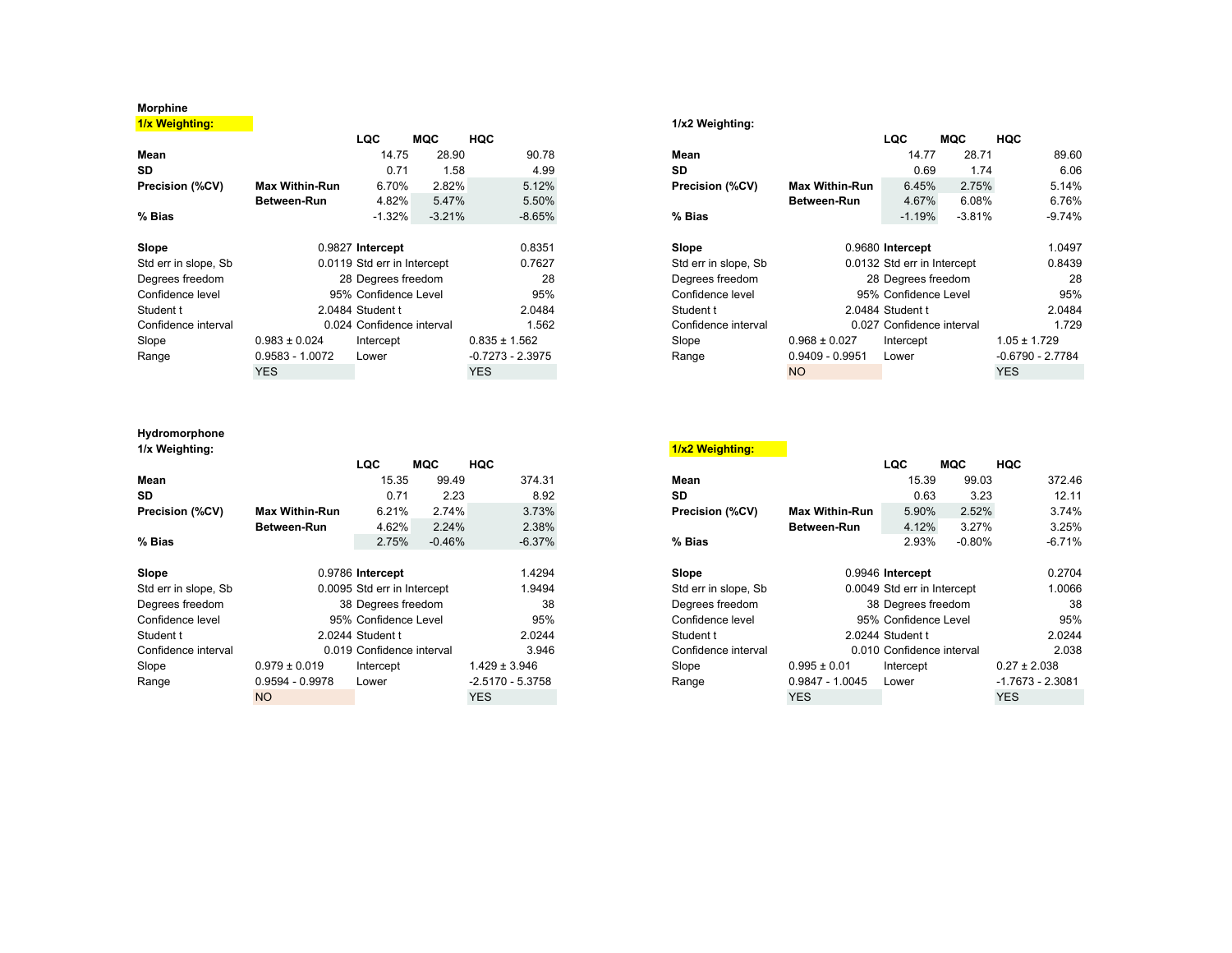## **O-desmethyltramadol**

**1/x Weighting: 1/x2 Weighting:**

|                      |                             | LQC                       | MQC      | HQC                |                      |                       | LQC                         | MQC      | HQC                |
|----------------------|-----------------------------|---------------------------|----------|--------------------|----------------------|-----------------------|-----------------------------|----------|--------------------|
| Mean                 |                             | 15.15                     | 29.52    | 100.67             | Mean                 |                       | 15.14                       | 29.79    | 102.32             |
| SD.                  |                             | 0.51                      | 0.91     | 3.72               | SD                   |                       | 0.52                        | 1.02     | 4.38               |
| Precision (%CV)      | <b>Max Within-Run</b>       | 6.84%                     | 3.23%    | 2.70%              | Precision (%CV)      | <b>Max Within-Run</b> | 6.87%                       | 3.24%    | 2.70%              |
|                      | Between-Run                 | 3.39%                     | 3.07%    | 3.69%              |                      | <b>Between-Run</b>    | 3.40%                       | 3.44%    | 4.28%              |
| % Bias               |                             | 1.21%                     | $-1.40%$ | 1.01%              | $%$ Bias             |                       | 1.15%                       | $-0.48%$ | 2.71%              |
| Slope                | 1.0146 Intercept            |                           |          | $-0.7073$          | Slope                |                       | 1.0346 Intercept            |          | $-1.0335$          |
| Std err in slope, Sb | 0.0093 Std err in Intercept |                           |          | 0.5956             | Std err in slope, Sb |                       | 0.0099 Std err in Intercept |          | 0.6322             |
| Degrees freedom      |                             | 28 Degrees freedom        |          | 28                 | Degrees freedom      | 28 Degrees freedom    |                             |          | 28                 |
| Confidence level     |                             | 95% Confidence Level      |          | 95%                | Confidence level     | 95% Confidence Level  |                             |          | 95%                |
| Student t            |                             | 2.0484 Student t          |          | 2.0484             | Student t            |                       | 2.0484 Student t            |          | 2.0484             |
| Confidence interval  |                             | 0.019 Confidence interval |          | 1.220              | Confidence interval  |                       | 0.020 Confidence interval   |          | 1.295              |
| Slope                | $1.015 \pm 0.019$           | Intercept                 |          | $-0.707 \pm 1.22$  | Slope                | $1.035 \pm 0.02$      | Intercept                   |          | $-1.034 \pm 1.295$ |
| Range                | $0.9955 - 1.0337$           | Lower                     |          | $-1.9273 - 0.5127$ | Range                | 1.0144 - 1.0549       | Lower                       |          | $-2.3285 - 0.2615$ |
|                      | <b>YES</b>                  |                           |          | YES.               |                      | <b>NO</b>             |                             |          | <b>YES</b>         |

## **Oxycodone**

**1/x Weighting: 1/x2 Weighting:**

|                      |                             | LQC                       | MQC   | <b>HQC</b>         |                      |                       | <b>LQC</b>                  | <b>MQC</b> | <b>HQC</b>         |
|----------------------|-----------------------------|---------------------------|-------|--------------------|----------------------|-----------------------|-----------------------------|------------|--------------------|
| Mean                 |                             | 15.53                     | 30.30 | 95.09              | Mean                 |                       | 15.53                       | 30.14      | 94.20              |
| SD                   |                             | 0.70                      | 1.16  | 3.15               | <b>SD</b>            |                       | 0.68                        | 1.23       | 3.29               |
| Precision (%CV)      | <b>Max Within-Run</b>       | 8.03%                     | 3.46% | 3.22%              | Precision (%CV)      | <b>Max Within-Run</b> | 7.87%                       | 3.40%      | 3.21%              |
|                      | Between-Run                 | 4.48%                     | 3.82% | 3.31%              |                      | Between-Run           | 4.40%                       | 4.09%      | 3.49%              |
| $%$ Bias             |                             | 3.81%                     | 1.25% | $-4.61%$           | % Bias               |                       | 3.83%                       | 0.70%      | $-5.54%$           |
| Slope                | 0.9865 Intercept            |                           |       | 0.6541             | Slope                |                       | 0.9751 Intercept            |            | 0.8255             |
| Std err in slope, Sb | 0.0117 Std err in Intercept |                           |       | 0.7495             | Std err in slope, Sb |                       | 0.0120 Std err in Intercept |            | 0.7684             |
| Degrees freedom      |                             | 28 Degrees freedom        |       | 28                 | Degrees freedom      |                       | 28 Degrees freedom          |            | 28                 |
| Confidence level     |                             | 95% Confidence Level      |       | 95%                | Confidence level     |                       | 95% Confidence Level        |            | 95%                |
| Student t            |                             | 2.0484 Student t          |       | 2.0484             | Student t            |                       | 2.0484 Student t            |            | 2.0484             |
| Confidence interval  |                             | 0.024 Confidence interval |       | 1.535              | Confidence interval  |                       | 0.025 Confidence interval   |            | 1.574              |
| Slope                | $0.986 \pm 0.024$           | Intercept                 |       | $0.654 \pm 1.535$  | Slope                | $0.975 \pm 0.025$     | Intercept                   |            | $0.826 \pm 1.574$  |
| Range                | $0.9624 - 1.0105$           | Lower                     |       | $-0.8812 - 2.1893$ | Range                | 0.9504 - 0.9997       | Lower                       |            | $-0.7486 - 2.3996$ |
|                      | YES.                        |                           |       | <b>YES</b>         |                      | <b>NO</b>             |                             |            | <b>YES</b>         |

|                  |                       | LQC                         | MQC      | HQC                |                      |                       | LQC                         | MQC      | HQC                |
|------------------|-----------------------|-----------------------------|----------|--------------------|----------------------|-----------------------|-----------------------------|----------|--------------------|
|                  |                       | 15.15                       | 29.52    | 100.67             | Mean                 |                       | 15.14                       | 29.79    | 102.32             |
|                  |                       | 0.51                        | 0.91     | 3.72               | <b>SD</b>            |                       | 0.52                        | 1.02     | 4.38               |
| ision (%CV):     | <b>Max Within-Run</b> | 6.84%                       | 3.23%    | 2.70%              | Precision (%CV)      | <b>Max Within-Run</b> | 6.87%                       | 3.24%    | 2.70%              |
|                  | <b>Between-Run</b>    | 3.39%                       | 3.07%    | 3.69%              |                      | Between-Run           | 3.40%                       | 3.44%    | 4.28%              |
| ias              |                       | 1.21%                       | $-1.40%$ | 1.01%              | $%$ Bias             |                       | 1.15%                       | $-0.48%$ | 2.71%              |
| ۱e               |                       | 1.0146 Intercept            |          | $-0.7073$          | Slope                |                       | 1.0346 Intercept            |          | $-1.0335$          |
| err in slope, Sb |                       | 0.0093 Std err in Intercept |          | 0.5956             | Std err in slope, Sb |                       | 0.0099 Std err in Intercept |          | 0.6322             |
| rees freedom     |                       | 28 Degrees freedom          |          | 28                 | Degrees freedom      |                       | 28 Degrees freedom          |          | 28                 |
| fidence level    |                       | 95% Confidence Level        |          | 95%                | Confidence level     |                       | 95% Confidence Level        |          | 95%                |
| ent t            |                       | 2.0484 Student t            |          | 2.0484             | Student t            |                       | 2.0484 Student t            |          | 2.0484             |
| fidence interval |                       | 0.019 Confidence interval   |          | 1.220              | Confidence interval  |                       | 0.020 Confidence interval   |          | 1.295              |
| e                | $1.015 \pm 0.019$     | Intercept                   |          | $-0.707 \pm 1.22$  | Slope                | $1.035 \pm 0.02$      | Intercept                   |          | $-1.034 \pm 1.295$ |
| qe               | $0.9955 - 1.0337$     | Lower                       |          | $-1.9273 - 0.5127$ | Range                | 1.0144 - 1.0549       | Lower                       |          | $-2.3285 - 0.2615$ |
|                  | <b>YES</b>            |                             |          | <b>YES</b>         |                      | <b>NO</b>             |                             |          | <b>YES</b>         |
|                  |                       |                             |          |                    |                      |                       |                             |          |                    |

|                  |                       | LQC                         | MQC   | <b>HQC</b> |                    |                      |                       | LQC                         | MQC   | <b>HQC</b>        |                    |
|------------------|-----------------------|-----------------------------|-------|------------|--------------------|----------------------|-----------------------|-----------------------------|-------|-------------------|--------------------|
|                  |                       | 15.53                       | 30.30 |            | 95.09              | Mean                 |                       | 15.53                       | 30.14 |                   | 94.20              |
|                  |                       | 0.70                        | 1.16  |            | 3.15               | <b>SD</b>            |                       | 0.68                        | 1.23  |                   | 3.29               |
| ision (%CV):     | <b>Max Within-Run</b> | 8.03%                       | 3.46% |            | 3.22%              | Precision (%CV)      | <b>Max Within-Run</b> | 7.87%                       | 3.40% |                   | 3.21%              |
|                  | Between-Run           | 4.48%                       | 3.82% |            | 3.31%              |                      | <b>Between-Run</b>    | 4.40%                       | 4.09% |                   | 3.49%              |
| ias              |                       | 3.81%                       | 1.25% |            | $-4.61%$           | % Bias               |                       | 3.83%                       | 0.70% |                   | $-5.54%$           |
| ۱e               |                       | 0.9865 Intercept            |       |            | 0.6541             | Slope                |                       | 0.9751 Intercept            |       |                   | 0.8255             |
| err in slope, Sb |                       | 0.0117 Std err in Intercept |       |            | 0.7495             | Std err in slope, Sb |                       | 0.0120 Std err in Intercept |       |                   | 0.7684             |
| rees freedom     |                       | 28 Degrees freedom          |       |            | 28                 | Degrees freedom      |                       | 28 Degrees freedom          |       |                   | 28                 |
| fidence level    |                       | 95% Confidence Level        |       |            | 95%                | Confidence level     |                       | 95% Confidence Level        |       |                   | 95%                |
| ent t            |                       | 2.0484 Student t            |       |            | 2.0484             | Student t            |                       | 2.0484 Student t            |       |                   | 2.0484             |
| fidence interval |                       | 0.024 Confidence interval   |       |            | 1.535              | Confidence interval  |                       | 0.025 Confidence interval   |       |                   | 1.574              |
| е                | $0.986 \pm 0.024$     | Intercept                   |       |            | $0.654 \pm 1.535$  | Slope                | $0.975 \pm 0.025$     | Intercept                   |       | $0.826 \pm 1.574$ |                    |
| aе               | $0.9624 - 1.0105$     | Lower                       |       |            | $-0.8812 - 2.1893$ | Range                | $0.9504 - 0.9997$     | Lower                       |       |                   | $-0.7486 - 2.3996$ |
|                  | <b>YES</b>            |                             |       | <b>YES</b> |                    |                      | <b>NO</b>             |                             |       | <b>YES</b>        |                    |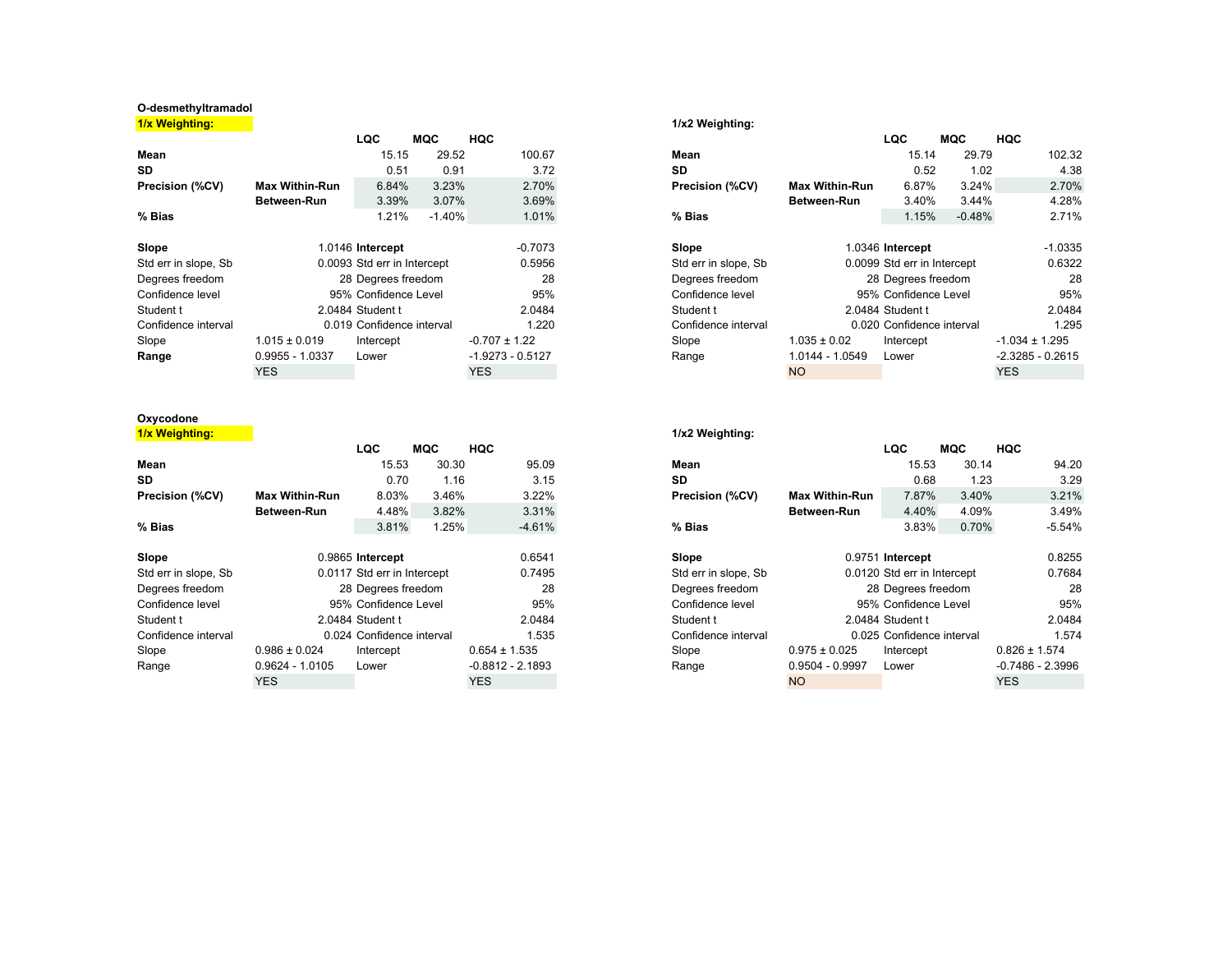## **Buprenorphine**

|                      |                             | LQC                       | MQC    | HQC                  |                     |                             | LQC                       | MQC   | HQC                |
|----------------------|-----------------------------|---------------------------|--------|----------------------|---------------------|-----------------------------|---------------------------|-------|--------------------|
| Mean                 |                             | 1.51                      | 10.26  | 77.69                | Mean                |                             | 1.51                      | 10.28 | 77.85              |
| SD.                  |                             | 0.07                      | 0.39   | 2.05                 | <b>SD</b>           |                             | 0.07                      | 0.48  | 2.70               |
| Precision (%CV)      | <b>Max Within-Run</b>       | 7.59%                     | 4.90%  | 4.71%                | Precision (%CV)     | <b>Max Within-Run</b>       | 7.31%                     | 4.85% | 4.71%              |
|                      | Between-Run                 | 4.65%                     | 3.84%  | 2.64%                |                     | Between-Run                 | 4.80%                     | 4.70% | 3.47%              |
| % Bias               |                             | 0.46%                     | 2.59%  | $-2.90%$             | % Bias              |                             | 0.30%                     | 2.84% | $-2.62%$           |
| Slope                |                             | 0.9960 Intercept          |        | 0.1031               | Slope               |                             | 0.9990 Intercept          |       | 0.0940             |
| Std err in slope, Sb | 0.0043 Std err in Intercept |                           | 0.1760 | Std err in slope, Sb |                     | 0.0061 Std err in Intercept |                           |       |                    |
| Degrees freedom      |                             | 38 Degrees freedom        |        | 38                   | Degrees freedom     | 38 Degrees freedom          |                           |       | 38                 |
| Confidence level     |                             | 95% Confidence Level      |        | 95%                  | Confidence level    |                             | 95% Confidence Level      |       | 95%                |
| Student t            |                             | 2.0244 Student t          |        | 2.0244               | Student t           |                             | 2.0244 Student t          |       | 2.0244             |
| Confidence interval  |                             | 0.009 Confidence interval |        | 0.356                | Confidence interval |                             | 0.012 Confidence interval |       | 0.504              |
| Slope                | $0.996 \pm 0.009$           | Intercept                 |        | $0.103 \pm 0.356$    | Slope               | $0.999 \pm 0.012$           | Intercept                 |       | $0.094 \pm 0.504$  |
| Range                | $0.9873 - 1.0047$           | Lower                     |        | $-0.2532 - 0.4595$   | Range               | $0.9867 - 1.0112$           | Lower                     |       | $-0.4102 - 0.5982$ |
|                      | <b>YES</b>                  |                           |        | YES.                 |                     | <b>YES</b>                  |                           |       | <b>YES</b>         |

| 1/x Weighting:       |                       |                             |       |                    | 1/x2 Weighting:      |                             |                           |       |                    |  |
|----------------------|-----------------------|-----------------------------|-------|--------------------|----------------------|-----------------------------|---------------------------|-------|--------------------|--|
|                      |                       | <b>LQC</b>                  | MQC   | <b>HQC</b>         |                      |                             | <b>LQC</b>                | MQC   | <b>HQC</b>         |  |
| Mean                 |                       | 1.51                        | 10.26 | 77.69              | Mean                 |                             | 1.51                      | 10.28 | 77.85              |  |
| <b>SD</b>            |                       | 0.07                        | 0.39  | 2.05               | <b>SD</b>            |                             | 0.07                      | 0.48  | 2.70               |  |
| Precision (%CV)      | <b>Max Within-Run</b> | 7.59%                       | 4.90% | 4.71%              | Precision (%CV)      | Max Within-Run              | 7.31%                     | 4.85% | 4.71%              |  |
|                      | <b>Between-Run</b>    | 4.65%                       | 3.84% | 2.64%              |                      | Between-Run                 | 4.80%                     | 4.70% | 3.47%              |  |
| $%$ Bias             |                       | 0.46%                       | 2.59% | $-2.90%$           | % Bias               |                             | 0.30%                     | 2.84% | $-2.62%$           |  |
|                      |                       |                             |       |                    |                      |                             |                           |       |                    |  |
| Slope                |                       | 0.9960 Intercept            |       | 0.1031             | Slope                |                             | 0.9990 Intercept          |       | 0.0940             |  |
| Std err in slope, Sb |                       | 0.0043 Std err in Intercept |       | 0.1760             | Std err in slope, Sb | 0.0061 Std err in Intercept |                           |       | 0.2491             |  |
| Degrees freedom      |                       | 38 Degrees freedom          |       | 38                 | Degrees freedom      | 38 Degrees freedom          | 38                        |       |                    |  |
| Confidence level     |                       | 95% Confidence Level        |       | 95%                | Confidence level     |                             | 95% Confidence Level      |       |                    |  |
| Student t            | 2.0244 Student t      |                             |       | 2.0244             | Student t            |                             | 2.0244 Student t          |       |                    |  |
| Confidence interval  |                       | 0.009 Confidence interval   |       | 0.356              | Confidence interval  |                             | 0.012 Confidence interval |       | 0.504              |  |
| Slope                | $0.996 \pm 0.009$     | Intercept                   |       | $0.103 \pm 0.356$  | Slope                | $0.999 \pm 0.012$           | Intercept                 |       | $0.094 \pm 0.504$  |  |
| Range                | $0.9873 - 1.0047$     | Lower                       |       | $-0.2532 - 0.4595$ | Range                | $0.9867 - 1.0112$           | Lower                     |       | $-0.4102 - 0.5982$ |  |
|                      | <b>YES</b>            |                             |       | <b>YES</b>         |                      | <b>YES</b>                  |                           |       | <b>YES</b>         |  |